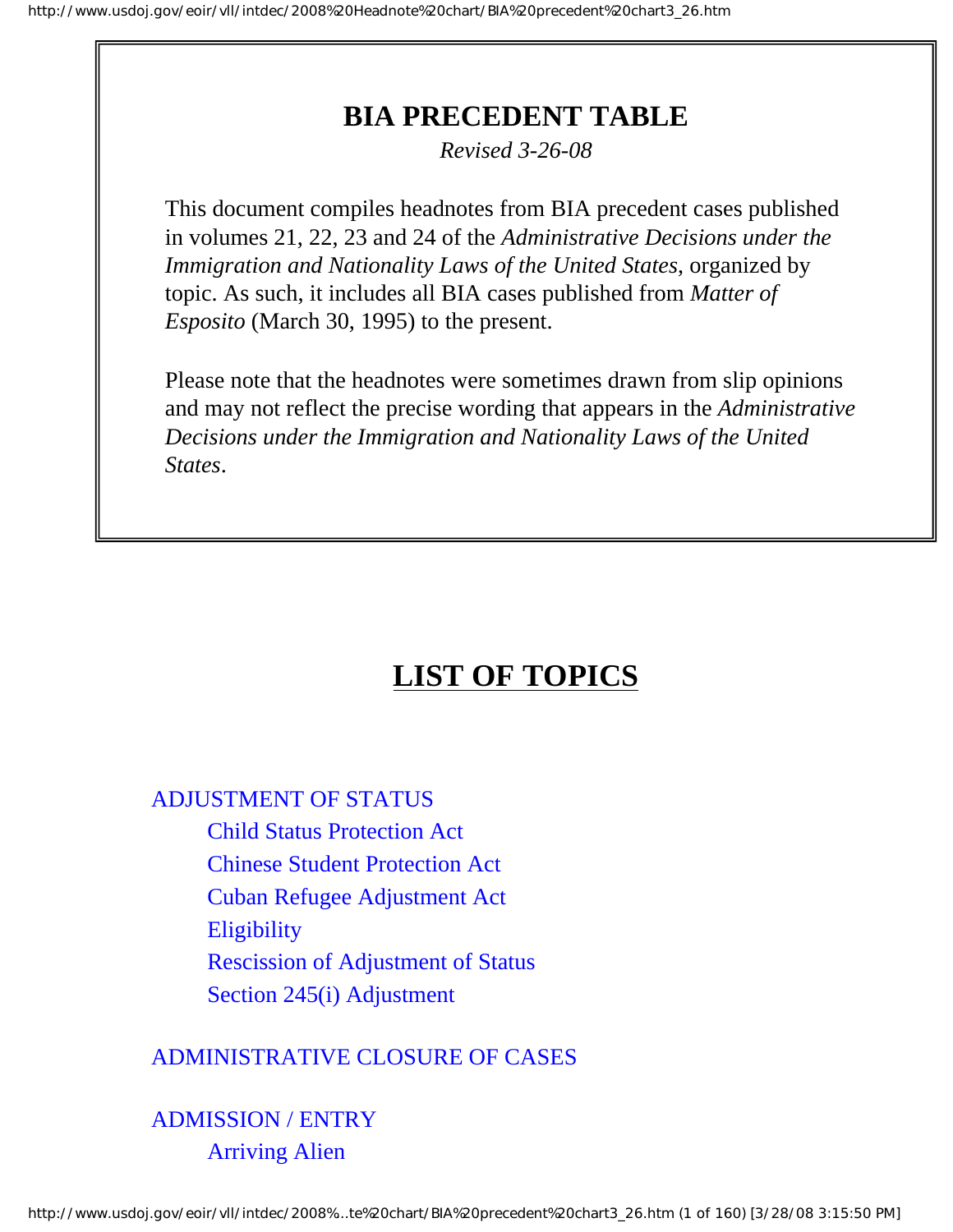[Nunc Pro Tunc Permission to Reapply](#page-13-2) [Returning Lawful Permanent Resident](#page-14-0) [Unlawful Reentry](#page-14-1) [Withdrawal of Application for Admission](#page-15-1)

## [AGGRAVATED FELONIES](#page-33-0)

[Accessory After the Fact](#page-16-0) [Adjustment of Status](#page-16-1) [Alien Smuggling](#page-16-2) [Arson](#page-16-3) **[Burglary](#page-17-0)** [Controlled Substances](#page-17-1) [Crimes of Violence](#page-19-0) [Date of Conviction](#page-23-0) [Divisible Statutes](#page-24-0) [Firearms](#page-24-1) [Fraud and Deceit](#page-25-0) [Misprision of a Felony](#page-26-0) [Obstruction of Justice](#page-27-0) [Perjury](#page-27-1) [Prostitution for Commercial Advantage](#page-27-2) [Rape](#page-28-0) [Robbery](#page-28-1) [Section 212\(h\) Waivers](#page-29-0) [Sentence Enhancement](#page-30-0) [Sexual Abuse of a Minor](#page-30-1) [Theft Offenses](#page-31-0) [Transportation of Undocumented Aliens](#page-32-0)

# [AIRLINE FINES](#page-34-0)

# [AMERICAN BAPTIST CHURCHES \(ABC\) SETTLEMENT](#page-36-0)

# [APPEALS](#page-38-0)

[Factfinding on Appeal](#page-36-1)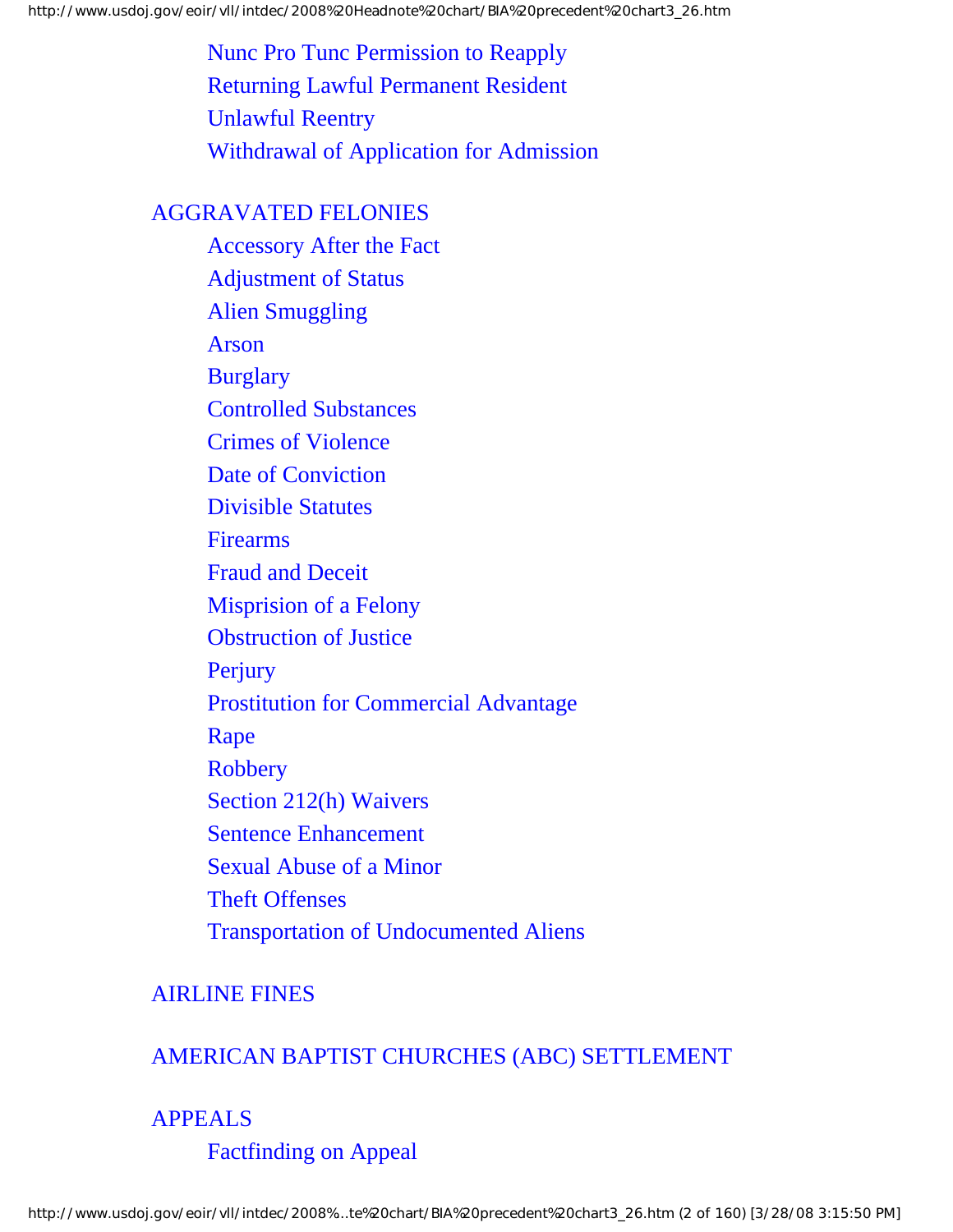**[Timeliness](#page-36-2)** [Waiver of Right to Appeal](#page-37-0)

# **[ASYLUM](#page-65-0)**

[Adjustment of Status](#page-38-1) [Country Conditions](#page-39-0) [Countrywide Persecution](#page-40-0) [Credibility and Corroboration](#page-40-1) [Criminal Activity](#page-44-0) [Exclusion Proceedings](#page-45-0) [Firm Resettlement](#page-46-0) [Frivolous Applications](#page-46-1) [Jurisdiction of Immigration Judges](#page-46-2) [North Korean Human Rights Act](#page-47-0) [One-Year Application Deadline](#page-47-1) [Particular Social Group](#page-47-2) [Past Persecution](#page-51-0) [Persecution - Antisemitism](#page-51-1) [Persecution - Clan Membership](#page-52-0) [Persecution - Coercive Population Control](#page-55-0) [Persecution - Cumulative Discrimination](#page-56-0) [Persecution - Domestic Violence](#page-56-1) [Persecution - Drug Informants](#page-57-0) [Persecution - Extortion](#page-58-0) [Persecution - Female Genital Mutilation](#page-58-1) [Persecution - Guerrilla Recruitment](#page-59-0) [Persecution - Kidnapping](#page-60-0) [Persecution - Mixed Motives](#page-60-1) [Persecution - Nonphysical Harm](#page-60-2) [Persecution - Rape](#page-61-0) [Persecution - Reasons for Persecution](#page-61-1) [Persecution - Religion](#page-61-2) [Persecution - Wealth](#page-62-0) **[Stowaways](#page-65-1) [Terrorists](#page-68-0)**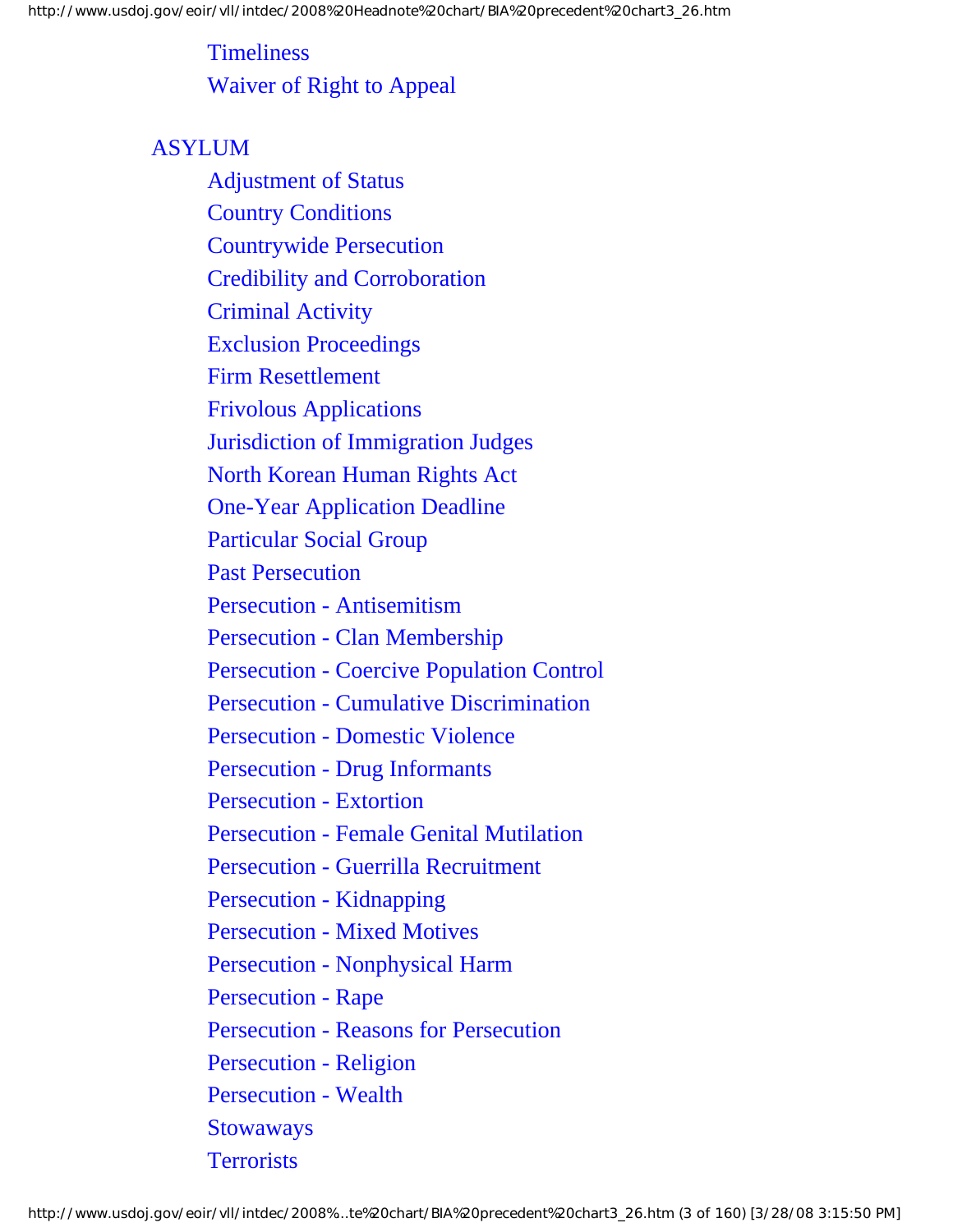#### [Visa Waiver Program](#page-70-0)

## [ATTORNEY DISCIPLINE](#page-67-0)

## [ATTORNEY GENERAL CERTIFICATION](#page-68-1)

#### [BACKGROUND AND SECURITY CHECKS](#page-68-2)

## [CANCELLATION OF REMOVAL \(LAWFUL PERMANENT RESIDENTS\)](#page-71-0)

[Continuous Residence](#page-70-1) [Criminal Convictions](#page-71-1) **[Standards](#page-73-0)** 

# [CANCELLATION OF REMOVAL \(NON-LAWFUL PERMANENT](#page-75-0)  [RESIDENTS\)](#page-75-0)

[Continuous Residence](#page-73-1) [Criminal Convictions](#page-75-1) [Exceptional and Extremely Unusual Hardship](#page-75-2) [Good Moral Character](#page-76-0)

# [CANCELLATION OF REMOVAL \(SPECIAL RULE\)](#page-75-3) [Continuous Physical Presence](#page-77-0)

## [CHILD STATUS PROTECTION ACT](#page-76-1)

### **[CITIZENSHIP](#page-77-1)**

[Acquisition of Citizenship by a Child](#page-78-0) [Ineligible to Citizenship](#page-79-0)

#### [CONTROLLED SUBSTANCE DEPORTABILITY](#page-78-1)

[CONVENTION AGAINST TORTURE](#page-81-0) [Acquiesence of Public Official](#page-79-1) [Burden of Proof](#page-81-1) [Definition of Torture](#page-81-2)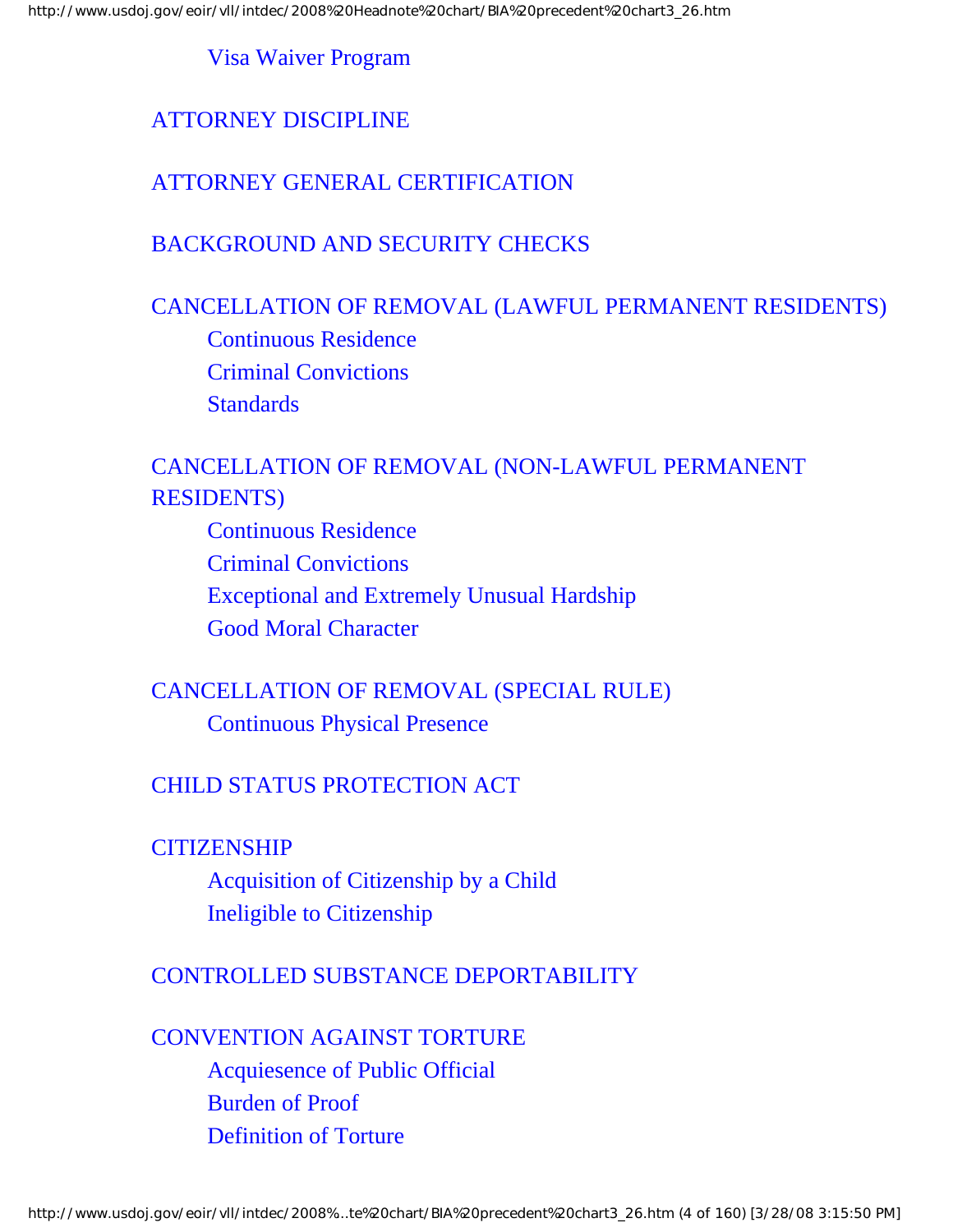## **[Jurisdiction](#page-82-0)**

#### [CRIMES INVOLVING MORAL TURPITUDE](#page-88-0)

[Assault](#page-83-0) [Cancellation of Removal Eligibility](#page-83-1) [Child Pornography](#page-84-0) [Controlled Substances](#page-84-1) [Corporal Injury on a Spouse](#page-84-2) [Date of Admission](#page-84-3) [Domestic Battery](#page-85-0) [Driving Under the Influence](#page-85-1) [Failure to Register as Sex Offender](#page-85-2) [Financial Violations](#page-86-0) [Misprision of a Felony](#page-86-1) [Money Laundering](#page-86-2) [Purely Political Offense](#page-87-0) [Section 212\(c\) Eligibility](#page-87-1) [Stalking](#page-87-2) [Theft](#page-88-1) [Trafficking in Counterfeit Goods](#page-88-2)

### [CRIMINAL CONVICTIONS](#page-96-0)

[Finality](#page-89-0) [Foreign Convictions](#page-89-1) [Deferred Adjudication](#page-90-0) [Naturalization](#page-91-0) [Pardons](#page-94-0) [Penalty or Punishment](#page-94-1) [Records of Conviction](#page-95-0) [Rehabilitative Statutes](#page-95-1) **[Sentence](#page-96-1)** [Vacated Convictions](#page-97-0) [Violations](#page-99-0) [Youthful Offenders](#page-100-0)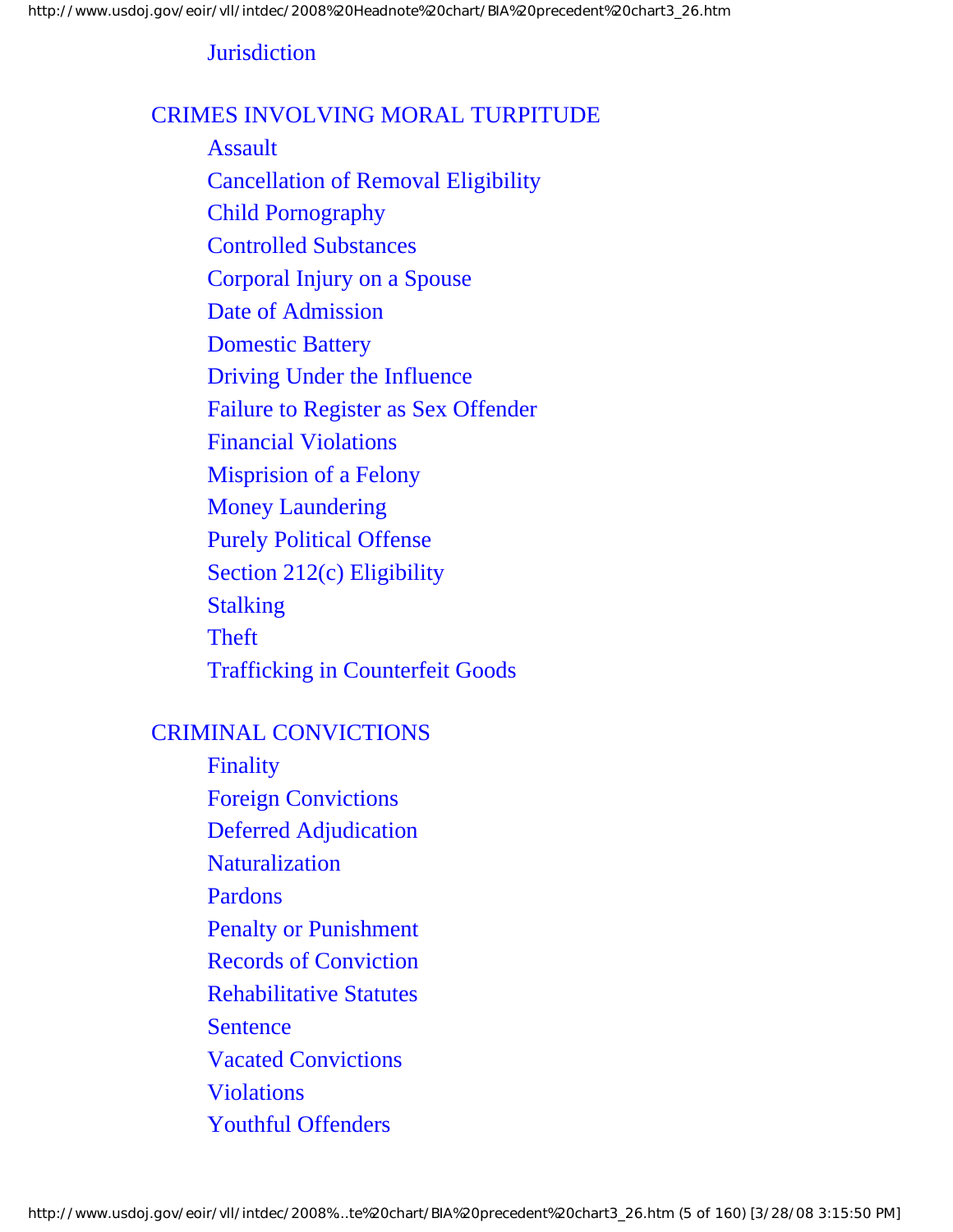#### [DETENTION AND BOND](#page-102-0)

**[Jurisdiction](#page-100-1)** [Mandatory Detention](#page-100-2) [National Security Considerations](#page-101-0) [Pending Appeals](#page-102-1) **[Standards](#page-102-2) [Terrorists](#page-103-0)** [Transition Period Custody Rules \(TPCR\)](#page-103-1)

#### [EXCLUSION PROCEEDINGS](#page-104-0)

[Adjustment of Status](#page-103-2) [Asylum](#page-105-0) [In Absentia Proceedings](#page-106-0) [Motion to Terminate Proceedings](#page-107-0) [Parole](#page-109-0)

## [FIREARMS OFFENSES](#page-105-1)

# [FOREIGN POLICY GROUNDS DEPORTABILITY](#page-107-1) [Adverse Foreign Policy Consequences](#page-109-1) [Espionage](#page-109-2)

# [GOOD MORAL CHARACTER](#page-107-2)

#### [IN ABSENTIA PROCEEDINGS](#page-114-0)

[Exceptional Circumstances](#page-110-0) [Exclusion Proceedings](#page-110-1) [Immigration Judges](#page-113-0) [Ineffective Assistance of Counsel](#page-113-1) **[Jurisdiction](#page-113-2)** [Notice to Alien](#page-113-3) [Section 242\(b\) Proceedings](#page-114-1) [Stays](#page-114-2) [Voluntary Departure](#page-115-0) [Warnings for Failure to Appear](#page-115-1)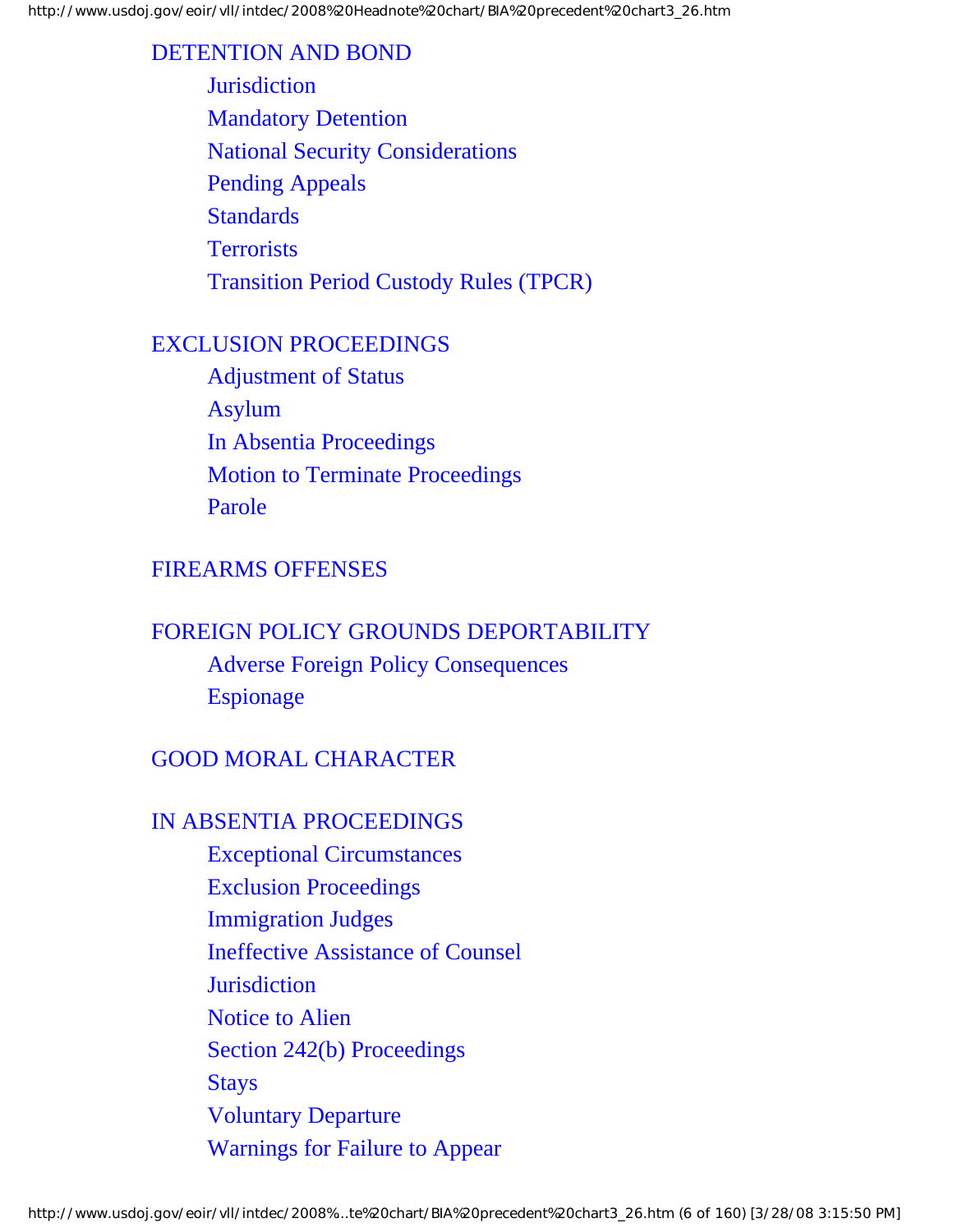#### [INEFFECTIVE ASSISTANCE OF COUNSEL](#page-115-2)

[Advice to Client](#page-116-0) [In Absentia Proceedings](#page-118-0) **[Standards](#page-118-1)** 

#### [MARRIAGE FRAUD](#page-116-1)

[Marriage During Proceedings](#page-118-2) [Section 216\(c\)\(4\) Hardship Waivers](#page-119-0)

## [MINORS](#page-118-3)

#### [MOTIONS TO RECONSIDER](#page-119-1)

[Affirmances Without Opinion](#page-119-2) **[Deadlines](#page-120-0)** [Sua Sponte Authority](#page-120-1) [Untimely Appeals](#page-121-0)

# [MOTIONS TO REMAND](#page-120-2) [Joint Motions](#page-122-0) [Time and Number Limits](#page-122-1)

#### [MOTIONS TO REOPEN](#page-125-0)

[Burden of Proof](#page-123-0) [Coercive Family Planning Claims](#page-123-1) **[Deadlines](#page-124-0)** [Joint Motions](#page-125-1) **[Jurisdiction](#page-130-0)** [Sua Sponte Authority](#page-130-1) [Time and Number Limits](#page-131-0) [Voluntary Departure](#page-132-0)

## [NATURALIZATION](#page-126-0)

## [ORDERS TO SHOW CAUSE](#page-126-1)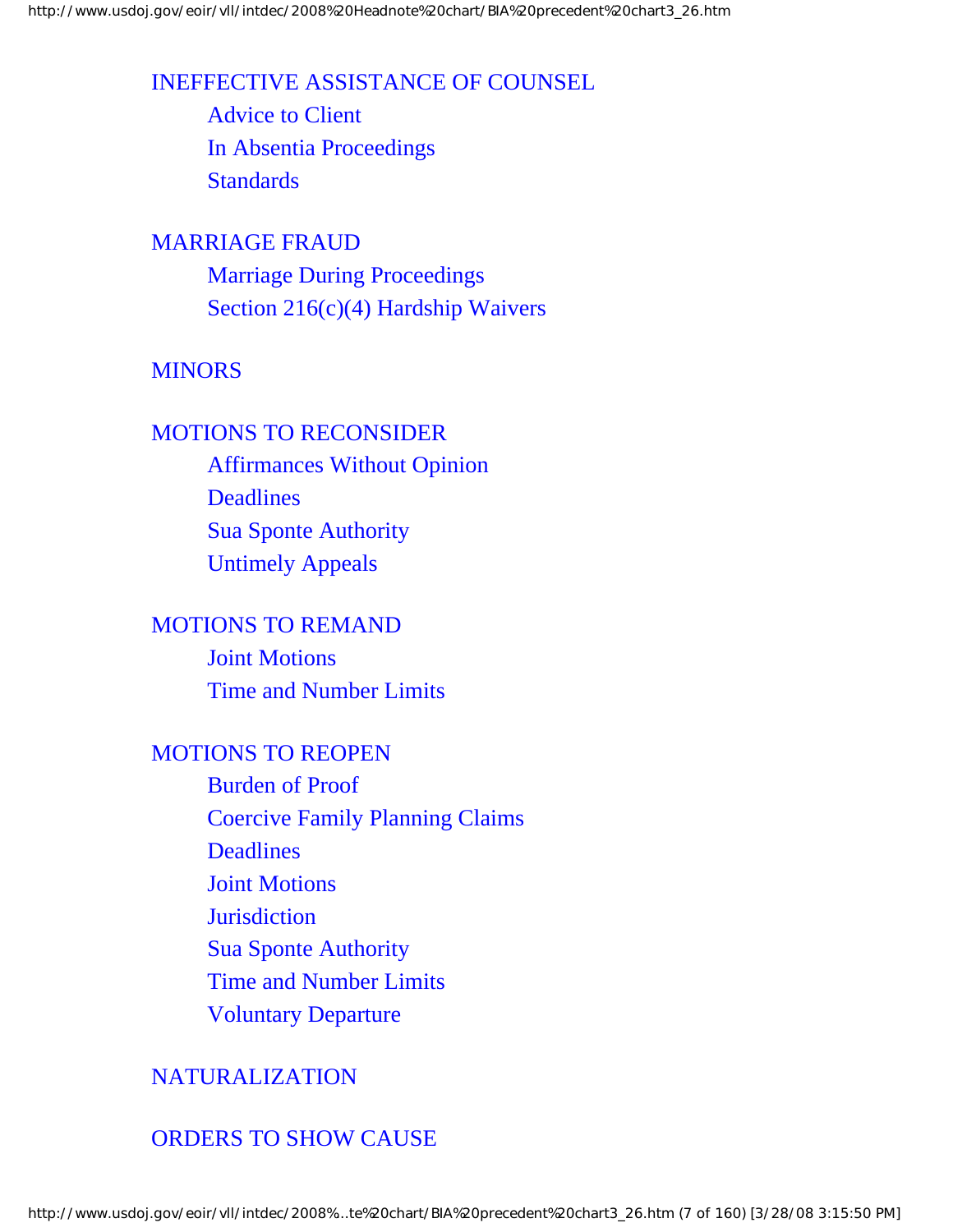# [PROTECTIVE ORDERS](#page-127-0)

[REAL ID ACT](#page-127-1)

## [RECOGNITION AND ACCREDITATION](#page-128-0)

## **[REFUGEES](#page-128-0)**

#### [REINSTATEMENT OF REMOVAL](#page-130-2)

#### [REMOVAL PROCEEDINGS](#page-133-0)

[Alienage and Identity](#page-132-1) [Immigration Judges](#page-133-1) **[Minors](#page-134-0) [Naturalization](#page-135-0)** [Prosecutorial Discretion](#page-136-0) [Refugees](#page-136-1)

## [SECTION 209\(C\) WAIVERS](#page-134-1)

## [SECTION 212\(C\) WAIVERS](#page-139-0)

[Adjustment of Status](#page-136-2) [Aggravated Felonies](#page-137-0) [Comparable Grounds of Inadmissibility](#page-137-1) [Drug Offenses](#page-138-0) **[Factors](#page-144-0)** [Falsification of Documents](#page-145-0) [Residence and Domicile](#page-145-1) **[Retroactivity](#page-147-0)** 

## [SECTION 212\(H\) WAIVERS](#page-141-0)

# [SECTION 212\(I\) WAIVERS](#page-142-0)

# [SECTION 213 WAIVERS](#page-143-0)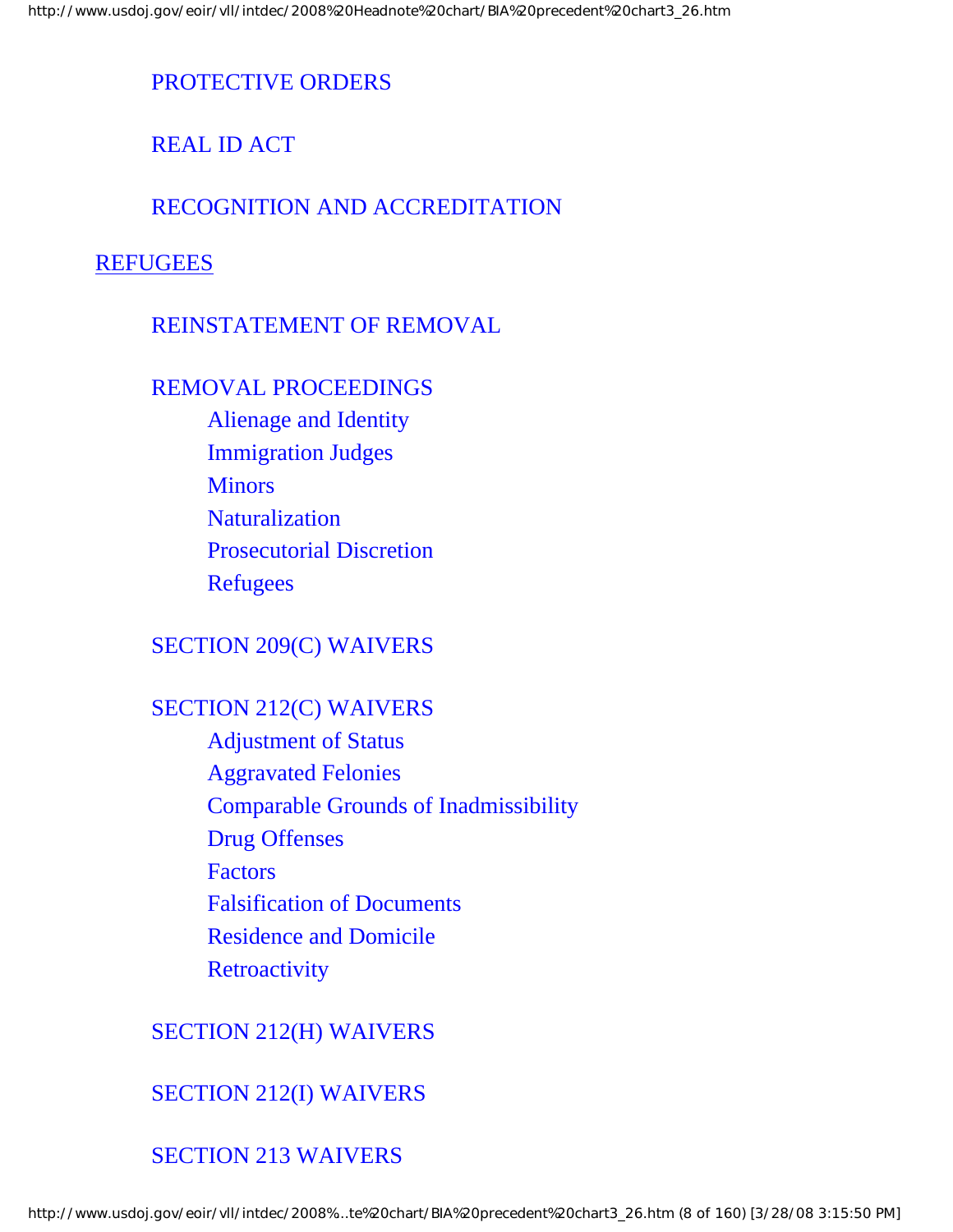# [SECTION 237\(A\)\(1\)\(H\) WAIVERS](#page-143-1)

# [SECTION 241\(A\)\(1\)\(H\) WAIVERS](#page-143-2)

# [SMUGGLING OF ALIENS](#page-144-1)

# [SUSPENSION OF DEPORTATION](#page-147-1) [Extreme Hardship](#page-148-0)

[Physical Presence](#page-150-0) [Stop-Time Rule](#page-150-1)

# [TEMPORARY PROTECTED STATUS](#page-147-2)

# [VISA PETITIONS](#page-151-0)

[Adoption](#page-150-2) [Legitimated Children](#page-151-1) [Labor](#page-151-2) [Marriage](#page-151-3) **[Widows](#page-152-0)** 

# [VOLUNTARY DEPARTURE](#page-154-0)

[Appeal Waiver](#page-152-1) [Bond](#page-152-2) [Duty to Inform](#page-153-0) [Failure to Depart](#page-154-1) [In Absentia Proceedings](#page-154-2) [Motions to Reopen](#page-0-0) **[Standards](#page-0-0)** 

# [WITHHOLDING OF REMOVAL](#page-0-0)

[Convention Against Torture \(CAT\) Claims](#page-0-0) [Particularly Serious Crime](#page-0-0) [Removal Order Requirement](#page-158-0)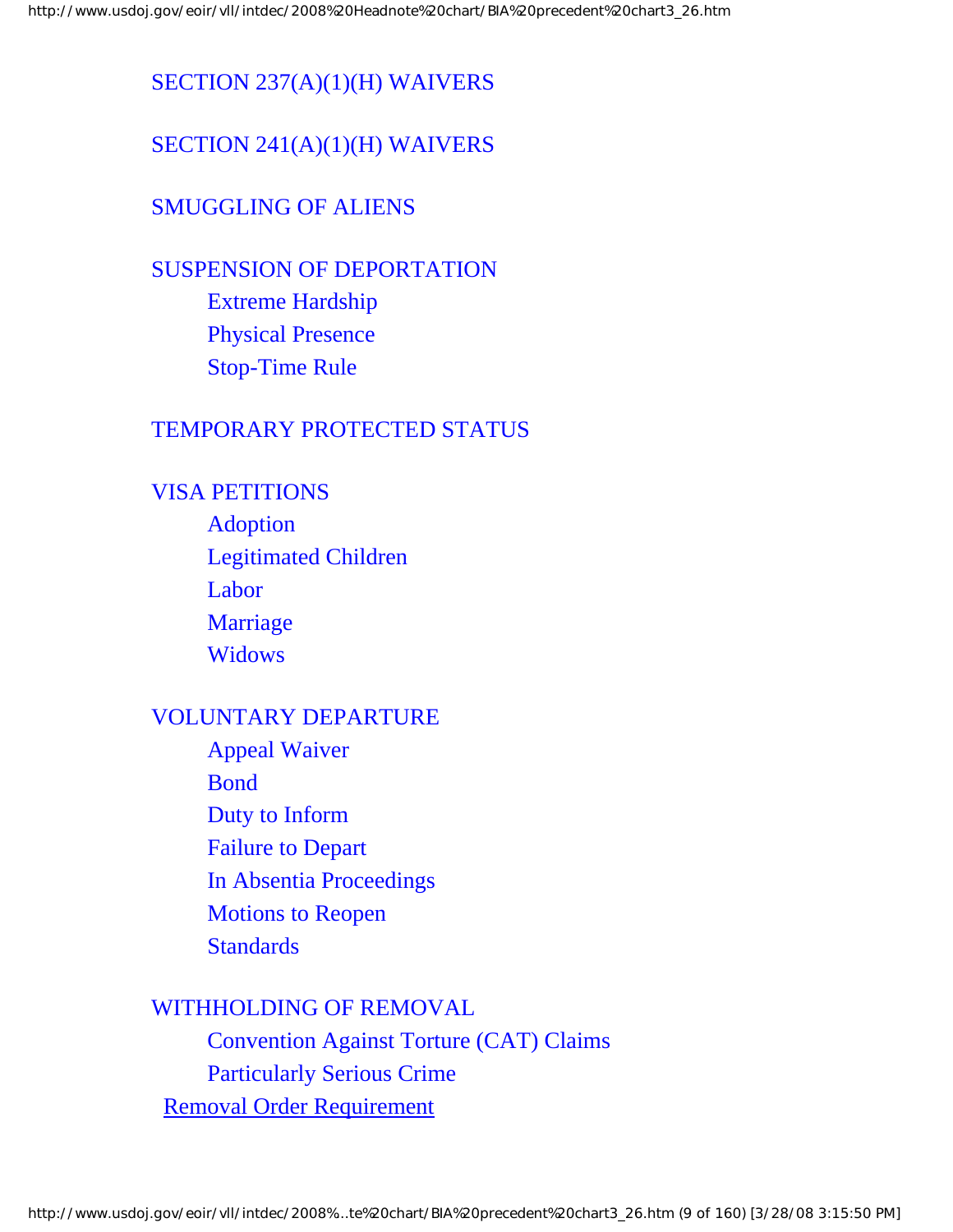# <span id="page-9-0"></span>**ADJUSTMENT OF STATUS**

## **Child Status Protection Act**

#### *Matter of Avila-Perez***, 24 I&N Dec. 78 (BIA 2007)**

**(1) Section 201(f)(1) of the Immigration and Nationality Act, 8 U.S.C. § 1151(f)(1) (Supp. II 2002), which allows the beneficiary of an immediate relative visa petition to retain his status as a "child" after he turns 21, applies to an individual whose visa petition was approved before the August 6, 2002, effective date of the Child Status Protection Act, Pub. L. No. 107-208, 116 Stat. 927 (2002), but who filed an application for adjustment of status after that date.** 

**(2) The respondent, whose visa petition was approved before August 6, 2002, and who filed his adjustment of status application after that date, retained his status as a child, and therefore an immediate relative, because he was under the age of 21 when the visa petition was filed on his behalf.**

#### <span id="page-9-1"></span> **Chinese Student Protection Act**

#### *Matter of Wang***, 23 I&N Dec. 924 (BIA 2006)**

**(1) An alien who entered the United States without inspection is not eligible for adjustment of status under the Chinese Student Protection Act of 1992, Pub. L. No. 102- 404, 106 Stat. 1969 ("CSPA").** 

**(2) An alien whose CSPA application for adjustment of status was denied as a result of the alien's entry without inspection may not amend or renew the application in immigration proceedings in conjunction with section 245(i) of the Immigration and Nationality Act, 8 U.S.C. § 1255(i) (2000).** 

## <span id="page-9-2"></span>**Cuban Refugee Adjustment Act**

## *Matter of Artigas***, 23 I&N Dec. 99 (BIA 2001)**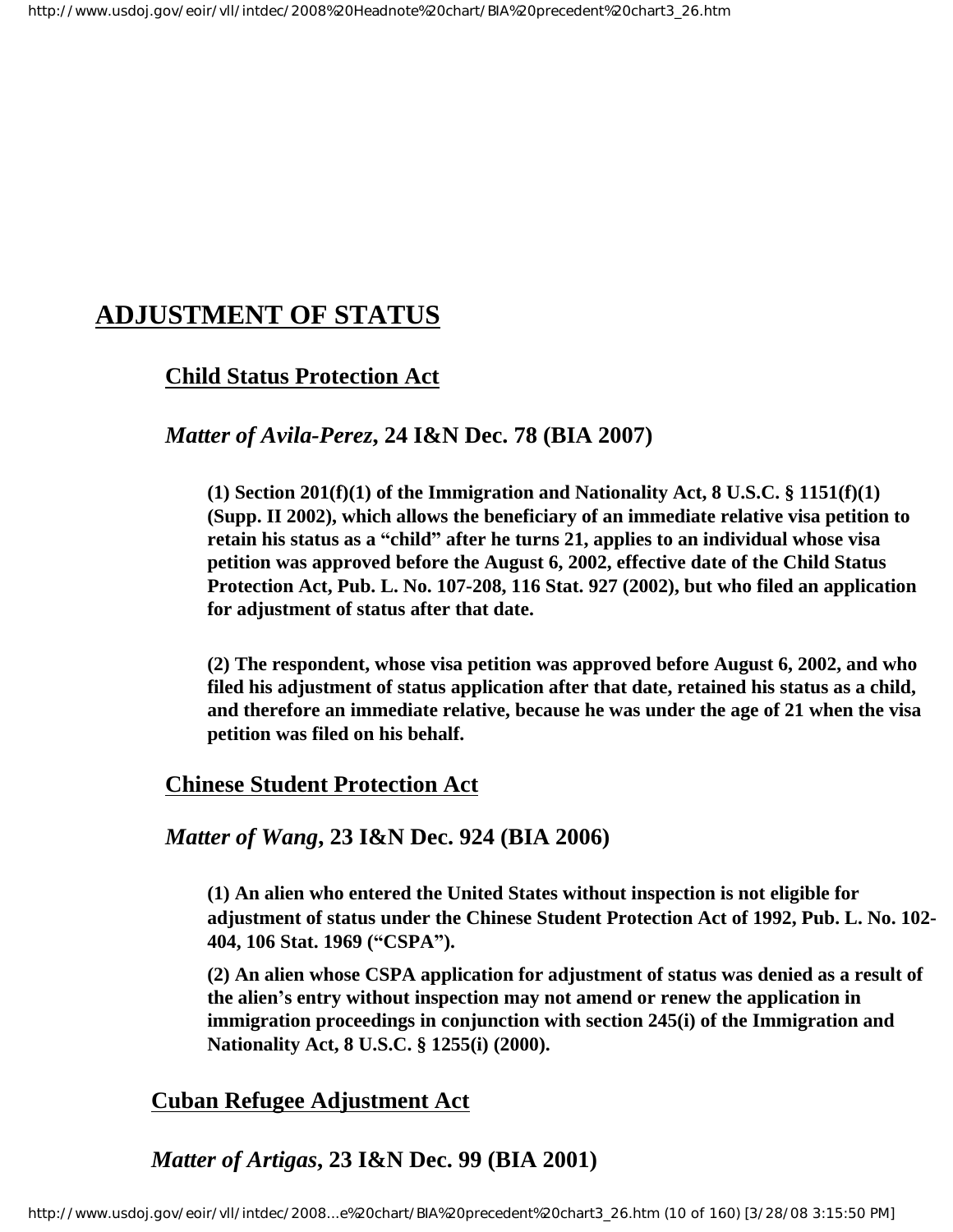**An Immigration Judge has jurisdiction to adjudicate an application for adjustment of status under the Cuban Refugee Adjustment Act of November 2, 1966, Pub. L. No. 89- 732, 80 Stat. 1161, as amended, when the respondent is charged as an arriving alien without a valid visa or entry document in removal proceedings.**

## <span id="page-10-0"></span> **Eligibility**

# *Matter of L-K-***, 23 I&N Dec. 677 (BIA 2004).**

**(1) Under section 245(c)(2) of the Immigration and Nationality Act, 8 U.S.C. §§ 1255(c) (2) (2000), an alien who has failed to continuously maintain a lawful status since entry into the United States, other than through no fault of his own or for technical reasons, is ineligible for adjustment of status under section 245(a) of the Act.** 

**(2) A failure to maintain lawful status is not "for technical reasons" within the meaning of section 245(c)(2) of the Act and the applicable regulations at 8 C.F.R. §§ 1245.1(d)(2) (ii) (2004), where the alien filed an asylum application while in lawful nonimmigrant status, the nonimmigrant status subsequently expired, and the asylum application was referred to the Immigration Court prior to the time the alien applied for adjustment of status.** 

## *Matter of Villareal-Zuniga***, 23 I&N Dec. 886 (BIA 2006)**

**An application for adjustment of status cannot be based on an approved visa petition that has already been used by the beneficiary to obtain adjustment of status or admission as an immigrant.**

## *Matter of Jara Riero and Jara Espinol***, 24 I&N Dec. 267 (BIA 2007)**

 **An alien seeking to establish eligibility for adjustment of status under section 245(i) of the Immigration and Nationality Act, 8 U.S.C. § 1255(i) (2000), on the basis of a marriage-based visa petition must prove that the marriage was bona fide at its inception in order to show that the visa petition was "meritorious in fact" pursuant to 8 C.F.R. § 1245.10(a)(3) (2007).** 

## <span id="page-10-1"></span>**Rescission of Adjustment of Status**

# *Matter of Masri***, 22 I&N Dec. 1145 (BIA 1999)**

**(1) The Immigration Judge and the Board of Immigration Appeals have jurisdiction over proceedings conducted pursuant to section 246 of the Immigration and Nationality Act, 8 U.S.C. § 1256 (Supp. II 1996), to rescind adjustment of status granted under section 210 of the Act, 8 U.S.C. § 1160 (1988 & Supp. II 1990).**

**(2) Information provided in an application to adjust an alien's status to that of a lawful**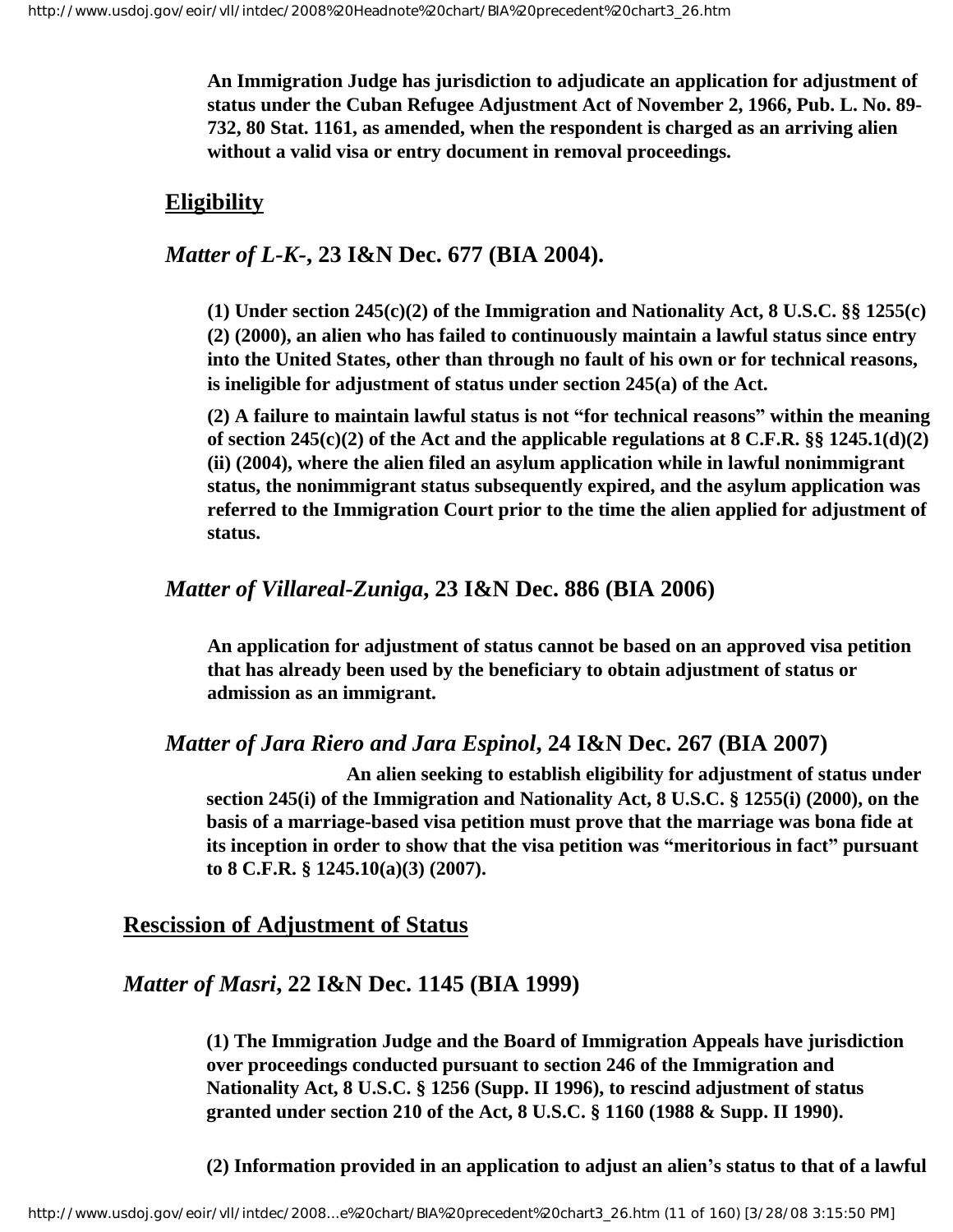**temporary resident under section 210 of the Act is confidential and prohibited from use in rescission proceedings under section 246 of the Act, or for any purpose other than to make a determination on an application for lawful temporary residence, to terminate such temporary residence, or to prosecute the alien for fraud during the time of application.**

## <span id="page-11-1"></span>**Section 245(i) Adjustment**

## *Matter of Fesale***, 21 I&N Dec. 114 (BIA 1995)**

**(1) The remittance required by section 245(i) of the Immigration and Nationality Act, 8 U.S.C. § 1255(i) (1994), added by the Department of Commerce, Justice, and State Appropriations Act for 1995, Pub. L. No. 103-317, 108 Stat. 1724, 1765, equalling five times the processing fee for an application for adjustment of status, is by definition a statutorily mandated "sum," and a requirement separate and apart from the fee which federal regulations at 8 C.F.R. § 103.7 (1995) require an alien to pay when filing an application for adjustment of status under section 245 of the Act.** 

**(2) The statutorily mandated sum required by section 245(i) of the Act cannot be waived by an Immigration Judge under the "fee waiver" provisions of 8 C.F.R. §§ 3.24 and 103.7 (1995), based on a showing of an alien's indigency.** 

# <span id="page-11-0"></span>**ADMINISTRATIVE CLOSURE OF CASES**

*Matter of Morales***, 21 I&N Dec. 130 (BIA 1995, 1996)**

**(1) Where an alien in exclusion or deportation proceedings requests administrative closure pursuant to the settlement agreement set forth in American Baptist Churches et al. v. Thornburgh, 760 F. Supp. 797 (N.D.Cal.1991) ("ABC agreement"), the function of the Executive Office for Immigration Review ("EOIR") is restricted to the inquiries required under paragraph 19 of the agreement, i.e., (1) whether an alien is a class member, (2) whether he has been convicted of an aggravated felony, and (3) whether he poses one of the three safety concerns enumerated in paragraph 17.**

**(2) If a class member requesting administrative closure under the ABC agreement has not been convicted of an aggravated felony and does not fall within one of the three listed categories of public safety concerns under paragraph 17 of the agreement, EOIR must administratively close the matter to afford the alien the opportunity to pursue his rights in a special proceeding before the Immigration and Naturalization Service.**

**(3) If the applicant is subsequently found ineligible for the benefits of the ABC agreement in the nonadversarial proceeding before the asylum officer, or if he is denied asylum after a full de novo hearing, the Service may reinstitute exclusion or**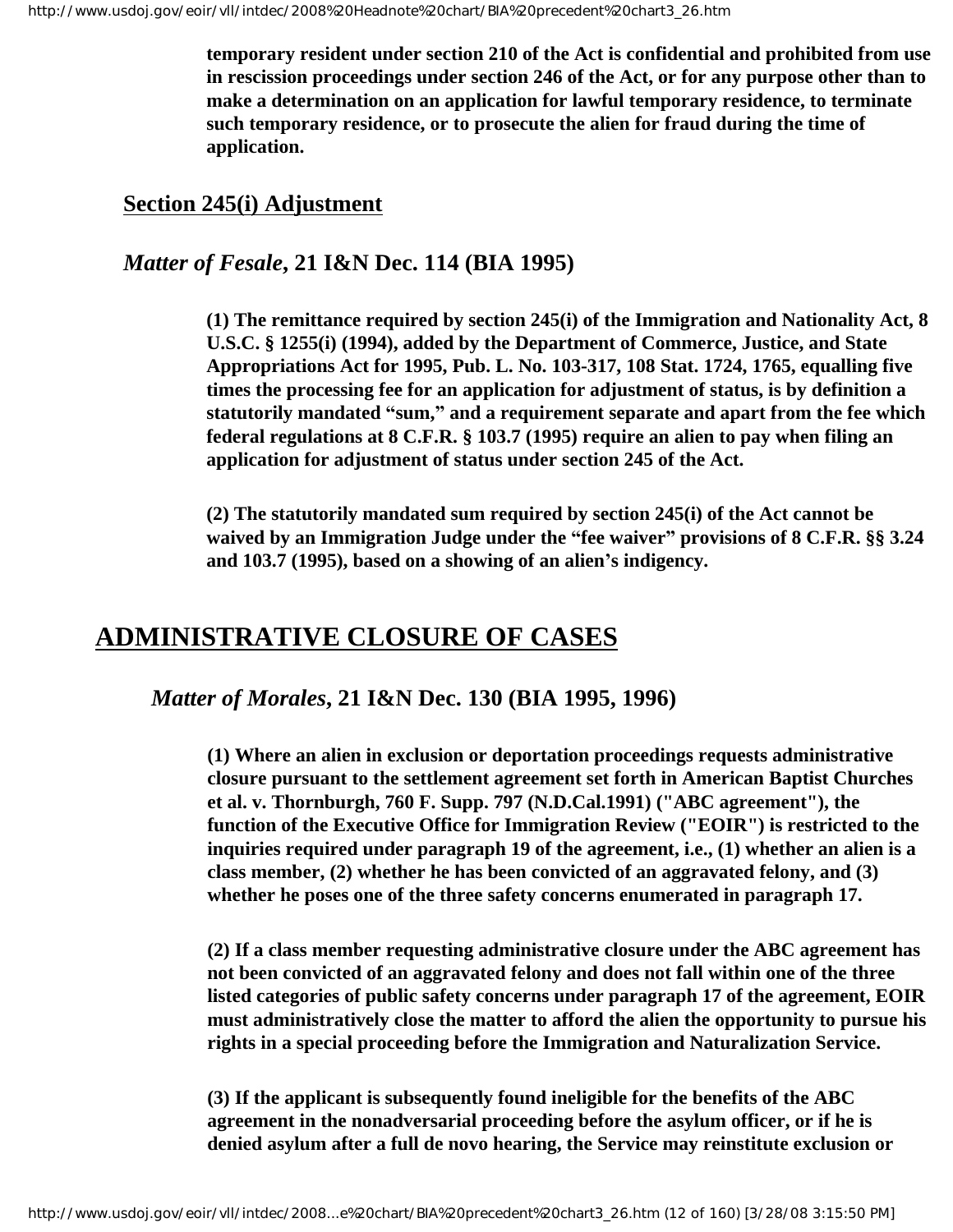**deportation proceedings by filing a motion with the Immigration Judge to recalendar the case, and such motion need only show, through evidence of an asylum officer's decision in the matter, that the class member's rights under paragraph 2 of the agreement have been exercised.**

**(4) Neither the Board of Immigration Appeals nor the Immigration Judges will review the Service's eligibility determinations under paragraph 2 of the ABC agreement.**

#### *Matter of Gutierrez***, 21 I&N Dec. 479 (BIA 1996)**

**(1) Administrative closure of a case is used to temporarily remove the case from an Immigration Judge's calendar or from the Board of Immigration Appeal's docket. A case may not be administratively closed if opposed by either of the parties. Administrative closing of a case does not result in a final order. It is merely an administrative convenience which allows the removal of cases from the calendar in appropriate situations.**

**(2) The settlement agreement under American Baptist Churches v. Thornburgh, 760 F. Supp. 796 (N.D.Cal.1991) ("ABC"), specifically states that nothing in the agreement shall limit the right of a class member to pursue other legal rights to which he or she might be entitled under the Immigration and Nationality Act. This language is mandatory and does not indicate that such action by an alien would be curtailed by the administrative closing of each class member's case or postponed until the eventual final resolution of each class member's remedies under the settlement agreement itself.**

**(3) An ABC alien's right to apply for relief from deportation is not prohibited due to the administrative closure of his or her case. Such an alien, therefore, may file a motion to reopen with the administrative body which administratively closed his or her case in order to pursue issues or relief from deportation which were not raised in the administratively closed proceedings. Such motion must comply with all applicable regulations in order for the alien's case to be reopened.**

**(4) An alien who has had his or her case reopened and who receives an adverse decision from an Immigration Judge in the reopened proceedings must file an appeal of that new decision, in accordance with applicable regulations, in order to vest the Board with jurisdiction to review the Immigration Judge's decision on the issues raised in the reopened proceedings. That appeal would be a separate and independent appeal from any previously filed appeal and would not be consolidated with an appeal before the Board regarding issues which have been administratively closed.**

**(5) Any appeal pending before the Board regarding issues or forms of relief from deportation which have been administratively closed by the Board prior to the reopening of the alien's proceedings will remain administratively closed. A motion to reinstate an appeal is required before issues which have been administratively closed can be considered by the Board.**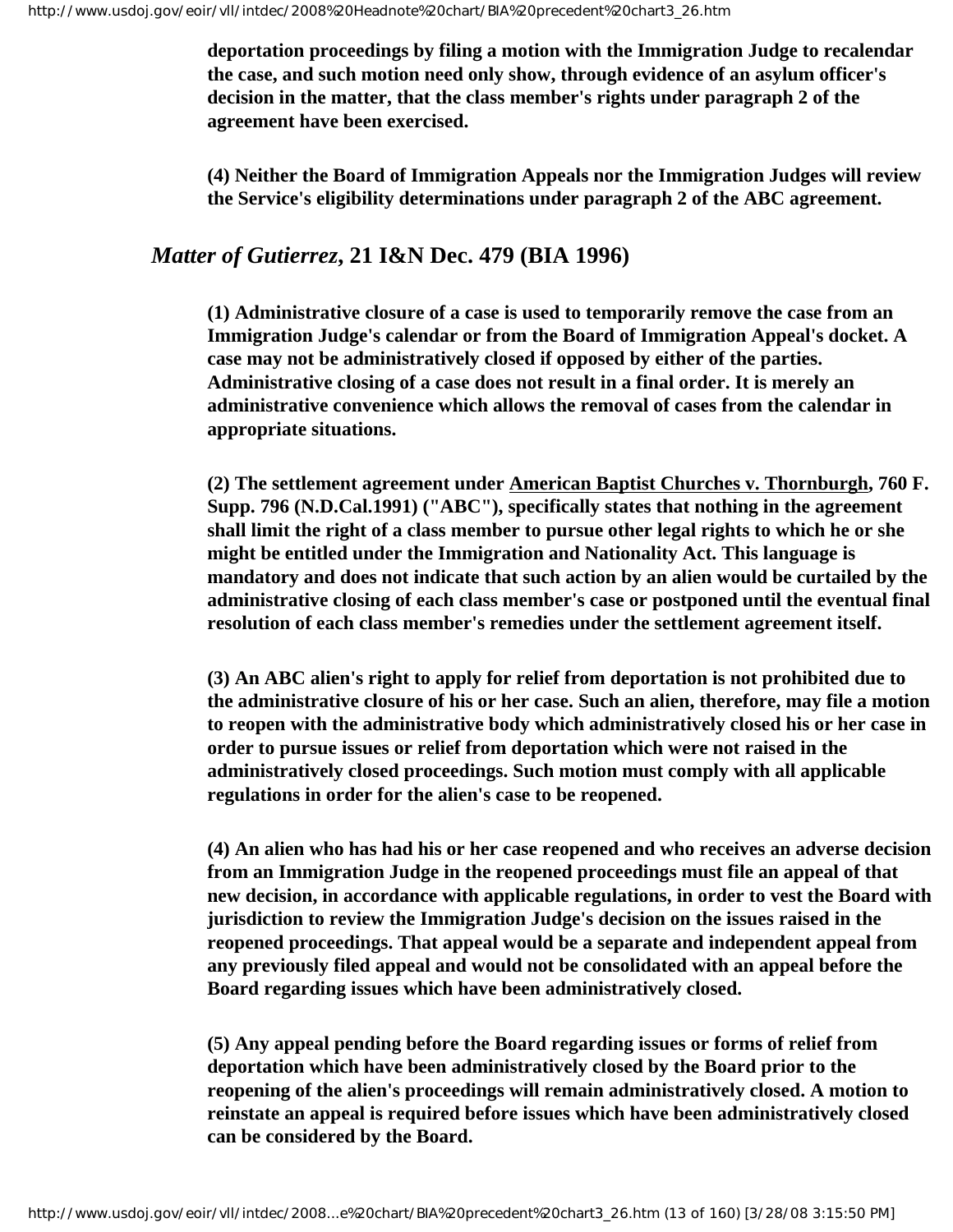# <span id="page-13-1"></span><span id="page-13-0"></span>**ADMISSION / ENTRY**

# **Arriving Alien**

## *Matter of Oseiwusu***, 22 I&N Dec. 19 (BIA 1998)**

**(1) An alien who arrives in the United States pursuant to a grant of advance parole is an "arriving alien," as that term is defined in the federal regulations.** 

**(2) According to the regulations, an Immigration Judge has no authority over the apprehension, custody, and detention of arriving aliens and is therefore without authority to consider the bond request of an alien returning pursuant to a grant of advance parole.**

# *Matter of R-D-***, 24 I&N Dec. 221 (BIA 2007)**

**(1) An alien who leaves the United States and is admitted to Canada to seek refugee status has made a departure from the United States.**

**(2) An alien returning to the United States after the denial of an application for refugee status in Canada is seeking admission into the United States and is therefore an arriving alien under 8 C.F.R. § 1001.1(q) (2007).** 

## <span id="page-13-2"></span>**Nunc Pro Tunc Permission to Reapply**

## *Matter of Garcia***, 21 I&N Dec. 254 (BIA 1996)**

**(1) Nunc pro tunc permission to reapply for admission, an administrative practice not expressly authorized by statute, is available only in the limited circumstances where a grant of such relief would effect a complete disposition of the case, i.e., where the only ground of deportability or inadmissability would be eliminated or where the alien would receive a grant of adjustment of status in conjunction with the grant of any appropriate waivers of inadmissability.**

**(2) A grant of nunc pro tunc permission to reapply for admission is not available to a respondent who, in spite of such a grant, would remain deportable under sections 241 (a)(2)(A)(iii) and (B)(i) of the Immigration and Nationality Act, 8 U.S.C. §§ 1251(a)(2) (A)(iii) and (B)(i) (1994), as a result of a drug-related conviction.**

**(3) An alien who returned to the United States following deportation with a visa, but without obtaining advance permission to reapply, is not eligible to apply for nunc pro tunc permission to reapply for admission in conjunction with an application for a**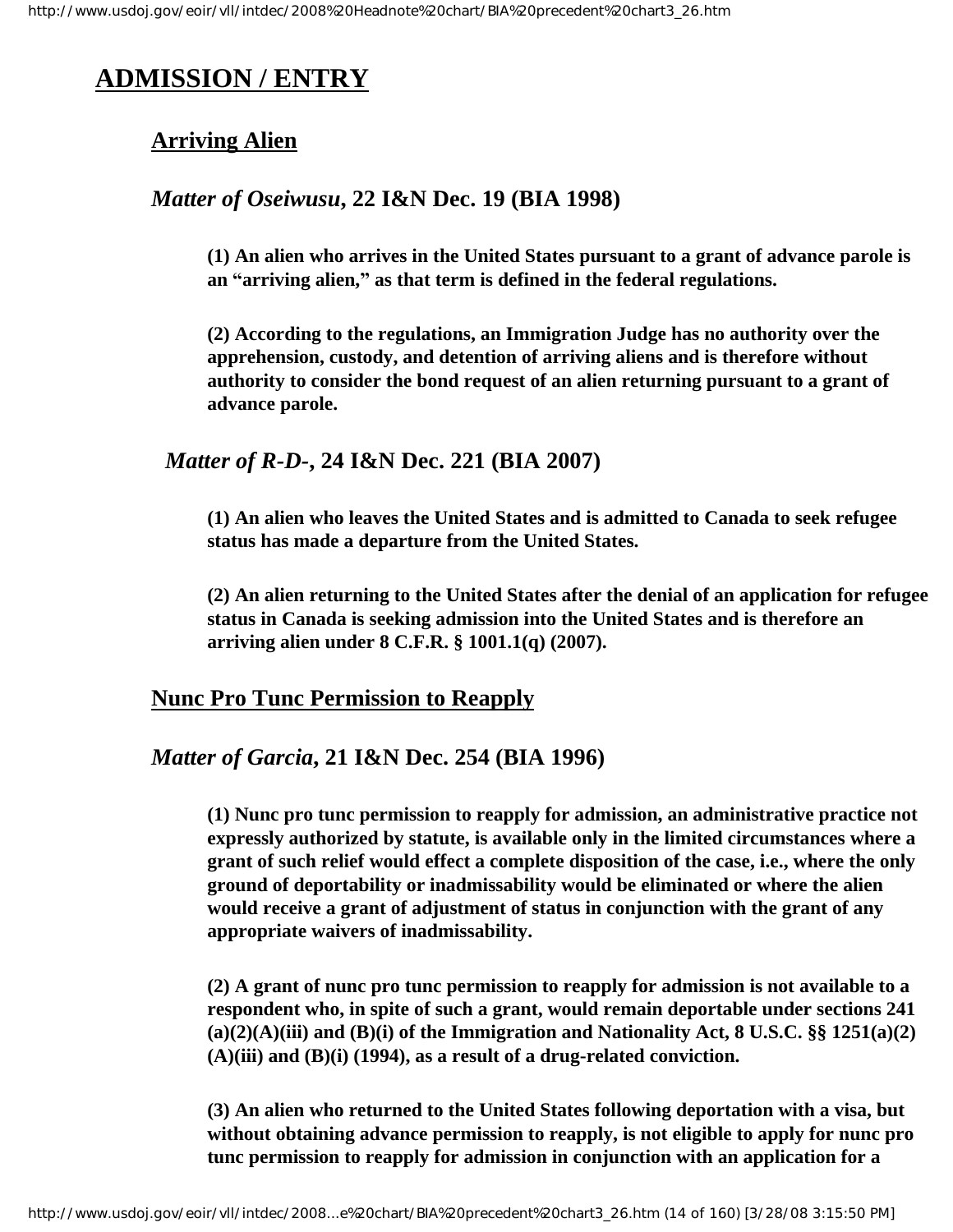**waiver of inadmissibility under section 212(c) of the Act, 8 U.S.C. § 1182(c) (1994), because he is not independently eligible for the waiver as a result of his unlawful entry.**

## <span id="page-14-0"></span>**Returning Lawful Permanent Resident**

#### *Matter of Collado***, 21 I&N Dec. 1061 (BIA 1998)**

**(1) A lawful permanent resident of the United States described in sections 101(a)(13)(C) (I)-(vi) of the Immigration and Nationality Act (to be codified at 8 U.S.C. § 1101(a)(13) (C)(i)-(vi)) is to be regarded as "seeking an admission into the United States for purposes of the immigration laws," without further inquiry into the nature and circumstances of a departure from and return to this country.**

**(2) The Immigration Judge erred in finding that the Fleuti doctrine, first enunciated by the United States Supreme Court in Rosenberg v. Fleuti, 374 U.S. 449 (1963), requires the admission into the United States of a returning lawful permanent resident alien**  who falls within the definition of section  $101(a)(13)(C)(v)$  of the Act, if that alien's **departure from the United States was "brief, casual, and innocent."**

#### <span id="page-14-1"></span> **Unlawful Reentry**

#### *Matter of Torres-Garcia***, 23 I&N Dec. 866 (BIA 2006)**

**(1) An alien who reenters the United States without admission after having previously been removed is inadmissible under section 212(a)(9)(C)(i)(II) of the Immigration and Nationality Act, 8 U.S.C. § 1182(a)(9)(C)(i)(II) (2000), even if the alien obtained the Attorney General's permission to reapply for admission prior to reentering unlawfully.**

**(2) An alien is statutorily ineligible for a waiver of inadmissibility under the first sentence of section 212(a)(9)(C)(ii) of the Act unless more than 10 years have elapsed since the date of the alien's last departure from the United States.**

#### *Matter of Rodarte***, 23 I&N Dec. 905 (BIA 2006)**

**(1) To be rendered inadmissible for 10 years pursuant to section 212(a)(9)(B)(i)(II) of the Immigration and Nationality Act, 8 U.S.C § 1182(a)(9)(B)(i)(II) (2000), an alien must depart the United States after having been unlawfully present in the United States for 1 year or longer.**

**(2) Pursuant to sections 301(b)(3) and 309(a) of the Illegal Immigration Reform and Immigrant Responsibility Act of 1996, Division C of Pub. L. No. 104-208, 110 Stat. 3009-546, 3009-578, 309-625, no period of an alien's presence in the United States prior to April 1, 1997, may be considered "unlawful presence" for purposes of determining an alien's inadmissibility under section 212(a)(9)(B) of the Act.**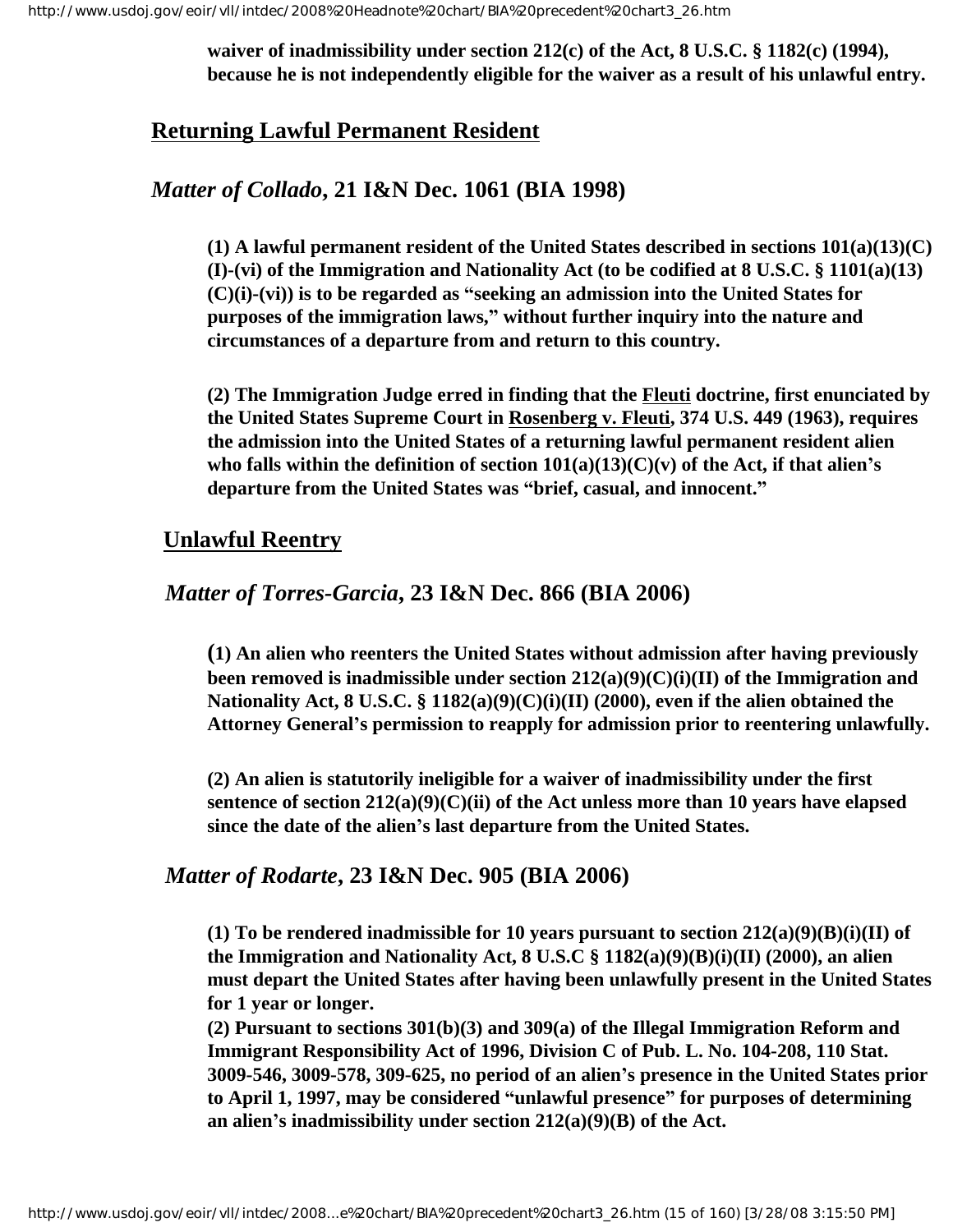# *Matter of Briones,* **24 I&N Dec. 355 (BIA 2007)**

**(1) Section 212(a)(9)(C)(i)(I) of the Immigration and Nationality Act, 8 U.S.C. §§ 1182 (a)(9)(C)(i)(I) (2000), covers recidivist immigration violators, so to be inadmissible under that section, an alien must depart the United States after accruing an aggregate period of ""unlawful presence"" of more than 1 year and thereafter reenter, or attempt to reenter, the United States without being admitted.**

**`(2) Adjustment of status under section 245(i) of the Act, 8 U.S.C. §§ 1255(i) (2000), is not** 

**available to an alien who is inadmissible under section 212(a)(9)(C)(i)(I) of the Act.**

## *Matter of Lemus***, 24 I&N Dec. 373 (BIA 2007)**

**(1) An alien who is unlawfully present in the United States for a period of 1 year, departs the country, and then seeks admission within 10 years of the date of his departure from the United States, is inadmissible under section 212(a)(9)(B)(i)(II) of the Immigration and Nationality Act, 8 U.S.C. §§ 1182(a)(2)(B)(i)(II) (2000), even if the alien''s departure was not made pursuant to an order of removal and was not a voluntary departure in lieu of being subject to removal proceedings or at the conclusion of removal proceedings.**

**(2) Adjustment of status under section 245(i) of the Act, 8 U.S.C. §§ 1255(i) (2000), is unavailable to an alien who is inadmissible under section 212(a)(9)(B)(i)(II) of the Act.** 

# <span id="page-15-1"></span>**Withdrawal of Application for Admission**

## *Matter of Sanchez***, 21 I&N Dec. 444 (BIA 1996)**

**(1) under the present statutory and regulatory scheme, an Immigration Judge properly declined to order an alien excluded in absentia where the Immigration and Naturalization Service did not detain or parole the alien at the time he applied for admission to the United States, but instead returned him to Mexico with instructions to appear for an exclusion hearing at a later date.**

**(2) By directing an applicant for admission to return to Mexico after being served with a Notice to Applicant for Admission Detained for Hearing before an Immigration Judge (Form I-122), the Service in effect consented to the alien's withdrawal of that application when the alien elected not to return to pursue his application for admission to the United States.**

# <span id="page-15-0"></span>**AGGRAVATED FELONIES**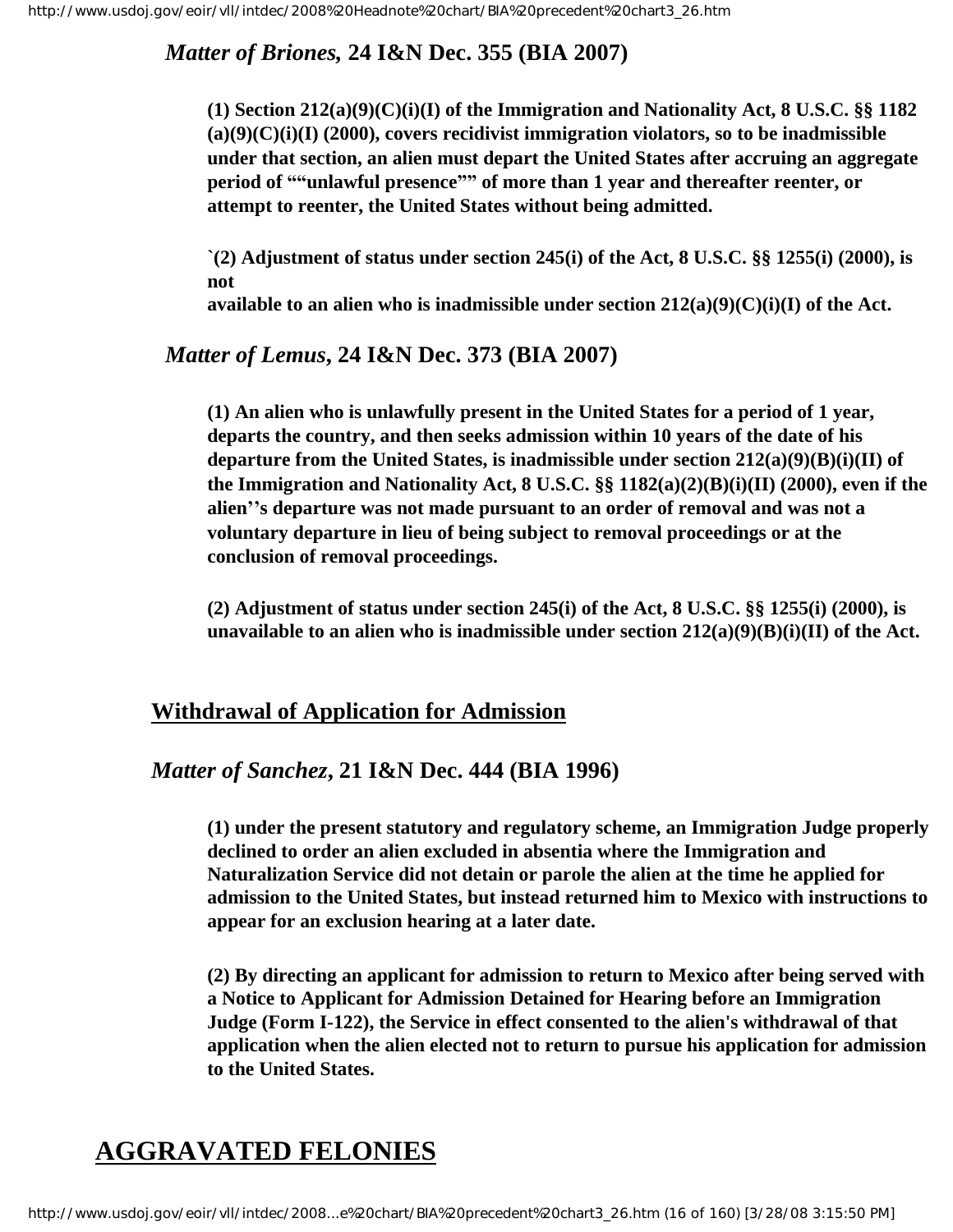#### <span id="page-16-0"></span>**Accessory After the Fact**

#### *Matter of Batista***, 21 I&N Dec. 955 (BIA 1997)**

**(1) The offense of accessory after the fact to a drug-trafficking crime, pursuant to 18 U. S.C. § 3 (Supp. V 1993), is not considered an inchoate crime and is not sufficiently related to a controlled substance violation to support a finding of deportability pursuant to section 241(a)(2)(B)(i) of the Immigration and Nationality Act, 8 U.S.C. § 1251(a)(2)(B)(i) (1994).**

**(2) The respondent's conviction pursuant to 18 U.S.C. § 3 establishes his deportability as an alien convicted of an aggravated felony under section 241(a)(2)(A)(iii) of the Act, because the offense of accessory after the fact falls within the definition of an obstruction of justice crime under section 101(a)(43)(S) of the Act, 8 U.S.C.A. § 1101(a) (43)(S) (West Supp. 1997), and because the respondent's sentence, regardless of any suspension of the imposition or execution of that sentence, "is at least one year."**

#### <span id="page-16-1"></span>**Adjustment of Status**

## *Matter of Rosas***, 22 I&N Dec. 616 (BIA 1999)**

**An alien whose conviction for an aggravated felony was subsequent to her adjustment of status to that of a lawful permanent resident is deportable under section 237(a)(2)(A) (iii) of the Immigration and Nationality Act, 8 U.S.C. § 1227(a)(2)(A)(iii) (Supp. II 1996), as an alien who was convicted of an aggravated felony "after admission.@**

## <span id="page-16-2"></span>**Alien Smuggling**

#### *Matter of Alvarado-Alvino***, 22 I&N Dec. 718 (BIA 1999)**

**An alien convicted of an offense described in section 275(a) of the Immigration and Nationality Act, 8 U.S.C. § 1325 (Supp. II 1996), is not convicted of an aggravated felony as that term is defined in section**  $101(a)(43)(N)$  **of the Act, 8 U.S.C. § 1101(a)(43) (N) (Supp. II 1996), which specifically refers to those offenses relating to alien smuggling described in sections 274(a)(1)(A) and (2) of the Act, 8 U.S.C. § 1324(a)(1) (A) and (2) (Supp. II 1996).**

#### <span id="page-16-3"></span>**Arson**

*Matter of Palacios***, 22 I&N Dec. 434 (BIA 1998)**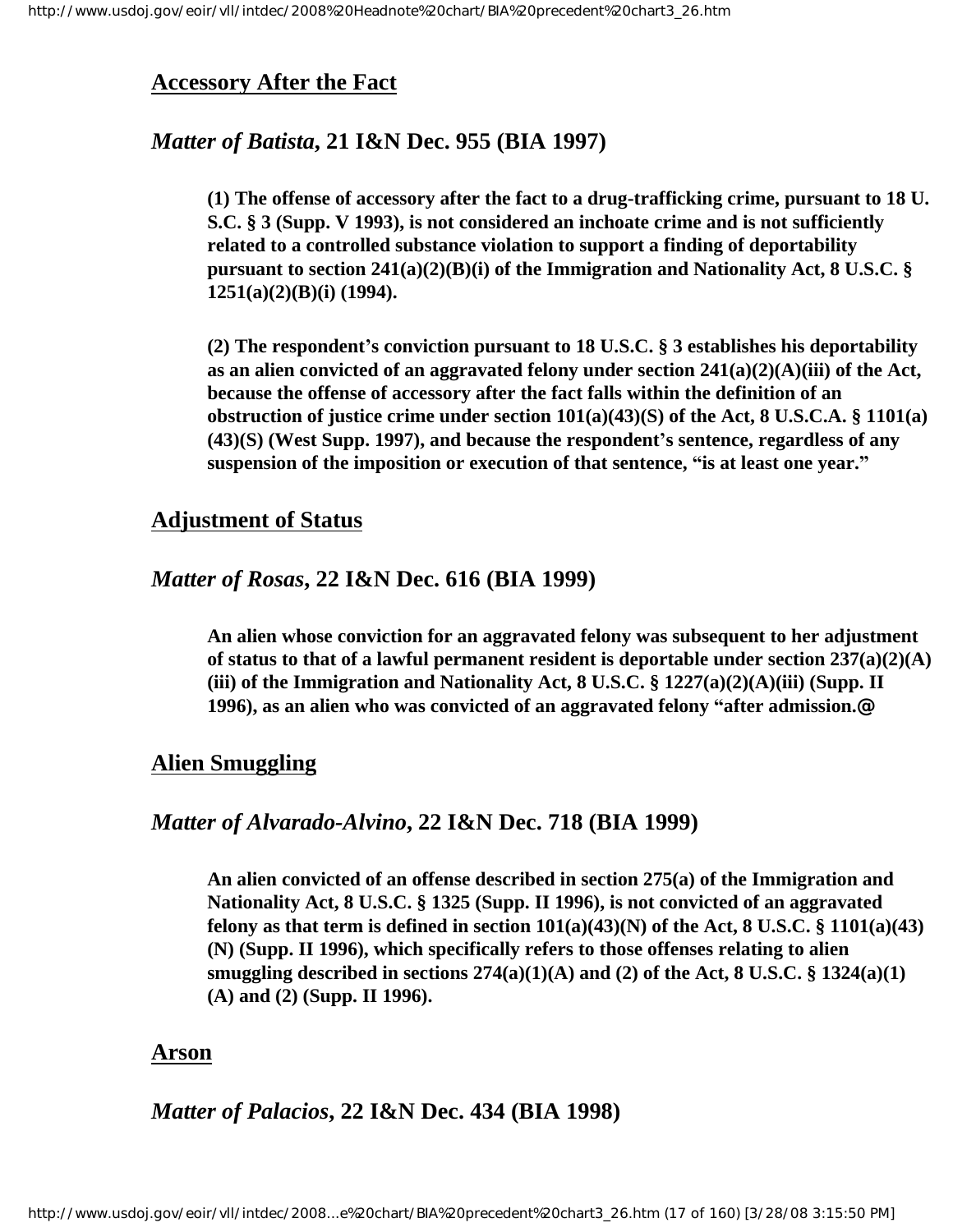**An alien who was convicted of arson in the first degree under the law of Alaska and sentenced to 7 years' imprisonment with 3 years suspended was convicted of a "crime of violence" within the meaning of section 101(a)(43)(F) of the Immigration and Nationality Act, 8 U.S.C. § 1101(a)(43)(F) (Supp. II 1996), and therefore is deportable under section 237(a)(2)(A)(iii) of the Act, 8 U.S.C. § 1227(a)(2)(A)(iii) (Supp. II 1996), as an alien convicted of an aggravated felony.**

# <span id="page-17-0"></span>**Burglary**

# *Matter of Perez***, 22 I&N Dec. 1325 (BIA 2000) (Burglary of a Vehicle)**

**The offense of burglary of a vehicle in violation of section 30.04(a) of the Texas Penal Code Annotated is not a "burglary offense" within the definition of an aggravated felony in section 101(a)(43)(G) of the Immigration and Nationality Act, 8 U.S.C. § 1101 (a)(43)(G) (Supp. IV 1998).**

## <span id="page-17-1"></span>**Controlled Substances**

# *Matter of L-G-***, 21 I&N Dec. 89 (BIA 1995) (modified by** *Matter of Yanez***, 23 I&N Dec. 390 (BIA 2002))**

**(1) A federal definition applies to determine whether or not a crime is a "felony" within the meaning of 18 U.S.C. § 924(c)(2) (1994), and therefore is an "aggravated felony" under section 101(a)(43) of the Immigration and Nationality Act, 8 U.S.C. § 1101(a)(43) (Supp. V 1993).** 

**(2) For immigration purposes, a state drug offense qualifies as a "drug trafficking crime" under 18 U.S.C. § 924(c)(2) if it is punishable as a felony under the Controlled Substances Act (21 U.S.C. 801 et seq.), the Controlled Substances Import and Export Act (21 U.S.C. 951 et seq.), or the Maritime Drug Law Enforcement Act (46 U.S.C. App. 1901 et seq.). Matter of Davis, 20 I&N Dec. 536 (BIA 1992), and Matter of Barrett, 20 I&N Dec. 171 (BIA 1990), reaffirmed.** 

**(3) Although we disagree with the decision of the United States Court of Appeals for the Second Circuit in Jenkins v. INS, 32 F.3d 11 (2d Cir. 1994), which holds that an alien's state conviction for a drug offense that is a felony under state law, but a misdemeanor under federal law, qualifies as a conviction for an aggravated felony, we will follow this decision in matters arising within the Second Circuit's jurisdiction.**

# *Matter of K-V-D-***, 22 I&N Dec. 1163 (BIA 1999) (overruled by** *Matter of Yanez***, 23 I&N Dec. 390 (BIA 2002))**

**(1) Where a circuit court of appeals has interpreted the definition of an "aggravated felony" under section 101(a)(43) of the Immigration and Nationality Act, 8 U.S.C. §**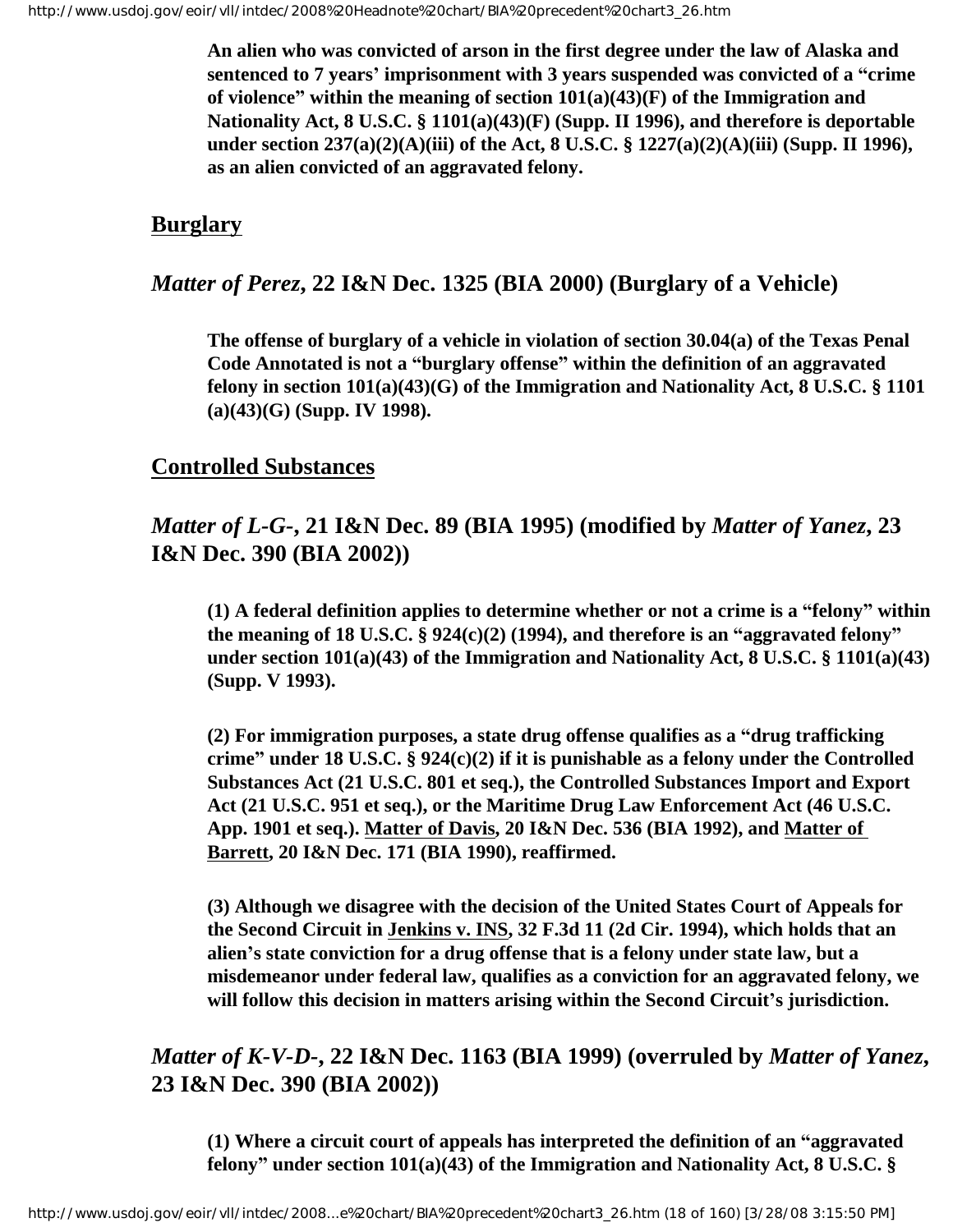**1101(a)(43) ( 1994), only for purposes of criminal sentence enhancement, the Board of Immigration Appeals may interpret the phrase differently for purposes of implementing the immigration laws in cases arising within that circuit.**

**(2) An alien convicted in Texas of simple possession of a controlled substance, which would be a felony under Texas law but a misdemeanor under federal law, is not convicted of an aggravated felony within the meaning of section 101(a)(43)(B) of the Act. Matter of L-G-, 21 I&N Dec. 89 (BIA 1995), affirmed.**

#### *Matter of Yanez***, 23 I&N Dec. 390 (BIA 2002)**

**The determination whether a state drug offense constitutes a "drug trafficking crime" under 18 U.S.C. § 924(c)(2) (2000), such that it may be considered an "aggravated felony" under section 101(a)(43)(B) of the Immigration and Nationality Act, 8 U.S.C. § 1101(a)(43)(B) (2000), shall be made by reference to decisional authority from the federal circuit courts of appeals, and not by reference to any separate legal standard adopted by the Board of Immigration Appeals. Matter of K-V-D-, 22 I&N Dec. 1163 (BIA 1999), overruled. Matter of L-G-, 21 I&N Dec. 89 (BIA 1995), and Matter of Davis, 20 I&N Dec. 536 (BIA 1992), modified.**

#### *Matter of Santos-Lopez***, 23 I&N Dec. 419 (BIA 2002)**

**(1) Under the decisions of the United States Court of Appeals for the Fifth Circuit in United States v. Hernandez-Avalos, 251 F.3d 505 (5th Cir.), cert. denied, 122 S. Ct. 305 (2001), and United States v. Hinojosa-Lopez, 130 F.3d 691 (5th Cir. 1997), a determination whether an offense is a "felony" for purposes of 18 U.S.C. § 924(c)(2) (2000) depends on the classification of the offense under the law of the convicting jurisdiction. Matter of Yanez, 23 I&N Dec. 390 (BIA 2002), followed.** 

**(2) Each of the respondent's two convictions for possession of marihuana is classified as a misdemeanor offense under Texas law; therefore, neither conviction is for a "felony" within the meaning of 18 U.S.C. § 924(c)(2) or an "aggravated felony" within the meaning of section 101(a)(43)(B) of the Immigration and Nationality Act, 8 U.S.C. § 1101(a)(43)(B) (2000).**

## *Matter of Elgendi***, 23 I&N Dec. 515 (BIA 2002)**

**In accordance with authoritative precedent of the United States Court of Appeals for the Second Circuit in United States v. Pornes-Garcia, 171 F.3d 142 (2d Cir. 1999), and United States v. Polanco, 29 F.3d 35 (2d Cir. 1994), an individual who has been convicted twice of misdemeanor possession of marijuana in violation of New York State law has not been convicted of an aggravated felony under section 101(a)(43)(B) of the Immigration and Nationality Act, 8 U.S.C. 1101(a)(43)(B) (2000).**

 *Matter of Carachuri-Rosendo***, 24 I&N Dec. 382 (BIA 2007)**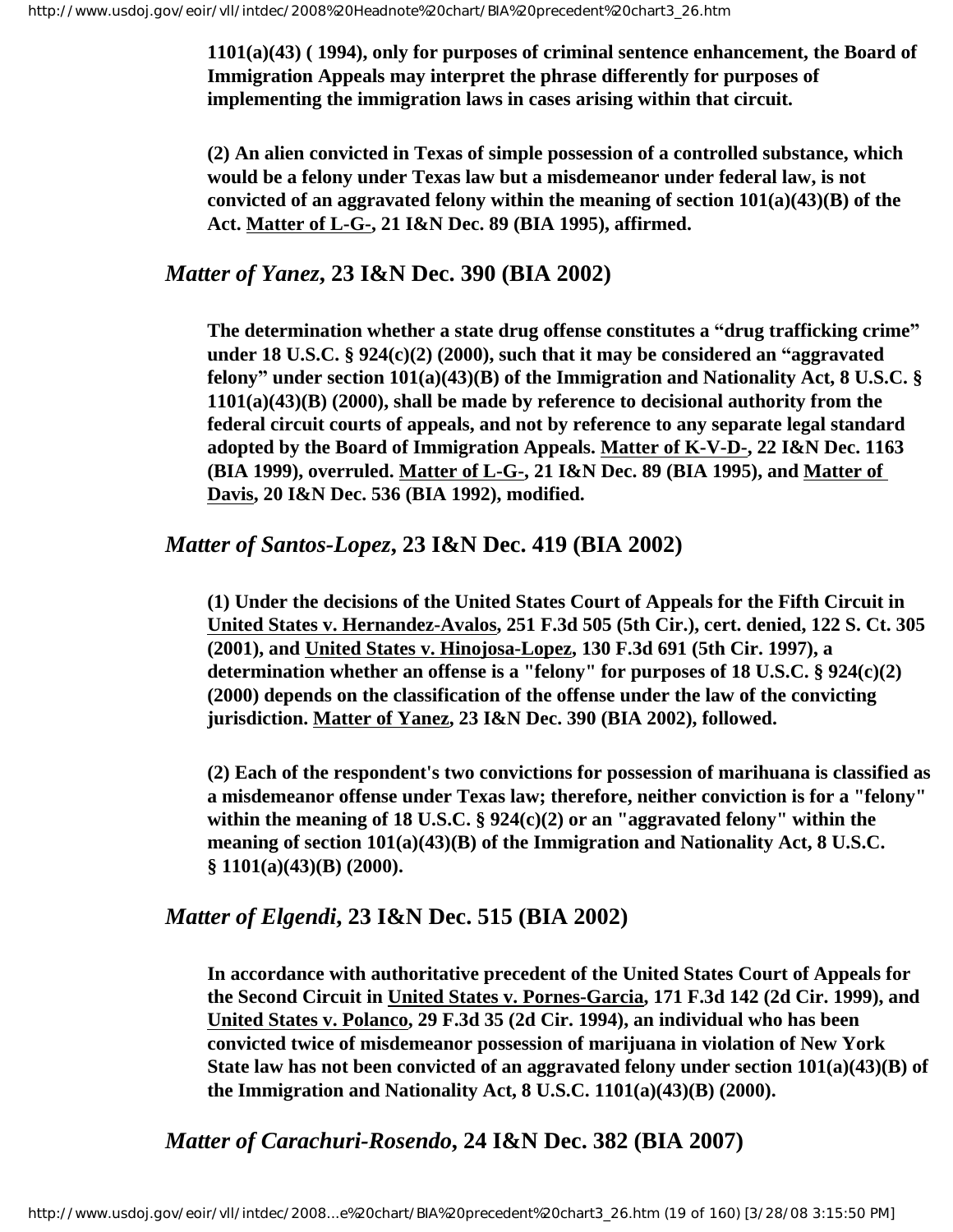**(1) Decisional authority from the Supreme Court and the controlling Federal circuit court of appeals is determinative of whether a State drug offense constitutes an "aggravated felony" under section 101(a)(43)(B) of the Immigration and Nationality Act, 8 U.S.C. §§ 1101(a)(43)(B) (2000), by virtue of its correspondence to the Federal felony offense of "recidivist possession," as defined by 21 U.S.C. § 844(a) (2000). Matter of Yanez, 23 I&N Dec. 390 (BIA 2002), followed.**

**(2) Controlling precedent of the United States Court of Appeals for the Fifth Circuit dictates that the respondent''s Texas conviction for alprazolam possession qualifies as an "aggravated felony" conviction by virtue of the fact that the underlying alprazolam possession offense was committed after the respondent's prior State "conviction" for a "drug, narcotic, or chemical offense" became "final" within the meaning of 21 U.S.C. § 844(a).**

**(3) Absent controlling authority regarding the "recidivist possession" issue, an alien's State conviction for simple possession of a controlled substance will not be considered an aggravated felony conviction on the basis of recidivism unless the alien''s status as a recidivist drug offender was either admitted by the alien or determined by a judge or jury in connection with a prosecution for that simple possession offense.**

#### *Matter of Thomas***, 24 I&N Dec. 416 (BIA 2007)**

**The respondent's 2003 Florida offense involving the simple possession of marijuana does not qualify as an "aggravated felony" by virtue of its correspondence to the Federal felony of "recidivist possession," even though it was committed after a prior "conviction" for a "drug, narcotic, or chemical offense" became "final" within the meaning of 21 U.S.C. § 844(a) (2000), because the respondent's conviction for that 2003 offense did not arise from a State proceeding in which his status as a recidivist drug offender was either admitted or determined by a judge or jury. Matter of Carachuri-Rosendo, 24 I&N Dec. 382 (BIA 2007), followed.**

#### *Matter of Aruna***,24 I&N Dec. 452 (BIA 2008)**

**Absent controlling precedent to the contrary, a State law misdemeanor offense of conspiracy to distribute marijuana qualifies as an "aggravated felony" under section 101(a)(43)(B) of the Immigration and Nationality Act, 8 U.S.C. § 1101(a)(43)(B) (2000), where its elements correspond to the elements of the Federal felony offense of conspiracy to distribute an indeterminate quantity of marijuana**, **as defined by 21 U.S. C. §§ 841(a)(1), (b)(1)(D), and 846 (2000 & Supp. IV 2004).** 

## <span id="page-19-0"></span>**Crimes of Violence**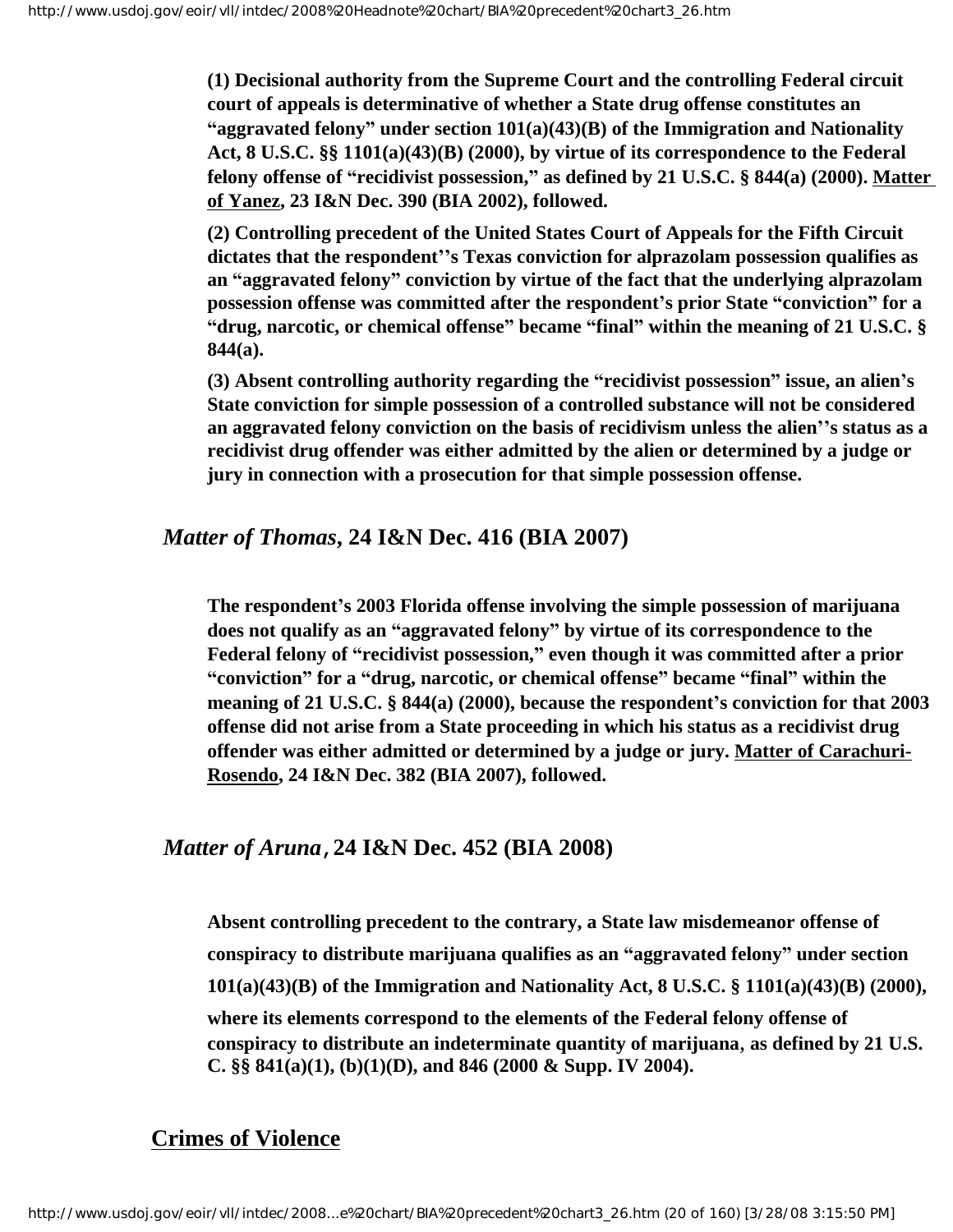# *Matter of Magallanes***, 22 I&N Dec. 1 (BIA 1998) (Driving Under the Influence) (overruled by** *Matter of Ramos***, 23 I&N Dec. 336 (BIA 2002)**

**An alien who was convicted of aggravated driving while under the influence and sentenced to 2½ years in prison was convicted of a "crime of violence" within the meaning of section 101(a)(43)(F) of the Immigration and Nationality Act (to be codified at 8 U.S.C. § 1101(a)(43)(F)), and therefore is deportable under section 241(a)(2)(A)(iii) of the Act, 8 U.S.C. § 1251(a)(2)(A)(iii)(1994), as an alien convicted of an aggravated felony.**

# *Matter of Puente***, 22 I&N Dec. 1006 (BIA 1999) (Driving Under the Influence) (overruled by** *Matter of Ramos***, 23 I&N Dec. 336 (BIA 2002)**

**A conviction for the crime of driving while intoxicated under section 49.04 of the Texas Penal Code, which is a felony as a result of an enhanced punishment, is a conviction for a crime of violence and therefore an aggravated felony under section 101(a)(43)(F) of the Immigration and Nationality Act, 8 U.S.C. § 1101(a)(43)(F) (Supp. II 1996).**

## *Matter of Herrera***, 23 I&N Dec. 43 (BIA 2001) (Driving Under the Influence)**

**Respondent's motion for a stay of deportation, pending consideration of his simultaneously filed motion to reopen and reconsider, is granted in light of the decision of the United States Court of Appeals for the Fifth Circuit in United States v. Chapa-Garza, 2001 WL 209468 (5th Cir. 2001), which held that a conviction for driving while intoxicated in violation of section 49.09 of the Texas Penal Code is not a conviction for a crime of violence under section 101(a)(43)(F) of the Immigration and Nationality Act, 8 U.S.C. § 1101(a)(43)(F) (Supp. V 1999).**

## *Matter of Olivares***, 23 I&N Dec. 148 (BIA 2001) (Driving Under the Influence)**

**Under United States v. Chapa-Garza, 243 F.3d 921 (5th Cir. 2001), and United States v. Hernandez-Avalos, 251 F.3d 505 (5th Cir. 2001), a Texas conviction for felony DWI is not classifiable as a crime of violence conviction under 18 U.S.C. § 16(b) (1994) for purposes of removability in cases arising in the United States Court of Appeals for the Fifth Circuit; accordingly, in cases arising in the Fifth Circuit, Matter of Puente, 22 I&N Dec. 1006 (BIA 1999), will not be applied.**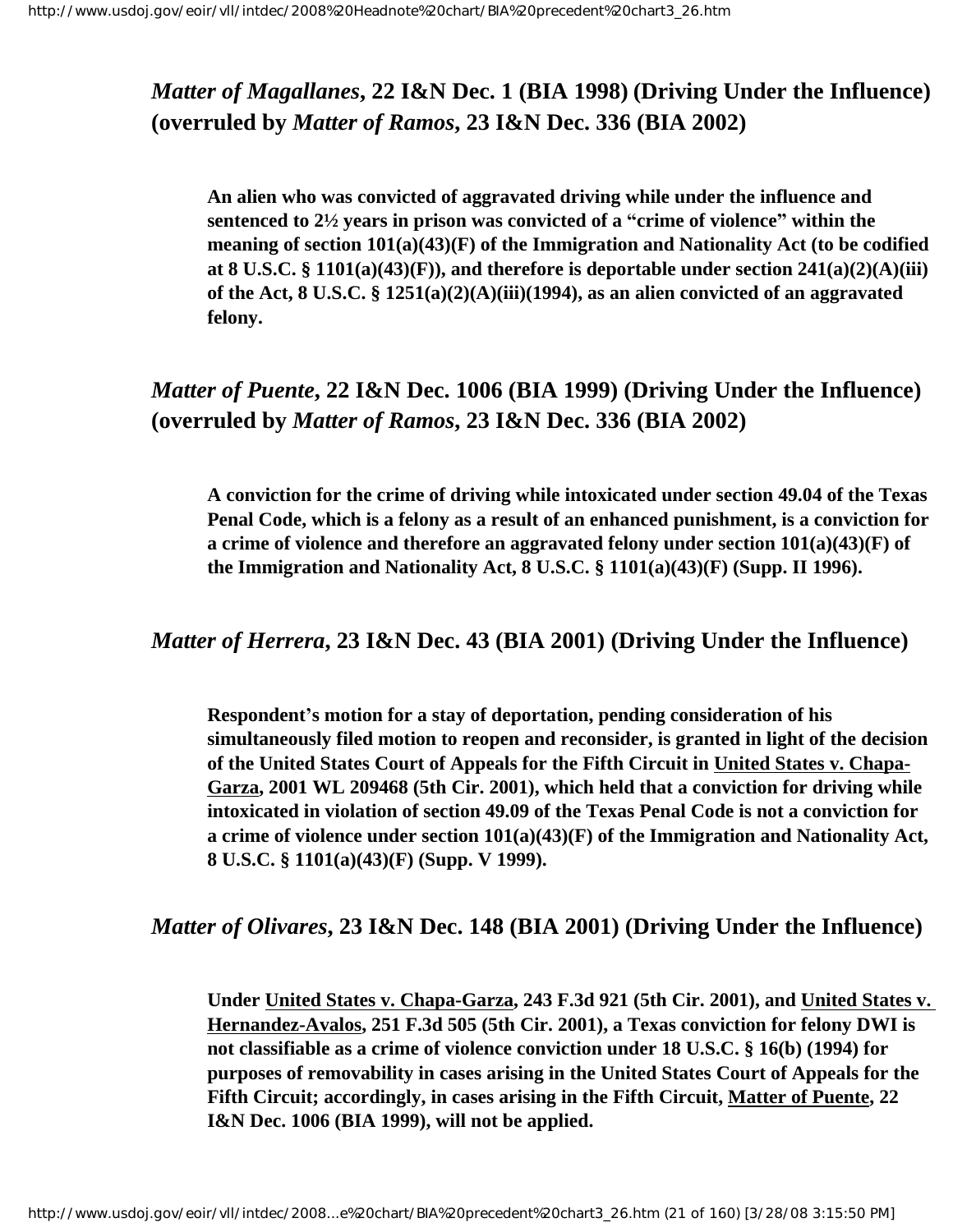*Matter of Sweetser***, 22 I&N Dec. 709 (BIA 1999) (Criminally Negligent Child Abuse)**

**(1) Where the state statute under which an alien has been convicted is divisible, meaning it encompasses offenses that constitute crimes of violence as defined under 18 U.S.C. § 16 (1994) and offenses that do not, it is necessary to look to the record of conviction, and to other documents admissible as evidence in proving a criminal conviction, to determine whether the specific offense of which the alien was convicted constitutes an aggravated felony as defined in section 101(a)(43)(F) of the Immigration and Nationality Act, 8 U.S.C. § 1101(a)(43)(F) (Supp. II 1996).**

**(2) for purposes of determining whether an offense is a crime of violence as defined in 18 U.S.C. § 16(b), it is necessary to examine the criminal conduct required for conviction, rather than the consequence of the crime, to find if the offense, by its nature, involves "a substantial risk that physical force against the person or property of another may be used in the course of committing the offense."**

**(3) To find that a criminal offense is a crime of violence under 18 U.S.C. § 16(b), a causal link between the potential for harm and the Asubstantial risk@ of Aphysical force@ being used must be present. Matter of Magallanes, 22 I&N Dec. 1 (BIA 1998), clarified.**

**(4) An alien convicted of criminally negligent child abuse under sections 18-6-401(1) and (7) of the Colorado Revised Statutes, whose negligence in leaving his stepson alone in a bathtub resulted in the child's death, was not convicted of a crime of violence under 18 U.S.C. § 16(b) because there was not Asubstantial risk that physical force@ would be used in the commission of the crime.**

# *Matter of Aldabesheh***, 22 I&N Dec. 983 (BIA 1999) (Criminal Contempt and Forgery)**

**(1) A conviction for criminal contempt in the first degree, in violation of section 215.51 (b)(i) of the New York Penal Law, with a sentence to imprisonment of at least 1 year, is a conviction for a crime of violence as defined under 18 U.S.C. § 16(b) (1994), thus rendering it an aggravated felony under section 101(a)(43)(F) of the Immigration and Nationality Act, 8 U.S.C. § 1101(a)(43)(F) (Supp. II 1996).**

**(2) A conviction for forgery in the second degree, in violation of section 170.10(2) of the New York Penal Law, with a sentence to imprisonment of at least 1 year, is a**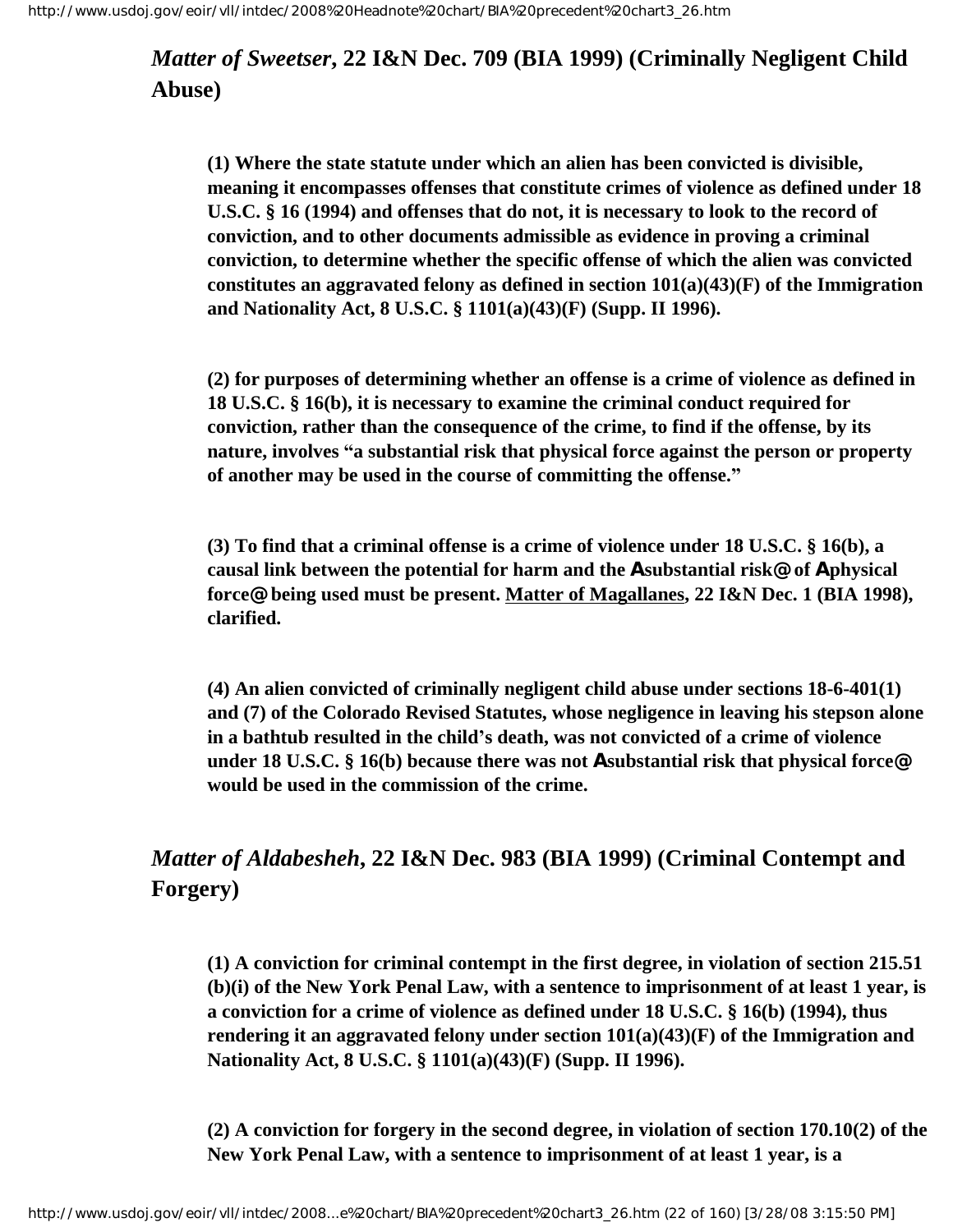**conviction for an aggravated felony under section 101(a)(43)(R) of the Act.**

**(3) Where an alien has been convicted of two or more aggravated felonies and has received concurrent sentences to imprisonment, the alien's Aaggregate term of imprisonment,@ for purposes of determining eligibility for withholding of removal under section 241(b)(3) of the Act, 8 U.S.C. § 1231(b)(3) (Supp. II 1996), is equal to the length of the alien's longest concurrent sentence.**

#### *Matter of Ramos***, 23 I&N Dec. 336 (BIA 2002)**

**(1) In cases arising in circuits where the federal court of appeals has not decided whether the offense of driving under the influence is a crime of violence under 18 U.S. C. § 16(b) (2000), an offense will be considered a crime of violence if it is committed at least recklessly and involves a substantial risk that the perpetrator may resort to the use of force to carry out the crime; otherwise, where the circuit court has ruled on the issue, the law of the circuit will be applied to cases arising in that jurisdiction.**

**(2) The offense of operating a motor vehicle while under the influence of intoxicating liquor in violation of chapter 90, section 24(1)(a)(1) of the Massachusetts General Laws is not a felony that, by its nature, involves a substantial risk that physical force against the person or property of another may be used in the course of committing the offense and is therefore not a crime of violence. Matter of Puente, 22 I&N Dec. 1006 (BIA 1999), and Matter of Magallanes, 22 I&N Dec. 1 (BIA 1998), overruled.**

#### *Matter of Martin***, 23 I&N Dec. 491 (BIA 2002)**

**The offense of third-degree assault in violation of section 53a-61(a)(1) of the Connecticut General Statutes, which involves the intentional infliction of physical injury upon another, is a crime of violence under 18 U.S.C. § 16(a) (2000) and is therefore an aggravated felony under section 101(a)(43)(F) of the Immigration and Nationality Act, 8 U.S.C. § 1101(a)(43)(F) (2000).**

#### *Matter of Vargas***, 23 I&N Dec. 651 (BIA 2004)**

**The offense of manslaughter in the first degree in violation of section 125.20 of the New York Penal Law is a crime of violence under 18 U.S.C. § 18(b) (2000) and is therefore an aggravated felony under section 101(a)(43)(F) of the Immigration and Nationality Act, 8 U.S.C. § 1101(a)(43)(F) (2000).**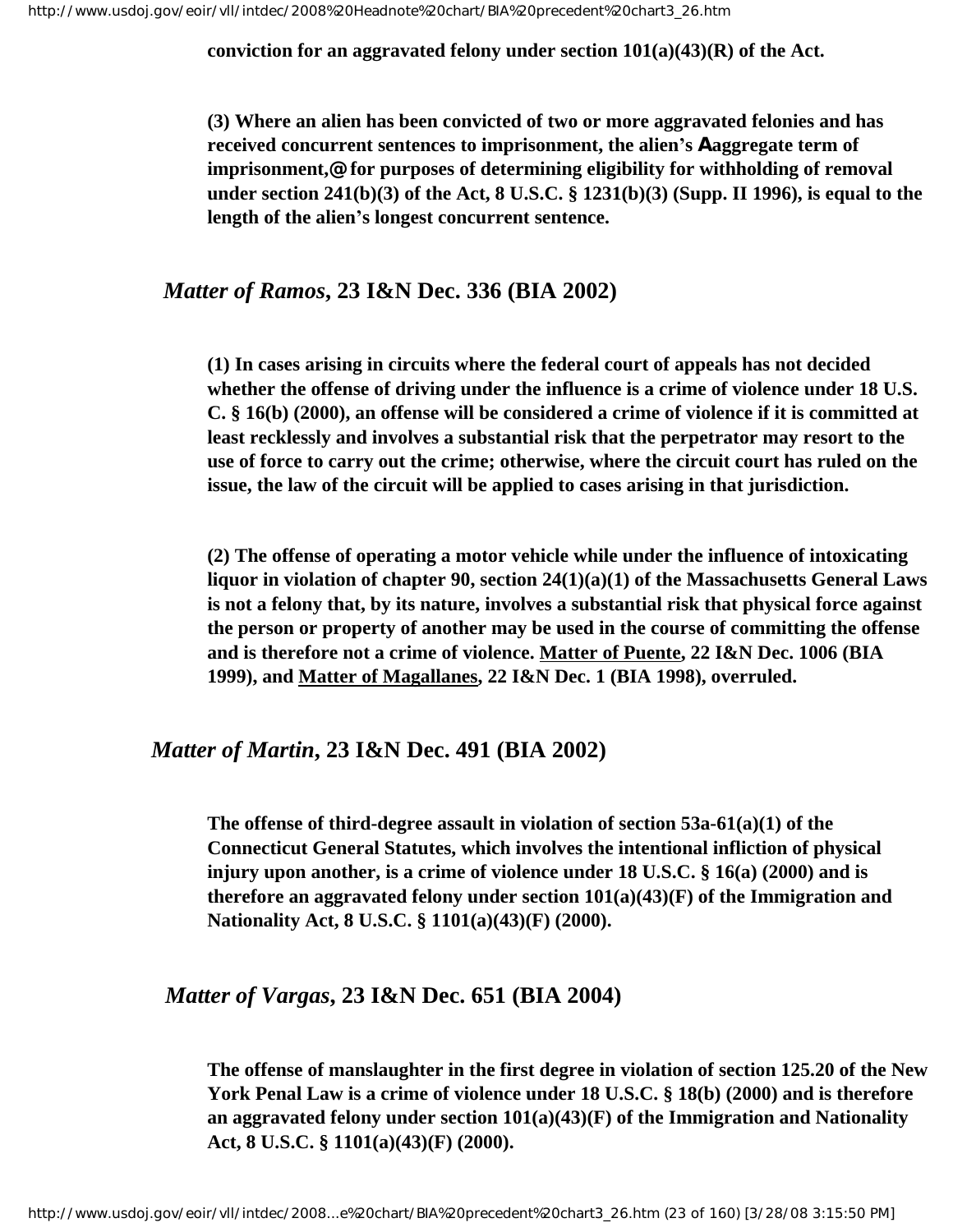#### *Matter of Malta***, 23 I&N Dec. 656 (BIA 2004)**

**A stalking offense for harassing conduct in violation of section 646.9(b) of the California Penal Code, which proscribes stalking when there is a temporary restraining order, injunction, or any other court order in effect prohibiting the stalking behavior, is a crime of violence under 18 U.S.C. § 16(b) (2000), and is therefore an aggravated felony under section 101(a)(43)(F) of the Immigration and Nationality Act, 8 U.S.C. § 1101(a)(43)(F) (2000).** 

## <span id="page-23-0"></span>**Date of Conviction**

#### *Matter of Lettman***, 22 I&N Dec. 365 (BIA 1998)**

**An alien convicted of an aggravated felony is subject to deportation regardless of the date of the conviction when the alien is placed in deportation proceedings on or after March 1, 1991, and the crime falls within the aggravated felony definition.**

#### *Matter of Truong***, 22 I&N Dec. 1090 (BIA 1999)**

**(1) An alien whose June 8, 1987, conviction for second degree robbery was not, at the time of his conviction, included in the aggravated felony definition was not deportable, even after that offense was included in the aggravated felony definition as a crime of violence under the Immigration Act of 1990, Pub. L. No. 101-649, 104 Stat. 4978, due to its provisions regarding effective dates; however, the alien became deportable upon enactment of section 321(b) of the Illegal Immigration Reform and Immigrant Responsibility Act of 1996, Division C of Pub. L. No. 104-208, 110 Stat. 3009-546, 3009- 628 (enacted Sept. 30, 1996) ("IIRIRA"), because that section established an aggravated felony definition that is to be applied without temporal limitations, regardless of the date of conviction.**

**(2) The term "actions taken" in section 321(c) of the IIRIRA, 110 Stat. at 3009-628, which limits the applicability of the aggravated felony definition of section 321(b), includes consideration of a case by the Board of Immigration Appeals; therefore that**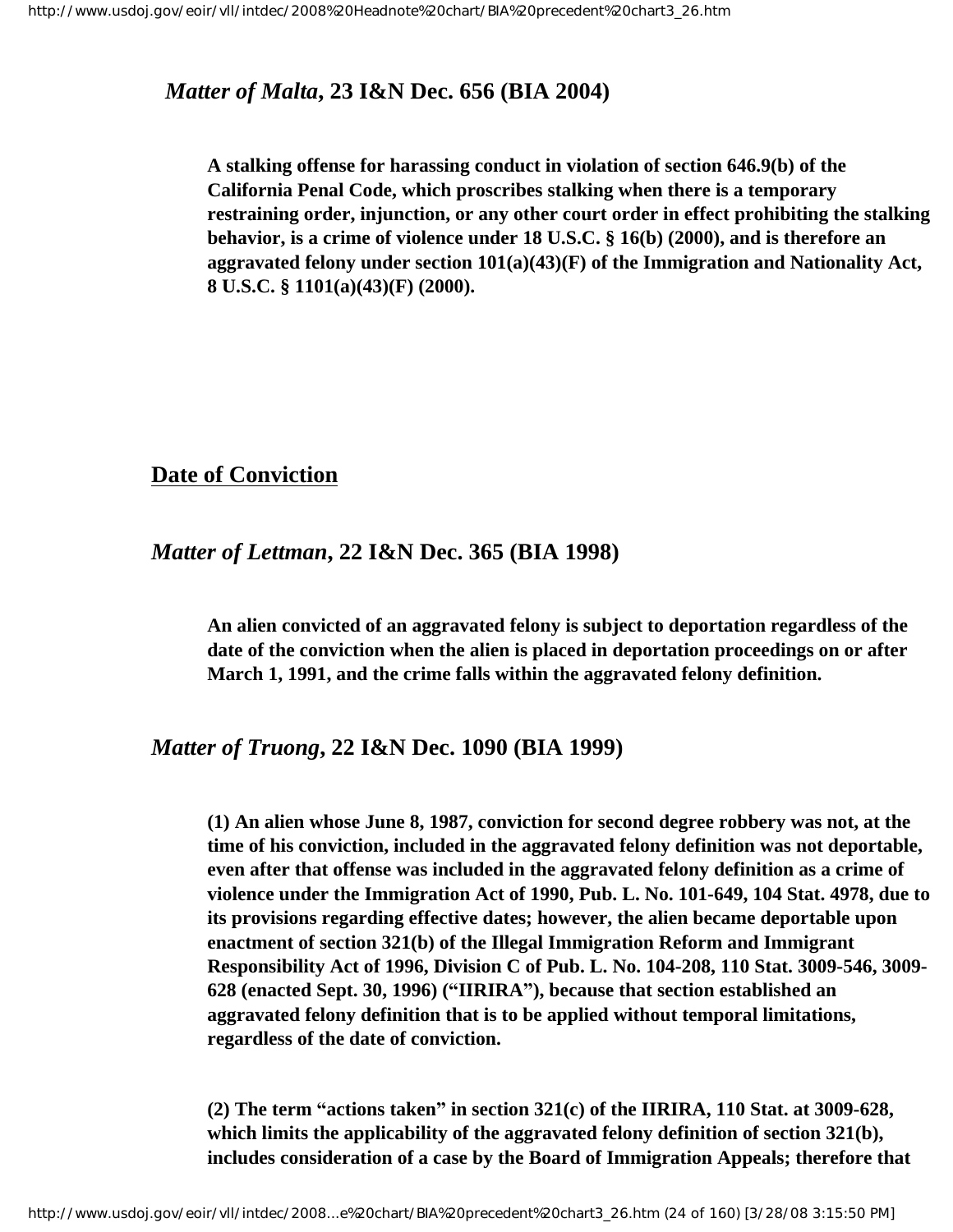**section's aggravated felony definition is applicable to cases decided by the Board on or after the IIRIRA's September 30, 1996, enactment date.**

**(3) The Attorney General's decision in Matter of Soriano, 21 I&N Dec. 516 (BIA 1996; A.G. 1997), remains binding on the Board, notwithstanding decisions in some courts of appeals that have rejected that decision.**

#### <span id="page-24-0"></span>**Divisible Statutes**

#### *Matter of Sweetser***, 22 I&N Dec. 709 (BIA 1999)**

**(1) Where the state statute under which an alien has been convicted is divisible, meaning it encompasses offenses that constitute crimes of violence as defined under 18 U.S.C. § 16 (1994) and offenses that do not, it is necessary to look to the record of conviction, and to other documents admissible as evidence in proving a criminal conviction, to determine whether the specific offense of which the alien was convicted constitutes an aggravated felony as defined in section 101(a)(43)(F) of the Immigration and Nationality Act, 8 U.S.C. § 1101(a)(43)(F) (Supp. II 1996).**

**(2) For purposes of determining whether an offense is a crime of violence as defined in 18 U.S.C. § 16(b), it is necessary to examine the criminal conduct required for conviction, rather than the consequence of the crime, to find if the offense, by its nature, involves "a substantial risk that physical force against the person or property of another may be used in the course of committing the offense."**

**(3) To find that a criminal offense is a crime of violence under 18 U.S.C. § 16(b), a causal link between the potential for harm and the Asubstantial risk@ of Aphysical force@ being used must be present. Matter of Magallanes, 22 I&N Dec. 1 (BIA 1998), clarified.**

**(4) An alien convicted of criminally negligent child abuse under sections 18-6-401(1) and (7) of the Colorado Revised Statutes, whose negligence in leaving his stepson alone in a bathtub resulted in the child's death, was not convicted of a crime of violence under 18 U.S.C. § 16(b) because there was not Asubstantial risk that physical force@ would be used in the commission of the crime.**

#### <span id="page-24-1"></span>**Firearms**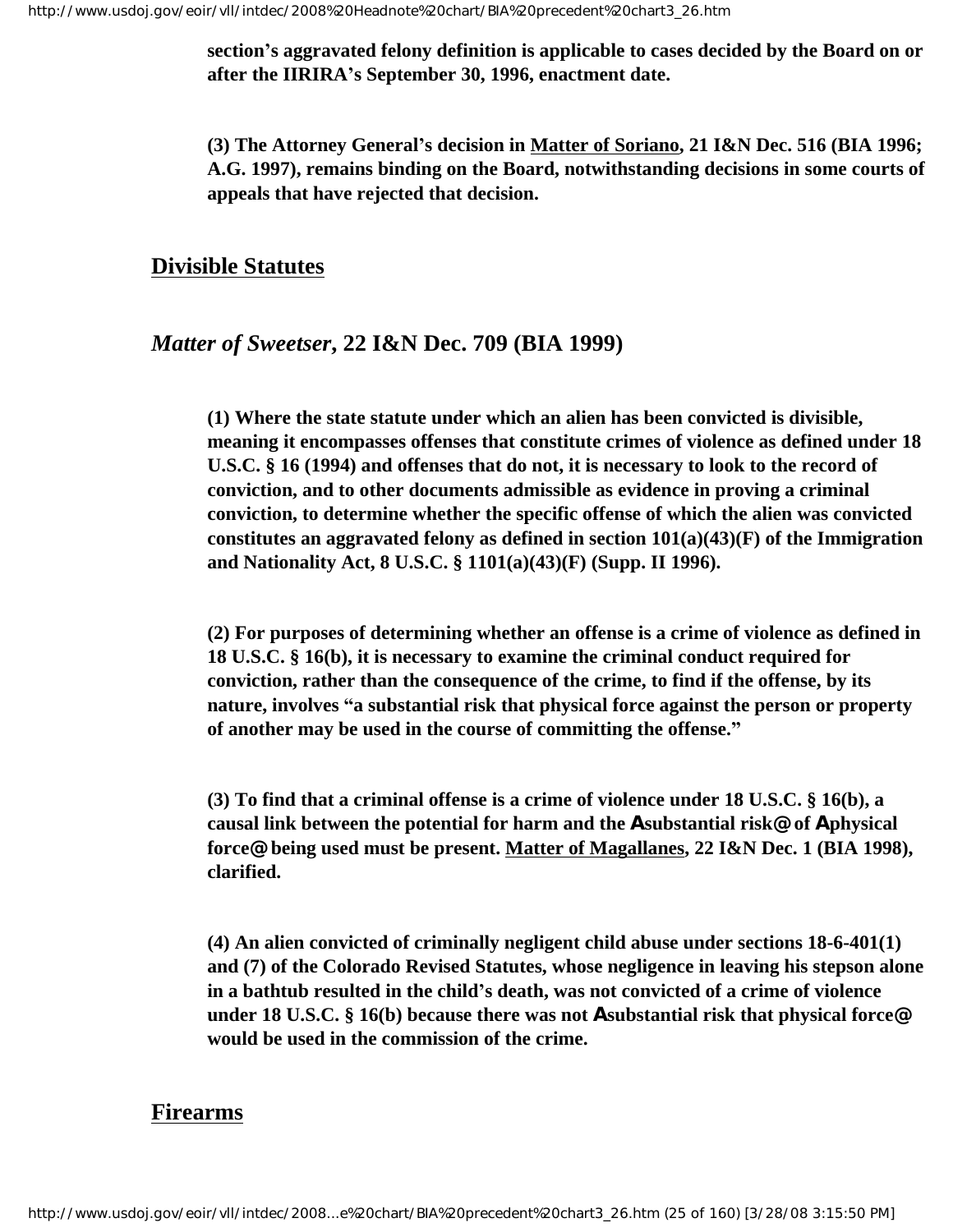*Matter of Vasquez-Muniz***, 22 I&N Dec. 1415 (BIA 2000) (overruled by** *Matter of Vasquez-Muniz***, 23 I&N Dec. 207 (BIA 2002))**

**Possession of a firearm by a felon in violation of section 12021(a)(1) of the California Penal Code is not an aggravated felony under section 101(a)(43)(E) of the Immigration and Nationality Act, 8 U.S.C. § 1101(a)(43)(E) (1994), because it is not an offense "described in" 18 U.S.C. § 922(g)(1) (1994).** 

#### *Matter of Vasquez-Muniz***, 23 I&N Dec. 207 (BIA 2002)**

**(1) An offense defined by state or foreign law may be classified as an aggravated felony as an offense "described in" a federal statute enumerated in section 101(a)(43) of the Immigration and Nationality Act, 8 U.S.C. § 1101(a)(43) (1994 & Supp. V 1999), even if it lacks the jurisdictional element of the federal statute.**

**(2) Possession of a firearm by a felon in violation of section 12021(a)(1) of the California Penal Code is an aggravated felony under section 101(a)(43)(E)(ii) of the Act because it is "described in" 18 U.S.C. § 922(g)(1) (1994). Matter of Vasquez-Muniz, 22 I&N Dec. 1415 (BIA 2000), overruled.**

#### <span id="page-25-0"></span>**Fraud and Deceit**

#### *Matter of Onyido***, 22 I&N Dec. 552 (BIA 1999)**

**An alien who was convicted of submitting a false claim with intent to defraud arising from an unsuccessful scheme to obtain \$15,000 from an insurance company was convicted of an "attempt" to commit a fraud in which the loss to the victim exceeded \$10,000 within the meaning of section 101(a)(43)(U) of the Immigration and Nationality Act, 8 U.S.C. § 1101(a)(43)(U) (Supp. II 1996), and therefore is deportable under section 241(a)(2)(A)(iii) of the Act, 8 U.S.C. § 1251(a)(2)(A)(iii) (1994), as an alien convicted of an aggravated felony.**

#### *Matter of Babaisakov***, 24 I&N Dec. 306 (BIA 2007)**

**(1) A single ground for removal may require proof of a conviction tied to the statutory elements of a criminal offense, as well as proof of an additional fact or facts that are not tied to the statutory elements of any such offense.**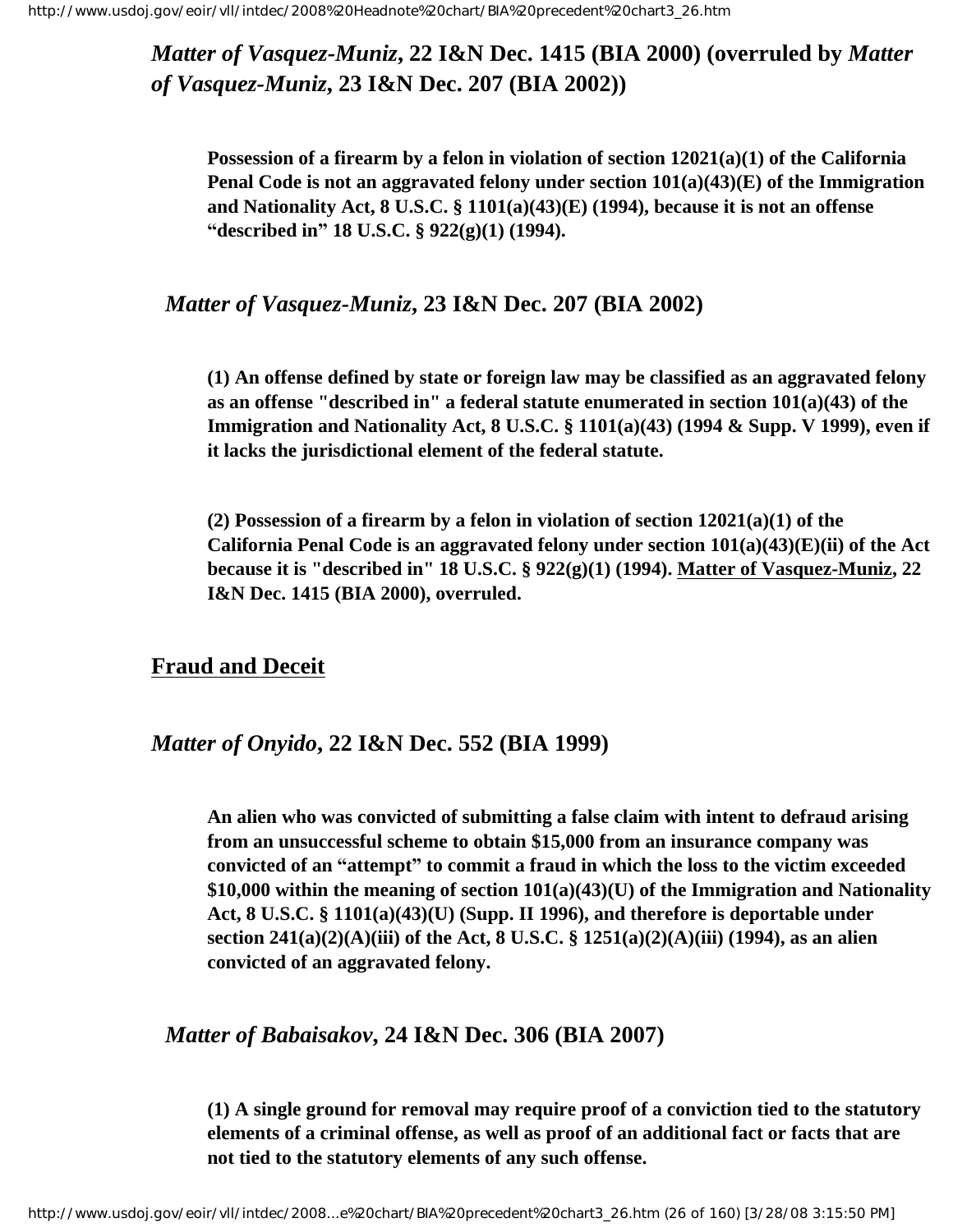**(2) When a removal charge depends on proof of both the elements leading to a conviction and some nonelement facts, the nonelement facts may be determined by means of evidence beyond the limited "record of conviction" that may be considered by courts employing the "categorical approach," the "modified categorical approach," or a comparable "divisibility analysis," although the record of conviction may also be a suitable source of proof, depending on the circumstances.**

**(3) Section 101(a)(43)(M)(i) of the Immigration and Nationality Act, 8 U.S.C. § 1101(a) (43)(M)(i) (2000), which defines the term "aggravated felony" to mean "an offense that involves fraud or deceit in which the loss to the victim or victims exceeds \$10,000," depends on proof of both a conviction having an element of fraud or deceit and the nonelement fact of a loss exceeding \$10,000 that is tied to the conviction.**

**(4) Because the phrase "in which the loss to the victim or victims exceeds \$10,000" is not tied to an element of the fraud or deceit offense, the loss determination is not subject to the limitations of the categorical approach, the modified categorical approach, or a divisibility analysis and may be proved by evidence outside the record of conviction, provided that the loss is still shown to relate to the conduct of which the person was convicted and, for removal purposes, is proven by clear and convincing evidence.**

**(5) The Immigration Judge erred in declining to consider a presentence investigation report as proof of victim loss because of his mistaken belief that he was restricted to consideration of the respondent's record of conviction.**

#### *Matter of S-I-K-***, 24 I&N Dec. 324 (BIA 2007)**

**An alien convicted of conspiracy is removable as an alien convicted of an aggravated felony within the meaning of sections 101(a)(43)(M)(i) and (U) of the Immigration and Nationality Act, 8 U.S.C. §§ 1101(a)(43)(M)(i) and (U) (2000), where the substantive crime that was the object of the conspiracy was an offense that involved "fraud or deceit" and where the potential loss to the victim or victims exceeded \$10,000.**

## <span id="page-26-0"></span>**Misprision of a Felony**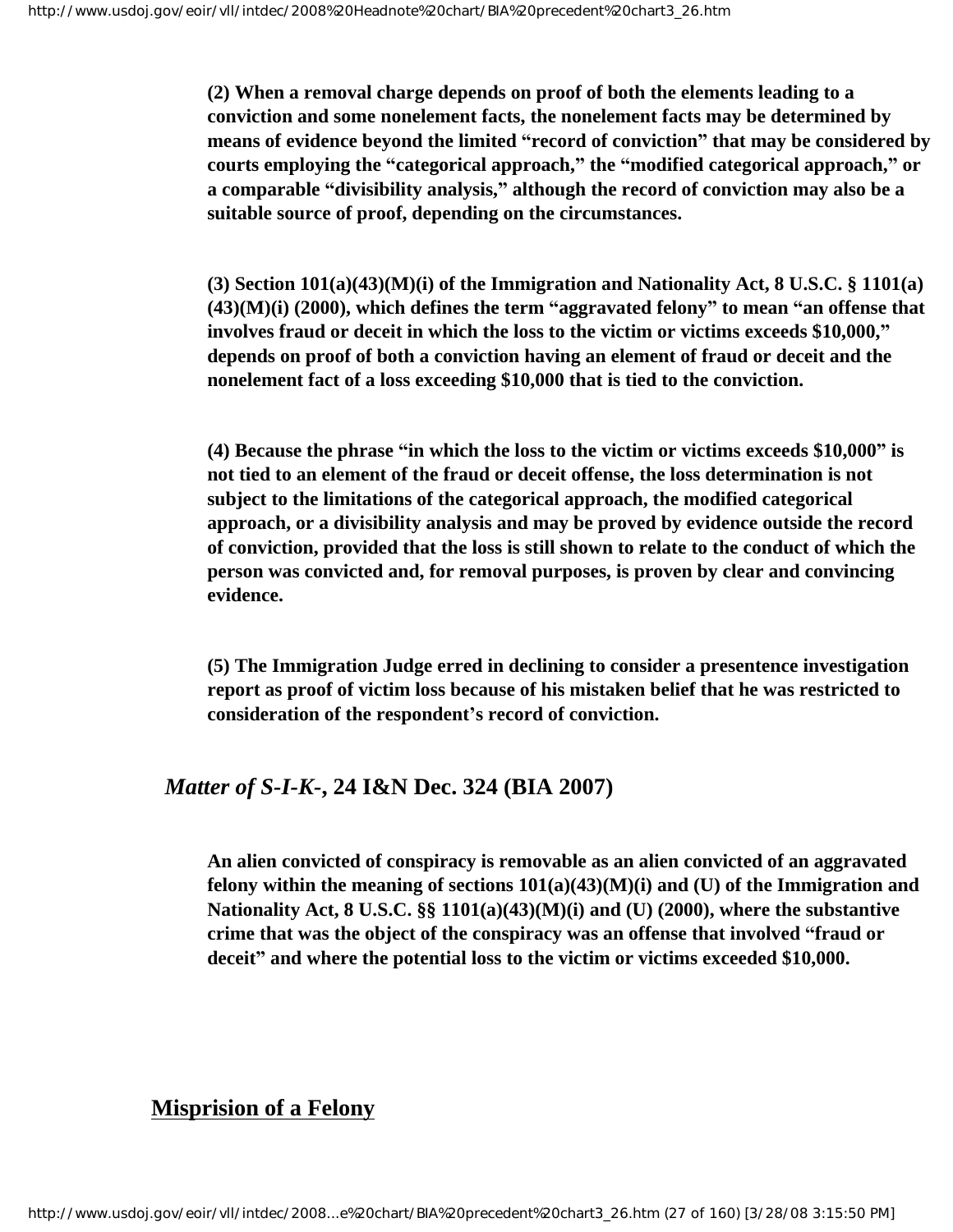*Matter of Espinoza***, 22 I&N Dec. 889 (BIA 1999)**

**A conviction for misprision of a felony under 18 U.S.C. § 4 (1994) does not constitute a conviction for an aggravated felony under section 101(a)(43)(S) of the Immigration and Nationality Act, 8 U.S.C. § 1101(a)(43)(S) (Supp. II 1996), as an offense relating to obstruction of justice. Matter of Batista-Hernandez, 21 I&N Dec. 955 (BIA 1997), distinguished.**

## <span id="page-27-0"></span>**Obstruction of Justice**

#### *Matter of Batista***, 21 I&N Dec. 955 (BIA 1997)**

**(1) The offense of accessory after the fact to a drug-trafficking crime, pursuant to 18 U. S.C. § 3 (Supp. V 1993), is not considered an inchoate crime and is not sufficiently related to a controlled substance violation to support a finding of deportability pursuant to section 241(a)(2)(B)(i) of the Immigration and Nationality Act, 8 U.S.C. § 1251(a)(2)(B)(i) (1994).**

**(2) The respondent's conviction pursuant to 18 U.S.C. § 3 establishes his deportability as an alien convicted of an aggravated felony under section 241(a)(2)(A)(iii) of the Act, because the offense of accessory after the fact falls within the definition of an obstruction of justice crime under section 101(a)(43)(S) of the Act, 8 U.S.C.A. § 1101(a) (43)(S) (West Supp. 1997), and because the respondent's sentence, regardless of any suspension of the imposition or execution of that sentence, "is at least one year."**

## <span id="page-27-1"></span> **Perjury**

#### *Matter of Martinez-Recinos***, 23 I&N Dec. 175 (BIA 2001)**

**A conviction for perjury in violation of section 118(a) of the California Penal Code constitutes a conviction for an aggravated felony under section 101(a)(43)(S) of the Immigration and Nationality Act, 8 U.S.C. § 1101(a)(43)(S) (Supp. V 1999).** 

## <span id="page-27-2"></span> **Prostitution for Commercial Advantage**

# *Matter of Gertsenshteyn***, 24 I&N Dec. 111 (BIA 2007)**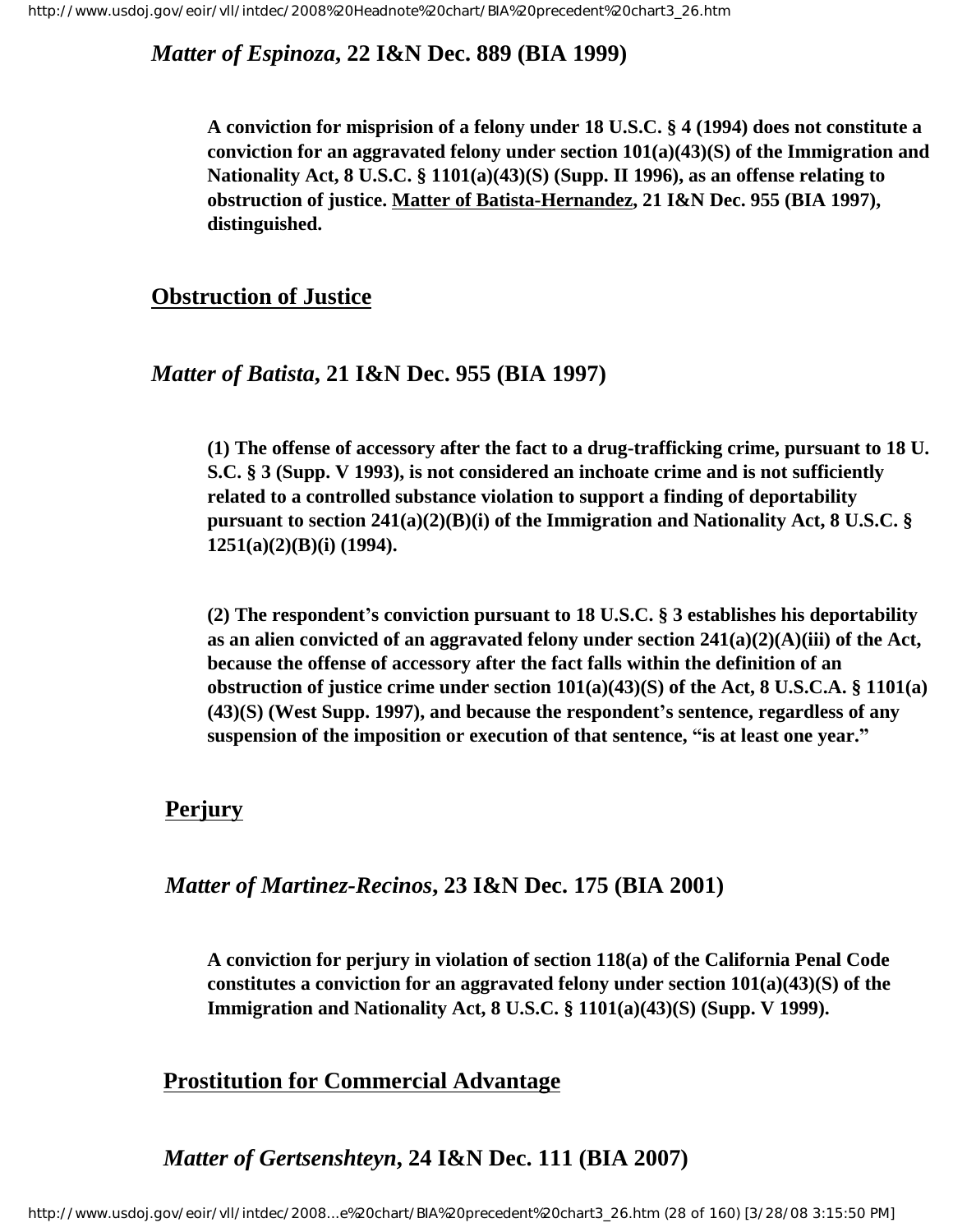**(1) The categorical approach to determining whether a criminal offense satisfies a particular ground of removal does not apply to the inquiry whether a violation of 18 U. S.C. § 2422(a) was committed for "commercial advantage" and thus qualifies as an aggravated felony under section 101(a)(43)(K)(ii) of the Immigration and Nationality Act, 8 U.S.C. § 1101(a)(43)(K)(ii) (2000), where "commercial advantage" is not an element of the offense and the evidence relating to that issue is not ordinarily likely to be found in the record of conviction.**

**(2) The respondent's offense was committed for "commercial advantage" where it was evident from the record of proceeding, including the respondent's testimony, that he knew that his employment activity was designed to create a profit for the prostitution business for which he worked.** 

#### <span id="page-28-0"></span>**Rape**

#### *Matter of B***-, 21 I&N Dec. 287 (BIA 1996)**

**The respondent's conviction for second-degree rape under Article 27, section 463(a)(3) of the Annotated Code of Maryland, for which he was sentenced to 10 years' imprisonment, constitutes a "crime of violence" under 18 U.S.C. § 16(b) (1994) and, hence, an "aggravated felony" under section 101(a)(43) of the Immigration and Nationality Act, 8 U.S.C. § 1101(a)(43) (1994).**

#### <span id="page-28-1"></span>**Robbery**

#### *Matter of Truong***, 22 I&N Dec. 1090 (BIA 1999)**

**(1) An alien whose June 8, 1987, conviction for second degree robbery was not, at the time of his conviction, included in the aggravated felony definition was not deportable, even after that offense was included in the aggravated felony definition as a crime of violence under the Immigration Act of 1990, Pub. L. No. 101-649, 104 Stat. 4978, due to its provisions regarding effective dates; however, the alien became deportable upon enactment of section 321(b) of the Illegal Immigration Reform and Immigrant Responsibility Act of 1996, Division C of Pub. L. No. 104-208, 110 Stat. 3009-546, 3009- 628 (enacted Sept. 30, 1996) ("IIRIRA"), because that section established an aggravated felony definition that is to be applied without temporal limitations, regardless of the date of conviction.**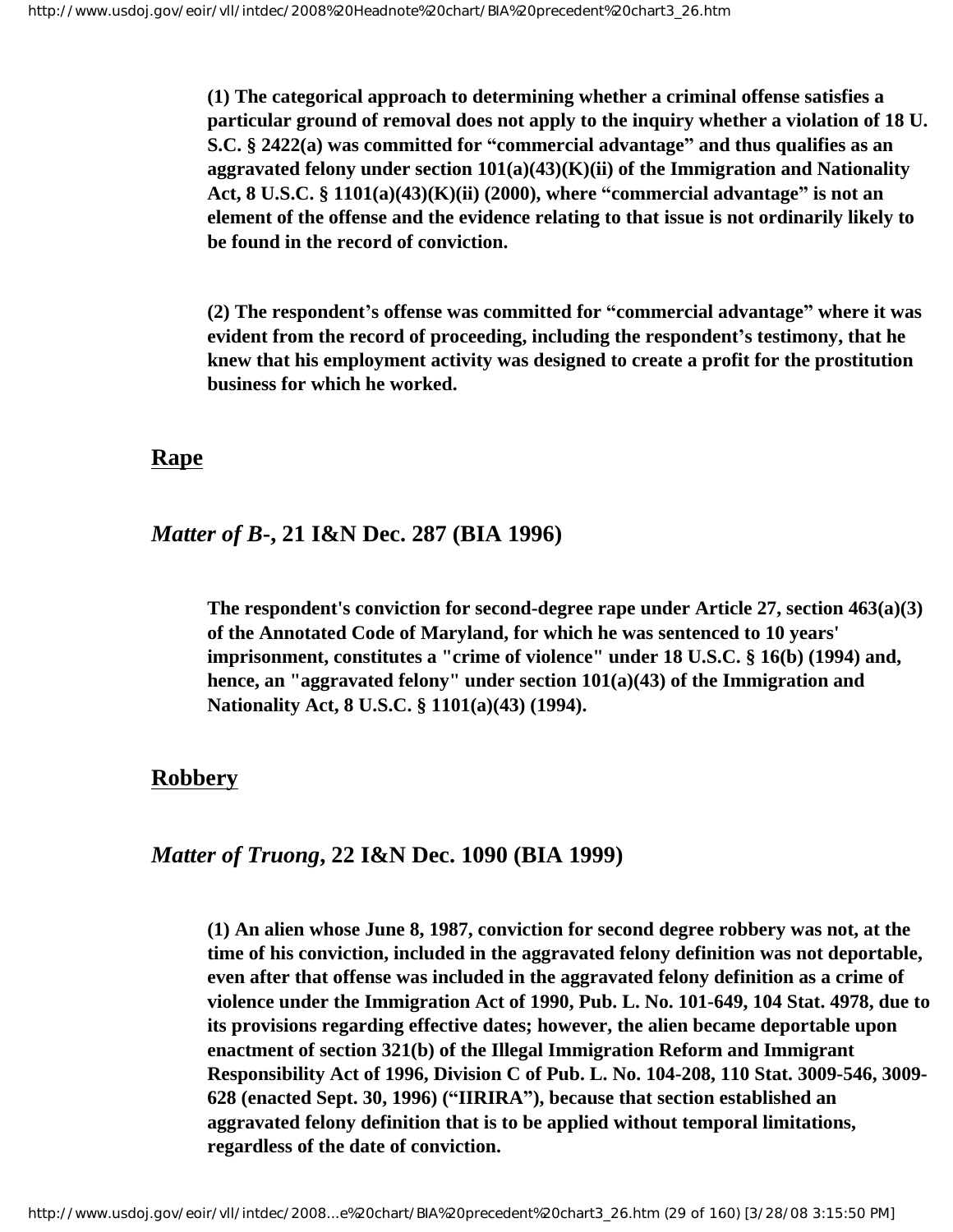**(2) The term "actions taken" in section 321(c) of the IIRIRA, 110 Stat. at 3009-628, which limits the applicability of the aggravated felony definition of section 321(b), includes consideration of a case by the Board of Immigration Appeals; therefore that section's aggravated felony definition is applicable to cases decided by the Board on or after the IIRIRA's September 30, 1996, enactment date.**

**(3) The Attorney General's decision in Matter of Soriano, 21 I&N Dec. 516 (BIA 1996; A.G. 1997), remains binding on the Board, notwithstanding decisions in some courts of appeals that have rejected that decision.**

#### <span id="page-29-0"></span>**Section 212(h) Waivers**

#### *Matter of Pineda***, 21 I&N Dec. 1017 (BIA 1997)**

**(1) Section 348(a) of the Illegal Immigration Reform and Immigrant Responsibility Act of 1996, enacted as Division C of the Departments of Commerce, Justice, and State, and the Judiciary Appropriations Act for 1997, Pub. L. No. 104-208, 110 Stat. 3009, \_\_\_\_\_ ("IIRIRA"), enacted on September 30, 1996, amended section 212(h) of the Immigration and Nationality Act, 8 U.S.C. § 1182(h) (1994), to add restrictions precluding a grant of a waiver to any alien admitted as a lawful permanent resident who either has been convicted of an aggravated felony since the date of admission or** 

**did not have 7 years of continuous residence prior to the initiation of immigration proceedings.**

**(2) Section 348(b) of the IIRIRA provides that the restrictions in the amendments to section 212(h) of the Act apply to aliens in exclusion or deportation proceedings as of September 30, 1996, unless a final order of deportation has been entered as of such date.**

**(3) An aggravated felon who had a final administrative order of deportation as of September 30, 1996, would be subject to the restrictions on eligibility for a section 212 (h) waiver if his proceedings were thereafter reopened; therefore, his motion to reopen deportation proceedings to apply for adjustment of status in conjunction with a section 212(h) waiver was properly denied.**

*Matter of Michel***, 21 I&N Dec. 1101 (BIA 1998)**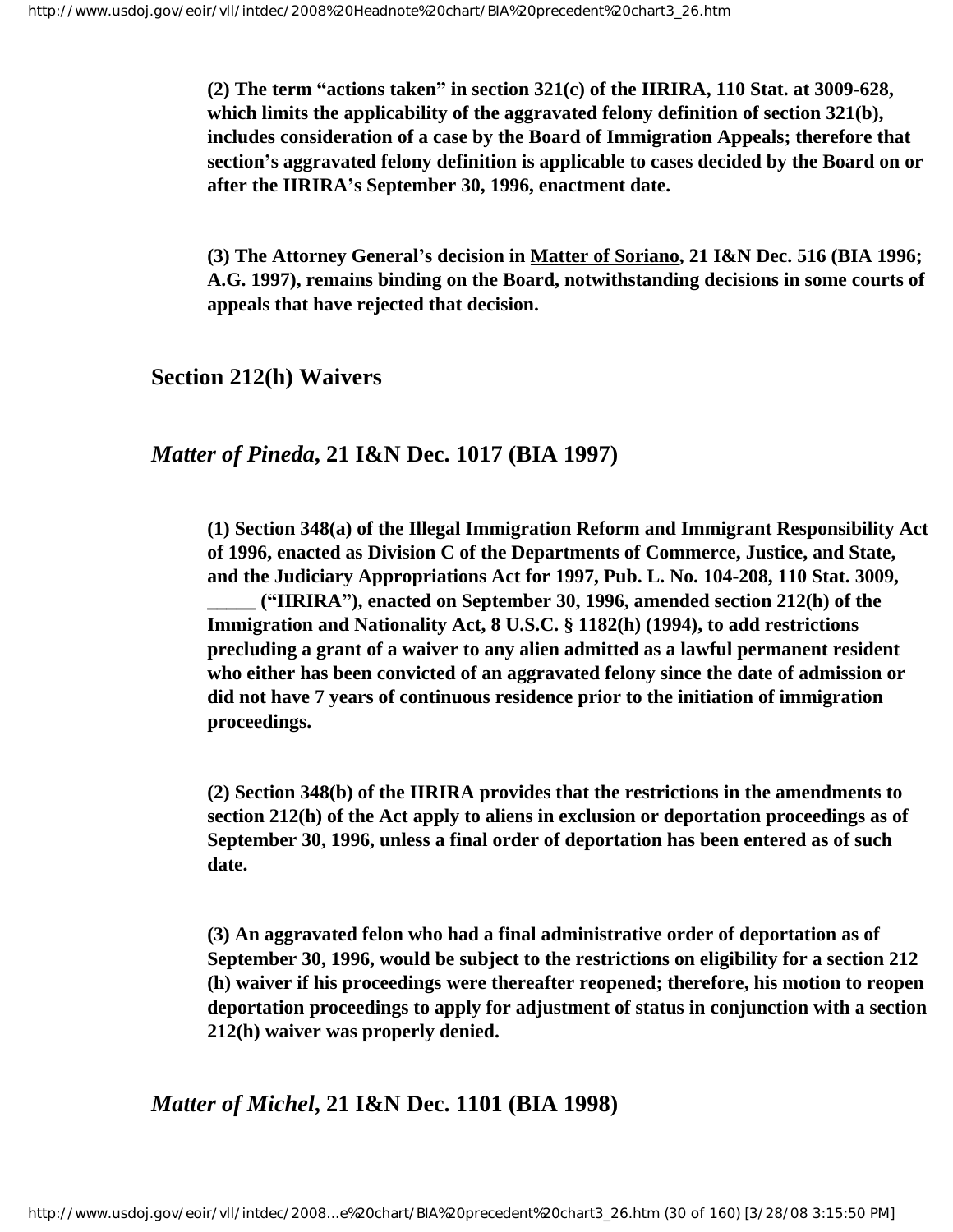**(1) Pursuant to 62 Fed. Reg. 10,312, 10,369 (to be codified at 8 C.F.R. § 240.10(a)(1) (interim, effective Apr. 1, 1997), an Immigration Judge must ascertain whether an alien desires representation in removal proceedings.** 

**(2) An alien who has not previously been admitted to the United States as an alien lawfully admitted for permanent residence is statutorily eligible for a waiver of inadmissibility under section 212(h) of the Immigration and Nationality Act (to be codified at 8 U.S.C. § 1182(h)), despite his conviction for an aggravated felony.**

#### <span id="page-30-0"></span>**Sentence Enhancement**

#### *Matter of K-V-D-***, 22 I&N Dec. 1163 (BIA 1999)**

**(1) Where a circuit court of appeals has interpreted the definition of an "aggravated felony" under section 101(a)(43) of the Immigration and Nationality Act, 8 U.S.C. § 1101(a)(43) ( 1994), only for purposes of criminal sentence enhancement, the Board of Immigration Appeals may interpret the phrase differently for purposes of implementing the immigration laws in cases arising within that circuit.**

**(2) An alien convicted in Texas of simple possession of a controlled substance, which would be a felony under Texas law but a misdemeanor under federal law, is not convicted of an aggravated felony within the meaning of section 101(a)(43)(B) of the Act. Matter of L-G-, 21 I&N Dec. 89 (BIA 1995), affirmed.**

# <span id="page-30-1"></span>**Sexual Abuse of a Minor**

#### *Matter of Rodriguez-Rodriguez***, 22 I&N Dec. 991 (BIA 1999)**

**The offense of indecency with a child by exposure pursuant to section 21.11(a)(2) of the Texas Penal Code Annotated constitutes sexual abuse of a minor and is therefore an aggravated felony within the meaning of section 101(a)(43)(A) of the Immigration and Nationality Act, 8 U.S.C. § 1101(a)(43)(A) (Supp. II 1996).**

*Matter of Crammond***, 23 I&N Dec. 38 (BIA 2001) (vacated by** *Matter of Crammond***, 23 I&N Dec. 179 (BIA 2001))**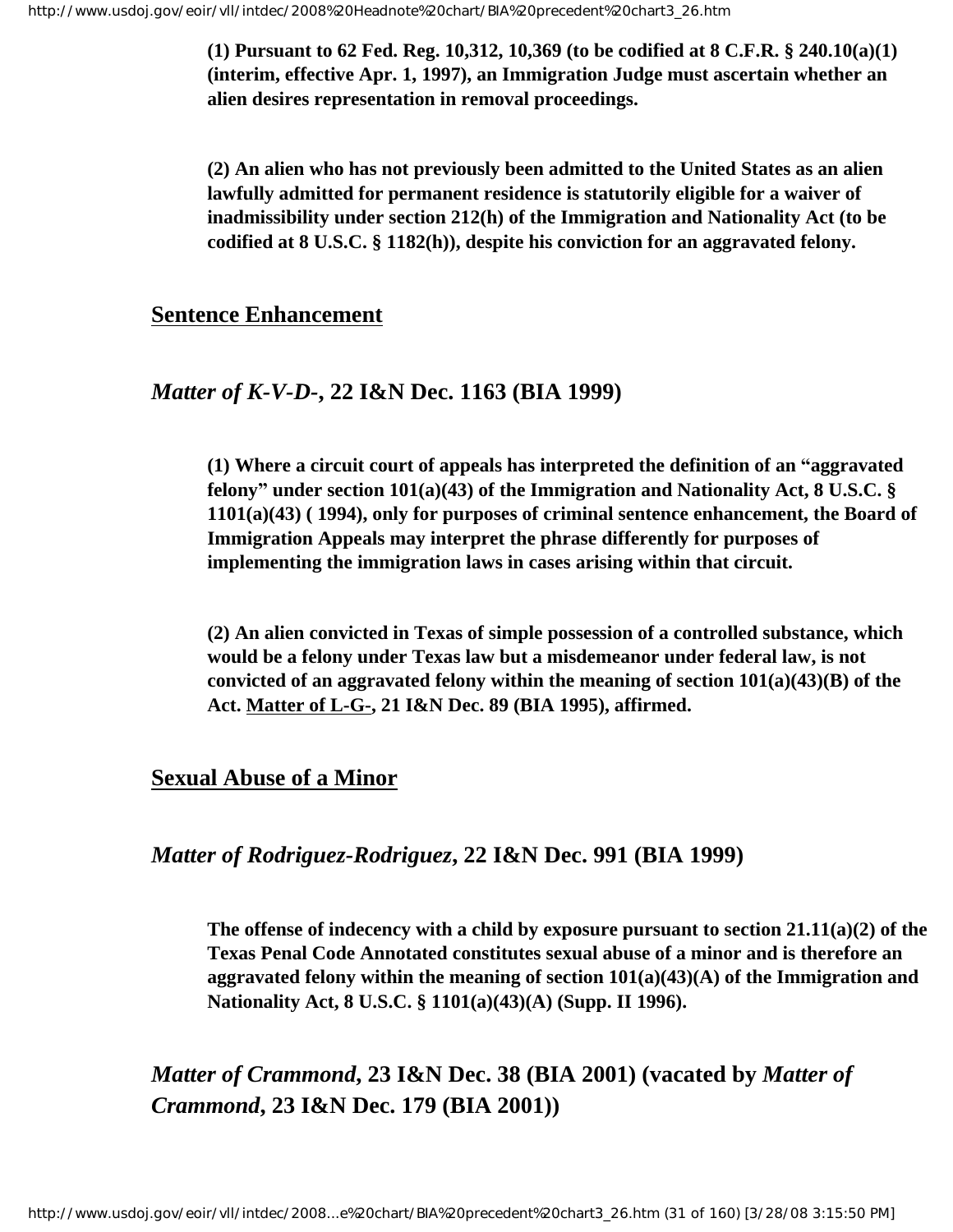**(1) A conviction for "murder, rape, or sexual abuse of a minor" must be for a felony offense in order for the crime to be considered an aggravated felony under section 101 (a)(43)(A) of the Immigration and Nationality Act, 8 U.S.C. § 1101(a)(43)(A) (Supp. V 1999).**

**(2) In determining whether a state conviction is for a felony offense for immigration purposes, the Board of Immigration Appeals applies the federal definition of a felony set forth at 18 U.S.C. § 3559(a)(5) (1994).**

*Matter of Small***, 23 I&N Dec. 448 (BIA 2002)**

**A misdemeanor offense of sexual abuse of a minor constitutes an aggravated felony under section 101(a)(43)(A) of the Immigration and Nationality Act, 8 U.S.C. § 1101(a) (43)(A) (2000).**

*Matter of V-F-D-***, 23 I&N Dec. 859 (BIA 2006)**

**A victim of sexual abuse who is under the age of 18 is a "minor" for purposes of determining whether an alien has been convicted of sexual abuse of a minor within the meaning of section 101(a)(43)(A) of the Immigration and Nationality Act, 8 U.S.C. §§ 1101(a)(43)(A) (2000).** 

#### <span id="page-31-0"></span>**Theft Offenses**

#### *Matter of V-Z-S-***, 22 I&N Dec. 1338 (BIA 2000)**

**(1) A taking of property constitutes a "theft offense" within the definition of an aggravated felony in section 101(a)(43)(G) of the Immigration and Nationality Act ("Act"), 8 U.S.C. § 1101(a)(43)(G) (Supp. IV 1998), whenever there is criminal intent to deprive the owner of the rights and benefits of ownership, even if such deprivation is less than total or permanent.**

**(2) The respondent's conviction for unlawful driving and taking of a vehicle in violation of section 10851 of the California Vehicle Code is a "theft offense" under section 101(a)(43)(G) of the Act.**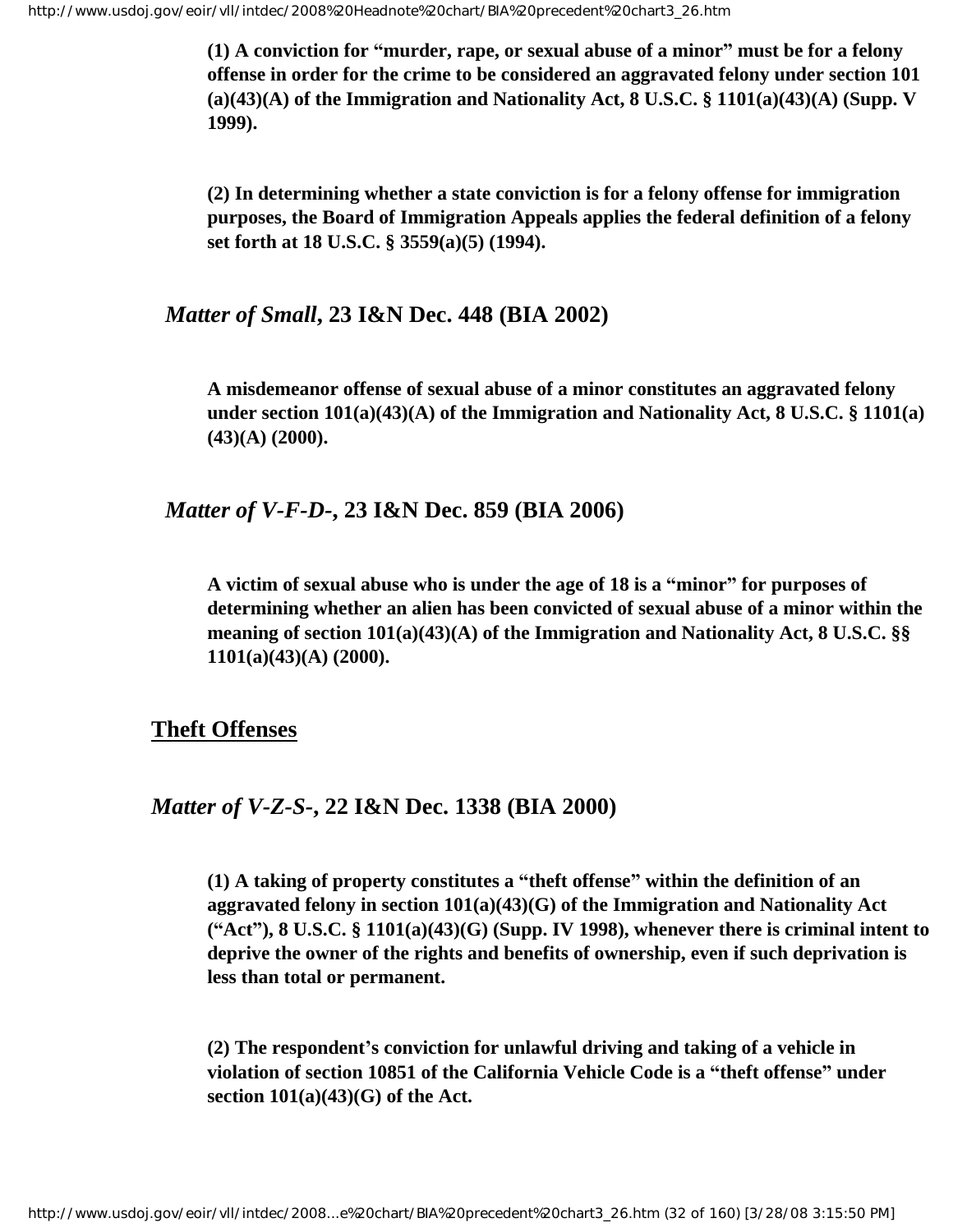*Matter of Bahta***, 22 I&N Dec. 1381 (BIA 2000) (Possession of Stolen Property)**

**(1) The respondent's conviction for attempted possession of stolen property, in violation of sections 193.330 and 205.275 of the Nevada Revised Statutes, is a conviction for an attempted "theft offense (including receipt of stolen property)," and therefore an aggravated felony, within the meaning of sections 101(a)(43)(G) and (U) of the Immigration and Nationality Act, 8 U.S.C. §§ 1101(a)(43)(G) and (U) (Supp. IV 1998).**

**(2) The Immigration and Naturalization Service retains prosecutorial discretion to decide whether or not to commence removal proceedings against a respondent subsequent to the enactment of the Illegal Immigration Reform and Immigrant Responsibility Act of 1996, Division C of Pub. L. No. 104-208, 110 Stat. 3009-546.**

#### *Matter of Garcia-Madruga***, 24 I&N Dec. 436 (BIA 2008)**

**(1) A "theft offense" within the definition of an aggravated felony in section 101(a)(43) (G) of the Immigration and Nationality Act, 8 U.S.C. § 1101(a)(43)(G) (2000), ordinarily requires the taking of, or exercise of control over, property without consent and with the criminal intent to deprive the owner of the rights and benefits of ownership, even if such deprivation is less than total or permanent.** *Matter of V-Z-S-***, 22 I&N Dec. 1338 (BIA 2000), clarified.**

**(2) The respondent's welfare fraud offense in violation of section 40-6-15 of the General Laws of Rhode Island is not a "theft offense" under section 101(a)(43)(G) of the Act.**

#### <span id="page-32-0"></span>**Transportation of Undocumented Aliens**

*Matter of Ruiz***, 22 I&N Dec. 486 (BIA 1999)**

**An alien who is convicted of transporting an illegal alien within the United States in violation of section 274(a)(1)(A)(ii) of the Immigration and Nationality Act, 8 U.S.C. § 1324(a)(1)(A)(ii) (1994), was convicted of an aggravated felony as defined in section 101 (a)(43)(N) of the Act, 8 U.S.C. § 1101(a)(43)(N) (Supp. II 1996), and is therefore deportable under section 241(a)(2)(A)(iii) of the Act, 8 U.S.C. § 1251(a)(2)(A)(iii) (1994), as an alien convicted of an aggravated felony. Matter of I-M-, 7 I&N Dec. 389 (BIA 1957), distinguished.**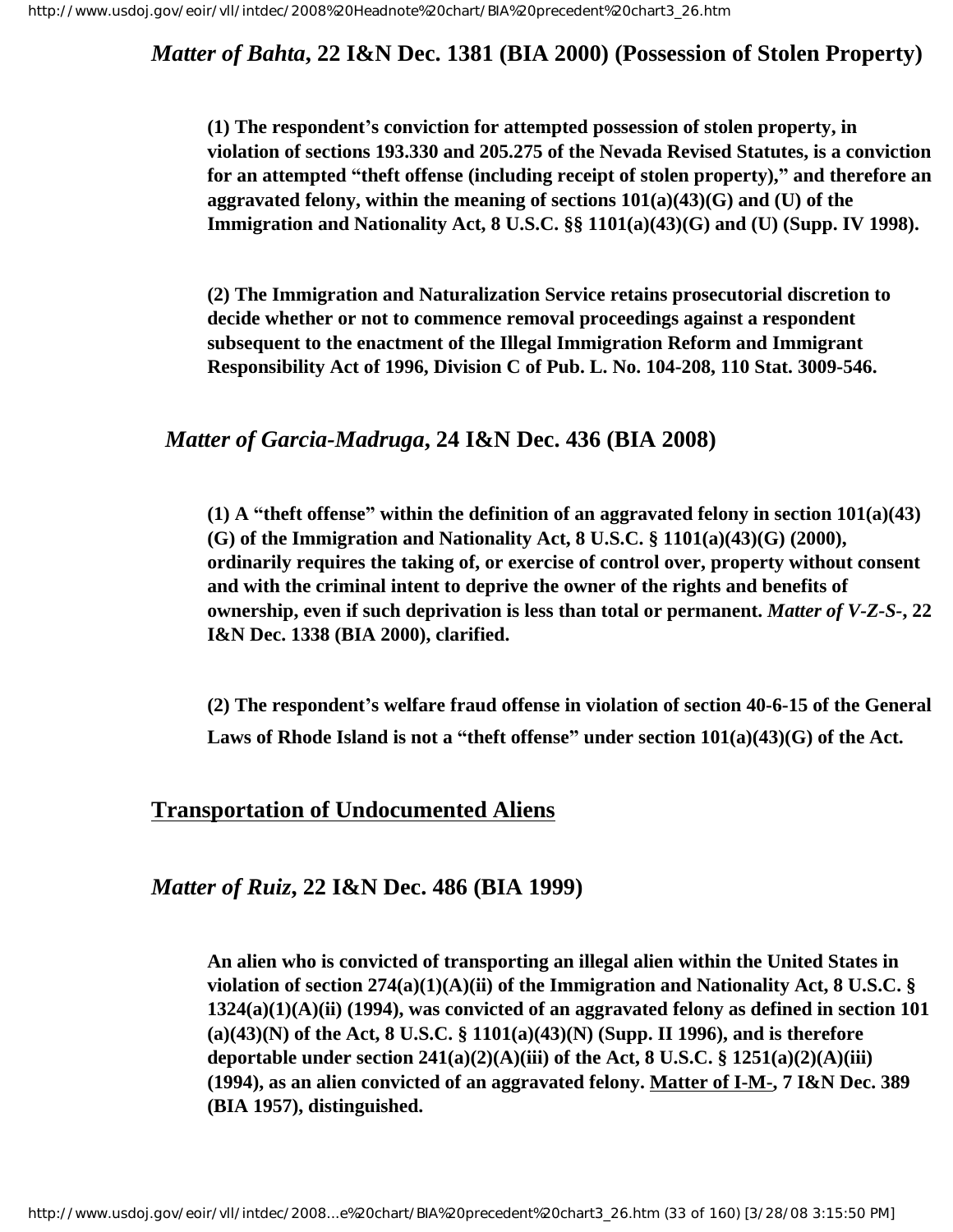# <span id="page-33-0"></span>**AIRLINE FINES**

## *Matter of Varig Brazilian Airlines Flight No. 830***, 21 I&N Dec. 744 (BIA 1997)**

**(1) The reasonable diligence standard of section 273(c) of the Immigration and Nationality Act, 8 U.S.C. § 1323(c) (Supp. III 1991), is applied both to the determination of whether the passenger was an alien and to the adequacy of the carrier's examination of the passenger's documents.** 

**(2) In a determination of reasonable diligence under section 273(c) of the Act, the carrier must demonstrate by a preponderance of the evidence that it has established, and its staff has complied with, procedures to ensure that all of its passengers' travel documents have been inspected prior to boarding so that only those with valid passports and visas are permitted to board.** 

**(3) Where a document is altered, counterfeit, or expired, or where a passenger is an imposter, to the extent that a reasonable person should be able to identify the deficiency, a carrier is required to refuse boarding as a matter of reasonable diligence.** 

**(4) In denying reconsideration, the Board of Immigration Appeals reaffirms its decision that, in fine proceedings, the reasonable diligence standard is applied both to the determination of whether a passenger is an alien and to the adequacy of the carrier's examination of the passenger's documents.**

## *Matter of Air India Flight No. 101***, 21 I&N Dec. 890 (BIA 1997)**

**A decision of the Immigration and Naturalization Service regarding the imposition of a fine that does not state the specific reasons for the determination fails to meet the requirements of 8 C.F.R. § 103.3(a)(1) (1996) and is inadequate for purposes of appellate review.**

## *Matter of Air India Airlines Flight No. AI 101***, 22 I&N Dec. 681 (BIA 1999)**

**A carrier is subject to fine under section 273(a) of the Immigration and Nationality Act, 8 U.S.C. § 1323(a) (Supp. V 1993), for bringing an alien passenger without proper documents to the United States even though the alien passenger is a lawful permanent**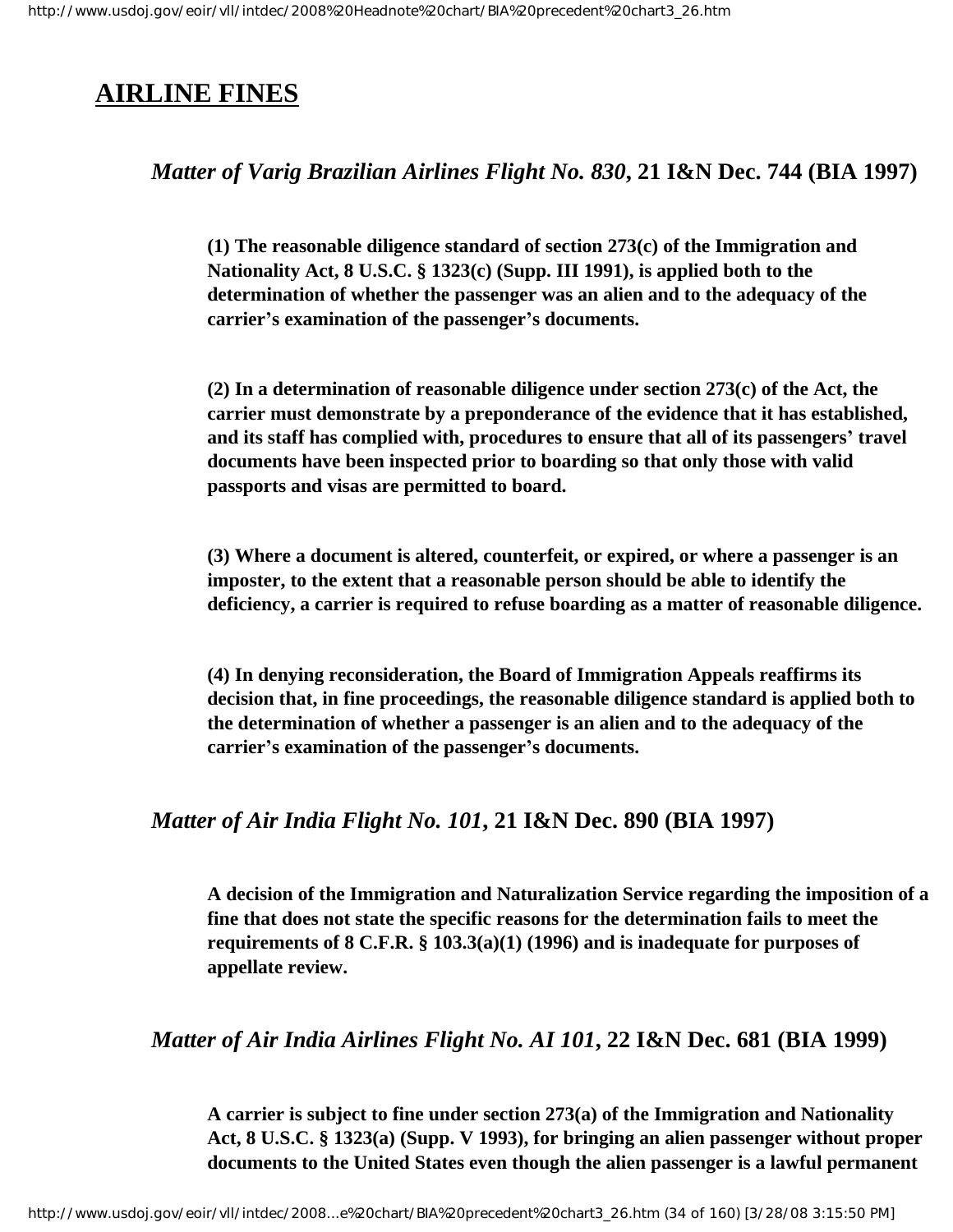**resident who was subsequently granted a waiver under 8 C.F.R. § 211.1(b)(3) (1994).**

*Matter of United Airlines Flight UA802***, 22 I&N Dec. 777 (BIA 1999)**

**A carrier is subject to fine under section 273(a) of the Immigration and Nationality Act, 8 U.S.C. § 1323(a) (1994), when an alien passenger it has transported to the United States is paroled into the country but is not granted a waiver of documents under 8 C.F. R. § 212.1(g) (1995).** 

## *Matter of Finnair Flight AY103***, 23 I&N Dec. 140 (BIA 2001)**

**A carrier is subject to a fine under section 273(a) of the Immigration and Nationality Act, 8 U.S.C. § 1323(a) (1994), for bringing an alien passenger to the United States without a valid nonimmigrant visa even though the passenger was subsequently granted a waiver of the nonimmigrant documentary requirements pursuant to 8 C.F.R. § 212.1(g) (1997).** 

*Matter of Northwest Airlines Flight NW 1821***, 21 I&N Dec. 38 (BIA 2001)**

**A carrier is subject to fine under section 231(b) of the Immigration and Nationality Act, 8 U.S.C. § 1221(b) (Supp. IV 1998), when it fails to file a properly completed Form I-94T (Arrival-Departure Record (Transit Without Visa)) for an alien who is a transit without visa passenger not departing directly on the same flight.** 

# <span id="page-34-0"></span>**AMERICAN BAPTIST CHURCHES (ABC) SETTLEMENT**

*Matter of Morales***, 21 I&N Dec. 130 (BIA 1995, 1996)**

**(1) Where an alien in exclusion or deportation proceedings requests administrative closure pursuant to the settlement agreement set forth in American Baptist Churches et al. v. Thornburgh, 760 F. Supp. 797 (N.D.Cal.1991) ("ABC agreement"), the function of the Executive Office for Immigration Review ("EOIR") is restricted to the inquiries required under paragraph 19 of the agreement, i.e., (1) whether an alien is a class member, (2) whether he has been convicted of an aggravated felony, and (3) whether he poses one of the three safety concerns enumerated in paragraph 17.**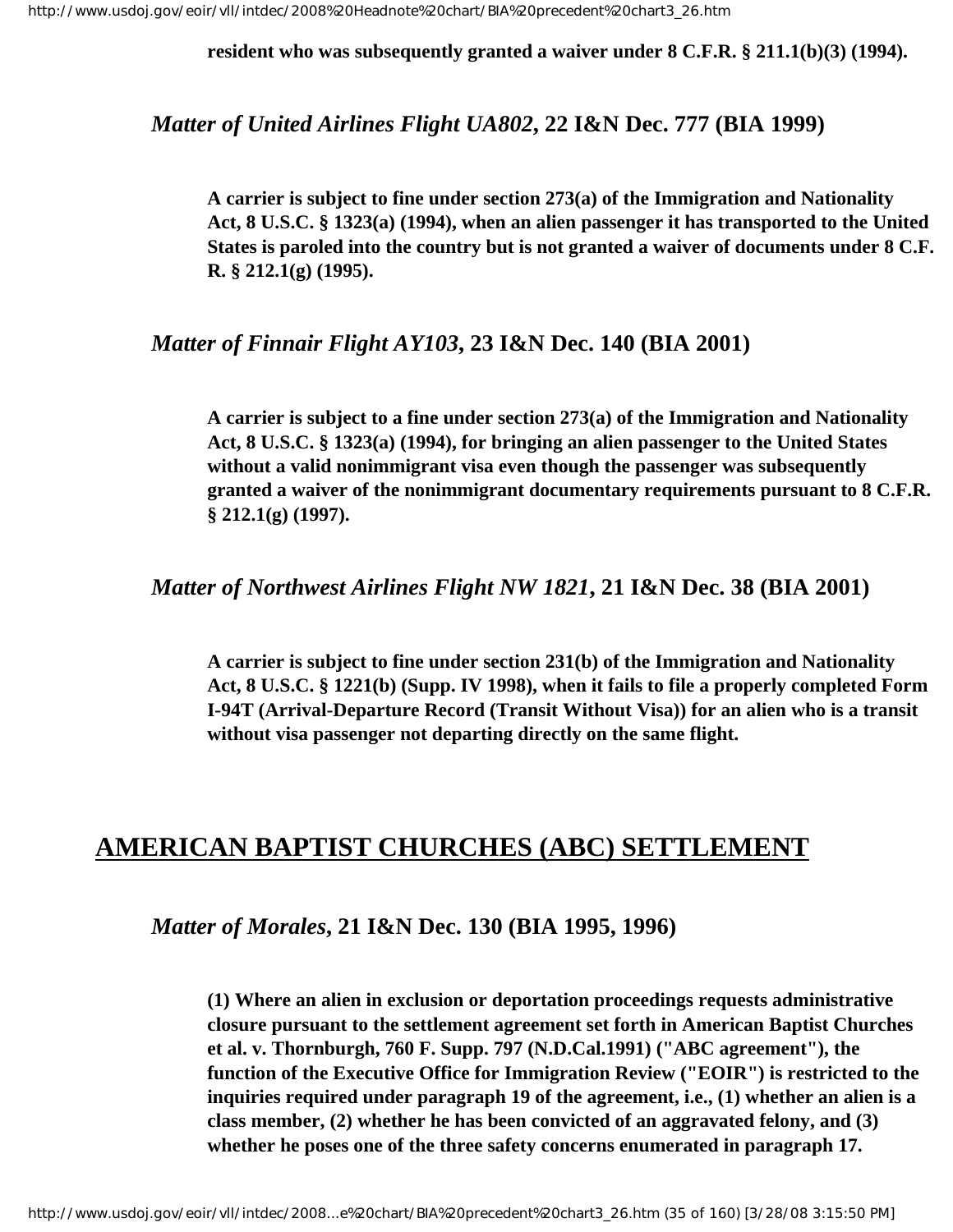**(2) If a class member requesting administrative closure under the ABC agreement has not been convicted of an aggravated felony and does not fall within one of the three listed categories of public safety concerns under paragraph 17 of the agreement, EOIR must administratively close the matter to afford the alien the opportunity to pursue his rights in a special proceeding before the Immigration and Naturalization Service.**

**(3) If the applicant is subsequently found ineligible for the benefits of the ABC agreement in the nonadversarial proceeding before the asylum officer, or if he is denied asylum after a full de novo hearing, the Service may reinstitute exclusion or deportation proceedings by filing a motion with the Immigration Judge to recalendar the case, and such motion need only show, through evidence of an asylum officer's decision in the matter, that the class member's rights under paragraph 2 of the agreement have been exercised.**

**(4) Neither the Board of Immigration Appeals nor the Immigration Judges will review the Service's eligibility determinations under paragraph 2 of the ABC agreement.**

#### *Matter of Gutierrez***, 21 I&N Dec. 479 (BIA 1996)**

**(1) Administrative closure of a case is used to temporarily remove the case from an Immigration Judge's calendar or from the Board of Immigration Appeal's docket. A case may not be administratively closed if opposed by either of the parties. Administrative closing of a case does not result in a final order. It is merely an administrative convenience which allows the removal of cases from the calendar in appropriate situations.**

**(2) The settlement agreement under American Baptist Churches v. Thornburgh, 760 F. Supp. 796 (N.D.Cal.1991) ("ABC"), specifically states that nothing in the agreement shall limit the right of a class member to pursue other legal rights to which he or she might be entitled under the Immigration and Nationality Act. This language is mandatory and does not indicate that such action by an alien would be curtailed by the administrative closing of each class member's case or postponed until the eventual final resolution of each class member's remedies under the settlement agreement itself.**

**(3) An ABC alien's right to apply for relief from deportation is not prohibited due to the administrative closure of his or her case. Such an alien, therefore, may file a motion to reopen with the administrative body which administratively closed his or her case in order to pursue issues or relief from deportation which were not raised in the administratively closed proceedings. Such motion must comply with all applicable**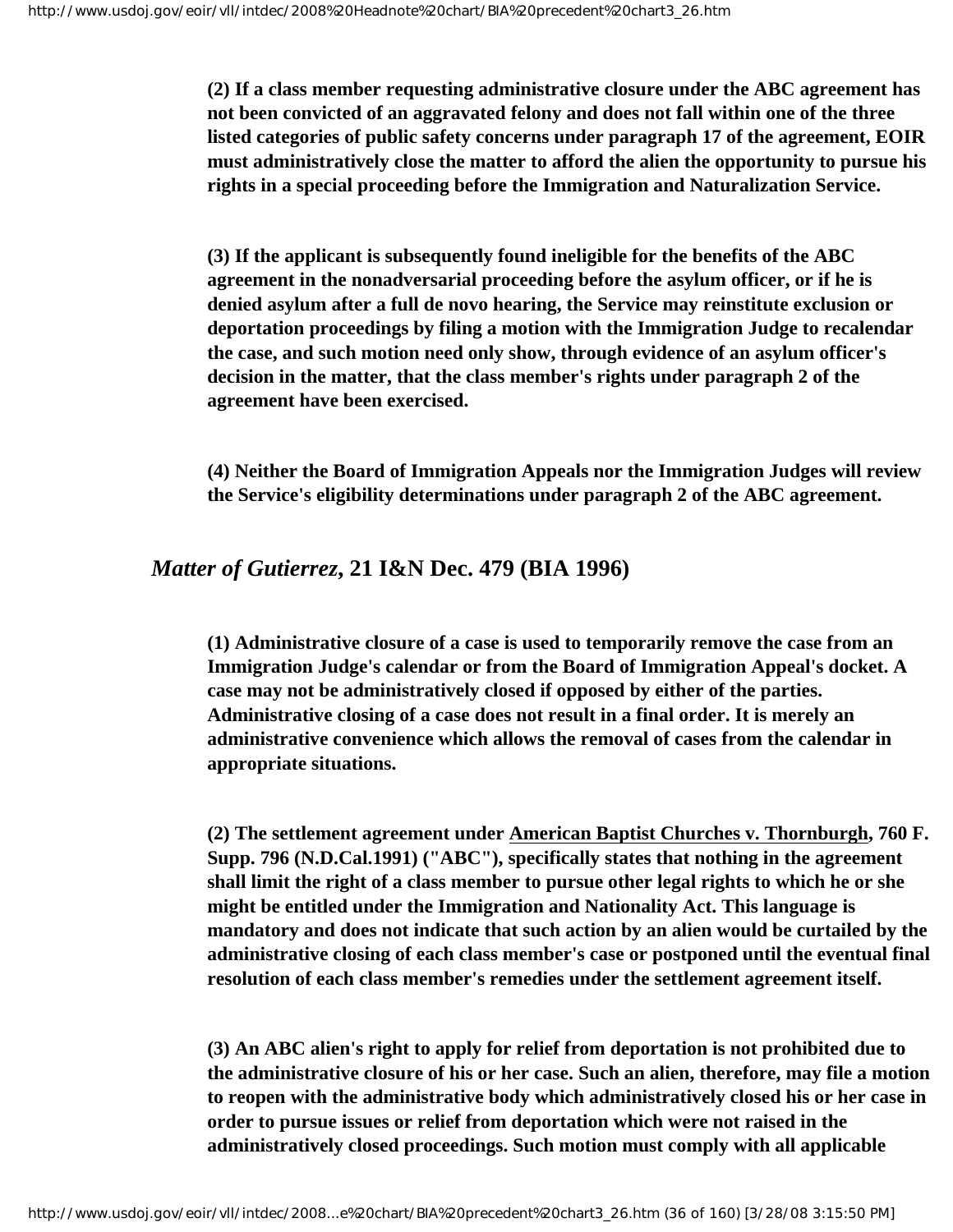**regulations in order for the alien's case to be reopened.**

**(4) An alien who has had his or her case reopened and who receives an adverse decision from an Immigration Judge in the reopened proceedings must file an appeal of that new decision, in accordance with applicable regulations, in order to vest the Board with jurisdiction to review the Immigration Judge's decision on the issues raised in the reopened proceedings. That appeal would be a separate and independent appeal from any previously filed appeal and would not be consolidated with an appeal before the Board regarding issues which have been administratively closed.**

**(5) Any appeal pending before the Board regarding issues or forms of relief from deportation which have been administratively closed by the Board prior to the reopening of the alien's proceedings will remain administratively closed. A motion to reinstate an appeal is required before issues which have been administratively closed can be considered by the Board.**

## **APPEALS**

## **Factfinding on Appeal**

## *Matter of S-H***-, 23 I&N Dec. 462 (BIA 2002)**

**Under new regulations that become effective on September 25, 2002, the Board of Immigration Appeals has limited fact-finding ability on appeal, which heightens the need for Immigration Judges to include in their decisions clear and complete findings of fact that are supported by the record and are in compliance with controlling law. Matter of Vilanova-Gonzalez, 13 I&N Dec. 399 (BIA 1999), and Matter of Becerra-Miranda, 12 I&N Dec. 358 (BIA 1967), superseded.** 

**Timeliness**

*Matter of Lopez***, 22 I&N Dec. 16 (BIA 1998)**

**Where the Board of Immigration Appeals dismisses an appeal as untimely, without adjudication on the merits, the Board retains jurisdiction over a motion to reconsider**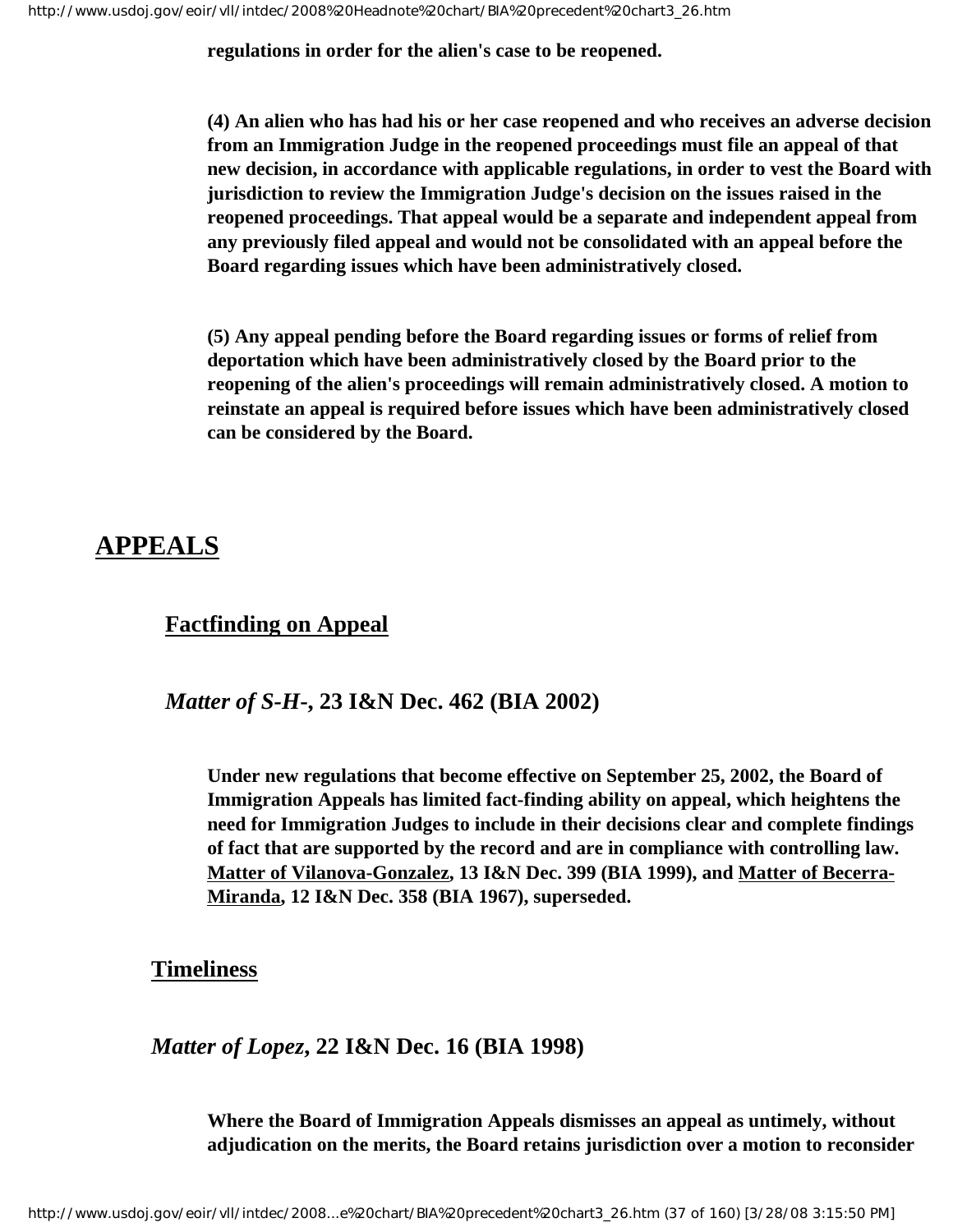**its dismissal of the untimely appeal to the extent that the motion challenges the finding of untimeliness or requests consideration of the reasons for untimeliness. Matter of Mladineo, 14 I&N Dec. 591 (BIA 1974), modified.**

*Matter of Liadov***, 23 I&N Dec. 990 (BIA 2006)**

**(1) Neither the Immigration and Nationality Act nor the regulations grant the Board of Immigration Appeals authority to extend the 30-day time limit for filing an appeal to the Board.**

**(2) Although the Board may certify a case to itself under 8 C.F.R. § 1003.1(c) (2006) where exceptional circumstances are present, a short delay by an overnight delivery service is not a rare or extraordinary event that would warrant consideration of an untimely appeal on certification.**

### **Waiver of Right to Appeal**

#### *Matter of L-V-K-***, 22 I&N Dec. 976 (BIA 1999)**

**(1) An Immigration Judge's order of deportation becomes a final administrative decision upon an alien's waiver of the right to appeal.**

**(2) Where an alien files a motion to remand during the pendency of an appeal from an Immigration Judge's denial of a motion to reopen a final administrative decision and more than 90 days have passed since entry of that final administrative decision, the Board of Immigration Appeals lacks jurisdiction to adjudicate the motion because it is time-barred by 8 C.F.R. § 3.2(c)(2) (1999).**

#### *Matter of Ocampo***, 22 I&N Dec. 1301 (BIA 2000)**

**Voluntary departure may not be granted prior to the completion of removal proceedings without an express waiver of the right to appeal by the alien or the alien's representative.**

*Matter of Rodriguez-Diaz***, 22 I&N Dec. 1320 (BIA 2000)**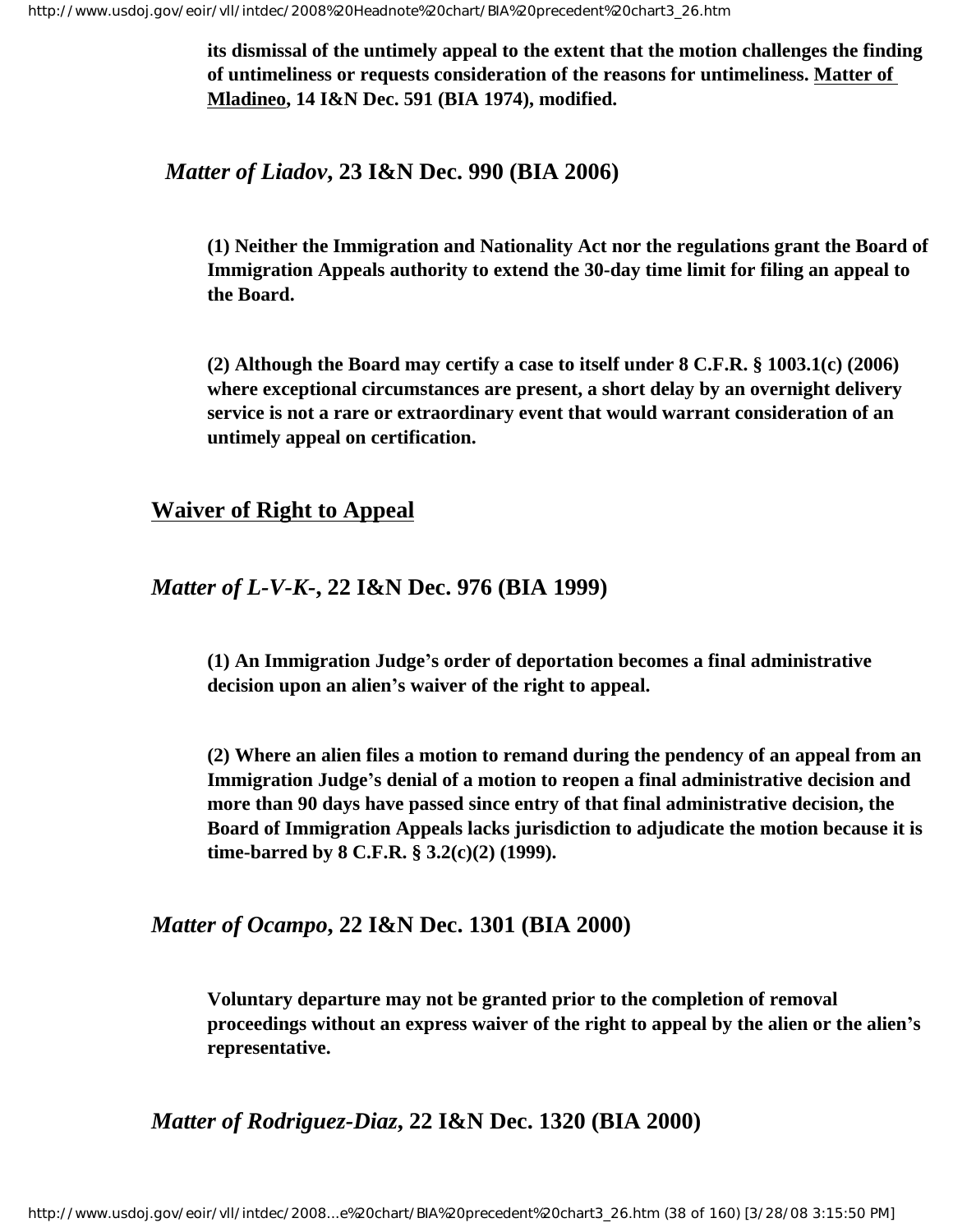**An unrepresented alien who accepts an Immigration Judge's decision as "final" does not effectively waive the right to appeal where the Immigration Judge failed to make clear that such acceptance constitutes an irrevocable waiver of appeal rights; therefore, the Board of Immigration Appeals has jurisdiction to consider the alien's appeal.**

*Matter of Patino***, 23 I&N Dec. 74 (BIA 2001)**

**A party wishing to challenge the validity of an appeal waiver may file either a motion to reconsider with the Immigration Judge or an appeal directly with the Board of Immigration Appeals.**

## **ASYLUM**

## **Adjustment of Status**

*Matter of K-A***-, 23 I&N Dec. 661 (BIA 2004)**

**(1) Pursuant to 8 C.F.R. § 1209.2(c) (2004), once an asylee has been placed in removal proceedings, the Immigration Judge and the Board of Immigration Appeals have exclusive jurisdiction to adjudicate the asylee's applications for adjustment of status and a waiver of inadmissibility under sections 209(b) and (c) of the Immigration and Nationality Act, 8 U.S.C. §§ 1159(b) and (c) (2000). Matter of H-N-, 22 I&N Dec. 1039 (BIA 1999), distinguished.**

**(2) Termination of a grant of asylum pursuant to section 208(c)(2) of the Act, 8 U.S.C. § 1158(c)(2) (2000), is not mandatory with respect to an asylee who qualifies for and merits adjustment of status and a waiver of inadmissibility under sections 209(b) and (c) of the Act.**

## *Matter of L-K-***, 23 I&N Dec. 677 (BIA 2004).**

**(1) Under section 245(c)(2) of the Immigration and Nationality Act, 8 U.S.C. §§ 1255(c) (2) (2000), an alien who has failed to continuously maintain a lawful status since entry into the United States, other than through no fault of his own or for technical reasons, is ineligible for adjustment of status under section 245(a) of the Act.** 

**(2) A failure to maintain lawful status is not "for technical reasons" within the meaning**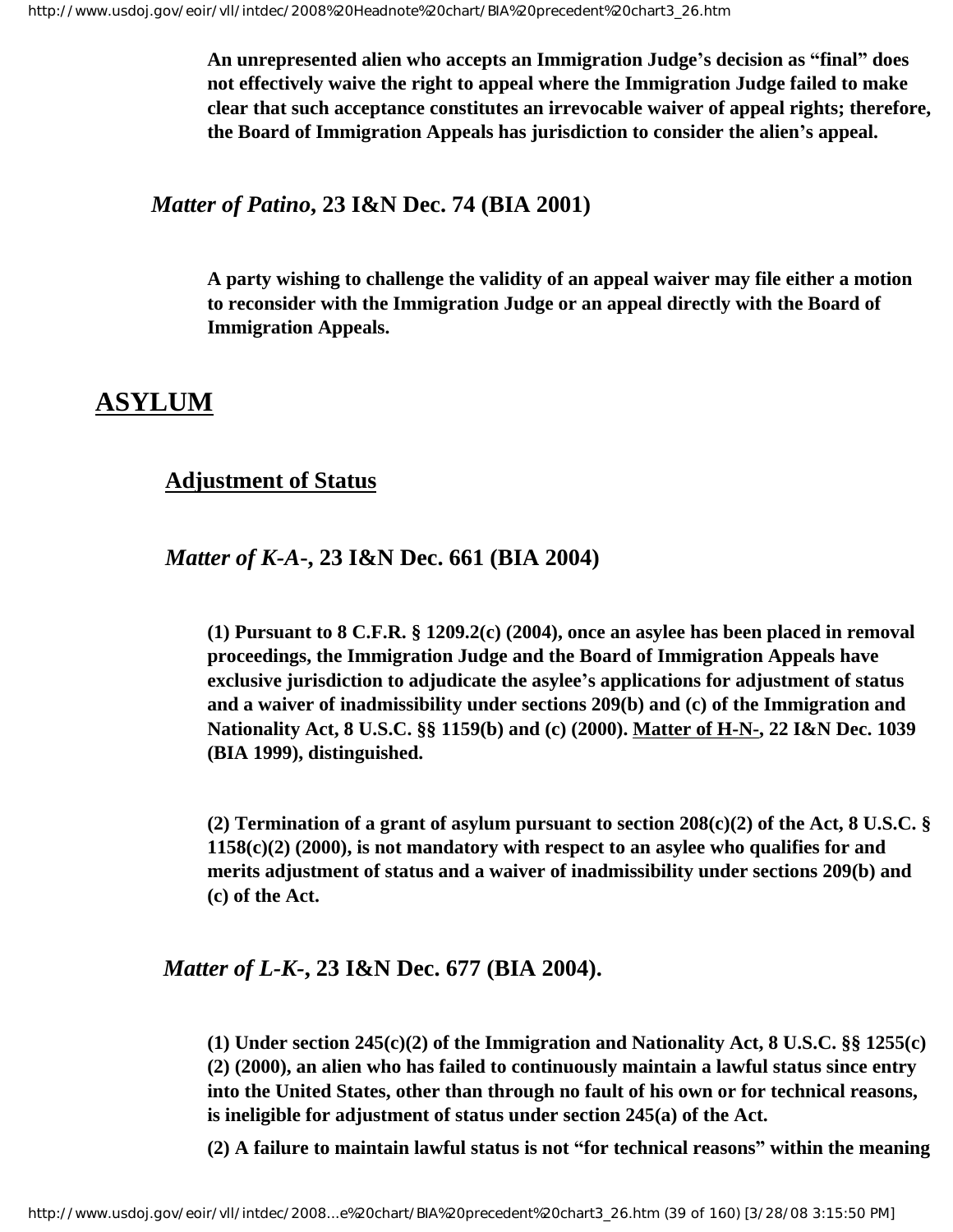**of section 245(c)(2) of the Act and the applicable regulations at 8 C.F.R. §§ 1245.1(d)(2) (ii) (2004), where the alien filed an asylum application while in lawful nonimmigrant status, the nonimmigrant status subsequently expired, and the asylum application was referred to the Immigration Court prior to the time the alien applied for adjustment of status.** 

## **Country Conditions**

## *Matter of E-P-***, 21 I&N Dec. 860 (BIA 1997)**

**(1) A finding of credible testimony by an asylum applicant is not dispositive as to whether asylum should be granted; rather, the specific content of the testimony, and any other relevant evidence in the record, is also considered.**

**(2) When evaluating an asylum claim, the changed conditions of the country at issue, as properly established in the record of proceedings, may be a significant factor in concluding that an applicant has not established a well-founded fear of persecution.**

### *Matter of A-E-M***-, 21 I&N Dec. 1157 (BIA 1998)**

**(1) The reasonableness of an alien's fear of persecution is reduced when his family remains in his native country unharmed for a long period of time after his departure.** 

**(2) Where evidence from the United States Department of State indicates that country conditions have changed after an alien's departure from his native country and that the Peruvian Government has reduced the Shining Path's ability to carry out persecutory acts, the alien failed to establish a well-founded fear of persecution in Peru.** 

**(3) An alien who failed to rebut evidence from the United States Department of State indicating that the Shining Path operates in only a few areas of Peru did not establish a well-founded fear of country-wide persecution in that country.**

## *Matter of N-M-A-***, 22 I&N Dec. 312 (BIA 1998)**

**(1) Under 8 C.F.R. § 208.13(b)(1)(i) (1998), where an asylum applicant has shown that he has been persecuted in the past on account of a statutorily-protected ground, and the record reflects that country conditions have changed to such an extent that the asylum applicant no longer has a well-founded fear of persecution from his original persecutors, the applicant bears the burden of demonstrating that he has a well-**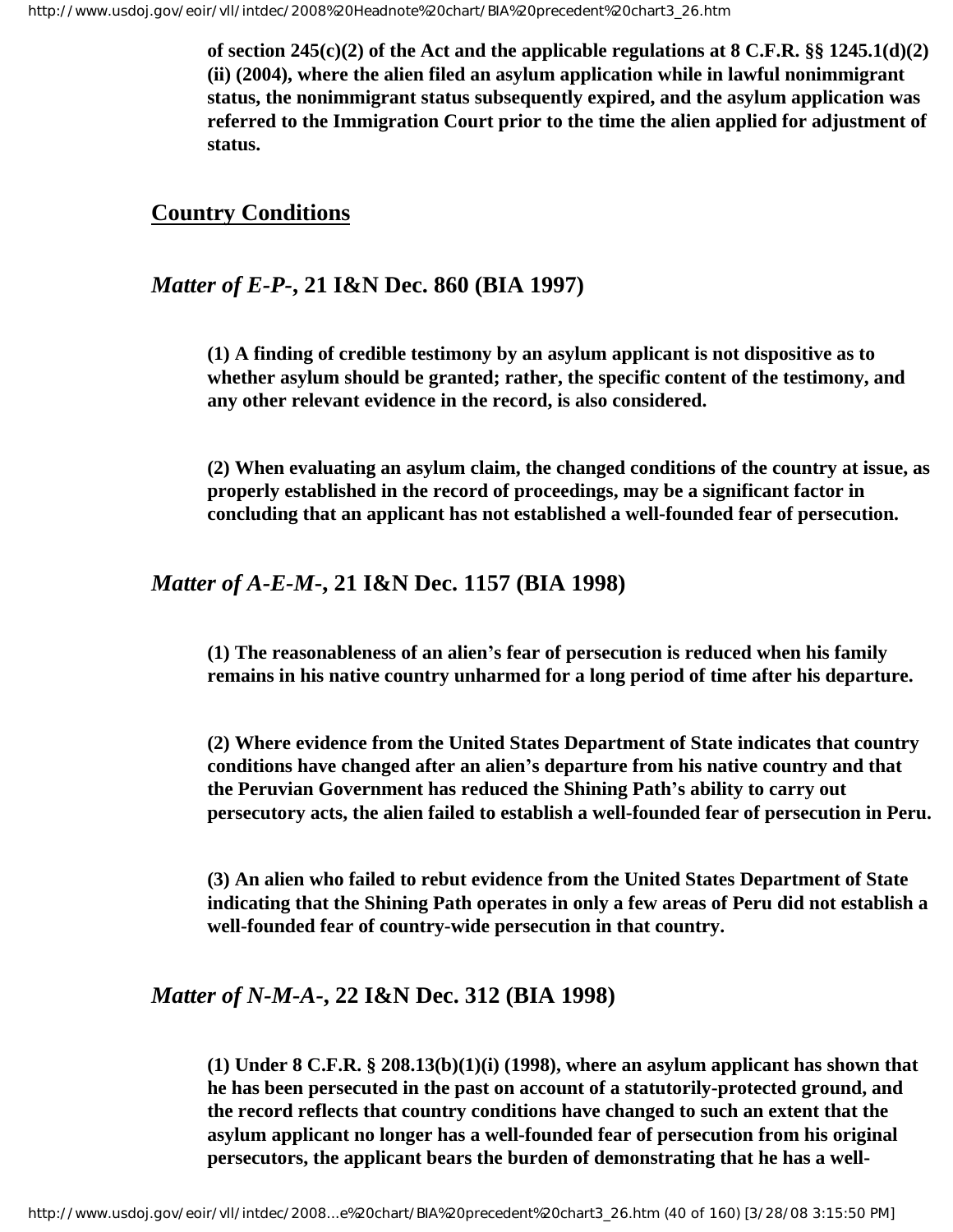**founded fear of persecution from any new source.**

**(2) An asylum applicant who no longer has a well-founded fear of persecution due to changed country conditions may still be eligible for a discretionary grant of asylum under 8 C.F.R. § 208.13(b)(1)(ii) only if he establishes, as a threshold matter, compelling reasons for being unwilling to return to his country of nationality or last habitual residence arising out of the severity of the past persecution.**

**(3) The applicant failed to establish compelling reasons arising out of the severity of the past persecution for being unwilling to return to Afghanistan where he suffered beatings during a month-long detention and the disappearance and likely death of his father.**

## **Countrywide Persecution**

## *Matter of A-E-M-***, 21 I&N Dec. 1157 (BIA 1998)**

**(1) The reasonableness of an alien's fear of persecution is reduced when his family remains in his native country unharmed for a long period of time after his departure.** 

**(2) Where evidence from the United States Department of State indicates that country conditions have changed after an alien's departure from his native country and that the Peruvian Government has reduced the Shining Path's ability to carry out persecutory acts, the alien failed to establish a well-founded fear of persecution in Peru.** 

**(3) An alien who failed to rebut evidence from the United States Department of State indicating that the Shining Path operates in only a few areas of Peru did not establish a well-founded fear of country-wide persecution in that country.**

## **Credibility and Corroboration**

## *Matter of B***-, 21 I&N Dec. 66 (BIA 1995)**

**Under the circumstances of this case, where an asylum applicant's testimony was plausible, detailed, internally consistent, consistent with the asylum application, and unembellished during the applicant's repeated relating of events in a probing crossexamination, the Board declines to adopt the Immigration Judge's adverse credibility finding.**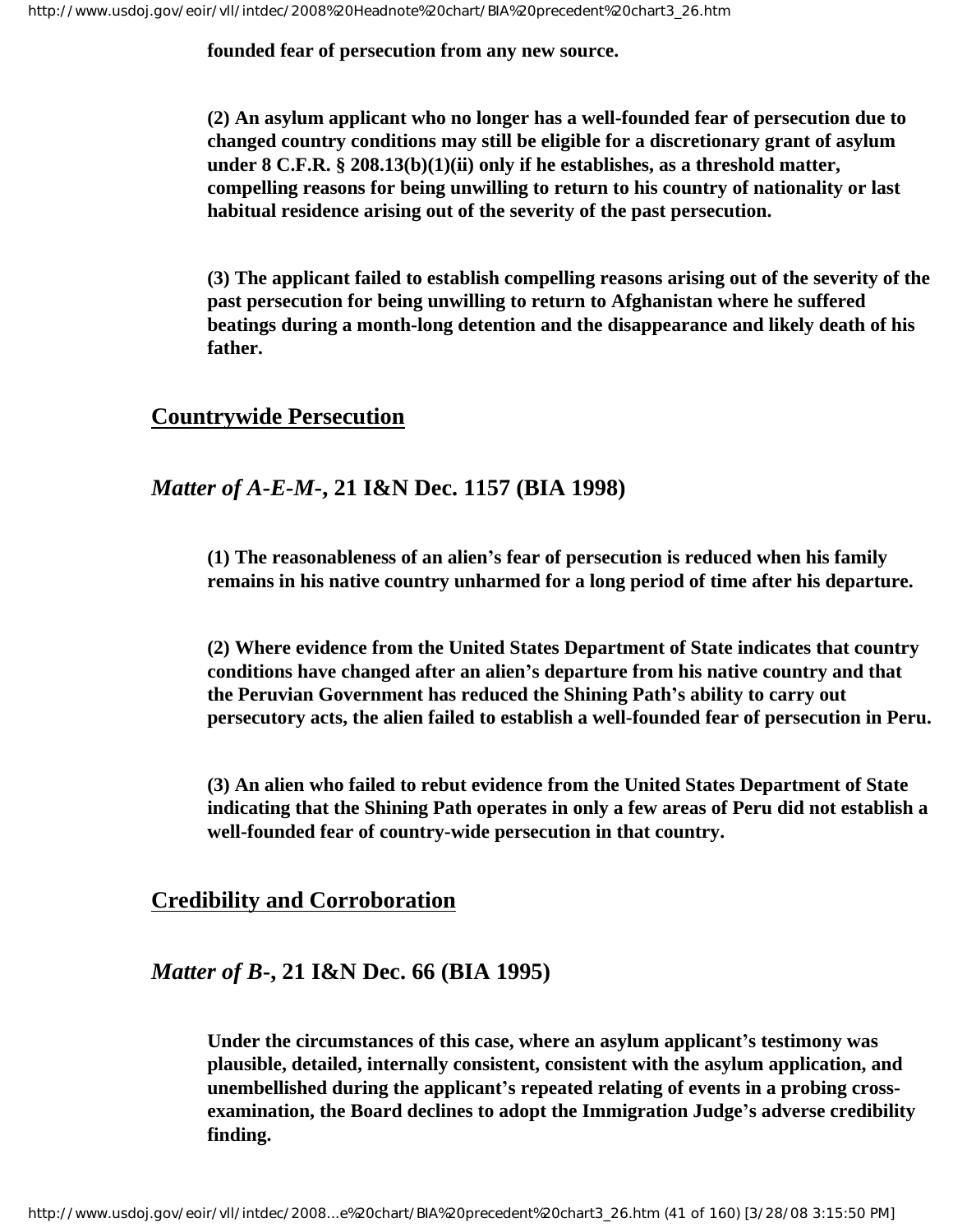## *Matter of S-S-***, 21 I&N Dec. 121 (BIA 1995)**

**(1) In order to fully and fairly review a decision of an Asylum Office Director in asylum proceedings, the Board of Immigration Appeals must have before it the primary evidentiary matters relied upon by the initial adjudicator.** 

**(2) When the credibility of an applicant for asylum and withholding of deportation is placed in issue because of alleged statements made at the asylum interview, at a minimum, the record of the interview must contain a meaningful, clear, and reliable summary of the statements made by the applicant. In the alternative, a record of the interview might be preserved in a handwritten account of the specific questions asked of the applicant and his specific responses or through transcription of an electronic recording.** 

## *Matter of S-M-J-***, 21 I&N Dec. 722 (BIA 1997)**

**(1) General background information about a country, where available, must be included in the record as a foundation for an applicant's claim of asylum and withholding of deportation.**

**(2) Where the record contains general country condition information and an applicant's claim relies primarily on personal experiences not reasonably subject to verification, corroborating documentary evidence of the asylum applicant's particular experience is not required; but where it is reasonable to expect such corroborating evidence for certain alleged facts pertaining to the specifics of an applicant's claim, such evidence should be provided or an explanation should be given as to why such information was not presented. Matter of Dass, 20 I&N Dec. 120 (BIA 1989); Matter of Mogharrabi, 19 I&N Dec. 439 (BIA 1987), clarified.**

**(3) The Immigration and Naturalization Service should play an active role in introducing evidence regarding current country conditions.**

**(4) Although the burden of proof is not on the Immigration Judge, if background evidence is central to an alien's claim and the Immigration Judge relies on the country conditions in adjudicating the alien's case, the source of the Immigration Judge's knowledge of the particular country must be made part of the record.**

*Matter of E-P-***, 21 I&N Dec. 860 (BIA 1997)**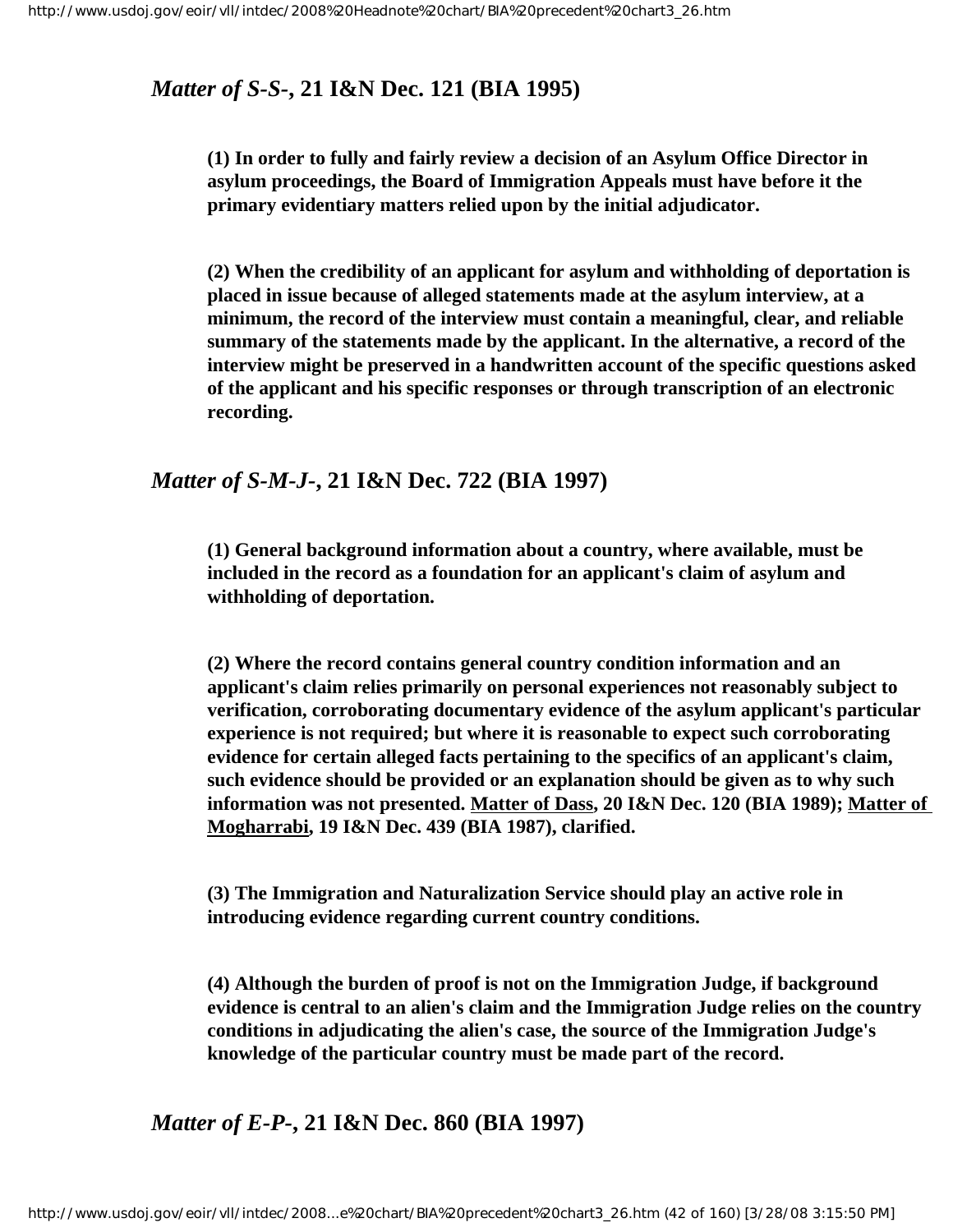**(1) A finding of credible testimony by an asylum applicant is not dispositive as to whether asylum should be granted; rather, the specific content of the testimony, and any other relevant evidence in the record, is also considered.**

**(2) When evaluating an asylum claim, the changed conditions of the country at issue, as properly established in the record of proceedings, may be a significant factor in concluding that an applicant has not established a well-founded fear of persecution.**

## *Matter of S-S***-, 21 I&N Dec. 900 (BIA 1997) (Asylum Interview Statement)**

**(1) In order to fully and fairly review a decision of an Asylum Office Director in asylum proceedings, the Board of Immigration Appeals must have before it the primary evidentiary matters relied upon by the initial adjudicator.**

**(2) When the credibility of an applicant for asylum and withholding of deportation is placed in issue because of alleged statements made at the asylum interview, at a minimum, the record of the interview must contain a meaningful, clear, and reliable summary of the statements made by the applicant. In the alternative, a record of the interview might be preserved in a handwritten account of the specific questions asked of the applicant and his specific responses or through transcription of an electronic recording.**

#### *Matter of O-D-***, 21 I&N Dec. 1079 (BIA 1998) (Counterfeit Document)**

**Presentation by an asylum applicant of an identification document that is found to be counterfeit by forensic experts not only discredits the applicant's claim as to the critical elements of identity and nationality, but, in the absence of an explanation or rebuttal, also indicates an overall lack of credibility regarding the entire claim.** 

#### *Matter of A-S***-, 21 I&N Dec. 1106 (BIA 1998)**

**(1) Although the Board of Immigration Appeals has de novo review authority, the Board accords deference to an Immigration Judge's findings concerning credibility and credibility-related issues.** 

**(2) The Board of Immigration Appeals defers to an adverse credibility finding based upon inconsistencies and omissions regarding events central to an alien's asylum claim where a review of the record reveals that (1) the discrepancies and omissions described by the Immigration Judge are actually present; (2) these discrepancies and omissions provide specific and cogent reasons to conclude that the alien provided incredible**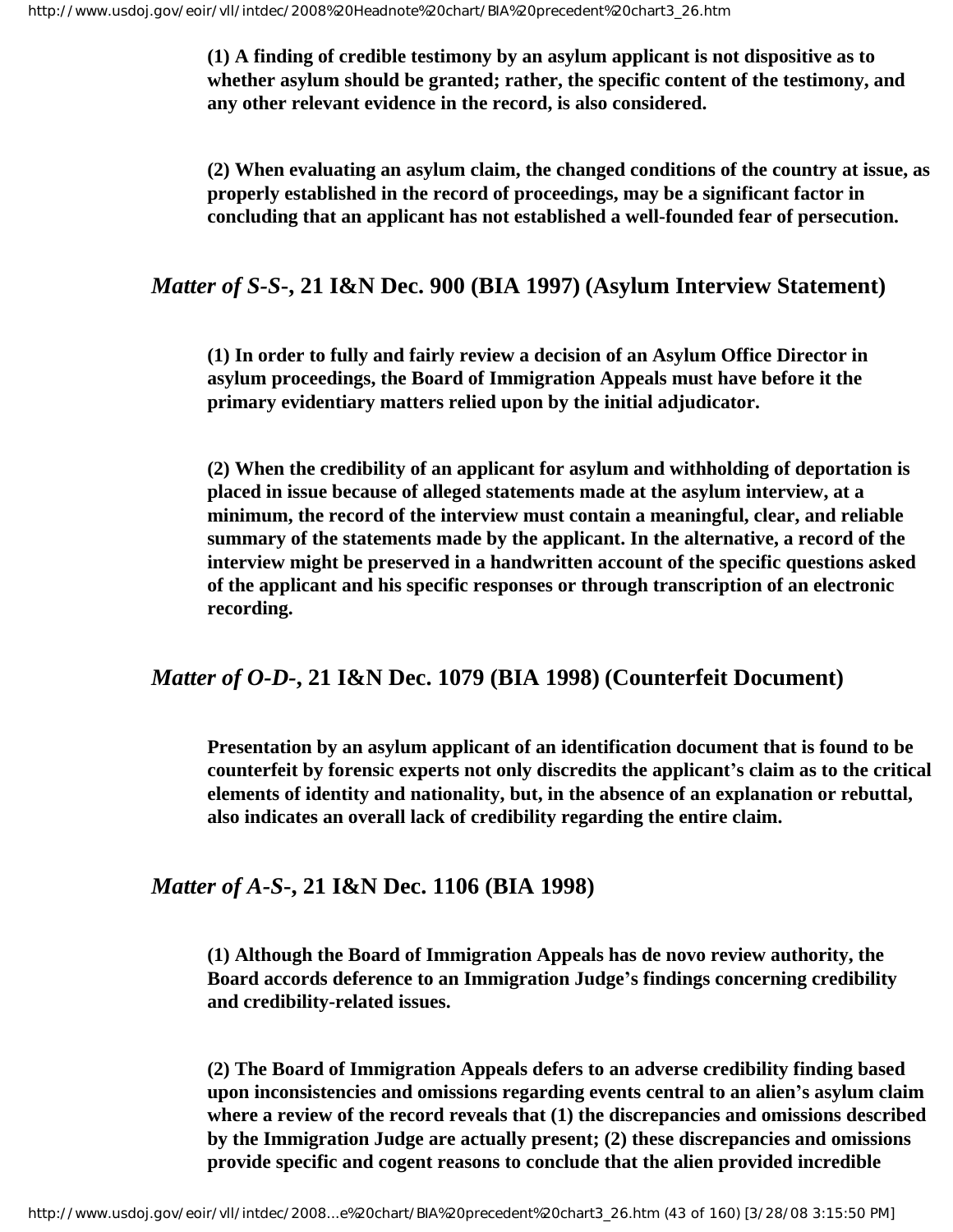**testimony; and (3) a convincing explanation for the discrepancies and omissions has not been supplied by the alien.** 

**(3) Since an Immigration Judge is in the unique position to observe the testimony of an alien, a credibility finding which is supported by a reasonable adverse inference drawn from an alien's demeanor generally should be accorded a high degree of deference, especially where such inference is supported by specific and cogent reasons for doubting the veracity of the substance of the alien's testimony.** 

#### *Matter of Y-B***-, 21 I&N Dec. 1136 (BIA 1998)**

**(1) An asylum applicant does not meet his or her burden of proof by general and meager testimony.**

**(2) Specific, detailed, and credible testimony or a combination of detailed testimony and corroborative background evidence is necessary to prove a case for asylum.**

**(3) The weaker an applicant's testimony, the greater the need for corrobative evidence.** 

#### *Matter of M-D-***, 21 I&N Dec. 1180 (BIA 1998) (Identity)**

**An alien who did not provide any evidence to corroborate his purported identity, nationality, claim of persecution, or his former presence or his family's current presence at a refugee camp, where it was reasonable to expect such evidence, failed to meet his burden of proof to establish his asylum claim.**

#### *Matter of S-B-***, 24 I&N Dec. 42 (BIA 2006)**

**(1) The provisions regarding credibility determinations enacted in section 101(a)(3) of the REAL ID Act of 2005, Div. B of Pub. L. No. 109-13, 119 Stat. 231, 303 (effective May 11, 2005) (to be codified at section 208(b)(1)(B)(iii) of the Immigration and Nationality Act, 8 U.S.C. § 1158(b)(1)(B)(iii)), only apply to applications for asylum, withholding, and other relief from removal that were initially filed on or after May 11, 2005, whether with an asylum officer or an Immigration Judge.**

**(2) Where the respondent filed his applications for relief with an asylum officer prior to the May 11, 2005, effective date of section 208(b)(1)(B)(iii) of the Act, but renewed his applications in removal proceedings before an Immigration Judge subsequent to that date, the provisions of section 208(b)(1)(B)(iii) were not applicable to credibility**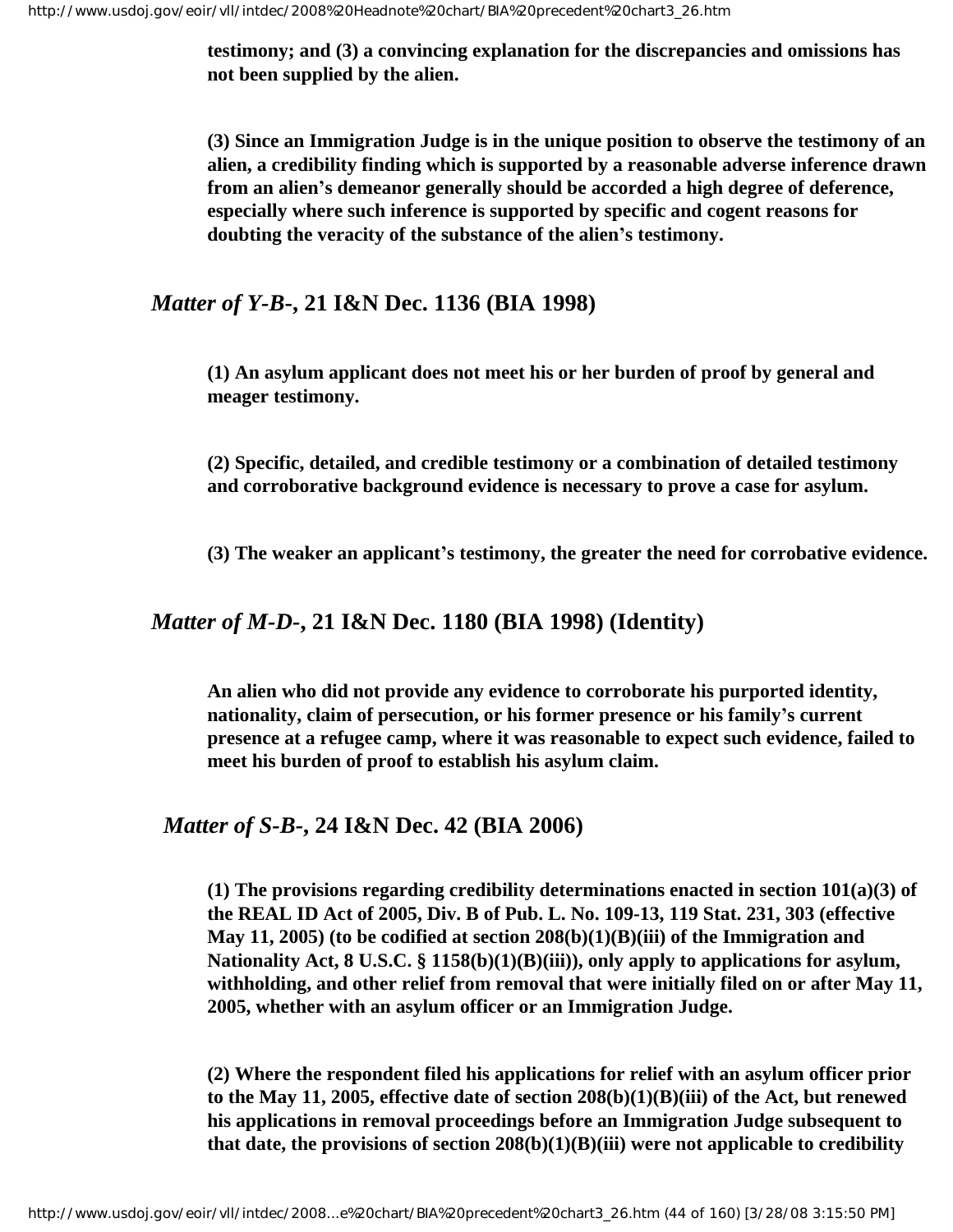**determinations made in adjudicating his applications.** 

#### *Matter of J-Y-C-***, 24 I&N Dec. 260 (BIA 2007)**

**(1) Under section 101(a)(3) of the REAL ID Act of 2005, Div. B of Pub. L. No. 109-13, 119 Stat. 302, 303 (to be codified at section 208(b)(1)(B)(iii) of the Immigration and Nationality Act, 8 U.S.C. § 1158(b)(1)(B)(iii)), a trier of fact may, considering the totality of the circumstances, base a credibility finding on an asylum applicant's demeanor, the plausibility of his account, and inconsistencies in statements, without regard to whether they go to the heart of the asylum claim.**

**(2) The Immigration Judge properly considered the totality of the circumstances in finding that the respondent lacked credibility based on his demeanor, his implausible testimony, the lack of corroborating evidence, and his inconsistent statements, some of which did not relate to the heart of his claim.**

### **Criminal Activity**

#### *Matter of L-S-J***-, 21 I&N Dec. 973 (BIA 1997)**

**(1) An asylum applicant who has been convicted of robbery with a deadly weapon (handgun) and sentenced to 2 1/2 years in prison is not eligible for asylum because he has been convicted of an aggravated felony, that is, a crime of violence for which the sentence is at least 1 year.**

**(2) An applicant for withholding of deportation who has been convicted of robbery with a deadly weapon (handgun) has been convicted of a particularly serious crime and is not eligible for withholding of deportation regardless of the length of his sentence.**

## *Matter of Jean***, 23 I&N Dec. 323 (A.G. 2002)**

**(1) The 30-day period set forth in 8 C.F.R. § 3.38(b) (2002) for filing an appeal to the Board of Immigration Appeals is mandatory and jurisdictional, and it begins to run upon the issuance of a final disposition in the case.**

**(2) The Board of Immigration Appeals' authority under 8 C.F.R. § 3.1(c) (2002) to certify cases to itself in its discretion is limited to exceptional circumstances, and is not meant to be used as a general cure for filing defects or to otherwise circumvent the regulations, where enforcing them might result in hardship.**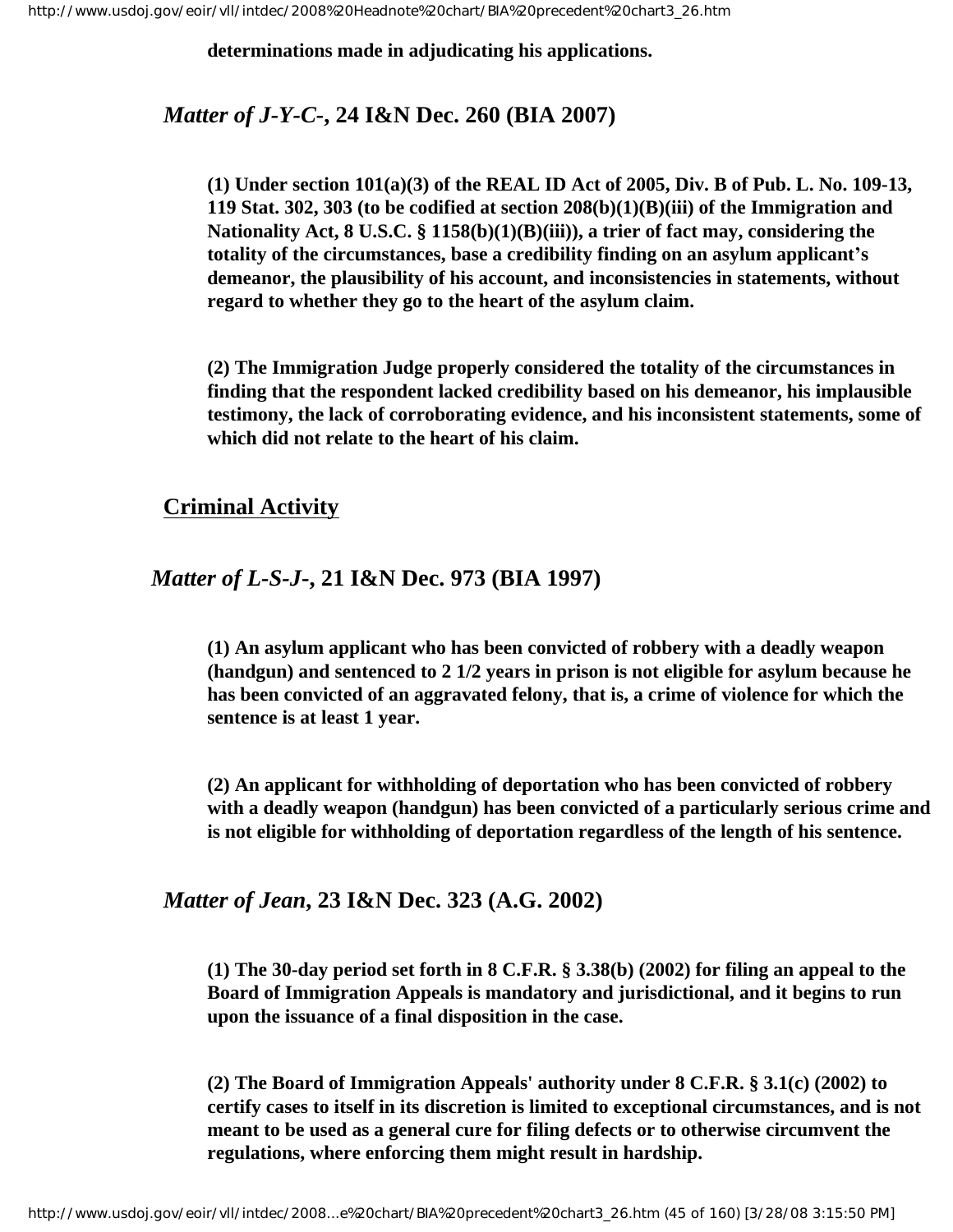**(3) In evaluating the propriety of granting an otherwise inadmissible alien a discretionary waiver to permit adjustment of status from refugee to lawful permanent resident pursuant to section 209(c) of the Immigration and Nationality Act, 8 U.S.C. § 1159(c) (2000), any humanitarian, family unity preservation, or public interest considerations must be balanced against the seriousness of the criminal offense that rendered the alien inadmissible.**

**(4) Aliens who have committed violent or dangerous crimes will not be granted a discretionary waiver to permit adjustment of status from refugee to lawful permanent resident pursuant to section 209(c) of the Act except in extraordinary circumstances, such as those involving national security or foreign policy considerations, or cases in which an alien clearly demonstrates that the denial of status adjustment would result in exceptional and extremely unusual hardship. Depending on the gravity of the alien's underlying criminal offense, such a showing of exceptional and extremely unusual hardship might still be insufficient.** 

**(5) Aliens who have committed violent or dangerous crimes will not be granted asylum, even if they are technically eligible for such relief, except in extraordinary circumstances, such as those involving national security or foreign policy considerations, or cases in which an alien clearly demonstrates that the denial of status adjustment would result in exceptional and extremely unusual hardship. Depending on the gravity of the alien's underlying criminal offense, such a showing of exceptional and extremely unusual hardship might still be insufficient.**

## **Exclusion Proceedings**

## *Matter of G-A-C-***, 22 I&N Dec. 83 (BIA 1998)**

**An applicant for asylum who departed the United States after having been granted an advance authorization for parole, and who, on his return, was paroled into this country under the provisions of section 212(d)(5) of the Immigration and Nationality Act, 8 U.S. C. § 1182(d)(5) (Supp. V 1993), was properly placed in exclusion proceedings following the Immigration and Naturalization Service's denial of his application for asylum and revocation of his parole. Navarro-Aispura v. INS, 53 F.3d 233 (9th Cir. 1995); and Barney v. Rogers, 83 F.3d 318 (9th Cir. 1996), distinguished.**

## *Matter of A-N- & R-M-N-***, 22 I&N Dec. 953 (BIA 1999)**

**Aliens seeking to reopen exclusion proceedings to apply for asylum and withholding of deportation who have presented evidence establishing materially changed**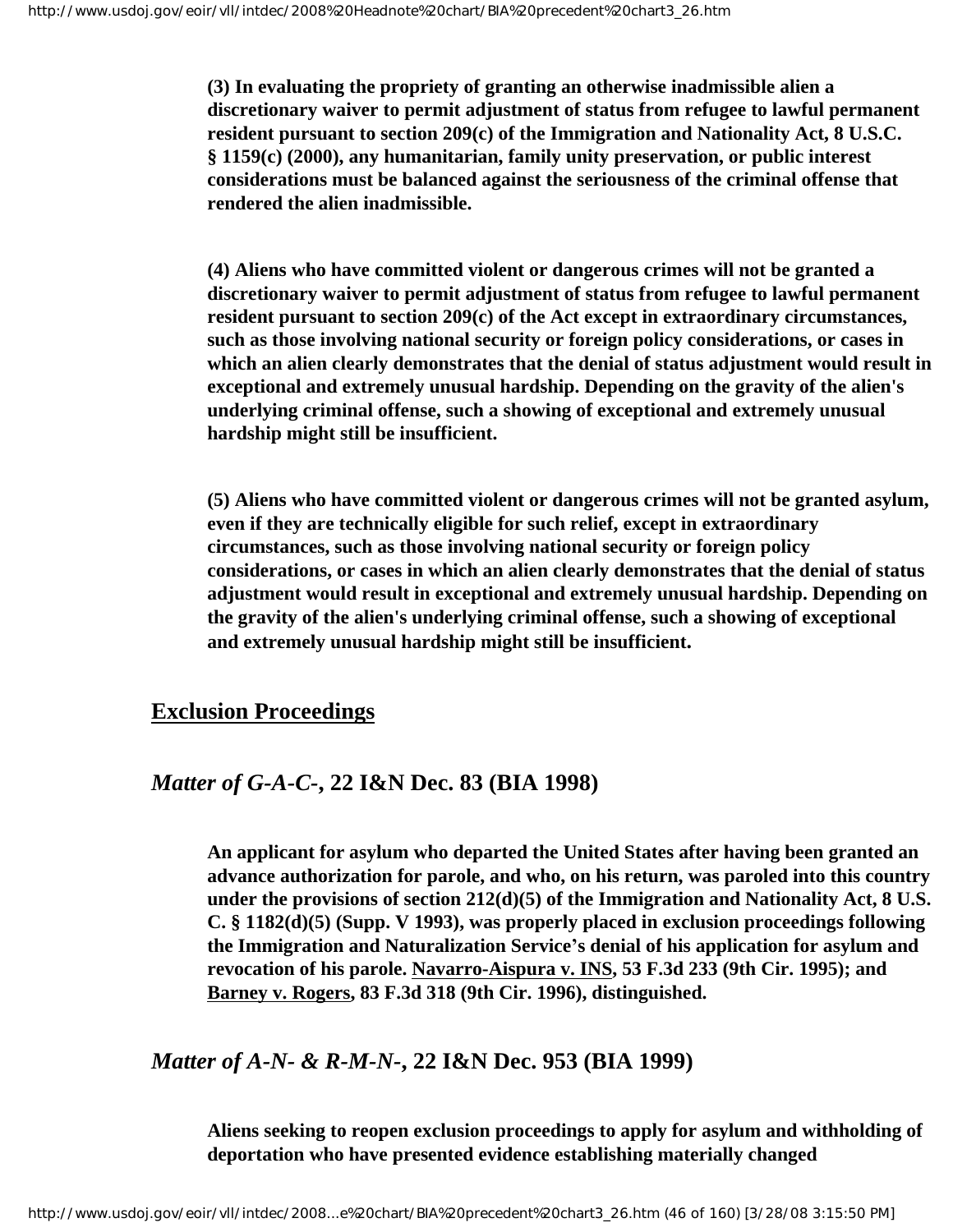**circumstances in their homeland or place of last habitual residence, such that they meet the general requirements for motions to reopen, need not demonstrate Areasonable cause@ for their failure to appear at the prior exclusion hearing.**

## **Firm Resettlement**

*Matter of K-R-Y- and K-C-S***-, 24 I&N Dec. 133 (BIA 2007)**

**(1) The North Korean Human Rights Act of 2004, Pub. L. No. 108-333, 118 Stat. 1287, which provides that North Koreans cannot be barred from eligibility for asylum on account of any legal right to citizenship they may enjoy under the Constitution of South Korea, does not apply to North Koreans who have availed themselves of the right to citizenship in South Korea.**

**(2) The respondents, natives of North Korea who became citizens of South Korea, are precluded from establishing eligibility for asylum as to North Korea on the basis of their firm resettlement in South Korea.**

## **Frivolous Applications**

## *Matter of Y-L-***, 24 I&N Dec. 151 (BIA 2007)**

**(1) In determining that an application for asylum is frivolous, the Immigration Judge must address the question of frivolousness separately and make specific findings that the applicant deliberately fabricated material elements of the asylum claim.**

**(2) Before the Immigration Judge makes a finding that an asylum application is frivolous, the applicant must be given sufficient opportunity to account for any discrepancies or implausible aspects of the claim.**

**(3) The Immigration Judge must provide cogent and convincing reasons for determining that a preponderance of the evidence supports a frivolousness finding, taking into account any explanations by the applicant for discrepancies or implausible aspects of the claim.**

## **Jurisdiction of Immigration Judges**

*Matter of P-L-P***-, 21 I&N Dec. 887 (BIA 1997)**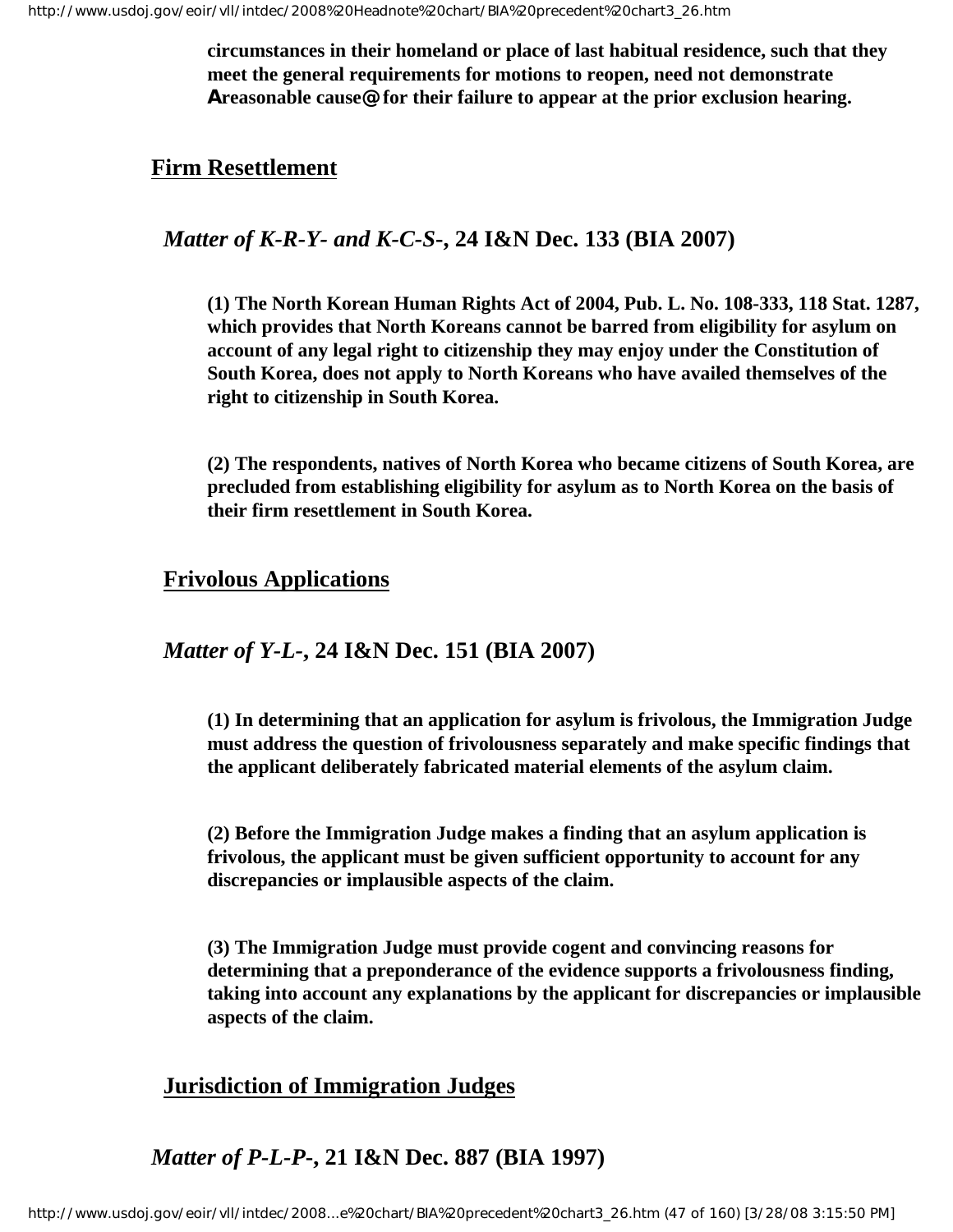**(1) Under 8 C.F.R. § 208.2(a) (1996), the Office of Refugees, Asylum, and Parole has initial jurisdiction over an alien's asylum application when the alien has not been served an Order to Show Cause and Notice of Hearing (Form I-221).**

**(2) Under 8 C.F.R. § 208.2(b) (1996), an Immigration Judge has exclusive jurisdiction over an asylum application filed by an alien once an Order to Show Cause has been served upon the alien and filed with the Immigration Court.**

### **North Korean Human Rights Act**

#### *Matter of K-R-Y- and K-C-S***-, 24 I&N Dec. 133 (BIA 2007)**

**(1) The North Korean Human Rights Act of 2004, Pub. L. No. 108-333, 118 Stat. 1287, which provides that North Koreans cannot be barred from eligibility for asylum on account of any legal right to citizenship they may enjoy under the Constitution of South Korea, does not apply to North Koreans who have availed themselves of the right to citizenship in South Korea.**

**(2) The respondents, natives of North Korea who became citizens of South Korea, are precluded from establishing eligibility for asylum as to North Korea on the basis of their firm resettlement in South Korea.**

#### **One-Year Application Deadline**

### *Matter of Y-C-***, 23 I&N Dec. 286 (BIA 2002)**

**An unaccompanied minor who was in the custody of the Immigration and Naturalization Service pending removal proceedings during the 1-year period following his arrival in the United States established extraordinary circumstances that excused his failure to file an asylum application within 1 year after the date of his arrival.**

### **Particular Social Group**

## *Matter of H***-, 21 I&N Dec. 337 (BIA 1996)**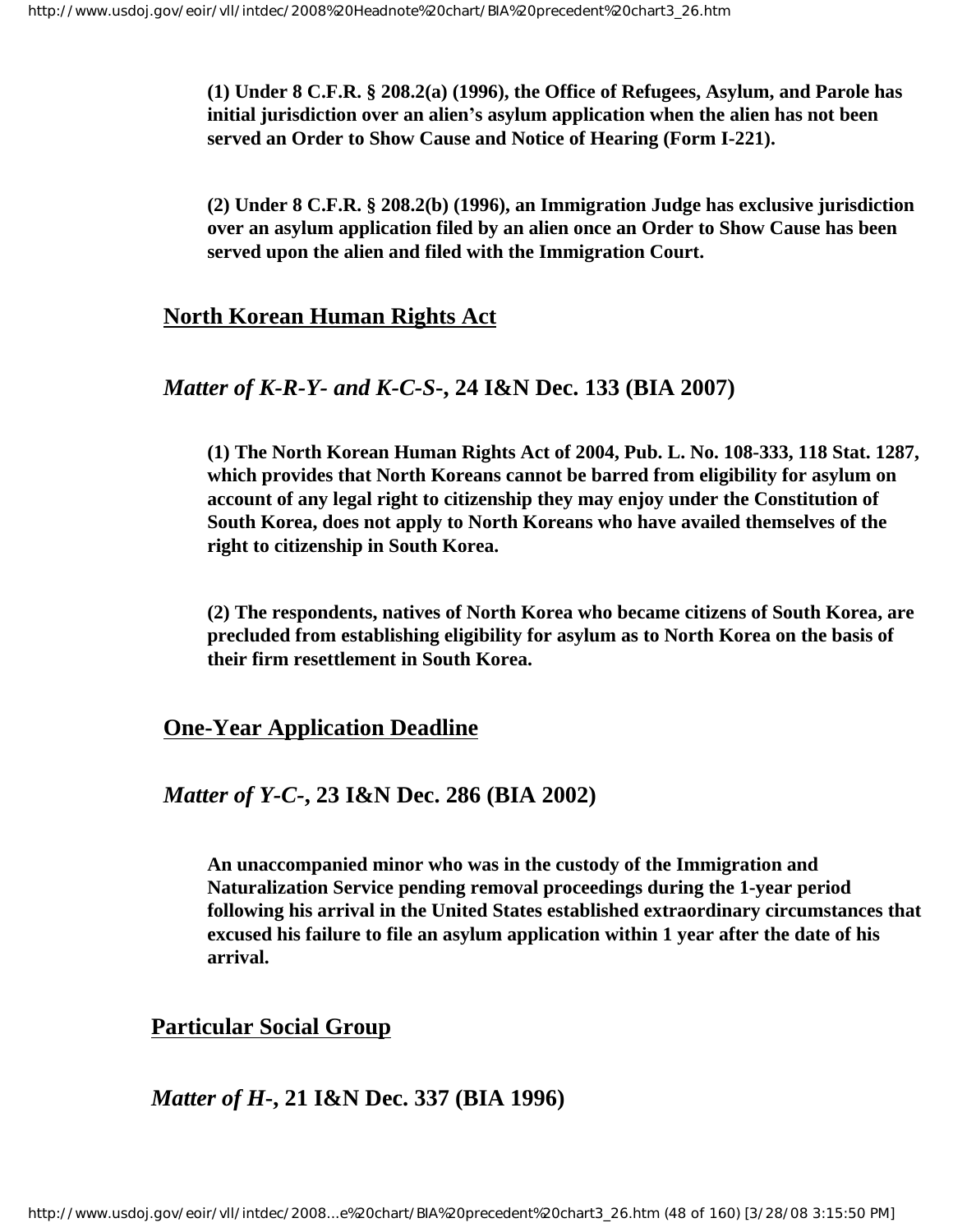**(1) Membership in a clan can constitute membership in a "particular social group" within the meaning of section 208(a) of the Immigration & Nationality Act, 8 U.S.C. § 1158(a)(1994); the Marehan subclan of Somalia, the members of which share ties of kinship and linguistic commonalities, is such a "particular social group."**

**(2) While interclan violence may arise during the course of civil strife, such circumstances do not preclude the possibility that harm inflicted during the course of such strife may constitute persecution within the meaning of section 208(a) of the Act; and, persecution may occur irrespective of whether or not a national government exists.**

**(3) An alien who has demonstrated past persecution is presumed to have a wellfounded fear of future persecution unless it is demonstrated by a preponderance of the evidence that, since the time the persecution occurred, conditions in the applicant's country have changed to such an extent that the applicant no longer has a well-founded fear of persecution in that country.**

**(4) In the consideration of whether a favorable exercise of discretion should be afforded an applicant who has established eligibility for asylum on the basis of past persecution, careful attention should be given to compelling, humanitarian considerations that would be involved if the refugee were to be forced to return to a country where he or she was persecuted in the past.**

*Matter of Kasinga***, 21 I&N Dec. 357 (BIA 1996)**

**(1) The practice of female genital mutilation, which results in permanent disfiguration and poses a risk of serious, potentially life-threatening complications, can be the basis for a claim of persecution.**

**(2) Young women who are members of the Tchamba-Kunsuntu Tribe of northern Togo who have not been subjected to female genital mutilation, as practiced by that tribe, and who oppose the practice, are recognized as members of a "particular social group" within the definition of the term "refugee" under section 101(a)(42)(A) of the Immigration and Nationality Act, 8 U.S.C. § 1101(a)(42)(A) (1994).**

**(3) The applicant has met her burden of proving through credible testimony and supporting documentary evidence (1) that a reasonable person in her circumstances would fear country-wide persecution in Togo on account of her membership in a recognized social group and (2) that a favorable exercise of discretion required for a grant of asylum is warranted.**

*Matter of C-A-***, 23 I&N Dec. 951 (BIA 2006)**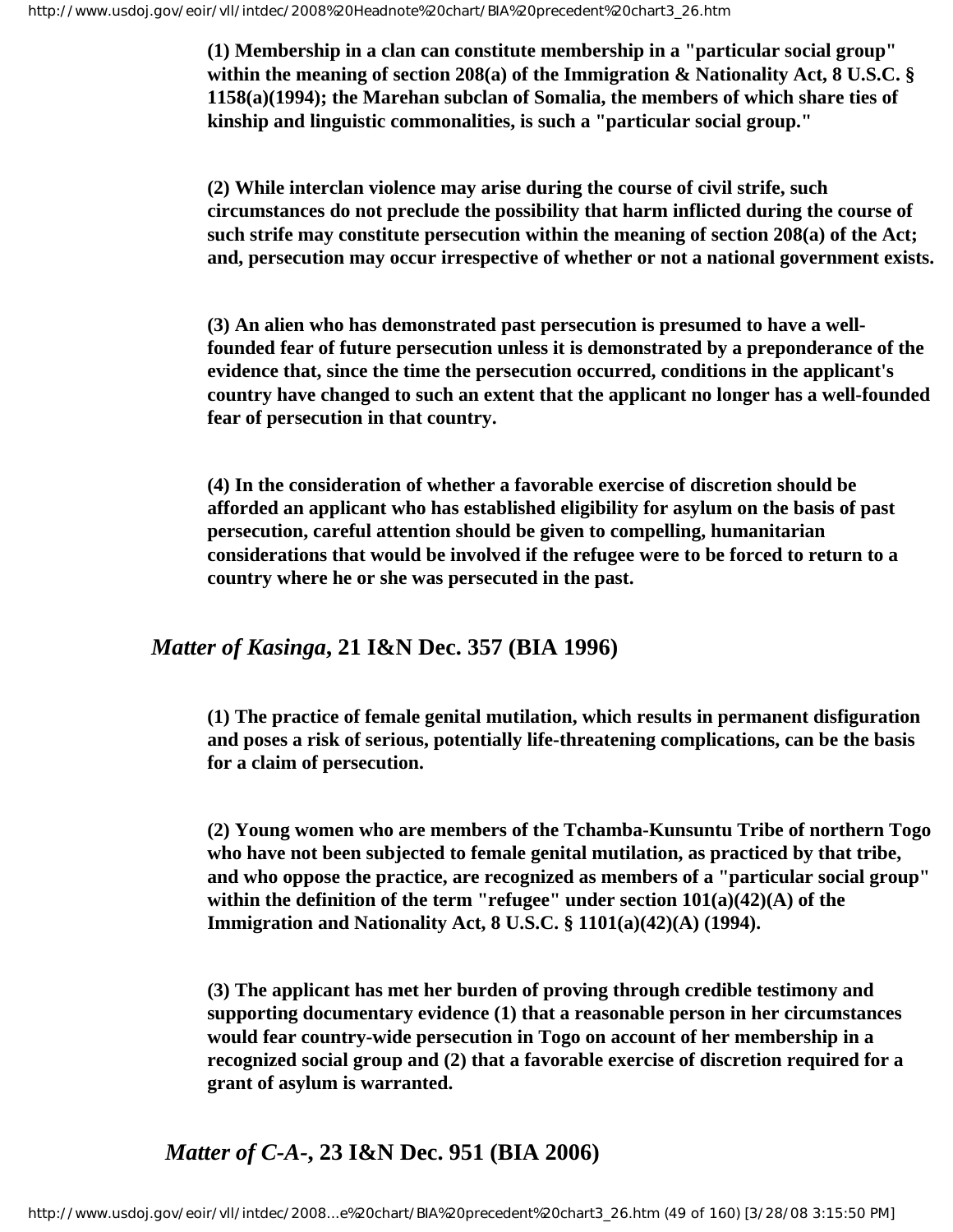**(1) The members of a particular social group must share a common, immutable characteristic, which may be an innate one, such as sex, color, or kinship ties, or a shared past experience, such as former military leadership or land ownership, but it must be one that members of the group either cannot change, or should not be required to change, because it is fundamental to their individual identities or consciences. Matter of Acosta, 19 I&N Dec. 211 (BIA 1985), followed.**

**(2) The social visibility of the members of a claimed social group is an important consideration in identifying the existence of a "particular social group" for the purpose of determining whether a person qualifies as a refugee.**

**(3) The group of "former noncriminal drug informants working against the Cali drug cartel" does not have the requisite social visibility to constitute a "particular social group."**

*Matter of A-M-E- & J-G-U-***, 24 I&N Dec. 69 (BIA 2007)**

**(1) Factors to be considered in determining whether a particular social group exists include whether the group's shared characteristic gives the members the requisite social visibility to make them readily identifiable in society and whether the group can be defined with sufficient particularity to delimit its membership.**

> **(2) The respondents failed to establish that their status as affluent Guatemalans gave them sufficient social visibility to be perceived as a group by society or that the group was defined with adequate particularity to constitute a particular social group.**

## **Past Persecution**

*Matter of N-M-A-***, 22 I&N Dec. 312 (BIA 1998)**

**(1) Under 8 C.F.R. § 208.13(b)(1)(i) (1998), where an asylum applicant has shown that he has been persecuted in the past on account of a statutorily-protected ground, and**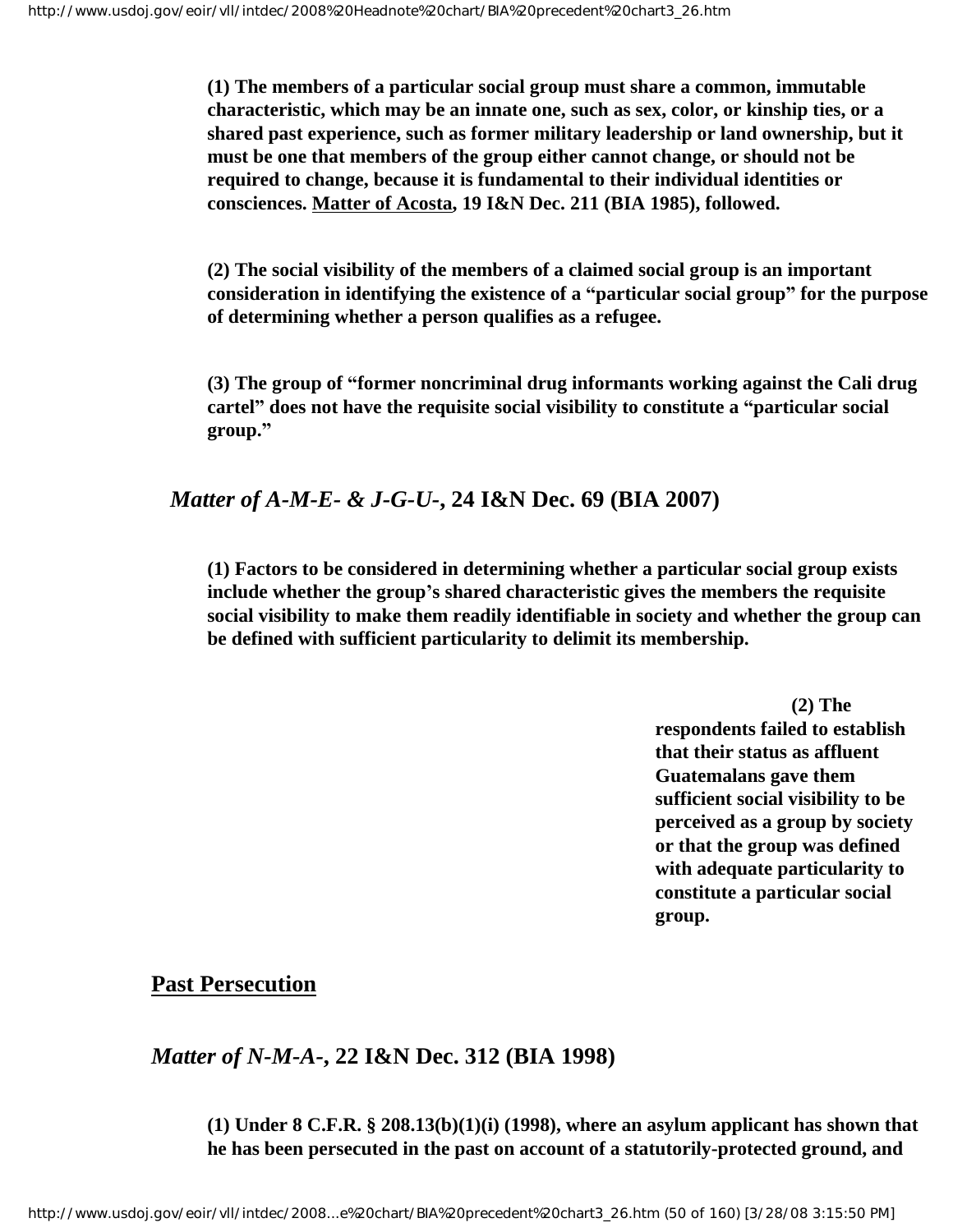**the record reflects that country conditions have changed to such an extent that the asylum applicant no longer has a well-founded fear of persecution from his original persecutors, the applicant bears the burden of demonstrating that he has a wellfounded fear of persecution from any new source.**

**(2) An asylum applicant who no longer has a well-founded fear of persecution due to changed country conditions may still be eligible for a discretionary grant of asylum under 8 C.F.R. § 208.13(b)(1)(ii) only if he establishes, as a threshold matter, compelling reasons for being unwilling to return to his country of nationality or last habitual residence arising out of the severity of the past persecution.**

**(3) The applicant failed to establish compelling reasons arising out of the severity of the past persecution for being unwilling to return to Afghanistan where he suffered beatings during a month-long detention and the disappearance and likely death of his father.**

### *Matter of Y-T-L-***, 23 I&N Dec. 601 (BIA 2003)**

**Where an alien has established past persecution based on the forced sterilization of his spouse pursuant to a policy of coercive family planning, the fact that, owing to such sterilization, the alien and his spouse face no further threat of forced sterilization or abortion does not constitute a "fundamental change" in circumstances sufficient to meet the standards for a discretionary denial under 8 C.F.R. § 1208.13(b)(1)(i)(A).**

## *Matter of A-T-***, 24 I&N Dec. 296 (BIA 2007)**

**(1) Because female genital mutilation ("FGM") is a type of harm that generally is inflicted only once, the procedure itself will normally constitute a "fundamental change in circumstances" such that an asylum applicant no longer has a well-founded fear of persecution based on the fear that she will again be subjected to FGM.**

**(2) Unlike forcible sterilization, a procedure that also is performed only once but has lasting physical and emotional effects, FGM has not been specifically identified as a basis for asylum within the definition of a "refugee" under section 101(a)(42) of the Immigration and Nationality Act, 8 U.S.C. § 1101(a)(42) (2000), so FGM does not qualify as "continuing persecution." Matter of Y-T-L-, 23 I&N Dec. 601 (BIA 2003), distinguished**.

*Matter of D-I-M-***, 24 I&N Dec. 448 (BIA 2008)**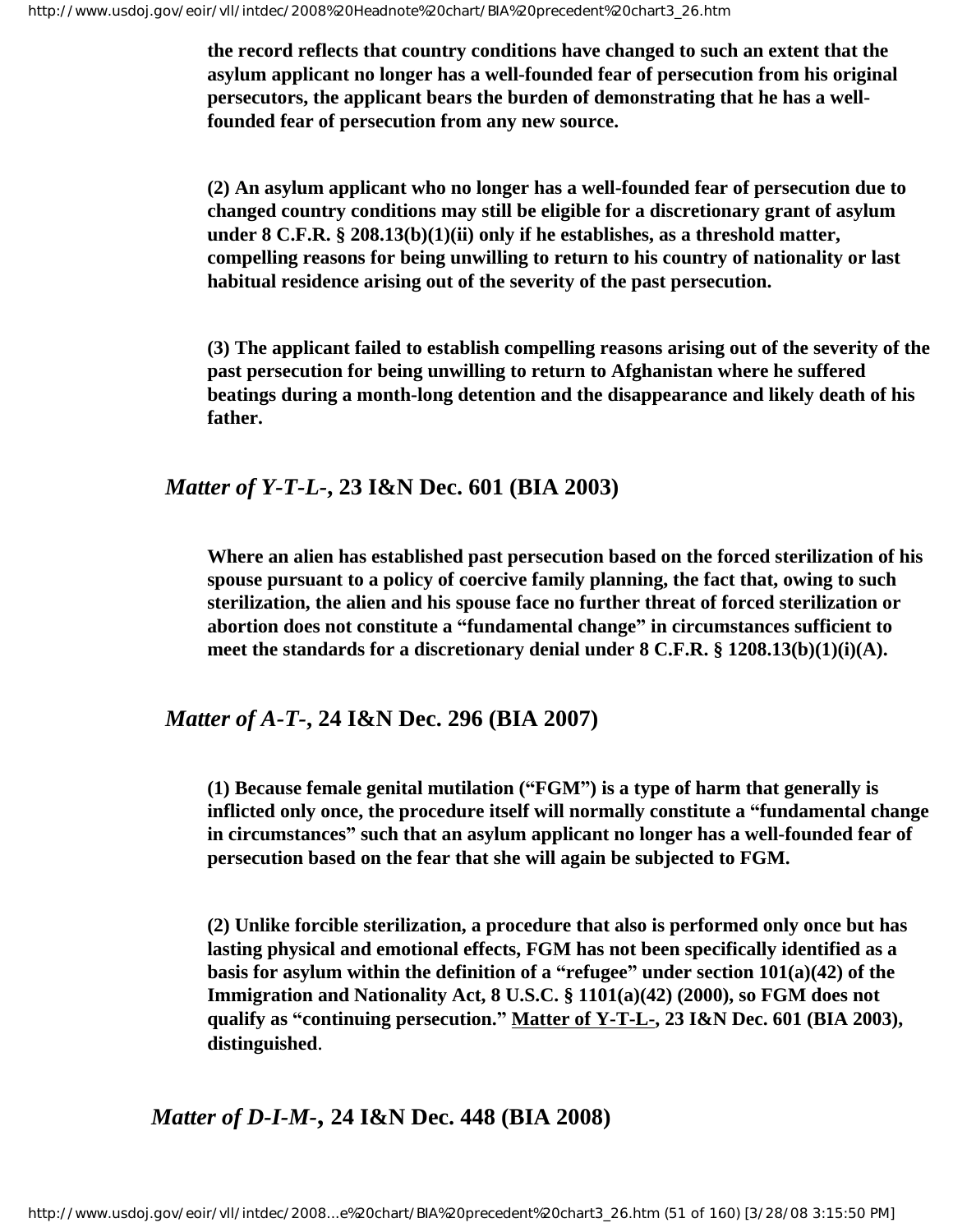**(1) When evaluating an application for asylum, the Immigration Judge must make a specific finding that the applicant has or has not suffered past persecution based on a statutorily enumerated ground and then apply the regulatory framework at 8 C.F.R. § 1208.13(b)(1) (2007).**

**(2) If the applicant has established past persecution, there is a presumption of a well-founded fear of persecution in the future and the burden shifts to the Department of**

**Homeland Security to prove by a preponderance of the evidence that there are changed country conditions, or that the applicant could avoid future persecution by relocating, and**

**that it would be reasonable to do so under all of the circumstances.**

### *Matter of S-A-K- and H-A-H-***, 24 I&N Dec. 464 (BIA 2008)**

**A mother and daughter from Somalia who provided sufficient evidence of past persecution in the form of female genital mutilation with aggravated circumstances are eligible for a grant of asylum based on humanitarian grounds pursuant to 8 C.F.R § 1208.13(b)(1)(iii)(A) (2007), regardless of whether they can establish a well-founded fear of future persecution. Matter of Chen, 20 I&N Dec. 16 (BIA 1989), followed.**

#### **Persecution - Antisemitism**

## *Matter of O-Z- & I-Z***-, 22 I&N Dec. 23 (BIA 1998)**

**An alien who suffered repeated beatings and received multiple handwritten anti-Semitic threats, whose apartment was vandalized by anti-Semitic nationalists, and whose son was subjected to degradation and intimidation on account of his Jewish nationality established that he has suffered harm which, in the aggregate, rises to the level of persecution as contemplated by the Immigration and Nationality Act.**

**Persecution - Clan Membership**

## *Matter of H***-, 21 I&N Dec. 337 (BIA 1996)**

**(1) Membership in a clan can constitute membership in a "particular social group" within the meaning of section 208(a) of the Immigration & Nationality Act, 8 U.S.C. § 1158(a)(1994); the Marehan subclan of Somalia, the members of which share ties of kinship and linguistic commonalities, is such a "particular social group."**

**(2) While interclan violence may arise during the course of civil strife, such**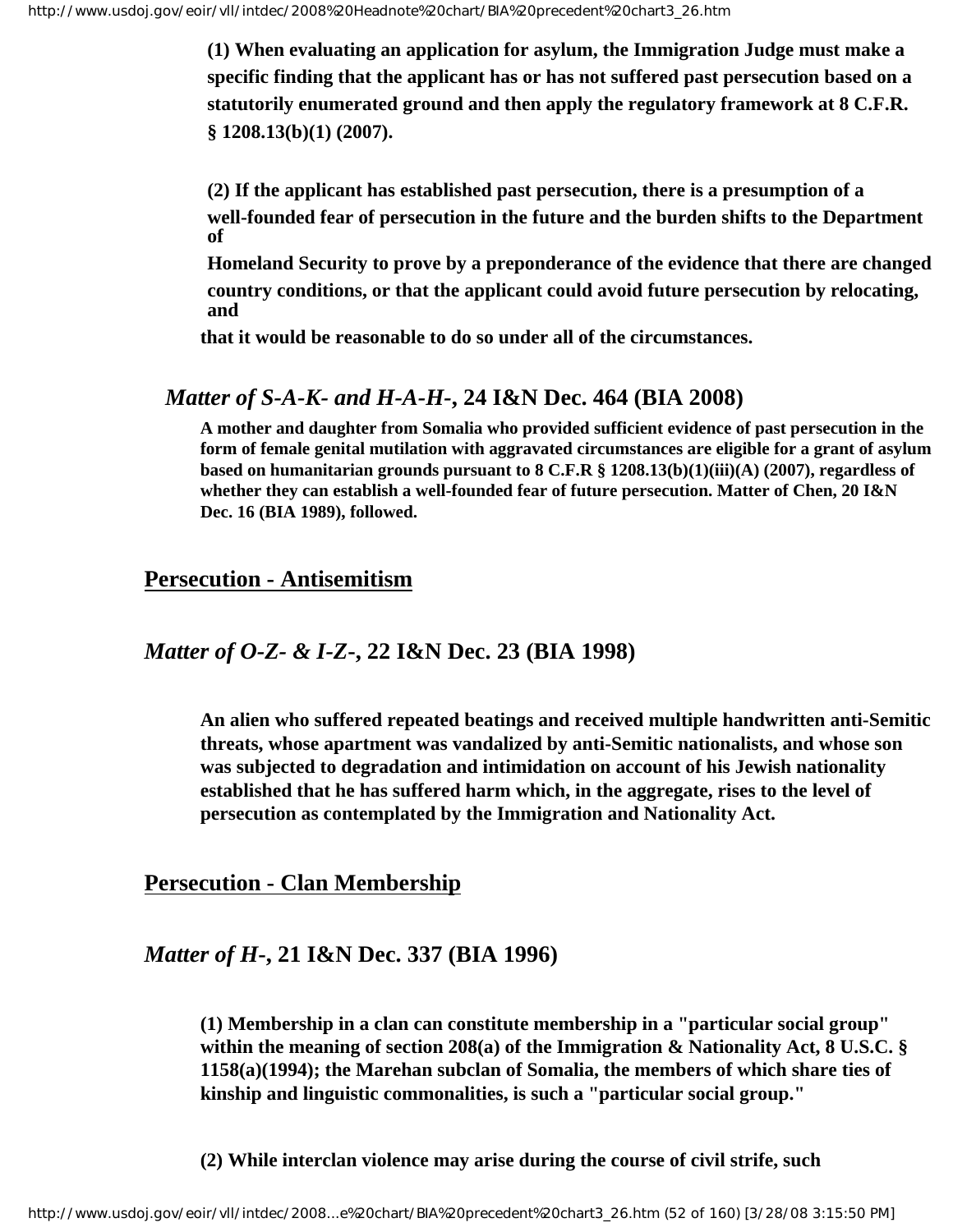**circumstances do not preclude the possibility that harm inflicted during the course of such strife may constitute persecution within the meaning of section 208(a) of the Act; and, persecution may occur irrespective of whether or not a national government exists.**

**(3) An alien who has demonstrated past persecution is presumed to have a well-founded fear of future persecution unless it is demonstrated by a preponderance of the evidence that, since the time the persecution occurred, conditions in the applicant's country have changed to such an extent that the applicant no longer has a well-founded fear of persecution in that country.**

**(4) In the consideration of whether a favorable exercise of discretion should be afforded an applicant who has established eligibility for asylum on the basis of past persecution, careful attention should be given to compelling, humanitarian considerations that would be involved if the refugee were to be forced to return to a country where he or she was persecuted in the past.**

## **Persecution - Coercive Population Control**

## *Matter of X-P-T***-, 21 I&N Dec. 634 (BIA 1996)**

**(1) An alien who has been forced to abort a pregnancy or to undergo involuntary sterilization, or who has been persecuted for resistance to a coercive population control program, has suffered past persecution on account of political opinion and qualifies as a refugee within the amended definition of that term under section 101(a)(42) of the Immigration and Nationality Act (to be codified at 8 U.S.C. § 1101(a)(42)). Matter of Chang, 20 I&N Dec. 38 (BIA 1989), superseded.**

**(2) The language of section 101(a)(42) of the Act deeming persons who have been subject to population control measures or persecuted for resistance to such programs to have been persecuted on account of political opinion applies to determinations of eligibility for withholding of deportation, as well as asylum.**

**(3) Section 207(a)(5) of the Act (to be codified at 8 U.S.C. § 1157(a)(5)) limits the number of refugees that may be admitted to the United States or granted asylum pursuant to the provisions of section 101(a)(42) of the Act relating to persecution for resistance to coercive population control methods.**

**(4) The applicant, who was forcibly sterilized for violating the coercive population control policies of China, is granted asylum conditioned upon a determination by the Immigration and Naturalization Service that a number is available for such grant; withholding of exclusion and deportation is also granted without condition.**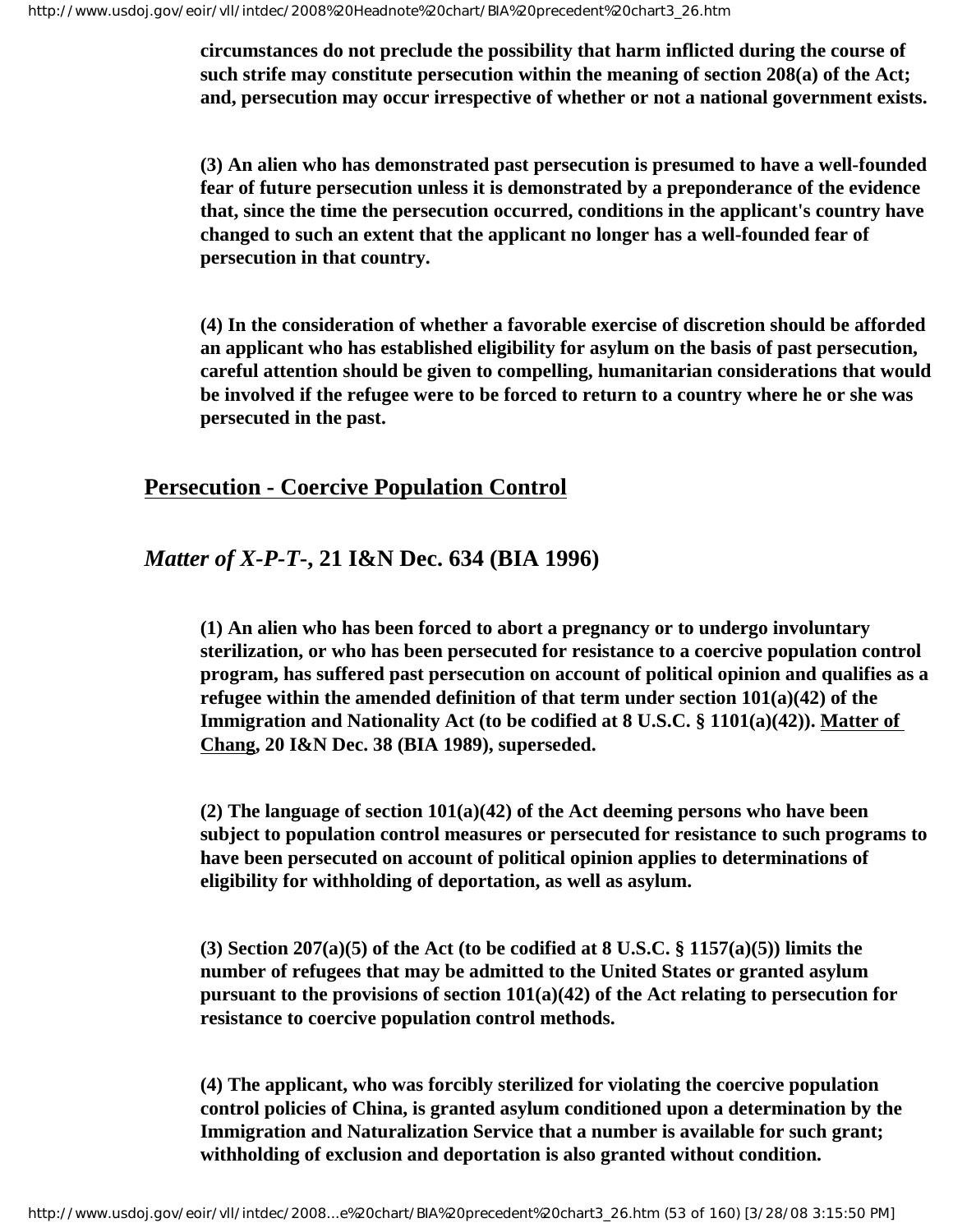## *Matter of C-Y-Z***-, 21 I&N Dec. 915 (BIA 1997), review denied, 23 I&N Dec. 693 (A.G. 2004).**

**(1) An alien whose spouse was forced to undergo an abortion or sterilization procedure can establish past persecution on account of political opinion and qualifies as a refugee within the definition of section 101(a)(42) of the Immigration and Nationality Act, 8 U.S. C. § 1101(a)(42) (1994), as amended by section 601(a) of the Illegal Immigration Reform and Immigrant Responsibility Act of 1996, enacted as Division C of the Departments of Commerce, Justice, and State, and the Judiciary Appropriations Act for 1997, Pub. L. No. 104-208, 110 Stat. 3009, \_\_\_\_.**

**(2) The regulatory presumption of a well-founded fear of future persecution may not be rebutted in the absence of changed country conditions, regardless of the fact that the sterilization of the alien's spouse negates the likelihood of future sterilization to the alien.**

## *Matter of X-G-W***-, 22 I&N Dec. 71 (BIA 1998) (superseded by** *Matter of G-C-L-***, 23 I&N Dec. 359 (BIA 2002))**

**Due to a fundamental change in the definition of a "refugee" brought about by the Illegal Immigration Reform and Immigrant Responsibility Act of 1996, Division C of Pub. L. No. 104-208, 110 Stat. 3009-546, the Board of Immigration Appeals will allow reopening of proceedings to pursue asylum claims based on coerced population control policies, notwithstanding the time and number limitations on motions specified in 8 C.F. R. § 3.2 (1997).**

#### *Matter of G-C-L-***, 23 I&N Dec. 359 (BIA 2002)**

**The Board of Immigration Appeals withdraws from its policy of granting untimely motions to reopen by applicants claiming eligibility for asylum based solely on coercive population control policies, effective 90 days from the date of this decision. Matter of X-G-W-, 22 I&N Dec. 71 (BIA 1998), superseded.**

#### *Matter of Y-T-L-***, 23 I&N Dec. 601 (BIA 2003)**

**Where an alien has established past persecution based on the forced sterilization of his spouse pursuant to a policy of coercive family planning, the fact that, owing to such sterilization, the alien and his spouse face no further threat of forced sterilization or abortion does not constitute a "fundamental change" in circumstances sufficient to meet the standards for a discretionary denial under 8 C.F.R. § 1208.13(b)(1)(i)(A).**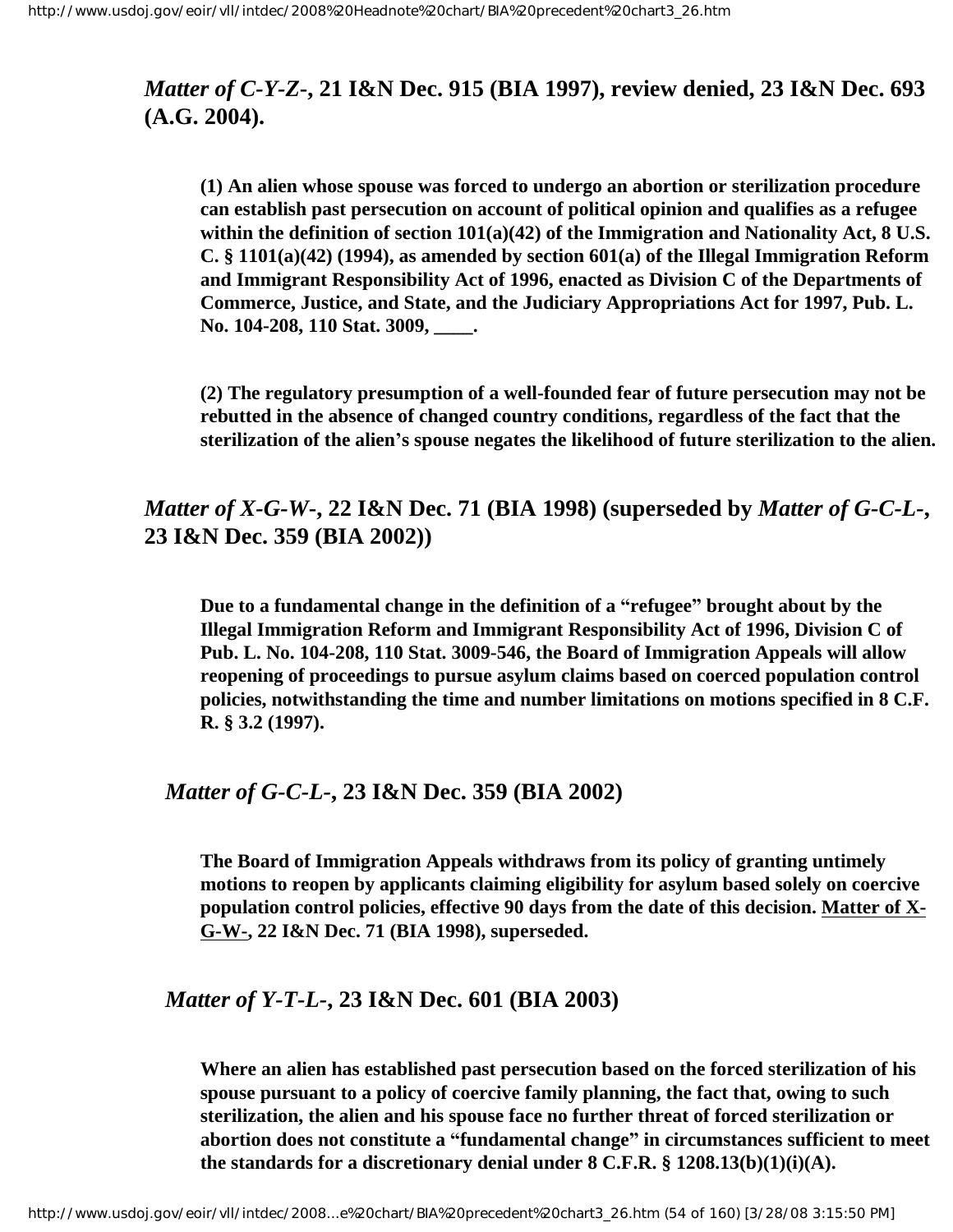## *Matter of C-C-***, 23 I&N Dec. 899 (BIA 2006)**

**An alien seeking to reopen removal proceedings based on a claim that the birth of a second child in the United States will result in the alien's forced sterilization in China cannot establish prima facie eligibility for relief where the evidence submitted with the motion and the relevant country conditions reports do not indicate that Chinese nationals returning to that country with foreign-born children have been subjected to forced sterilization in the alien's home province. Guo v. Ashcroft, 386 F.3d 556 (3d Cir. 2004), distinguished.**

#### *Matter of S-L-L-***, 24 I&N Dec. 1 (BIA 2006)**

**(1) An alien whose spouse was forced to undergo an abortion or sterilization can establish past persecution on account of political opinion and qualify as a refugee within the definition of section 101(a)(42) of the Immigration and Nationality Act, 8 U.S.C. § 1101(a)(42) (2000), but only if the alien was, in fact, opposed to the spouse's abortion or sterilization and was legally married at the time of the abortion or sterilization.** *Matter of C-Y-Z-***, 21 I&N Dec. 915 (BIA 1997), reaffirmed and clarified.**

**(2) Unmarried applicants claiming persecution related to a partner's coerced abortion or sterilization may qualify for asylum if they demonstrate that they have been persecuted for "other resistance to a coercive population control program" within the meaning of section 101(a)(42) of the Act.**

#### *Matter of J-W-S-***, 24 I&N Dec. 185 (BIA 2007)**

**(1) The evidence of record did not demonstrate that the Chinese Government has a national policy of requiring forced sterilization of a parent who returns with a second child born outside of China.**

**(2) Although some sanctions may be imposed pursuant to local family planning policies in China for the birth of a second child abroad, the applicant failed to provide evidence that such sanctions in Fujian Province or Changle City would rise to the level of persecution.**

*Matter of J-H-S-***, 24 I&N Dec. 196 (BIA 2007)**

**A person who fathers or gives birth to two or more children in China may qualify as a**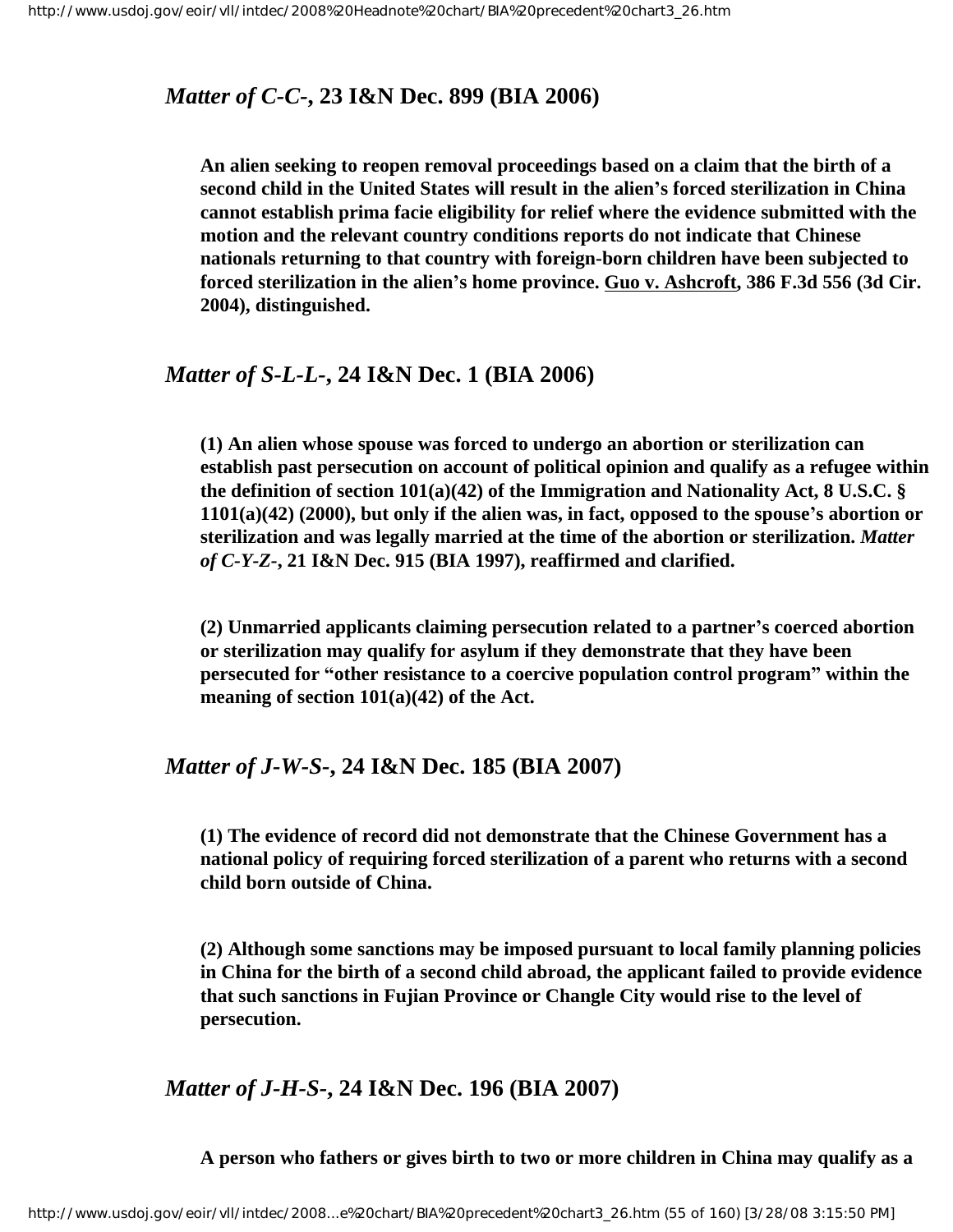**refugee if he or she establishes that the births are a violation of family planning policies that would be punished by local officials in a way that would give rise to a well-founded fear of persecution.**

#### *Matter of S-Y-G-***, 24 I&N Dec. 247 (BIA 2007)**

**In her motion to reopen proceedings to pursue her asylum claim, the applicant did not meet the heavy burden to show that her proffered evidence is material and reflects "changed circumstances arising in the country of nationality" to support the motion where the documents submitted reflect general birth planning policies in her home province that do not specifically show any likelihood that she or similarly situated Chinese nationals will be persecuted as a result of the birth of a second child in the United States.**

### **Persecution - Cumulative Discrimination**

## *Matter of O-Z- & I-Z***-, 22 I&N Dec. 23 (BIA 1998)**

**An alien who suffered repeated beatings and received multiple handwritten anti-Semitic threats, whose apartment was vandalized by anti-Semitic nationalists, and whose son was subjected to degradation and intimidation on account of his Jewish nationality established that he has suffered harm which, in the aggregate, rises to the level of persecution as contemplated by the Immigration and Nationality Act.**

**Persecution - Domestic Violence**

*Matter of R-A***-, 22 I&N Dec. 906 (BIA 1999, A.G. 2001) (vacated and remanded by the Attorney General for reconsideration), remanded by the Attorney General to the Board, 23 I&N Dec. 694 (A.G. 2005).**

**(1) Where a victim of domestic violence fails to introduce meaningful evidence that her husband's behavior was influenced by his perception of her opinion, she has not demonstrated harm on account of political opinion or imputed political opinion.**

**(2) The existence of shared descriptive characteristics is not necessarily sufficient to qualify those possessing the common characteristics as members of a particular social group for the purposes of the refugee definition at section 101(a)(42)(A) of the Immigration and Nationality Act, 8 U.S.C. § 1101(a)(42)(A) (1994); rather, in construing the term in keeping with the other four statutory grounds, a number of factors are considered in deciding whether a grouping should be recognized as a basis for asylum, including how members of the grouping are perceived by the potential**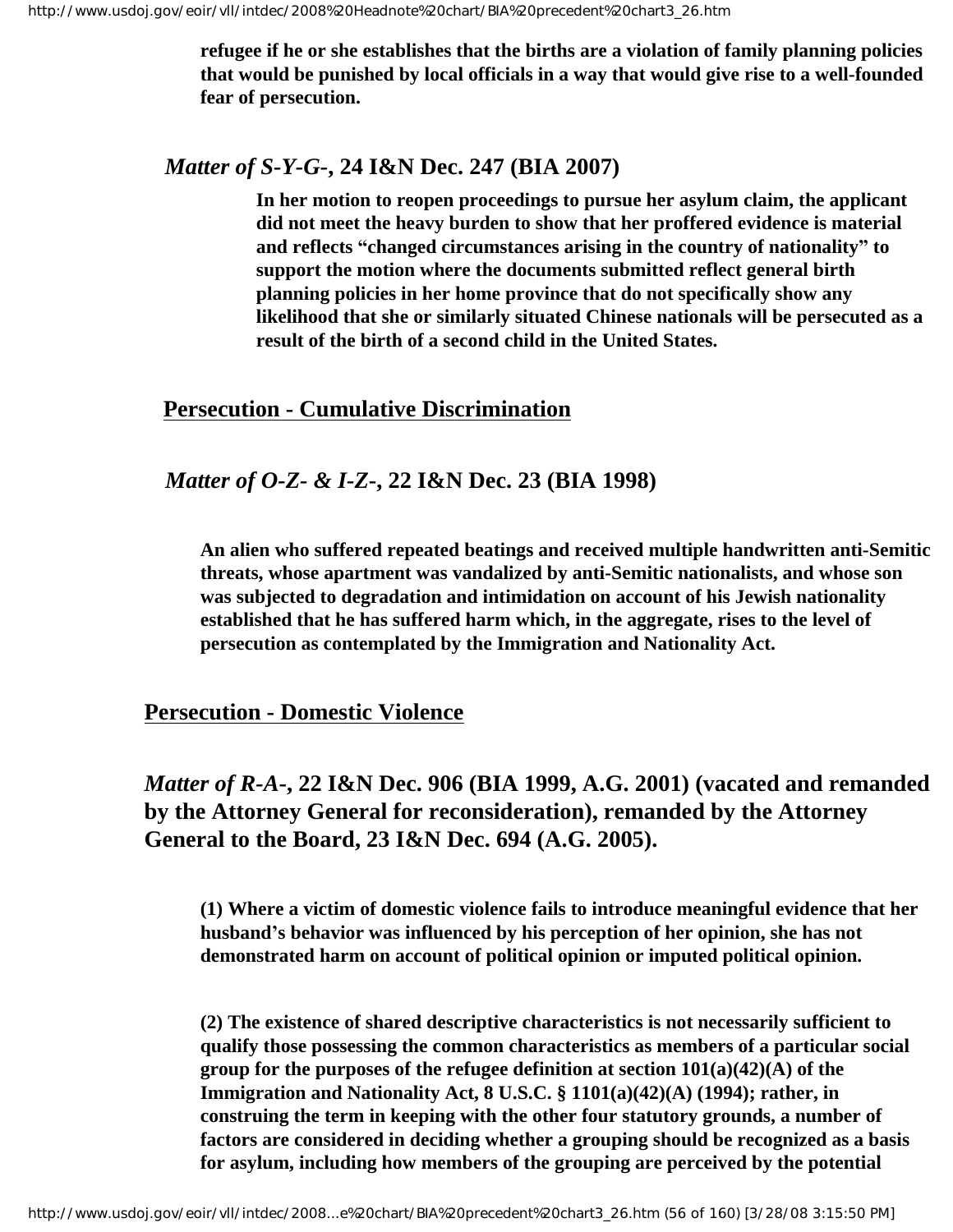**persecutor, by the asylum applicant, and by other members of the society.** 

**(3) An applicant making a particular social group claim must make a showing from which it is reasonable to conclude that the persecutor was motivated to harm the applicant, at least in part, by the asserted group membership.**

**(4) An asylum applicant who claims persecution on the basis of a group defined as Guatemalan women who have been involved intimately with Guatemalan male companions, who believe that women are to live under male domination@ must demonstrate, inter alia, that her persecutor husband targeted and harmed her because he perceived her to be a member of this particular social group.** 

### **Persecution - Drug Informants**

## *Matter of C-A-***, 23 I&N Dec. 951 (BIA 2006)**

**(1) The members of a particular social group must share a common, immutable characteristic, which may be an innate one, such as sex, color, or kinship ties, or a shared past experience, such as former military leadership or land ownership, but it must be one that members of the group either cannot change, or should not be required to change, because it is fundamental to their individual identities or consciences. Matter of Acosta, 19 I&N Dec. 211 (BIA 1985), followed.**

**(2) The social visibility of the members of a claimed social group is an important consideration in identifying the existence of a "particular social group" for the purpose of determining whether a person qualifies as a refugee.**

**(3) The group of "former noncriminal drug informants working against the Cali drug cartel" does not have the requisite social visibility to constitute a "particular social group."**

## **Persecution - Extortion**

## *Matter of T-M-B-***, 21 I&N Dec. 775 (BIA 1997)**

**(1) An applicant for asylum need not show conclusively why persecution occurred in the past or is likely to occur in the future. However, the applicant must produce evidence from which it is reasonable to believe that the harm was motivated, at least in part, by an actual or imputed protected ground.**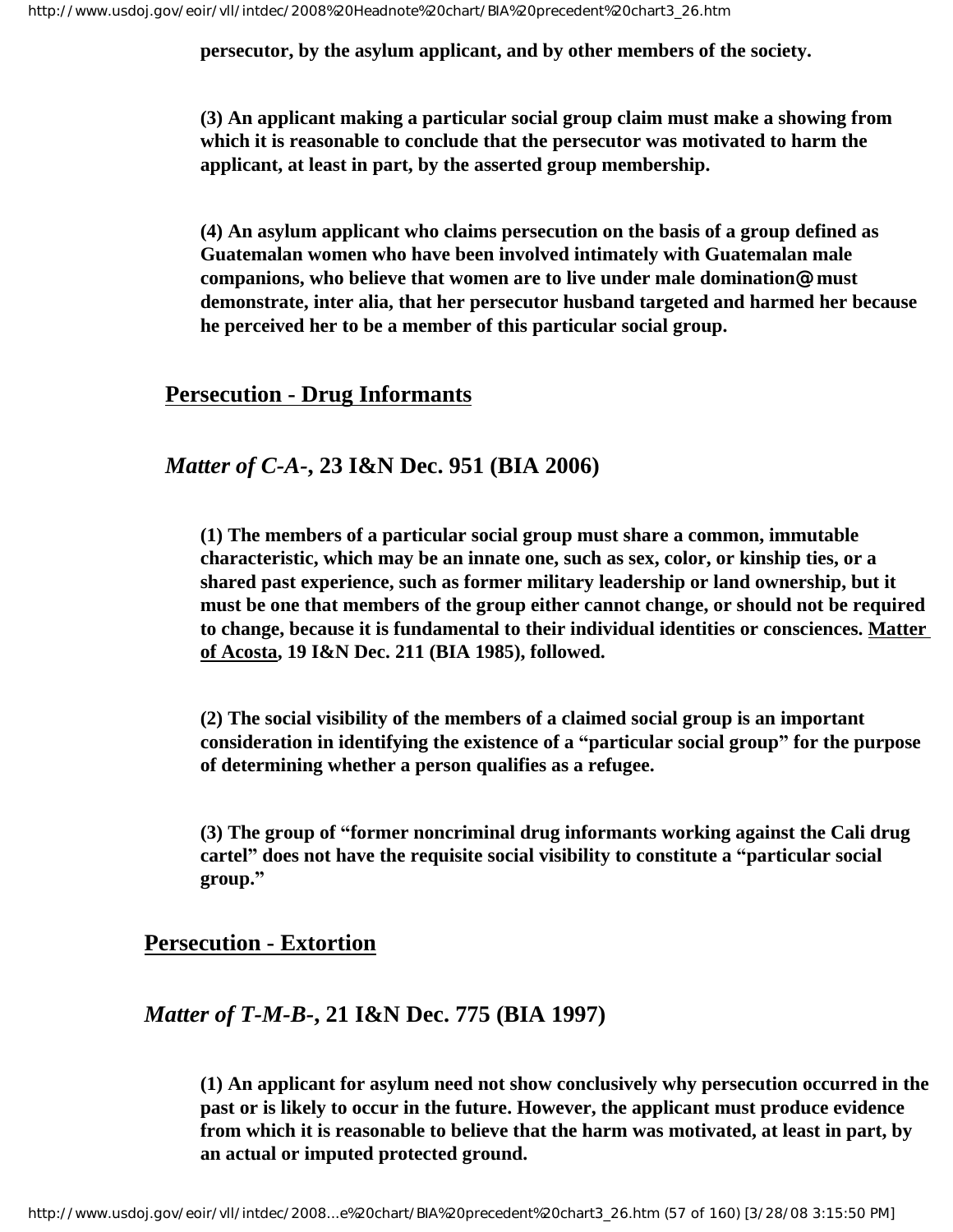**(2) Criminal extortion efforts do not constitute persecution "on account of" political opinion where it is reasonable to conclude that those who threatened or harmed the respondent were not motivated by her political opinion.**

**(3) Country profiles submitted by the Department of State's Bureau of Democracy, Human Rights and Labor are entitled to considerable deference.**

### **Persecution - Female Genital Mutilation**

### *Matter of Kasinga***, 21 I&N Dec. 357 (BIA 1996)**

**(1) The practice of female genital mutilation, which results in permanent disfiguration and poses a risk of serious, potentially life-threatening complications, can be the basis for a claim of persecution.**

**(2) Young women who are members of the Tchamba-Kunsuntu Tribe of northern Togo who have not been subjected to female genital mutilation, as practiced by that tribe, and who oppose the practice, are recognized as members of a "particular social group" within the definition of the term "refugee" under section 101(a)(42)(A) of the Immigration and Nationality Act, 8 U.S.C. § 1101(a)(42)(A) (1994).**

**(3) The applicant has met her burden of proving through credible testimony and supporting documentary evidence (1) that a reasonable person in her circumstances would fear country-wide persecution in Togo on account of her membership in a recognized social group and (2) that a favorable exercise of discretion required for a grant of asylum is warranted.**

## *Matter of A-K***-, 24 I&N Dec. 275 (BIA 2007)**

**An alien may not establish eligibility for asylum or withholding of removal based solely on fear that his or her daughter will be harmed by being forced to undergo female genital mutilation upon returning to the alien's home country.**

## *Matter of A-T-***, 24 I&N Dec. 296 (BIA 2007)**

**(1) Because female genital mutilation ("FGM") is a type of harm that generally is inflicted only once, the procedure itself will normally constitute a "fundamental change**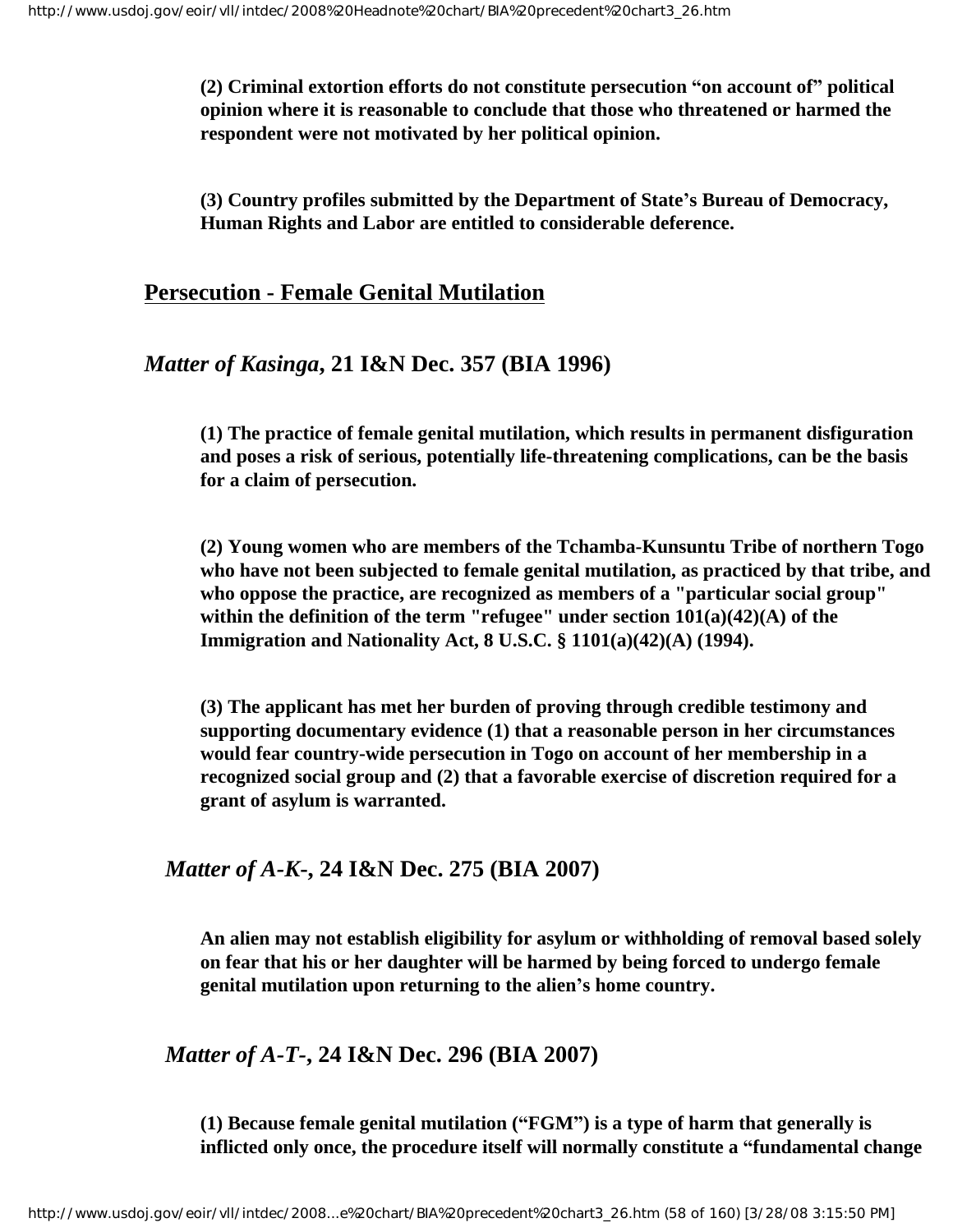**in circumstances" such that an asylum applicant no longer has a well-founded fear of persecution based on the fear that she will again be subjected to FGM.**

**(2) Unlike forcible sterilization, a procedure that also is performed only once but has lasting physical and emotional effects, FGM has not been specifically identified as a basis for asylum within the definition of a "refugee" under section 101(a)(42) of the Immigration and Nationality Act, 8 U.S.C. § 1101(a)(42) (2000), so FGM does not qualify as "continuing persecution." Matter of Y-T-L-, 23 I&N Dec. 601 (BIA 2003), distinguished**.

#### *Matter of S-A-K- and H-A-H-***, 24 I&N Dec. 464 (BIA 2008)**

**A mother and daughter from Somalia who provided sufficient evidence of past persecution in the form of female genital mutilation with aggravated circumstances are eligible for a grant of asylum based on humanitarian grounds pursuant to 8 C.F.R § 1208.13(b)(1)(iii)(A) (2007), regardless of whether they can establish a well-founded fear of future persecution. Matter of Chen, 20 I&N Dec. 16 (BIA 1989), followed.**

#### **Persecution - Guerrilla Recruitment**

## *Matter of C-A-L-***, 21 I&N Dec. 754 (BIA 1997)**

**(1) An alien, who served as a soldier in the Guatemalan Army, has not established a well-founded fear of persecution by the guerrillas on account of one of the five grounds enumerated in section 101(a)(42)(A) of the Immigration and Nationality Act, 8 U.S.C. § 1101(a)(42)(A) (1994), where he claims that his personal file from the army fell into the hands of the guerrillas, who sought to recruit him for his artillery expertise.**

**(2) An alien has failed to establish that he has a well-founded fear of country-wide persecution from the guerrillas in Guatemala where he was able to live for more than 1 year in different areas within the country, including an area well known for its guerrilla operations, without experiencing any problems from the guerrillas.**

## **Persecution - Kidnapping**

## *Matter of V-T-S***-, 21 I&N Dec. 792 (BIA 1997)**

**(1) Although kidnapping is a very serious offense, the seriousness of conduct is not dispositive in determining persecution, which does not encompass all treatment that**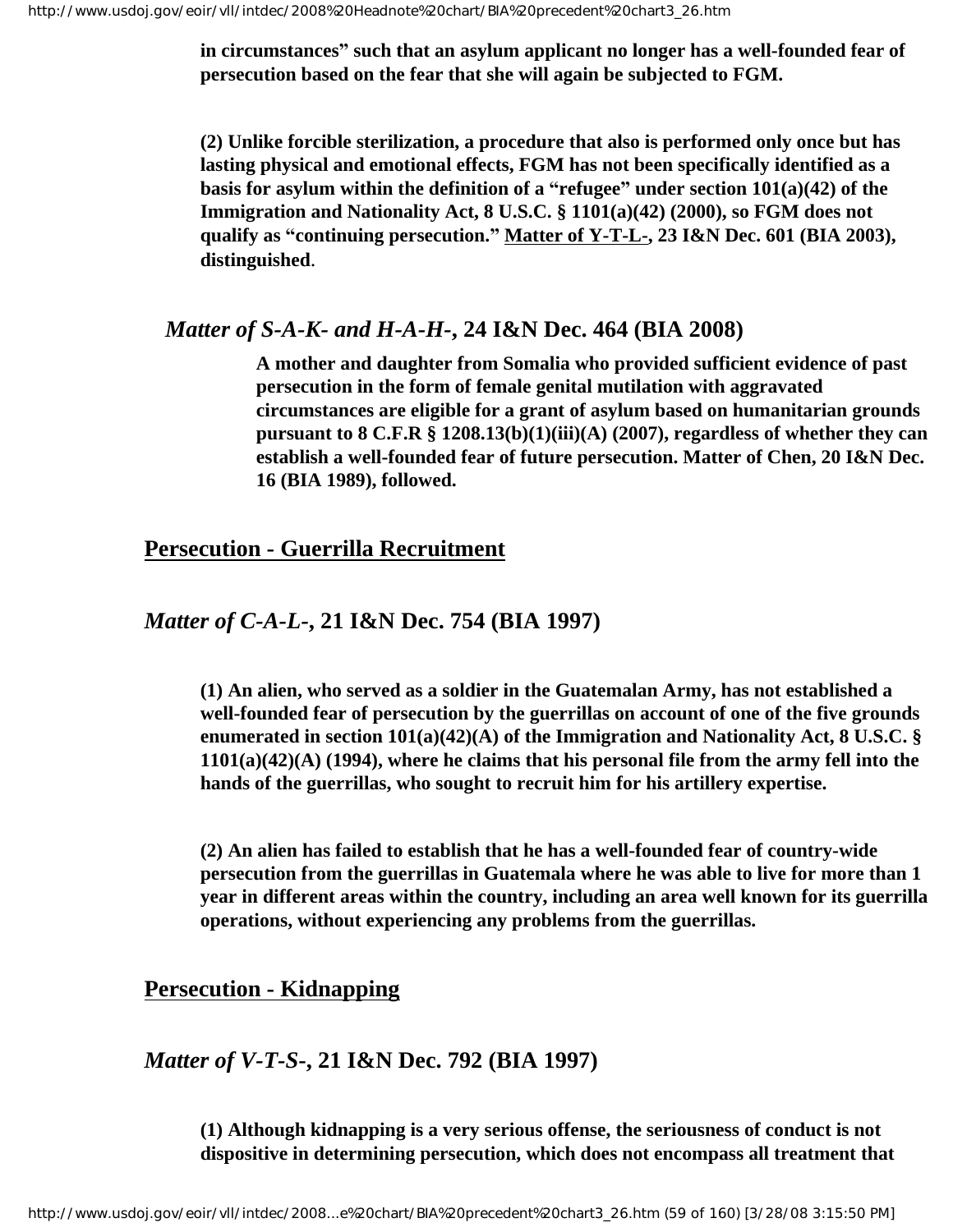**society regards as unfair, unjust, or even unlawful or unconstitutional.** 

**(2) While there may be a number of reasons for a kidnapping, an asylum applicant bears the burden of establishing that one motivation was to persecute him on account of an enumerated ground, and evidence that indicates that the perpetrators were motivated by the victim's wealth, in the absence of evidence to suggest other motivations, will not support a finding of persecution within the meaning of the Immigration and Nationality Act.** 

#### **Persecution - Mixed Motives**

## *Matter of S-P-***, 21 I&N Dec. 486 (BIA 1996)**

**(1) Although an applicant for asylum must demonstrate that harm has been or would be inflicted on account of one of the protected grounds specified in the "refugee" definition, persecution for "imputed" reasons can satisfy that definition.**

**(2) In mixed motive cases, an asylum applicant is not obliged to show conclusively why persecution has occurred or may occur; however, in proving past persecution, the applicant must produce evidence, either direct or circumstantial, from which it is reasonable to believe that the harm was motivated in part by an actual or imputed protected ground.**

**(3) In situations involving general civil unrest, the motive for harm should be determined by considering the statements or actions of the perpetrators; abuse or punishment out of proportion to nonpolitical ends; treatment of others similarly situated; conformity to procedures for criminal prosecution or military law; the application of antiterrorism laws to suppress political opinion; and the subjection of political opponents to arbitrary arrest, detention, and abuse.**

**(4) Asylum was granted where the applicant was detained and abused by the Sri Lankan Government, not only to obtain information about the identity of guerrilla members and the location of their camps, but also because of an assumption that his political views were antithetical to those of the Government.**

## *Matter of J-B-N- & S-M-***, 24 I&N Dec. 208 (BIA 2007)**

**Under section 101(a)(3) of the REAL ID Act of 2005, Div. B of Pub. L. No. 109-13, 119 Stat. 302, 303, in mixed motive asylum cases, an applicant must prove that race, religion, nationality, membership in a particular social group, or political opinion was**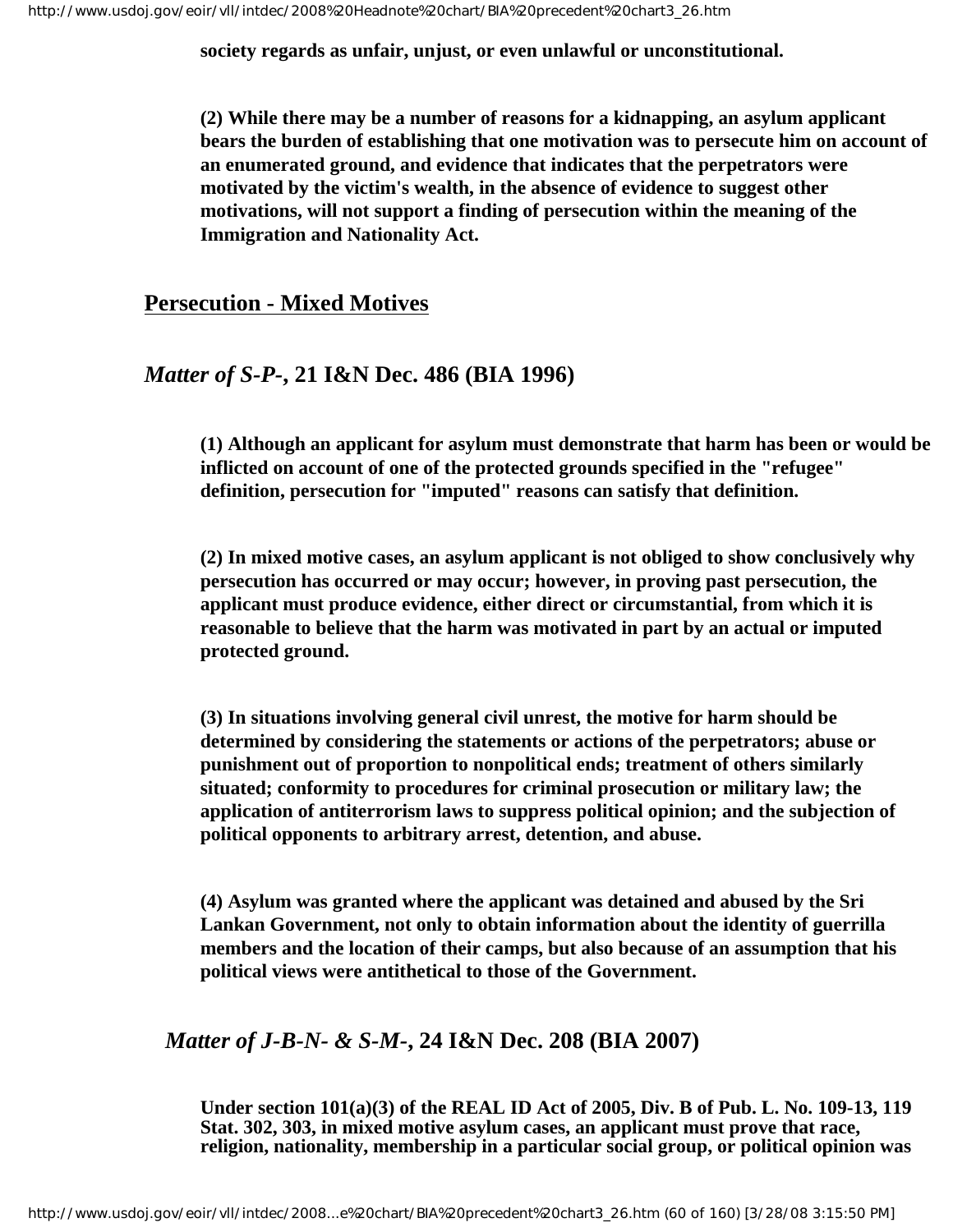**or will be at least one central reason for the claimed persecution.**

#### **Persecution - Nonphysical Harm**

#### *Matter of T-Z-***, 24 I&N Dec. 163 (BIA 2007)**

**(1) An abortion is forced by threats of harm when a reasonable person would objectively view the threats for refusing the abortion to be genuine, and the threatened harm, if carried out, would rise to the level of persecution.**

**(2) Nonphysical forms of harm, such as the deliberate imposition of severe economic disadvantage or the deprivation of liberty, food, housing, employment, or other essentials of life, may amount to persecution.**

**(3) When an Immigration Judge denies asylum solely in the exercise of discretion and then grants withholding of removal, 8 C.F.R. § 1208.16(e) (2006) requires the Immigration Judge to reconsider the denial of asylum to take into account factors relevant to family unification.** 

#### **Persecution - Rape**

#### *Matter of D-V***-, 21 I&N Dec. 77 (BIA 1993)**

**Well-founded fear of persecution in Haiti was established by a 27-year-old married female activist member of a pro-Aristide church group who was gang-raped and beaten in her home by soldiers and who was targeted by her attackers because of her political opinion and religion.** 

#### **Persecution - Reasons for Persecution**

#### *Matter of T-M-B-***, 21 I&N Dec. 775 (BIA 1997)**

**(1) An applicant for asylum need not show conclusively why persecution occurred in the past or is likely to occur in the future. However, the applicant must produce evidence**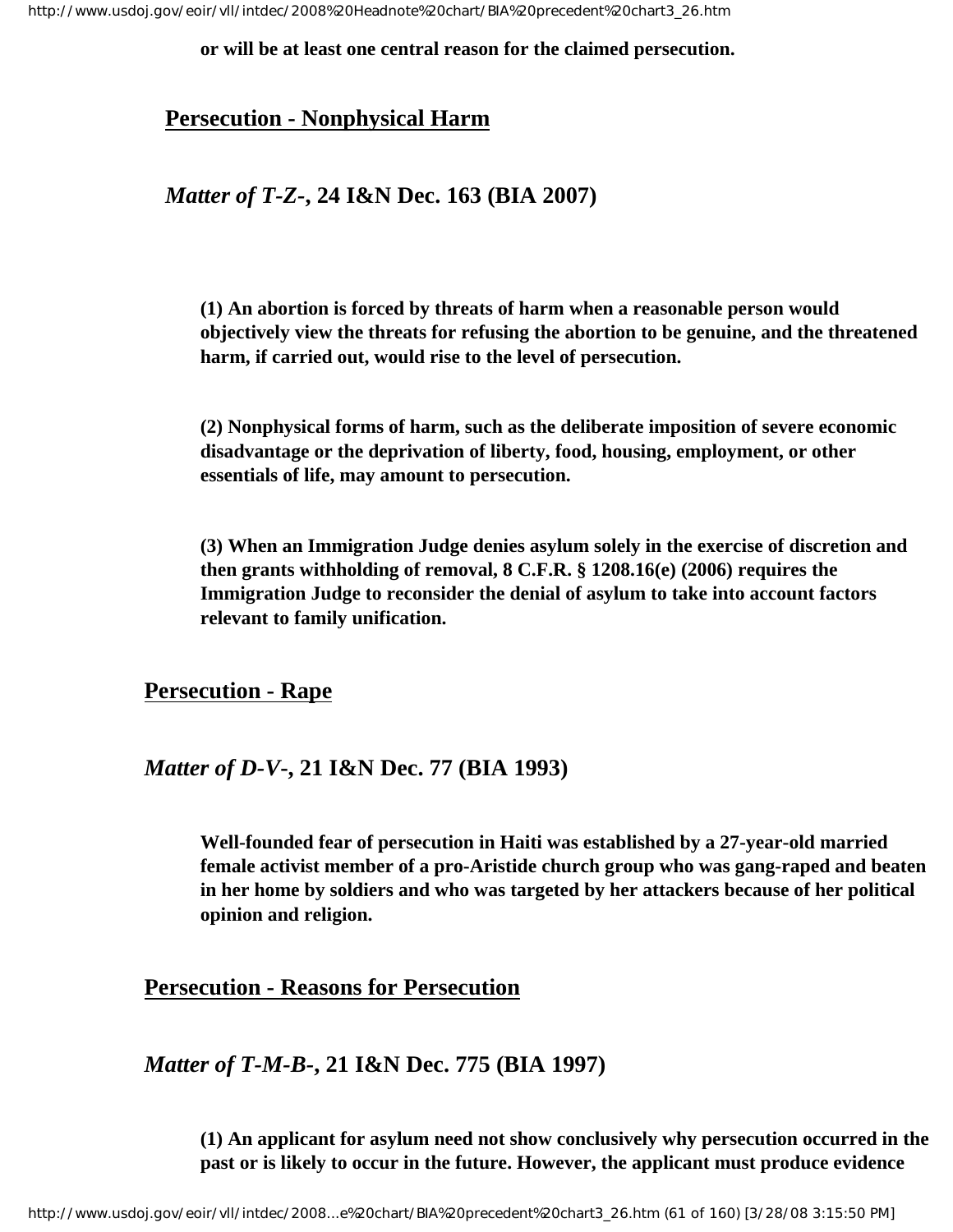**from which it is reasonable to believe that the harm was motivated, at least in part, by an actual or imputed protected ground.**

**(2) Criminal extortion efforts do not constitute persecution "on account of" political opinion where it is reasonable to conclude that those who threatened or harmed the respondent were not motivated by her political opinion.**

**(3) Country profiles submitted by the Department of State's Bureau of Democracy, Human Rights and Labor are entitled to considerable deference.**

#### **Persecution - Religion**

#### *Matter of S-A-***, 22 I&N Dec. 1328 (BIA 2000)**

**A woman with liberal Muslim beliefs established by credible evidence that she suffered past persecution and has a well-founded fear of future persecution at the hands of her father on account of her religious beliefs, which differ from her father's orthodox Muslim views concerning the proper role of women in Moroccan society.**

#### **Persecution - Wealth**

#### *Matter of A-M-E- & J-G-U-***, 24 I&N Dec. 69 (BIA 2007)**

**(1) Factors to be considered in determining whether a particular social group exists include whether the group's shared characteristic gives the members the requisite social visibility to make them readily identifiable in society and whether the group can be defined with sufficient particularity to delimit its membership.**

**(2) The respondents failed to establish that their status as affluent Guatemalans gave them sufficient social visibility to be perceived as a group by society or that the group was defined with adequate particularity to constitute a particular social group.**

#### **Stowaways**

## *Matter of M-S-***, 21 I&N Dec. 125 (BIA 1995)**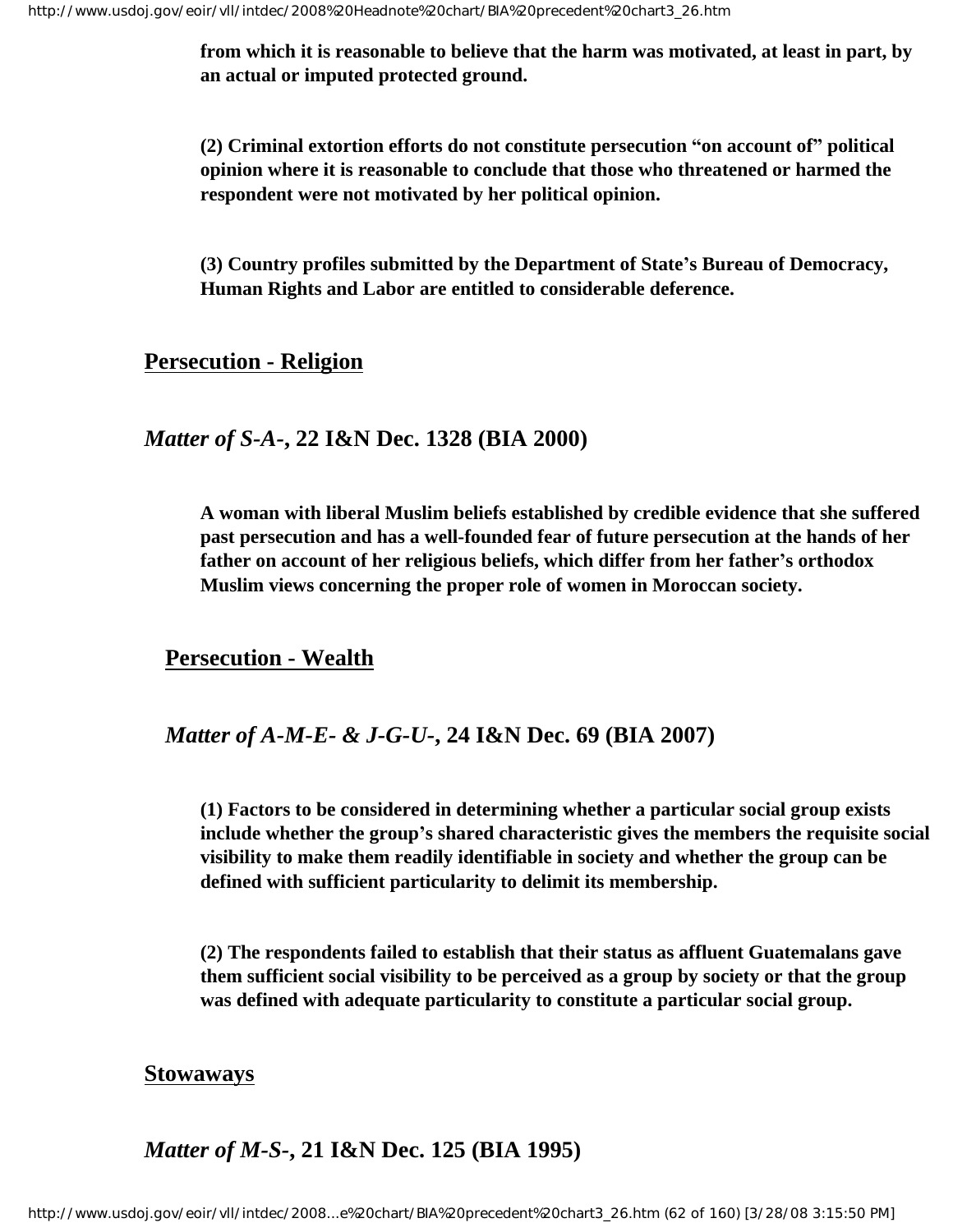**(1) In asylum proceedings involving a stowaway applicant, where an adverse credibility find-ing is adequately supported by information provided in documents executed by the applicant, without reliance upon statements allegedly made by the applicant in his interview with an asylum officer, it is not necessary to remand the case for a record of the interview which satisfies the requirements of Matter of S-S-, 21 I&N Dec. 121 (BIA 1995). Matter of S-S-, supra, distinguished.** 

**(2) Where new asylum proceedings are conducted as a result of some defect in the original proceedings, statements made by the applicant in the original proceedings which are relevant to his persecution claim may be considered in the new proceedings.** 

**(3) In asylum proceedings within the jurisdiction of the Immigration and Naturalization Service's Office of Refugees, Asylum, and Parole, which include proceedings involving stowaway applicants, new regulations at 8 C.F.R. § 208.9(g) (1995) require an applicant who is unable to proceed with his asylum interview in English to provide, at no expense to the government, a competent interpreter who is fluent in both English and the applicant's native language.** 

**(4) In the interest of developing a full and complete record for review by the Board of Immigration Appeals, an asylum officer should draw a stowaway applicant's attention to any inconsistencies in his account which may be apparent at the time of his asylum interview and accord the applicant an opportunity to address those inconsistencies at the interview.** 

#### **Terrorists**

### *Matter of U-H-***, 23 I&N Dec. 355 (BIA 2002)**

**Section 412 of the Uniting and Strengthening America by Providing Appropriate Tools Required to Intercept and Obstruct Terrorism Act of 2001, Pub. L. No. 107-56, 115 Stat. 272, 351 ("USA PATRIOT ACT"), does not change the standard employed to determine, for purposes of adjudicating an application for asylum or withholding of removal, whether there is reasonable ground to believe that an alien is engaged in, or is likely to engage in, terrorist activity under section 212(a)(3)(B)(i)(II) of the Immigration and Nationality Act, 8 U.S.C. § 1182(a)(3)(B)(i)(II) (2000), or whether there are reasonable grounds to believe that he or she is a danger to the security of the United States under section 241(b)(3)(B)(iv) of the Act, 8 U.S.C. § 1231(b)(3)(B)(iv) (2000).**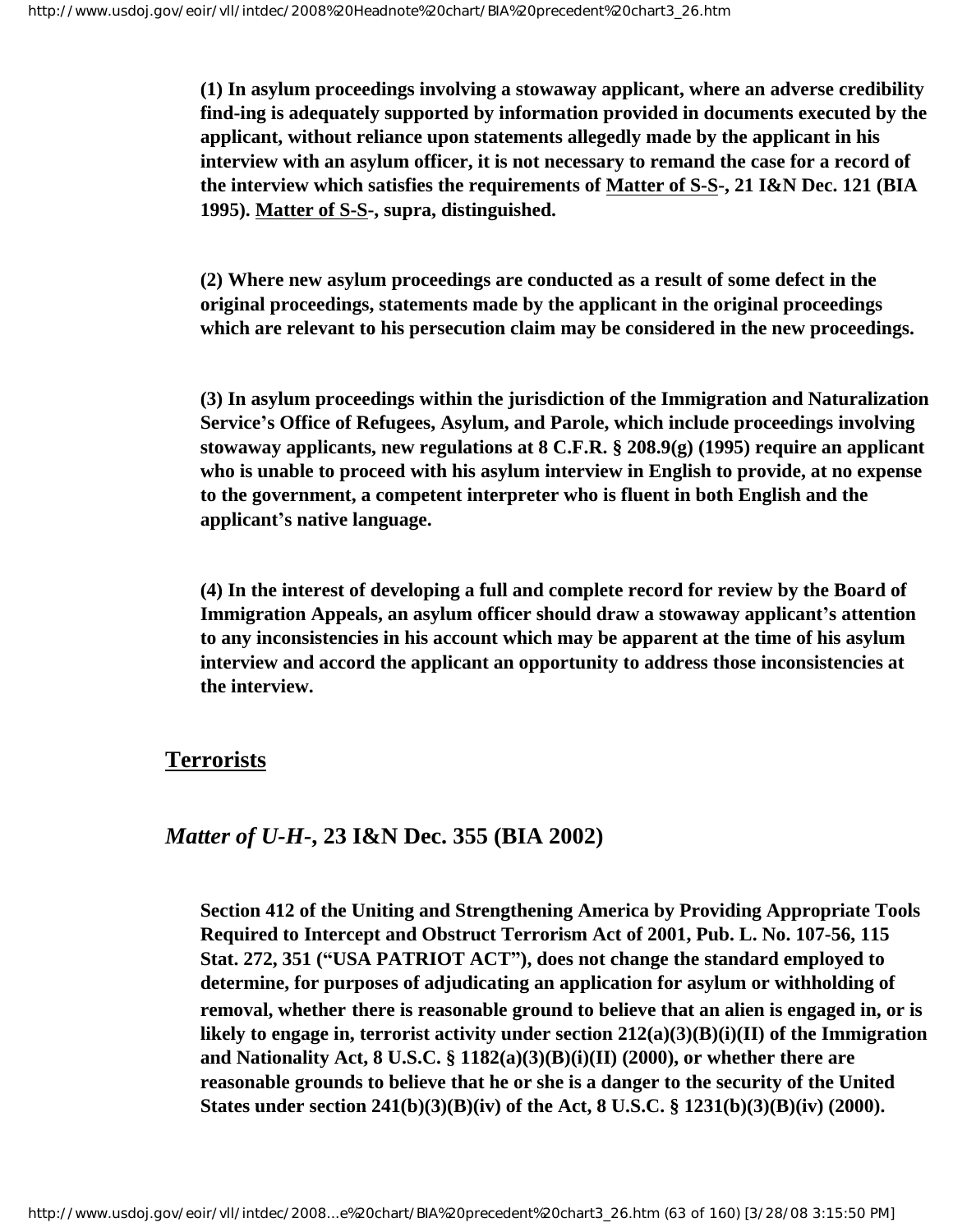## *Matter of A-H-***, 23 I&N Dec. 774 (A.G. 2005)**

**(1) The Attorney General denied asylum in the exercise of discretion to a leader-in-exile of the Islamic Salvation Front of Algeria who was associated with armed groups that committed widespread acts of persecution and terrorism in Algeria, because the United States has significant interests in combating violent acts of persecution and terrorism, and it is inconsistent with these interests to provide safe haven to individuals who have connections to such acts of violence.**

**(2) Terrorist acts committed by the armed Islamist groups in Algeria, including the bombing of civilian targets and the widespread murders of journalists and intellectuals on account of their political opinions or religious beliefs, constitute the persecution of others.**

**(3) A person who is a leader-in-exile of a political movement may be found to have "incited, assisted, or otherwise participated in" acts of persecution in the home country by an armed group connected to that political movement where there is evidence indicating that the leader (1) was instrumental in creating and sustaining the ties between the political movement and the armed group and was aware of the atrocities committed by the armed group; (2) used his profile and position of influence to make public statements that encouraged those atrocities; or (3) made statements that appear to have condoned the persecution without publicly and specifically disassociating himself and his movement from the acts of persecution, particularly if his statements appear to have resulted in an increase in the persecution.**

**(4) The phrase "danger to the security of the United States" means any nontrivial risk to the Nation's defense, foreign relations, or economic interests, and there are "reasonable grounds for regarding" an alien as a danger to the national security where there is information that would permit a reasonable person to believe that the alien may pose such a danger.**

**(5) The Attorney General remanded the record for further consideration by the Board of Immigration Appeals of the questions whether (1) there is sufficient evidence to indicate that the respondent "incited, assisted, or otherwise participated in the persecution" of others; (2) deference should be given to the credibility findings of the Immigration Judge; (3) there are "reasonable grounds for regarding [the respondent] as a danger to the security of the United States"; (4) the respondent presently faces a threat to his life or freedom if removed to Algeria; and (5) the respondent presently faces a likelihood of being tortured in Algeria.** 

## *Matter of S-K-***, 23 I&N Dec. 936 (BIA 2006) (decided by Attorney General September 14, 2007)**

**(1) The statutory language of section 212(a)(3)(B) of the Immigration and Nationality Act, 8 U.S.C.A. § 1182(a)(3)(B) (West 2005), does not allow a "totality of the circumstances" test to be employed in determining whether an organization is engaged in terrorist activity, so factors such as an organization's purposes or goals and the nature of the regime that the organization opposes may not be considered.**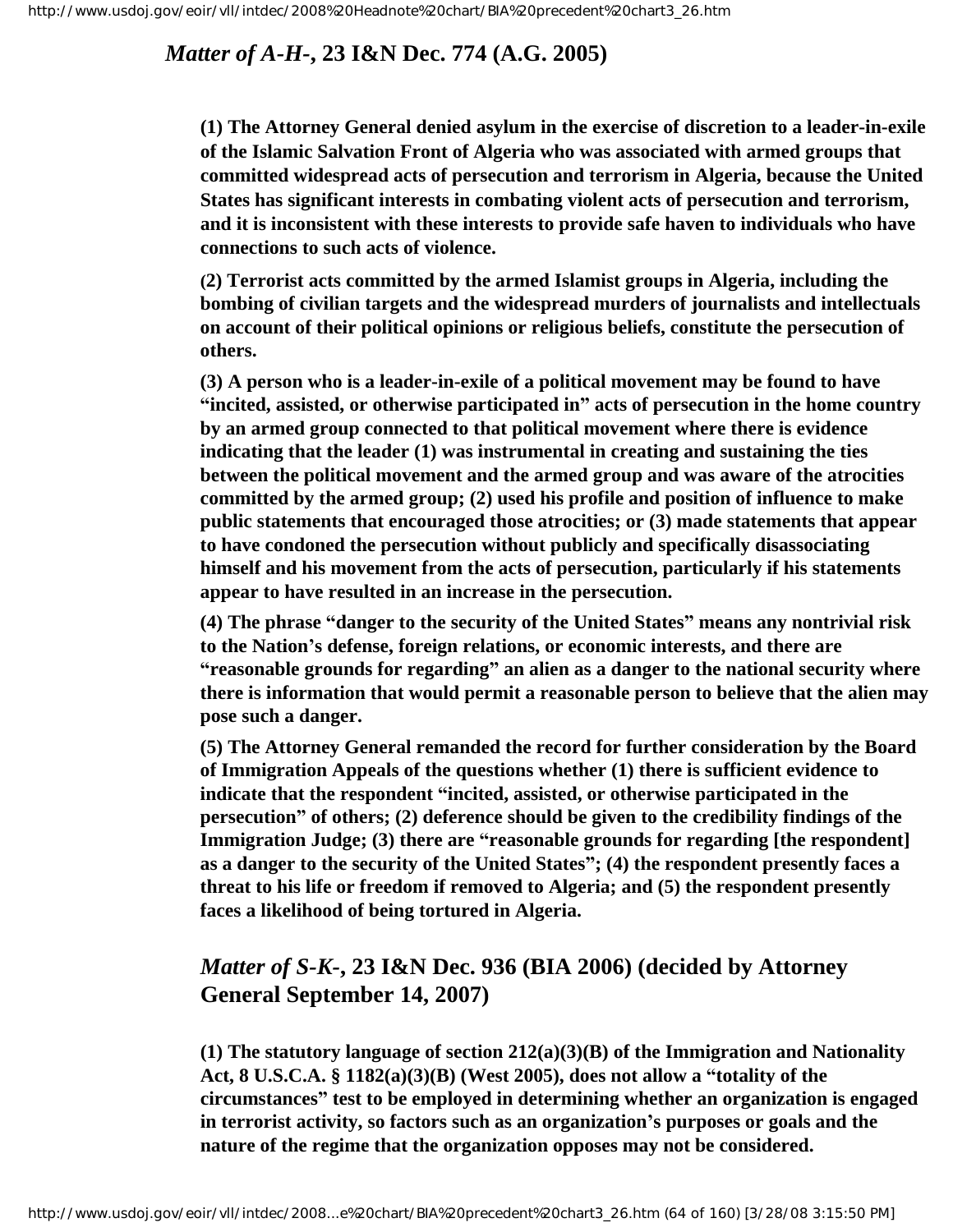**(2) Neither an alien's intent in making a donation to a terrorist organization nor the intended use of the donation by the recipient is considered in assessing whether the alien provided "material support" to a terrorist organization under section 212(a)(3)(B)(iv) (VI) of the Act.** 

**(3) The respondent's contribution of S\$1100 (Singapore dollars) over an 11-month period to the Chin National Front was sufficiently substantial to constitute material support to an organization, which despite its democratic goals and use of force only in self-defense, is defined by statute as a terrorist organization acting against the Government of Burma, so the respondent is barred from asylum and withholding of removal.**

**The Attorney General remanded the case for the Board of Immigration Appeals to consider if further proceedings are appropriate in light of the February 20, 2007, determination of the Secretary of Homeland Security that section 212(a)(3)(B)(iv)(VI) of the Immigration and Nationality Act, 8 U.S.C.A. § 1182(a)(3)(B)(iv)(VI) (West 2005), shall not apply with respect to material support provided to the Chin National Front/ Chin National Army by an alien who satisfies certain specified criteria.**

### *Matter of S-K-* **, 24 I&N Dec. 289 (A.G. 2007)**

**The Attorney General remanded the case for the Board of Immigration Appeals to consider if further proceedings are appropriate in light of the February 20, 2007, determination of the Secretary of Homeland Security that section 212(a)(3)(B)(iv)(VI) of the Immigration and Nationality Act, 8 U.S.C.A. § 1182(a)(3)(B)(iv)(VI) (West 2005), shall not apply with respect to material support provided to the Chin National Front/ Chin National Army by an alien who satisfies certain specified criteria.**

## *Matter of S-K-***, 24 I&N Dec. 475 (BIA 2008)**

**(1) Section 691(b) of the Consolidated Appropriations Act, 2008, Division J of Pub. L. No. 110-161, 121 Stat. 1844, 2365 (enacted Dec. 26, 2007), provides that for purposes of section 212(a)(3)(B) of the Immigration and Nationality Act, 8 U.S.C.A. § 1182(a)(3)(B) (West 2005), certain groups, including the Chin National Front, "shall not be considered to be a terrorist organization on the basis of any act or event occurring before the date of enactment of this section."**

**(2) The Attorney General's remand in** *Matter of S-K-***, 24 I&N Dec. 289 (A.G. 2007), does not affect the precedential nature of the conclusions of the Board of Immigration Appeals in** *Matter of S-K-***, 23 I&N Dec. 936 (BIA 2006), regarding the applicability and interpretation of the material support provisions in section 212(a)(3)(B)(iv)(VI) of the Act.**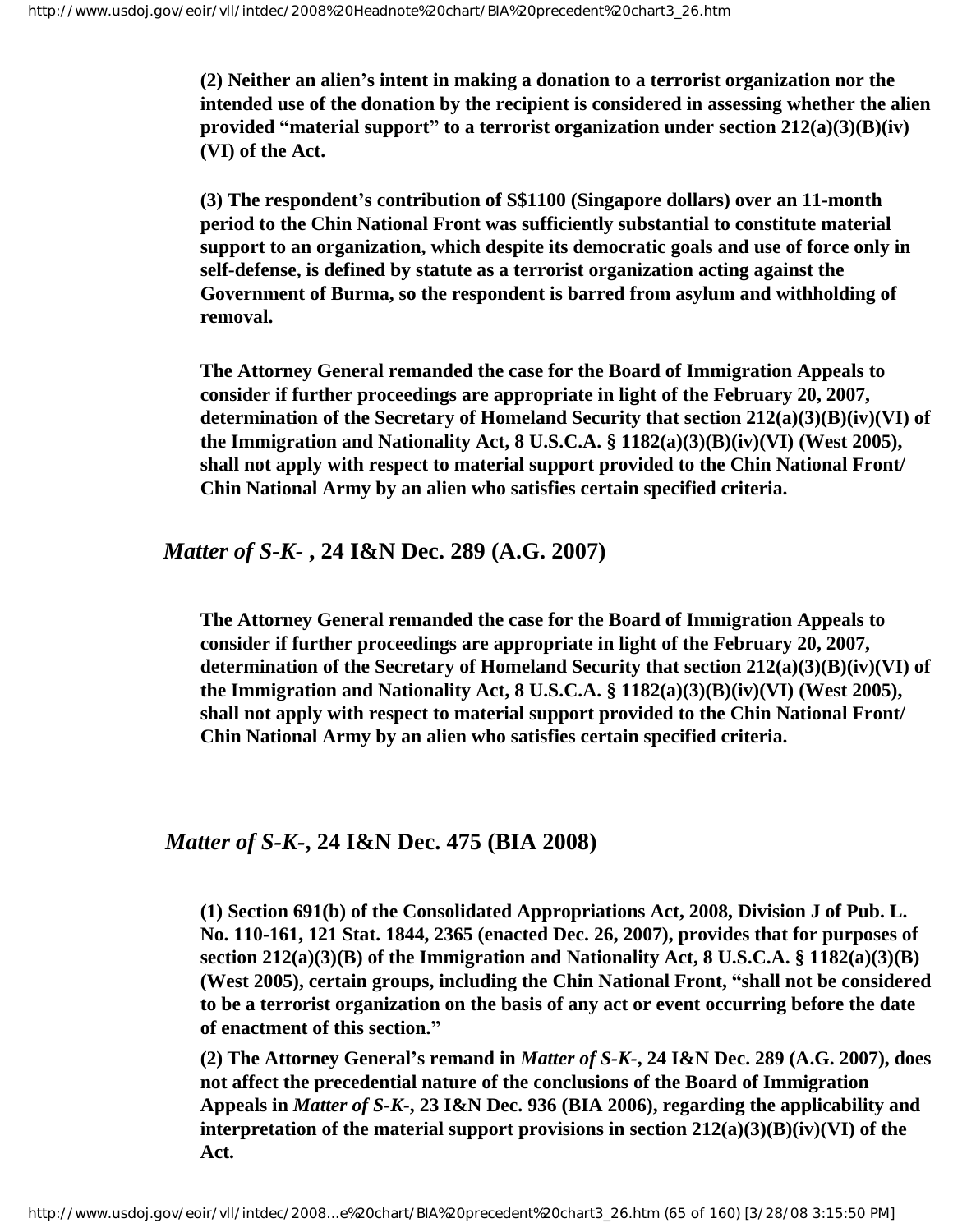### **Visa Waiver Program**

### *Matter of Gallardo***, 21 I&N Dec. 210 (BIA 1996)**

**An alien's admission pursuant to the Visa Waiver Pilot Program does not curtail his ability to obtain a bond redetermination hearing when the Immigration and Naturalization Service has issued an Order to Show Cause and Notice of Hearing (Form I-221) and the alien has applied for asylum and withholding of deportation.**

#### *Matter of Kanagasundram***, 22 I&N Dec. 963 (BIA 1999)**

**Under the provisions of 8 C.F.R. § 217.4(a)(1) (1999), proceedings against an alien who has been refused admission under the Visa Waiver Pilot Program and who has applied for asylum must be commenced with a Notice of Referral to Immigration Judge (Form I-863).**

## **ATTORNEY DISCIPLINE**

*Matter of Gadda***, 23 I&N Dec. 645 (BIA 2003)**

**(1) An attorney who practices immigration law in proceedings before the Board of Immigration Appeals, the Immigration Courts, and the Department of Homeland Security must be a member in good standing of a State bar and is therefore subject to discipline by State bar authorities.**

**(2) The Board of Immigration Appeals has authority to increase the level of disciplinary sanction initially imposed by an adjudicating official against an attorney.**

**(3) Where the respondent was disbarred by the Supreme Court of California based on his egregious and repeated acts of professional misconduct over a number of years, expulsion from practice before the Board of Immigration Appeals, the Immigration Courts, and the Department of Homeland Security is an appropriate sanction.** 

#### *Matter of Ramos***, 23 I&N Dec. 843 (BIA 2005)**

**(1) Under the attorney discipline regulations, a disbarment order issued against a practitioner by the highest court of a State creates a rebuttable presumption that disciplinary sanctions should follow, which can only be rebutted upon a showing that the underlying disciplinary proceeding resulted in a deprivation of due process, that there was an infirmity of proof establishing the misconduct, or that discipline would result in injustice.**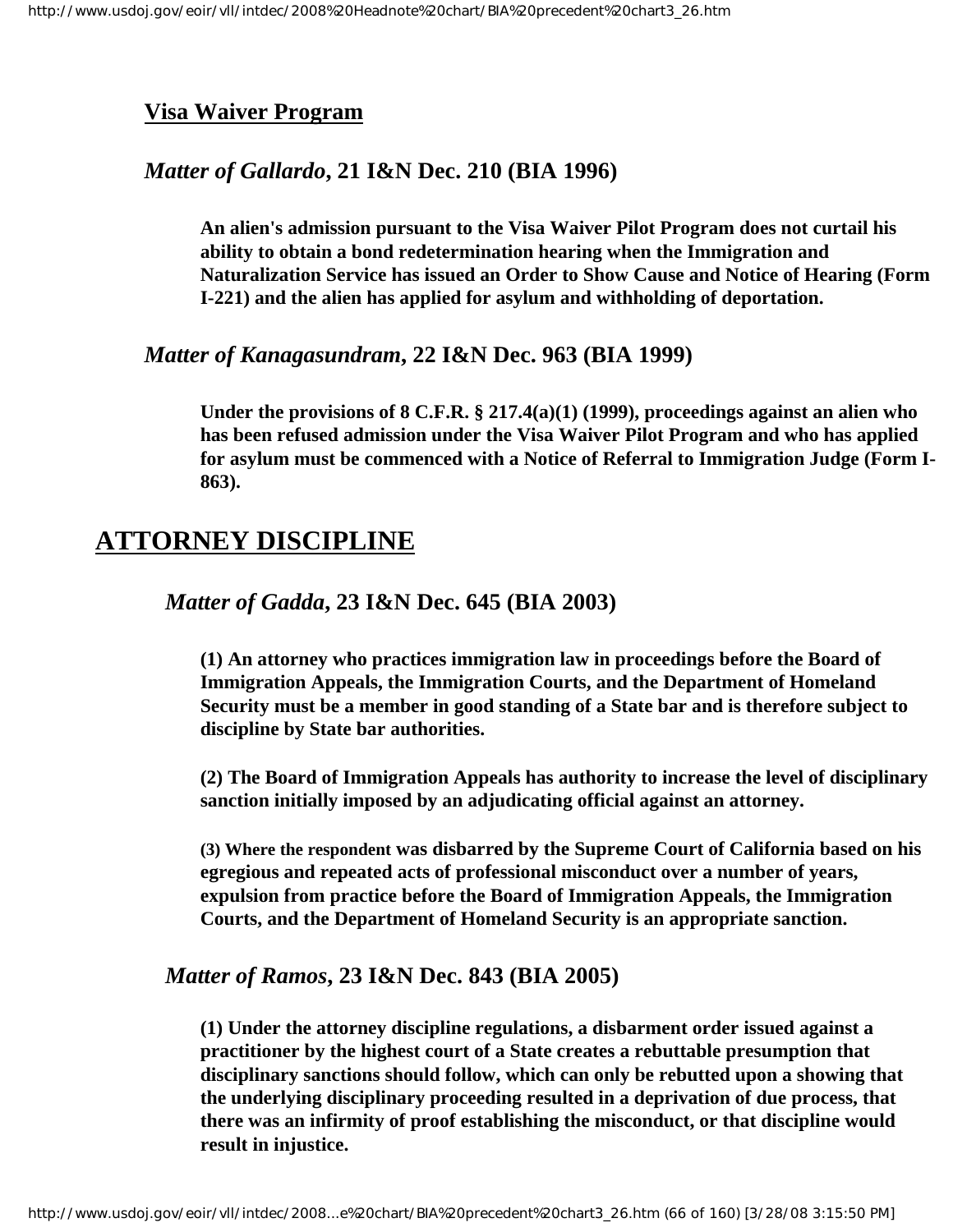**(2) A practitioner who has been expelled may petition the Board of Immigration Appeals for reinstatement after 1 year, but such reinstatement is not automatic and the practitioner must qualify as an attorney or representative under the regulations.**

**(3) The Government is not required to show that an attorney has "appeared" before it, because any attorney is a "practitioner" and is therefore subject to sanctions under the attorney discipline regulations following disbarment.**

**(4) Where the respondent was disbarred by the Supreme Court of Florida as a result of his extensive unethical conduct, expulsion from practice before the Board, the Immigration Courts, and the Department of Homeland Security is an appropriate sanction.**

### *Matter of Truong***, 24 I&N Dec. 52 (BIA 2006)**

**(1) Under the attorney discipline regulations, a disbarment order issued against a practitioner creates a rebuttable presumption of professional misconduct, which can only be rebutted by a showing that the underlying disciplinary proceeding resulted in a deprivation of due process, that there was an infirmity of proof establishing the misconduct, or that discipline would result in grave injustice.**

**(2) Where the respondent was disbarred by the highest court of the State of New York, based in large part on his misconduct in a State court action, and where none of the exceptions to discipline are applicable, suspension from practice before the Board of Immigration Appeals, the Immigration Courts, and the Department of Homeland Security for 7 years is an appropriate sanction.**

## *Matter of Shah***, 24 I&N Dec. 282 (BIA 2007)**

**(1) An attorney who knowingly makes a false statement of material fact or law or willfully misleads any person concerning a material and relevant matter relating to a case is subject to discipline.**

**(2) It is in the public interest to discipline an attorney who knowingly and willfully misled the United States Citizenship and Immigration Services by presenting an improperly obtained certified Labor Condition Application under his signature in support of a nonimmigrant worker petition.** 

## *Matter of Krivonos***, 24 I&N Dec. 292 (BIA 2007)**

**A motion for reinstatement to practice filed by an attorney who was expelled from practice before the Board of Immigration Appeals, the Immigration Courts, and the Department of Homeland Security as a result of his conviction for immigration-related**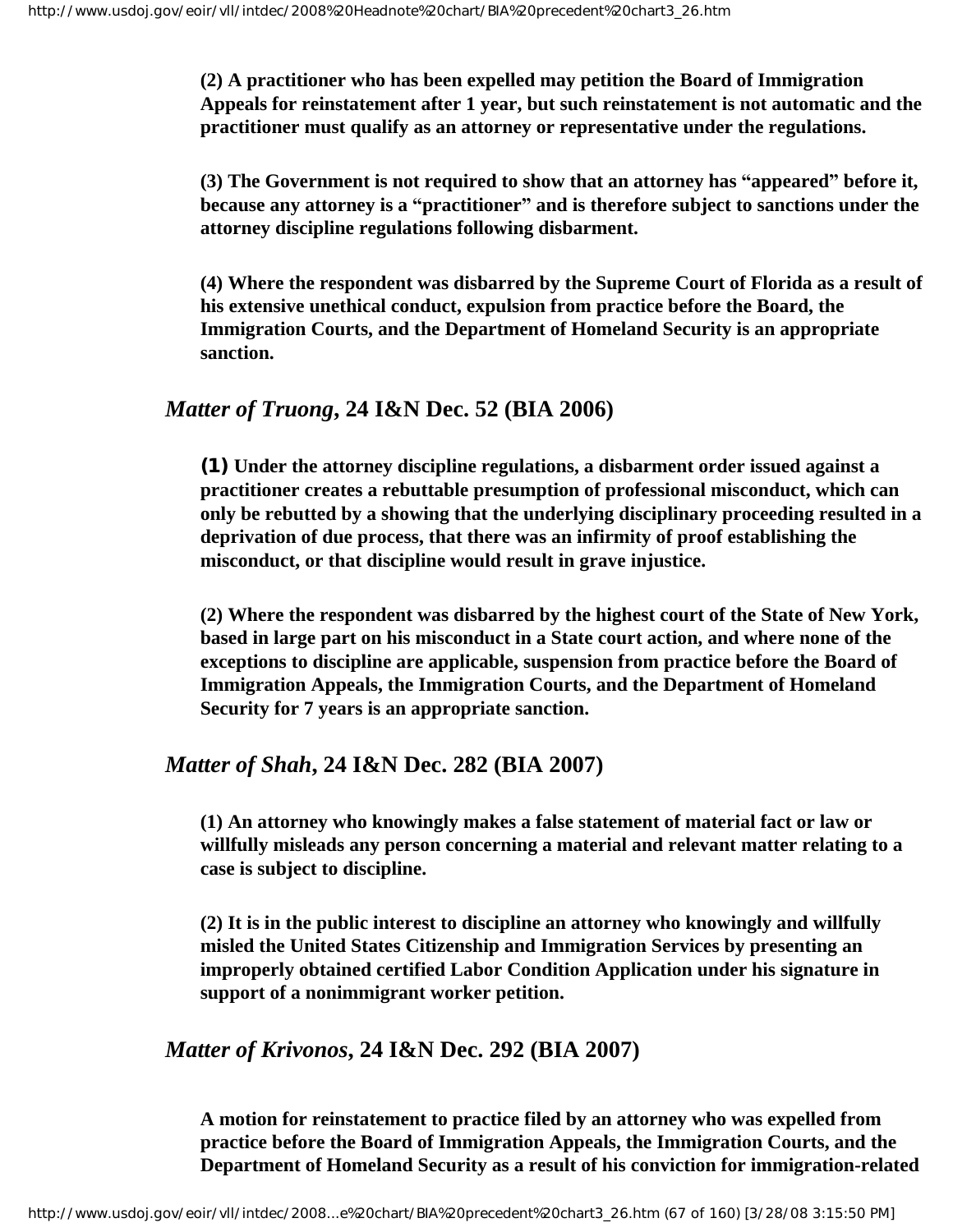**fraud, but who was reinstated to practice law in New York, was denied because he failed to show that he possessed the moral and professional qualifications to be reinstated to practice and that his reinstatement would not be detrimental to the administration of justice.**

#### *Matter of Jean-Joseph***, 24 I&N Dec. 292 (BIA 2007)**

**Where an attorney who was suspended from practice before the Board of Immigration Appeals, the Immigration Courts, and the Department of Homeland Security pending the final disposition of his attorney discipline proceeding sought reinstatement because he had been reinstated to the Florida Bar, but he had practiced before the Miami Immigration Court while under the Board's immediate suspension order, his motion was denied, and he was instead suspended for 120 days, twice the recommended discipline in the Notice of Intent To Discipline.**

## **ATTORNEY GENERAL CERTIFICATION**

## *Matter of E-L-H***-, 22 I&N Dec. 21 (BIA 1998), remanded by the Attorney General 23 I&N Dec. 700 (A.G. 2004), decided by the Board, 23 I&N Dec. 814 (BIA 2005).**

**Precedent decisions of the Board of Immigration Appeals which have been certified to the Attorney General for review are binding on the Immigration and Naturalization Service and the Immigration Judges and continue to serve as precedent in all proceedings involving the same issue or issues unless or until they are modified or overruled by the Board or the Attorney General.** 

**The Attorney General remanded the case for reconsideration, in light of Matter of A-H-, A.G. Order No. 2380-2001 (Jan. 19, 2001), whether a decision of the Board of Immigration Appeals is final and effective while it is pending review before the Attorney General on certification.** 

## *Matter of Robles***, 24 I&N Dec. 22 (BIA 2006)**

**(1) When the Attorney General overrules or reverses only one holding in a precedent decision of the Board of Immigration Appeals and expressly declines to consider any alternative holding in the case, the remaining holdings retain their precedential value.**

**(2) Misprision of a felony in violation of 18 U.S.C. § 4 (2000) is a crime involving moral turpitude. Matter of Sloan, 12 I&N Dec. 840 (A.G. 1968; BIA 1966), overruled in part.**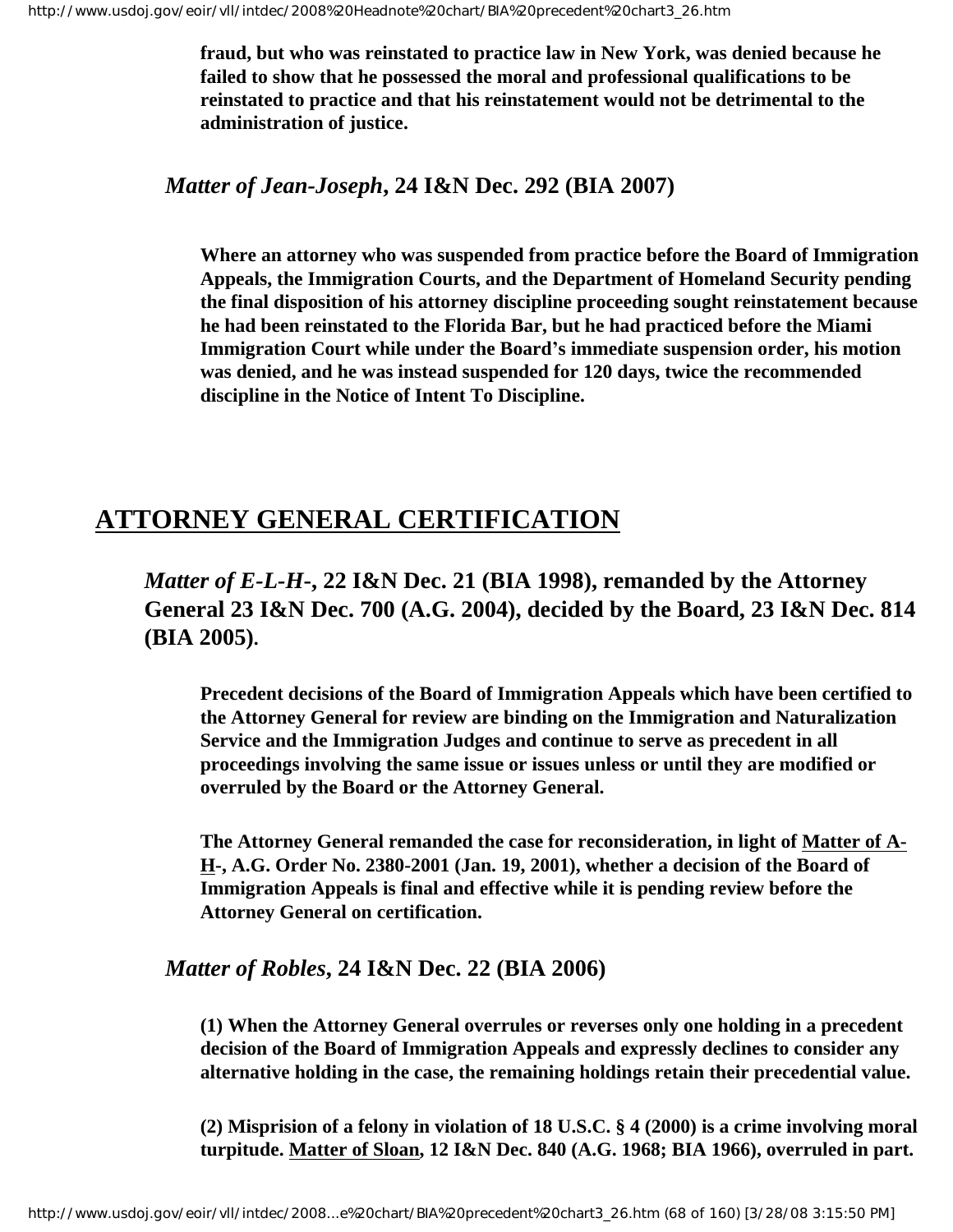**(3) Under the "stop-time" rule in section 240A(d)(1)(B) of the Immigration and Nationality Act, 8 U.S.C. § 1229b(d)(1)(B) (2000), an offense is deemed to end an alien's continuous residence as of the date of its commission, even if the offense was committed prior to the enactment of the Illegal Immigration Reform and Immigrant Responsibility Act of 1996, Division C of Pub. L. No. 104-208, 110 Stat. 3009-546. Matter of Perez, 22 I&N Dec. 689 (BIA 1999), reaffirmed.**

## **BACKGROUND AND SECURITY CHECKS**

### *Matter of Alcantara-Perez***, 23 I&N Dec. 882 (BIA 2006)**

**(1) When the Board of Immigration Appeals has remanded the record for completion of background and security checks and new information that may affect the alien's eligibility for relief is revealed, the Immigration Judge has discretion to determine whether to conduct an additional hearing to consider the new evidence before entering an order granting or denying relief.**

**(2) When a proceeding is remanded for background and security checks, but no new information is presented as a result of those checks, the Immigration Judge should enter an order granting relief.** 

#### *Matter of M-D-***, 24 I&N Dec. 138 (BIA 2007)**

**(1) When a case is remanded to an Immigration Judge for completion of the appropriate background checks, the Immigration Judge is required to enter a final order granting or denying the requested relief.** 

**(2) Although an Immigration Judge may not reconsider the prior decision of the Board of Immigration Appeals when a case is remanded for background checks, the Immigration Judge reacquires jurisdiction over the proceedings and may consider additional evidence regarding new or previously considered relief if it meets the requirements for reopening of the proceedings.**

# **CANCELLATION OF REMOVAL (LAWFUL PERMANENT RESIDENTS)**

## **Continuous Residence**

*Matter of Perez***, 22 I&N Dec. 689 (BIA 1999)**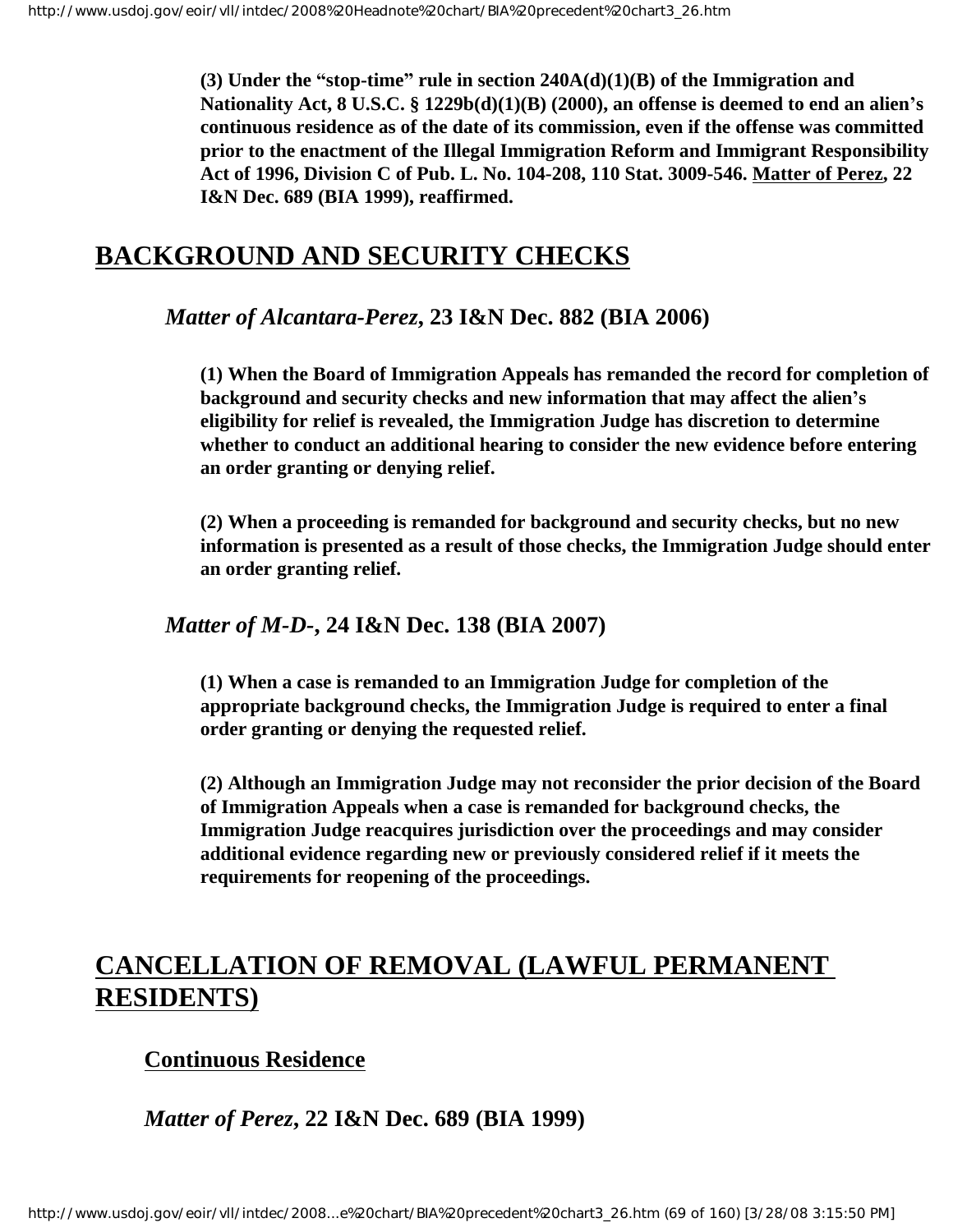**(1) Pursuant to section 240A(d)(1) of the Immigration and Nationality Act, 8 U.S.C. § 1229b(d)(1) (Supp. II 1996), continuous residence or physical presence for cancellation of removal purposes is deemed to end on the date that a qualifying offense has been committed.**

**(2) The period of continuous residence required for relief under section 240A(a) commences when the alien has been admitted in any status, which includes admission as a temporary resident.**

**(3) An offense described in section 240A(d)(1) is deemed to end continuous residence or physical presence for cancellation of removal purposes as of the date of its commission, even if the offense was committed prior to the enactment of the Illegal Immigration Reform and Immigrant Responsibility Act of 1996, Division C of Pub. L. No. 104-208, 110 Stat. 3009-546.**

#### *Matter of Campos-Torres***, 22 I&N Dec. 1289 (BIA 2000)**

**(1) Pursuant to section 240A(d)(1) of the Immigration and Nationality Act, 8 U.S.C. § 1229b(d)(1) (Supp. II 1996), an offense must be one "referred to in section 212(a)(2)" of the Act, 8 U.S.C. § 1182(a)(2) (1994 & Supp. II 1996), to terminate the period of continuous residence or continuous physical presence required for cancellation of removal.**

**(2) A firearms offense that renders an alien removable under section 237(a)(2)(C) of the Act, 8 U.S.C. § 1227(a)(2)(C) (Supp. II 1996), is not one "referred to in section 212(a) (2)" and thus does not stop the further accrual of continuous residence or continuous physical presence for purposes of establishing eligibility for cancellation of removal.**

#### *Matter of Blancas***, 23 I&N Dec. 458 (BIA 2002)**

**The period of an alien's residence in the United States after admission as a nonimmigrant may be considered in calculating the 7 years of continuous residence required to establish eligibility for cancellation of removal under section 240A(a)(2) of the Immigration and Nationality Act, 8 U.S.C. § 1229b(a)(2) (Supp. V 1999).**

## *Matter of Jurado***, 24 I&N Dec. 29 (BIA 2006)**

**(1) An alien need not be charged and found inadmissible or removable on a ground specified in section 240A(d)(1)(B) of the Immigration and Nationality Act, 8 U.S.C. § 1229b(d)(1)(B) (2000), in order for the alleged criminal conduct to terminate the alien's continuous residence in this country.**

**(2) Retail theft in violation of title 18, section 3929(a)(1) of the Pennsylvania Consolidated Statutes is a crime involving moral turpitude.**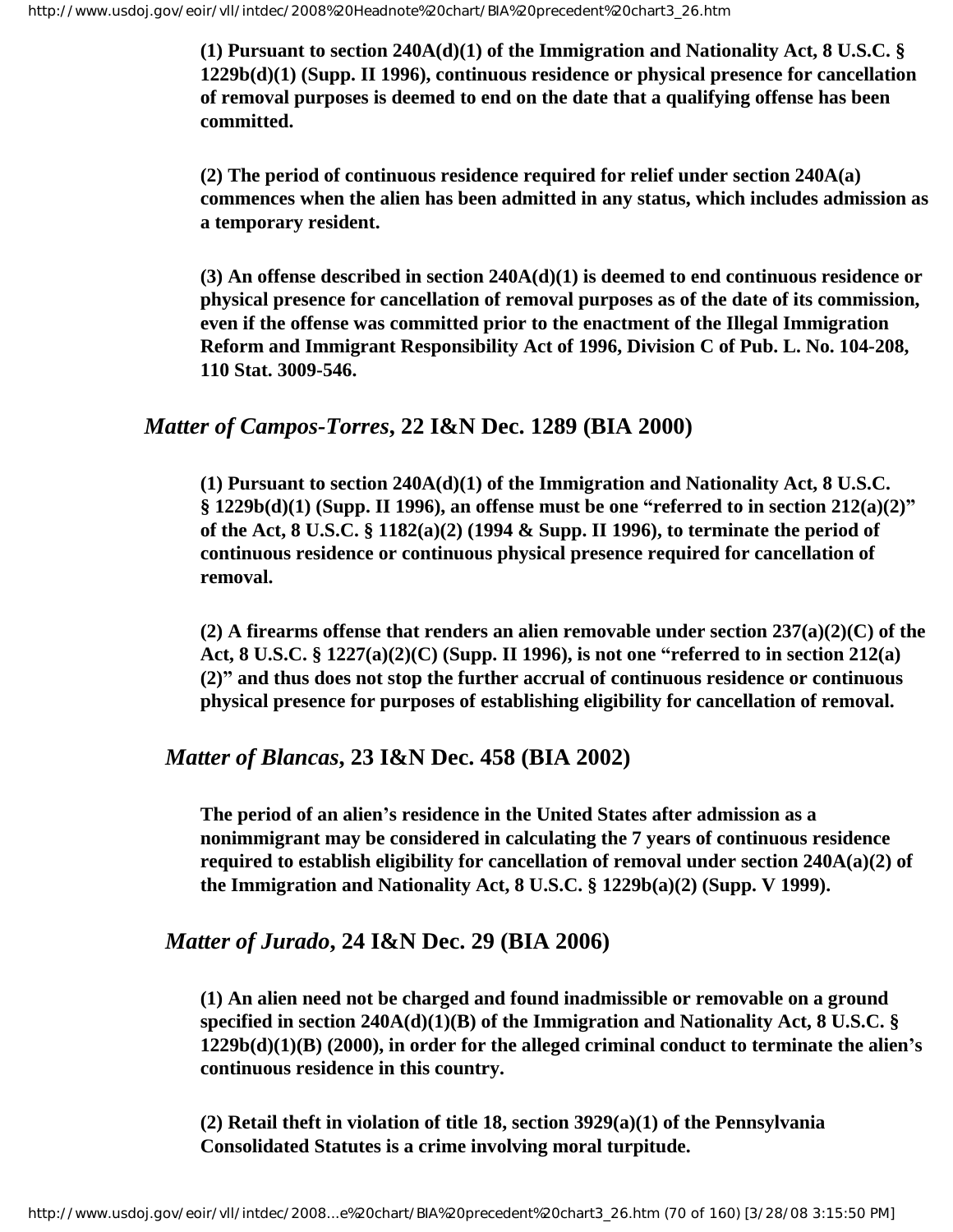**(3) Unsworn falsification to authorities in violation of title 18, section 4904(a) of the Pennsylvania Consolidated Statutes is a crime involving moral turpitude.**

*Matter of Escobar***, 24 I&N Dec. 231 (BIA 2007)**

**A parent's lawful permanent resident status cannot be imputed to a child for purposes of calculating the 5 years of lawful permanent residence required to establish eligibility for cancellation of removal under section 240A(a)(1) of the Immigration and Nationality Act, 8 U.S.C. § 1229b(a)(1) (2000).** 

## **Criminal Convictions**

## *Matter of Deanda-Romo***, 23 I&N Dec. 597 (BIA 2003)**

**The respondent, who was convicted of two misdemeanor crimes involving moral turpitude,**

**is not precluded by the provisions of section 240A(d)(1)(B) of the Immigration and Nationality Act, 8 U.S.C. § 1229b(d)(1)(B) (2000), from establishing the requisite 7 years of continuous**

**residence for cancellation of removal under section 240A(a)(2), because his first crime, which**

**qualifies as a petty offense, did not render him inadmissible, and he had accrued the requisite**

**7 years of continuous residence before the second offense was committed.**

## **Standards**

## *Matter of C-V-T-***, 22 I&N Dec. 7 (BIA 1998)**

**(1) To be statutorily eligible for cancellation of removal under section 240A(a) of the Immigration and Nationality Act (to be codified at 8 U.S.C. § 1229b(a)), an alien must demonstrate that he or she has been lawfully admitted for permanent residence for not less than 5 years, has resided in the United States continuously for 7 years after having been admitted in any status, and has not been convicted of an aggravated felony.**

**(2) In addition to satisfying the three statutory eligibility requirements, an applicant for relief under section 240A(a) of the Act must establish that he or she warrants such relief as a matter of discretion.**

**(3) The general standards developed in Matter of Marin, 16 I&N Dec. 581, 584-85 (BIA 1978), for the exercise of discretion under section 212(c) of the Act, 8 U.S.C. § 1182(c)**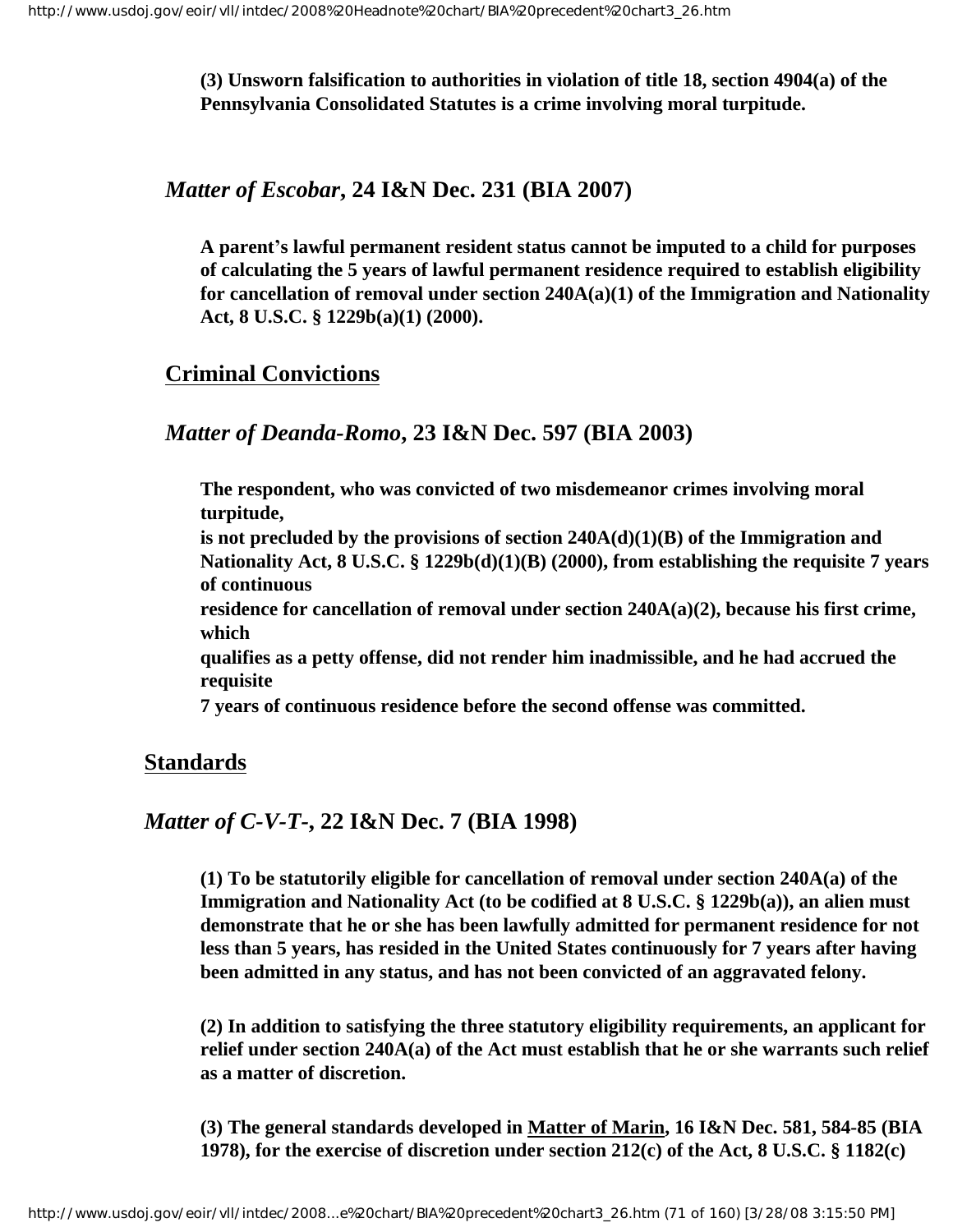**(1994), which was the predecessor provision to section 240A(a), are applicable to the exercise of discretion under section 240A(a).**

### *Matter of Sotelo***, 23 I&N Dec. 201 (BIA 2001)**

**An applicant for cancellation of removal under section 240A(a) of the Immigration and Nationality Act, 8 U.S.C. § 1229b(a) (Supp. V 1999), need not meet a threshold test requiring a showing of "unusual or outstanding equities" before a balancing of the favorable and adverse factors of record will be made to determine whether relief should be granted in the exercise of discretion. Matter of C-V-T-, 22 I&N Dec. 7 (BIA 1998), clarified.** 

### *Matter of Koloamatangi***, 23 I&N Dec. 548 (BIA 2003)**

**An alien who acquired permanent resident status through fraud or misrepresentation has never been "lawfully admitted for permanent residence" and is therefore ineligible for cancellation of removal under section 240A(a) of the Immigration and Nationality Act, 8 U.S.C. § 1229b(a) (2000).**

# **CANCELLATION OF REMOVAL (NON-LAWFUL PERMANENT RESIDENTS)**

## **Continuous Residence**

*Matter of Mendoza-Sandino***, 22 I&N Dec. 1236 (BIA 2000)**

**Pursuant to section 240A(d)(1) of the Immigration and Nationality Act, 8 U.S.C. § 1229b (d)(1) (Supp. II 1996), an alien may not accrue the requisite 7 years of continuous physical presence for suspension of deportation after the service of the Order to Show Cause and Notice of Hearing (Form I-221), as service of the Order to Show Cause ends continuous physical presence.**

#### *Matter of Campos-Torres***, 22 I&N Dec. 1289 (BIA 2000)**

**(1) Pursuant to section 240A(d)(1) of the Immigration and Nationality Act, 8 U.S.C. § 1229b(d)(1) (Supp. II 1996), an offense must be one "referred to in section 212(a) (2)" of the Act, 8 U.S.C. § 1182(a)(2) (1994 & Supp. II 1996), to terminate the period of continuous residence or continuous physical presence required for cancellation of removal.**

**(2) A firearms offense that renders an alien removable under section 237(a)(2)(C) of the Act, 8 U.S.C. § 1227(a)(2)(C) (Supp. II 1996), is not one "referred to in section 212(a)**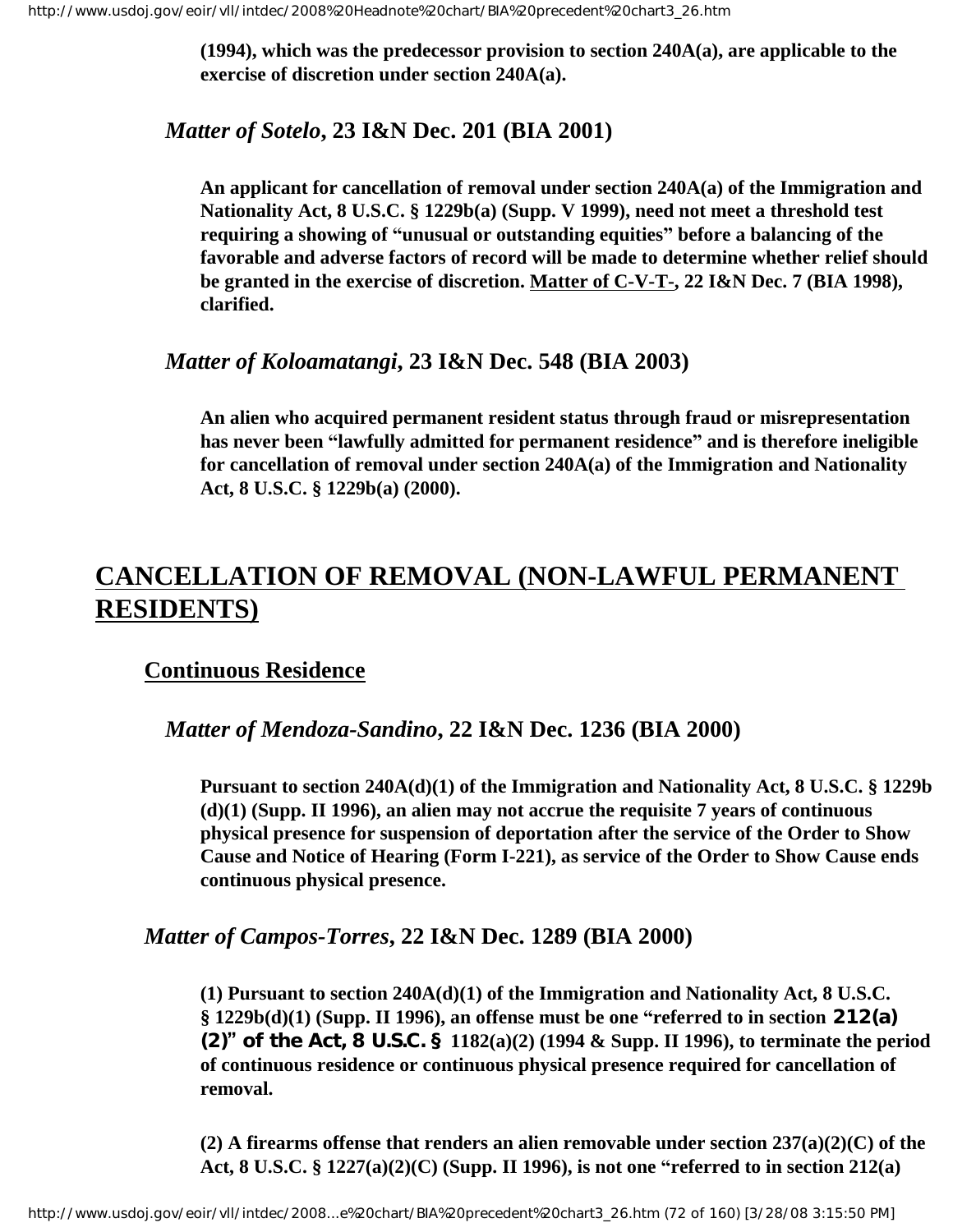**(2)" and thus does not stop the further accrual of continuous residence or continuous physical presence for purposes of establishing eligibility for cancellation of removal.**

#### *Matter of Romalez***, 23 I&N Dec. 423 (BIA 2002)**

**For purposes of determining eligibility for cancellation of removal pursuant to section 240A(b) of the Immigration and Nationality Act, 8 U.S.C. § 1229b(b) (Supp. IV 1998), continuous physical presence is deemed to end at the time an alien is compelled to depart the United States under threat of the institution of deportation or removal proceedings.**

#### *Matter of Cisneros***, 23 I&N Dec. 668 (BIA 2004)**

**Pursuant to section 240A(d)(1) of the Immigration and Nationality Act, 8 U.S.C. § 1229b (d)(1) (2000), an alien's period of continuous physical presence in the United States is deemed to end when the alien is served with the charging document that is the basis for the current proceeding.**

**Service of a charging document in a prior proceeding does not serve to end the alien's period of continuous physical presence with respect to an application for cancellation of removal filed in the current proceeding. Matter of Mendoza-Sandino, 22 I&N Dec. 1236 (BIA 2000), distinguished.**

#### *Matter of Avilez***, 23 I&N Dec. 799 (BIA 2005)**

**(1) Where an alien departed the United States for a period less than that specified in section 240A(d)(2) of the Immigration and Nationality Act, 8 U.S.C. §§ 1229b(d)(2) (2000), and unsuccessfully attempted reentry at a land border port of entry before actually reentering, physical presence continued to accrue for purposes of cancellation of removal under section 240A(b)(1)(A) unless, during that attempted reentry, the alien was formally excluded or made subject to an order of expedited removal, was offered and accepted the opportunity to withdraw an application for admission, or was subjected to some other formal, documented process pursuant to which the alien was determined to be inadmissible to the United States.** 

**(2) The respondent's 2-week absence from the United States did not break her continuous physical presence where she was refused admission by an immigration official at a port of entry, returned to Mexico without any threat of the institution of exclusion proceedings, and subsequently reentered without inspection.** 

#### *Matter of Bautista-Gomez***, 23 I&N Dec. 893 (BIA 2006)**

**The provision in 8 C.F.R. § 1003.23(b)(3) (2005) that an applicant for cancellation of removal under section 240A(b) of the Immigration and Nationality Act, 8 U.S.C. § 1229b (b) (2000), must demonstrate statutory eligibility for that relief prior to the service of a notice to appear applies only to the continuous physical presence requirement and has**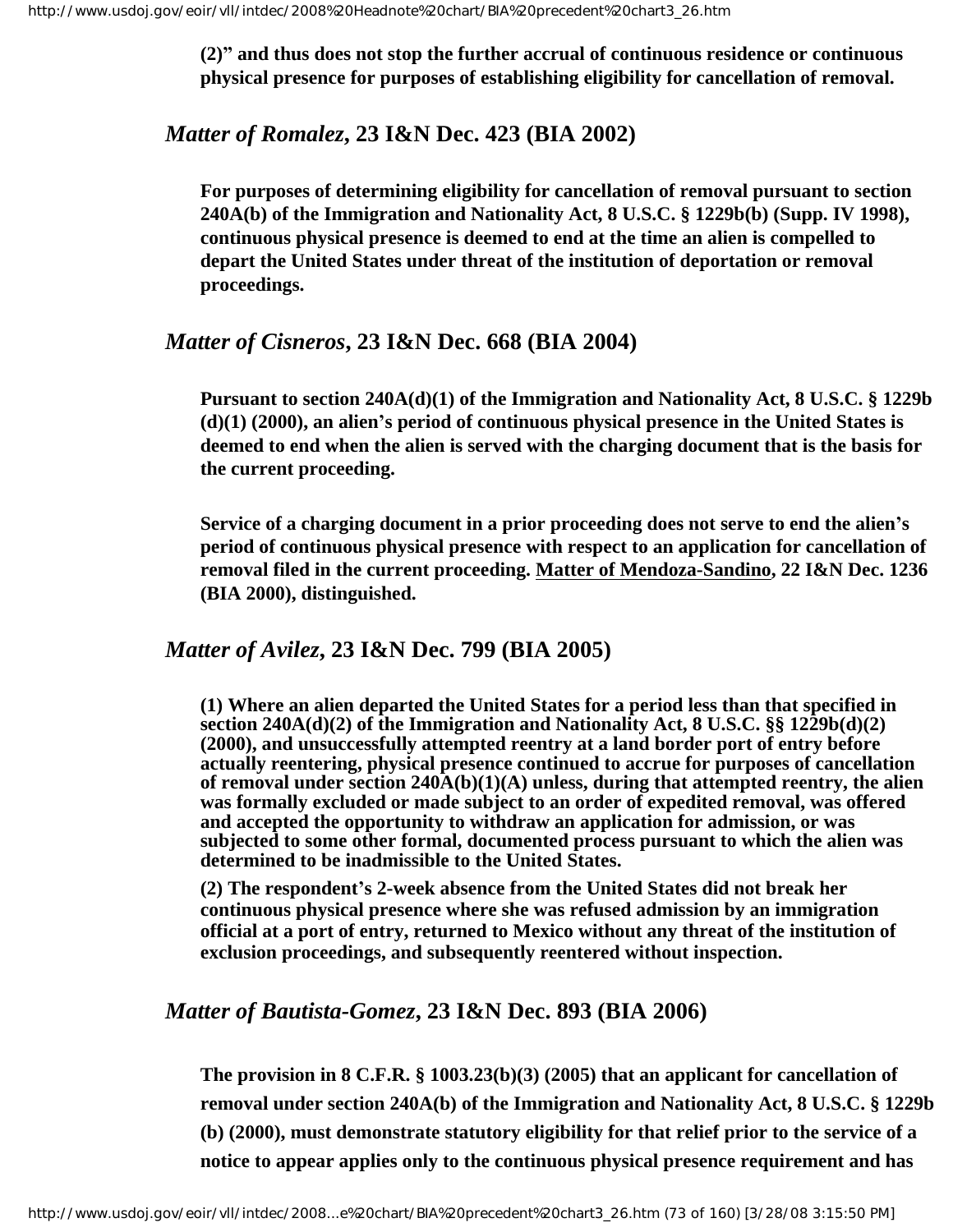**no bearing on the issues of qualifying relatives, hardship, or good moral character.**

## **Criminal Convictions**

## *Matter of Garcia-Hernandez***, 23 I&N Dec. 590 (BIA 2002)**

**(1) An alien who has been convicted of a crime involving moral turpitude that falls within**

**the "petty offense" exception in section 212(a)(2)(A)(ii)(II) of the Immigration and Nationality Act, 8 U.S.C. § 1182(a)(2)(A)(ii)(II) (1994), is not ineligible for cancellation of removal under section 240A(b)(1)(C) of the Act, 8 U.S.C. § 1229b(b)(1)(C) (Supp. IV 1998), because he "has not been convicted of an offense under section 212(a)(2)" of the Act.**

**(2) An alien who has committed a crime involving moral turpitude that falls within the "petty offense" exception is not ineligible for cancellation of removal under section 240A(b)(1)(B) of the Act, because commission of a petty offense does not bar the offender**

**from establishing good moral character under section 101(f)(3) of the Act, 8 U.S.C. § 1101(f)(3) (Supp. IV 1998).**

**(3) An alien who has committed more than one petty offense is not ineligible for the "petty offense" exception if "only one crime" is a crime involving moral turpitude.**

**(4) The respondent, who was convicted of a crime involving moral turpitude that qualifies**

**as a petty offense, was not rendered ineligible for cancellation of removal under section 240A(b)(1) of Act by either his conviction or his commission of another offense that is not**

**a crime involving moral turpitude.**

## *Matter of Gonzalez-Silva***, 24 I&N Dec. 218 (BIA 2007)**

**An alien whose conviction precedes the effective date of section 237(a)(2)(E) of the Immigration and Nationality Act, 8 U.S.C. § 1227(a)(2)(E) (2000), is not "convicted of an offense under" that section and therefore is not barred from establishing eligibility for cancellation of removal by section 240A(b)(1)(C) of the Act, 8 U.S.C. § 1229b(b)(1) (C) (2000).**

## **Exceptional and Extremely Unusual Hardship**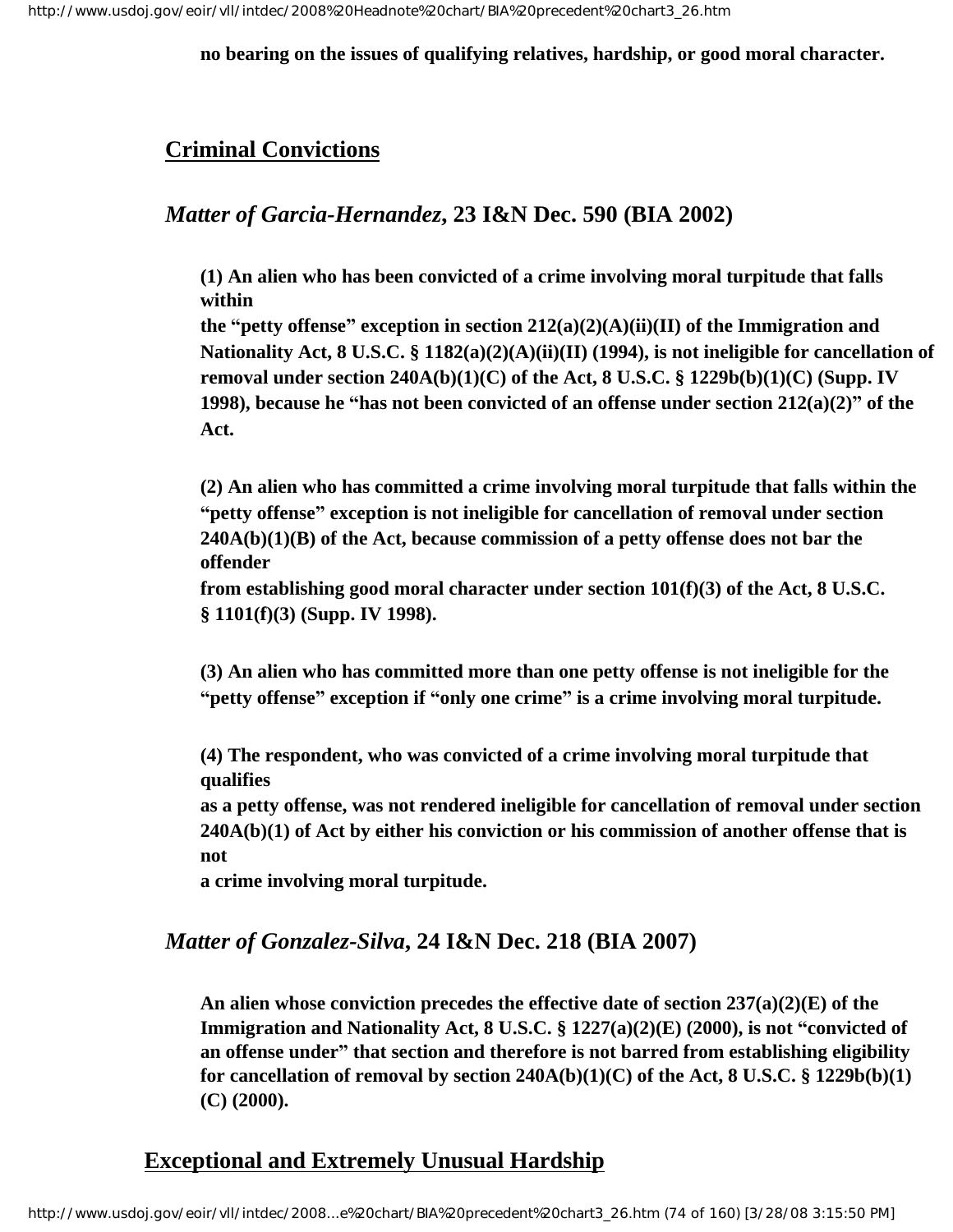### *Matter of Monreal***, 23 I&N Dec. 56 (BIA 2001)**

**(1) To establish "exceptional and extremely unusual hardship," an applicant for cancellation of removal under section 240A(b) of the Immigration and Nationality Act, 8 U.S.C. § 1229b(b) (Supp. V 1999), must demonstrate that his or her spouse, parent, or child would suffer hardship that is substantially beyond that which would ordinarily be expected to result from the alien's deportation, but need not show that such hardship would be "unconscionable."**

**(2) Although many of the factors that were considered in assessing "extreme hardship" for suspension of deportation should also be considered in evaluating "exceptional and extremely unusual hardship," an applicant for cancellation of removal must demonstrate hardship beyond that which has historically been required in suspension of deportation cases involving the "extreme hardship" standard.** 

**(3) In establishing eligibility for cancellation of removal, only hardship to qualifying relatives, not to the applicant himself or herself, may be considered, and hardship factors relating to the applicant may be considered only insofar as they might affect the hardship to a qualifying relative.**

#### *Matter of Andazola***, 23 I&N Dec. 319 (BIA 2002)**

**(1) The respondent, an unmarried mother, did not establish eligibility for cancellation of removal under**

**section 240A(b) of the Immigration and Nationality Act, 8 U.S.C. § 1229b(b) (2000), because she failed to demonstrate that her 6- and 11-year-old United States citizen children will suffer exceptional and extremely unusual hardship upon her removal to Mexico.**

**(2) The factors considered in assessing the hardship to the respondent's children include the poor economic conditions and diminished educational opportunities in Mexico and the fact that the respondent is unmarried and has no family in that country to assist in their adjustment upon her return.**

#### *Matter of Recinas***, 23 I&N Dec. 467 (BIA 2002)**

**(1) The respondent, a single mother who has no immediate family remaining in Mexico, provides the sole support for her six children, and has limited financial resources, established eligibility for cancellation of removal under section 240A(b) of the Immigration and Nationality Act, 8 U.S.C. § 1229b(b) (2002), because she demonstrated that her United States citizen children, who are 12, 11, 8, and 5 years old, will suffer**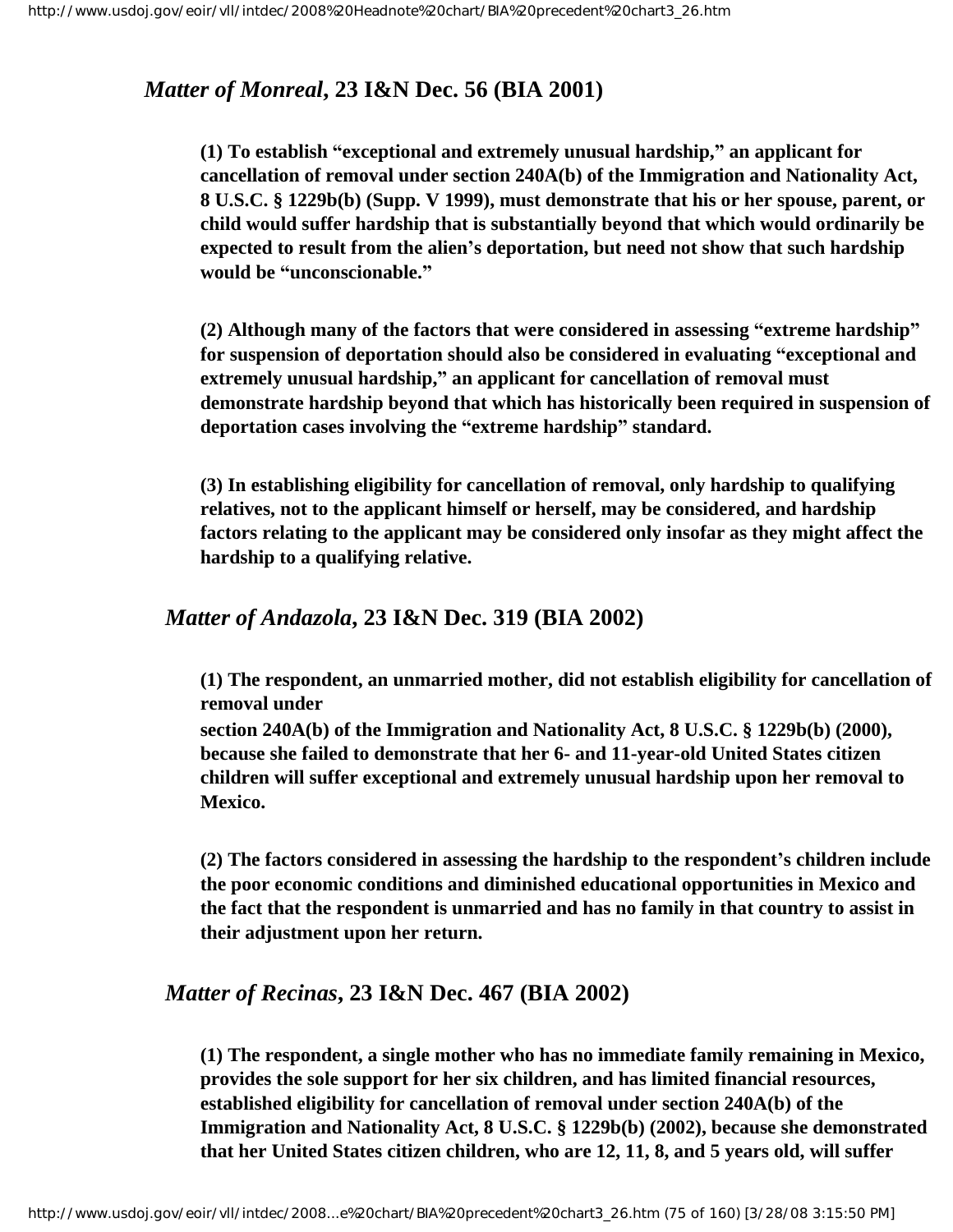**exceptional and extremely unusual hardship upon her removal to her native country.**

**(2) The factors considered in assessing the hardship to the respondent's children include the heavy burden imposed on the respondent to provide the sole financial and familial support for her six children if she is deported to Mexico, the lack of any family in her native country, the children's unfamiliarity with the Spanish language, and the unavailability of an alternative means of immigrating to this country.**

### **Good Moral Character**

## *Matter of Ortega-Cabrera***, 23 I&N Dec. 793 (BIA 2005)**

**(1) Because an application for cancellation of removal under section 240A(b)(1) of the Immigration and Nationality Act, 8 U.S.C. §§ 1229b(b)(1) (2000), is a continuing one for purposes of evaluating an alien's moral character, the period during which good moral character must be established ends with the entry of a final administrative decision by the Immigration Judge or the Board of Immigration Appeals.** 

**(2) To establish eligibility for cancellation of removal under section 240A(b)(1) of the Act, an alien must show good moral character for a period of 10 years, which is calculated backward from the date on which the application is finally resolved by the Immigration Judge or the Board.** 

# **CANCELLATION OF REMOVAL (SPECIAL RULE)**

## **Continuous Physical Presence**

*Matter of Garcia***, 24 I&N Dec. 179 (BIA 2007)**

**An application for special rule cancellation of removal is a continuing one, so an applicant can continue to accrue physical presence until the issuance of a final administrative decision.** *Matter of Ortega-Cabrera***, 23 I&N Dec. 793 (BIA 2005), reaffirmed; Cuadra v. Gonzales, 417 F.3d 947 (8th Cir. 2005), followed in jurisdiction only.**

# **CHILD STATUS PROTECTION ACT**

## *Matter of Avila-Perez***, 24 I&N Dec. 78 (BIA 2007)**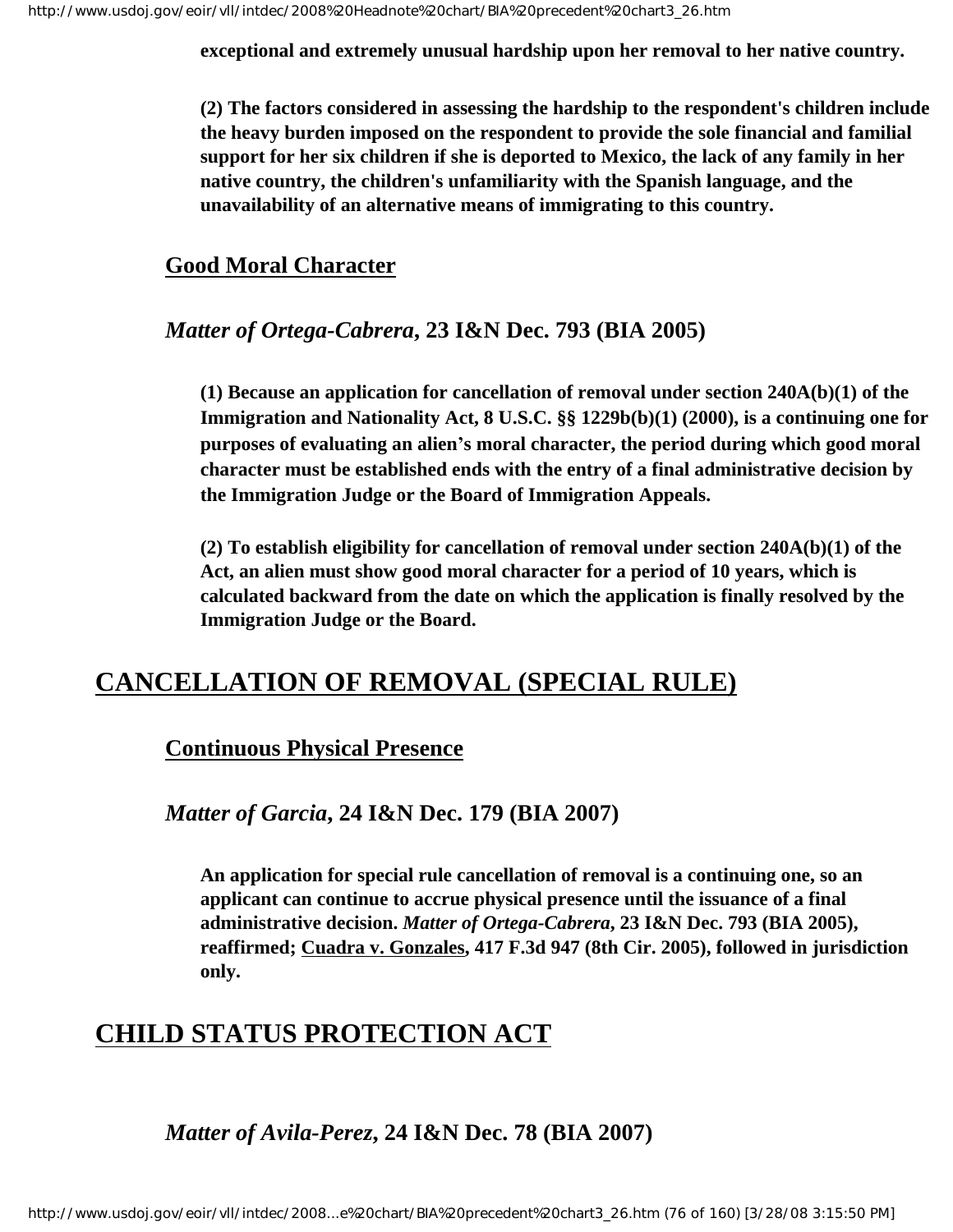**(1) Section 201(f)(1) of the Immigration and Nationality Act, 8 U.S.C. § 1151(f)(1) (Supp. II 2002), which allows the beneficiary of an immediate relative visa petition to retain his status as a "child" after he turns 21, applies to an individual whose visa petition was approved before the August 6, 2002, effective date of the Child Status Protection Act, Pub. L. No. 107-208, 116 Stat. 927 (2002), but who filed an application for adjustment of status after that date.** 

**(2) The respondent, whose visa petition was approved before August 6, 2002, and who filed his adjustment of status application after that date, retained his status as a child, and therefore an immediate relative, because he was under the age of 21 when the visa petition was filed on his behalf.**

# **CITIZENSHIP**

## **Acquisition of Citizenship by a Child**

## *Matter of Fuentes-Martinez***, 21 I&N Dec. 893 (BIA 1997)**

**(1) A child who has satisfied the statutory conditions of section 321(a) of the Immigration and Nationality Act, 8 U.S.C. § 1432(a) (1994), before the age of 18 years has acquired derivative United States citizenship regardless of the child's age at the time the amendments to that section by the Act of October 5, 1978, Pub. L. No. 95-417, 92 Stat. 917 ("1978 Amendments"), took effect.**

**(2) The respondent, who was 16 years and 4 months of age when his mother was naturalized, and who resided in the United States at that time as a lawful permanent resident while under the age of 18 years, became a derivative United States citizen, even though he was already 18 years old when the 1978 Amendments took effect.**

## *Matter of Rodriguez-Tejedor***, 23 I&N Dec. 153 (BIA 2001)**

**(1) The automatic citizenship provisions of section 320 of the Immigration and Nationality Act, 8 U.S.C. § 1431 (1994), as amended by the Child Citizenship Act of 2000, Pub. L. No. 106-395, 114 Stat. 1631 ("CCA"), are not retroactive and, consequently, do not apply to an individual who resided in the United States with his United States citizen parents as a lawful permanent resident while under the age of 18 years, but who was over the age of 18 years on the CCA effective date.**

**(2) The respondent, who resided in the United States with his United States citizen adoptive parents as a lawful permanent resident while under the age of 18 years, but who was over the age of 18 years on the CCA effective date, is ineligible for automatic citizenship under section 320 of the Act.**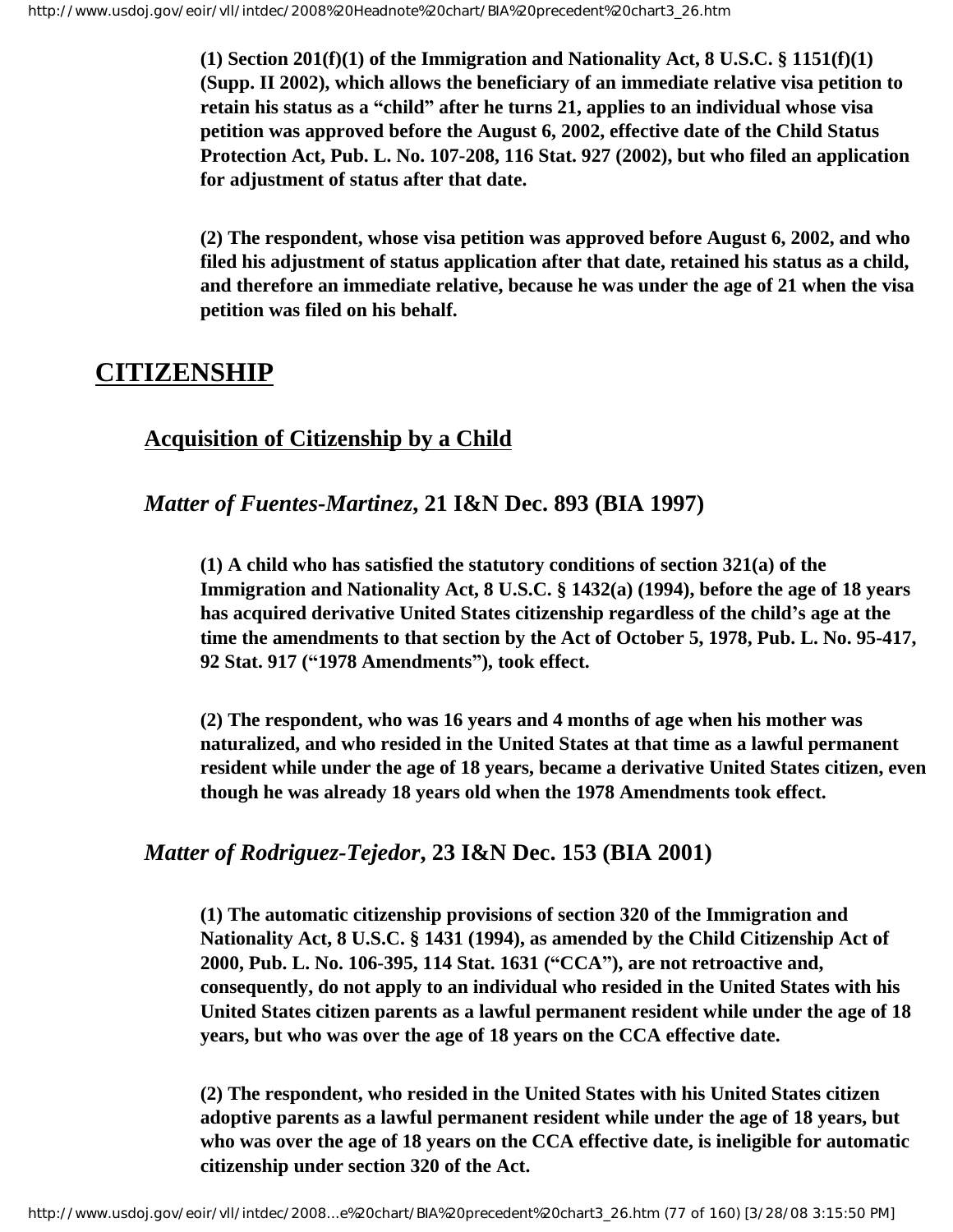#### *Matter of Navas-Acosta***, 23 I&N Dec. 586 (BIA 2003)**

**(1) United States nationality cannot be acquired by taking an oath of allegiance pursuant to an application for naturalization, because birth and naturalization are the only means of acquiring United States nationality under the Immigration and Nationality Act.**

**(2) The respondent, who was born abroad and did not acquire United States nationality at birth, by naturalization, or by congressional action, failed to establish such nationality by declaring his allegiance to the United States in connection with an application for naturalization.**

#### *Matter of Rowe***, 23 I&N Dec. 962 (BIA 2006)**

**(1) Under the laws of Guyana, the sole means of legitimation of a child born out of wedlock is the marriage of the child's natural parents. Matter of Goorahoo, 20 I&N Dec. 782 (BIA 1994), overruled.**

**(2) Where the respondent was born out of wedlock in Guyana and his natural parents were never married, his paternity has not been established by legitimation, so he is not ineligible to obtain derivative citizenship under former section 321(a)(3) of the Immigration and Nationality Act, 8 U.S.C. § 1432(a)(3) (1994).**

#### **Ineligible to Citizenship**

#### *Matter of Kanga***, 22 I&N Dec. 1206 (BIA 2000)**

**(1) The phrase "ineligible to citizenship" in section 212(a)(8)(A) of the Immigration and Nationality Act, 8 U.S.C. § 1182(a)(8)(A) (Supp. II 1996), refers only to those aliens who are barred from naturalization by virtue of their evasion of military service.**

**(2) An alien convicted of an aggravated felony is not thereby rendered inadmissible under section 212(a)(8)(A) of the Act as an alien who is permanently "ineligible to citizenship."**

# **CONTROLLED SUBSTANCE DEPORTABILITY**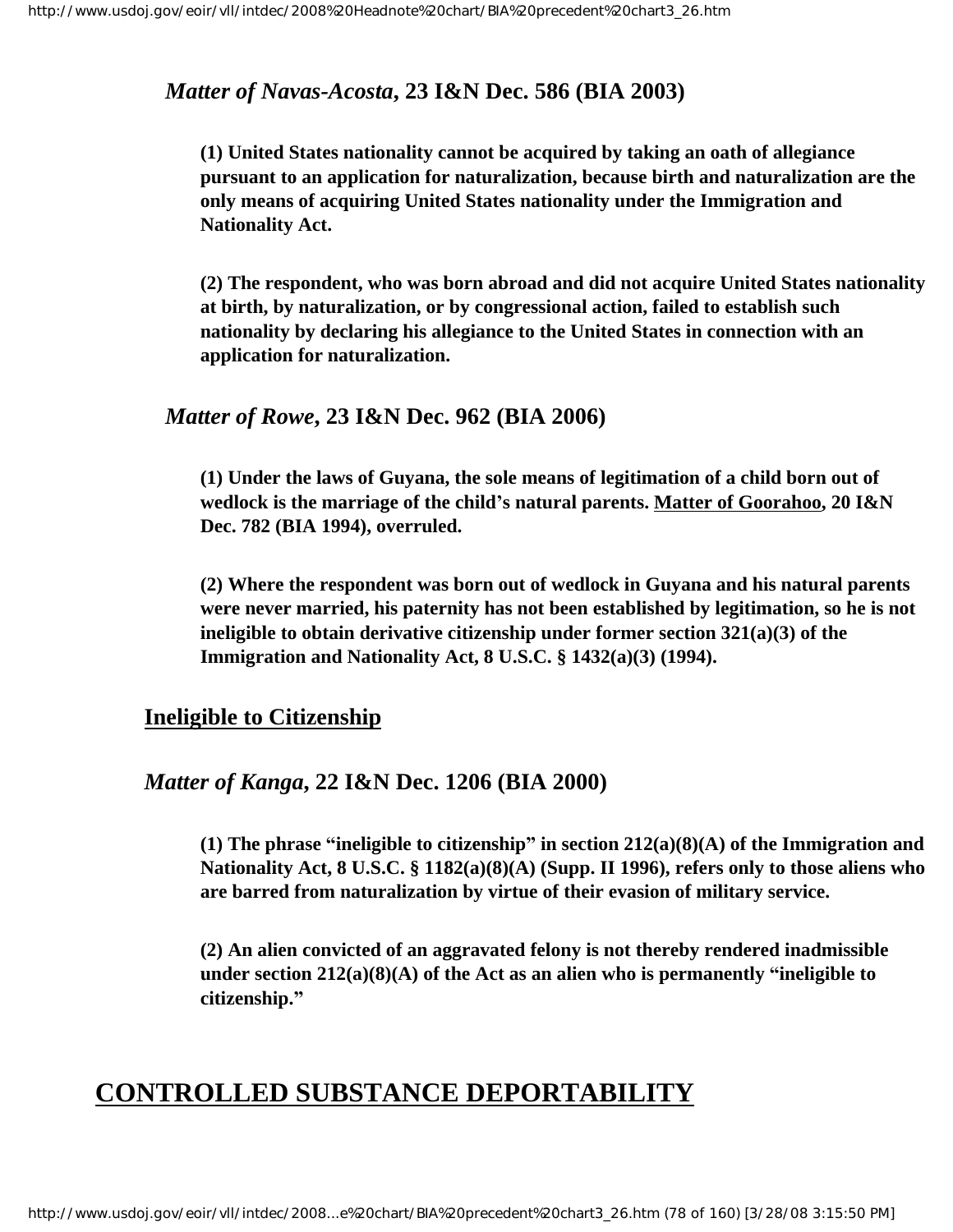*Matter of Moncada***, 24 I&N Dec. 62 (BIA 2007)**

**The exception to deportability under section 237(a)(2)(B)(i) of the Immigration and Nationality Act, 8 U.S.C. § 1227(a)(2)(B)(i) (2000), for an alien convicted of possessing 30 grams or less of marijuana for his own use does not apply to an alien convicted under a statute that has an element requiring that possession of the marijuana be in a prison or other correctional setting.**

## *Matter of Martinez-Zapata***, 24 I&N Dec. 424 (BIA 2007)**

**(1) Any fact (including a fact contained in a sentence enhancement) that serves to increase the maximum penalty for a crime and that is required to be found by a jury beyond a reasonable doubt, if not admitted by the defendant, is to be treated as an element of the underlying offense, so that a conviction involving the application of such an enhancement is a conviction for the enhanced offense. Matter of Rodriguez-Cortes, 20 I&N Dec. 587 (BIA 1992), superseded.** 

**(2) The exception under section 212(h) of the Immigration and Nationality Act, 8 U.S.C. § 1182(h) (2000), for an alien convicted of a single offense of simple possession of 30 grams or less of marijuana does not apply to an alien whose conviction was enhanced by virtue of his possession of marijuana in a "drug-free zone," where the enhancement factor increased the maximum penalty for the underlying offense and had to be proved beyond a reasonable doubt to a jury under the law of the convicting jurisdiction. Matter of Moncada, 24 I&N Dec. 62 (BIA 2007), clarified.**

#### **CONVENTION AGAINST TORTURE**

## **Acquiesence of Public Official**

#### *Matter of S-V-***, 22 I&N Dec. 1306 (BIA 2000)**

**An applicant for protection under Article 3 of the United Nations Convention against Torture and Other Cruel, Inhuman or Degrading Treatment or Punishment must establish that the torture feared would be inflicted by or with the acquiescence of a public official or other person acting in an official capacity; therefore, protection does not extend to persons who fear entities that a government is unable to control.**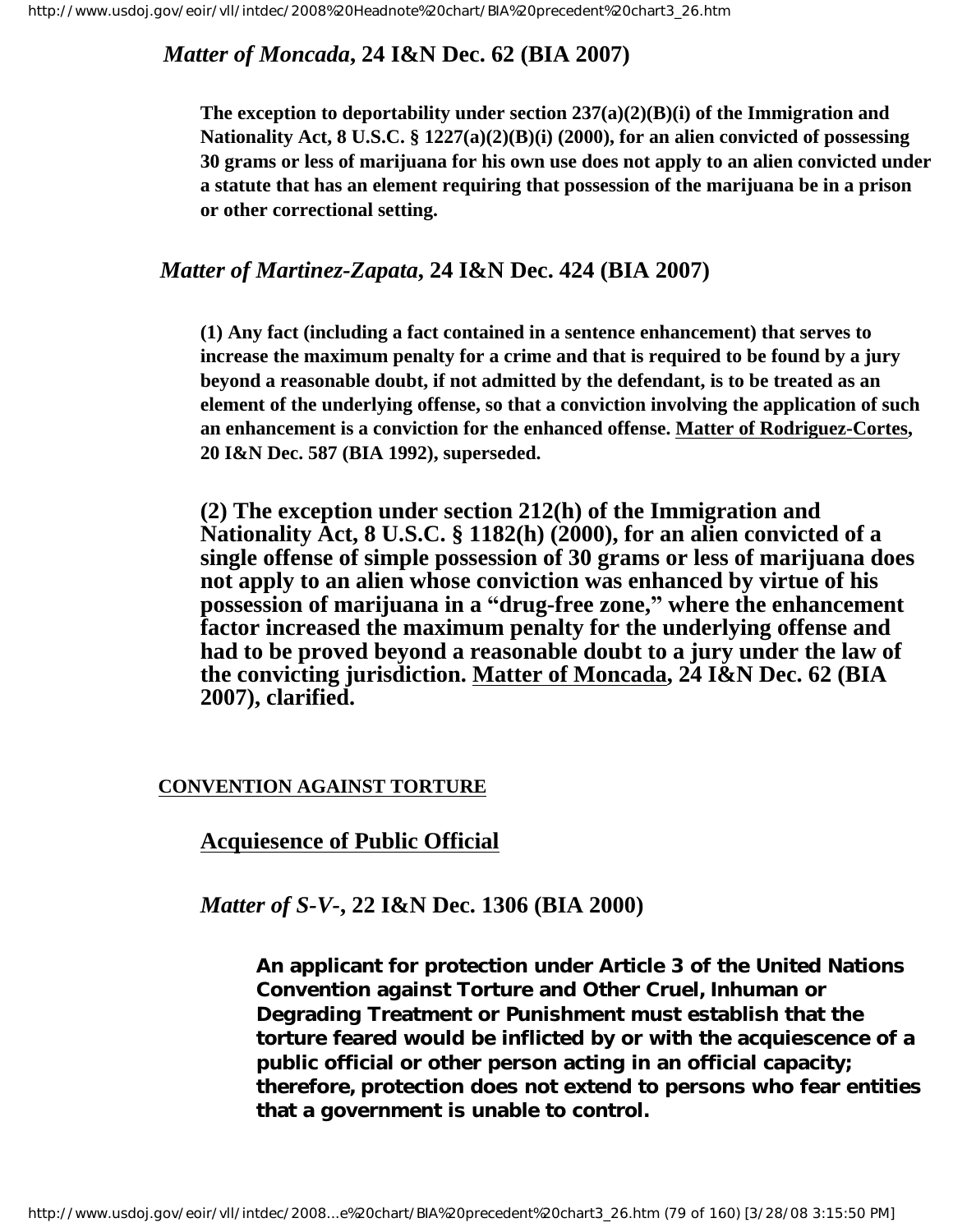## *Matter of Y-L-, A-G- and R-S-R-***, 23 I&N Dec. 270 (A.G. 2002)**

**(1) Aggravated felonies involving unlawful trafficking in controlled substances presumptively constitute "particularly serious crimes" within the meaning of section 241(b)(3)(B) of the Immigration and Nationality Act, 8 U.S.C. § 1231(b)(3) (B) (2000), and only under the most extenuating circumstances that are both extraordinary and compelling would departure from this interpretation be warranted or permissible. Matter of S-S-, 22 I&N Dec. 458 (BIA 1999), overruled.**

**(2) The respondents are not eligible for deferral of removal under Article 3 of the United Nations Convention against Torture and Other Cruel, Inhuman or Degrading Treatment or Punishment where each failed to establish that the torture feared would be inflicted by or with the acquiescence of a public official or other person acting in an official capacity. Matter of S-V-, 22 I&N Dec. 1306 (BIA 2000), followed.** 

#### **Burden of Proof**

#### *Matter of M-B-A-***, 23 I&N Dec. 474 (BIA 2002)**

**A Nigerian convicted of a drug offense in the United States failed to establish eligibility for deferral of removal under Article 3 of the Convention Against Torture because the evidence she presented regarding the enforcement of Decree No. 33 of the Nigerian National Drug Law Enforcement Agency against individuals similarly situated to her was insufficient to demonstrate that it is more likely than not that she will be tortured by a public official, or at the instigation or with the consent or acquiescence of such an official, if she is deported to Nigeria.**

#### *Matter of J-F-F-***, 23 I&N Dec. 912 (A.G. 2006)**

**An alien's eligibility for deferral of removal under the Convention Against Torture cannot be established by stringing together a series of suppositions to show that it is more likely than not that torture will result where the evidence does not establish that each step in the hypothetical chain of events is more likely than not to happen.** 

#### **Definition of Torture**

## *Matter of J-E-***, 23 I&N Dec. 291 (BIA 2002)**

**(1) An alien seeking protection under Article 3 of the Convention against**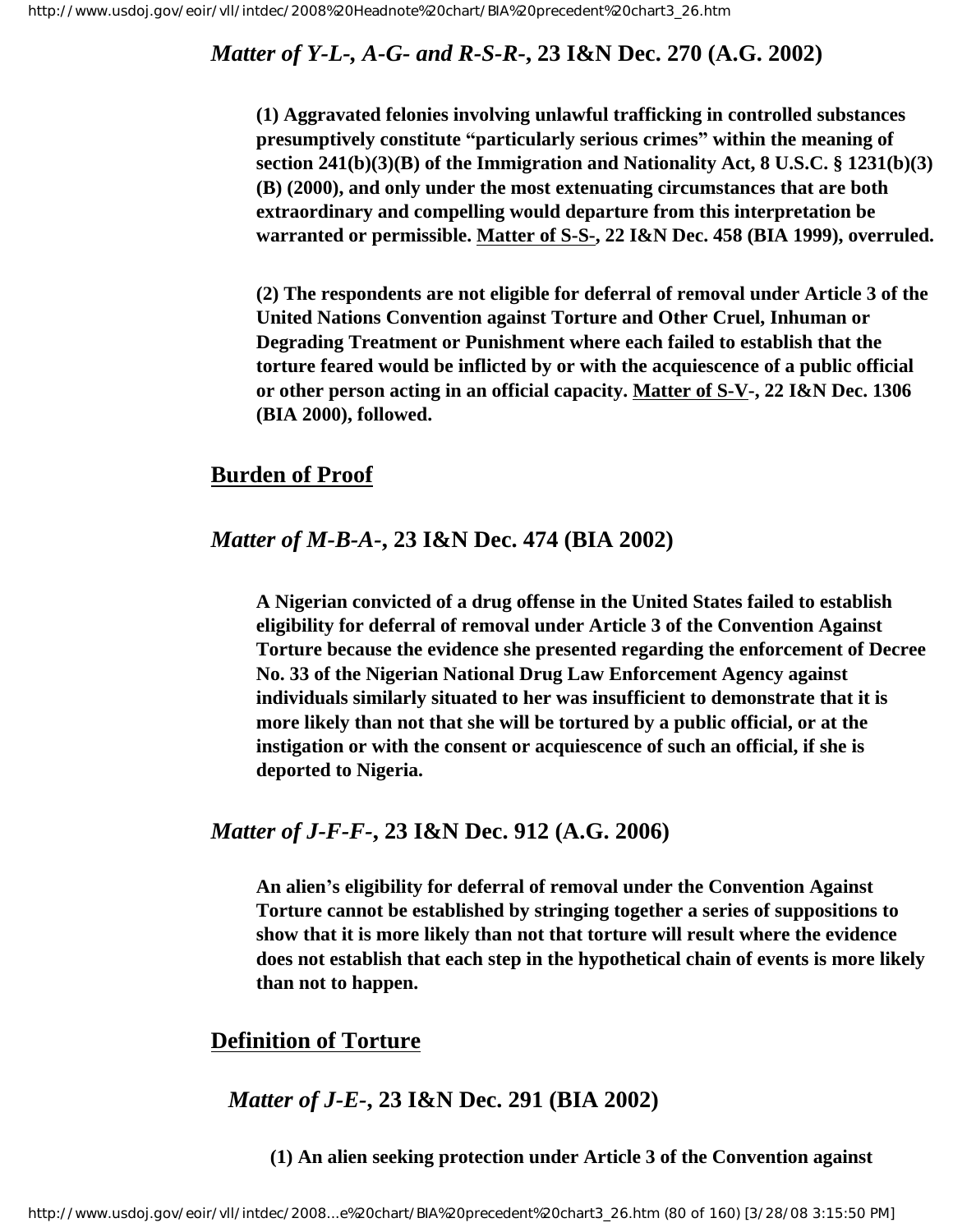**Torture and Other Cruel, Inhuman or Degrading Treatment or Punishment must establish that it is more likely than not that he will be tortured in the country of removal.**

**(2) Torture within the meaning of the Convention Against Torture and 8 C.F.R. § 208.18(a) (2001) is an extreme form of cruel and inhuman treatment and does not extend to lesser forms of cruel, inhuman, or degrading treatment or punishment.**

**(3) For an act to constitute "torture" it must satisfy each of the following five elements in the definition of torture set forth at 8 C.F.R. § 208.18(a): (1) the act must cause severe physical or mental pain or suffering; (2) the act must be intentionally inflicted; (3) the act must be inflicted for a proscribed purpose; (4) the act must be inflicted by or at the instigation of or with the consent or acquiescence of a public official who has custody or physical control of the victim; and (5) the act cannot arise from lawful sanctions.**

**(4) According to 8 C.F.R. § 208.16(c)(3) (2001), in adjudicating a claim for protection under Article 3 of the Convention Against Torture, all evidence relevant to the possibilityof future torture must be considered, including, but not limited to: (1) evidence of past torture inflicted upon the applicant; (2) evidence that the applicant could relocate to a part of the country of removal where he or she is not likely to be tortured; (3) evidence of gross, flagrant, or mass violations of human rights within the country of removal, where applicable; and (4) other relevant information regarding conditions in the country of removal.**

**(5) The indefinite detention of criminal deportees by Haitian authorities does not constitute torture within the meaning of 8 C.F.R. § 208.18(a) where there is no evidence that the authorities intentionally and deliberately detain deportees in order to inflict torture.**

**(6) Substandard prison conditions in Haiti do not constitute torture within the meaning of 8 C.F.R. § 208.18(a) where there is no evidence that the authorities intentionally create and maintain such conditions in order to inflict torture.**

**(7) Evidence of the occurrence in Haitian prisons of isolated instances of mistreatment that may rise to the level of torture as defined in the Convention Against Torture is insufficient to establish that it is more likely than not that the respondent will be tortured if returned to Haiti.**

## *Matter of G-A-***, 23 I&N Dec. 366 (BIA 2002)**

**An Iranian Christian of Armenian descent demonstrated eligibility for deferral of removal under Article 3 of the Convention Against Torture and 8 C.F.R.**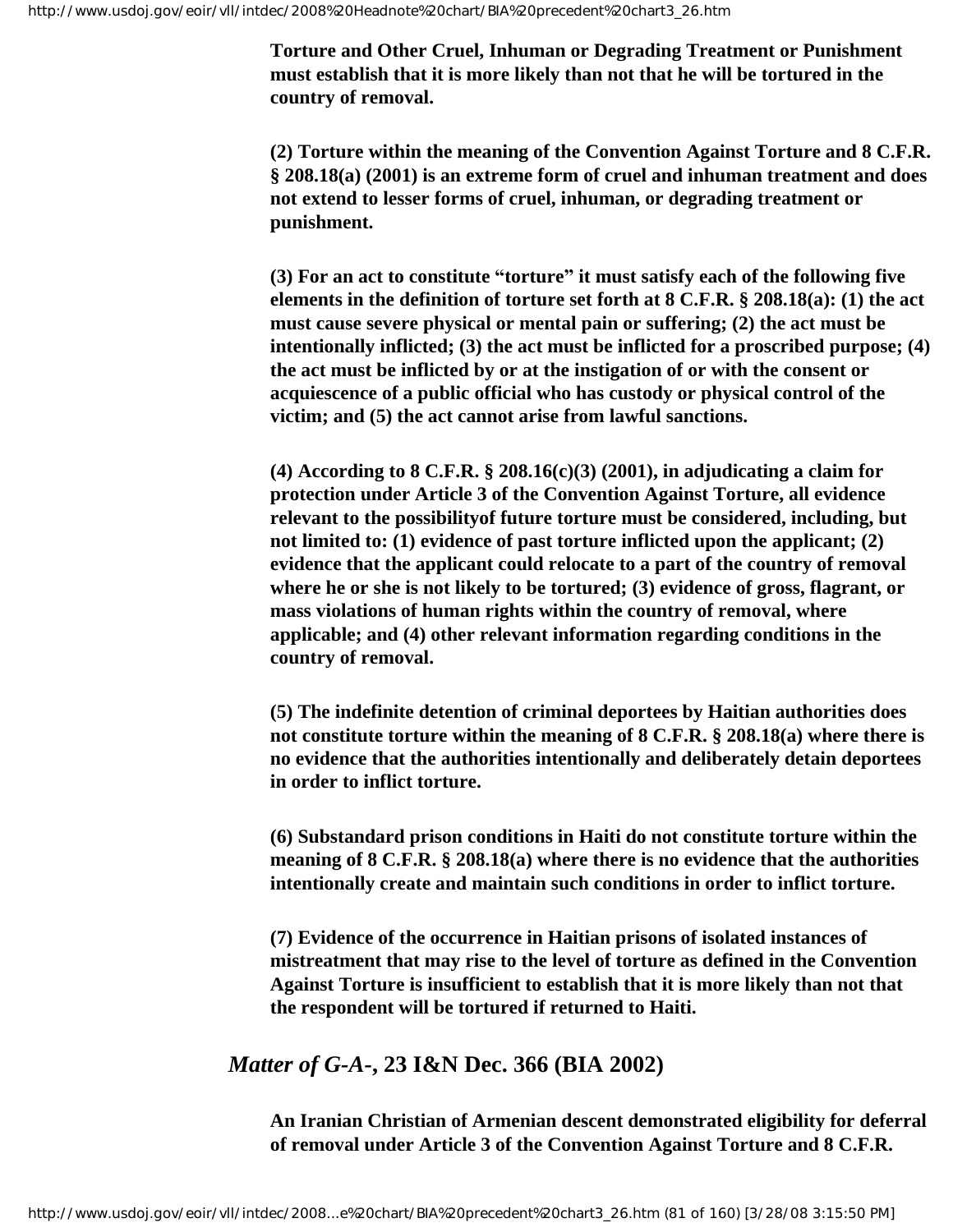**§ 208.17(a) (2001) by establishing that it is more likely than not that he will be tortured if deported to Iran based on a combination of factors, including his religion, his ethnicity, the duration of his residence in the United States, and his drug-related convictions in this country.**

#### **Jurisdiction**

#### *Matter of H-M-V-***, 22 I&N Dec. 256 (BIA 1998)**

**The Board of Immigration Appeals lacks jurisdiction to adjudicate a claim for relief from deportation pursuant to Article 3 of the United Nations Convention against Torture and other Cruel, Inhuman or Degrading Treatment or Punishment, as there has been no specific legislation to implement the provisions of Article 3, no regulations have been promulgated with respect to Article 3, and the United States Senate has declared that Article 3 is a non-selfexecuting treaty provision.**

# **CRIMES INVOLVING MORAL TURPITUDE**

#### **Assault**

#### *Matter of Fualaau***, 21 I&N Dec. 475 (BIA 1996)**

**(1) Assault in the third degree under section 707-712 of the Hawaii Revised Statute is not a crime involving moral turpitude within the meaning of section 241(a)(2)(A)(ii) of the Immigration and Nationality Act, 8 U.S.C. § 241(a)(2)(A) (ii) (1994), where the offense is similar to a simple assault.**

**(2) Where reckless conduct is an element of the statute, a crime of assault can be, but is not per se, a crime involving moral turpitude.**

#### *Matter of Sejas***, 24 I&N Dec. 236 (BIA 2007)**

**The offense of assault and battery against a family or household member in violation of section 18.2-57.2 of the Virginia Code is not categorically a crime involving moral turpitude.**

#### *Matter of Solon***, 24 I&N Dec. 239 (BIA 2007)**

**The offense of assault in the third degree in violation of section 120.00(1) of the New York Penal Law, which requires both specific intent and physical injury,**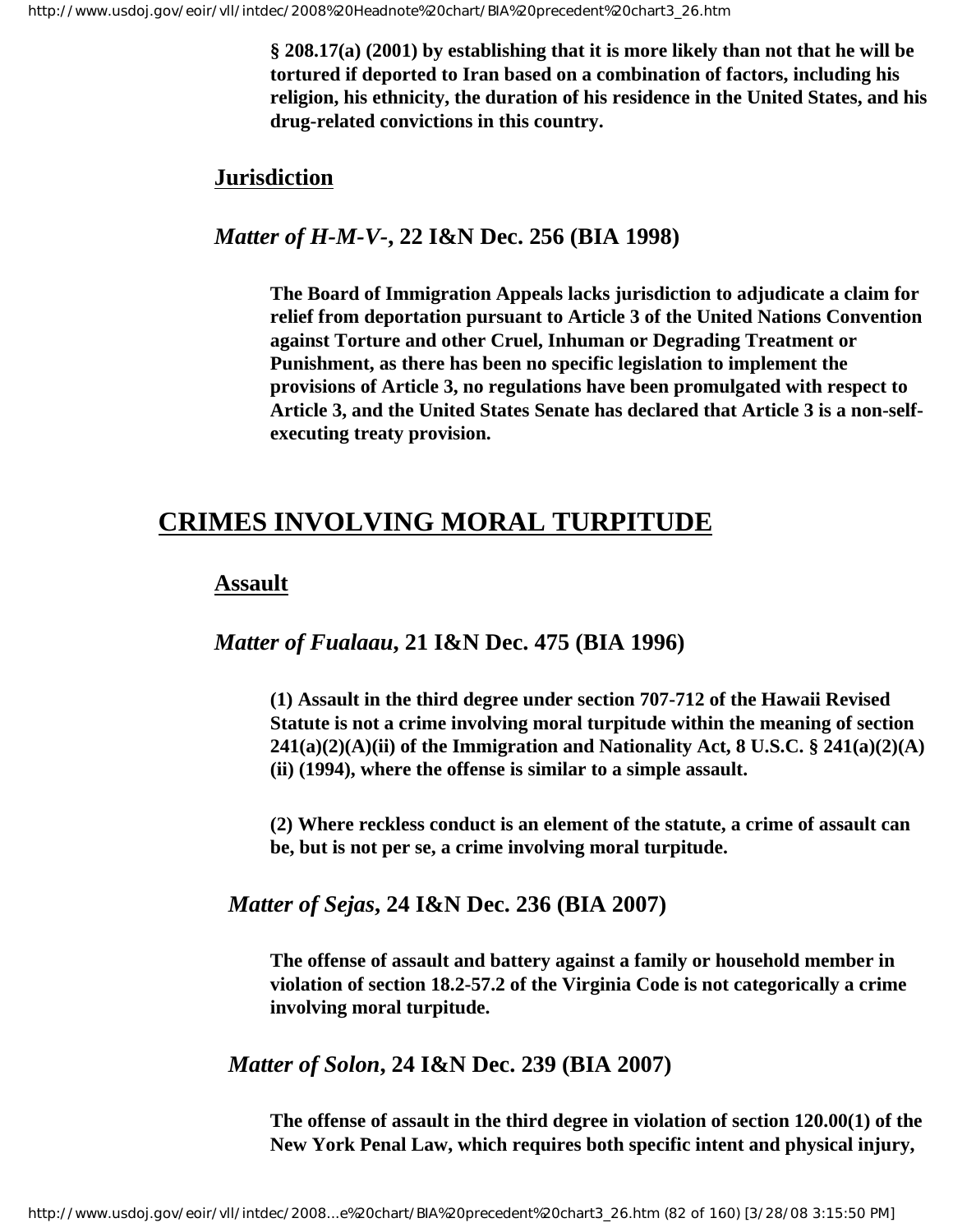**is a crime involving moral turpitude.**

## **Cancellation of Removal Eligibility**

## *Matter of Garcia-Hernandez***, 23 I&N Dec. 590 (BIA 2002)**

**(1) An alien who has been convicted of a crime involving moral turpitude that falls within**

**the "petty offense" exception in section**  $212(a)(2)(A)(ii)(II)$  **of the Immigration and Nationality Act, 8 U.S.C. § 1182(a)(2)(A)(ii)(II) (1994), is not ineligible for cancellation of removal under section 240A(b)(1)(C) of the Act, 8 U.S.C. § 1229b(b)(1)(C) (Supp. IV 1998), because he "has not been convicted of an offense under section 212(a) (2)" of the Act.**

**(2) An alien who has committed a crime involving moral turpitude that falls within the**

**"petty offense" exception is not ineligible for cancellation of removal under section**

**240A(b)(1)(B) of the Act, because commission of a petty offense does not bar the offender**

**from establishing good moral character under section 101(f)(3) of the Act, 8 U.S. C.**

**§ 1101(f)(3) (Supp. IV 1998).**

**(3) An alien who has committed more than one petty offense is not ineligible for the**

**"petty offense" exception if "only one crime" is a crime involving moral turpitude.**

**(4) The respondent, who was convicted of a crime involving moral turpitude that qualifies as a petty offense, was not rendered ineligible for cancellation of removal under section 240A(b)(1) of Act by either his conviction or his commission of another offense that is not a crime involving moral turpitude.**

*Matter of Robles***, 24 I&N Dec. 22 (BIA 2006)**

**(1) When the Attorney General overrules or reverses only one holding in a**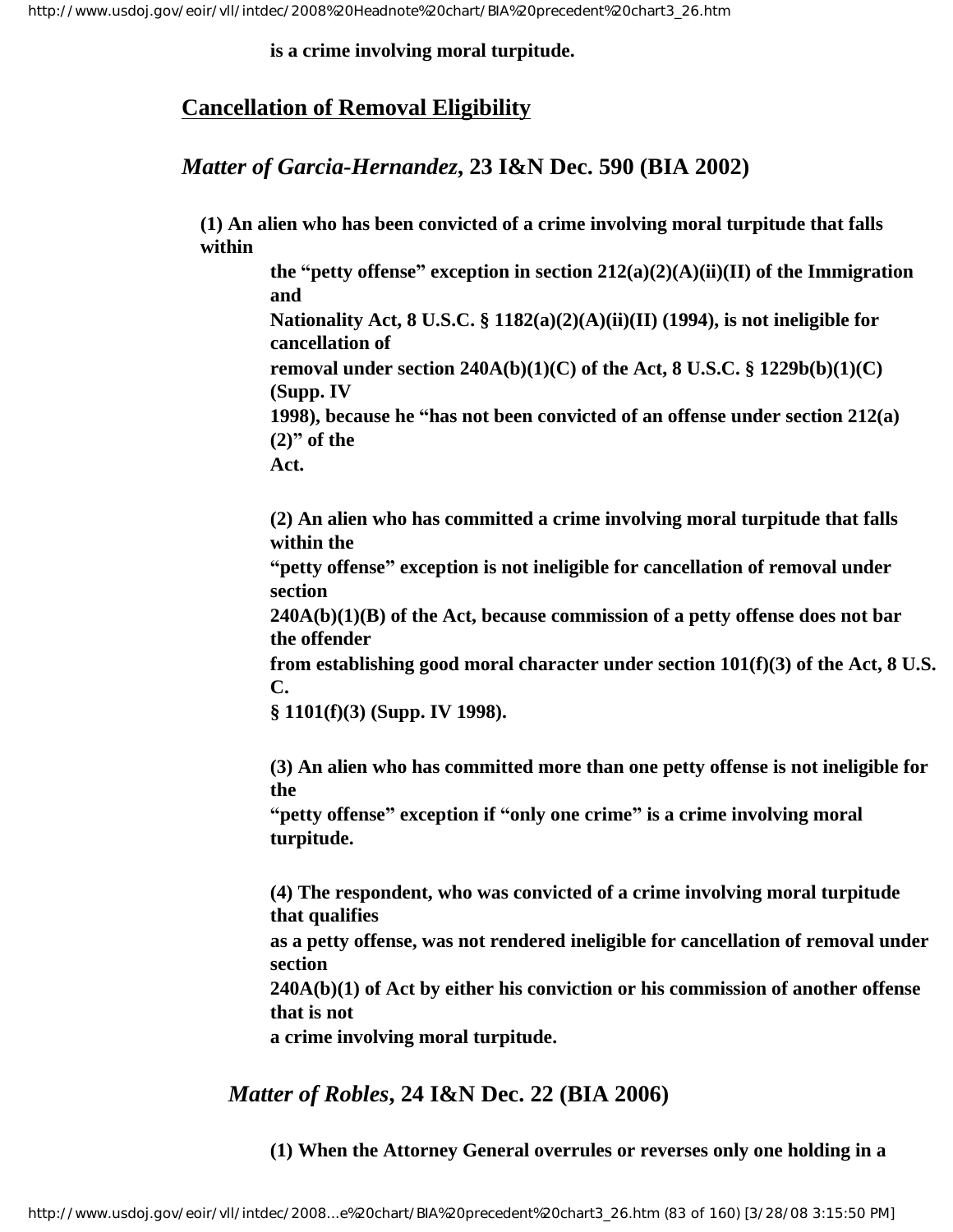**precedent decision of the Board of Immigration Appeals and expressly declines to consider any alternative holding in the case, the remaining holdings retain their precedential value.**

**(2) Misprision of a felony in violation of 18 U.S.C. § 4 (2000) is a crime involving moral turpitude. Matter of Sloan, 12 I&N Dec. 840 (A.G. 1968; BIA 1966), overruled in part.**

**(3) Under the "stop-time" rule in section 240A(d)(1)(B) of the Immigration and Nationality Act, 8 U.S.C. § 1229b(d)(1)(B) (2000), an offense is deemed to end an alien's continuous residence as of the date of its commission, even if the offense was committed prior to the enactment of the Illegal Immigration Reform and Immigrant Responsibility Act of 1996, Division C of Pub. L. No. 104-208, 110 Stat. 3009-546. Matter of Perez, 22 I&N Dec. 689 (BIA 1999), reaffirmed.**

#### *Matter of Deanda-Romo***, 23 I&N Dec. 597 (BIA 2003)**

**The respondent, who was convicted of two misdemeanor crimes involving moral turpitude,**

**is not precluded by the provisions of section 240A(d)(1)(B) of the Immigration and Nationality Act, 8 U.S.C. § 1229b(d)(1)(B) (2000), from establishing the requisite 7 years of continuous**

**residence for cancellation of removal under section 240A(a)(2), because his first crime, which**

**qualifies as a petty offense, did not render him inadmissible, and he had accrued the requisite**

**7 years of continuous residence before the second offense was committed.**

#### **Child Pornography**

#### *Matter of Olquin***, 23 I&N Dec. 896 (BIA 2006)**

**The offense of possession of child pornography in violation of section 827.071(5) of the Florida Statutes is a crime involving moral turpitude.**

#### **Controlled Substances**

#### *Matter of Khourn***, 21 I&N Dec. 1041 (BIA 1997)**

**A conviction for distribution of cocaine under 21 U.S.C.§ 841(a)(1) (1988), is a conviction for a crime involving moral turpitude within the meaning of section 241(a)(2)(A)(ii) of the Immigration and Nationality Act, 8 U.S.C. § 1251(a)(2)(A) (ii) (1994), where knowledge or intent is an element of the offense. Matter of**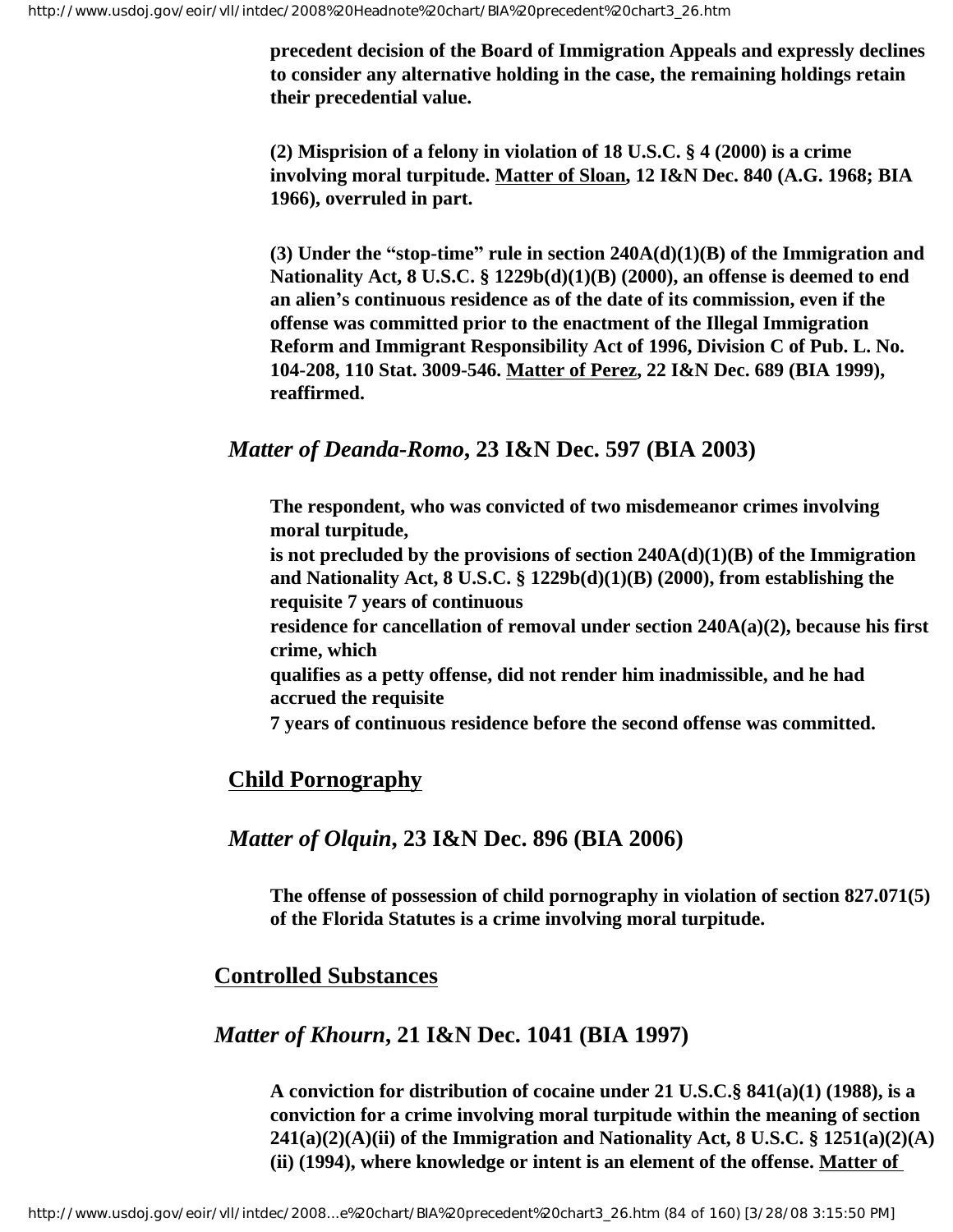#### **Serna, 20 I&N Dec. 579 (BIA 1992), modified.**

#### **Corporal Injury on a Spouse**

#### *Matter of Tran***, 21 I&N Dec. 291 (BIA 1996)**

**Willful infliction of corporal injury on a spouse, cohabitant, or parent of the perpetrator's child, in violation of section 273.5(a) of the California Penal Code, constitutes a crime involving moral turpitude.**

#### **Date of Admission**

#### *Matter of Shanu***, 23 I&N Dec. 754 (BIA 2005).**

**(1) The phrase "date of admission" in section 237(a)(2)(A)(i) of the Immigration and Nationality Act, 8 U.S.C. § 1227(a)(2)(A)(i) (2000), refers to, among other things, the date on which a previously admitted alien is lawfully admitted for permanent residence by means of adjustment of status.**

**(2) An alien convicted of a single crime involving moral turpitude that is punishable by a term of imprisonment of at least 1 year is removable from the United States under section 237(a)(2)(A)(i) of the Act if the crime was committed within 5 years after the date of any admission made by the alien, whether it be the first or any subsequent admission.**

#### **Domestic Battery**

#### *Matter of Sanudo***, 23 I&N Dec. 968 (BIA 2006)**

**(1) An alien's conviction for domestic battery in violation of sections 242 and 243(e)(1) of the California Penal Code does not qualify categorically as a conviction for a "crime involving moral turpitude" within the meaning of section 237(a)(2)(A)(ii) of the Immigration and Nationality Act, 8 U.S.C. § 1227 (a)(2)(A)(ii) (2000).** 

**(2) In removal proceedings arising within the jurisdiction of the United States Court of Appeals for the Ninth Circuit, the offense of domestic battery in violation of sections 242 and 243(e)(1) of the California Penal Code does not presently qualify categorically as a "crime of violence" under 18 U.S.C. § 16 (2000), such that it may be considered a "crime of domestic violence" under section 237(a)(2)(E)(i) of the Act. Ortega-Mendez v. Gonzales, 450 F.3d 1010 (9th Cir. 2006), followed.** 

## **Driving Under the Influence**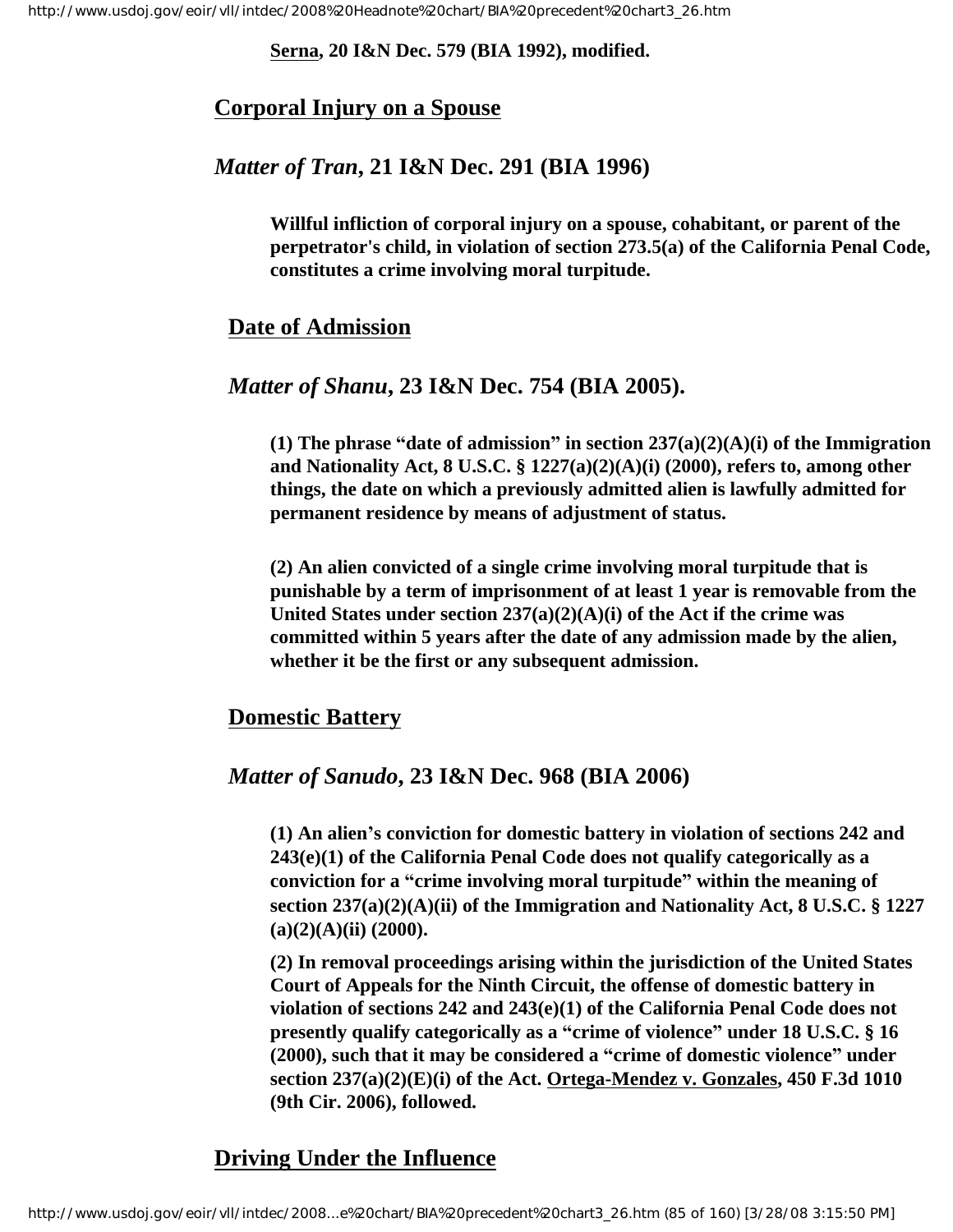### *Matter of Lopez-Meza***, 22 I&N Dec. 1188 (BIA 1999)**

**Under Arizona law, the offense of aggravated driving under the influence, which requires the driver to know that he or she is prohibited from driving under any circumstances, is a crime involving moral turpitude.**

#### *Matter of Torres-Varela***, 23 I&N Dec. 78 (BIA 2001)**

**Under Arizona law, the offense of aggravated driving under the influence ("DUI") with two or more prior DUI convictions is not a crime involving moral turpitude. Matter of Lopez-Meza, 22 I&N Dec. 1188 (BIA 1999), distinguished.**

#### **Failure to Register as Sex Offender**

#### *Matter of Tobar-Lobo***, 24 I&N Dec. 143 (BIA 2007)**

**Willful failure to register by a sex offender who has been previously apprised of the obligation to register, in violation of section 290(g)(1) of the California Penal Code, is a crime involving moral turpitude.**

#### **Financial Violations**

#### *Matter of L-V-C***-, 22 I&N Dec. 594 (BIA 1999)**

**An alien convicted of causing a financial institution to fail to file currency transaction reports and of structuring currency transactions to evade reporting requirements, in violation of 31 U.S.C. §§ 5324(1) and (3) (1998), whose offense did not include any morally reprehensible conduct, is not convicted of a crime involving moral turpitude. Matter of Goldeshtein, 20 I&N Dec. 382 (BIA 1991), rev'd, 8 F.3d 645 (9th Cir. 1993), overruled.**

#### **Misprision of a Felony**

#### *Matter of Robles***, 24 I&N Dec. 22 (BIA 2006)**

**(1) When the Attorney General overrules or reverses only one holding in a precedent decision of the Board of Immigration Appeals and expressly declines to consider any alternative holding in the case, the remaining holdings retain their precedential value.**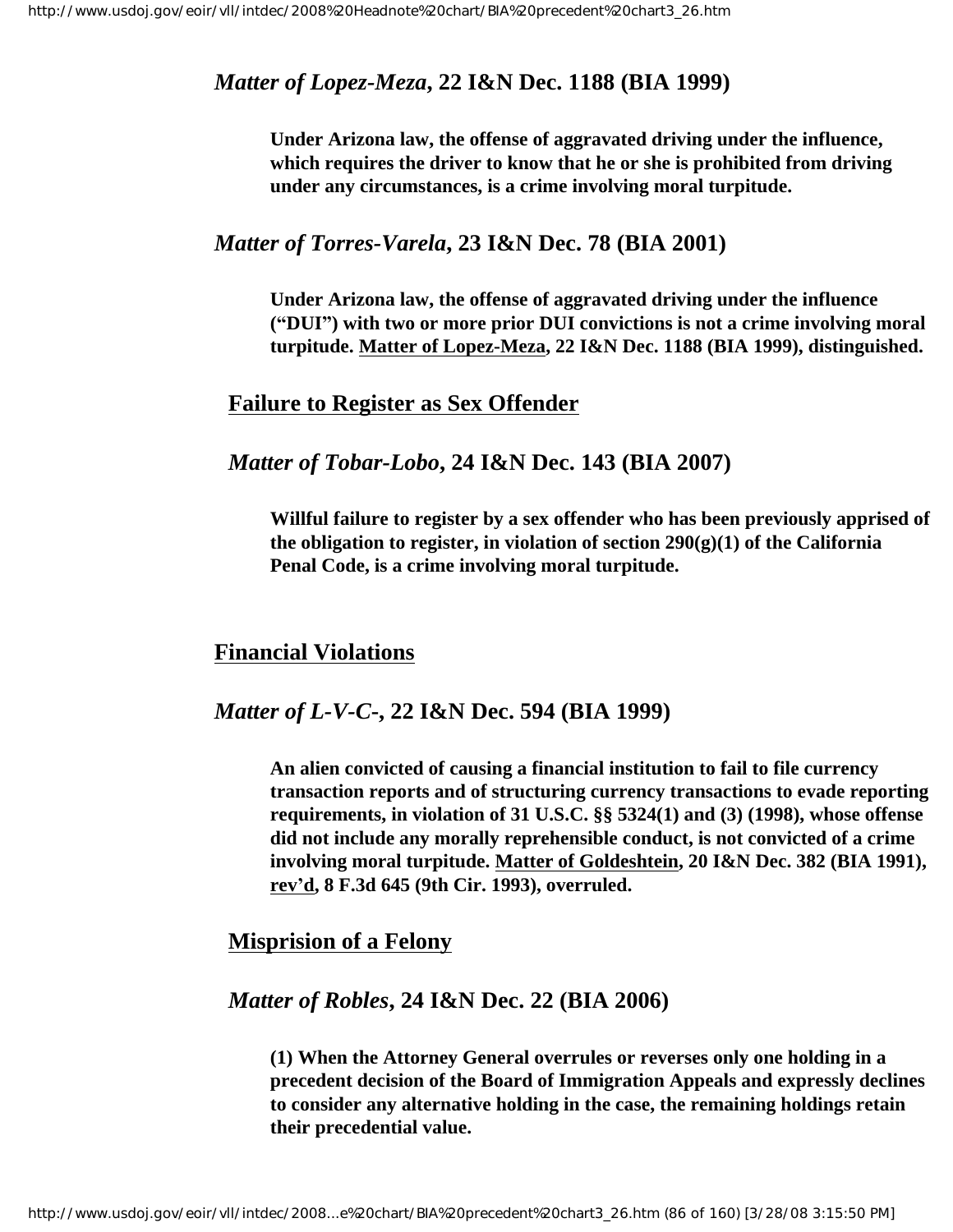**(2) Misprision of a felony in violation of 18 U.S.C. § 4 (2000) is a crime involving moral turpitude. Matter of Sloan, 12 I&N Dec. 840 (A.G. 1968; BIA 1966), overruled in part.**

**(3) Under the "stop-time" rule in section 240A(d)(1)(B) of the Immigration and Nationality Act, 8 U.S.C. § 1229b(d)(1)(B) (2000), an offense is deemed to end an alien's continuous residence as of the date of its commission, even if the offense was committed prior to the enactment of the Illegal Immigration Reform and Immigrant Responsibility Act of 1996, Division C of Pub. L. No. 104-208, 110 Stat. 3009-546. Matter of Perez, 22 I&N Dec. 689 (BIA 1999), reaffirmed.**

#### **Money Laundering**

#### *Matter of Tejwani***, 24 I&N Dec. 97 (BIA 2007)**

**The offense of money laundering in violation of section 470.10(1) of the New York Penal Law is a crime involving moral turpitude.** 

#### **Purely Political Offense**

#### *Matter of O'Cealleagh***, 23 I&N Dec. 976 (BIA 2006)**

**(1) In order for an offense to qualify for the "purely political offense" exception to the ground of inadmissibility under section 212(a)(2)(A)(i)(I) of the Immigration and Nationality Act, 8 U.S.C. § 1182(a)(2)(A)(i)(I) (2000), based on an alien's conviction for a crime involving moral turpitude, the offense must be completely or totally "political."**

**(2) The respondent is inadmissible where he properly conceded that his offense, substantively regarded, was not "purely political," and where there was substantial evidence that the offense was not fabricated or trumped-up and therefore did not qualify from a procedural perspective as a "purely political offense," because the circumstances surrounding his conviction in Northern Ireland for aiding and abetting the murder of two British corporals reflected a sincere effort to prosecute real lawbreakers.** 

## **Section 212(c) Eligibility**

#### *Matter of Fortiz***, 21 I&N Dec. 1199 (BIA 1998)**

**(1) An alien who is deportable under section 241(a)(2)(A)(ii) of the Immigration and Nationality Act, 8 U.S.C. § 1251(a)(2)(A)(ii) (1994), as an alien convicted of**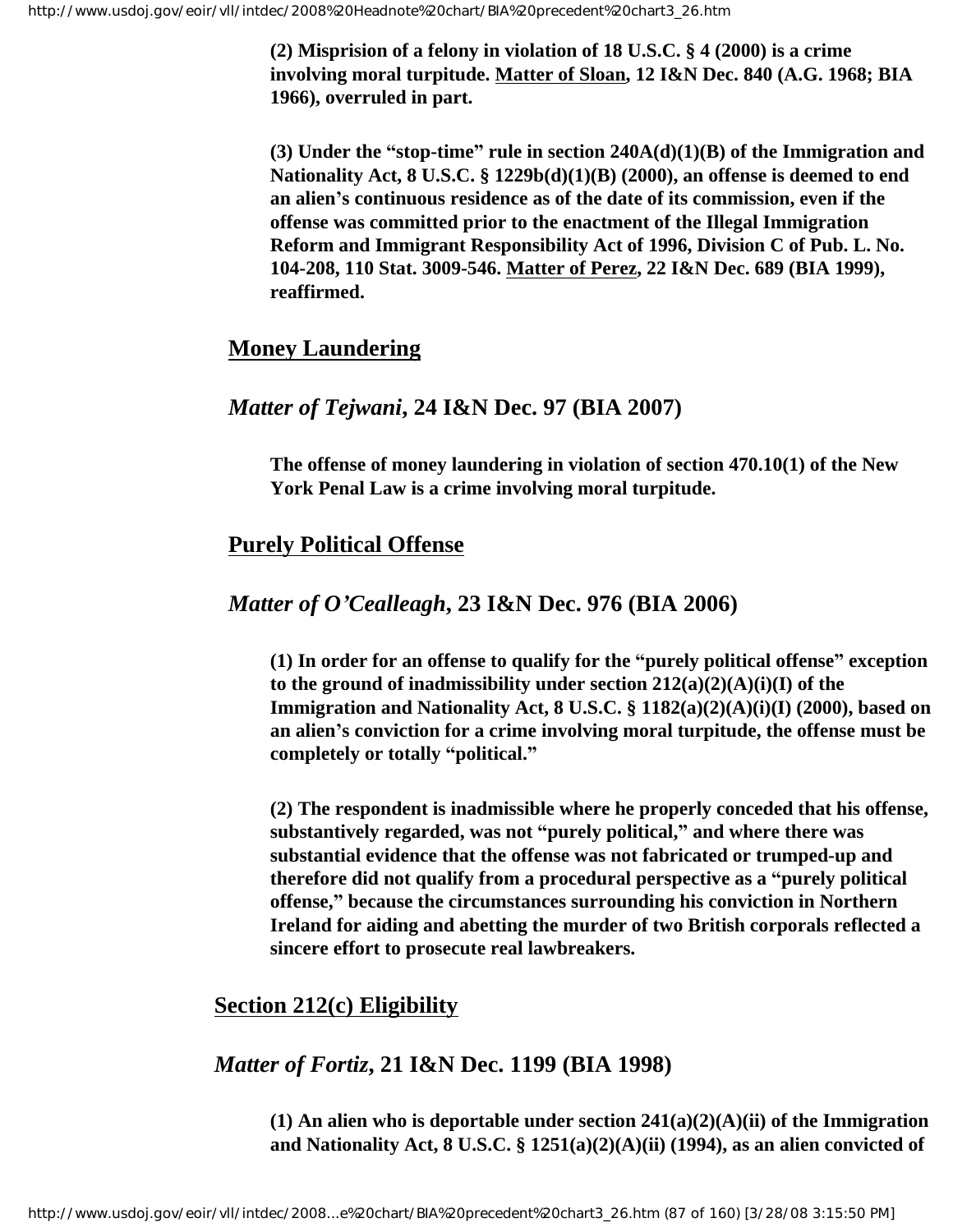**two or more crimes involving moral turpitude, and whose deportation proceedings were initiated prior to the April 24, 1996, enactment date of the Antiterrorism and Effective Death Penalty Act of 1996, Pub. L. No. 104-132, 110 Stat. 1214 ("AEDPA"), is not ineligible for a waiver under section 212(c) of the Act (to be codified at 8 U.S.C. § 1182(c)) unless more than one conviction resulted in a sentence or confinement of 1 year or longer pursuant to the former version of section 241(a)(2)(A)(i)(II), prior to its amendment by the AEDPA.**

**(2) For an alien to be barred from eligibility for a waiver under section 212(c) of the Act as one who "is deportable" by reason of having committed a criminal offense covered by one of the criminal deportation grounds enumerated in the statute, he or she must have been charged with, and found deportable on, such grounds.** 

#### **Stalking**

#### *Matter of Ajami***, 22 I&N Dec. 949 (BIA 1999)**

**The offense of aggravated stalking pursuant to section 750.411i of the Michigan Compiled Laws Annotated is a crime involving moral turpitude.**

#### **Theft**

#### *Matter of Jurado***, 24 I&N Dec. 29 (BIA 2006)**

**(1) An alien need not be charged and found inadmissible or removable on a ground specified in section 240A(d)(1)(B) of the Immigration and Nationality Act, 8 U.S.C. § 1229b(d)(1)(B) (2000), in order for the alleged criminal conduct to terminate the alien's continuous residence in this country.**

**(2) Retail theft in violation of title 18, section 3929(a)(1) of the Pennsylvania Consolidated Statutes is a crime involving moral turpitude.**

**(3) Unsworn falsification to authorities in violation of title 18, section 4904(a) of the Pennsylvania Consolidated Statutes is a crime involving moral turpitude.**

#### **Trafficking in Counterfeit Goods**

#### *Matter of Kochlani***, 24 I&N Dec. 128 (BIA 2007)**

**The offense of trafficking in counterfeit goods or services in violation of 18 U.S.C. 2329 (2000) is a crime involving moral turpitude.**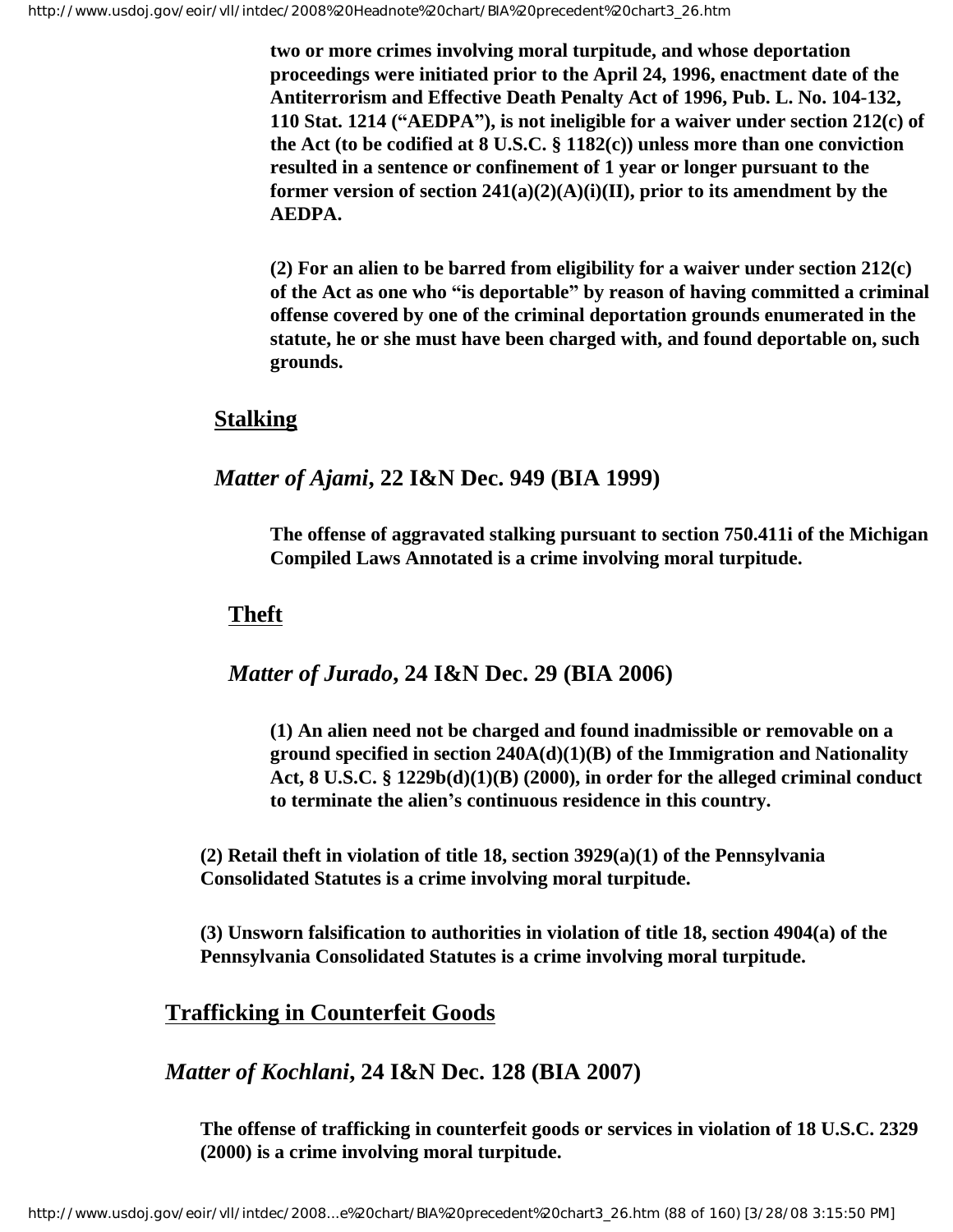# **CRIMINAL CONVICTIONS**

## **Finality**

## *Matter of Thomas***, 21 I&N Dec. 20 (BIA 1995)**

**(1) Inasmuch as a conviction does not attain a sufficient degree of finality for immigration purposes until direct appellate review has been exhausted or waived, a nonfinal conviction cannot support a charge of deportability, and likewise does not trigger a statutory bar to relief, under a section of the Immigration and Nationality Act premised on the existence of a conviction.** 

**(2) In determining whether an application for relief is merited as a matter of discretion, evidence of unfavorable conduct, including criminal conduct which has not culminated in a final conviction for purposes of the Act, may be considered.** 

**(3) When considering evidence of criminality in conjunction with an application for discretionary relief, the probative value of and corresponding weight, if any, assigned to that evidence will vary according to the facts and circumstances of each case and the nature and strength of the evidence presented.** 

#### *Matter of Chairez***, 21 I&N Dec. 44 (BIA 1995).**

**(1) A right to appeal such issues as whether a violation of probation has occurred or the sentence imposed upon entry of judgment was correct will not prevent a finding of a final conviction for immigration purposes under the third prong of the standard set forth in Matter of Ozkok, 19 I&N Dec. 546 (BIA 1988), which requires that any further proceedings available to an alien must relate to the issue of "guilt or innocence of the original charge."**

**(2) After a breach of a condition of an order deferring judgment and sentence under Colorado Revised Statutes § 16-7-403, no further proceedings are available to a defendant to contest his guilt.** 

**(3) Where the period during which the respondent's judgment and sentence were deferred under Colorado law had been completed, any right he may have had to appeal had lapsed and could no longer prevent a finding that his conviction was final.** 

## **Foreign Convictions**

*Matter of Dillingham***, 21 I&N Dec. 1001 (BIA 1997)**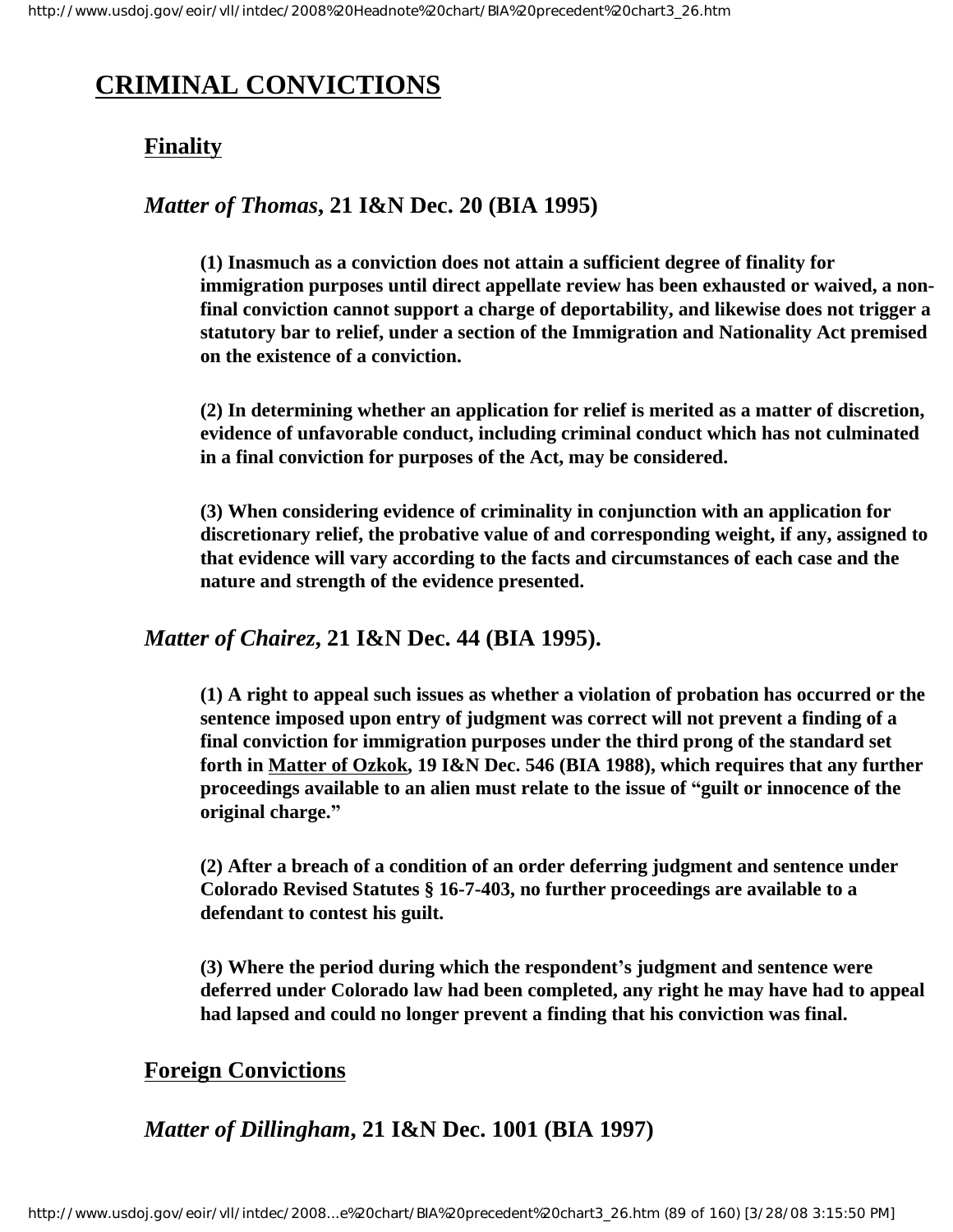**The expungement of an alien's foreign drug-related conviction pursuant to a foreign rehabilitation statute is not effective to prevent a finding of his inadmissibility pursuant to section 212(a)(2)(A)(i)(II) of the Immigration and Nationality Act, 8 U.S.C. § 1182(a) (2)(A)(i)(II) (1994), even if he would have been eligible for federal first offender treatment under the provisions of 18 U.S.C. § 3607(a) (1994) had he been prosecuted in the United States. Matter of Manrique, 21 I&N Dec. 3250 (BIA 1995), distinguished.**

## *Matter of Pickering***, 23 I&N Dec. 621 (BIA 2003)**

**(1) If a court vacates an alien's conviction for reasons solely related to rehabilitation or immigration hardships, rather than on the basis of a procedural or substantive defect in the underlying criminal proceedings, the conviction is not eliminated for immigration purposes.**

**(2) Where the record indicated that the respondent's conviction for possession of a controlled substance was quashed by a Canadian court for the sole purpose of avoiding the bar to his acquisition of permanent residence, the court's action was not effective to eliminate the conviction for immigration purposes.**

#### **Deferred Adjudication**

#### *Matter of Punu***, 22 I&N Dec. 224 (BIA 1998)**

**(1) The third prong of the standard for determining whether a conviction exists with regard to deferred adjudications has been eliminated pursuant to section 101(a)(48)(A) of the Immigration and Nationality Act, 8 U.S.C. § 1101(a)(48)(A) (Supp. II 1996). Matter of Ozkok, 19 I&N Dec. 546 (BIA 1988), superseded.**

**(2) A deferred adjudication under article 42.12, § 5 of the Texas Code of Criminal Procedure is a conviction for immigration purposes.** 

#### **Naturalization**

#### *Matter of Gonzales-Muro***, 24 I&N Dec. 472 (BIA 2008)**

**A denaturalized alien who committed crimes while a lawful permanent resident and concealed them during the naturalization application process is removable on the basis of the crimes, even though the alien was a naturalized citizen at the time of conviction.** *Costello v. INS***, 376 U.S. 120 (1964), distinguished.**

#### **Pardons**

*Matter of Suh***, 23 I&N Dec. 626 (BIA 2003)**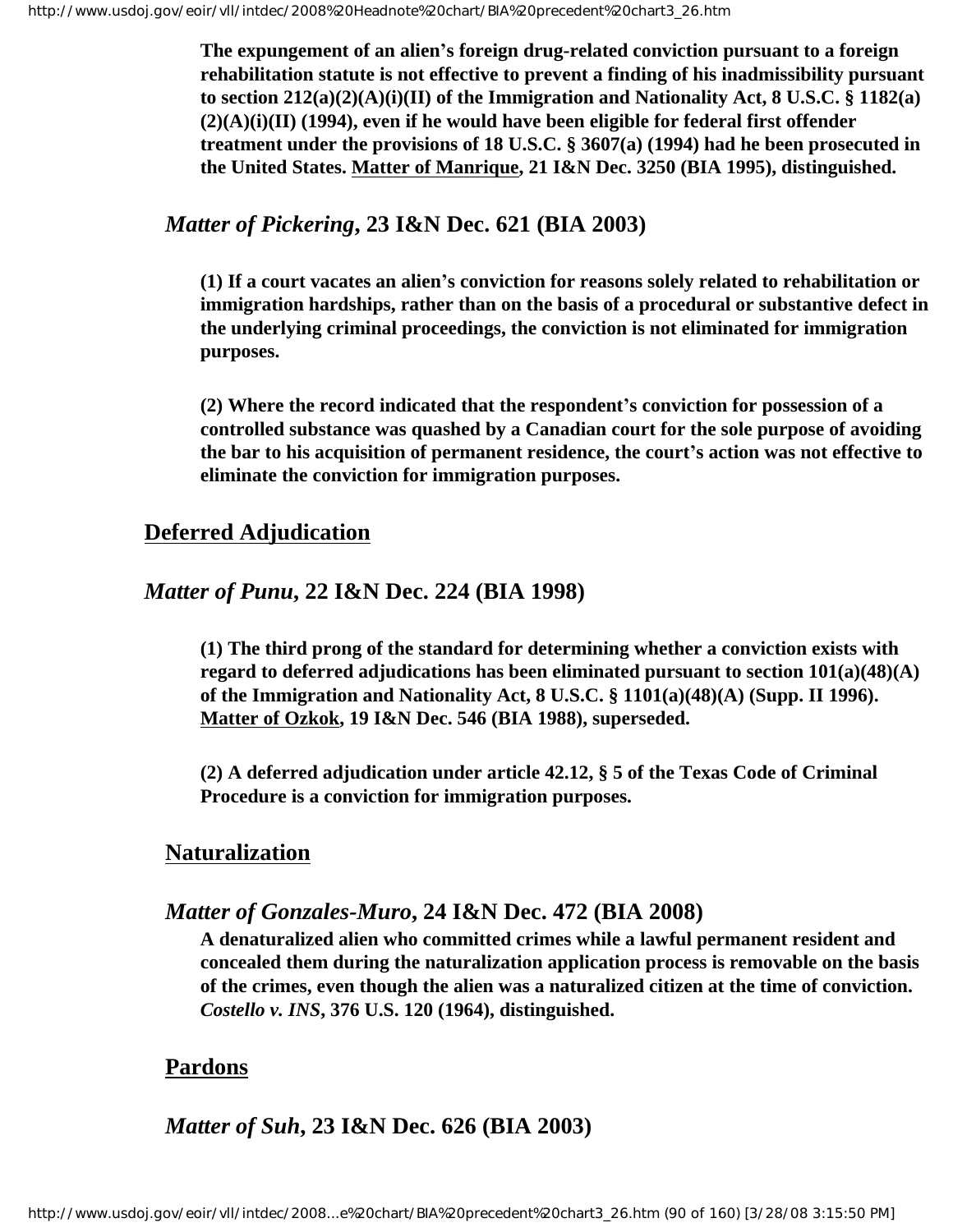**(1) A presidential or gubernatorial pardon waives only the grounds of removal specifically set forth in section 237(a)(2)(A)(v) of the Immigration and Nationality Act, 8 U.S.C. § 1227(a)(2)(A)(v) (2000), and no implicit waivers may be read into the statute.**

**(2) The respondent's pardon did not waive his removability as an alien convicted of domesticviolence or child abuse under section 237(a)(2)(E)(i) of the Act, because that section is not specifically included in section 237(a)(2)(A)(v).**

#### **Penalty or Punishment**

#### *Matter of Cabrera***, 24 I&N Dec. 459 (BIA 2008)**

**The imposition of costs and surcharges in the criminal sentencing context constitutes a form of "punishment" or "penalty" for purposes of establishing that an alien has suffered a "conviction" within the meaning of section 101(a)(48)(A) of the Immigration and Nationality Act, 8 U.S.C. § 1101(a)(48)(A) (2000).**

#### **Records of Conviction**

#### *Matter of Teixeira***, 21 I&N Dec. 316 (BIA 1996)**

**(1) Where the statute under which an alien was convicted encompasses offenses that constitute firearms violations and offenses that do not, the Board of Immigration Appeals looks to the record of conviction, and to other documents admissible as evidence in proving a criminal conviction, to determine whether the specific offense of which the alien was convicted constitutes a firearms violation within the meaning of section 241(a)(2)(C) of Immigration and Nationality Act, 8 U.S.C. § 1251(a)(2)(C) (Supp. V 1993).**

**(2) A police report, standing alone, is not part of a "record of conviction," nor does it fit any of the regulatory descriptions found at 8 C.F.R. § 3.41 (1995) for documents that are admissible as evidence in any proceeding before an Immigration Judge in proving a criminal conviction, and it therefore should not be considered in determining whether the specific offense of which an alien was convicted constituted a firearms violation.**

**(3) Although a police report concerning circumstances of arrest that is not part of a record of conviction is appropriately admitted into evidence for the purpose of considering an application for discretionary relief, it should not be considered for the purpose of determining deportability where the Act mandates a focus on a criminal conviction, rather than on conduct.**

*Matter of Madrigal***, 21 I&N Dec. 323 (BIA 1996)**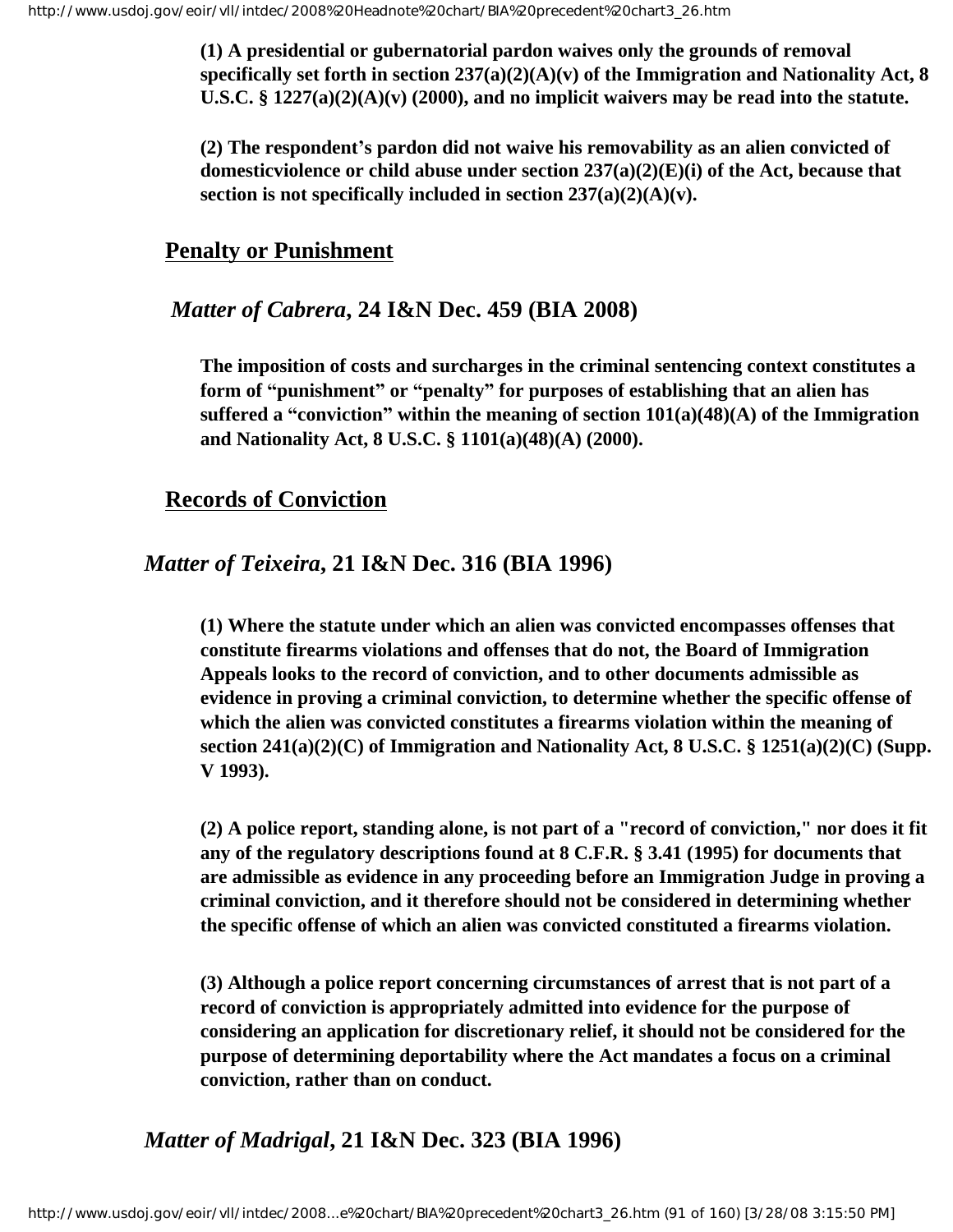**(1) Where the statute under which an alien has been convicted encompasses offenses that constitute firearms violations and offenses that do not, the Immigration and Naturalization Service must establish through the record of conviction, and other documents admissible as evidence in proving a criminal conviction, that the specific offense of which the alien was convicted constitutes a firearms violation within the meaning of section 241(a)(2)(C) of Immigration and Nationality Act, 8 U.S.C. § 1251(a) (2)(C) (1994).**

**(2) The transcript from the respondent's plea and sentence hearing, during which the respondent admitted possession of a firearm, is part of the record of conviction and, consequently, was sufficient to establish that the respondent had been convicted of a firearms offense and was deportable under section 241(a)(2)(C) of the Act.**

**(3) The respondent's right to counsel was not violated where the Immigration Judge properly informed the respondent of his right to counsel and provided him with adequate opportunity to obtain representation.**

#### *Matter of Pichardo***, 21 I&N Dec. 330 (BIA 1996)**

**(1) Where the statute under which an alien has been convicted encompasses offenses that constitute firearms violations and offenses that do not, the Board of Immigration Appeals will look beyond the statute, but only to consider such facts which appear from the record of conviction, or other documents admissible under federal regulations as evidence in proving a criminal conviction, to determine whether the specific offense for which the alien was convicted constitutes a firearms violation within the meaning of section 241(a)(2)(C) of the Immigration and Nationality Act, 8 U.S.C. § 1251(a)(2)(C) (1994).**

**(2) Where the only criminal court document offered into the record to prove an alien's deportability under section 241(a)(2)(C) of the Act consists of a Certificate of Disposition which fails to identify the subdivision under which the alien was convicted or the weapon that he was convicted of possessing, deportability has not been established, even where the alien testifies that the weapon in his possession at the time of his arrest was a gun, since it is the crime that the alien was convicted of rather than a crime that he may have committed which determines whether he is deportable.**

#### **Rehabilitative Statutes**

*Matter of Manrique***, 21 I&N Dec. 58 (BIA 1995) (superseded by** *Matter of Roldan***, 22 I&N Dec. 512 (BIA 1999))**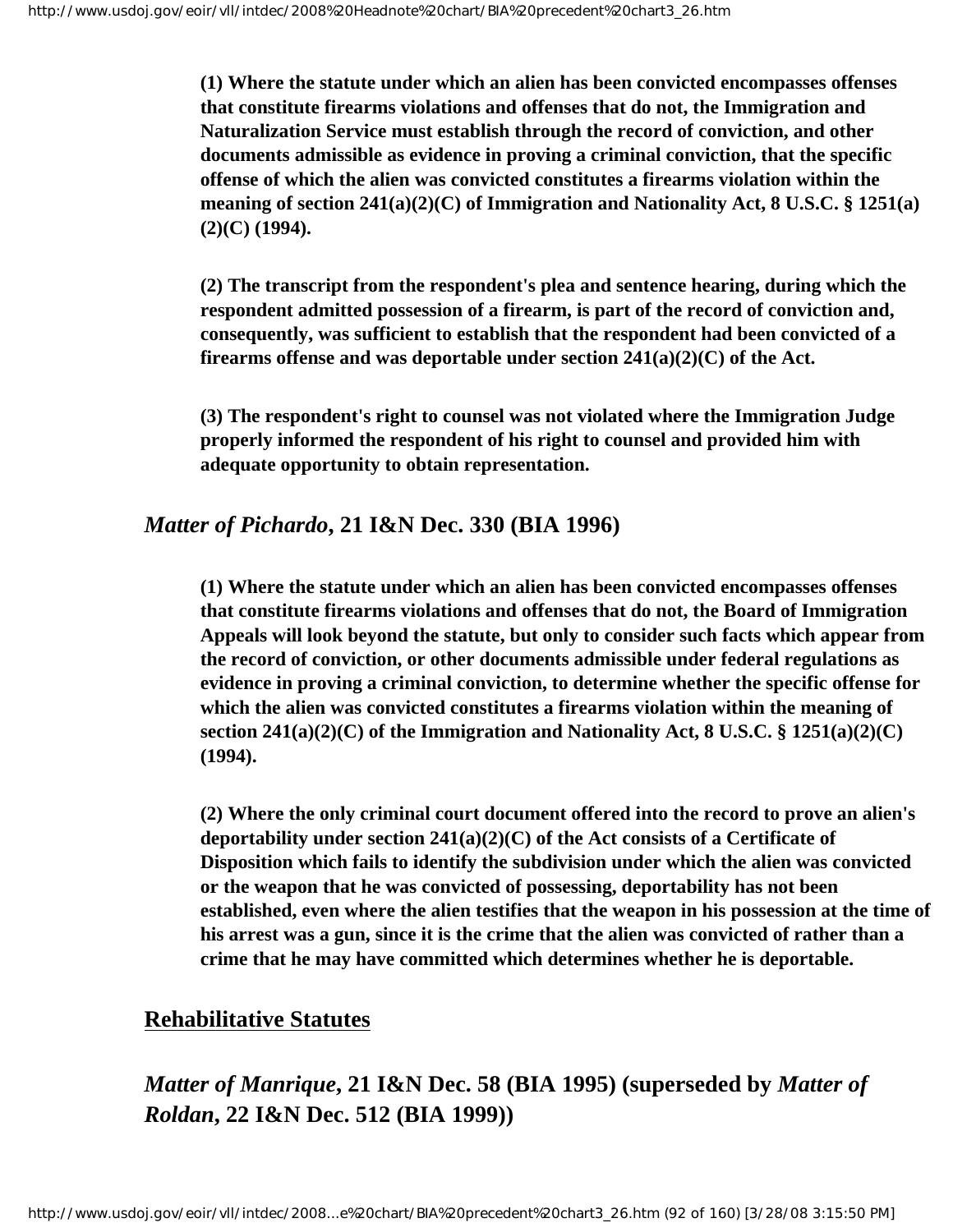**As a matter of policy in cases dealing with drug-related convictions under state law, any alien who has been accorded rehabilitative treatment pursuant to a state statute will not be deported if he establishes that he would have been eligible for federal first offender treatment under the provisions of 18 U.S.C. § 3607(a) (1988) had he been prosecuted under federal law. Matter of Deris, 20 I&N Dec. 5 (BIA 1989); Matter of Garcia, 19 I&N Dec. 270 (BIA 1985); Matter of Carrillo, 19 I&N Dec. 77 (BIA 1984); Matter of Forstner, 18 I&N Dec. 374 (BIA 1983); Matter of Golshan, 18 I&N Dec. 92 (BIA 1981); Matter of Kaneda, 16 I&N Dec. 677 (BIA 1979); Matter of Haddad, 16 I&N Dec. 253 (BIA 1977); and Matter of Werk, 16 I&N Dec. 234 (BIA 1977), modified.** 

## *Matter of Roldan***, 22 I&N Dec. 512 (BIA 1999)**

**(1) Under the statutory definition of "conviction" provided at section 101(a)(48)(A) of the Immigration and Nationality Act, 8 U.S.C. § 1101(a)(48)(A) (Supp. II 1996), no effect is to be given in immigration proceedings to a state action which purports to expunge, dismiss, cancel, vacate, discharge, or otherwise remove a guilty plea or other record of guilt or conviction by operation of a state rehabilitative statute.**

**(2) With the enactment of the federal statute defining "conviction" with respect to an alien, our decisions in Matter of G-, 9 I&N Dec. 159 (BIA 1960, A.G. 1961); Matter of Ibarra-Obando, 12 I&N Dec. 576 (BIA 1966, A.G. 1967); Matter of Luviano, 21 I&N Dec. 235 (BIA 1996), and others which address the impact of state rehabilitative actions on whether an alien is "convicted" for immigration purposes are no longer controlling.**

**(3) Once an alien is subject to a "conviction" as that term is defined at section 101(a)(48) (A) of the Act, the alien remains convicted for immigration purposes notwithstanding a subsequent state action purporting to erase the original determination of guilt through a rehabilitative procedure.**

**(4) The policy exception in Matter of Manrique, 21 I&N Dec. 58 (BIA 1995), which accorded federal first offender treatment to certain drug offenders who had received state rehabilitative treatment is superseded by the enactment of section 101(a)(48)(A), which gives no effect to state rehabilitative actions in immigration proceedings. Matter of Manrique, supra, superseded.**

**(5) An alien, who has had his guilty plea to the offense of possession of a controlled substance vacated and his case dismissed upon termination of his probation pursuant to section 19-2604(1) of the Idaho Code, is considered to have a conviction for immigration purposes.**

## *Matter of Rodriguez-Ruiz***, 22 I&N Dec. 1378 (BIA 2000)**

**A conviction that has been vacated pursuant to article 440 of the New York Criminal**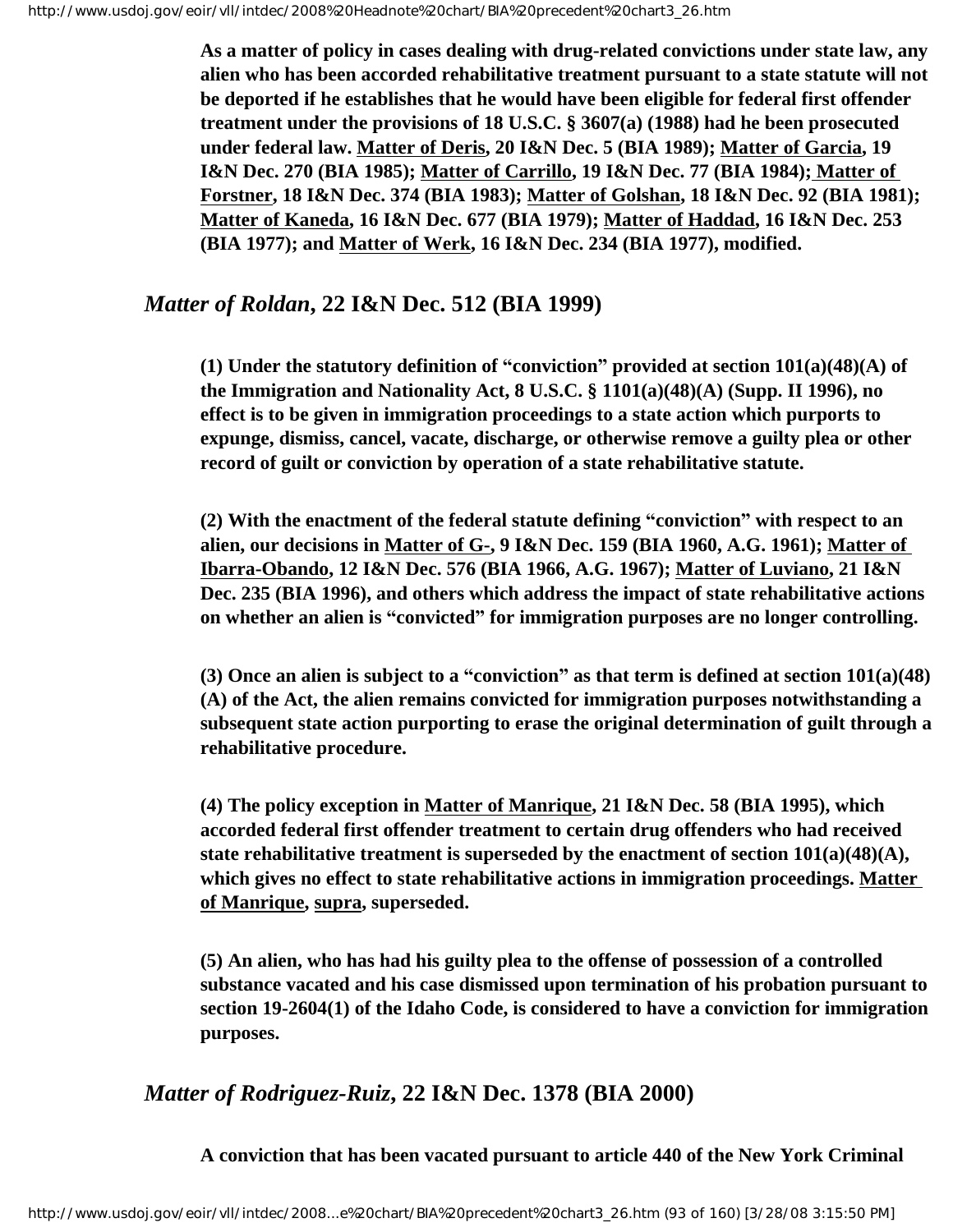**Procedure Law does not constitute a conviction for immigration purposes within the meaning of section 101(a)(48)(A) of the Immigration and Nationality Act, 8 U.S.C. § 1101(a)(48)(A) (Supp. IV 1998). Matter of Roldan, 22 I&N Dec. 512 (BIA 1999), distinguished.**

## *Matter of Salazar***, 23 I&N Dec. 223 (BIA 2002)**

**(1) An alien whose adjudication of guilt was deferred pursuant to article 42.12, section 5(a) of the Texas Code of Criminal Procedure following her plea of guilty to possession of a controlled substance is considered to have been convicted of the offense. Matter of Roldan, 22 I&N Dec. 512 (BIA 1999), reaffirmed.**

**(2) In Lujan-Armendariz v. INS, 222 F.3d 728 (9th Cir. 2000), the United States Court of Appeals for the Ninth Circuit overruled in part Matter of Roldan, supra, which will not be applied in cases arising within the jurisdiction of the Ninth Circuit.**

**(3) In light of the decisions in United States v. Hernandez-Avalos, 251 F.3d 505 (5th Cir. 2000), cert. denied, 122 S. Ct. 305 (2001), and United States v. Hinojosa-Lopez, 130 F.3d 691 (5th Cir. 1997), the decision of the Board of Immigration Appeals in Matter of K-V-D-, 22 I&N Dec. 1163 (BIA 1999), will not be applied in cases arising within the jurisdiction of the Fifth Circuit.**

## *Matter of Luviano***, 23 I&N Dec. 718 (A.G. 2005) (decided by Board February 29, 1996; decided by Attorney General January 18, 2005)**

**An alien whose firearms conviction was expunged pursuant to section 1203.4 of the California Penal Code has been "convicted" for immigration purposes. Matter of Marroquin, 23 I&N Dec. 705 (A.G. 2005), followed.**

#### *Matter of Marroquin***, 23 I&N Dec. 705 (A.G. 2005)**

**(1) The federal definition of "conviction" at section 101(a)(48)(A) of the Immigration and Nationality Act, 8 U.S.C. § 1101(a)(48)(A) (2000), encompasses convictions, other than those involving first-time simple possession of narcotics, that have been vacated or set aside pursuant to an expungement statute for reasons that do not go to the legal propriety of the original judgment, and that continue to impose some restraints or penalties upon the defendant's liberty.** 

**(2) An alien whose firearms conviction was expunged pursuant to section 1203.4 of the California Penal Code has been "convicted" for immigration purposes.**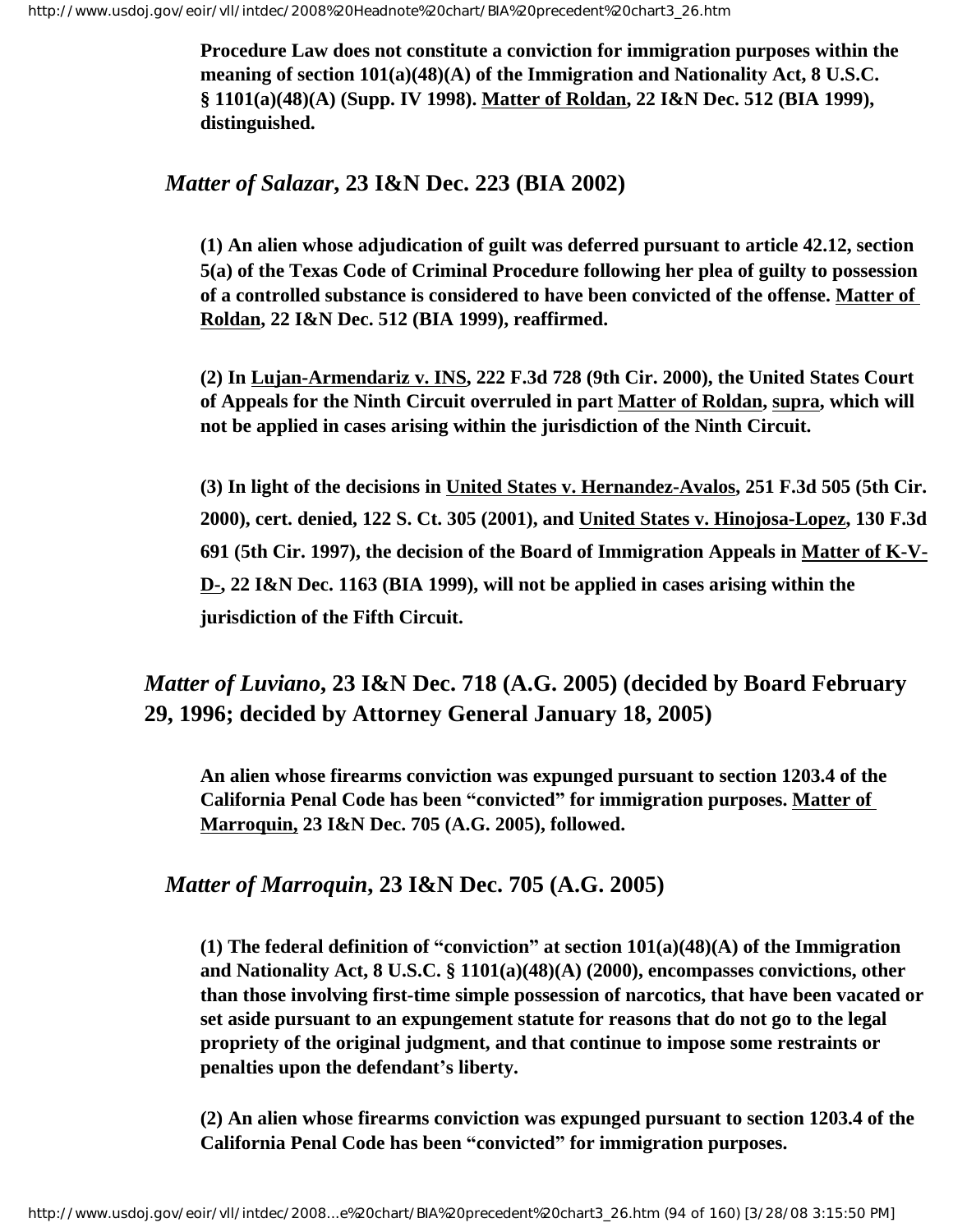#### *Matter of Cabrera***, 24 I&N Dec. 459 (BIA 2008)**

**The imposition of costs and surcharges in the criminal sentencing context constitutes a form of "punishment" or "penalty" for purposes of establishing that an alien has suffered a "conviction" within the meaning of section 101(a)(48)(A) of the Immigration and Nationality Act, 8 U.S.C. § 1101(a)(48)(A) (2000).**

#### **Sentence**

#### *Matter of Esposito***, 21 I&N Dec. 1 (BIA 1995)**

**(1) For purposes of section 212(a)(10) of the Immigration and Nationality Act, 8 U.S.C. § 1182(a)(10) (1988), and its successor provision at section 212(a)(2)(B) of the Act, 8 U.S. C. § 1182(a)(2)(B) (Supp. V 1993), a sentence is "actually imposed" where a criminal court suspends the execution of a sentence, but no sentence is "actually imposed" where the imposition of sentence is suspended. Matter of Castro, 19 I&N Dec. 692 (1988), followed.** 

**(2) Section 212(c) of the Act is ineffective to waive deportability under former section 241(a)(14) of the Act, 8 U.S.C. § 1251(a)(14) (1988), or section 241(a)(2)(C) of the Act, 8 U.S.C. § 1251(a)(2)(C) (Supp. V 1993), for conviction of a firearms violation, even where the firearms violation is one of two or more crimes which may render the alien inadmissible under section 212(a)(10) [now section 212(a)(2)(B)] of the Act. Matter of Montenegro, 20 I&N Dec. 603 (BIA 1992); Matter of Hernandez-Casillas, 20 I&N Dec. 262 (BIA 1990; A.G. 1991), aff'd, 983 F.2d 231 (5th Cir. 1993); and Matter of Wadud, 19 I&N Dec. 182 (BIA 1984), followed.** 

#### **Vacated Convictions**

#### *Matter of Song***, 23 I&N Dec. 173 (BIA 2001)**

**Where a criminal court vacated the 1-year prison sentence of an alien convicted of a theft offense and revised the sentence to 360 days of imprisonment, the alien does not have a conviction for an aggravated felony within the meaning of section 101(a)(43)(G) of the Immigration and Nationality Act, 8 U.S.C. §§ 1101(a)(43)(G) (Supp. V 1999).** 

*Matter of Pickering***, 23 I&N Dec. 621 (BIA 2003)**

**(1) If a court vacates an alien's conviction for reasons solely related to rehabilitation or**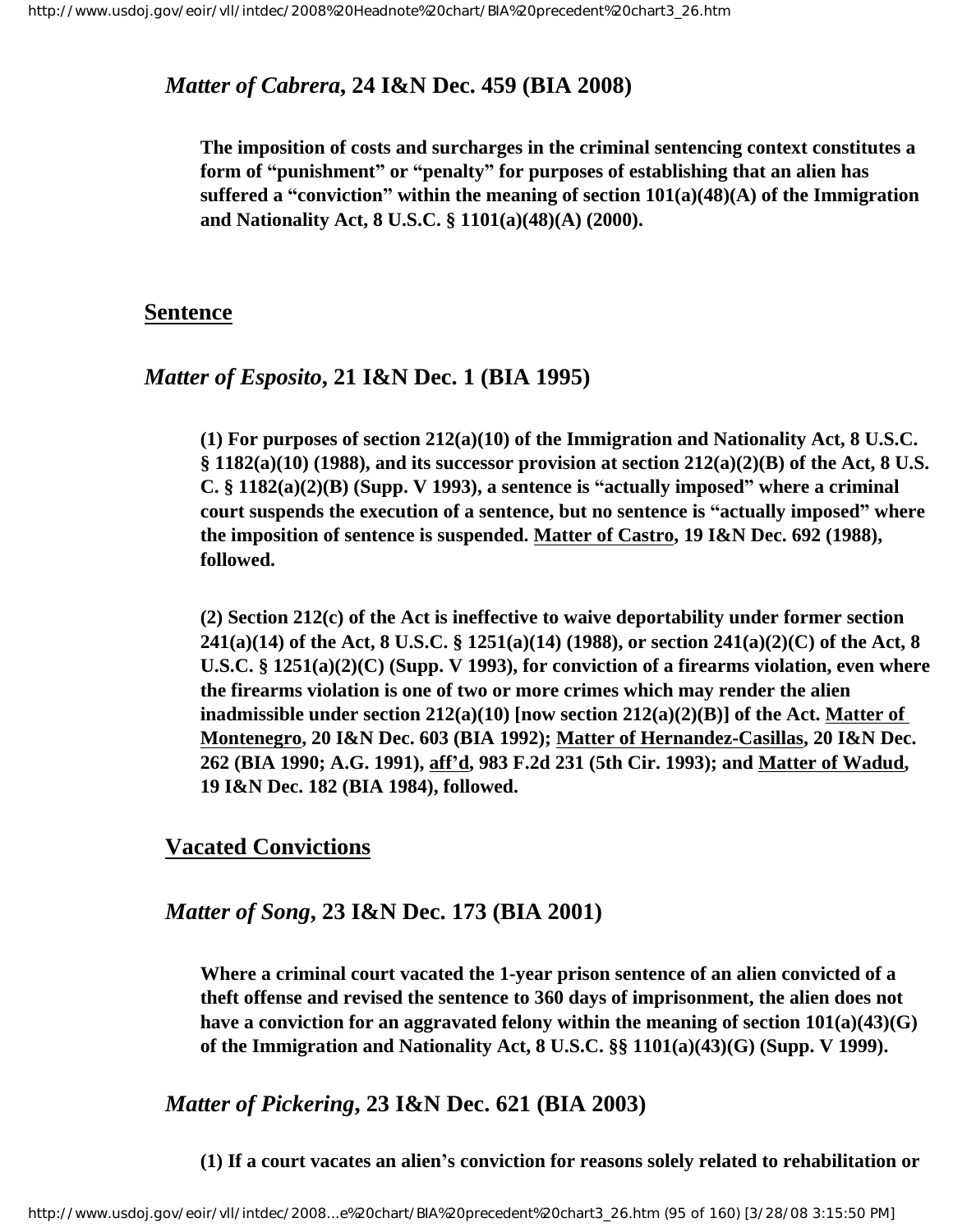**immigration hardships, rather than on the basis of a procedural or substantive defect in the underlying criminal proceedings, the conviction is not eliminated for immigration purposes.**

**(2) Where the record indicated that the respondent's conviction for possession of a controlled substance was quashed by a Canadian court for the sole purpose of avoiding the bar to his acquisition of permanent residence, the court's action was not effective to eliminate the conviction for immigration purposes.**

#### *Matter of Cota-Vargas***, 23 I&N Dec. 849 (BIA 2005)**

**A trial court's decision to modify or reduce an alien's criminal sentence nunc pro tunc is entitled to full faith and credit by the Immigration Judges and the Board of Immigration Appeals, and such a modified or reduced sentence is recognized as valid for purposes of the immigration law without regard to the trial court's reasons for effecting the modification or reduction.** *Matter of Song***, 23 I&N Dec. 173 (BIA 2001), clarified;** *Matter of Pickering***, 23 I&N Dec. 621 (BIA 2003), distinguished.**

## *Matter of Adamiak***, 23 I&N Dec. 878 (BIA 2006)**

**A conviction vacated pursuant to section 2943.031 of the Ohio Revised Code for failure of the trial court to advise the alien defendant of the possible immigration consequences of a guilty plea is no longer a valid conviction for immigration purposes.**

### *Matter of Chavez-Martinez***, 24 I&N Dec. 272 (BIA 2007)**

**(1) An alien seeking to reopen proceedings to establish that a conviction has been vacated bears the burden of proving that the conviction was not vacated solely for immigration purposes.**

**(2) Where the respondent presented no evidence to prove that his conviction was not vacated solely for immigration purposes, he failed to meet his burden of showing that his motion to reopen should be granted.**

#### **Violations**

## *Matter of Eslamizar***, 23 I&N Dec. 684 (BIA 2004)**

**An alien found guilty of a "violation" under Oregon law in a proceeding conducted pursuant to section 153.076 of the Oregon Revised Statutes does not have a "conviction" for immigration purposes under section 101(a)(48)(A) of the Immigration and Nationality Act, 8 U.S.C. § 1101(a)(48)(A) (2000).**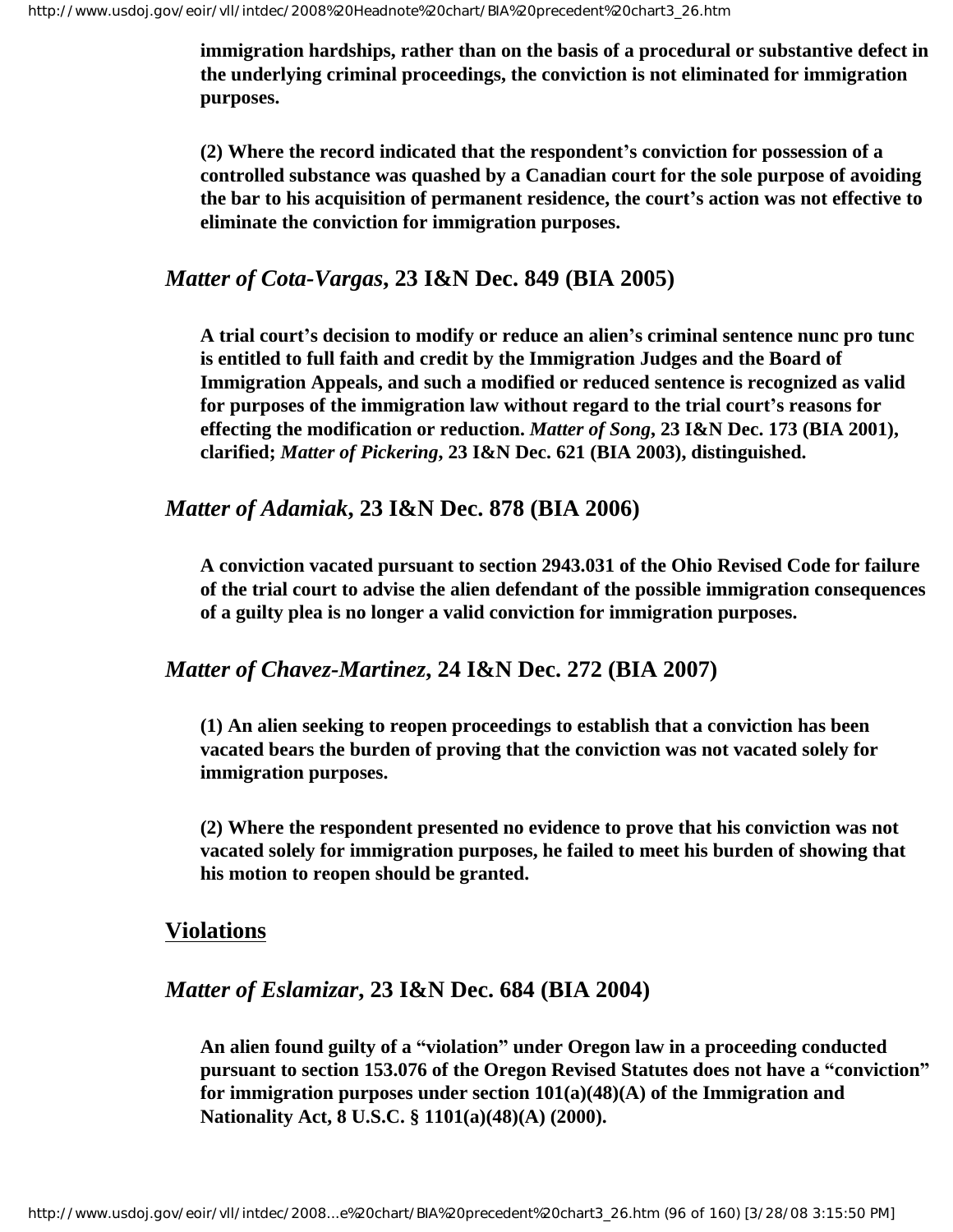## **Youthful Offenders**

## *Matter of Devison***, 22 I&N Dec. 1362 (BIA 2000)**

**(1) An adjudication of youthful offender status pursuant to Article 720 of the New York Criminal Procedure Law, which corresponds to a determination of juvenile delinquency under the Federal Juvenile Delinquency Act, 18 U.S.C. §§ 5031-5042 (1994 & Supp. II 1996), does not constitute a judgment of conviction for a crime within the meaning of section 101(a)(48)(A) of the Immigration and Nationality Act, 8 U.S.C. § 1101(a)(48)(A) (Supp. IV 1998).** 

**(2) Under New York Law, the resentencing of a youthful offender following a violation of probation does not convert the youthful offender adjudication into a judgment of conviction.**

# **DETENTION AND BOND**

## **Jurisdiction**

*Matter of Oseiwusu***, 22 I&N Dec. 19 (BIA 1998)**

**(1) An alien who arrives in the United States pursuant to a grant of advance parole is an "arriving alien," as that term is defined in the federal regulations.** 

**(2) According to the regulations, an Immigration Judge has no authority over the apprehension, custody, and detention of arriving aliens and is therefore without authority to consider the bond request of an alien returning pursuant to a grant of advance parole.**

## *Matter of Saelee***, 22 I&N Dec. 1258 (BIA 2000)**

**(1) The Board of Immigration Appeals has jurisdiction over an appeal from a district director's custody determination that was made after the entry of deportation or removal pursuant to 8 C.F.R. § 236.1 (1999), regardless of whether the alien formally initiated the review.**

**(2) An alien subject to a final order of deportation based on a conviction for an aggravated felony, who is unable to be deported, may be eligible for release from detention after the expiration of the removal period pursuant to section 241(a)(6) of the Immigration and Nationality Act, 8 U.S.C. § 1231(a)(6) (Supp. II 1996).**

**(3) Where an alien seeking review of a district director's post-final-order custody**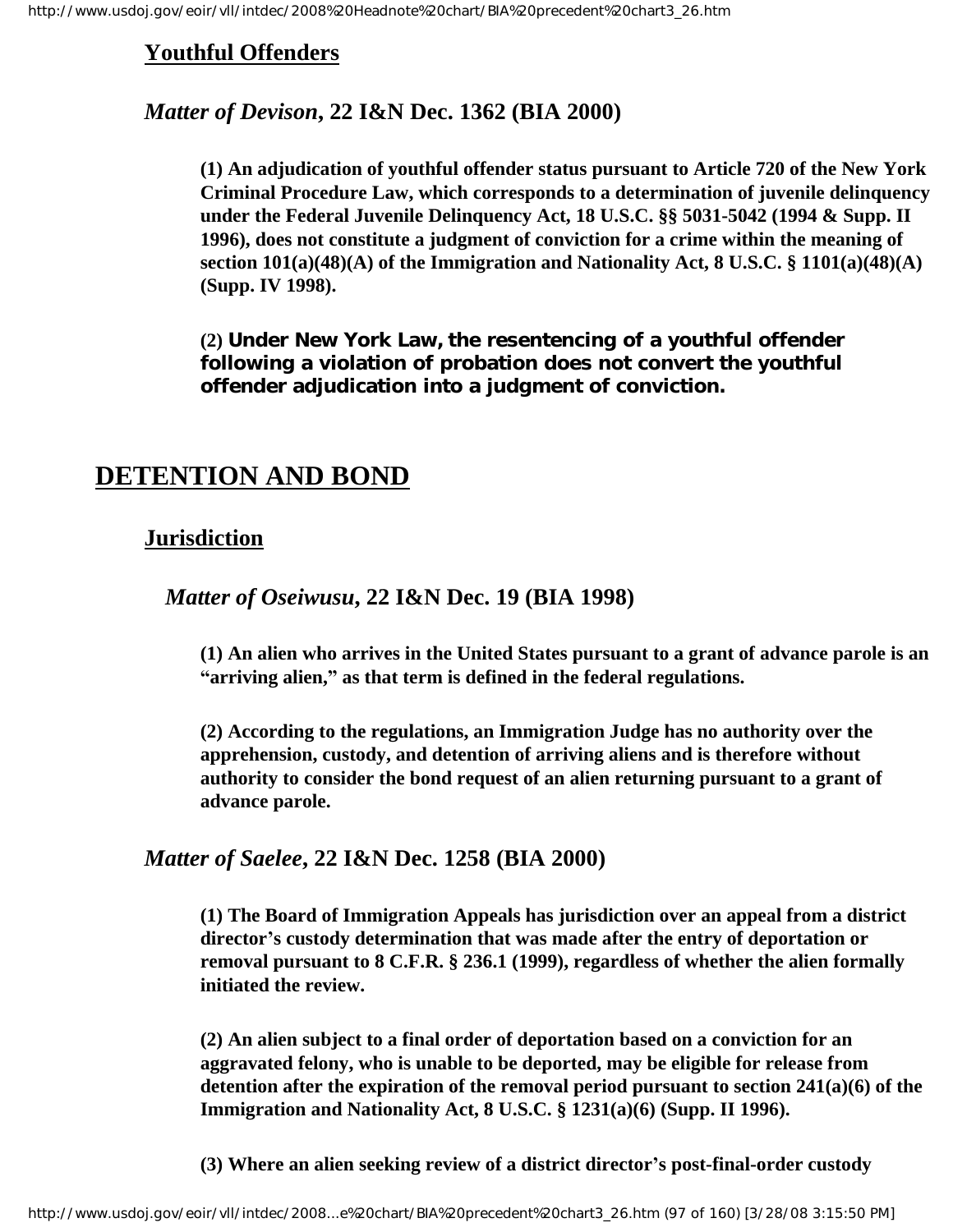**determination failed to demonstrate by clear and convincing evidence that the release would not pose a danger to the community pursuant to 8 C.F.R. § 241.4(a) (1999), the district director's decision to continue detention was sustained.**

## *Matter of X-K-***, 23 I&N Dec. 731 (BIA 2005)**

**An alien who is initially screened for expedited removal under section 235(b)(1)(A) of the Immigration and Nationality Act, 8 U.S.C. § 1225(b)(1)(A) (2000), as a member of the class of aliens designated pursuant to the authority in section 235(b)(1)(A)(iii), but who is subsequently placed in removal proceedings under section 240 of the Act, 8 U.S. C. § 1229a (2000), following a positive credible fear determination, is eligible for a custody redetermination hearing before an Immigration Judge unless the alien is a member of any of the listed classes of aliens who are specifically excluded from the custody jurisdiction of Immigration Judges pursuant to 8 C.F.R. § 1003.19(h)(2)(i) (2004).**

#### **Mandatory Detention**

### *Matter of Joseph***, 22 I&N Dec. 660 (BIA 1999)**

**(1) Pursuant to 8 C.F.R. § 3.19(i)(2), published as a final rule in 63 Fed. Reg. 27,441, 27,448-49 (1998), the Immigration and Naturalization Service's filing of a Form EOIR-43 (Notice of INS Intent to Appeal Custody Redetermination) provides an automatic stay of an Immigration Judge's order releasing an alien who is charged with removal under one of the mandatory detention grounds set forth in section 236(c)(1) of the Act, 8 U.S.C. § 1226(c)(1) (Supp. II 1996), even where the Immigration Judge has determined that the alien is not subject to section 236(c)(1) and has terminated the removal proceedings on that charge.**

**(2) The filing of an appeal from an Immigration Judge's merits decision terminating removal proceedings does not operate to stay an Immigration Judge's release order in related bond proceedings. Matter of Valles, 21 I&N Dec. 769 (BIA 1997), modified.**

#### *Matter of Joseph***, 22 I&N Dec. 799 (BIA 1999)**

**(1) For purposes of determining the custody conditions of a lawful permanent resident under section 236 of the Immigration and Nationality Act, 8 U.S.C. § 1226 (Supp. II 1996), and 8 C.F.R. § 3.19(h)(2)(ii) (1999), a lawful permanent resident will not be considered Aproperly included@ in a mandatory detention category when an Immigration Judge or the Board of Immigration Appeals finds, on the basis of the bond record as a whole, that it is substantially unlikely that the Immigration and Naturalization Service will prevail on a charge of removability specified in section 236(c) (1) of the Act.**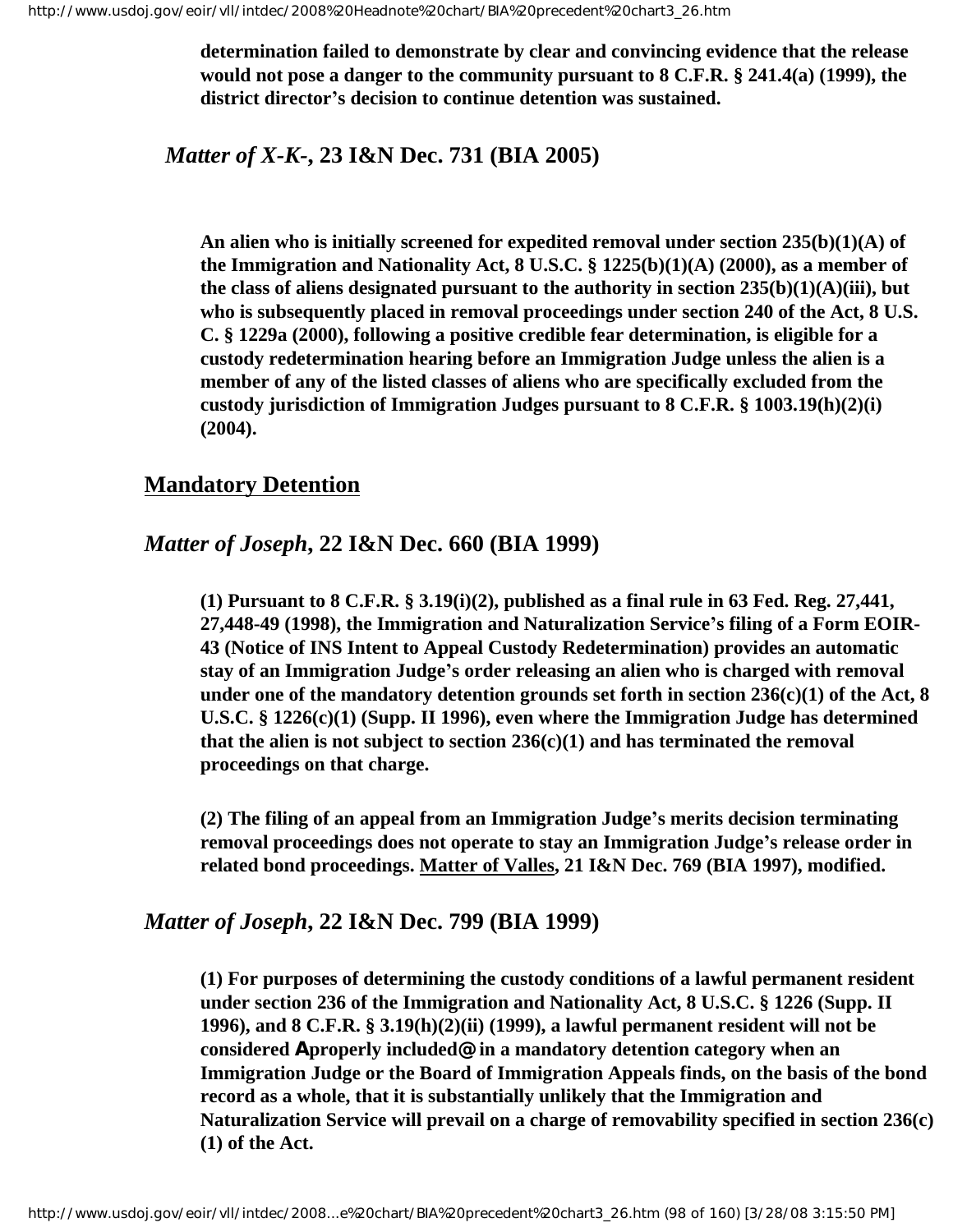**(2) Although a conviction document may provide the Service with sufficient reason to believe that an alien is removable under one of the mandatory detention grounds for purposes of charging the alien and making an initial custody determination, neither the Immigration Judge nor the Board is bound by the Service's decisions in that regard when determining whether an alien is properly included within one of the regulatory provisions that would deprive the Immigration Judge and the Board of jurisdiction to redetermine the custody conditions imposed on the alien by the Service. Matter of Joseph, 22 I&N Dec. 660 (BIA 1999), clarified.**

**(3) When an Immigration Judge's removal decision precedes the determination, pursuant to 8 C.F.R. § 3.19(h)(2)(ii), whether an alien is Aproperly included@ in a mandatory detention category, the removal decision may properly form the basis for that determination.** 

**(4) An automatic stay of an Immigration Judge's release order that has been invoked by the Service pursuant to 8 C.F.R. § 3.19(i)(2) is extinguished by the Board's decision in the Service's bond appeal from that release order.**

## *Matter of Adeniji***, 22 I&N Dec. 1102 (BIA 1999)**

**(1) Section 236(c) of the Immigration and Nationality Act, 8 U.S.C. § 1226(c) (Supp. II 1996), does not apply to aliens whose most recent release from custody by an authority other than the Immigration and Naturalization Service occurred prior to the expiration of the Transition Period Custody Rules.**

**(2) Custody determinations of aliens in removal proceedings who are not subject to the provisions of section 236(c) of the Act are governed by the general custody provisions at section 236(a) of the Act.**

**(3) By virtue of 8 C.F.R. § 236.1(c)(8) (1999), a criminal alien in a custody determination under section 236(a) of the Act must establish to the satisfaction of the Immigration Judge and the Board of Immigration Appeals that he or she does not present a danger to property or persons.**

**(4) When an Immigration Judge bases a bond determination on evidence presented in the underlying merits case, it is the responsibility of the parties and the Immigration Judge to ensure that the bond record establishes the nature and substance of the specific factual information considered by the Immigration Judge in reaching the bond determination.**

*Matter of Rojas***, 23 I&N Dec. 117 (BIA 2001)**

**A criminal alien who is released from criminal custody after the expiration of the Transition Period Custody Rules is subject to mandatory detention pursuant to section**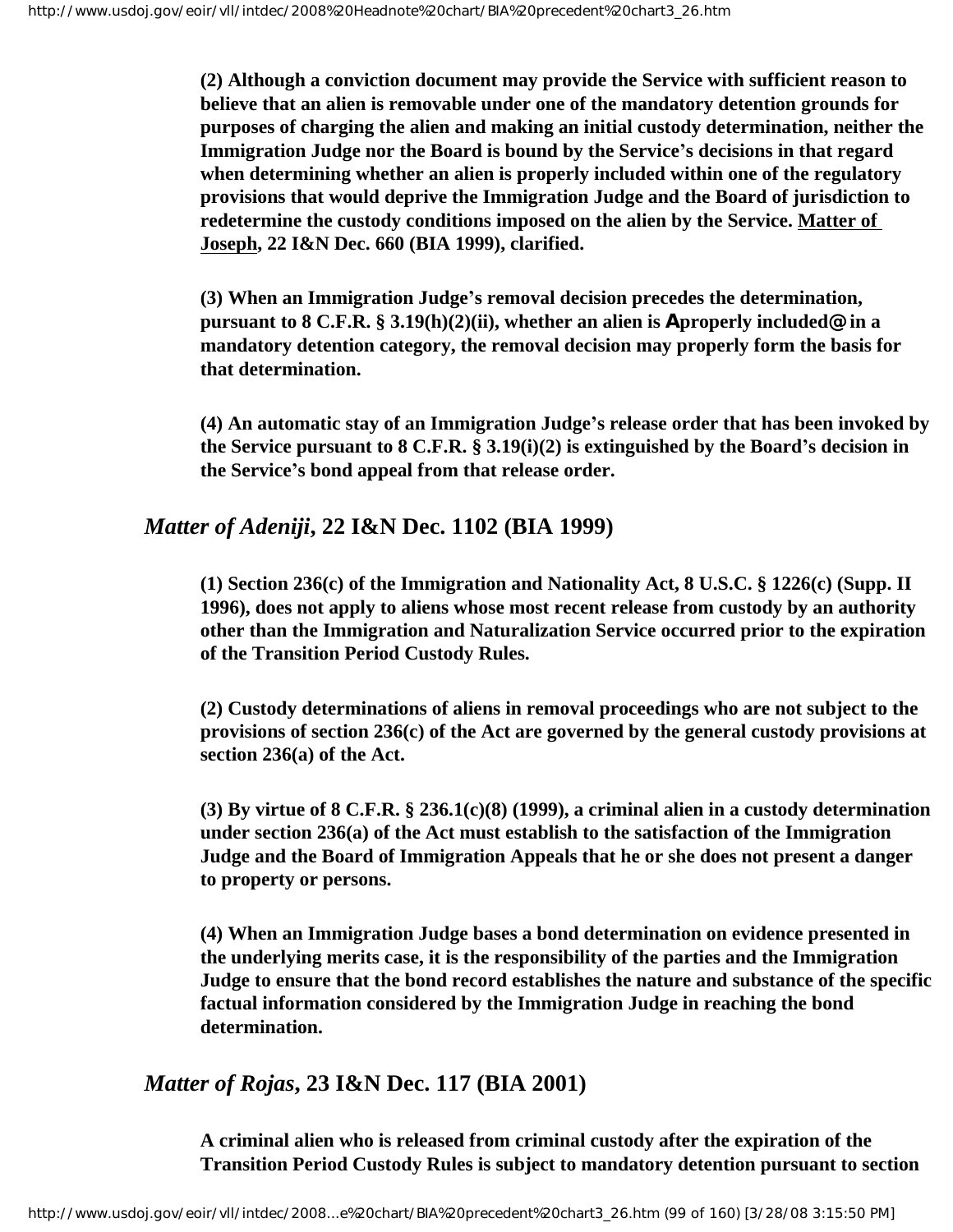**236(c) of the Immigration and Nationality Act, 8 U.S.C. § 1226(c) (Supp. V 1999), even if the alien is not immediately taken into custody by the Immigration and Naturalization Service when released from incarceration.**

## *Matter of Kotliar***, 24 I&N Dec. 124 (BIA 2007)**

**(1) An alien who has been apprehended at home while on probation for criminal convictions is subject to mandatory detention under section 236(c)(1) of the Immigration and Nationality Act, 8 U.S.C. § 1226(c)(1) (2000), regardless of the reason for the most recent criminal custody, provided it can be ascertained from the facts that he was released from criminal custody after October 8, 1998, the expiration date of the Transition Period Custody Rules.**

**(2) An alien need not be charged with the ground that provides the basis for mandatory detention under section 236(c)(1) of the Act in order to be considered an alien who "is deportable" on that ground.**

## **National Security Considerations**

## *Matter of D-J-***, 23 I&N Dec. 572 (A.G. 2003)**

**(1) The Attorney General has broad discretion in bond proceedings under section 236(a) of the Immigration and Nationality Act, 8 U.S.C. §§ 1226(a) (2000), to determine whether to release an alien on bond**

**(2) Neither section 236(a) of the Act nor the applicable regulations confer on an alien the right to release on bond.**

**(3) In determining whether to release on bond undocumented migrants who arrive in the United States by sea seeking to evade inspection, it is appropriate to consider national security interests implicated by the encouragement of further unlawful mass migrations and the release of undocumented alien migrants into the United States without adequate screening.**

**(4) In bond proceedings involving aliens seeking to enter the United States illegally, where the Government offers evidence from sources in the Executive Branch with relevant expertise establishing that significant national security interests are implicated, Immigration Judges and the Board of Immigration Appeals shall consider such interests.**

**(5) Considering national security grounds applicable to a category of aliens in denying an unadmitted alien''s request for release on bond does not violate any due process right to an individualized determination in bond proceedings under section 236(a) of the Act.**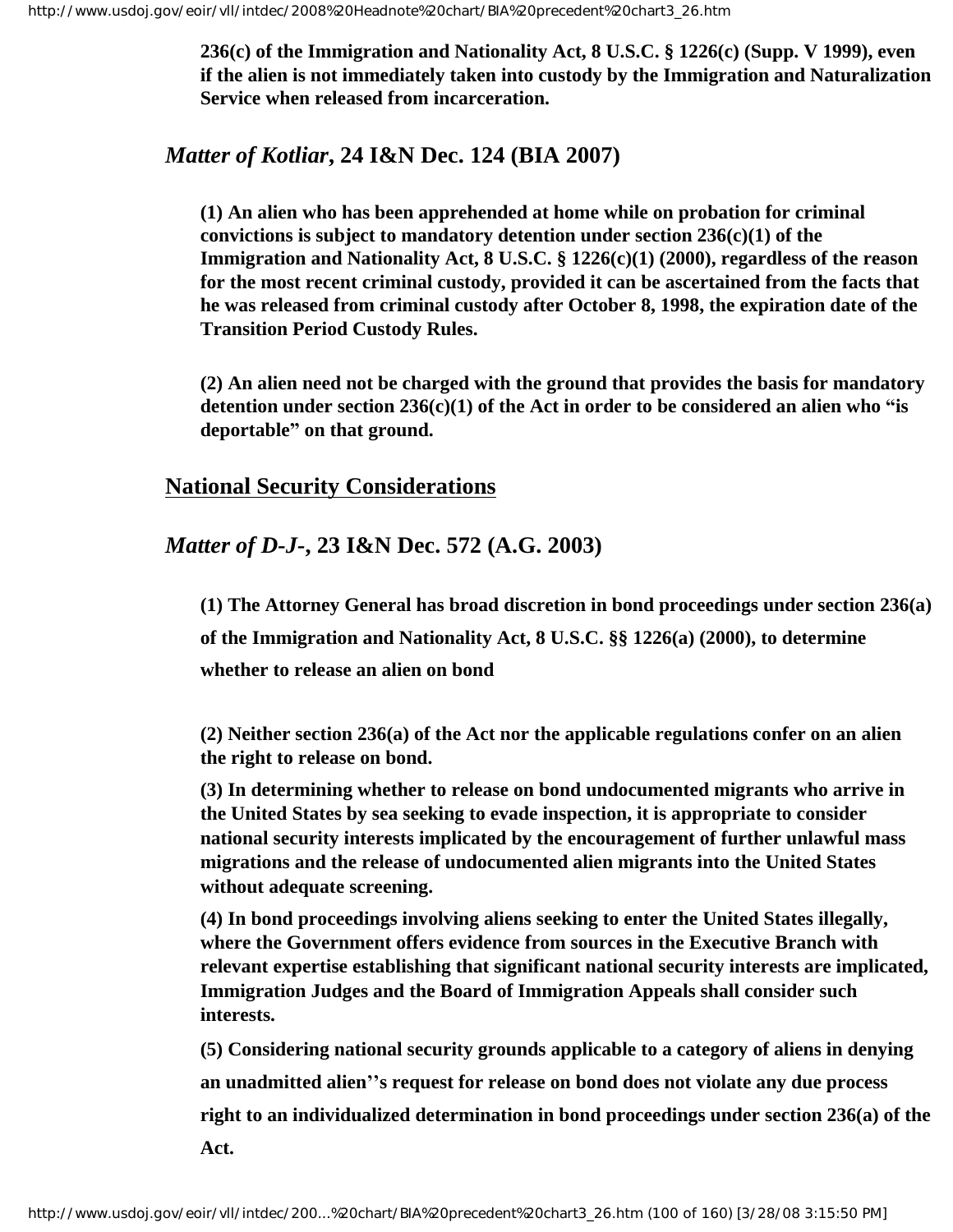**(6) The denial of the respondent's release on bond does not violate international law.**

**(7) Release of the respondent on bond is unwarranted due to considerations of sound immigration policy and national security that would be undercut by the release of the respondent and other similarly situated undocumented alien migrants who unlawfully crossed the borders of the United States on October 29, 2002; further, the respondent failed to demonstrate adequately that he does not present a risk of flight if released and should be denied bond on that basis as well.**

#### **Pending Appeals**

## *Matter of Valles***, 21 I&N Dec. 769 (BIA 1997)**

**(1) An Immigration Judge maintains continuing jurisdiction to entertain bond redetermination requests by an alien even after the timely filing of an appeal with the Board of Immigration Appeals from a previous bond redetermination request.**

**(2) If, after a bond appeal has been filed by the alien, the Immigration Judge grants an alien's bond redetermination request, that appeal is rendered moot, and the Board will return the record to the Immigration Court promptly.**

#### **Standards**

### *Matter of Guerra***, 24 I&N Dec. 37 (BIA 2006)**

**(1) In a custody redetermination under section 236(a) of the Immigration and Nationality Act, 8 U.S.C. § 1226(a) (2000), where an alien must establish to the satisfaction of the Immigration Judge that he or she does not present a danger to others, a threat to the national security, or a flight risk, the Immigration Judge has wide discretion in deciding the factors that may be considered.**

**(2) In finding that the respondent is a danger to others, the Immigration Judge properly considered evidence that the respondent had been criminally charged in an alleged controlled substance trafficking scheme, even if he had not actually been convicted of a criminal offense.**

#### **Terrorists**

*Matter of Khalifah***, 21 I&N Dec. 107 (BIA 1995)**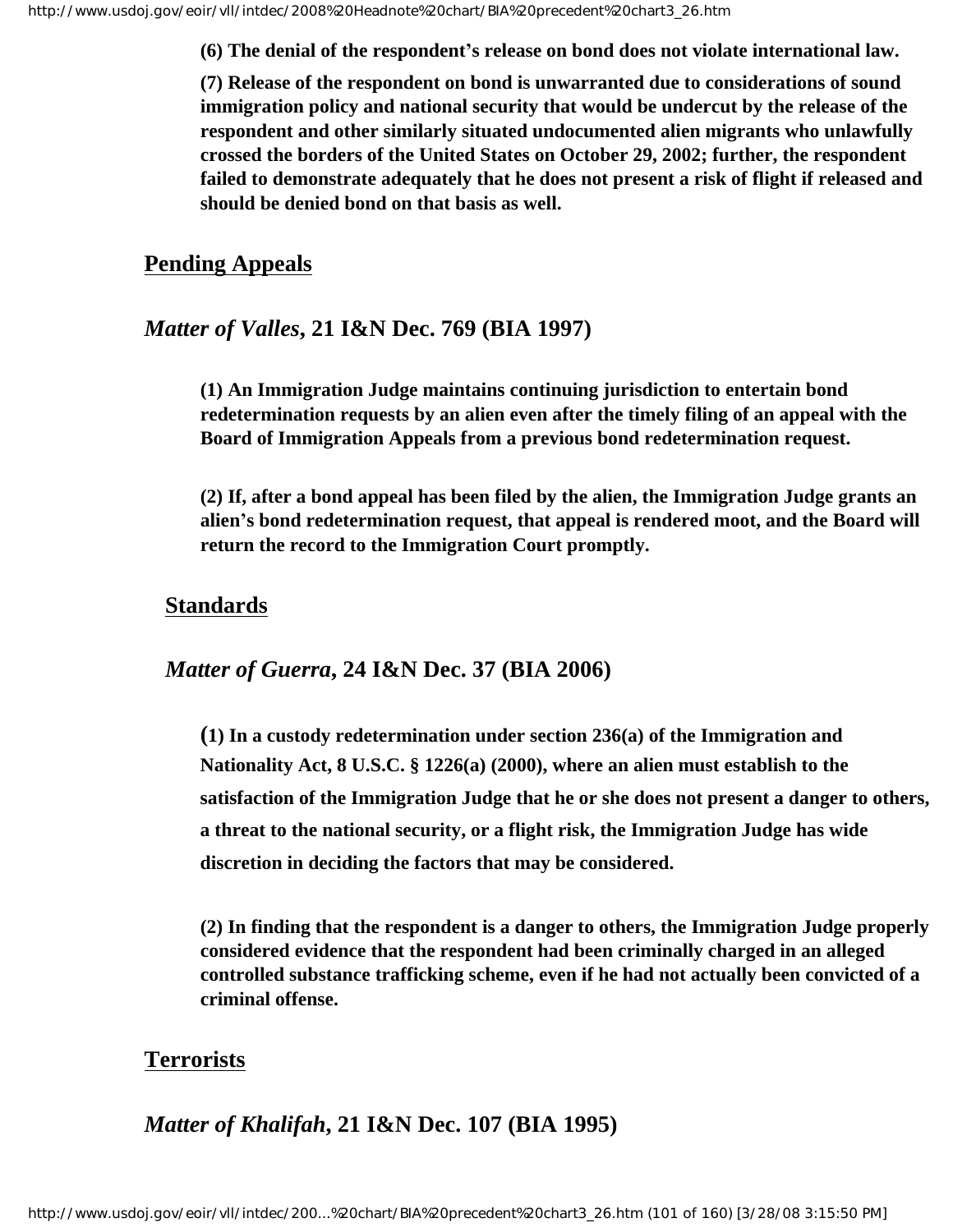**An alien subject to criminal proceedings for alleged terrorist activities in the country to which the Immigration and Naturalization Service seeks to deport him is appropriately ordered detained without bond as a poor bail risk.** 

## **Transition Period Custody Rules (TPCR)**

*Matter of Noble***, 21 I&N Dec. 672 (BIA 1997)**

**(1) Bond redeterminations of detained deportable aliens convicted of an aggravated felony are governed by the Transition Period Custody Rules of section 303(b)(3) of the Illegal Immigration Reform and Immigrant Responsibility Act of 1996, enacted as Division C of the Departments of Commerce, Justice, and State, and the Judiciary Appropriations Act for 1997, Pub. L. No. 104-208, 110 Stat. 3009, (enacted Sept. 30, 1996), irrespective of how or when the alien came into immigration custody.**

**(2) Aliens deportable on aggravated felony grounds are eligible for release from immigration custody under the Transition Period Custody Rules, provided the alien can demonstrate that he or she was either lawfully admitted or cannot be removed because the designated country will not accept him or her, will not pose a danger to safety of persons or of property, and will likely appear for any scheduled proceeding.**

#### *Matter of Valdez***, 21 I&N Dec. 703 (BIA 1997)**

**(1) The Transition Period Custody Rules invoked on October 9, 1996, govern bond redeterminations of aliens falling within the nonaggravated felony criminal grounds of deportation covered in those rules, regardless of when the criminal offenses and convictions occurred.**

**(2) The Transition Period Custody Rules govern bond redetermination appeals of otherwise covered criminal aliens who are not now in custody by virtue of immigration bond rulings rendered prior to the October 9, 1996, invocation of those rules.**

#### *Matter of Melo***, 21 I&N Dec. 883 (BIA 1997)**

**(1) In bond proceedings under the Transition Period Custody Rules, the standards set forth in Matter of Drysdale, 20 I&N Dec. 815 (BIA 1994), apply to the determinations of whether the alien's release pending deportation proceedings will pose a danger to the safety of persons or of property and whether he or she is likely to appear for any scheduled proceeding.**

**(2) The "is deportable" language as used in the Transition Period Custody Rules does not require that an alien have been charged and found deportable on that deportation**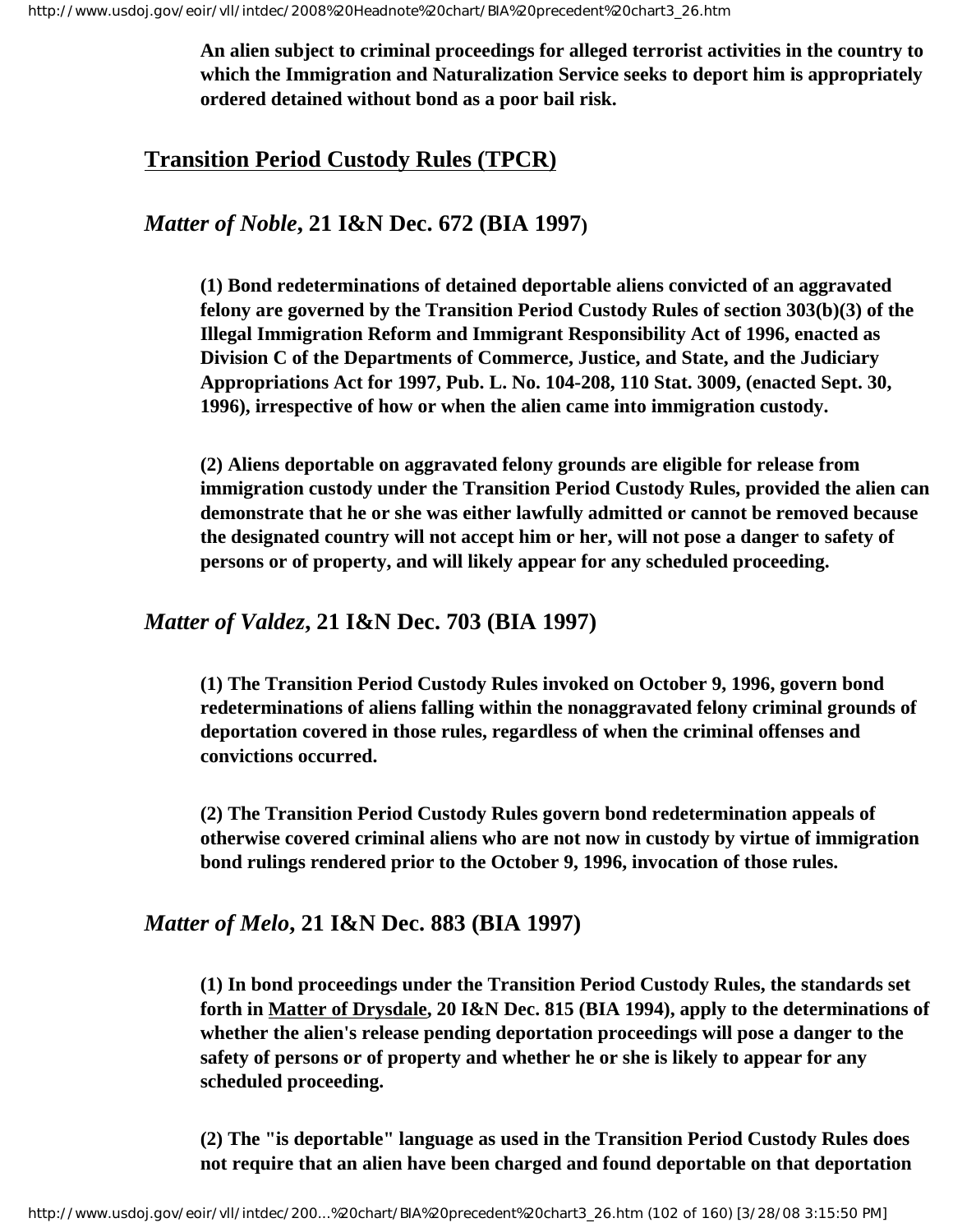**ground. Matter of Ching, 12 I&N Dec. 710 (BIA 1968); and Matter of T-, 5 I&N Dec. 459 (BIA 1953), distinguished.**

**(3) The Transition Period Custody Rules do not limit "danger to the safety of persons or of property" to the threat of direct physical violence; the risk of continued narcotics trafficking also constitutes a danger to the safety of persons.**

#### *Matter of West***, 22 I&N Dec. 1405 (BIA 2000)**

**The mandatory detention provisions of section 236(c) of the Immigration and Nationality Act, 8 U.S.C. § 1226(c) (Supp. IV 1998), do not apply to an alien who was convicted after the expiration of the Transition Period Custody Rules ("Transition Rules"), but who was last released from the physical custody of state authorities prior to the expiration of the Transition Rules and who was not physically confined or restrained as a result of that conviction.**

## **EXCLUSION PROCEEDINGS**

#### **Adjustment of Status**

*Matter of Castro***, 21 I&N Dec. 379 (BIA 1996)**

**(1) In exclusion proceedings, jurisdiction over an alien's application for adjustment of status generally lies with the district director of the Immigration and Naturalization Service.**

**(2) The regulations at 8 C.F.R. §§ 245.2(a) and 236.4 (1994) grant limited jurisdiction to the Immigration Judge in exclusion proceedings to adjudicate adjustment applications that have been denied by the district director, but only if the alien, after first having been inspected and admitted into the United States, had applied to adjust status and then departed the country under a grant of advance parole.**

#### **Asylum**

*Matter of G-A-C-***, 22 I&N Dec. 83 (BIA 1998)**

**An applicant for asylum who departed the United States after having been granted an advance authorization for parole, and who, on his return, was paroled into this country under the provisions of section 212(d)(5) of the Immigration and Nationality Act, 8 U.S.**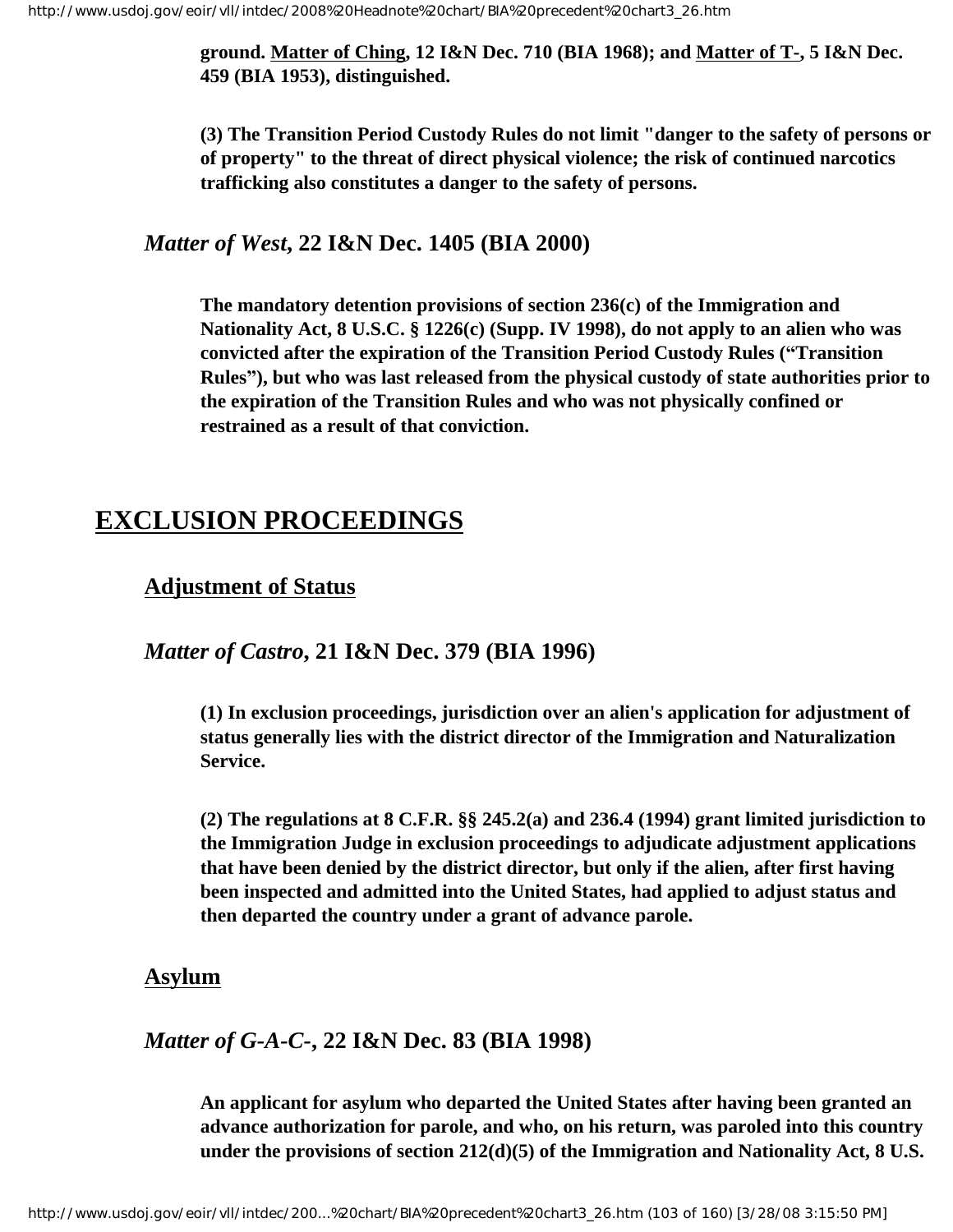**C. § 1182(d)(5) (Supp. V 1993), was properly placed in exclusion proceedings following the Immigration and Naturalization Service's denial of his application for asylum and revocation of his parole. Navarro-Aispura v. INS, 53 F.3d 233 (9th Cir. 1995); and Barney v. Rogers, 83 F.3d 318 (9th Cir. 1996), distinguished.**

#### *Matter of A-N- & R-M-N-***, 22 I&N Dec. 953 (BIA 1999)**

**Aliens seeking to reopen exclusion proceedings to apply for asylum and withholding of deportation who have presented evidence establishing materially changed circumstances in their homeland or place of last habitual residence, such that they meet the general requirements for motions to reopen, need not demonstrate Areasonable cause@ for their failure to appear at the prior exclusion hearing.**

#### **In Absentia Proceedings**

#### *Matter of N-B***-, 22 I&N Dec. 590 (BIA 1999)**

**The regulatory language at 8 C.F.R. § 3.23(b)(4)(iii)(B) (1998) contains no time or numerical limitations on aliens who wish to file a motion to reopen exclusion proceedings conducted in absentia.**

#### **Motion to Terminate Proceedings**

#### *Matter of Singh***, 21 I&N Dec. 427 (BIA 1996)**

**A returning applicant for legalization under section 245A of the Immigration and Nationality Act, 8 U.S.C. § 1255a (1988 & Supp. III 1991), may not, by virtue of his membership in the class action suit of Catholic Social Services v. Meese, 685 F. Supp. 1149 (E.D.Cal.1988), aff'd sub nom. Catholic Social Services v. Thornburgh, 956 F.2d 914 (9th Cir.1992), vacated sub nom. Reno v. Catholic Social Services, 509 U.S. 43 (1993), successfully file a motion to terminate exclusion proceedings based on the doctrine set forth in Rosenberg v. Fleuti, 374 U.S. 449 (1963).**

#### **Parole**

#### *Matter of S-O-S***-, 22 I&N Dec. 107 (BIA 1998)**

**In cases falling within the jurisdiction of the United States Court of Appeals for the Ninth Circuit, exclusion proceedings are appropriate for aliens returning to the United States under a grant of advance parole, with two exceptions. Those exceptions are aliens**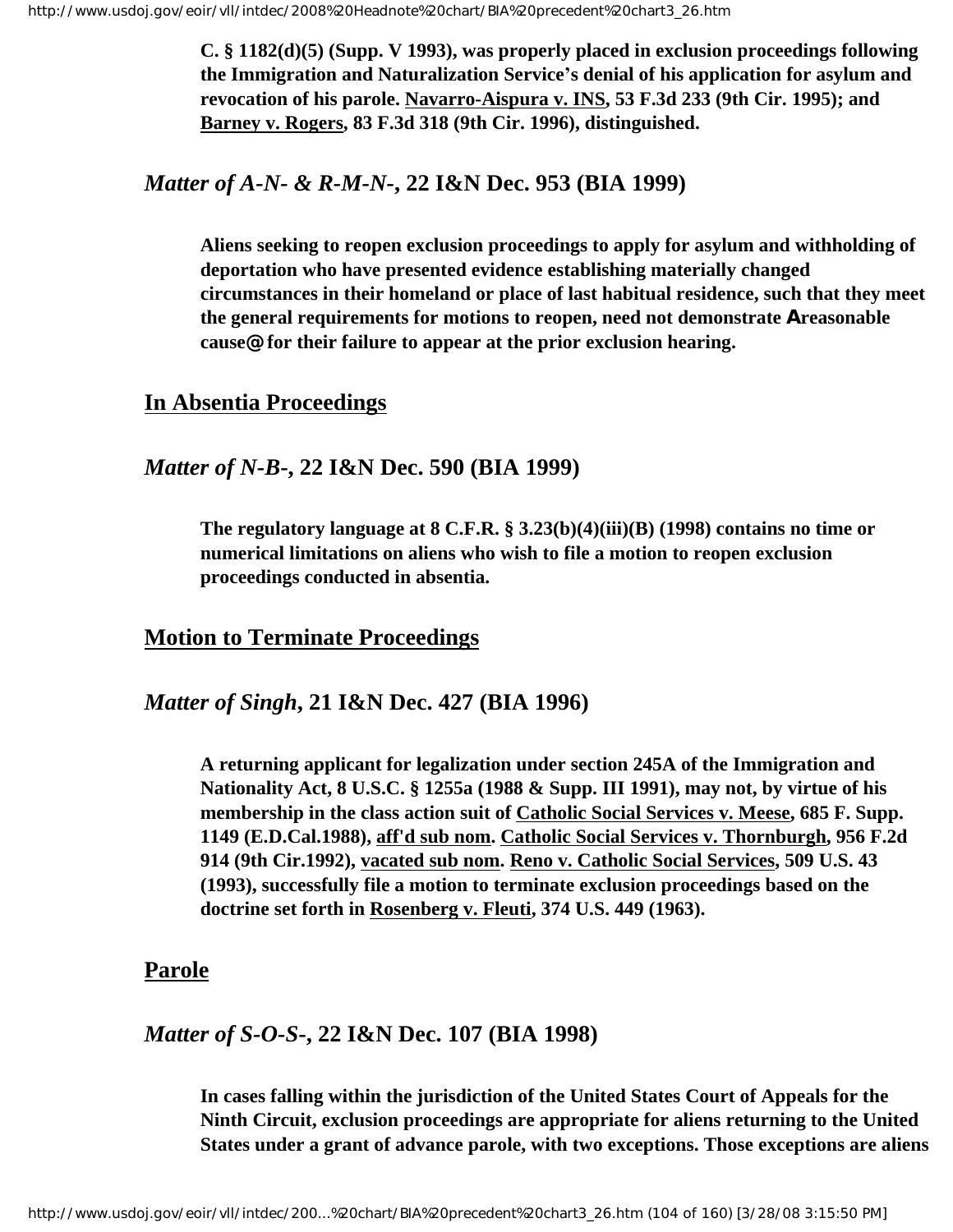**with pending registry applications and those not specifically informed by the Immigration and Naturalization Service that they risk being placed in exclusion proceedings upon reentry. Matter of Torres, 19 I&N Dec. 371 (BIA 1986), modified.**

# **FIREARMS OFFENSES**

*Matter of Saint John***, 21 I&N Dec. 593 (BIA 1996)**

**An alien convicted of attempting or conspiring to commit a firearms violation is deportable under section 241(a)(2)(C) of the Immigration and Nationality Act, 8 U.S.C. § 1251(a)(2)(C) (1994), which applies retroactively to convictions entered before, on, or after October 25, 1994. Matter of Hou, 20 I&N Dec. 513 (BIA 1992), superseded.**

*Matter of Luviano***, 23 I&N Dec. 718 (A.G. 2005) (decided by Board February 29, 1996; decided by Attorney General January 18, 2005)**

**An alien whose firearms conviction was expunged pursuant to section 1203.4 of the California Penal Code has been "convicted" for immigration purposes. Matter of Marroquin, 23 I&N Dec. 705 (A.G. 2005), followed.**

*Matter of Teixeira***, 21 I&N Dec. 316 (BIA 1996)**

**(1) Where the statute under which an alien was convicted encompasses offenses that constitute firearms violations and offenses that do not, the Board of Immigration Appeals looks to the record of conviction, and to other documents admissible as evidence in proving a criminal conviction, to determine whether the specific offense of which the alien was convicted constitutes a firearms violation within the meaning of section 241(a)(2)(C) of Immigration and Nationality Act, 8 U.S.C. § 1251(a)(2)(C) (Supp. V 1993).**

**(2) A police report, standing alone, is not part of a "record of conviction," nor does it fit any of the regulatory descriptions found at 8 C.F.R. § 3.41 (1995) for documents that are admissible as evidence in any proceeding before an Immigration Judge in proving a criminal conviction, and it therefore should not be considered in determining whether the specific offense of which an alien was convicted constituted a firearms violation.**

**(3) Although a police report concerning circumstances of arrest that is not part of a record of conviction is appropriately admitted into evidence for the purpose of considering an application for discretionary relief, it should not be considered for the purpose of determining deportability where the Act mandates a focus on a criminal conviction, rather than on conduct.**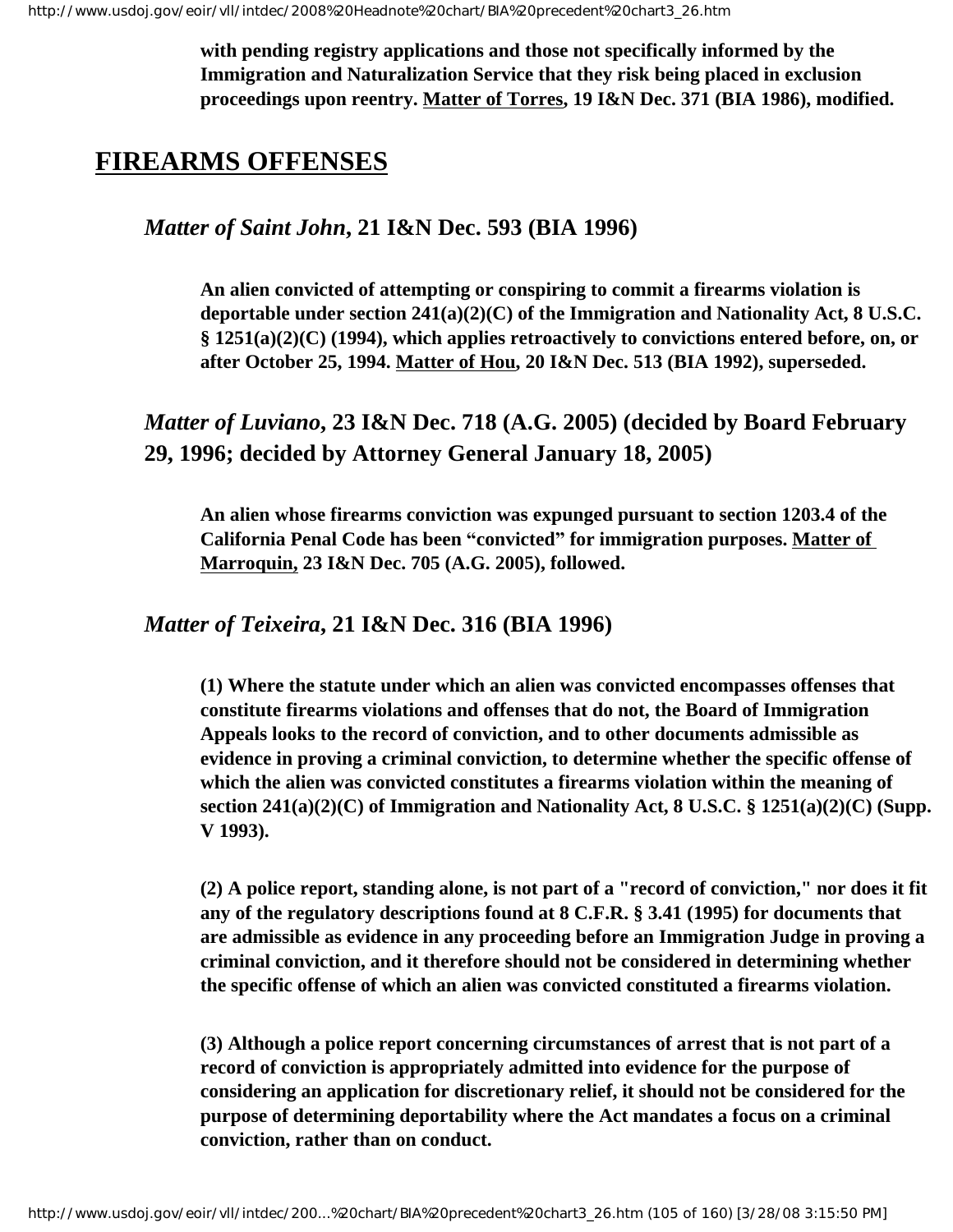## *Matter of Madrigal***, 21 I&N Dec. 323 (BIA 1996)**

**(1) Where the statute under which an alien has been convicted encompasses offenses that constitute firearms violations and offenses that do not, the Immigration and Naturalization Service must establish through the record of conviction, and other documents admissible as evidence in proving a criminal conviction, that the specific offense of which the alien was convicted constitutes a firearms violation within the meaning of section 241(a)(2)(C) of Immigration and Nationality Act, 8 U.S.C. § 1251(a) (2)(C) (1994).**

**(2) The transcript from the respondent's plea and sentence hearing, during which the respondent admitted possession of a firearm, is part of the record of conviction and, consequently, was sufficient to establish that the respondent had been convicted of a firearms offense and was deportable under section 241(a)(2)(C) of the Act.**

**(3) The respondent's right to counsel was not violated where the Immigration Judge properly informed the respondent of his right to counsel and provided him with adequate opportunity to obtain representation.**

#### *Matter of Pichardo***, 21 I&N Dec. 330 (BIA 1996)**

**(1) Where the statute under which an alien has been convicted encompasses offenses that constitute firearms violations and offenses that do not, the Board of Immigration Appeals will look beyond the statute, but only to consider such facts which appear from the record of conviction, or other documents admissible under federal regulations as evidence in proving a criminal conviction, to determine whether the specific offense for which the alien was convicted constitutes a firearms violation within the meaning of section 241(a)(2)(C) of the Immigration and Nationality Act, 8 U.S.C. § 1251(a)(2)(C) (1994).**

**(2) Where the only criminal court document offered into the record to prove an alien's deportability under section 241(a)(2)(C) of the Act consists of a Certificate of Disposition which fails to identify the subdivision under which the alien was convicted or the weapon that he was convicted of possessing, deportability has not been established, even where the alien testifies that the weapon in his possession at the time of his arrest was a gun, since it is the crime that the alien was convicted of rather than a crime that he may have committed which determines whether he is deportable.**

# **FOREIGN POLICY GROUNDS DEPORTABILITY**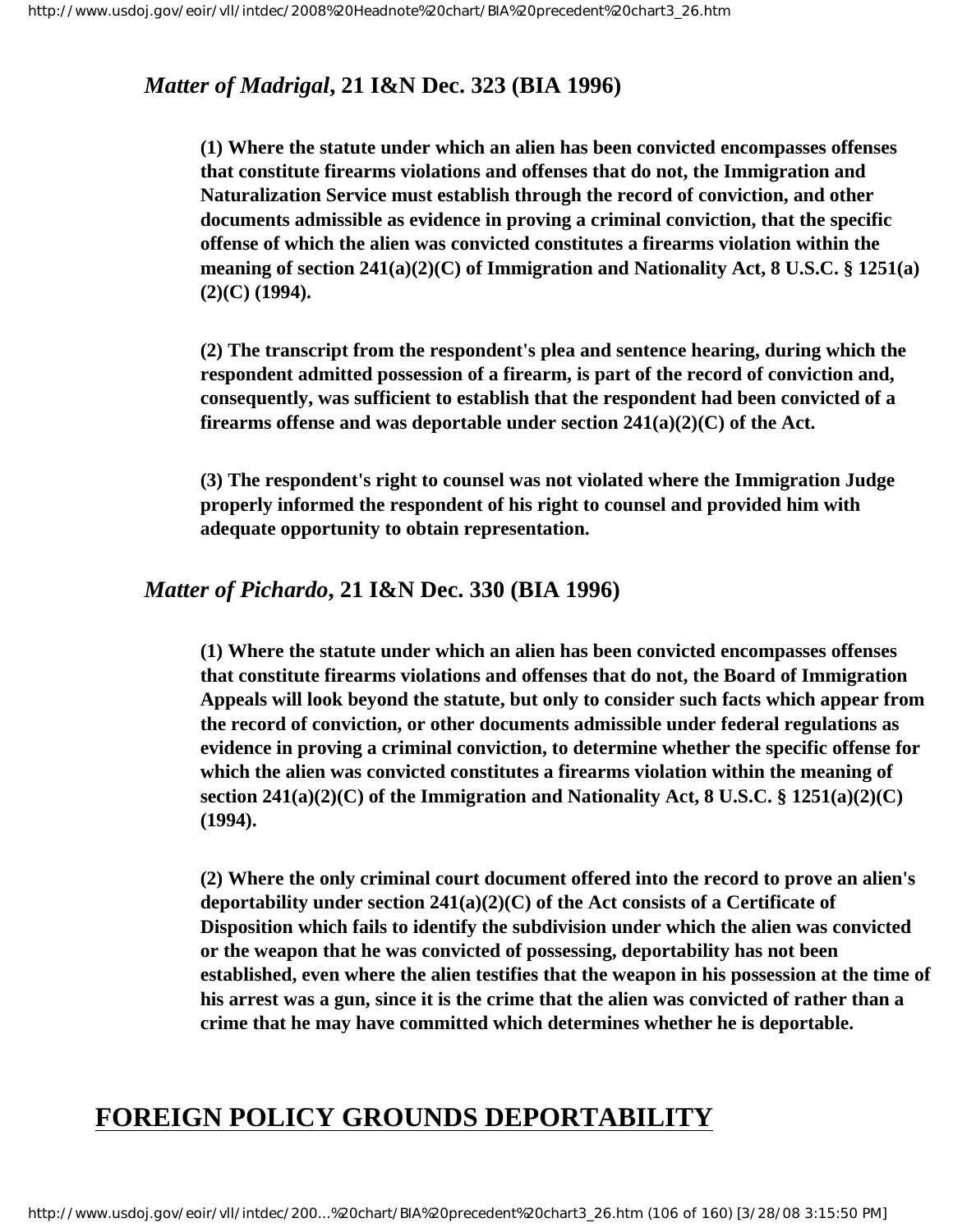## **Adverse Foreign Policy Consequences**

## *Matter of Ruiz-Massieu***, 22 I&N Dec. 833 (BIA 1999)**

**(1) In order to establish deportability under section 241(a)(4)(C)(i) of the Immigration and Nationality Act, 8 U.S.C. § 1251(a)(4)(C)(i) (1994), the Immigration and Naturalization Service has the burden of proving by clear, unequivocal, and convincing evidence that the Secretary of State has made a facially reasonable and bona fide determination that an alien's presence or activities in the United States would have potentially serious adverse foreign policy consequences for the United States.**

**(2) A letter from the Secretary of State conveying the Secretary's determination that an alien's presence in this country would have potentially serious adverse foreign policy consequences for the United States, and stating facially reasonable and bona fide reasons for that determination, is presumptive and sufficient evidence that the alien is deportable under section 241(a)(4)(C)(i) of the Act, and the Service is not required to present additional evidence of deportability.**

**(3) The Government is not required to permit an alien who is deemed to be deportable under section 241(a)(4)(C)(i) of the Act to depart the United States voluntarily prior to the initiation of deportation proceedings where the alien's presence is pursuant to his voluntary decision to enter or seek admission to this country. Matter of Badalamenti, 19 I&N Dec. 623 (BIA 1988); Matter of Yam, 16 I&N Dec. 535 (BIA 1978); Matter of C-C-, 3 I&N Dec. 221 (BIA 1948), distinguished.**

**(4) Extradition proceedings are separate and apart from deportation proceedings and the Government's success or failure in obtaining an order of extradition has no effect on deportation proceedings. Matter of McMullen, 17 I&N Dec. 542 (BIA 1980), rev'd on other grounds, 658 F.2d 1312 (9th Cir. 1981), on remand, Matter of McMullen, 19 I&N Dec. 90 (BIA 1984), aff'd, 788 F.2d 591 (9th Cir. 1986), followed.**

## **Espionage**

## *Matter of Luis***, 22 I&N Dec. 747 (BIA 1999)**

**(1) Section 241(a)(4)(A)(i) of the Immigration and Nationality Act, 8 U.S.C. § 1251(a)(4) (A)(i) (1994), which provides for the deportability of any alien who after entry has engaged in Aany activity to violate any law of the United States relating to espionage,@ does not require evidence that the alien was either engaged in an act of espionage or was convicted of violating a law relating to espionage.**

**(2) An alien who has knowledge of, or has received instruction in, the espionage or**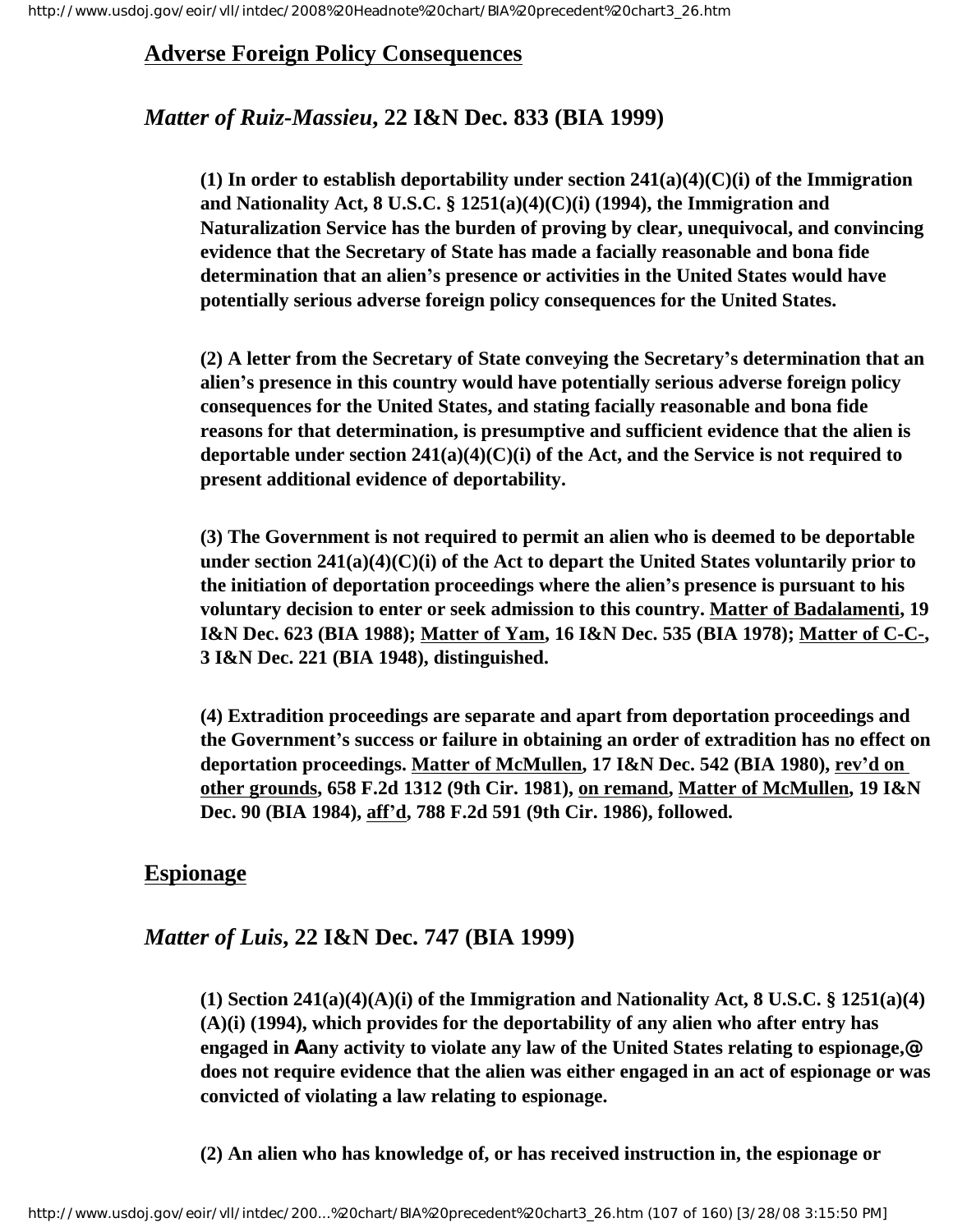**counter-espionage service or tactics of a foreign government in violation of 50 U.S.C. § 851 (1994), is deportable under section 241(a)(4)(A)(i) of the Act.**

# **GOOD MORAL CHARACTER**

### *Matter of R-S-J-***, 22 I&N Dec. 863 (BIA 1999)**

**For purposes of section 101(f)(6) of the Immigration and Nationality Act, 8 U.S.C. § 1101 (f)(6) (1994), false oral statements under oath to an asylum officer can constitute false testimony as defined by the United States Court of Appeals for the Ninth Circuit in Phinpathya v. INS, 673 F.2d 1013 (9th Cir. 1981), rev'd on other grounds, 464 U.S. 183 (1984).**

#### *Matter of Ortega-Cabrera***, 23 I&N Dec. 793 (BIA 2005)**

**(1) Because an application for cancellation of removal under section 240A(b)(1) of the Immigration and Nationality Act, 8 U.S.C. §§ 1229b(b)(1) (2000), is a continuing one for purposes of evaluating an alien's moral character, the period during which good moral character must be established ends with the entry of a final administrative decision by the Immigration Judge or the Board of Immigration Appeals.** 

**(2) To establish eligibility for cancellation of removal under section 240A(b)(1) of the Act, an alien must show good moral character for a period of 10 years, which is calculated backward from the date on which the application is finally resolved by the Immigration Judge or the Board.** 

## **IN ABSENTIA PROCEEDINGS**

#### **Exceptional Circumstances**

#### *Matter of Grijalva***, 21 I&N Dec. 472 (BIA 1996)**

**An order of deportation issued following a hearing conducted in absentia may be rescinded under section 242B(c)(3) of the Immigration and Nationality Act, 8 U.S.C. § 1252b(c)(3)(Supp. V 1993), where an alien properly establishes that his failure to appear was the result of ineffective assistance of counsel which amounts to "exceptional circumstances" within the meaning of section 242B(f)(2) of the Act.**

## *Matter of S-A***-, 21 I&N Dec. 1050 (BIA 1997) (Traffic)**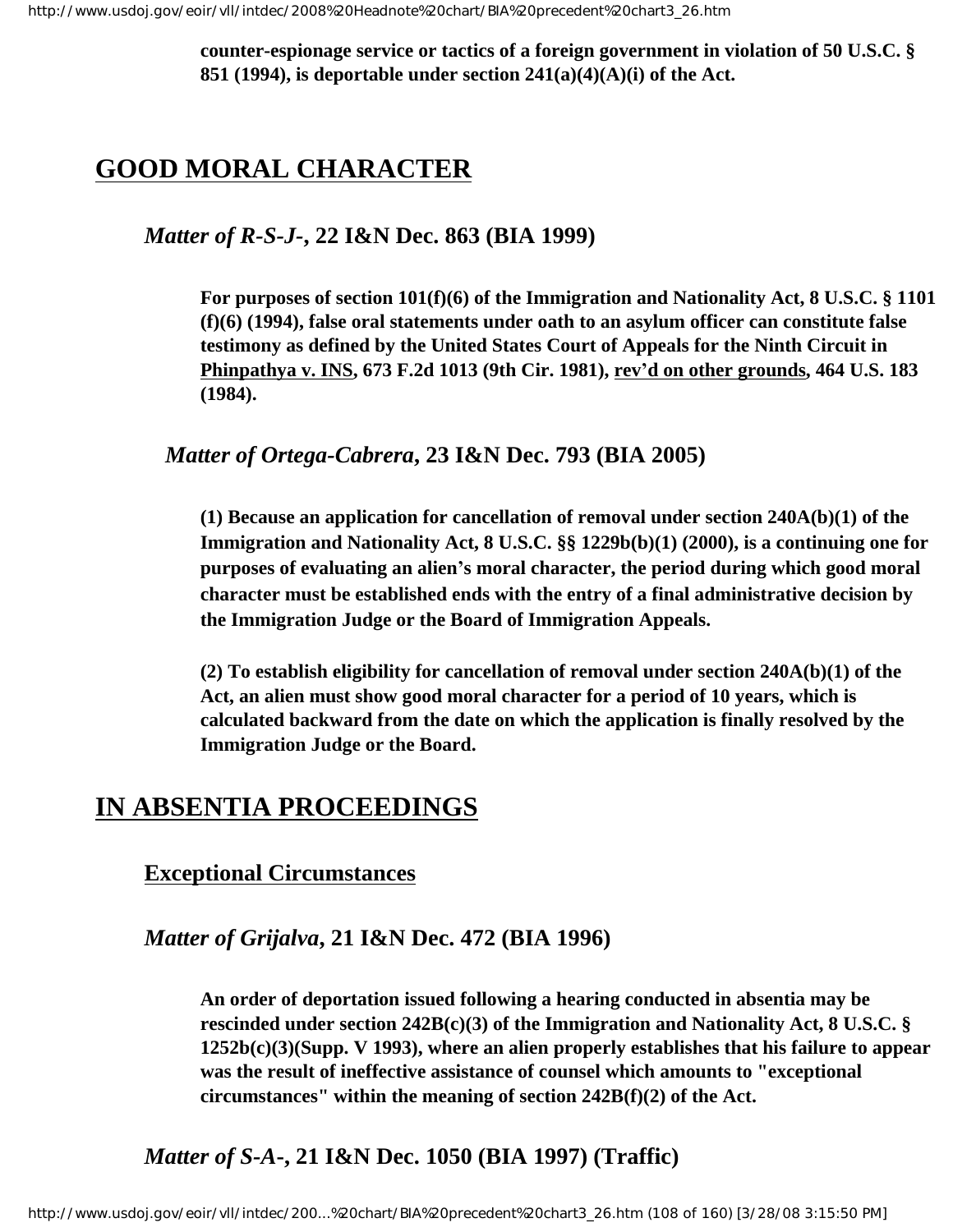**An applicant's general assertion that he was prevented from reaching his hearing on time by heavy traffic does not constitute reasonable cause that would warrant reopening of his in absentia exclusion proceedings.**

# *Matter of Ali***, 21 I&N Dec. 1058 (BIA 1997) (Illness and Injury)**

**Neither an alien's long-standing minor illness existing prior to a grant of voluntary departure nor an allegation of serious illness to others, including family members, establishes the requisite exceptional circumstances under section 242B(f)(2) of the Immigration and Nationality Act, 8 U.S.C. § 1252b(f)(2) (1994), in the absence of evidence specifying how such circumstances resulted in the alien's failure to depart, which renders him or her ineligible for certain forms of discretionary relief from deportation under section 242B(e)(2) of the Act.** 

# *Matter of J-P***-, 22 I&N Dec. 33 (BIA 1998) (Illness and Injury)**

**An alien failed to establish that a serious headache he suffered on the day of his deportation hearing amounted to exceptional circumstances to excuse his failure to appear within the meaning of section 242B(f)(2) of the Immigration and Nationality Act, 8 U.S.C. § 1252b(f)(2)(1994), where he gave no explanation for neglecting to contact the Immigration Court on the day of the hearing and did not support his claim with medical records or other evidence, such as affidavits by persons with knowledge regarding the extent and seriousness of the alien's headache and the remedies he used to treat it.**

# *Matter of S-M-***, 22 I&N Dec. 49 (BIA 1998) (Illegible Hearing Date)**

**An alien who claimed that his failure to appear at his deportation hearing resulted from an "illegible hearing date" on the Order to Show Cause and Notice of Hearing (Form I-221) failed to establish by sufficient evidence that he received inadequate notice of the hearing under section 242B(c)(3)(B) of the Immigration and Nationality Act, 8 U.S.C. § 1252b(c)(3)(B)(1994), or that his absence was the result of exceptional circumstances under section 242B(c)(3)(A) of the Act.** 

# *Matter of B-A-S-***, 22 I&N Dec. 57 (BIA 1998) (Illness and Injury)**

**An alien failed to establish that a foot injury he suffered on the day before his deportation hearing amounted to exceptional circumstances to excuse his failure to appear within the meaning of section 242B(f)(2) of the Immigration and Nationality Act, 8 U.S.C. § 1252b(f)(2)(1994), where he gave no explanation for neglecting to contact the Immigration Court before the hearing and did not support his claim with medical**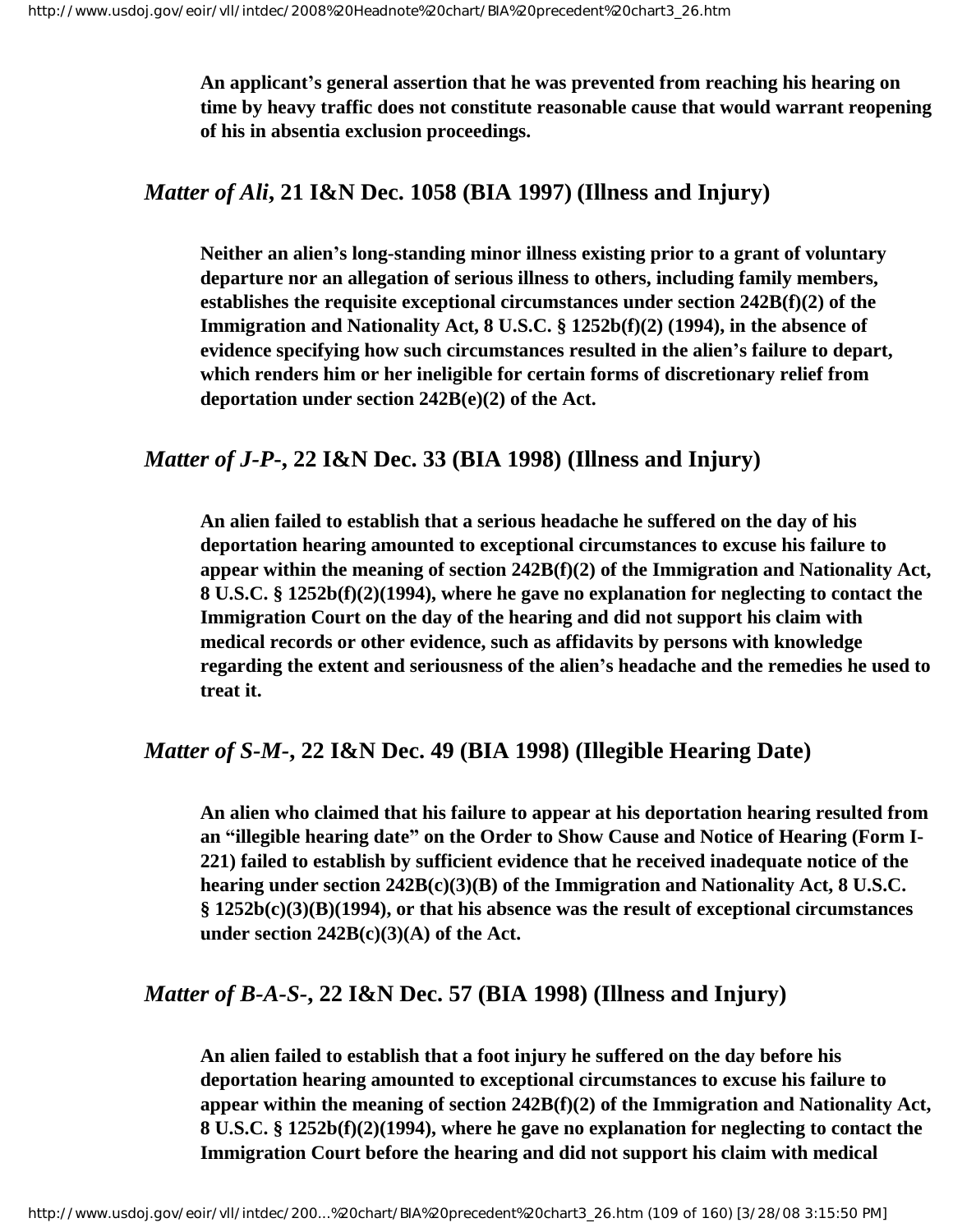**records or other evidence, such as an affidavit from his employer.**

#### **Exclusion Proceedings**

#### *Matter of N-B***-, 22 I&N Dec. 590 (BIA 1999)**

**The regulatory language at 8 C.F.R. § 3.23(b)(4)(iii)(B) (1998) contains no time or numerical limitations on aliens who wish to file a motion to reopen exclusion proceedings conducted in absentia.**

#### **Immigration Judges**

#### *Matter of W-F-***, 21 I&N Dec. 503 (BIA 1996)**

**(1) The provisions of section 242B of the Immigration and Nationality Act, 8 U.S.C. § 1252b (1994), apply any time an alien, whose presence has not been excused by the Immigration Judge, fails to appear for a deportation hearing after proper notice has been issued pursuant to section 242B, regardless of whether the issue of deportability has already been addressed or resolved and regardless of whether the alien has someone else appear on his behalf.**

**(2) An Immigration Judge retains the authority to properly excuse an alien's presence at a hearing, to grant a continuance, or to change venue for good cause shown by the alien or the Immigration and Naturalization Service either prior to or at the time of the deportation hearing.**

**(3) If an alien's presence at a deportation hearing has not been excused, and any request for a rescheduling of the hearing has been denied, the provisions of section 242B apply and a challenge to the entry of an in absentia deportation order based on the alien's failure to appear is governed by the "rescission" provisions of section 242B(c)(3) of the Act.**

#### **Ineffective Assistance of Counsel**

### *Matter of Rivera***, 21 I&N Dec. 599 (BIA 1996)**

**An alien seeking to reopen in absentia proceedings based on her unsuccessful communications with her attorney did not establish exceptional circumstances pursuant to section 242B(c)(3)(A) of the Immigration and Nationality Act, 8 U.S.C. § 1252b(c)(3) (A) (1994), where she failed to satisfy all of the requirements for an ineffective assistance of counsel claim set out in Matter of Lozada, 19 I&N Dec. 637 (BIA 1988),**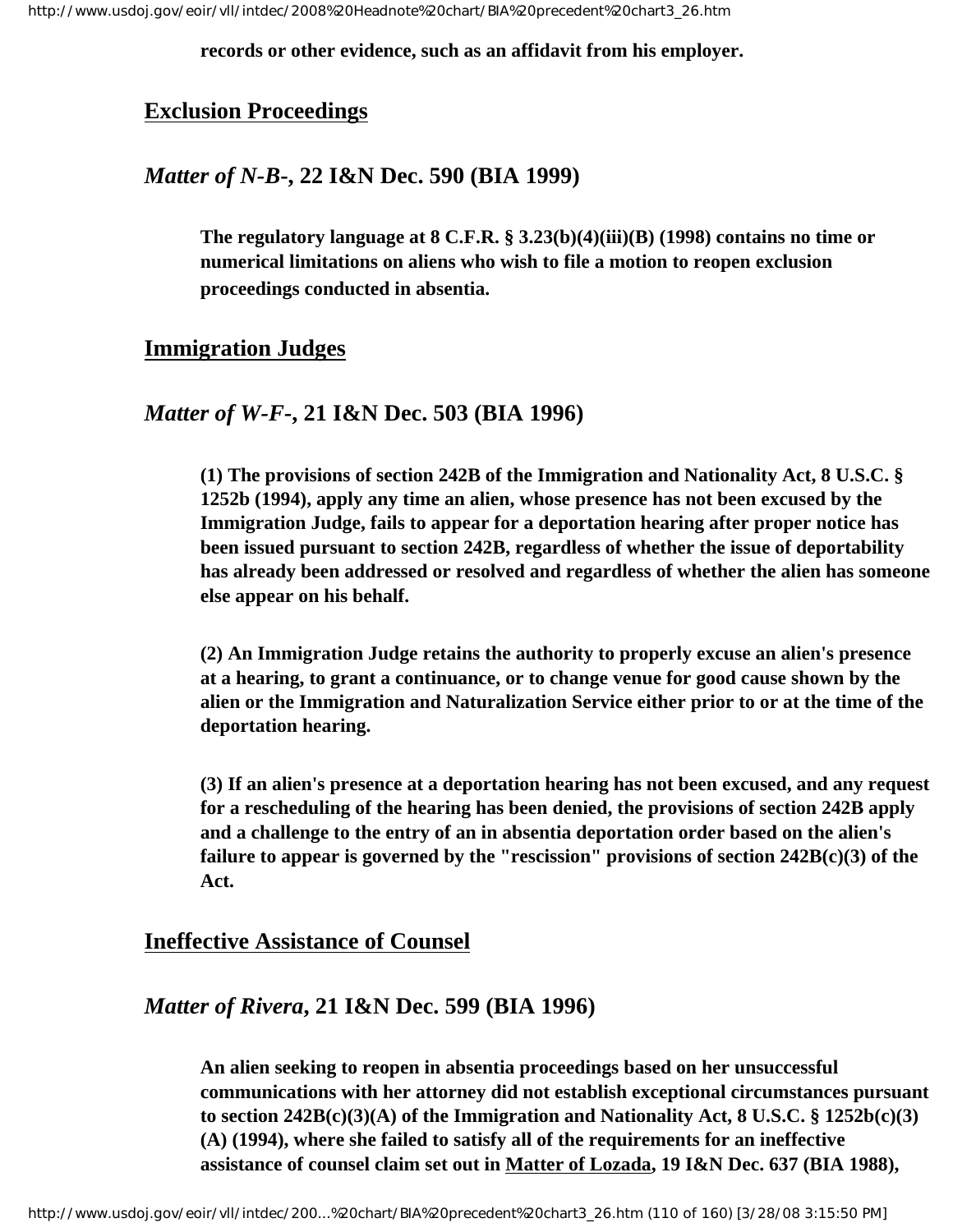**aff'd, 857 F.2d 10 (1st Cir. 1988).**

#### *Matter of N-K-/V-S-***, 21 I&N Dec. 879 (BIA 1997)**

**A claim of ineffective assistance of counsel can, if the applicant meets the requirements set forth in Matter of Lozada, 19 I&N Dec. 637 (BIA 1988), form the basis of a successful motion to reopen exclusion proceedings where the applicant was ordered excluded in an in absentia hearing.**

#### *Matter of Lei***, 22 I&N Dec. 113 (BIA 1998)**

**A claim of ineffective assistance of counsel does not constitute an exception to the 180 day statutory limit for the filing of a motion to reopen to rescind an in absentia order of deportation under section 242B(c)(3)(A) of the Immigration and Nationality Act, 8 U.S. C. § 1252b(c)(3)(A) (1994), on the basis of exceptional circumstances.**

*Matter of A-A***-, 22 I&N Dec. 140 (BIA 1998)**

**A claim of ineffective assistance of counsel does not constitute an exception to the 180 day statutory limit for the filing of a motion to reopen to rescind an in absentia order of deportation under section 242B(c)(3)(A) of the Immigration and Nationality Act, 8 U.S. C. § 1252b(c)(3)(A) (1994), on the basis of exceptional circumstances.**

#### **Jurisdiction**

#### *Matter of Guzman***, 22 I&N Dec. 722 (BIA 1999)**

**The Board of Immigration Appeals lacks jurisdiction to consider an appeal from an in absentia order in removal proceedings where section 240(b)(5)(C) of the Immigration and Nationality Act, 8 U.S.C. § 1229b(b)(5)(C) (Supp. II 1996), provides that such an order may only be rescinded by filing a motion to reopen with the Immigration Judge. Matter of Gonzalez-Lopez, 20 I&N Dec. 644 (BIA 1993), followed.**

#### **Notice to Alien**

## *Matter of Grijalva***, 21 I&N Dec. 27 (BIA 1995)**

**(1) Under section 242B(a)(1) of the Immigration and Nationality Act, 8 U.S.C. § 1252b(a) (1) (Supp. V 1993), service of the Order to Show Cause (Form I-221) must be given in person to the respondent or, if personal service is not practicable, such notice must be**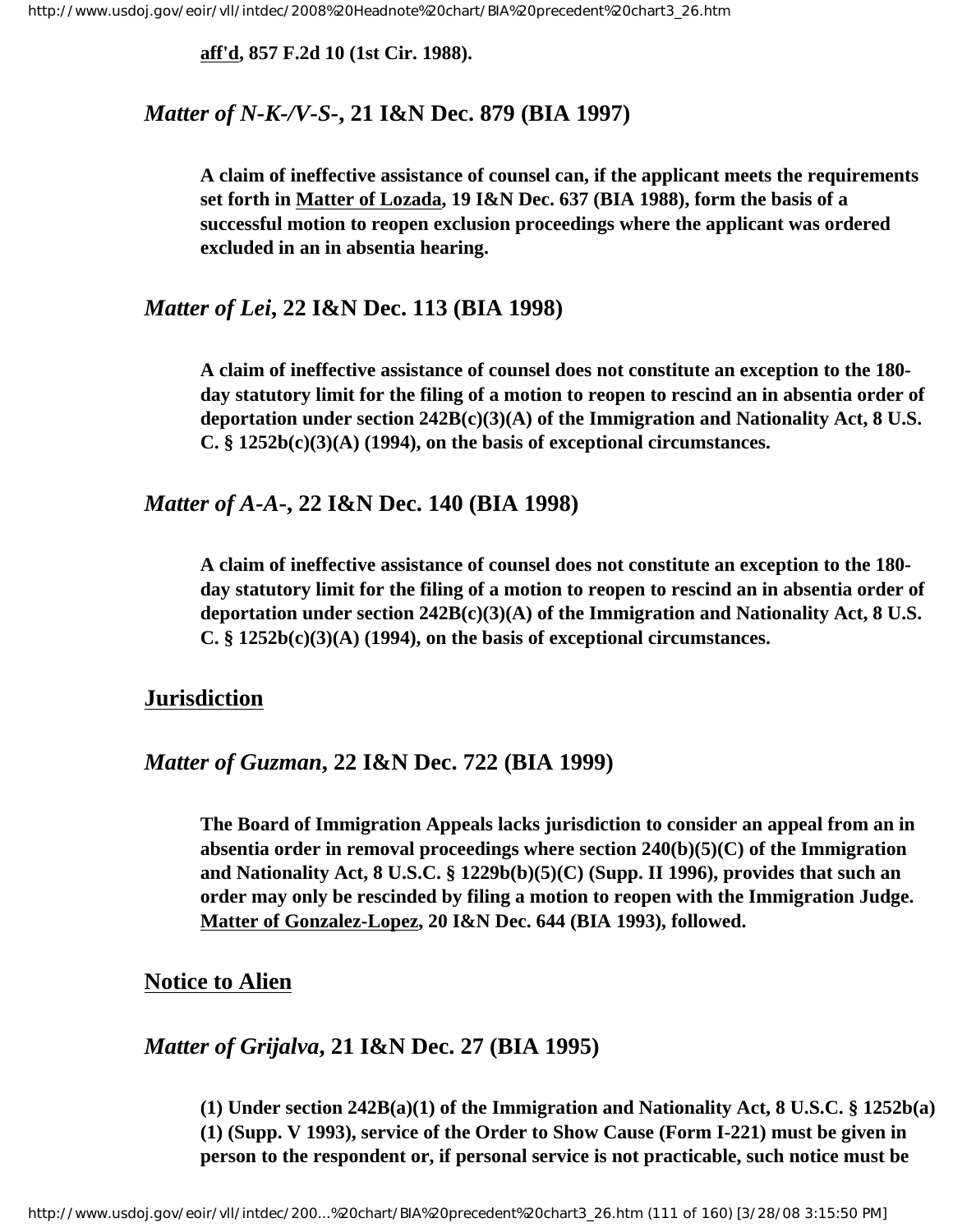**given by certified mail to the respondent or to his counsel of record, if any, with the requirement that the certified mail receipt be signed by the respondent or a responsible person at the respondent's address to accomplish personal service. Matter of Huete, 20 I&N Dec. 250 (BIA 1991), followed.** 

**(2) Under sections 242B(a)(2) and (c)(1) of the Act, written notice of the deportation proceedings sent by certified mail to the respondent at the last address provided by the respondent is sufficient to establish proper service by clear, unequivocal, and convincing evidence. Proof of actual service or receipt of the notice by the respondent is not required to effect service. It is incumbent upon the respondent to provide an address where he can receive mail in a regular and timely manner.** 

**(3) For purposes of section 242B(a)(2) of the Act, "in person" service of the notice of deportation proceeding is deemed "not practicable" when the respondent is not in immigration court before the Immigration Judge.** 

**(4) In cases where service of a notice of a deportation proceeding is sent by certified mail through the United States Postal Service and there is proof of attempted delivery and notification of certified mail, a strong presumption of effective service arises which only may be overcome by the affirmative defense of nondelivery or improper delivery by the Postal Service.** 

*Matter of Powell***, 21 I&N Dec. 81 (BIA 1995)**

**(1) Under section 242B(e)(3) of the Immigration and Nationality Act, 8 U.S.C. § 1252b(e) (3) (1994), an alien who has received oral notice in the alien's native language or in another language the alien understands and written notice in the final order of deportation of the consequences for failing to appear for deportation, and who nevertheless fails to appear for deportation at the time and place ordered, other than because of exceptional circumstances, is ineligible for adjustment of status under section 245 of the Act, 8 U.S.C. § 1255 (1994), for a period of 5 years after the date the alien was required to appear for deportation.** 

**(2) When the Board of Immigration Appeals dismisses an appeal from an order of deportation issued an Immigration Judge, the Immigration Judge's order becomes the final order of deportation on the date of the Board's decision.** 

**(3) Written notice of the consequences of an alien's failure to appear for deportation, provided in conjunction with an Immigration Judge's final order of deportation, constitutes the written notice required by section 242B(e)(3) of the Act.** 

*Matter of Villalba***, 21 I&N Dec. 842 (BIA 1997) (Order to Show Cause Warnings)**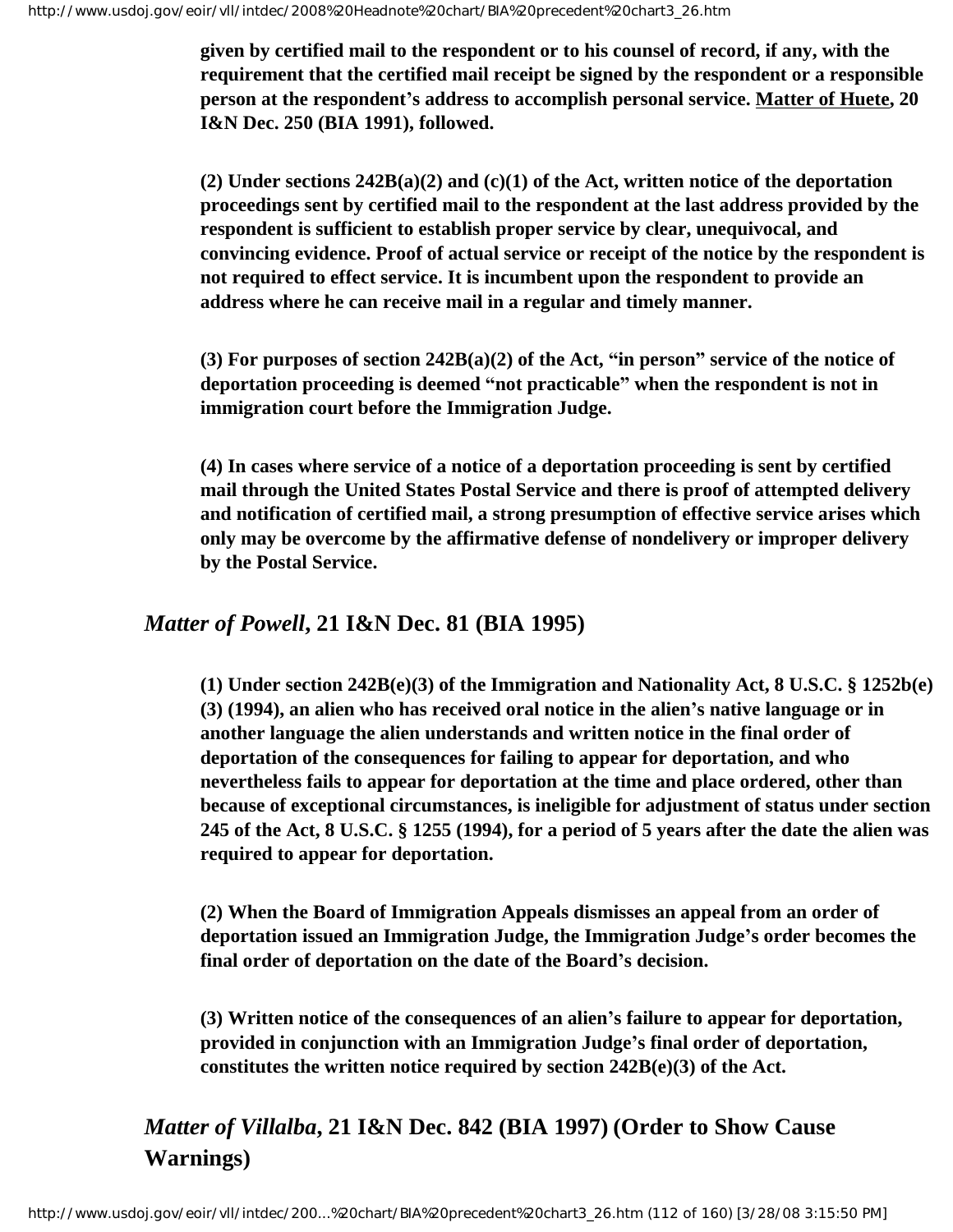**(1) Language contained in the Order to Show Cause and Notice of Hearing (Form I-221), which provides that notice of deportation hearings will be sent only to a respondent's last known address and that failure to provide an address may result in an in absentia hearing, is a reasonable construction of the notice requirements set forth in section 242B of the Immigration and Nationality Act, 8 U.S.C. § 1252b (1994).**

**(2) The prohibition set forth in Purba v. INS, 884 F.2d 516 (9th Cir. 1989), that a deportation hearing may not be conducted telephonically absent a respondent's affirmative waiver of the right to appear in person, does not apply in properly conducted in absentia proceedings.**

# *Matter of Mancera***, 22 I&N Dec. 79 (BIA 1998) (Proceedings under former section 242(b))**

**A motion to reopen deportation proceedings conducted in absentia pursuant to section 242(b) of the Immigration and Nationality Act, 8 U.S.C. § 1252(b)(1994), that demonstrates a lack of notice of the scheduled hearing is excepted from the regulatory time limitations on motions.**

# *Matter of G-Y-R-***, 23 I&N Dec. 181 (BIA 2001)**

**(1) When an alien fails to appear at removal proceedings for which notice of the hearing was served by mail, an in absentia order may only be entered where the alien has received, or can be charged with receiving, a Notice to Appear (Form I-862) informing the alien of the statutory address obligations associated with removal proceedings and of the consequences of failing to provide a current address, pursuant to section 239(a)(1) (F) of the Immigration and Nationality Act, 8 U.S.C. § 1229(a)(1)(F) (Supp. V 1999).** 

**(2) Entry of an in absentia order of removal is inappropriate where the record reflects that the alien did not receive, or could not be charged with receiving, the Notice to Appear that was served by certified mail at an address obtained from documents filed with the Immigration and Naturalization Service several years earlier.** 

## *Matter of M-D-***, 23 I&N Dec. 540 (BIA 2002)**

**(1) An alien may be charged with receipt of a notice to appear and notice of the hearing date, where the notice is sent by certified mail to the alien's correct address, but it isreturned by the United States Postal Service marked "unclaimed."**

**(2) The regulations at 8 C.F.R. § 3.13 (2002) do not require that the notice to appear or notice of hearing in removal proceedings be sent to the alien or the alien's attorney of**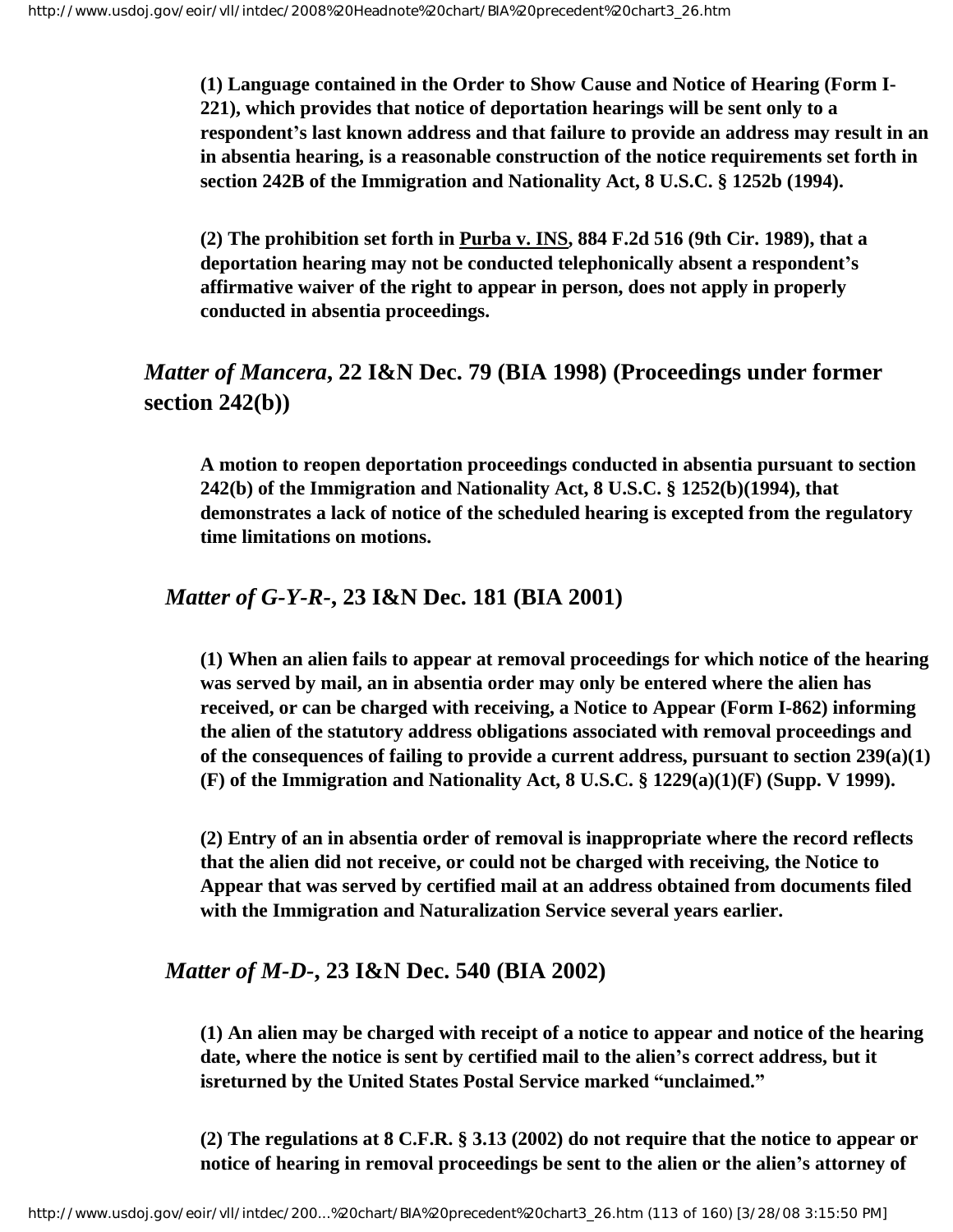**record by regular mail, as opposed to certified mail.**

# **Section 242(b) Proceedings**

# *Matter of Cruz-Garcia***, 22 I&N Dec. 1155 (BIA 1999)**

**(1) The regulation at 8 C.F.R. § 3.23(b)(4)(iii) (1998) imposes no time or numerical limitation on aliens seeking to reopen deportation proceedings conducted in absentia pursuant to section 242(b) of the Immigration and Nationality Act, 8 U.S.C. § 1252(b) (1988). Matter of Mancera, 22 I&N Dec. 79 (BIA 1998), reaffirmed.** 

**(2) When an alien seeks to reopen deportation proceedings conducted in absentia pursuant to section 242(b) of the Act, it is appropriate to apply the "reasonable cause" standard, not the "exceptional circumstances" standard set forth in section 242B of the Act, 8 U.S.C. § 1252b (Supp. II 1990).**

**(3) An alien who asserted for the first time on appeal that her failure to appear at a deportation hearing was the result of ineffective assistance of counsel, but who failed to comply with the requirements for such a claim, has not shown "reasonable cause" that warrants reopening of the proceedings.**

#### **Stays**

## *Matter of Rivera***, 21 I&N Dec. 232 (BIA 1996)**

**The automatic stay of deportation associated with the filing of a motion to reopen an in absentia hearing pursuant to section 242B(c)(3) of the Immigration and Nationality Act, 8 U.S.C. 1252b(c)(3)(1994), continues during the pendency of an appeal from the denial of such a motion.**

## **Voluntary Departure**

## *Matter of Singh***, 21 I&N Dec. 998 (BIA 1997)**

**Matter of Shaar, 21 I&N Dec.3290 (BIA 1996), is not applicable to an alien who was ordered deported at an in absentia hearing and has therefore not remained beyond a period of voluntary departure; consequently, the proceedings may be reopened upon the filing of a timely motion showing exceptional circumstances for failure to appear. Matter of Shaar, supra, distinguished.**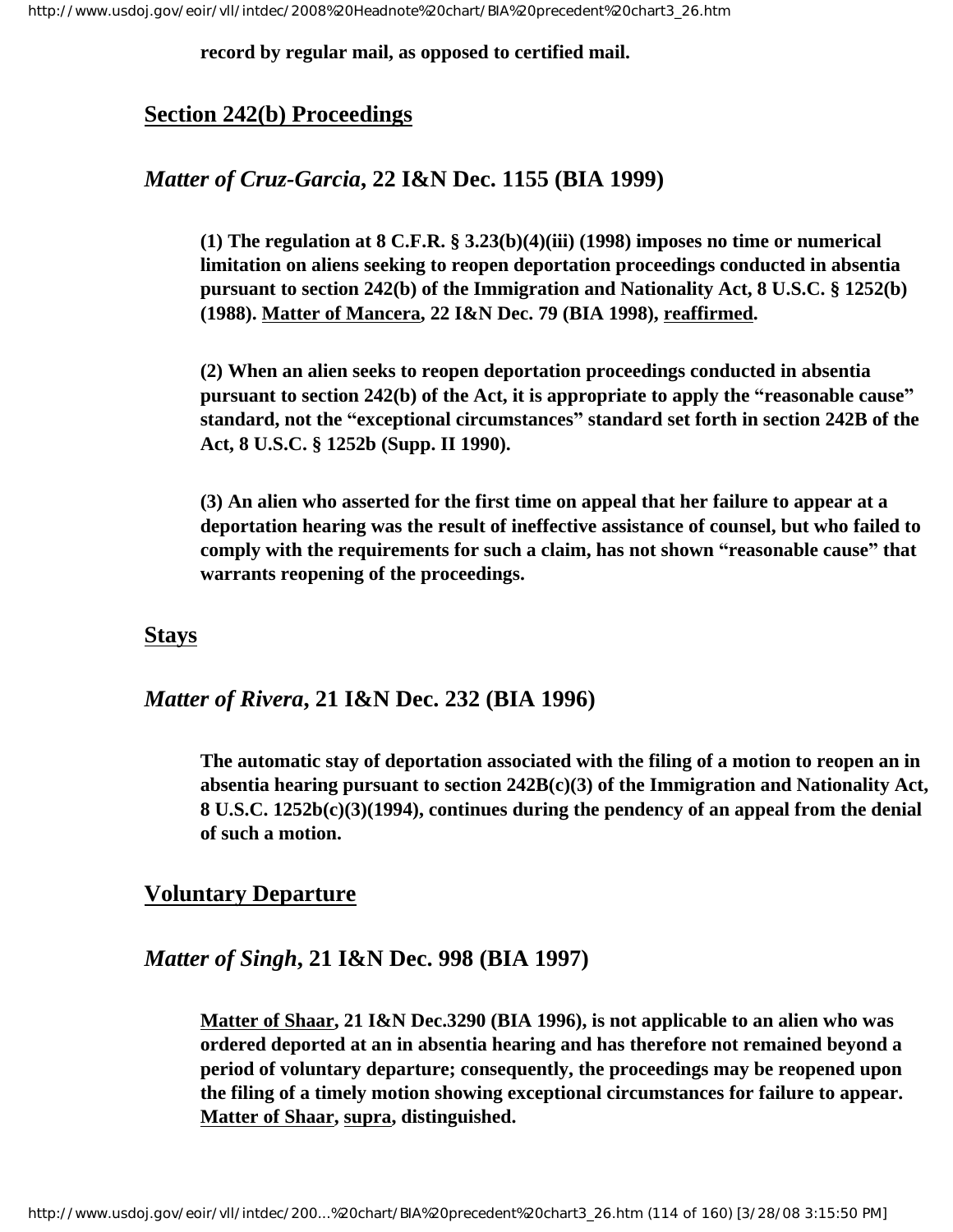## **Warnings for Failure to Appear**

# *Matter of M-S***-, 22 I&N Dec. 349 (BIA 1998)**

**(1) Where an alien who did not receive oral warnings of the consequences of failing to appear at a deportation hearing pursuant to section 242B(a) of the Immigration and Nationality Act, 8 U.S.C. § 1252b(a) (1994), moves to reopen deportation proceedings held in absentia under section 242B(c) of the Act in order to apply for a form of relief that was unavailable at the time of the hearing, the rescission requirements prescribed by section 242B(c)(3) of the Act are not applicable. Instead, the motion to reopen is subject to the regulatory requirements set forth at 8 C.F.R. §§ 3.2(c) 3.23(b)(3) (1998).** 

**(2) Where deportation proceedings held in absentia are reopened to allow for an application for new relief, the Immigration Judge must determine in each individual case the weight to be accorded to the alien's explanation for failing to appear at the hearing and whether such explanation is a favorable or adverse factor with respect to the ultimate discretionary determination.**

# **INEFFECTIVE ASSISTANCE OF COUNSEL**

# **Advice to Client**

#### *Matter of B-B-***, 22 I&N Dec. 309 (BIA 1998)**

**Where counsel's insistence on corroborating evidence discouraged the respondents from seeking asylum, but was reasonable in light of case precedent, there is no showing of ineffective assistance of counsel.**

## **In Absentia Proceedings**

## *Matter of Rivera***, 21 I&N Dec. 599 (BIA 1996)**

**An alien seeking to reopen in absentia proceedings based on her unsuccessful communications with her attorney did not establish exceptional circumstances pursuant to section 242B(c)(3)(A) of the Immigration and Nationality Act, 8 U.S.C. § 1252b(c)(3) (A) (1994), where she failed to satisfy all of the requirements for an ineffective assistance of counsel claim set out in Matter of Lozada, 19 I&N Dec. 637 (BIA 1988), aff'd, 857 F.2d 10 (1st Cir. 1988).**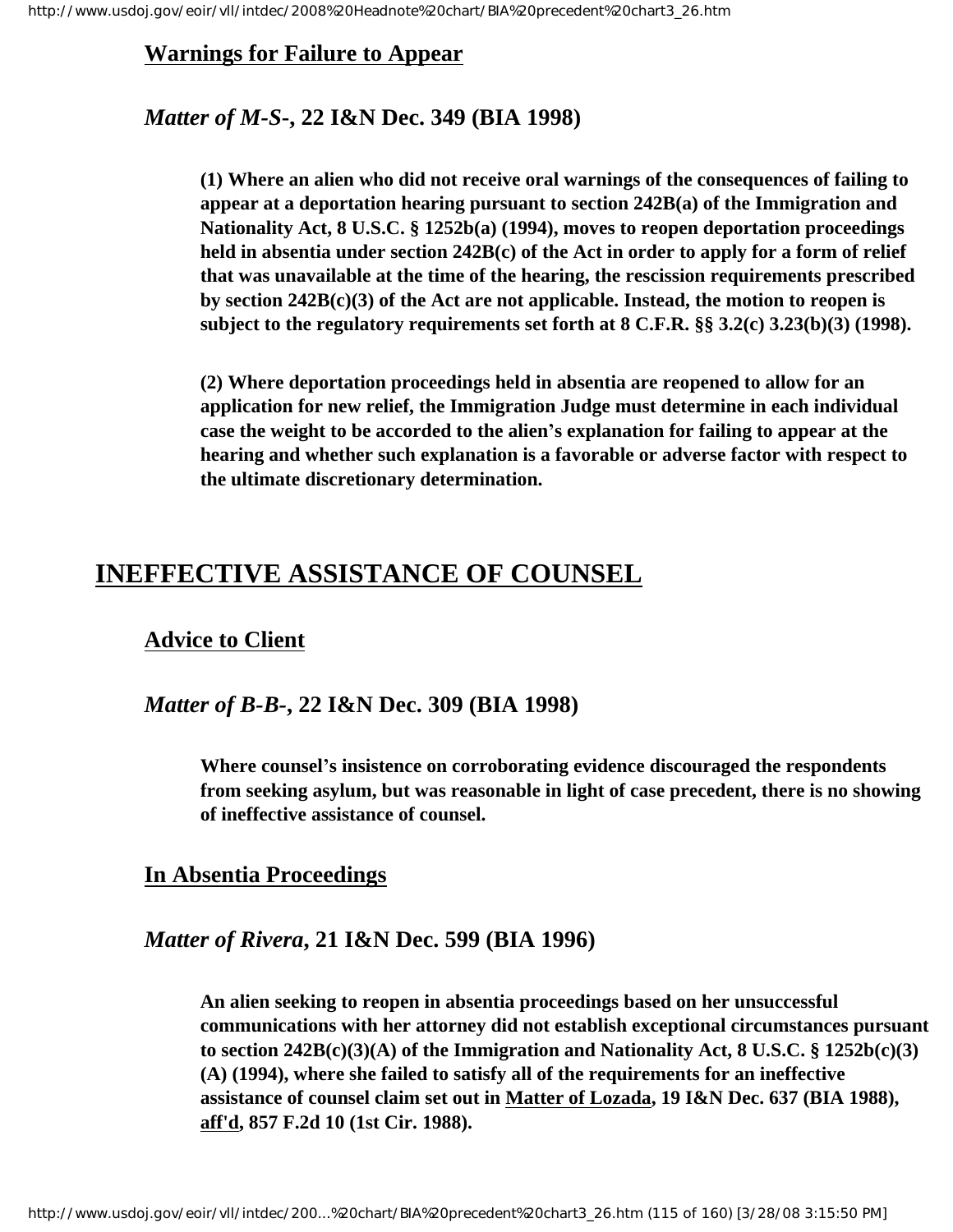# *Matter of N-K-/V-S-***, 21 I&N Dec. 879 (BIA 1997)**

**A claim of ineffective assistance of counsel can, if the applicant meets the requirements set forth in Matter of Lozada, 19 I&N Dec. 637 (BIA 1988), form the basis of a successful motion to reopen exclusion proceedings where the applicant was ordered excluded in an in absentia hearing.**

### *Matter of Lei***, 22 I&N Dec. 113 (BIA 1998)**

**A claim of ineffective assistance of counsel does not constitute an exception to the 180 day statutory limit for the filing of a motion to reopen to rescind an in absentia order of deportation under section 242B(c)(3)(A) of the Immigration and Nationality Act, 8 U.S. C. § 1252b(c)(3)(A) (1994), on the basis of exceptional circumstances.**

## *Matter of A-A***-, 22 I&N Dec. 140 (BIA 1998)**

**A claim of ineffective assistance of counsel does not constitute an exception to the 180 day statutory limit for the filing of a motion to reopen to rescind an in absentia order of deportation under section 242B(c)(3)(A) of the Immigration and Nationality Act, 8 U.S. C. § 1252b(c)(3)(A) (1994), on the basis of exceptional circumstances.**

#### **Standards**

#### *Matter of Assaad***, 23 I&N Dec. 553 (BIA 2003)**

**(1) Case law of the United States Supreme Court holding, in the context of criminal proceedings, that there can be no deprivation of effective assistance of counsel where there is no constitutional right to counsel does not require withdrawal from Matter of Lozada, 19 I&N Dec. 637 (BIA 1988), aff'd, 857 F.2d 10 (1st Cir. 1988), finding a right to assert a claim of ineffective assistance of counsel in immigration proceedings, where the United States Courts of Appeals have recognized that a respondent has a Fifth Amendment due process right to a fair immigration hearing, which may be denied if counsel prevents the respondent from meaningfully presenting his or her case.**

**(2) The respondent did not establish that his former counsel's failure to file a timely appeal constituted sufficient prejudice to warrant consideration of his late appeal on the basis of ineffective assistance of counsel.**

# **MARRIAGE FRAUD**

# **Marriage During Proceedings**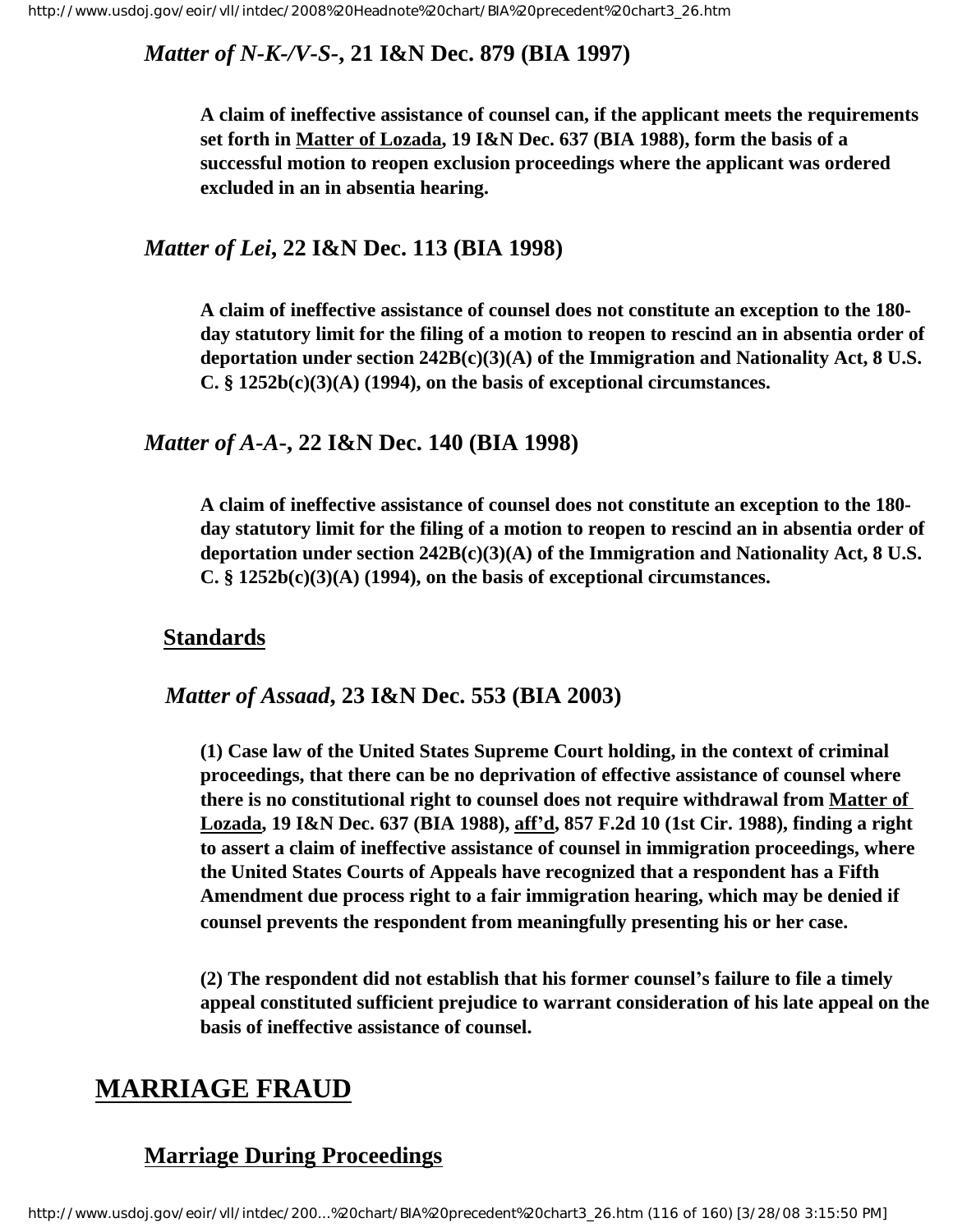## *Matter of Casillas***, 22 I&N Dec. 154 (BIA 1998)**

**In order to commence proceedings against an alien for purposes of sections 204(g) and 245(e)(2) of the Immigration and Nationality Act, 8 U.S.C. §§ 1154(g) and 1255(e)(2) (1994),an Order to Show Cause and Notice of Hearing (Form I-221) that was issued on or after June 20, 1991, must be filed with the Immigration Court. Matter of Fuentes, 20 I&N Dec. 227 (BIA 1991), superseded.**

#### **Section 216(c)(4) Hardship Waivers**

#### *Matter of Stowers***, 22 I&N Dec. 605 (BIA 1999)**

**(1) An alien whose conditional permanent residence was terminated by the Immigration and Naturalization Service under section 216(b) of the Immigration and Nationality Act, 8 U.S.C. § 1186a(b) (1994), before the 90-day petitioning period preceding the second anniversary of the grant of status, may file an application for a waiver under section 216(c)(4) of the Act, 8 U.S.C. § 1186a(c)(4).**

**(2) Where an alien is prima facie eligible for a waiver under section 216(c)(4) of the Act and wishes to have the Service adjudicate an application for such waiver, proceedings should be continued in order to allow the Service to adjudicate the application. Matter of Mendes, 20 I&N Dec. 833 (BIA 1994).**

*Matter of Singh***, 24 I&N Dec. 331 (BIA 2007)**

**There is no conflict between section 216(c)(4) of the Immigration and Nationality Act, 8 U.S.C. § 1186a(c)(4) (2000), and its implementing regulation at 8 C.F.R. § 1216.5(e)(1) (2007) where both provide the same start date for the circumstances to be considered in determining a conditional permanent resident's application for an extreme hardship waiver and only the statute provides an end date for the relevant period.**

# **MINORS**

*Matter of Amaya***, 21 I&N Dec. 583 (BIA 1996)**

**(1) Service of an Order to Show Cause issued against a minor under 14 years of age may properly be made on the director of a facility in which the minor is detained pursuant to 8 C.F.R. § 103.5a(c)(2)(ii) (1996).**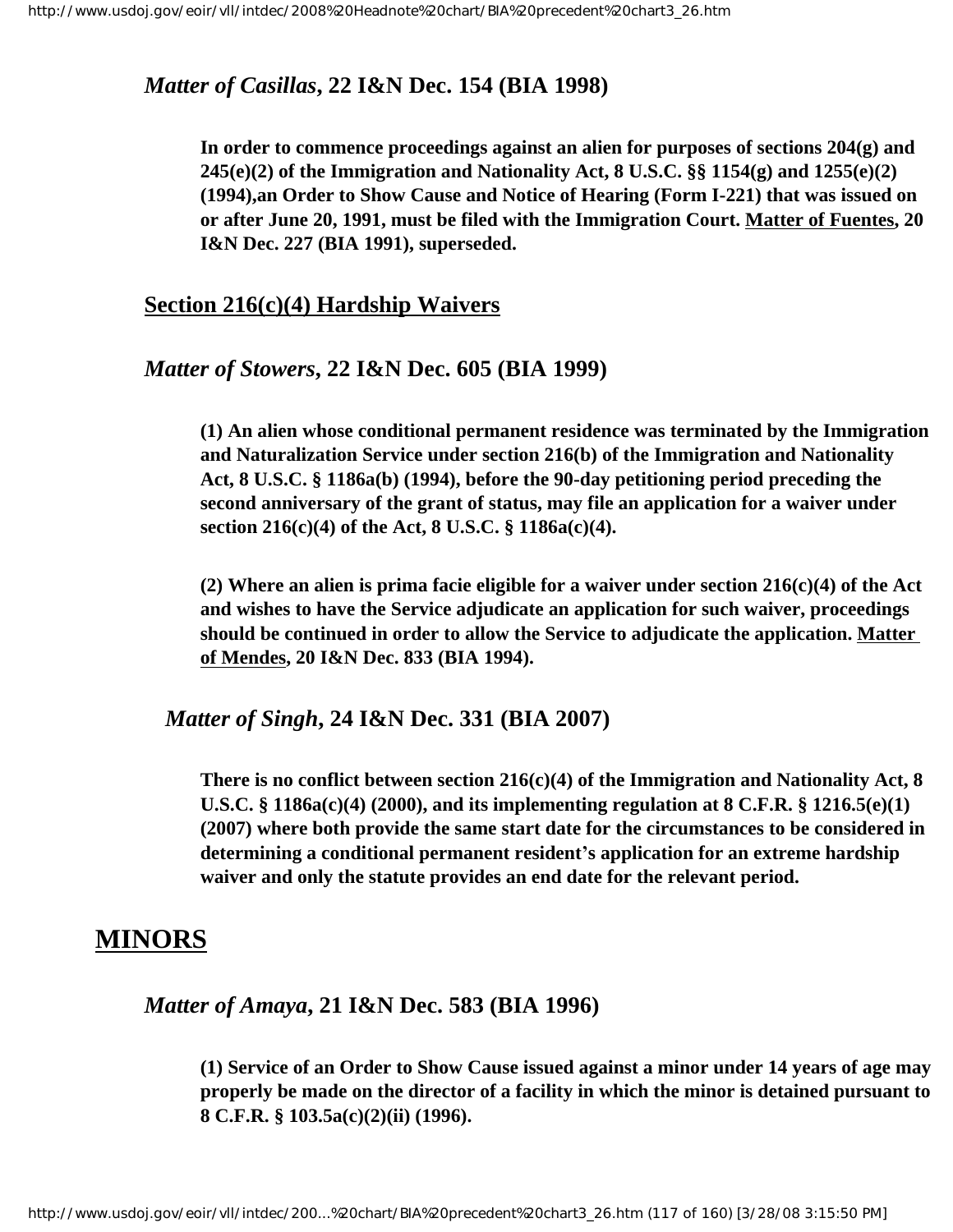**(2) Although under 8 C.F.R. § 242.16(b) (1996), an Immigration Judge may not accept the admission to a charge of deportability by an unaccompanied and unrepresented minor under the age of 16, the regulation does not preclude an Immigration Judge from accepting such a minor's admissions to factual allegations, which may properly form the sole basis of a finding that such a minor is deportable.**

**(3) Even where an unaccompanied and unrepresented minor under the age of 16 years admits to the factual allegations made against him, an Immigration Judge must take into consideration the minor's age and pro se and unaccompanied status in determining, after a comprehensive and independent inquiry, whether the minor's testimony is reliable and whether he understands any facts that are admitted, such that his deportability is established by clear, unequivocal, and convincing evidence.**

#### *Matter of Ponce-Hernandez***, 22 I&N Dec. 784 (BIA 1999)**

**The Immigration and Naturalization Service met its burden of establishing a minor respondent's deportability for entry without inspection by clear, unequivocal, and convincing evidence, where (1) a Record of Deportable Alien (Form I-213) was submitted, documenting the respondent's identity and alienage; (2) the respondent, who failed without good cause to appear at his deportation hearing, made no challenge to the admissibility of the Form I-213; and (3) there were no grounds for a finding that the admission of the Form I-213 would be fundamentally unfair.**

#### *Matter of Gomez-Gomez***, 23 I&N Dec. 522 (BIA 2002)**

**(1) The Immigration and Naturalization Service met its burden, in an in absentia removal proceeding, of establishing a minor respondent's removability by clear, unequivocal, and convincing evidence, where (1) a Record of Deportable/Inadmissible Alien (Form I-213) was submitted, documenting the respondent's identity and alienage; (2) the respondent, who failed without good cause to appear at her removal hearing, made no challenge to the admissibility of the Form I-213; (3) there were no grounds for a finding that the admission of the Form I-213 would be fundamentally unfair; and (4) no independent evidence in the record supported the Immigration Judge's conclusion that the respondent may not have been the child of the adult who claimed to be the respondent's parent and who furnished the information regarding her foreign citizenship. Matter of Ponce-Hernandez, 22 I&N Dec. 784 (BIA 1999), followed.**

**(2) The respondent, a minor who could not be expected to attend immigration proceedings on her own, was properly notified of her hearing, through proper mailing of a Notice to Appear (Form I-862) to the last address provided by her parent, with whom she was residing.**

# *Matter of Mejia-Andino***, 23 I&N Dec. 533 (BIA 2002)**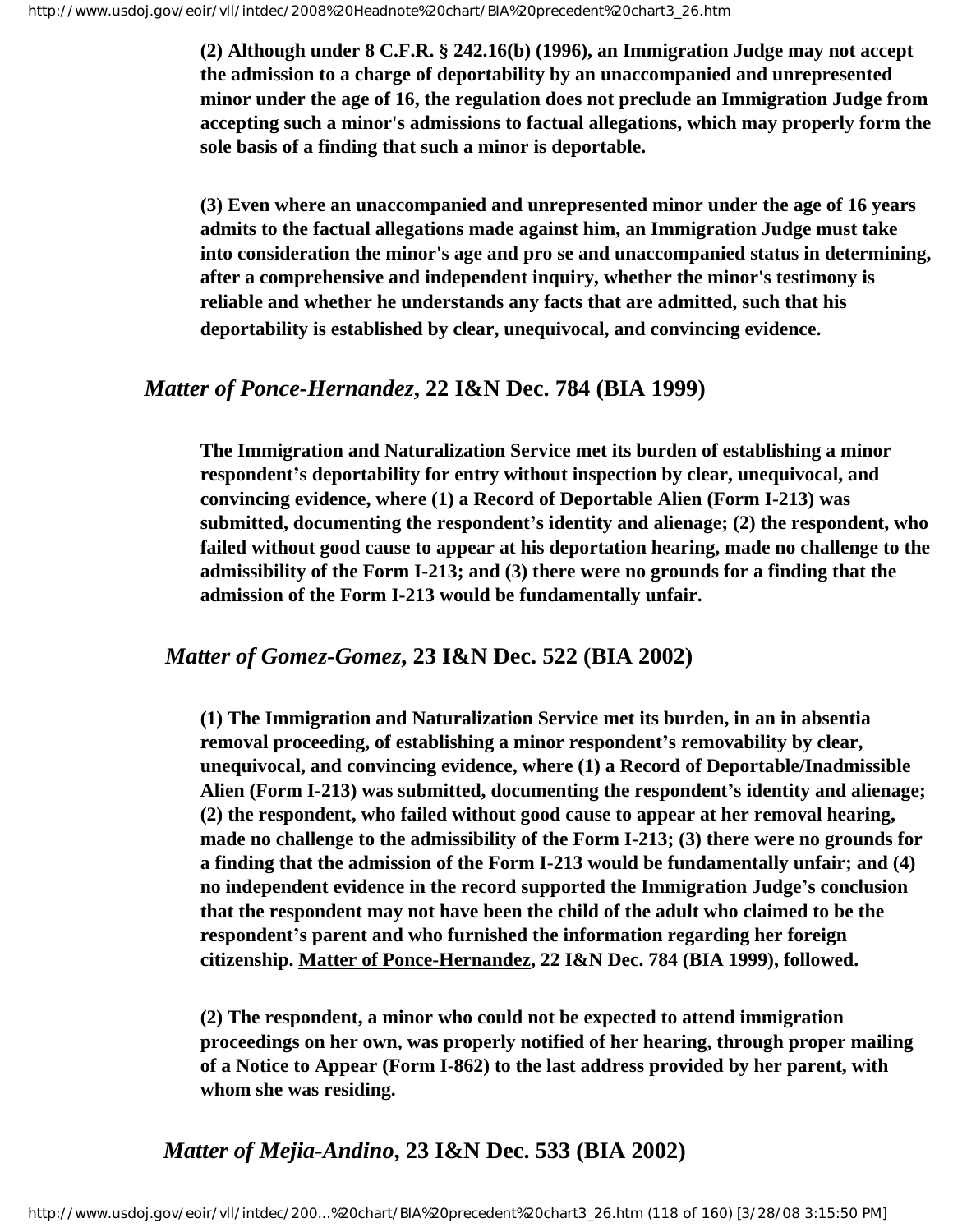**Removal proceedings against a minor under 14 years of age were properly terminated because service of the notice to appear failed to meet the requirements of 8 C.F.R. § 103.5a(c)(2)(ii) (2002), as it was served only on a person identified as the respondent's uncle, and no effort was made to serve the notice on the respondent's parents, who apparently live in the United States.**

# **MOTIONS TO RECONSIDER**

## **Affirmances Without Opinion**

### *Matter of O-S-G-***, 24 I&N Dec. 56 (BIA 2006)**

**A motion to reconsider a decision of the Board of Immigration Appeals must include the following: (1) an allegation of material factual or legal errors in the prior decision that is supported by pertinent authority; (2) in the case of an affirmance without opinion ("AWO"), a showing that the alleged errors and legal arguments were previously raised on appeal and a statement explaining how the Board erred in affirming the Immigration Judge's decision under the AWO regulations; and (3) if there has been a change in law, a reference to the relevant statute, regulation, or precedent and an explanation of how the outcome of the Board's decision is materially affected by the change.**

## **Deadlines**

### *Matter of Goolcharan***, 23 I&N Dec. 5 (BIA 2001)**

**The regulatory deadline for filing a motion to reopen or motion to reconsider before the Immigration Judge is determined by the date on which the Immigration Judge entered a final administrative order, and the regulatory deadline is not affected by subsequent actions taken by the Immigration and Naturalization Service in the course of executing the Immigration Judge's order.**

## **Sua Sponte Authority**

## *Matter of J-J***-, 21 I&N Dec. 976 (BIA 1997)**

**(1) A motion to reconsider a decision of the Board of Immigration Appeals must be filed not later than 30 days after the mailing of the decision, or on or before July 31, 1996,**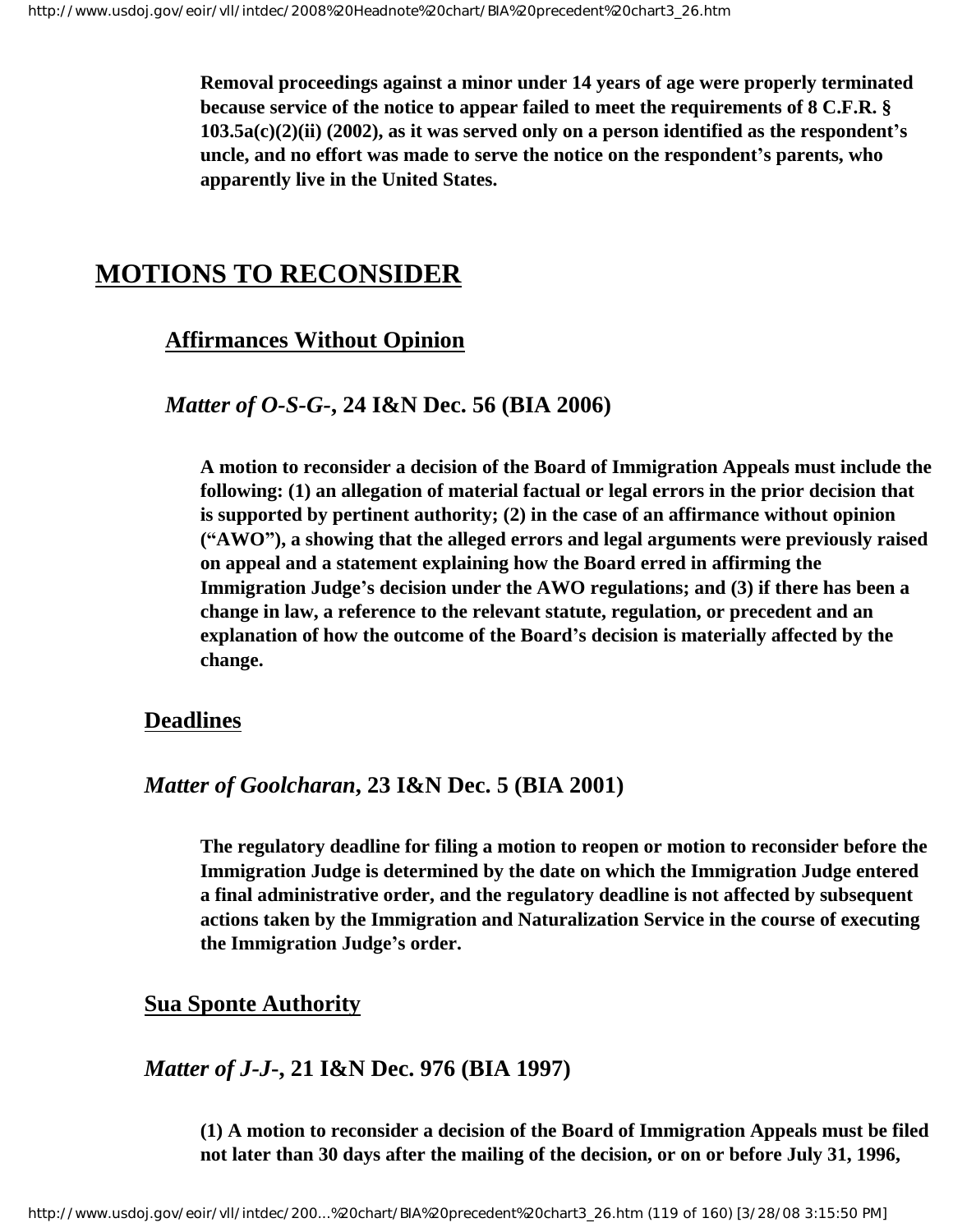**whichever date is later. Only one motion to reconsider may be filed, and there is no exception to the time bar imposed on such motions.**

**(2) Only one motion to reopen is allowed and must be filed with the Board not later than 90 days after the date on which the final administrative decision was rendered, or on or before September 30, 1996, whichever date is later. An exception exists for motions to reopen to apply or reapply for asylum or withholding of deportation based on changed circumstances arising in the country of nationality, if evidence is presented that is material and was not available and could not have been discovered or presented at the former hearing.**

**(3) An appeal or motion is deemed filed when it is received at the Board, irrespective of whether the alien is in custody.**

**(4) The Board's power to reopen or reconsider cases sua sponte is limited to exceptional circumstances and is not meant to cure filing defects or circumvent the regulations, where enforcing them might result in hardship.**

# **Untimely Appeals**

*Matter of Lopez***, 22 I&N Dec. 16 (BIA 1998)**

**Where the Board of Immigration Appeals dismisses an appeal as untimely, without adjudication on the merits, the Board retains jurisdiction over a motion to reconsider its dismissal of the untimely appeal to the extent that the motion challenges the finding of untimeliness or requests consideration of the reasons for untimeliness. Matter of Mladineo, 14 I&N Dec. 591 (BIA 1974), modified.**

# **MOTIONS TO REMAND**

## **Joint Motions**

## *Matter of Yewondwosen***, 21 I&N Dec. 1025 (BIA 1997)**

**Where an alien has not strictly complied with the regulatory requirements of 8 C.F.R. § 3.2(c)(1) (1997) by failing to submit an application for relief in support of a motion to reopen or remand, but the Immigration and Naturalization Service affirmatively joins the motion, the Board of Immigration Appeals or an Immigration Judge may still grant the motion.**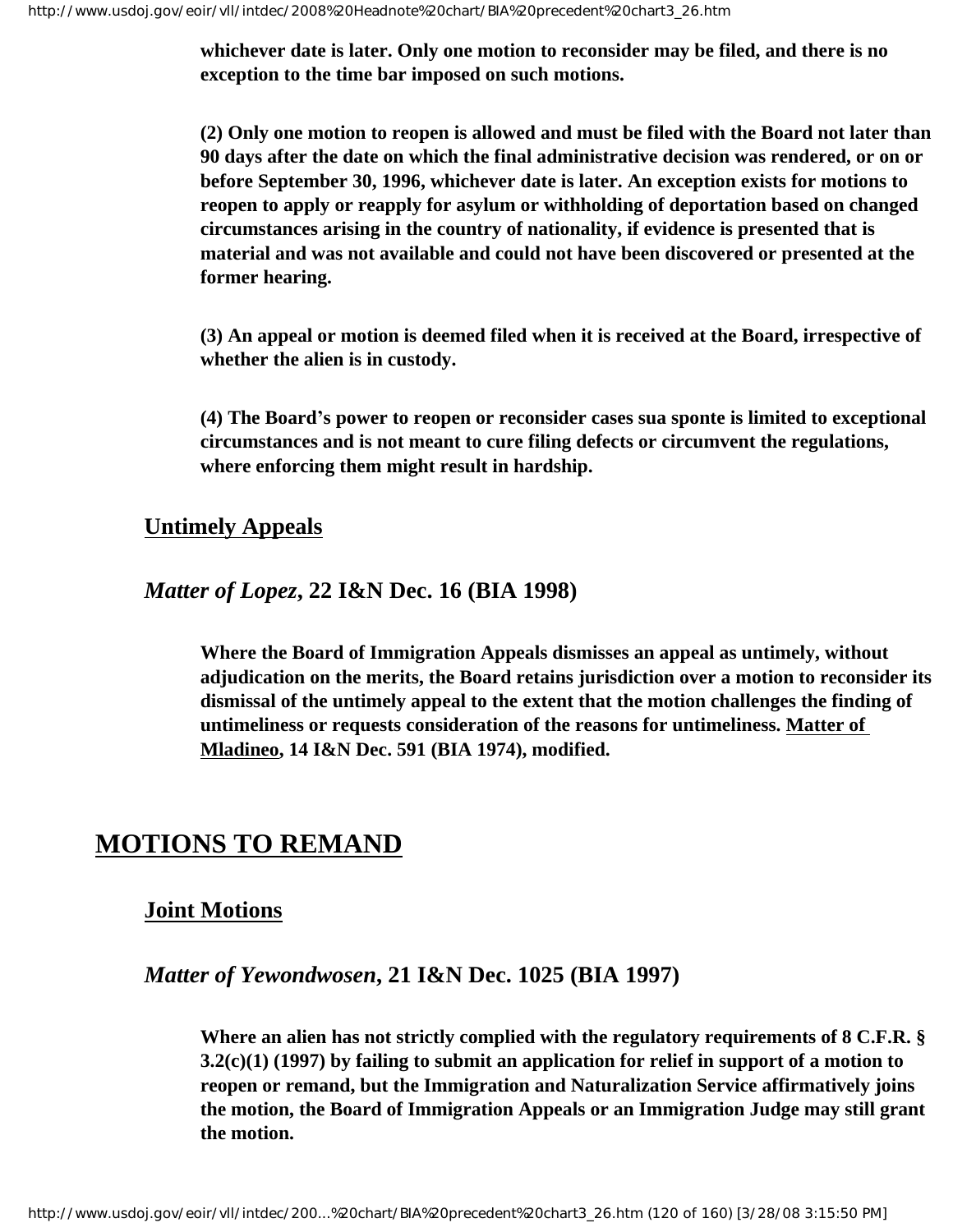# **Time and Number Limits**

# *Matter of L-V-K-***, 22 I&N Dec. 976 (BIA 1999)**

**(1) An Immigration Judge's order of deportation becomes a final administrative decision upon an alien's waiver of the right to appeal.**

**(2) Where an alien files a motion to remand during the pendency of an appeal from an Immigration Judge's denial of a motion to reopen a final administrative decision and more than 90 days have passed since entry of that final administrative decision, the Board of Immigration Appeals lacks jurisdiction to adjudicate the motion because it is time-barred by 8 C.F.R. § 3.2(c)(2) (1999).**

## *Matter of Oparah***, 23 I&N Dec. 1 (BIA 2000)**

**A motion to remand submitted during the pendency of an appeal from an Immigration Judge's denial of an untimely motion to reopen and filed after the entry of a final administrative decision does not cure the untimeliness of the initial motion to reopen, nor is it excepted from the numerical restriction that permits the filing of only one motion to reopen.**

# **MOTIONS TO REOPEN**

## **Burden of Proof**

## *Matter of L-O-G***-, 21 I&N Dec. 413 (BIA 1996)**

**(1) Reopening may be had where the new facts alleged, together with the facts already of record, indicate a reasonable likelihood of success on the merits, so as to make it worthwhile to develop the issues at a hearing. Where ruling on a motion requires the exercise of judgment regarding eligibility for the relief sought, the Board does not require a conclusive showing that, assuming the facts alleged to be true, eligibility for relief has been established. By granting reopening the Board does not rule on the ultimate merits of the application for relief. Matter of Sipus, 14 I&N Dec. 229 (BIA 1972), reaffirmed.**

**(2) Reopening to apply for suspension of deportation is granted where 1) the 15-year-old respondent has lived in the United States since the age of 6; 2) the adult respondent, her mother, also has a 6-year-old United States citizen child; 3) the respondents are from a**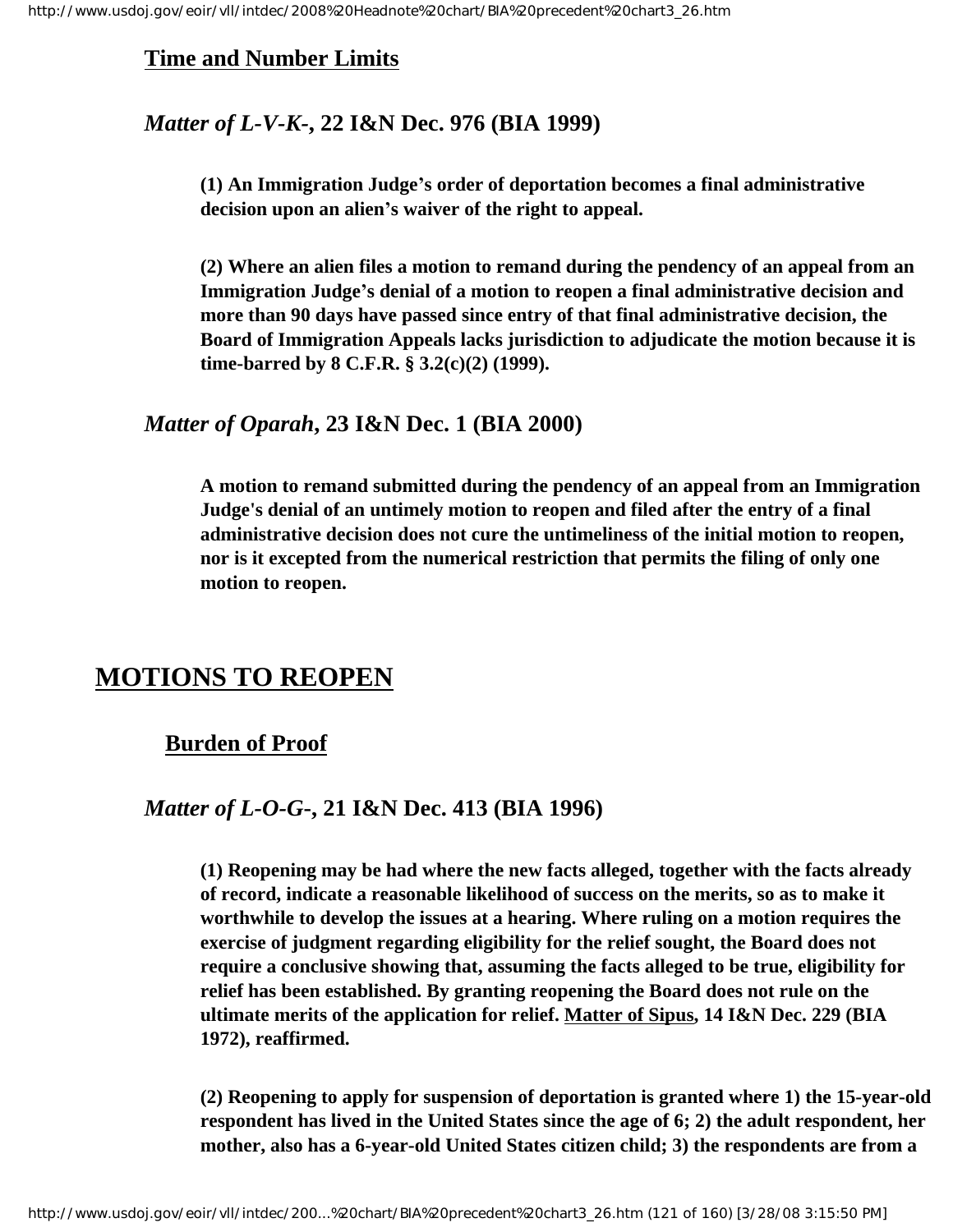**country where economic and political conditions are poor; and 4) the respondents have been covered by the Nicaraguan Review Program since 1987.**

# *Matter of Beckford***, 22 I&N Dec. 1216 (BIA 2000)**

**(1) Where an alien has filed an untimely motion to reopen alleging that the Immigration and Naturalization Service failed to prove the alien's removability, the burden of proof no longer lies with the Service to establish removability, but shifts to the alien to demonstrate that an exceptional situation exists that warrants reopening by the Board of Immigration Appeals on its own motion.**

**(2) Where an alien seeking to reopen removal proceedings failed to demonstrate a substantial likelihood that the result in his case would be changed if the proceedings were reopened, by showing that he was not, in fact, removable, he failed to present an exceptional situation to warrant a grant of his untimely motion.**

# **Coercive Family Planning Claims**

# *Matter of X-G-W***-, 22 I&N Dec. 71 (BIA 1998) (superseded by** *Matter of G-C-L-***, 23 I&N Dec. 359 (BIA 2002)**

**Due to a fundamental change in the definition of a "refugee" brought about by the Illegal Immigration Reform and Immigrant Responsibility Act of 1996, Division C of Pub. L. No. 104-208, 110 Stat. 3009-546, the Board of Immigration Appeals will allow reopening of proceedings to pursue asylum claims based on coerced population control policies, notwithstanding the time and number limitations on motions specified in 8 C.F. R. § 3.2 (1997).**

#### *Matter of G-C-L-***, 23 I&N Dec. 359 (BIA 2002)**

**The Board of Immigration Appeals withdraws from its policy of granting untimely motions to reopen by applicants claiming eligibility for asylum based solely on coercive population control policies, effective 90 days from the date of this decision. Matter of X-G-W-, 22 I&N Dec. 71 (BIA 1998), superseded.**

#### *Matter of C-C-***, 23 I&N Dec. 899 (BIA 2006)**

**An alien seeking to reopen removal proceedings based on a claim that the birth of a second child in the United States will result in the alien's forced sterilization in China cannot establish prima facie eligibility for relief where the evidence submitted with the motion and the relevant country conditions reports do not indicate that Chinese**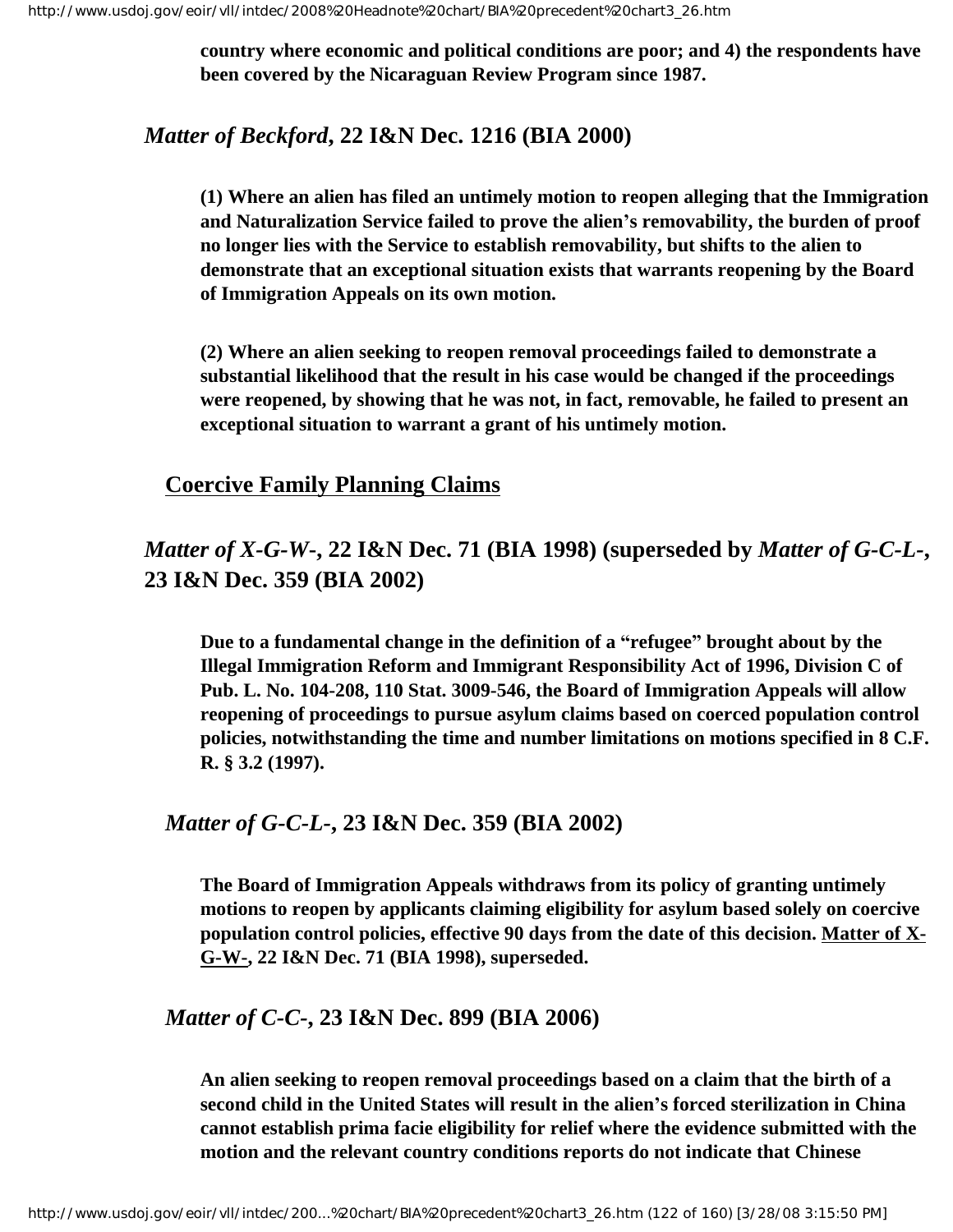**nationals returning to that country with foreign-born children have been subjected to forced sterilization in the alien's home province. Guo v. Ashcroft, 386 F.3d 556 (3d Cir. 2004), distinguished.**

#### *Matter of S-Y-G-***, 24 I&N Dec. 247 (BIA 2007)**

**In her motion to reopen proceedings to pursue her asylum claim, the applicant did not meet the heavy burden to show that her proffered evidence is material and reflects "changed circumstances arising in the country of nationality" to support the motion where the documents submitted reflect general birth planning policies in her home province that do not specifically show any likelihood that she or similarly situated Chinese nationals will be persecuted as a result of the birth of a second child in the United States.**

> *Matter of C-W-L- , 24 I&N Dec. 346 (BIA 2007)*

**An alien who is subject to a final order of removal is barred by both statute and regulation from filing an untimely motion to reopen removal proceedings to submit a successive asylum application under section 208(a)(2)(D) of the Immigration and Nationality Act, 8 U.S.C. §§ 1158(a)(2)(D) (2000), based on changed personal circumstances.**

## **Deadlines**

*Matter of Goolcharan***, 23 I&N Dec. 5 (BIA 2001)**

**The regulatory deadline for filing a motion to reopen or motion to reconsider before the Immigration Judge is determined by the date on which the Immigration Judge entered a final administrative order, and the regulatory deadline is not affected by subsequent actions taken by the Immigration and Naturalization Service in the course of executing the Immigration Judge's order.**

#### **Joint Motions**

#### *Matter of Yewondwosen***, 21 I&N Dec. 1025 (BIA 1997)**

**Where an alien has not strictly complied with the regulatory requirements of 8 C.F.R. § 3.2(c)(1) (1997) by failing to submit an application for relief in support of a motion to reopen or remand, but the Immigration and Naturalization Service affirmatively joins the motion, the Board of Immigration Appeals or an Immigration Judge may still grant the motion.**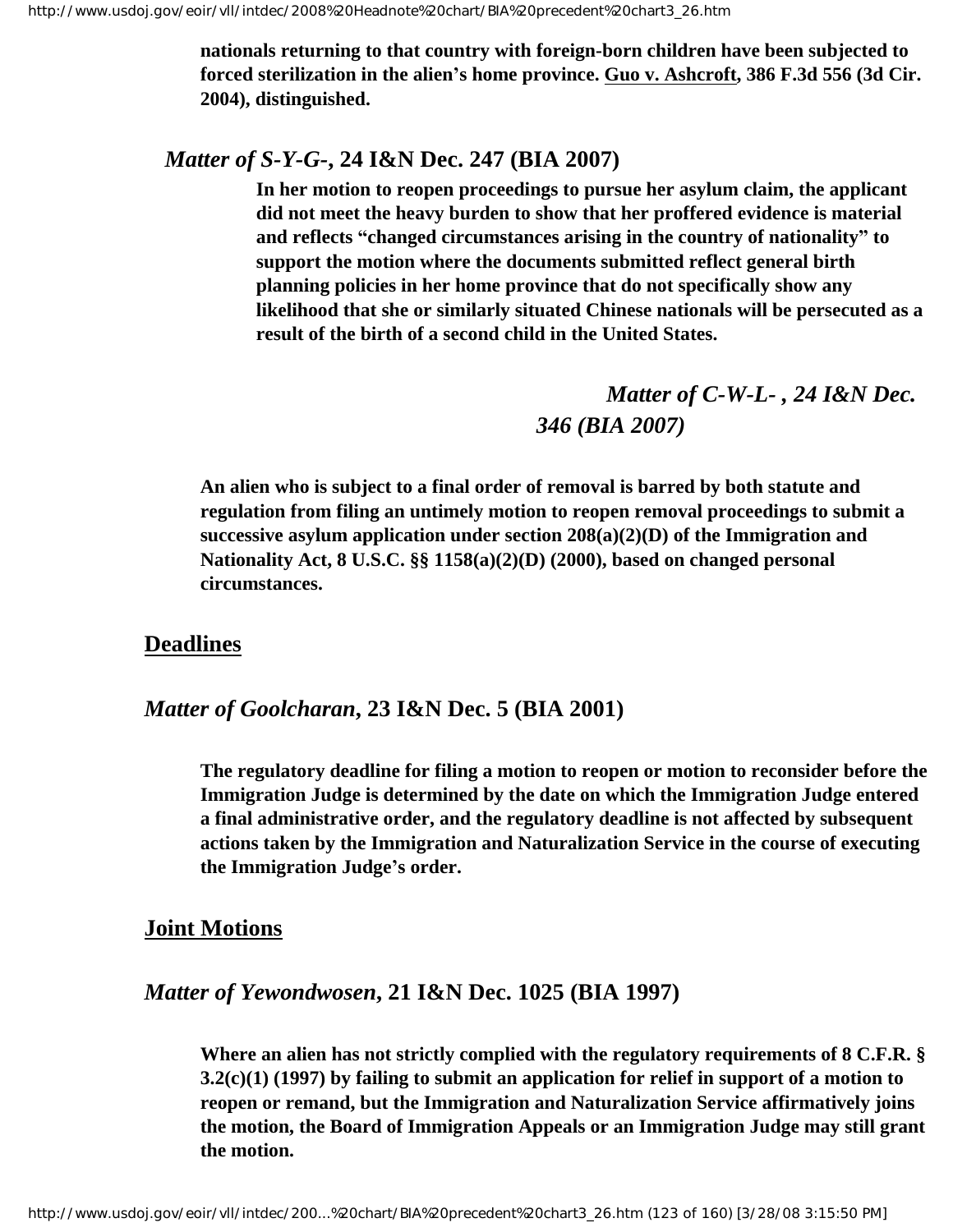# **Jurisdiction**

# *Matter of Crammond***, 23 I&N Dec. 179 (BIA 2001) (vacating** *Matter of Crammond***, 23 I&N Dec. 9 (BIA 2001)**

**(1) The Board of Immigration Appeals lacks jurisdiction over a motion to reopen where the motion is withdrawn, within the meaning of 8 C.F.R. § 3.2(d) (2001), by the departure of the alien from the United States prior to a ruling on the motion.**

**(2) When the Board is presented with evidence that it has granted a motion to reopen after the alien's departure from the United States, it is appropriate to reconsider and vacate the prior order on jurisdictional grounds. Matter of Crammond, 23 I&N Dec. 9 (BIA 2001), vacated.** 

## **Sua Sponte Authority**

## *Matter of J-J***-, 21 I&N Dec. 976 (BIA 1997)**

**(1) A motion to reconsider a decision of the Board of Immigration Appeals must be filed not later than 30 days after the mailing of the decision, or on or before July 31, 1996, whichever date is later. Only one motion to reconsider may be filed, and there is no exception to the time bar imposed on such motions.**

**(2) Only one motion to reopen is allowed and must be filed with the Board not later than 90 days after the date on which the final administrative decision was rendered, or on or before September 30, 1996, whichever date is later. An exception exists for motions to reopen to apply or reapply for asylum or withholding of deportation based on changed circumstances arising in the country of nationality, if evidence is presented that is material and was not available and could not have been discovered or presented at the former hearing.**

**(3) An appeal or motion is deemed filed when it is received at the Board, irrespective of whether the alien is in custody.**

**(4) The Board's power to reopen or reconsider cases sua sponte is limited to exceptional circumstances and is not meant to cure filing defects or circumvent the regulations, where enforcing them might result in hardship.**

*Matter of G-D-***, 22 I&N Dec. 1132 (BIA 1999)**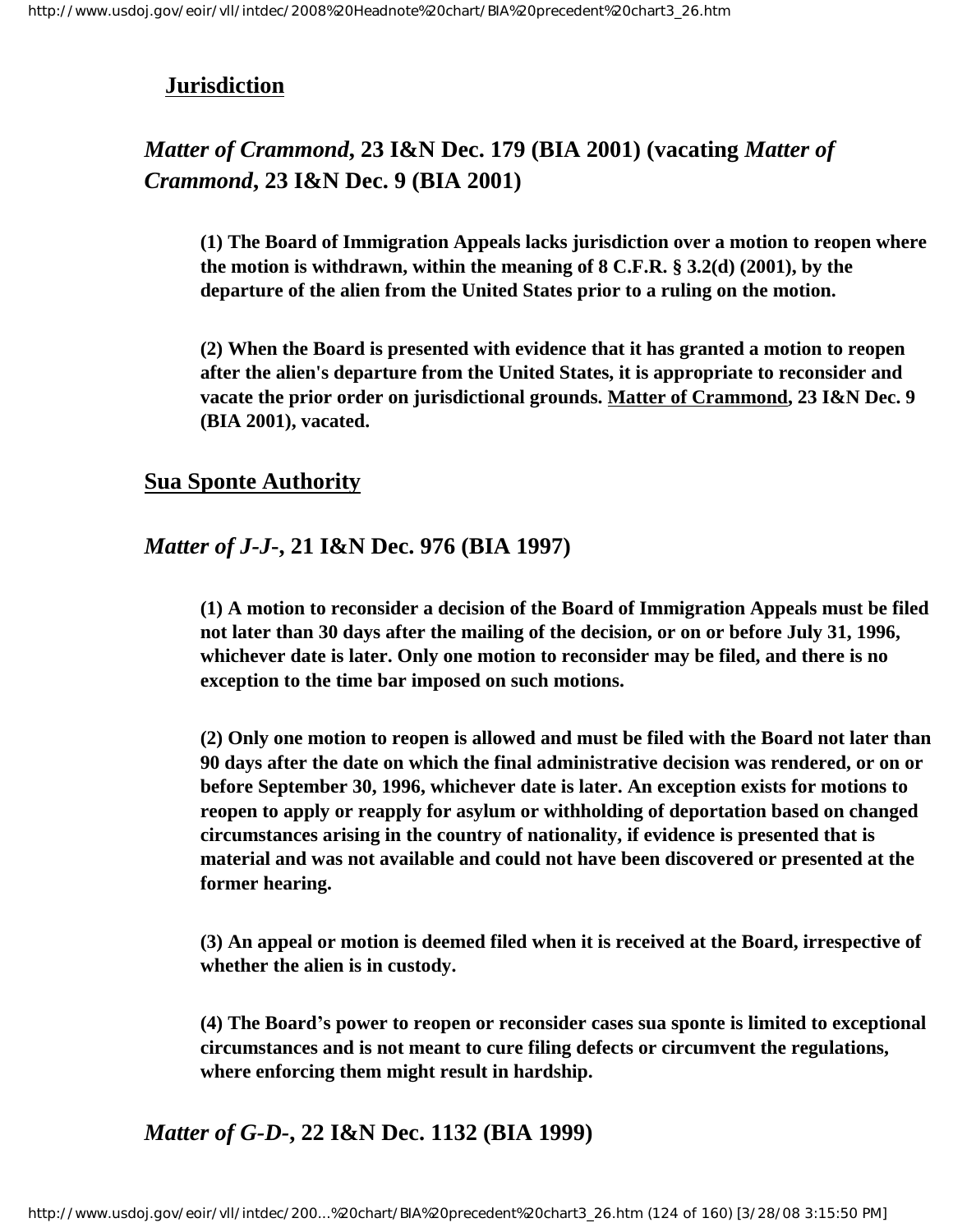**In order for a change in the law to qualify as an exceptional situation that merits the exercise of discretion by the Board of Immigration Appeals to reopen or reconsider a case sua sponte, the change must be fundamental in nature and not merely an incremental development in the state of the law.**

### **Time and Number Limits**

# *Matter of H-A***-, 22 I&N Dec. 728 (BIA 1999) (modified,** *Matter of Velarde-Pacheco***, 23 I&N Dec. 253 (BIA 2002)**

**Matter of Arthur, 20 I&N Dec. 475 (BIA 1992), is not inconsistent with the motions to reopen regulations at 8 C.F.R. §§ 3.2(c)(2) and 3.23(b)(4)(i) (effective July 1, 1996). Matter of Arthur, supra, reaffirmed.**

#### *Matter of Velarde-Pacheco***, 23 I&N Dec. 253 (BIA 2002)**

**A properly filed motion to reopen for adjustment of status based on a marriage entered into after the commencement of proceedings may be granted in the exercise of discretion, notwithstanding the pendency of a visa petition filed on the alien's behalf, where: (1) the motion to reopen is timely filed; (2) the motion is not numerically barred by the regulations; (3) the motion is not barred by Matter of Shaar, 21 I&N Dec. 541 (BIA 1996), or on any other procedural grounds; (4) clear and convincing evidence is presented indicating a strong likelihood that the marriage is bona fide; and (5) the Immigration and Naturalization Service does not oppose the motion or bases its opposition solely on Matter of Arthur, 20 I&N Dec. 475 (BIA 1992). Matter of H-A-, 22 I&N Dec. 728 (BIA 1999), and Matter of Arthur, supra, modified.**

#### *Matter of Susma***, 22 I&N Dec. 947 (BIA 1999)**

**(1) Pursuant to 8 C.F.R. § 3.2(c)(2) (1999), a motion to reopen must be filed no later than 90 days after the date of the final administrative decision of the Immigration Judge or the Board of Immigration Appeals.**

**(2) A motion to reopen a decision of the Board following judicial review is untimely if it is filed more than 90 days after the date of the Board's decision, even if the motion is filed within 90 days of the order of the court.**

# *Matter of Oparah***, 23 I&N Dec. 1 (BIA 2000)**

**A motion to remand submitted during the pendency of an appeal from an Immigration Judge's denial of an untimely motion to reopen and filed after the entry of a final**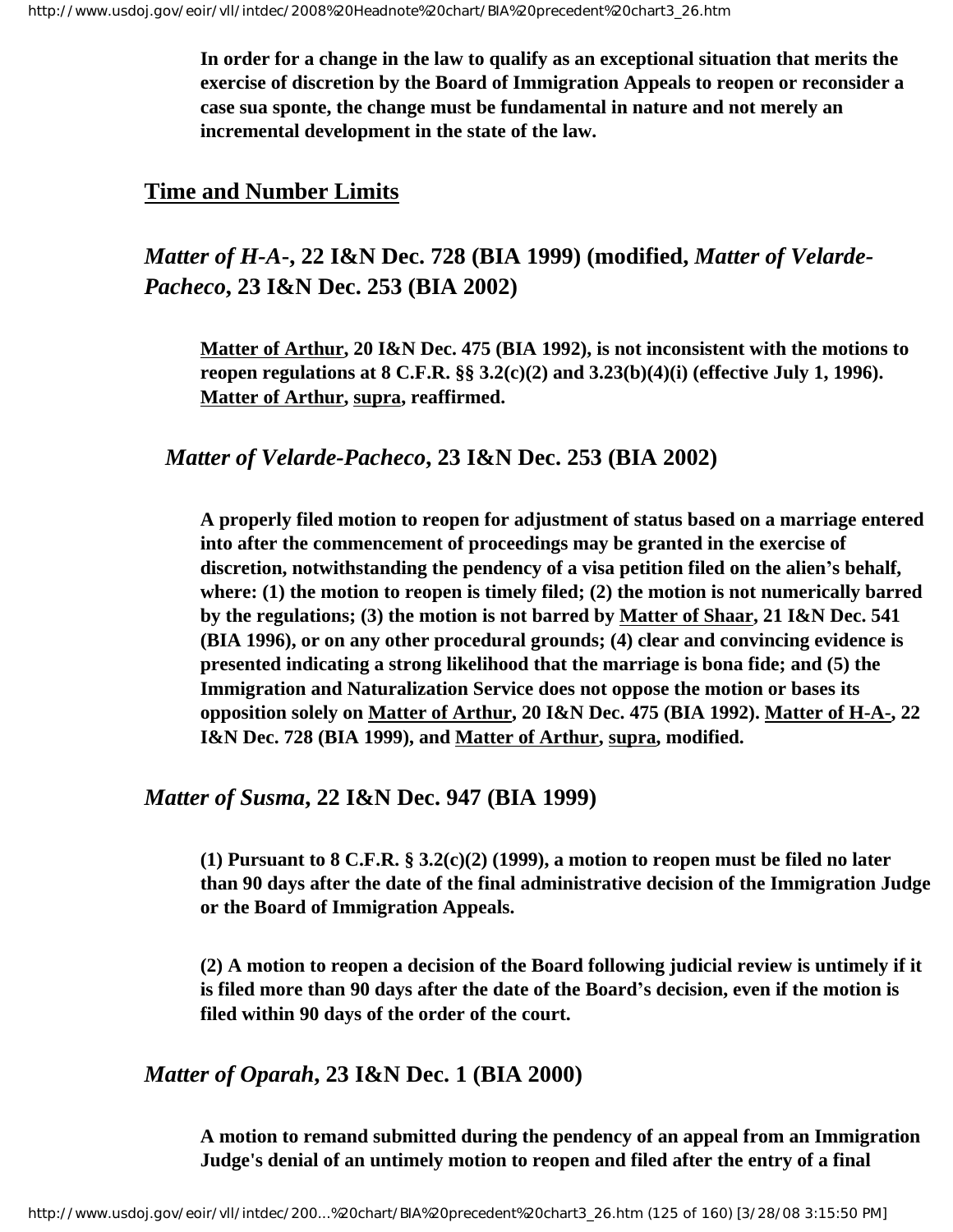**administrative decision does not cure the untimeliness of the initial motion to reopen, nor is it excepted from the numerical restriction that permits the filing of only one motion to reopen.**

> *Matter of C-W-L- , 24 I&N Dec. 346 (BIA 2007)*

**An alien who is subject to a final order of removal is barred by both statute and regulation from filing an untimely motion to reopen removal proceedings to submit a successive asylum application under section 208(a)(2)(D) of the Immigration and Nationality Act, 8 U.S.C. §§ 1158(a)(2)(D) (2000), based on changed personal circumstances.**

## **Voluntary Departure**

#### *Matter of Shaar***, 21 I&N Dec. 541 (BIA 1996)**

**(1) An alien who has filed a motion to reopen during the pendency of a voluntary departure period in order to apply for suspension of deportation and who subsequently remains in the United States after the scheduled date of departure is statutorily ineligible for suspension of deportation pursuant to section 242B(e)(2)(A) of the Immigration and Nationality Act, 8 U.S.C. § 1252b(e)(2)(A) (Supp. V 1993), if the notice requirements of that section have been satisfied, absent a showing that the alien's failure to timely depart the United States was due to "exceptional circumstances" under section 242B(f)(2) of the Act.**

**(2) Neither the filing of a motion to reopen to apply for suspension of deportation during the pendency of a period of voluntary departure, nor the Immigration Judge's failure to adjudicate the motion to reopen prior to the expiration of the alien's voluntary departure period constitutes an "exceptional circumstance."**

# **NATURALIZATION**

#### *Matter of Acosta-Hidalgo***, 24 I&N Dec, 103 (BIA 2007)**

**(1) Because the Board of Immigration Appeals and the Immigration Judges lack jurisdiction to adjudicate applications for naturalization, removal proceedings may only be terminated pursuant to 8 C.F.R. § 1239.2(f) (2006) where the Department of Homeland Security has presented an affirmative communication attesting to an alien's prima facie eligibility for naturalization. Matter of Cruz, 15 I&N Dec. 236 (BIA 1975),**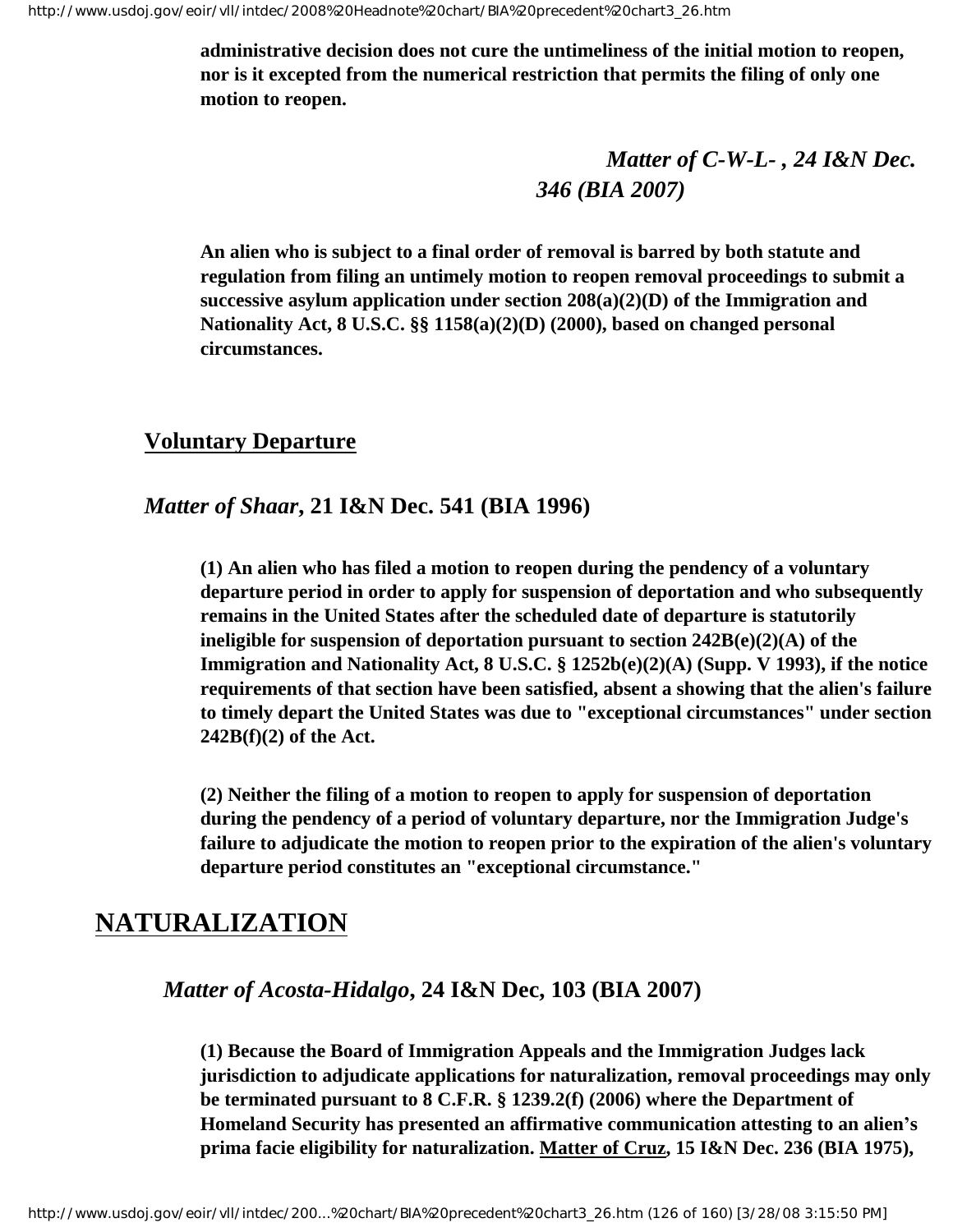#### **reaffirmed.**

**(2) An adjudication by the Department of Homeland Security on the merits of an alien's naturalization application while removal proceedings are pending is not an affirmative communication of the alien's prima facie eligibility for naturalization that would permit termination of proceedings under 8 C.F.R. § 1239.2(f).**

#### *Matter of Baires***, 24 I&N Dec. 467 (BIA 2008)**

 **A child who has satisfied the statutory conditions of former section 321(a) of the Immigration and Nationality Act, 8 U.S.C. § 1432(a) (1988), before the age of 18 years has acquired United States citizenship, regardless of whether the naturalized parent acquired legal custody of the child before or after the naturalization.**

#### *Matter of Gonzales-Muro***, 24 I&N Dec. 472 (BIA 2008)**

**A denaturalized alien who committed crimes while a lawful permanent resident and concealed them during the naturalization application process is removable on the basis of the crimes, even though the alien was a naturalized citizen at the time of conviction.** *Costello v. INS***, 376 U.S. 120 (1964), distinguished.**

# **ORDERS TO SHOW CAUSE**

*Matter of Hernandez***, 21 I&N Dec. 224 (BIA 1996)**

**(1) The violation of 8 C.F.R. § 242.1(c) (1995), which requires that the contents of an Order to Show Cause and Notice of Hearing (Form I-221) be explained to an alien under certain circumstances, does not necessarily result in prejudice to the alien.**

**(2) Where an alien raises the issue of violation of 8 C.F.R. § 242.1(c), and the Immigration Judge finds that the alien was prejudiced by such violation, the Immigration Judge, where possible, can and should take corrective action short of termination of the proceedings.**

**(3) The explanation requirement of 8 C.F.R. § 242.1(c) is not jurisdictional. As long as the statutory requirements regarding the Order to Show Cause and regarding notice of deportation proceedings are satisfied, and the alien appears for the scheduled hearing, service of the order without prior explanation of its contents by the Service is sufficient to confer jurisdiction over the alien.**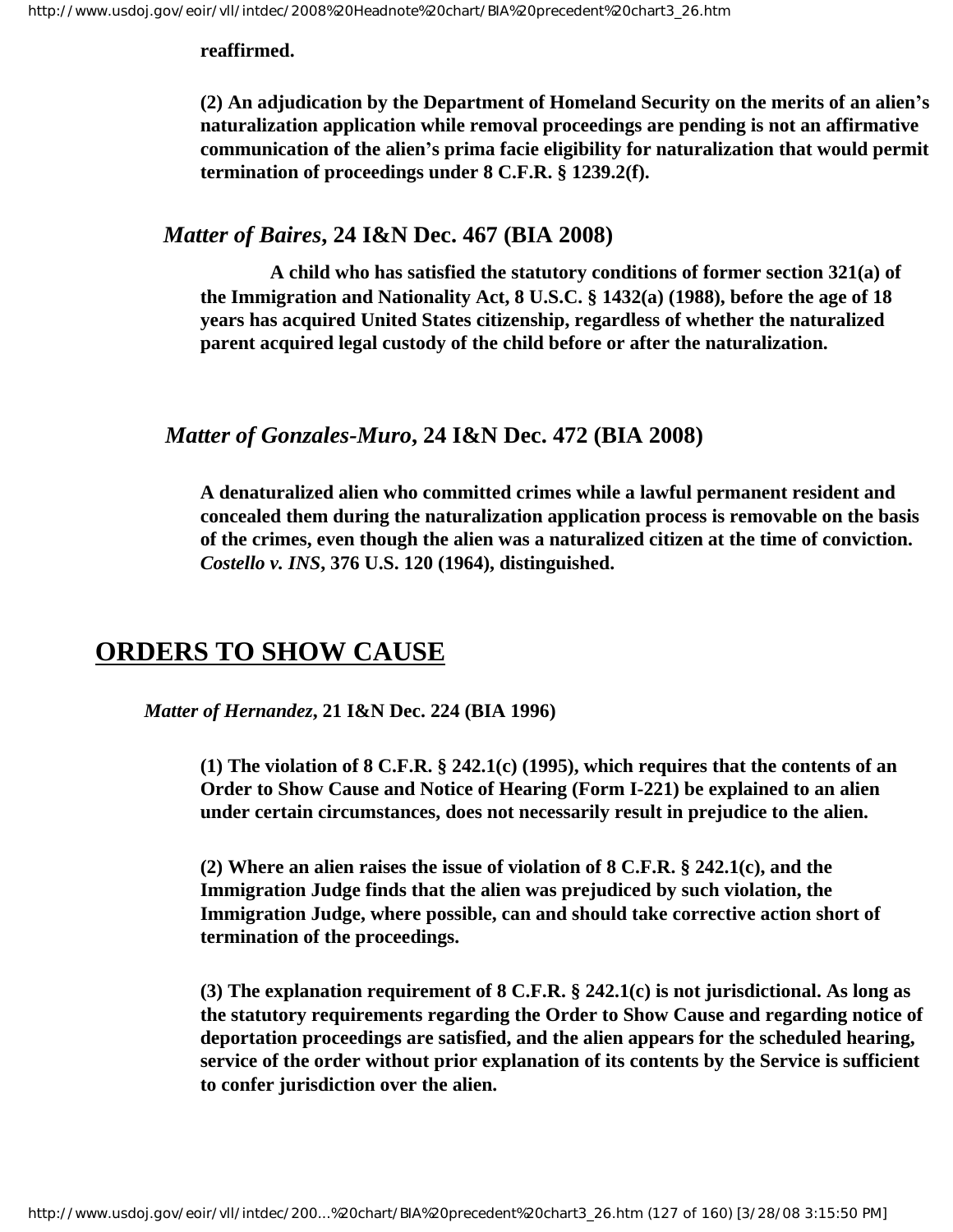# **PROTECTIVE ORDERS**

*Matter of R-S-H-***, 23 I&N Dec. 629 (BIA 2003)**

**(1) Under 8 C.F.R. § 1003.46(i) (formerly 8 C.F.R. § 3.46(i)), the mandatory consequence for violating a protective order is that the respondent becomes ineligible for any form of discretionary relief, except for bond.**

**(2) The mandatory consequence for breaching a protective order will be applied unless a respondent fully cooperates with the Government in any investigation relating to the noncompliance and, additionally, establishes by clear and convincing evidence either that extraordinary and extremely unusual circumstances exist or that failure to comply with the protective order was beyond the control of the respondent and his or her attorney or accredited representative.**

**(3) The presence of federal employees, including court personnel or Department of Justice attorneys, at a closed hearing where a protective order is discussed does not violate the protective order regulations.**

**(4) The respondent is ineligible for any form of discretionary relief, except for bond, because a protective order issued by the Immigration Judge was violated by disclosure of protected information to unauthorized persons.**

# **REAL ID ACT**

 *Matter of S-B-***, 24 I&N Dec. 42 (BIA 2006)** 

**(1) The provisions regarding credibility determinations enacted in section 101(a)(3) of the REAL ID Act of 2005, Div. B of Pub. L. No. 109-13, 119 Stat. 231, 303 (effective May 11, 2005) (to be codified at section 208(b)(1)(B)(iii) of the Immigration and Nationality Act, 8 U.S.C. § 1158(b)(1)(B)(iii)), only apply to applications for asylum, withholding, and other relief from removal that were initially filed on or after May 11, 2005, whether with an asylum officer or an Immigration Judge.**

**(2) Where the respondent filed his applications for relief with an asylum officer prior to the May 11, 2005, effective date of section 208(b)(1)(B)(iii) of the Act, but renewed his applications in removal proceedings before an Immigration Judge subsequent to that date, the provisions of section 208(b)(1)(B)(iii) were not applicable to credibility determinations made in adjudicating his applications.** 

# **RECOGNITION AND ACCREDITATION**

*Matter of Chaplain Services***, 21 I&N Dec. 578 (BIA 1996)**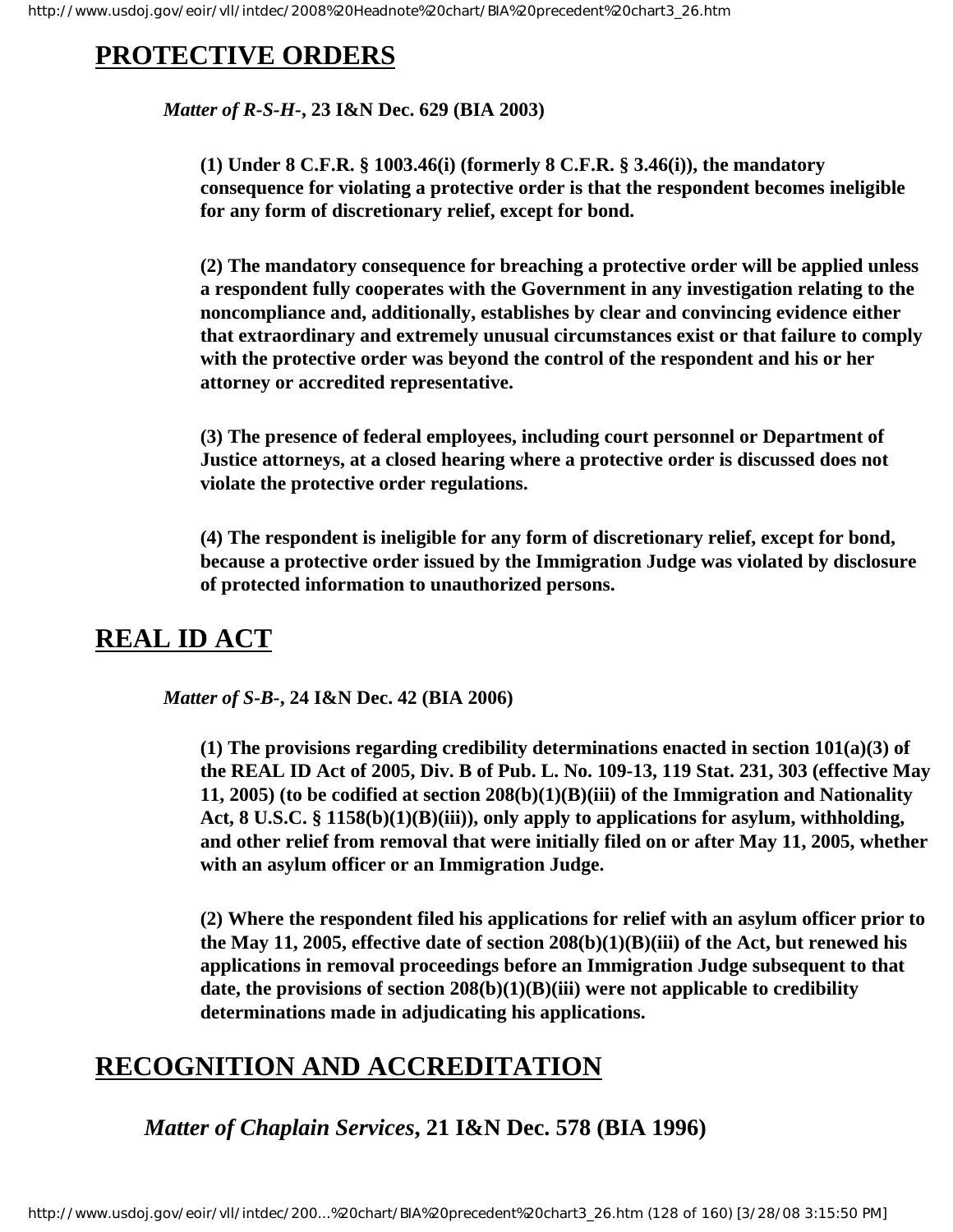**(1) In an application for recognition, an applicant must respond to and successfully rebut an adverse recommendation made by the district director, even when such recommendation has been made in a prior recognition proceeding involving the applicant.**

**(2) Denial of the applicant's recognition request is justified by unrebutted allegations in the district director's recommendation made in prior recognition proceedings that the applicant's personnel supplied clients with misinformation; that the applicant improperly submitted Notices of Entry of Appearance as Attorney or Representative (Forms G-28) on behalf of a purportedly associated attorney who never performed services; that the applicant's clients had been charged excessive amounts for services in spite of the applicant's fee list which reflects nominal charges; and that the member of the applicant's staff upon whose expertise the applicant relies has been the subject of complaints for the unauthorized practice of law.**

# **REFUGEES**

# **Jurisdiction**

## *Matter of Smriko***, 23 I&N Dec. 836 (BIA 2005)**

**(1) Removal proceedings may be commenced against an alien who was admitted to the United States as a refugee under section 207 of the Immigration and Nationality Act, 8 U.S.C. § 1157 (2000), without prior termination of the alien's refugee status.**

**(2) The respondent, who was admitted to the Unites States as a refugee and adjusted his status to that of a lawful permanent resident, is subject to removal on the basis of his convictions for crimes involving moral turpitude, even though his refugee status was never terminated.**

## *Matter of H-N***-, 22 I&N Dec. 1039 (BIA 1999)**

**The Immigration Judge and the Board of Immigration Appeals have jurisdiction to adjudicate an alien's request for a waiver of inadmissibility pursuant to section 209(c) of the Immigration and Nationality Act, 8 U.S.C. § 1159(c) (1994 & Supp. II 1996), following the initial denial of such a waiver by the Immigration and Naturalization Service.**

*Matter of Jean***, 23 I&N Dec. 323 (A.G. 2002)**

**(1) The 30-day period set forth in 8 C.F.R. § 3.38(b) (2002) for filing an appeal to the**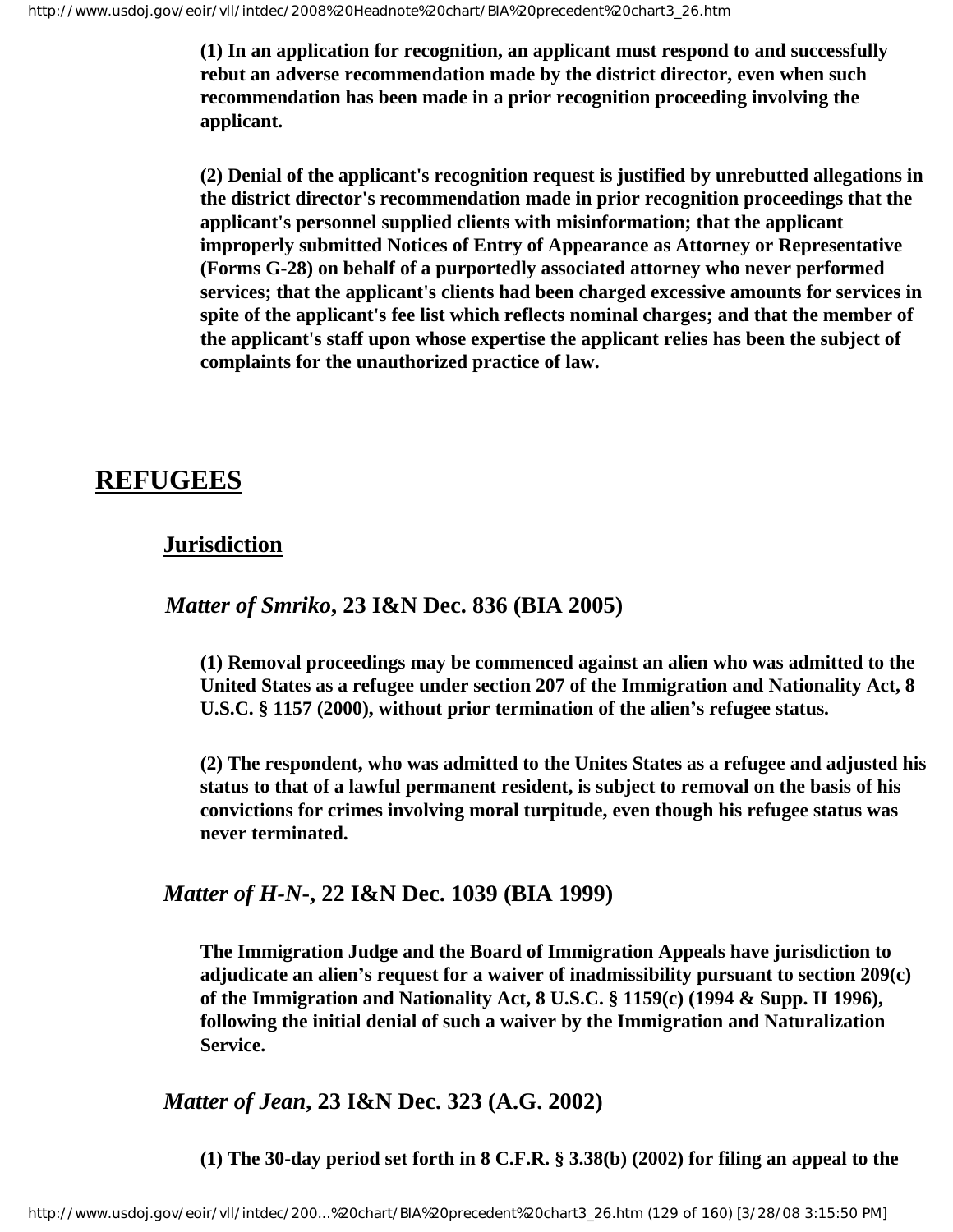**Board of Immigration Appeals is mandatory and jurisdictional, and it begins to run upon the issuance of a final disposition in the case.**

**(2) The Board of Immigration Appeals' authority under 8 C.F.R. § 3.1(c) (2002) to certify cases to itself in its discretion is limited to exceptional circumstances, and is not meant to be used as a general cure for filing defects or to otherwise circumvent the regulations, where enforcing them might result in hardship.**

**(3) In evaluating the propriety of granting an otherwise inadmissible alien a discretionary waiver to permit adjustment of status from refugee to lawful permanent resident pursuant to section 209(c) of the Immigration and Nationality Act, 8 U.S.C. § 1159(c) (2000), any humanitarian, family unity preservation, or public interest considerations must be balanced against the seriousness of the criminal offense that rendered the alien inadmissible.**

**(4) Aliens who have committed violent or dangerous crimes will not be granted a discretionary waiver to permit adjustment of status from refugee to lawful permanent resident pursuant to section 209(c) of the Act except in extraordinary circumstances, such as those involving national security or foreign policy considerations, or cases in which an alien clearly demonstrates that the denial of status adjustment would result in exceptional and extremely unusual hardship. Depending on the gravity of the alien's underlying criminal offense, such a showing of exceptional and extremely unusual hardship might still be insufficient.** 

**(5) Aliens who have committed violent or dangerous crimes will not be granted asylum, even if they are technically eligible for such relief, except in extraordinary circumstances, such as those involving national security or foreign policy considerations, or cases in which an alien clearly demonstrates that the denial of status adjustment would result in exceptional and extremely unusual hardship. Depending on the gravity of the alien's underlying criminal offense, such a showing of exceptional and extremely unusual hardship might still be insufficient.**

# **REINSTATEMENT OF REMOVAL**

# *Matter of W-C-B-***, 24 I&N Dec. 118 (BIA 2007)**

**(1) An Immigration Judge has no authority to reinstate a prior order of deportation or removal pursuant to section 241(a)(5) of the Immigration and Nationality Act, 8 U.S.C. § 1231(a)(5) (2000).**

**(2) An alien subject to reinstatement of a prior order of deportation or removal pursuant to section 241(a)(5) of the Act has no right to a hearing before an Immigration Judge.**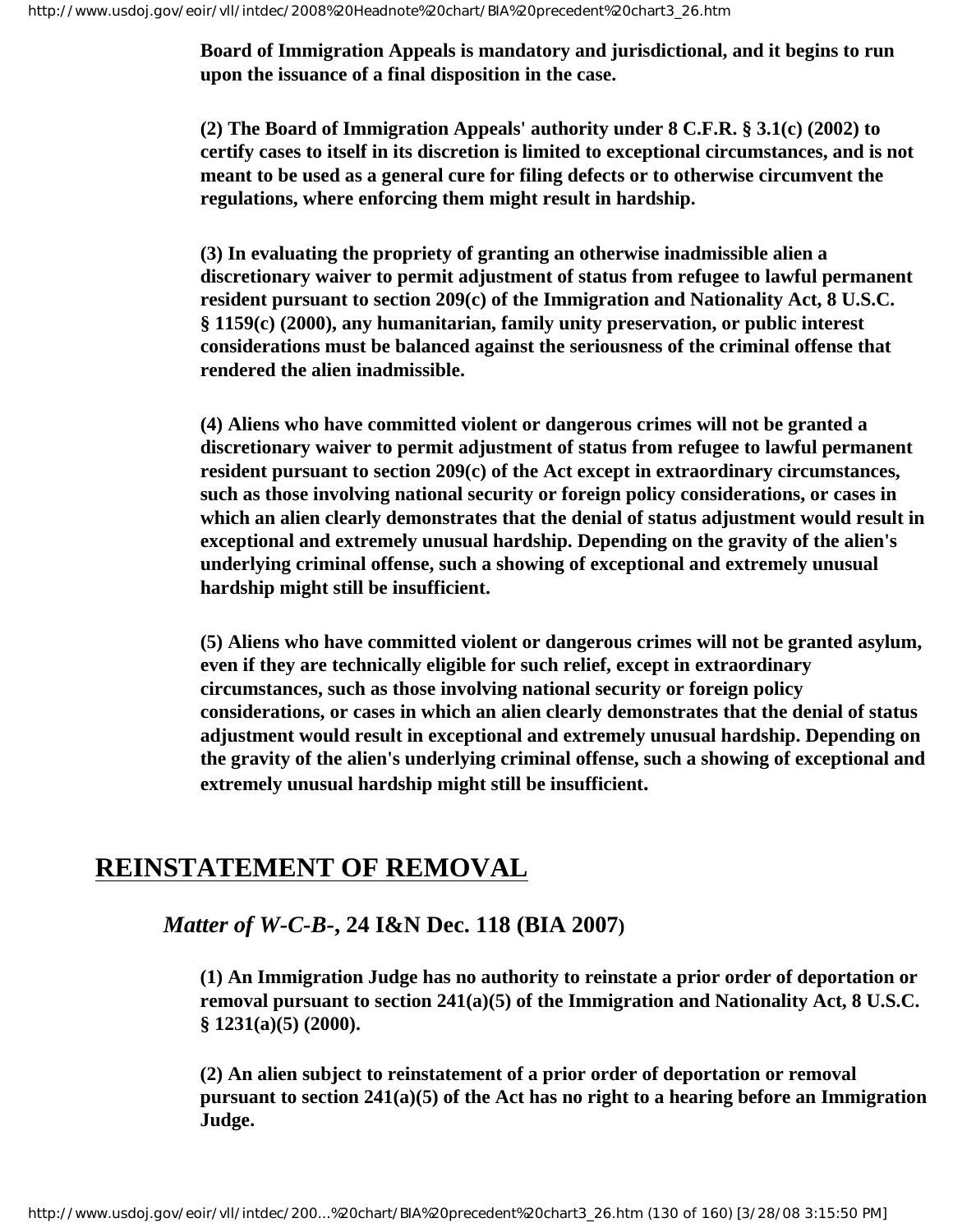**(3) The Immigration Judge did not err in terminating removal proceedings as improvidently begun where the respondent was subject to reinstatement of his prior order of deportation.**

# **REMOVAL PROCEEDINGS**

# **Alienage and Identity**

# *Matter of Ponce-Hernandez***, 22 I&N Dec. 784 (BIA 1999)**

**The Immigration and Naturalization Service met its burden of establishing a minor respondent's deportability for entry without inspection by clear, unequivocal, and convincing evidence, where (1) a Record of Deportable Alien (Form I-213) was submitted, documenting the respondent's identity and alienage; (2) the respondent, who failed without good cause to appear at his deportation hearing, made no challenge to the admissibility of the Form I-213; and (3) there were no grounds for a finding that the admission of the Form I-213 would be fundamentally unfair.**

## **Immigration Judges**

## *Matter of A-P-***, 22 I&N Dec. 468 (BIA 1999)**

**(1) A summary decision pursuant to 8 C.F.R. § 240.12(b) (1998) may properly be issued by an Immigration Judge in removal proceedings in lieu of an oral or written decision only when the respondent has expressly admitted to both the factual allegations and the charges of removability; and, either the respondent's ineligibility for any form of relief is clearly established on the pleadings; or, after appropriate advisement of and opportunity to apply for any form of relief for which it appears from the pleadings that he or she may be eligible, the respondent chooses not to apply for relief or applies only for, and is granted, the relief of voluntary departure.**

**(2) A summary decision should adequately link the respondent's admissions to the factual allegations and the charges of removability to the applicable law.**

**(3) When an Immigration Judge issues an oral decision, the transcribed oral decision shall be included in the record in a manner that clearly separates it from the remainder of the transcript.**

# *Matter of Rodriguez-Carrillo***, 22 I&N Dec. 1031 (BIA 1999)**

**A remand of the record for issuance of a full and separate decision apprising the parties of the legal basis of the Immigration Judge's decision is not required under Matter of A-P-, 22 I&N Dec. 468 (BIA 1999), where the respondent had notice of the factual and legal basis of the decision and had an adequate opportunity to contest them on appeal,**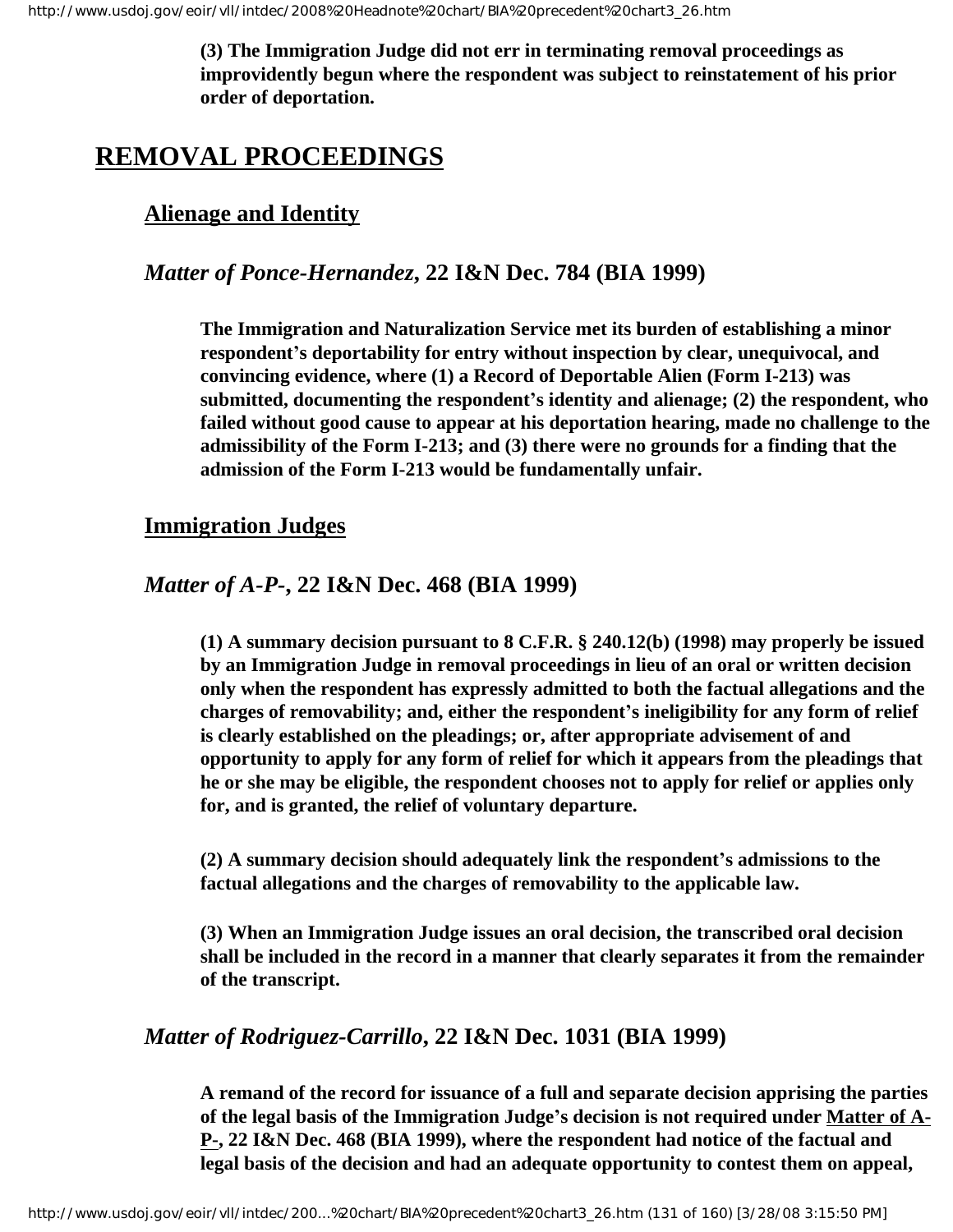**the uncontested facts established at the hearing are dispositive of the issues raised on appeal, and the hearing was fundamentally fair.**

# *Matter of Kelly***, 24 I&N Dec. 446 (BIA 2008)**

**(1) If an Immigration Judge includes an attachment to a decision, particular care must be**

**taken to insure that a complete record is preserved.**

**(2) An attachment to an Immigration Judge's oral decision should be individualized with the respondent's name, the alien registration number, and the date of the decision, and it should be appended to the written memorandum summarizing the oral decision, which should reflect that there is an attachment.**

## **Minors**

# *Matter of Ponce-Hernandez***, 22 I&N Dec. 784 (BIA 1999)**

**The Immigration and Naturalization Service met its burden of establishing a minor respondent's deportability for entry without inspection by clear, unequivocal, and convincing evidence, where (1) a Record of Deportable Alien (Form I-213) was submitted, documenting the respondent's identity and alienage; (2) the respondent, who failed without good cause to appear at his deportation hearing, made no challenge to the admissibility of the Form I-213; and (3) there were no grounds for a finding that the admission of the Form I-213 would be fundamentally unfair.**

#### *Matter of Gomez-Gomez***, 23 I&N Dec. 522 (BIA 2002)**

**(1) The Immigration and Naturalization Service met its burden, in an in absentia removal proceeding, of establishing a minor respondent's removability by clear, unequivocal, and convincing evidence, where (1) a Record of Deportable/Inadmissible Alien (Form I-213) was submitted, documenting the respondent's identity and alienage; (2) the respondent, who failed without good cause to appear at her removal hearing, made no challenge to the admissibility of the Form I-213; (3) there were no grounds for a finding that the admission of the Form I-213 would be fundamentally unfair; and (4) no independent evidence in the record supported the Immigration Judge's conclusion that the respondent may not have been the child of the adult who claimed to be the respondent's parent and who furnished the information regarding her foreign citizenship. Matter of Ponce-Hernandez, 22 I&N Dec. 784 (BIA 1999), followed.**

**(2) The respondent, a minor who could not be expected to attend immigration proceedings on her own, was properly notified of her hearing, through proper mailing of a Notice to Appear (Form I-862) to the last address provided by her parent, with whom she was residing.**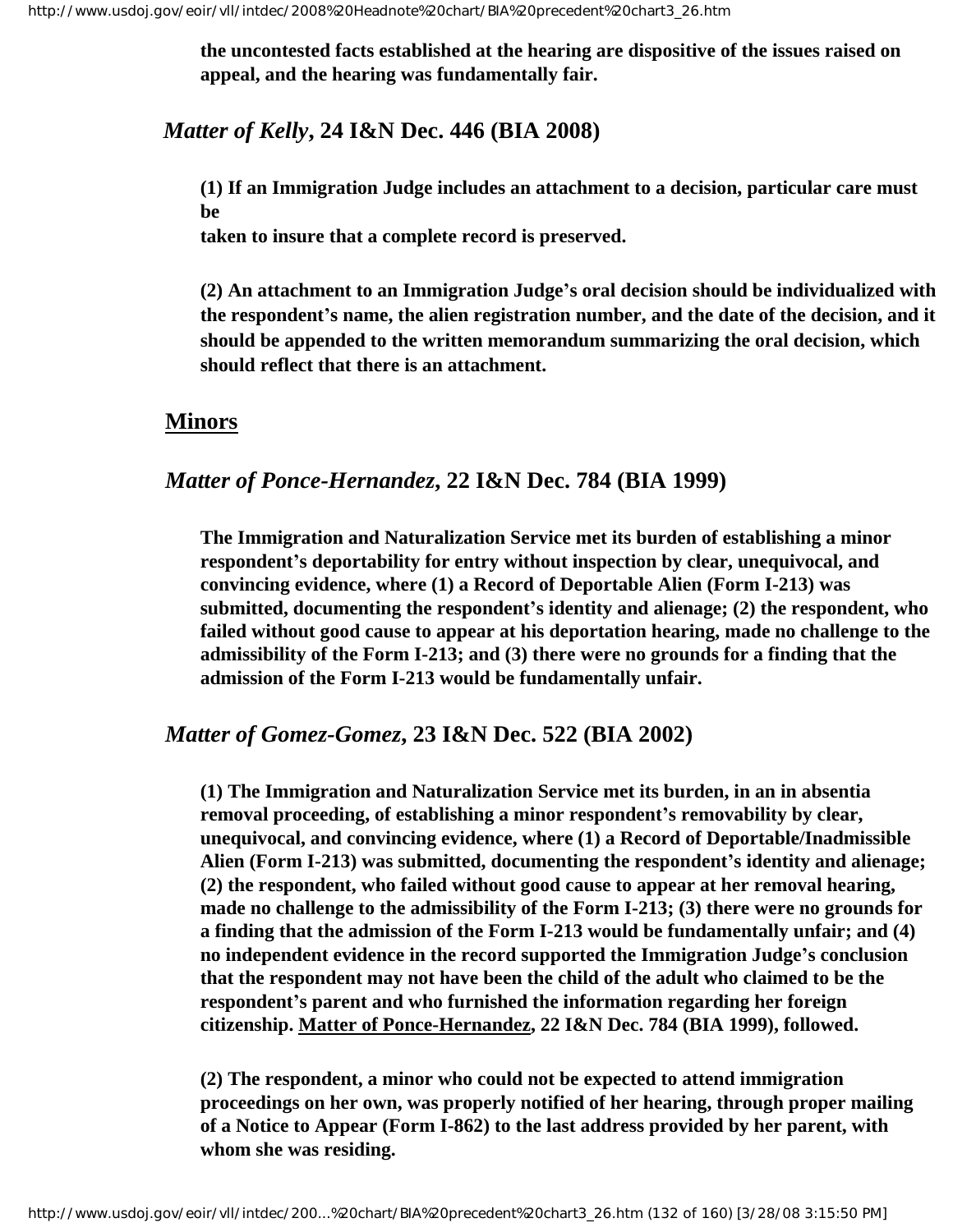# *Matter of Mejia-Andino***, 23 I&N Dec. 533 (BIA 2002)**

**Removal proceedings against a minor under 14 years of age were properly terminated because service of the notice to appear failed to meet the requirements of 8 C.F.R. § 103.5a(c)(2)(ii) (2002), as it was served only on a person identified as the respondent's uncle, and no effort was made to serve the notice on the respondent's parents, who apparently live in the United States.**

## **Naturalization**

#### *Matter of Acosta-Hidalgo***, 24 I&N Dec. 103 (BIA 2007)**

**(1) Because the Board of Immigration Appeals and the Immigration Judges lack jurisdiction to adjudicate applications for naturalization, removal proceedings may only be terminated pursuant to 8 C.F.R. § 1239.2(f) (2006) where the Department of Homeland Security has presented an affirmative communication attesting to an alien's prima facie eligibility for naturalization. Matter of Cruz, 15 I&N Dec. 236 (BIA 1975), reaffirmed.**

**(2) An adjudication by the Department of Homeland Security on the merits of an alien's naturalization application while removal proceedings are pending is not an affirmative communication of the alien's prima facie eligibility for naturalization that would permit termination of proceedings under 8 C.F.R. § 1239.2(f).**

#### **Prosecutorial Discretion**

#### *Matter of G-N-C***-, 22 I&N Dec. 281 (BIA 1998)**

**(1) A decision by the Immigration and Naturalization Service to institute removal or other proceedings, or to cancel a Notice to Appear or other charging document before jurisdiction vests with the Immigration Judge, involves the exercise of prosecutorial discretion and is not a decision that the Immigration Judge or this Board may review.**

**(2) Once the charging document is filed with the Immigration Court and jurisdiction is vested in the Immigration Judge, the Service may move to terminate the proceedings, but it may not simply cancel the charging document. The Immigration Judge is not required to terminate proceedings upon the Service's invocation of prosecutorial discretion but rather must adjudicate the motion on the merits according to the regulations at 8 C.F.R. § 239.2 (1998).**

**(3) The Immigration Judge and the Board of Immigration Appeals lack jurisdiction to review a decision of the Immigration and Naturalization Service to reinstate a prior order of removal pursuant to section 241(a)(5) of the Immigration and Nationality Act,**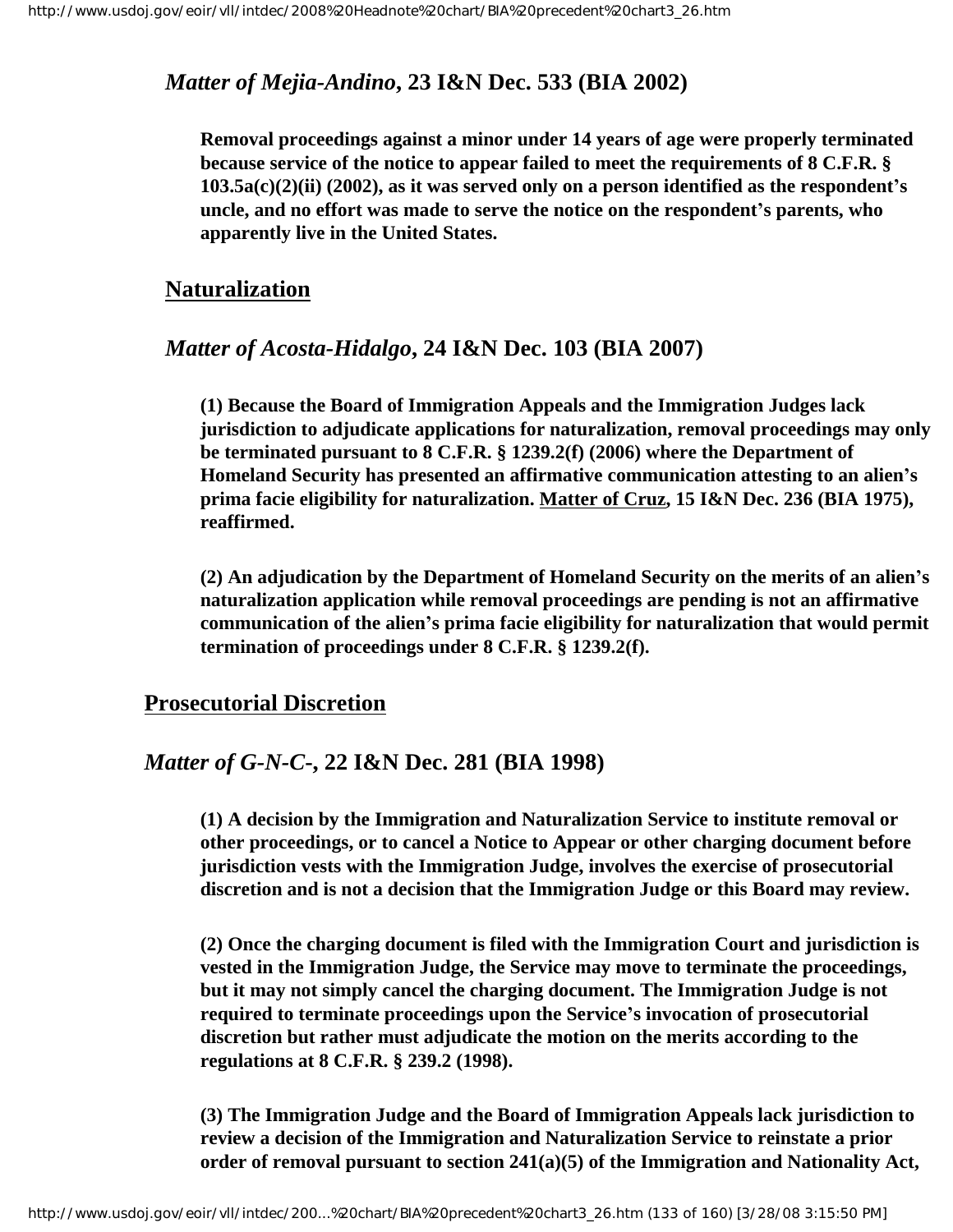**8 U.S.C. § 1251(a)(5) (Supp. II 1996).**

# **Refugees**

# *Matter of Smriko***, 23 I&N Dec. 836 (BIA 2005)**

**(1) Removal proceedings may be commenced against an alien who was admitted to the United States as a refugee under section 207 of the Immigration and Nationality Act, 8 U.S.C. § 1157 (2000), without prior termination of the alien's refugee status.**

**(2) The respondent, who was admitted to the Unites States as a refugee and adjusted his status to that of a lawful permanent resident, is subject to removal on the basis of his convictions for crimes involving moral turpitude, even though his refugee status was never terminated.**

# **SECTION 209(C) WAIVERS**

# *Matter of H-N***-, 22 I&N Dec. 1039 (BIA 1999)**

**The Immigration Judge and the Board of Immigration Appeals have jurisdiction to adjudicate an alien's request for a waiver of inadmissibility pursuant to section 209(c) of the Immigration and Nationality Act, 8 U.S.C. § 1159(c) (1994 & Supp. II 1996), following the initial denial of such a waiver by the Immigration and Naturalization Service.**

# *Matter of Jean***, 23 I&N Dec. 323 (A.G. 2002)**

**(1) The 30-day period set forth in 8 C.F.R. § 3.38(b) (2002) for filing an appeal to the Board of Immigration Appeals is mandatory and jurisdictional, and it begins to run upon the issuance of a final disposition in the case.**

**(2) The Board of Immigration Appeals' authority under 8 C.F.R. § 3.1(c) (2002) to certify cases to itself in its discretion is limited to exceptional circumstances, and is not meant to be used as a general cure for filing defects or to otherwise circumvent the regulations, where enforcing them might result in hardship.**

**(3) In evaluating the propriety of granting an otherwise inadmissible alien a discretionary waiver to permit adjustment of status from refugee to lawful permanent resident pursuant to section 209(c) of the Immigration and Nationality Act, 8 U.S.C. § 1159(c) (2000), any humanitarian, family unity preservation, or public interest considerations must be balanced against the seriousness of the criminal offense that**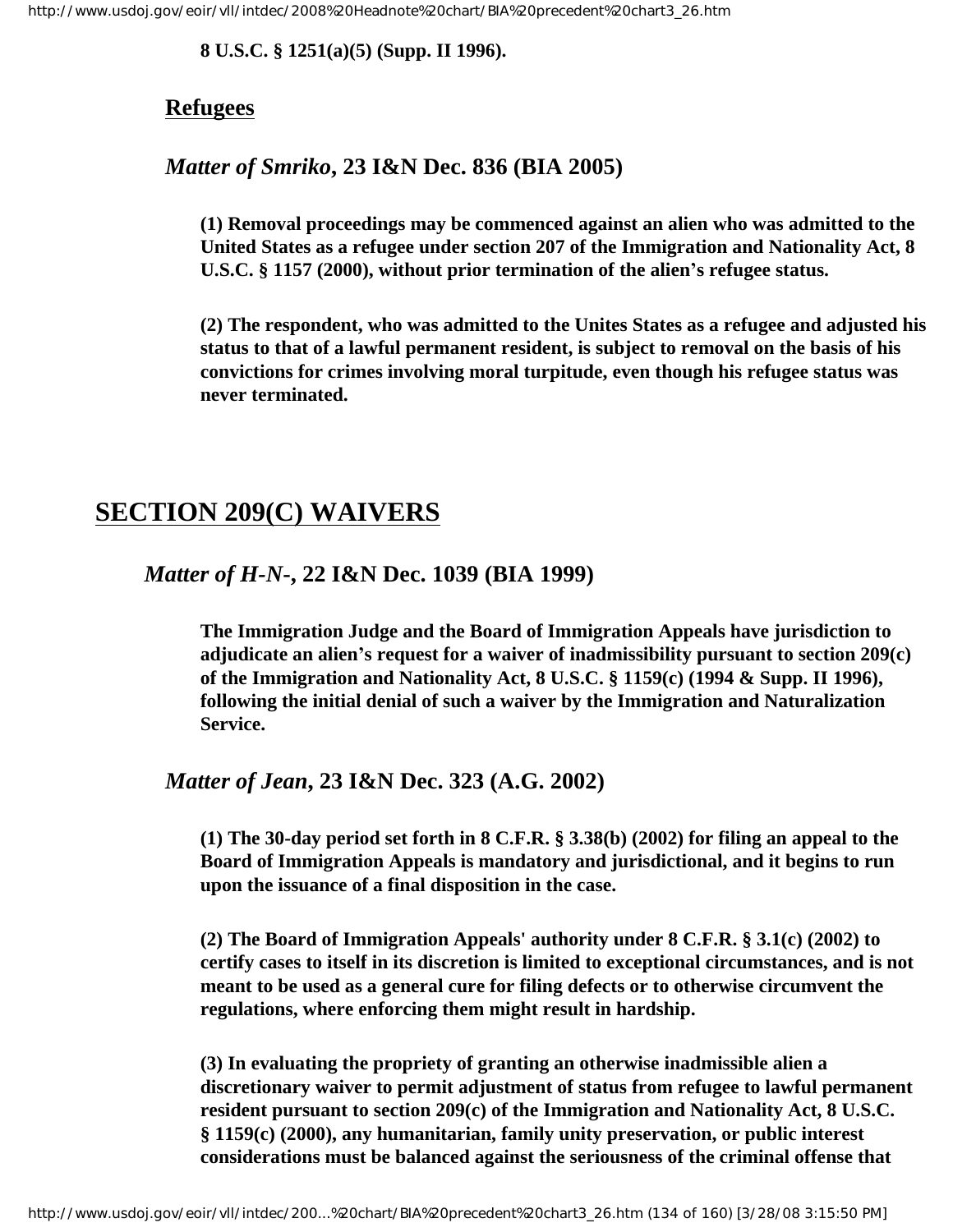**rendered the alien inadmissible.**

**(4) Aliens who have committed violent or dangerous crimes will not be granted a discretionary waiver to permit adjustment of status from refugee to lawful permanent resident pursuant to section 209(c) of the Act except in extraordinary circumstances, such as those involving national security or foreign policy considerations, or cases in which an alien clearly demonstrates that the denial of status adjustment would result in exceptional and extremely unusual hardship. Depending on the gravity of the alien's underlying criminal offense, such a showing of exceptional and extremely unusual hardship might still be insufficient.** 

**(5) Aliens who have committed violent or dangerous crimes will not be granted asylum, even if they are technically eligible for such relief, except in extraordinary circumstances, such as those involving national security or foreign policy considerations, or cases in which an alien clearly demonstrates that the denial of status adjustment would result in exceptional and extremely unusual hardship. Depending on the gravity of the alien's underlying criminal offense, such a showing of exceptional and extremely unusual hardship might still be insufficient.**

# *Matter of K-A***-, 23 I&N Dec. 661 (BIA 2004)**

**(1) Pursuant to 8 C.F.R. § 1209.2(c) (2004), once an asylee has been placed in removal proceedings, the Immigration Judge and the Board of Immigration Appeals have exclusive jurisdiction to adjudicate the asylee's applications for adjustment of status and a waiver of inadmissibility under sections 209(b) and (c) of the Immigration and Nationality Act, 8 U.S.C. §§ 1159(b) and (c) (2000). Matter of H-N-, 22 I&N Dec. 1039 (BIA 1999), distinguished.**

**(2) Termination of a grant of asylum pursuant to section 208(c)(2) of the Act, 8 U.S.C. § 1158(c)(2) (2000), is not mandatory with respect to an asylee who qualifies for and merits adjustment of status and a waiver of inadmissibility under sections 209(b) and (c) of the Act.**

# **SECTION 212(C) WAIVERS**

# **Adjustment of Status**

# *Matter of Rodarte***, 21 I&N Dec. 150 (BIA 1995)**

**(1) The regulations at 8 C.F.R. § 245.1(f) (1995) permit concurrent applications for relief under sections 212(c) and 245 of the Immigration and Nationality Act, 8 U.S.C. §§ 1182(c) and 1255 (1994). Matter of Gabryelsky, 20 I&N Dec. 750 (BIA 1993), clarified.** 

**(2) The regulation applies where the respondent is seeking further consideration of his**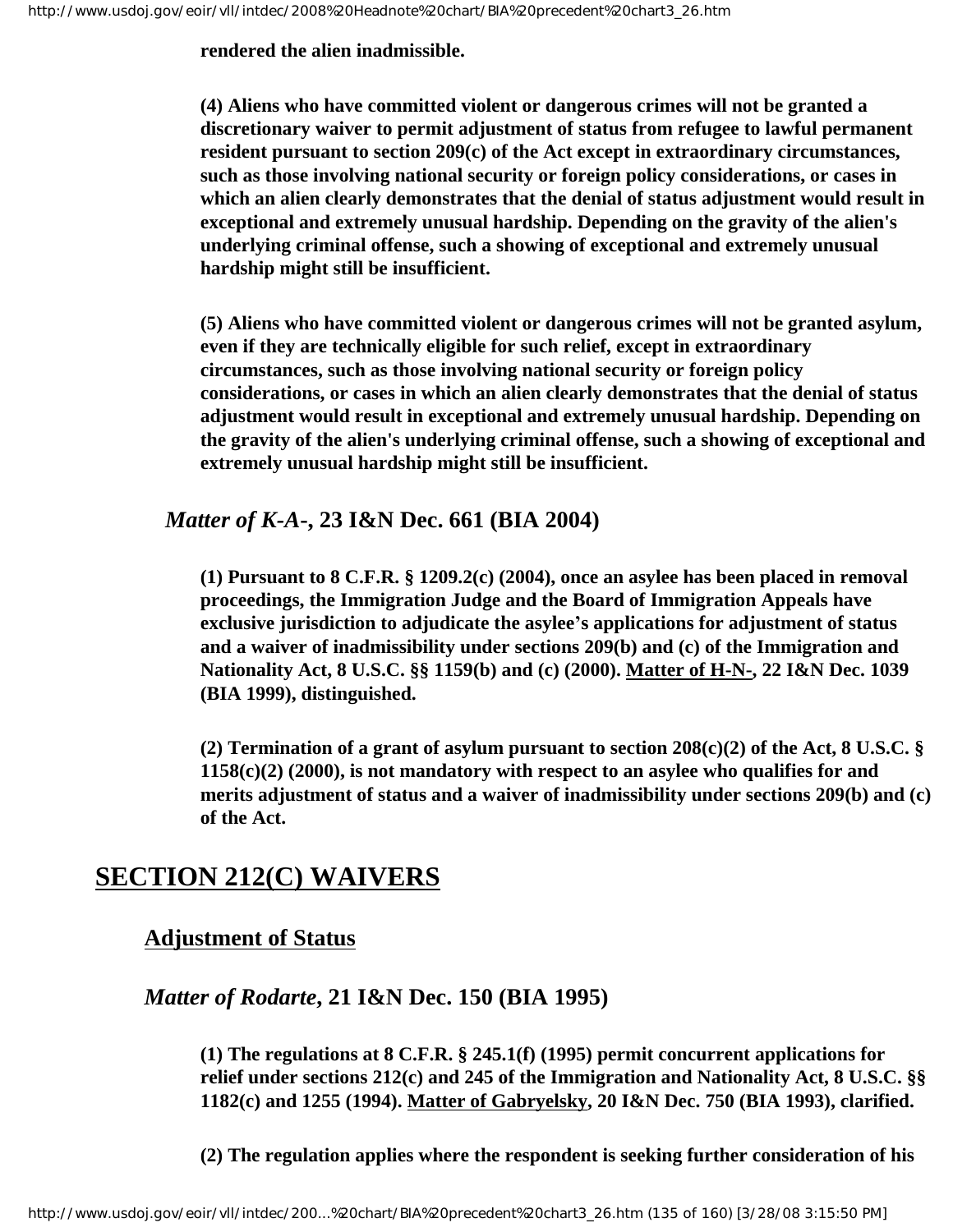**section 212(c) application, as well as where initial consideration of the application is sought.** 

**(3) Reopening to allow the respondent to apply for section 212(c) and section 245 relief is granted where the respondent last appeared before an Immigration Judge in 1990, and since that time has married a United States citizen, had two citizen children, worked steadily, and maintained a clean record.** 

## *Matter of Azurin***, 23 I&N Dec. 695 (BIA 2005)**

**An alien who, prior to the 1996 amendments made to former section 212(c) of the Immigration and Nationality Act, 8 U.S.C. § 1182(c) (1994), pled guilty to an offense that rendered him inadmissible as an alien convicted of a crime involving moral turpitude, as well as removable based on his conviction for an aggravated felony and a firearms offense, may seek a waiver of his inadmissibility under section 212(c) in conjunction with an application for adjustment of status, despite regulatory changes relating to the availability of section 212(c) relief. Matter of Gabryelsky, 20 I&N Dec. 750 (BIA 1993), reaffirmed.**

# **Aggravated Felonies**

# *Matter of Gonzalez***, 21 I&N Dec. 937 (BIA 1997)**

**An alien who is deportable under sections 241(a)(2)(A)(iii) and (B)(i) of the Immigration and Nationality Act, 8 U.S.C. §§ 1251(a)(2)(A)(iii) and (B)(i) (1994), is ineligible for a waiver of inadmissibility under section 212(c) of the Act, 8 U.S.C. § 1182(c) (1994), as amended by section 440(d) of the Antiterrorism and Effective Death Penalty Act of 1996, Pub L. No. 104-132, 110 Stat. 1214, 1277 (enacted Apr. 24, 1996), regardless of whether the waiver is requested alone or in conjunction with an application for adjustment of status.**

# *Matter of Fortiz***, 21 I&N Dec. 1199 (BIA 1998)**

**(1) An alien who is deportable under section 241(a)(2)(A)(ii) of the Immigration and Nationality Act, 8 U.S.C. § 1251(a)(2)(A)(ii) (1994), as an alien convicted of two or more crimes involving moral turpitude, and whose deportation proceedings were initiated prior to the April 24, 1996, enactment date of the Antiterrorism and Effective Death Penalty Act of 1996, Pub. L. No. 104-132, 110 Stat. 1214 ("AEDPA"), is not ineligible for a waiver under section 212(c) of the Act (to be codified at 8 U.S.C. § 1182(c)) unless more than one conviction resulted in a sentence or confinement of 1 year or longer pursuant to the former version of section 241(a)(2)(A)(i)(II), prior to its amendment by the AEDPA.**

**(2) For an alien to be barred from eligibility for a waiver under section 212(c) of the Act as one who "is deportable" by reason of having committed a criminal offense covered by**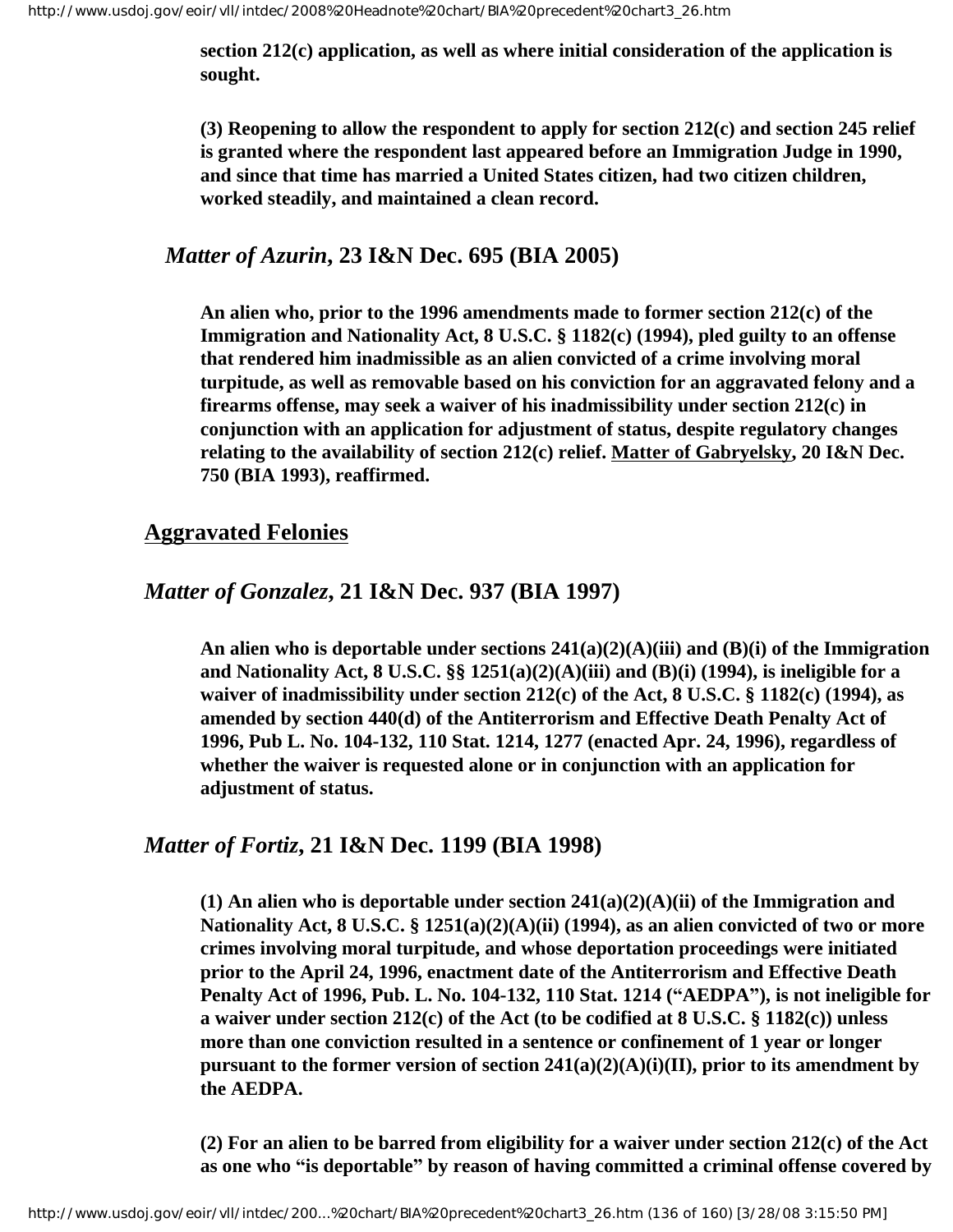**one of the criminal deportation grounds enumerated in the statute, he or she must have been charged with, and found deportable on, such grounds.** 

#### **Comparable Grounds of Inadmissibility**

#### *Matter of Blake***, 23 I&N Dec. 722 (BIA 2005)**

**An alien who is removable on the basis of his conviction for sexual abuse of a minor is ineligible for a waiver under former section 212(c) of the Immigration and Nationality Act, 8 U.S.C. § 1182(c) (1994), because the aggravated felony ground of removal with which he was charged has no statutory counterpart in the grounds of inadmissibility under section 212(a) of the Act, 8 U.S.C. § 1182(a) (2000).** *Matter of Meza***, 20 I&N Dec. 257 (BIA 1991), distinguished.**

#### *Matter of Brieva***, 23 I&N Dec. 766 (BIA 2005)**

**(1) The offense of unauthorized use of a motor vehicle in violation of section 31.07(a) of the Texas Penal Code is a crime of violence under 18 U.S.C. §§ 16(b) (2000) and is therefore an aggravated felony under section 101(a)(43)(F) of the Immigration and Nationality Act, 8 U.S.C. §§ 1101(a)(43)(F) (2000).**

**(2) An alien who is removable on the basis of his conviction for a crime of violence is ineligible for a waiver under former section 212(c) of the Immigration and Nationality Act, 8 U.S.C. §§ 1182(c) (1994), because the aggravated felony ground of removal with which he was charged has no statutory counterpart in the grounds of inadmissibility under section 212(a) of the Act, 8 U.S.C. §§ 1182(a) (2000).**

#### **Drug Offenses**

#### *Matter of Fuentes-Campos***, 21 I&N Dec. 905 (BIA 1997)**

**An applicant for admission in exclusion proceedings who is inadmissible on the basis of a controlled substance offense is statutorily eligible for a waiver of inadmissibility under section 212(c) of the Immigration and Nationality Act, 8 U.S.C. § 1182(c) (1994), as amended by section 440(d) of the Antiterrorism and Effective Death Penalty Act of 1996, Pub. L. No. 104-132, 110 Stat. 1214, 1277.** 

#### **Factors**

#### *Matter of Arreguin***, 21 I&N Dec. 38 (BIA 1995)**

**(1) An alien who has committed a serious drug offense faces a difficult task in establishing that she merits discretionary relief; nevertheless, the applicant met her burden of demonstrating that relief under section 212(c) of the Immigration and**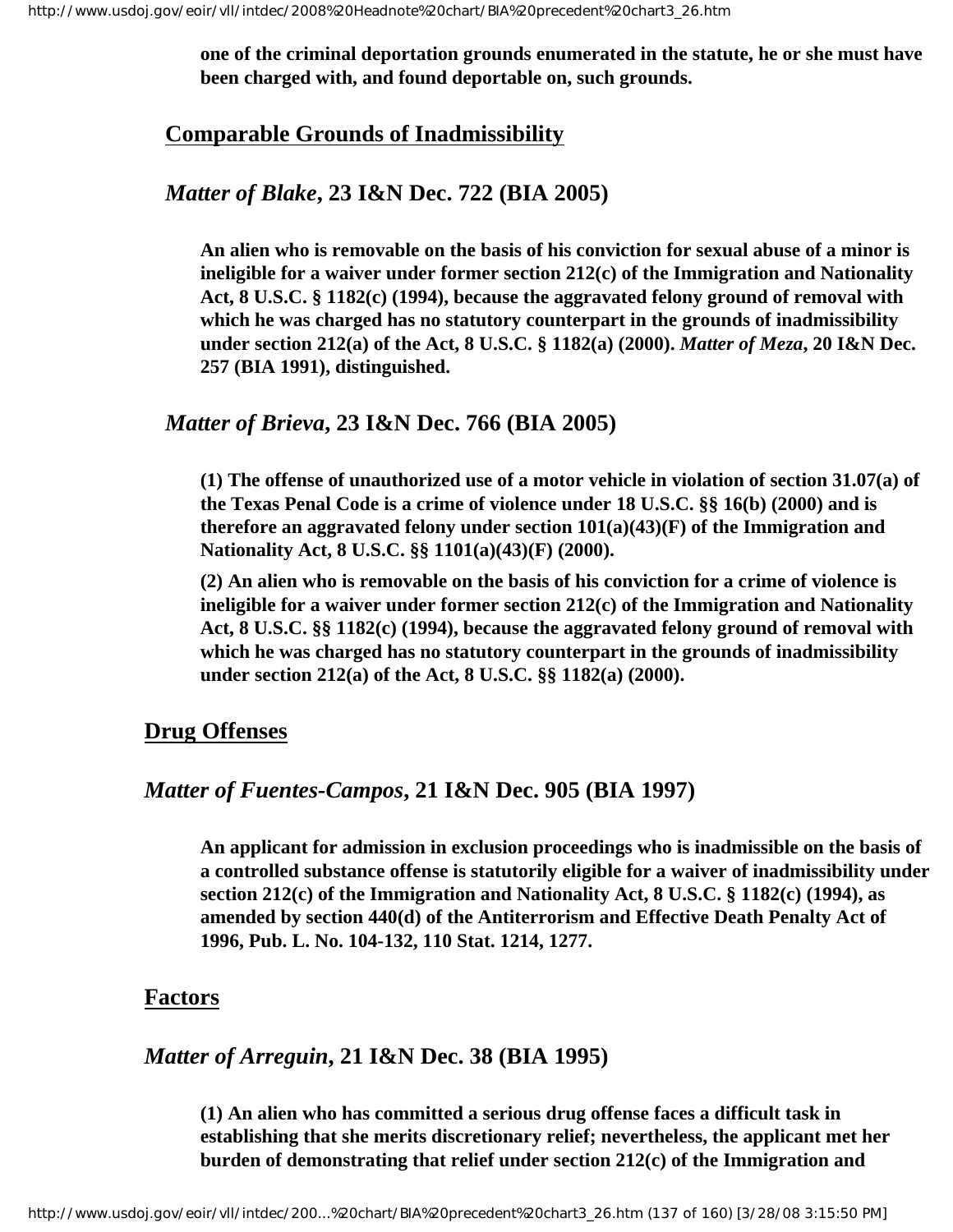**Nationality Act, 8 U.S.C. § 1182(c) (Supp. V 1993), was warranted where this was her only conviction, the sentencing court noted her acceptance of responsibility and "minor role" in the offense, there was substantial evidence of efforts toward rehabilitation, and the applicant presented unusual or outstanding equities, including nearly 20 years of lawful residence and two minor dependent United States citizen children.** 

**(2) In considering the factors to be weighed in the exercise of discretion with regard to an application for relief under section 212(c) of the Act, evidence such as community ties, property and business holdings, or special service to the community are to be considered in the applicant's favor; however, the absence of those additional ties in themselves does not negate the weight to be accorded an applicant's long residence in this country.** 

### **Falsification of Documents**

*Matter of Jimenez***, 21 I&N Dec. 567 (BIA 1996)**

**A waiver of inadmissibility under section 212(c) of the Immigration and Nationality Act, 8 U.S.C. § 1182(c) (1994), is not available to waive an alien's deportability under section 241(a)(3)(B)(iii) of the Act, 8 U.S.C. § 1251(a)(3)(B)(iii) (1994), as an alien convicted of a violation of 18 U.S.C. § 1546 (1994), because there is no comparable statutory counterpart to section 241(a)(3)(B)(iii) among the various grounds for exclusion enumerated in section 212(a) of the Act. Matter of Esposito, 21 I&N Dec. 1 (BIA 1995); Matter of Hernandez-Casillas, 20 I & N Dec. 262 (BIA 1990; A.G. 1991), aff'd, 983 F.2d 231 (5th Cir.1993); Matter of Wadud, 19 I & N Dec. 182 (BIA 1984), followed.**

## **Residence and Domicile**

# *Matter of Ponce de Leon***, 21 I&N Dec. 154 (BIA 1996, 1997; A.G. 1997)**

**Absent contrary circuit court precedent, the Board of Immigration Appeals will follow 8 C.F.R. § 212.3(f)(2) (1995), which states that an application for relief under section 212 (c) of the Immigration and Nationality Act, 8 U.S.C. § 1182(c) (1994), shall be denied if the alien has not maintained lawful permanent resident status in the United States for at least 7 consecutive years.**

# *Matter of Cazares***, 21 I&N Dec. 188 (BIA 1996, 1997; A.G. 1997)**

**(1) In cases arising within the jurisdiction of the United States Court of Appeals for the Ninth Circuit, the Board of Immigration Appeals will follow the holding of that court in Ortega de Robles v. INS, 58 F.3d 1355 (9th Cir.1995), that a lawful permanent resident, who gained such status under section 245A of the Immigration and Nationality Act, 8 U. S.C. § 1255a (1994), by first becoming a lawful temporary resident, establishes "lawful domicile" for under section 212(c) of the Act, 8 U.S.C. § 1182(c) (1994), for purposes of**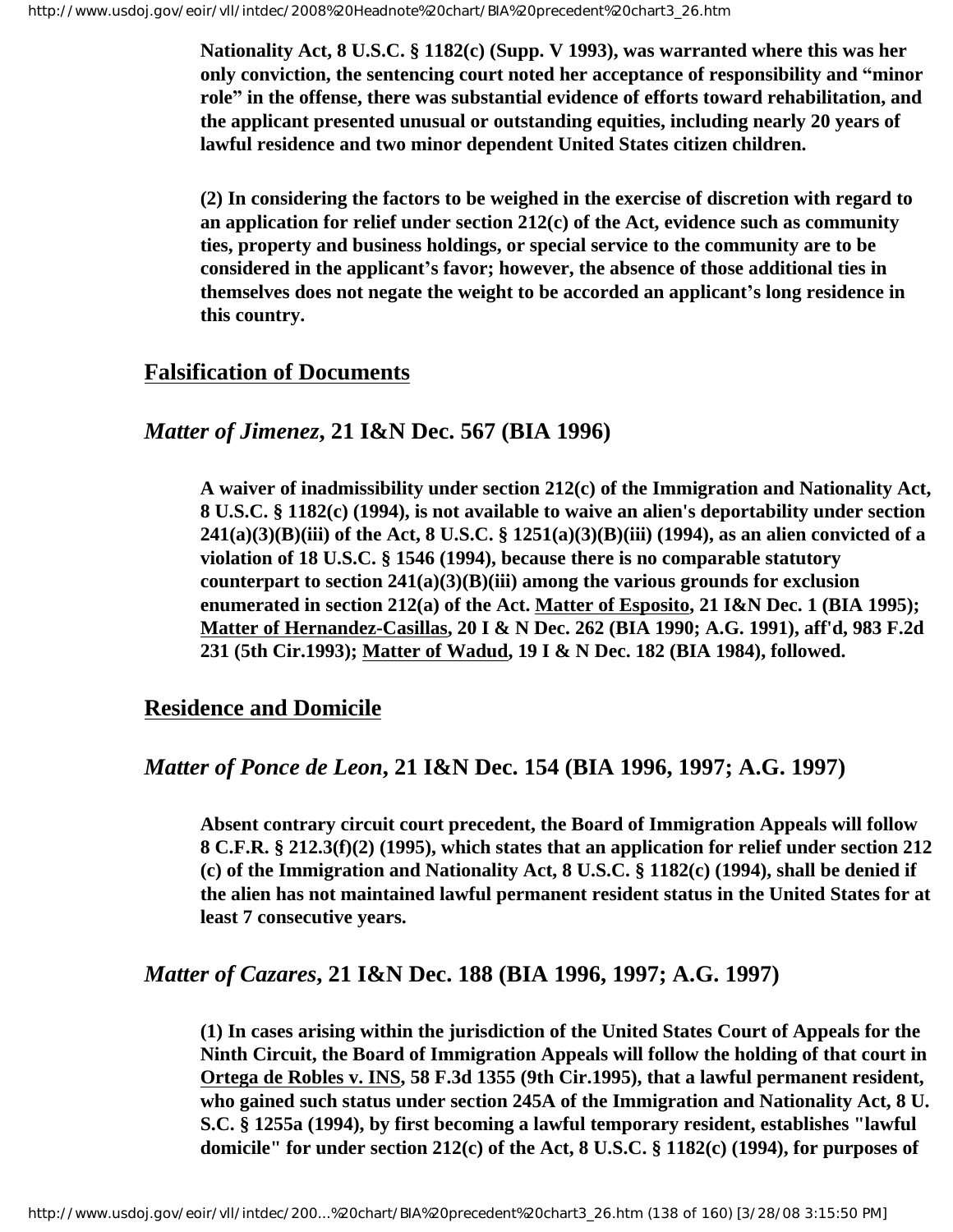**eligibility as of the date the alien filed his or her application for temporary resident status.**

**(2) Although Ortega de Robles v. INS, supra, is in conflict with and does not explicitly address the provisions of 8 C.F.R. § 212.3(f)(2) (1995), an Attorney General regulation that would otherwise control the Immigration Judges and this Board, the Board will not decline to follow the holding in Ortega de Robles in cases arising within the Ninth circuit, particularly where the court has ruled on the specific legal issue before the Board, the Immigration and Naturalization Service does not argue that the relevant regulation represents anything other than the codification of prior Board precedent, and the Service has advised the Board that the Attorney General has decided not to seek further review of that court decision and that "a 'Departmental review' with a view to amendment of the regulation will be conducted."**

## **Retroactivity**

## *Matter of Davis***, 22 I&N Dec. 1411 (BIA 2000)**

**(1) Pursuant to Henderson v. INS, 157 F.3d 106 (2d Cir. 1998), cert. denied sub nom. Reno v. Navas, 526 U.S. 1004 (1999), a respondent within the jurisdiction of the United States Court of Appeals for the Second Circuit whose deportation proceedings were pending on April 24, 1996, is not subject to the amendments made to section 212(c) of the Immigration and Nationality Act, 8 U.S.C. § 1182(c) (1994), by section 440(d) of the Antiterrorism and Effective Death Penalty Act of 1996, Pub. L. No. 104-132, 110 Stat. 1214, 1277 ("AEDPA"), as amended by Illegal Immigration Reform and Immigrant Responsibility Act of 1996, Pub. L. No. 104-208, § 306(d), 110 Stat. 3009-546, 3009-612.**

**(2) A respondent convicted of an aggravated felony for which he served more than 5 years in prison is barred from establishing eligibility for a section 212(c) waiver if the provisions of section 440(d) of the AEDPA are inapplicable to him.**

# *Matter of Soriano***, 21 I&N Dec. 516 (BIA 1996; A.G. 1997) (superseded by regulation)**

**(1) The 1996 amendments to section 212(c) of the Immigration and Nationality Act, 8 U. S.C. § 1182(c) (1994), bar relief to aliens deportable by reason of having committed any of the criminal offenses described in the amended section 212(c).**

**(2) The bar to relief under the amended section 212(c) applies only to applications filed after the April 24, 1996, date of enactment of the amendments.**

**(3) The respondent remained eligible for relief under the amended section 212(c) of the Act because his application for that relief had been filed by April 24, 1996.**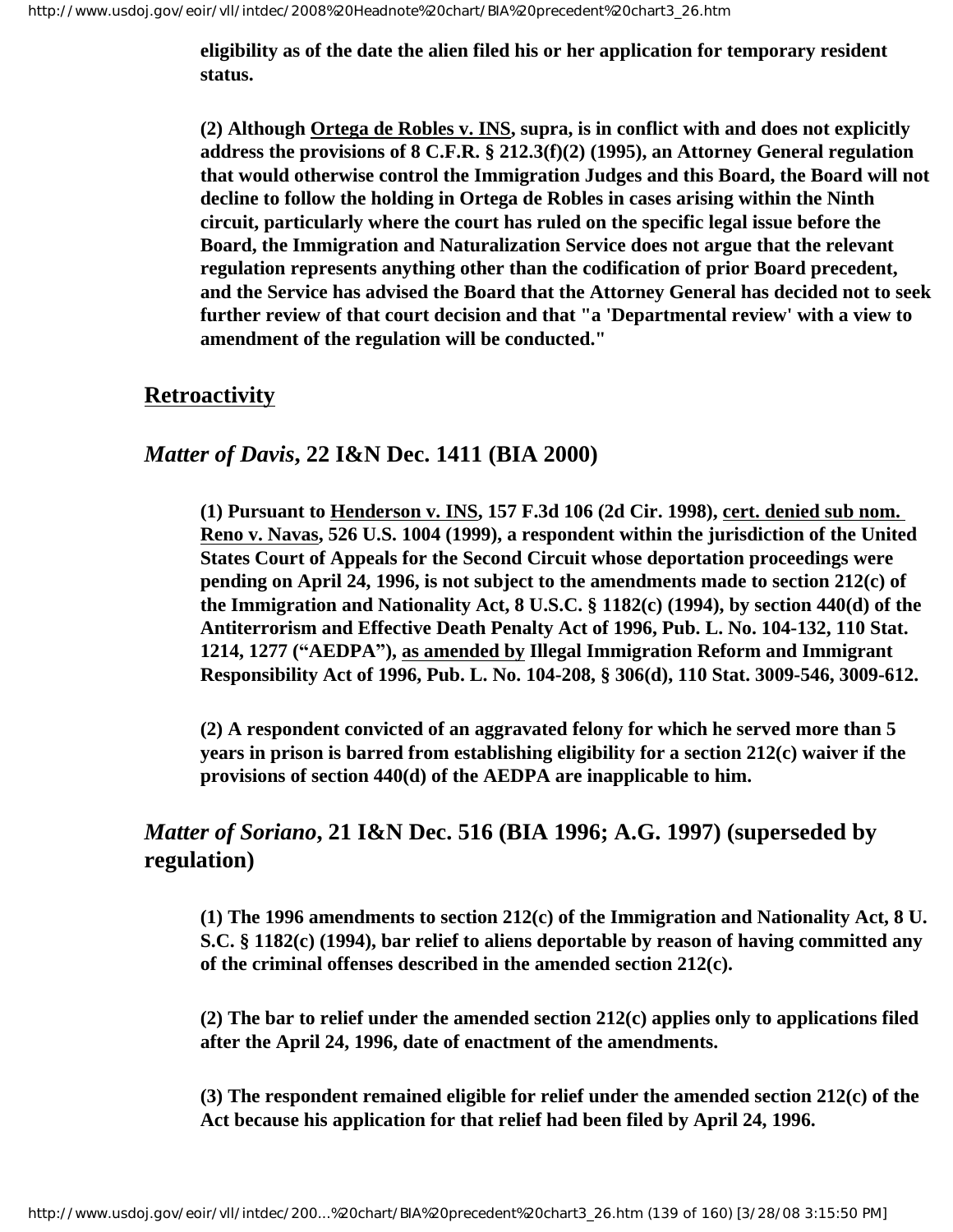# **SECTION 212(H) WAIVERS**

# *Matter of Yeung***, 21 I&N Dec. 610 (BIA 1996, 1997)**

**(1) Under section 212(h) of the Immigration and Nationality Act, 8 U.S.C. § 1182(h) (1994), as amended by section 348(a) of the Illegal Immigration Reform and Immigrant Responsibility Act of 1996, enacted as Division C of the Departments of Commerce, Justice, and State, and the Judiciary Appropriations Act for 1997, Pub. L. No. 104-208, 110 Stat. 3009, ("IIRIRA"), an alien who has been admitted to the United States as a lawful permanent resident and who has been convicted of an aggravated felony since the date of such admission is ineligible for a waiver.**

**(2) The amendment to section 212(h) of the Act is effective on the date of the enactment of the IIRIRA (September 30, 1996) and applies to aliens who were in exclusion and deportation proceedings as of that date.**

**(3) The respondent is ineligible for relief under section 212(h) of the Act because he was convicted of an aggravated felony.**

**(4) An aggravated felon whose order of deportation had been reversed by a court of appeals and was pending on remand before the Board on September 30, 1996, did not have a final administrative order of deportation on that date, so the restrictions on eligibility for a section 212(h) waiver apply.** 

**(5) Any presumption against the retroactive application of a statute does not apply where Congress has clearly stated that a statute is to be applied retroactively.**

## *Matter of Pineda***, 21 I&N Dec. 1017 (BIA 1997)**

**(1) Section 348(a) of the Illegal Immigration Reform and Immigrant Responsibility Act of 1996, enacted as Division C of the Departments of Commerce, Justice, and State, and the Judiciary Appropriations Act for 1997, Pub. L. No. 104-208, 110 Stat. 3009, \_\_\_\_\_ ("IIRIRA"), enacted on September 30, 1996, amended section 212(h) of the Immigration and Nationality Act, 8 U.S.C. § 1182(h) (1994), to add restrictions precluding a grant of a waiver to any alien admitted as a lawful permanent resident who either has been convicted of an aggravated felony since the date of admission or did not have 7 years of continuous residence prior to the initiation of immigration proceedings.**

**(2) Section 348(b) of the IIRIRA provides that the restrictions in the amendments to section 212(h) of the Act apply to aliens in exclusion or deportation proceedings as of September 30, 1996, unless a final order of deportation has been entered as of such date.**

**(3) An aggravated felon who had a final administrative order of deportation as of**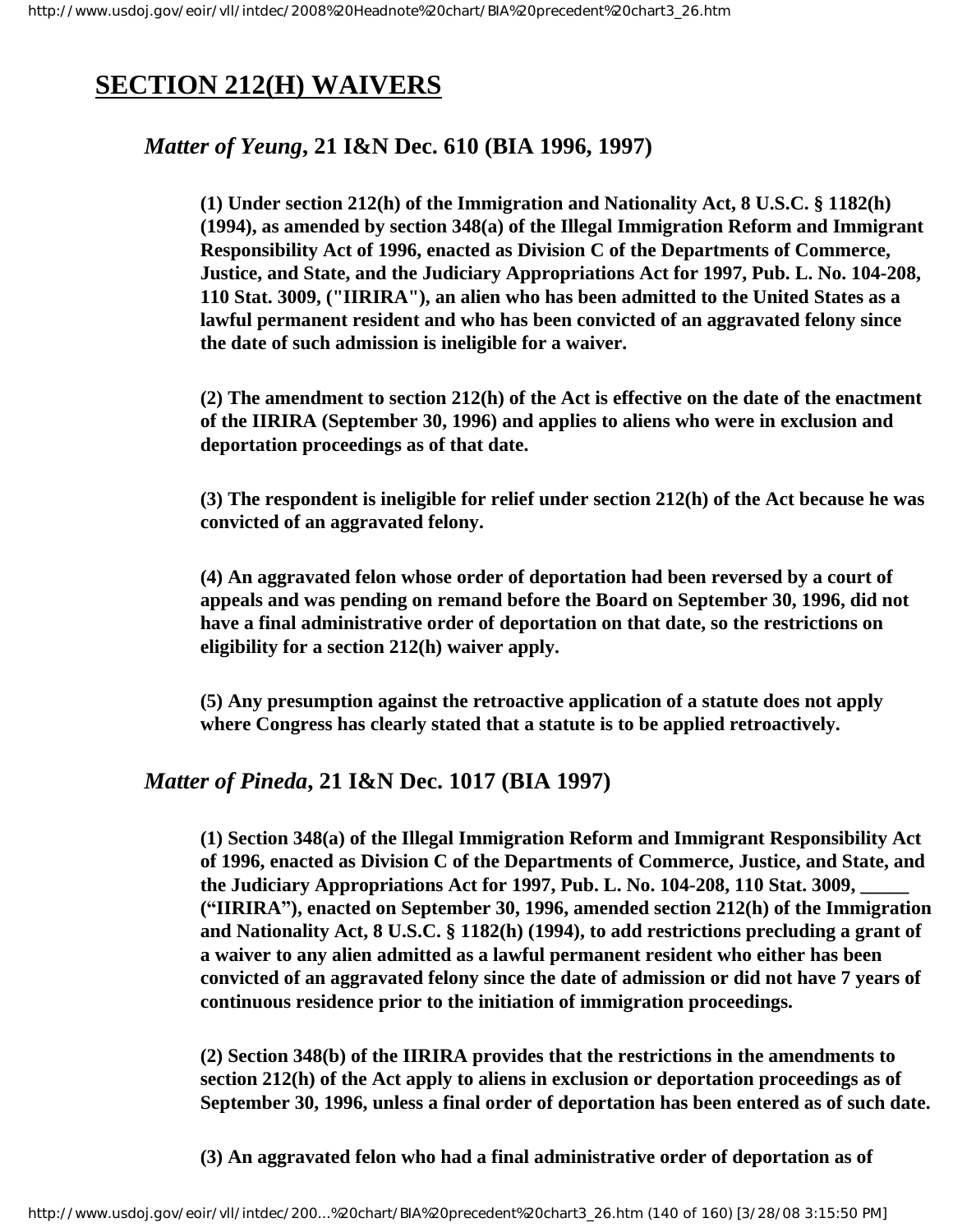**September 30, 1996, would be subject to the restrictions on eligibility for a section 212 (h) waiver if his proceedings were thereafter reopened; therefore, his motion to reopen deportation proceedings to apply for adjustment of status in conjunction with a section 212(h) waiver was properly denied.**

## *Matter of Michel***, 21 I&N Dec. 1101 (BIA 1998)**

**(1) Pursuant to 62 Fed. Reg. 10,312, 10,369 (to be codified at 8 C.F.R. § 240.10(a)(1) (interim, effective Apr. 1, 1997), an Immigration Judge must ascertain whether an alien desires representation in removal proceedings.** 

**(2) An alien who has not previously been admitted to the United States as an alien lawfully admitted for permanent residence is statutorily eligible for a waiver of inadmissibility under section 212(h) of the Immigration and Nationality Act (to be codified at 8 U.S.C. § 1182(h)), despite his conviction for an aggravated felony.**

# *Matter of Ayala***, 22 I&N Dec. 398 (BIA 1998)**

**(1) A discretionary waiver under section 212(h) of the Immigration and Nationality Act, 8 U.S.C. § 1182(h) (Supp. II 1996), is not available to an alien who has been convicted of an aggravated felony, or to an alien who has not lawfully resided continuously in the United States for the statutorily required period of 7 years, where the alien has previously been lawfully admitted for permanent residence but subsequently has been found to have been excludable at entry or inadmissible on the date admitted.**

**(2) Matter of Michel, 21 I&N Dec. 1101 (BIA 1998), is not applicable to an alien who has previously been lawfully admitted for permanent residence to the United States but later claims that such admission was not lawful because he concealed from the Immigration and Naturalization Service criminal activities that, if known, would have precluded his admission, so the Immigration Judge correctly found that the respondent was statutorily ineligible for a waiver of inadmissibility under section 212(h) of the Act. Matter of Michel, supra, distinguished.**

# *Matter of Abosi***, 24 I&N Dec. 204 (BIA 2007)**

**A returning lawful permanent resident seeking to overcome a ground of inadmissibility is not required to apply for adjustment of status in conjunction with a waiver of inadmissibility under section 212(h) of the Immigration and Nationality Act, 8 U.S.C. § 1182(h) (2000).**

## *Matter of Martinez-Zapata***, 24 I&N Dec. 424 (BIA 2007)**

**(1) Any fact (including a fact contained in a sentence enhancement) that serves to increase the maximum penalty for a crime and that is required to be found by a jury**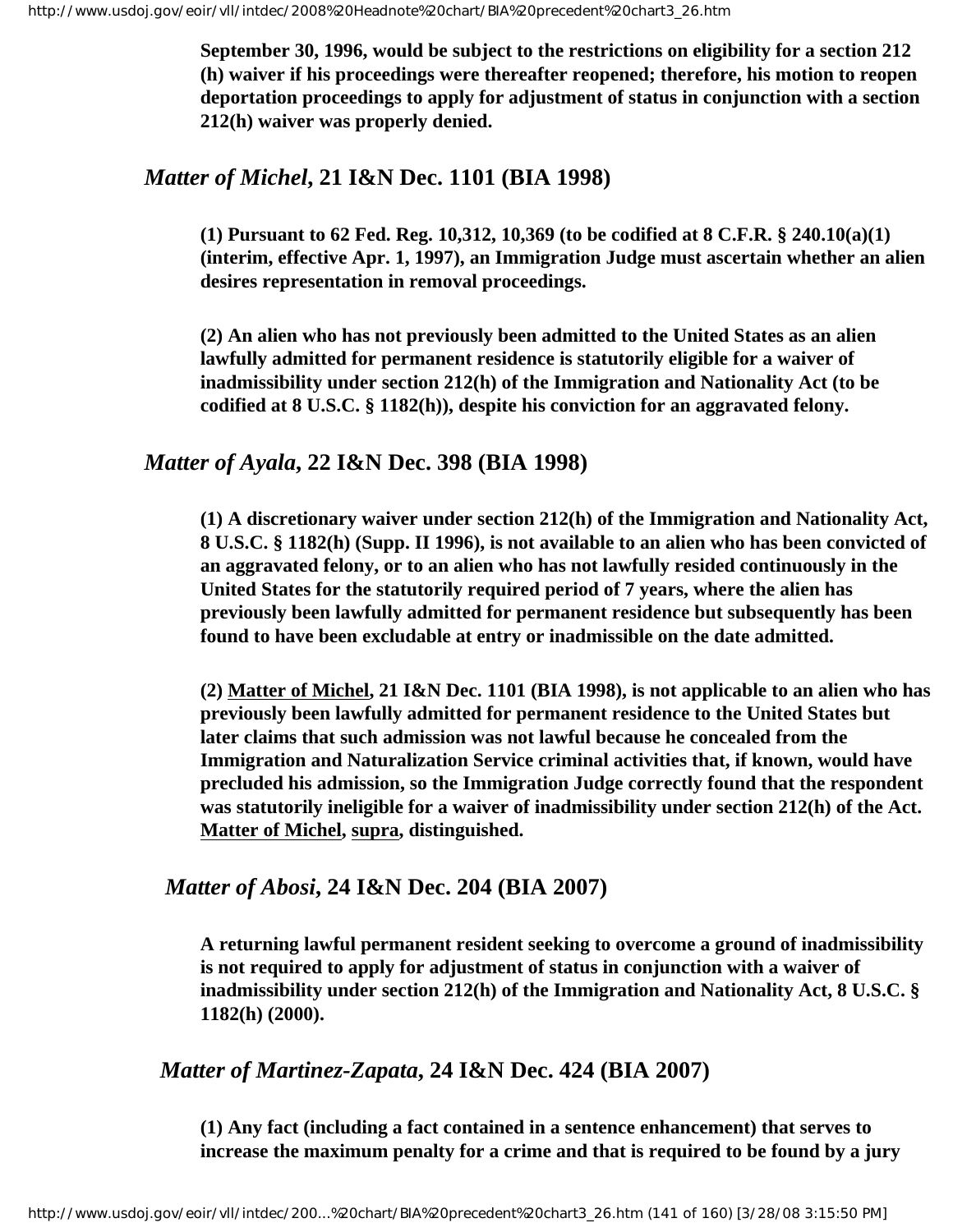**beyond a reasonable doubt, if not admitted by the defendant, is to be treated as an element of the underlying offense, so that a conviction involving the application of such an enhancement is a conviction for the enhanced offense. Matter of Rodriguez-Cortes, 20 I&N Dec. 587 (BIA 1992), superseded.** 

**(2) The exception under section 212(h) of the Immigration and Nationality Act, 8 U.S.C. § 1182(h) (2000), for an alien convicted of a single offense of simple possession of 30 grams or less of marijuana does not apply to an alien whose conviction was enhanced by virtue of his possession of marijuana in a "drug-free zone," where the enhancement factor increased the maximum penalty for the underlying offense and had to be proved beyond a reasonable doubt to a jury under the law of the convicting jurisdiction. Matter of Moncada, 24 I&N Dec. 62 (BIA 2007), clarified.**

# **SECTION 212(I) WAIVERS**

*Matter of Mendez***, 21 I&N Dec. 296 (BIA 1996)**

**(1) In assessing whether an applicant has met his burden of establishing that a grant of a waiver of inadmissibility is warranted in the exercise of discretion under section 212(h)(1)(B) of the Immigration and Nationality Act, 8 U.S.C. 1182(h)(1)(B) (1994), the Immigration Judge must balance the adverse factors evidencing an alien's undesirability as a permanent resident with the social and humane considerations presented on his behalf to determine whether the grant of relief in the exercise of discretion appears to be in the best interests of this country.**

**(2) Establishing extreme hardship and eligibility for section 212(h)(1)(B) relief does not create any entitlement to that relief; extreme hardship, once established, is but one favorable discretionary factor to be considered.**

**(3) The equities that the applicant for section 212(h)(1)(B) relief must bring forward to establish that he merits a favorable exercise of administrative discretion will depend in each case on the nature and circumstances of the ground of exclusion sought to be waived and on the presence of any additional adverse matters, and as the negative factors grow more serious, it becomes incumbent upon the applicant to introduce additional offsetting favorable evidence.**

**(4) Taking responsibility and showing remorse for one's criminal behavior does constitute some evidence of rehabilitation, although an alien who claims innocence and does not express remorse is not precluded from ever presenting persuasive evidence of rehabilitation by other means.**

**(5) While the lack of persuasive evidence of rehabilitation may not in itself be an adverse factor, the absence of this equity in the alien's favor may ultimately be**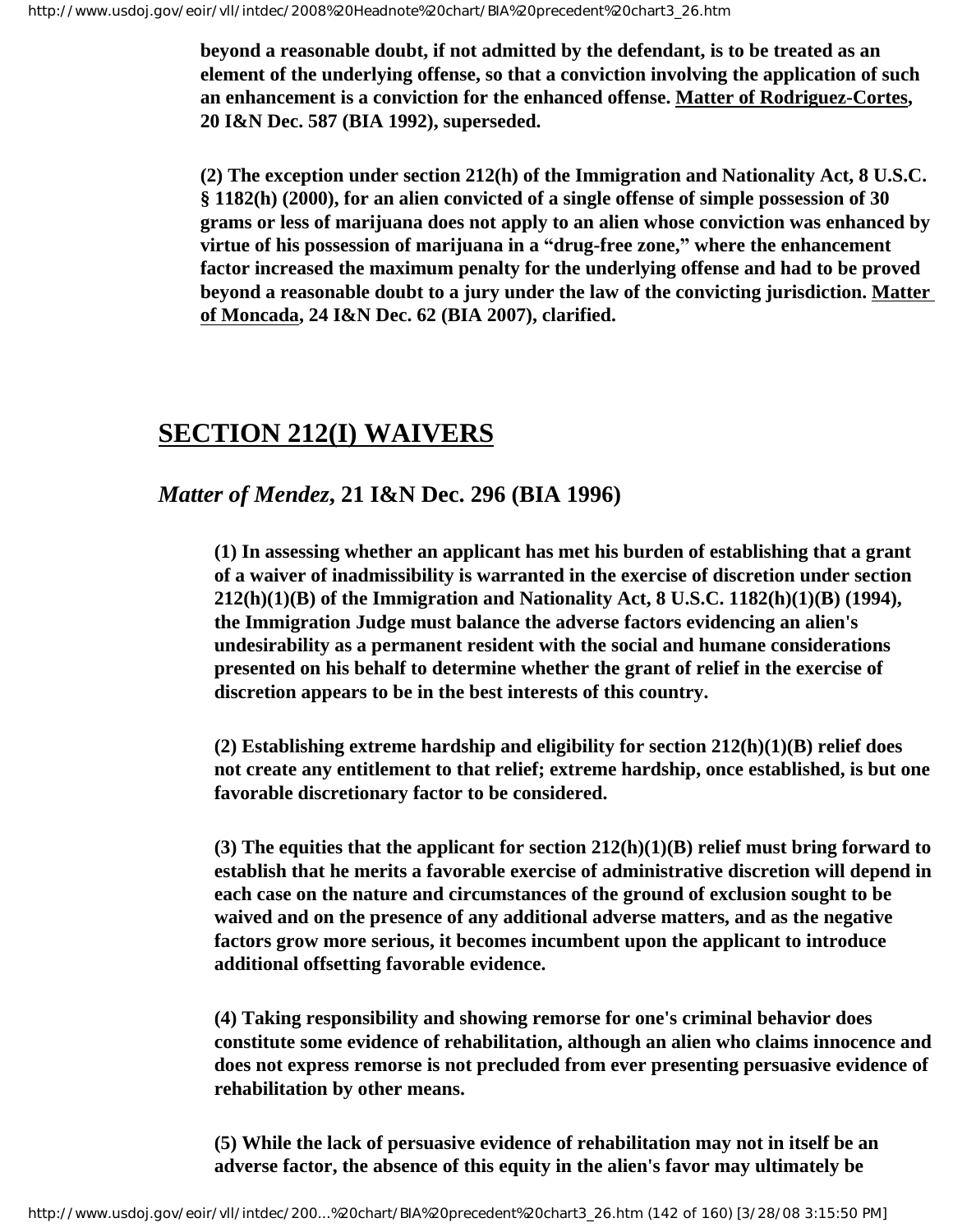**determinative in a given case concerning the exercise of discretion under section 212(h) (1)(B) of the Act, particularly where an alien has engaged in serious misconduct and there are questions whether the alien will revert to criminal behavior; and conversely, evidence of rehabilitation in some cases may constitute the factor that raises the significance of the alien's equities in total so as to be sufficient to counterbalance the adverse factors in the case and warrant a favorable exercise of discretion.**

## *Matter of Lazarte***, 21 I&N Dec. 214 (BIA 1996)**

**Section 212(i) of the Immigration and Nationality Act, 8 U.S.C. § 1182(i) (1994), which waives inadmissibility under section 212(a)(6)(C) of the Act for fraud or willful misrepresentation of a material fact in relation to procuring a visa, other documentation, or entry into the United States or other benefit provided under the Act, is not applicable to waive inadmissibility under section 212(a)(6)(F) of the Act for document fraud in violation of section 274C of the Act, 8 U.S.C. § 1324c (1994).** 

### *Matter of Cervantes***, 22 I&N Dec. 560 (BIA 1999)**

**(1) The recently amended provisions of section 212(i) of the Immigration and Nationality Act, 8 U.S.C. § 1182(i) (Supp. II 1996), which require that an alien establish extreme hardship to his or her United States citizen or permanent resident alien spouse or parent in order to qualify for a waiver of inadmissibility, are applicable to pending cases. Matter of Soriano, 21 I&N Dec. 516 (BIA 1996, A.G. 1997), followed.**

**(2) The factors to be used in determining whether an alien has established extreme hardship pursuant to section 212(i) of the Act include, but are not limited to, the following: the presence of lawful permanent resident or United States citizen family ties to this country; the qualifying relative's family ties outside the United States; the conditions in the country or countries to which the qualifying relative would relocate and the extent of the qualifying relative's ties to such countries; the financial impact of departure from this country; and, finally, significant conditions of health, particularly when tied to the unavailability of suitable medical care in the country to which the qualifying relative would relocate.**

**(3) The underlying fraud or misrepresentation for which an alien seeks a waiver of inadmissibility under section 212(i) of the Act may be considered as an adverse factor in adjudicating the waiver application in the exercise of discretion. Matter of Tijam, 22 I&N Dec. 408 (BIA 1998), followed.**

# **SECTION 213 WAIVERS**

*Matter of Ulloa***, 22 I&N Dec. 725 (BIA 1999)**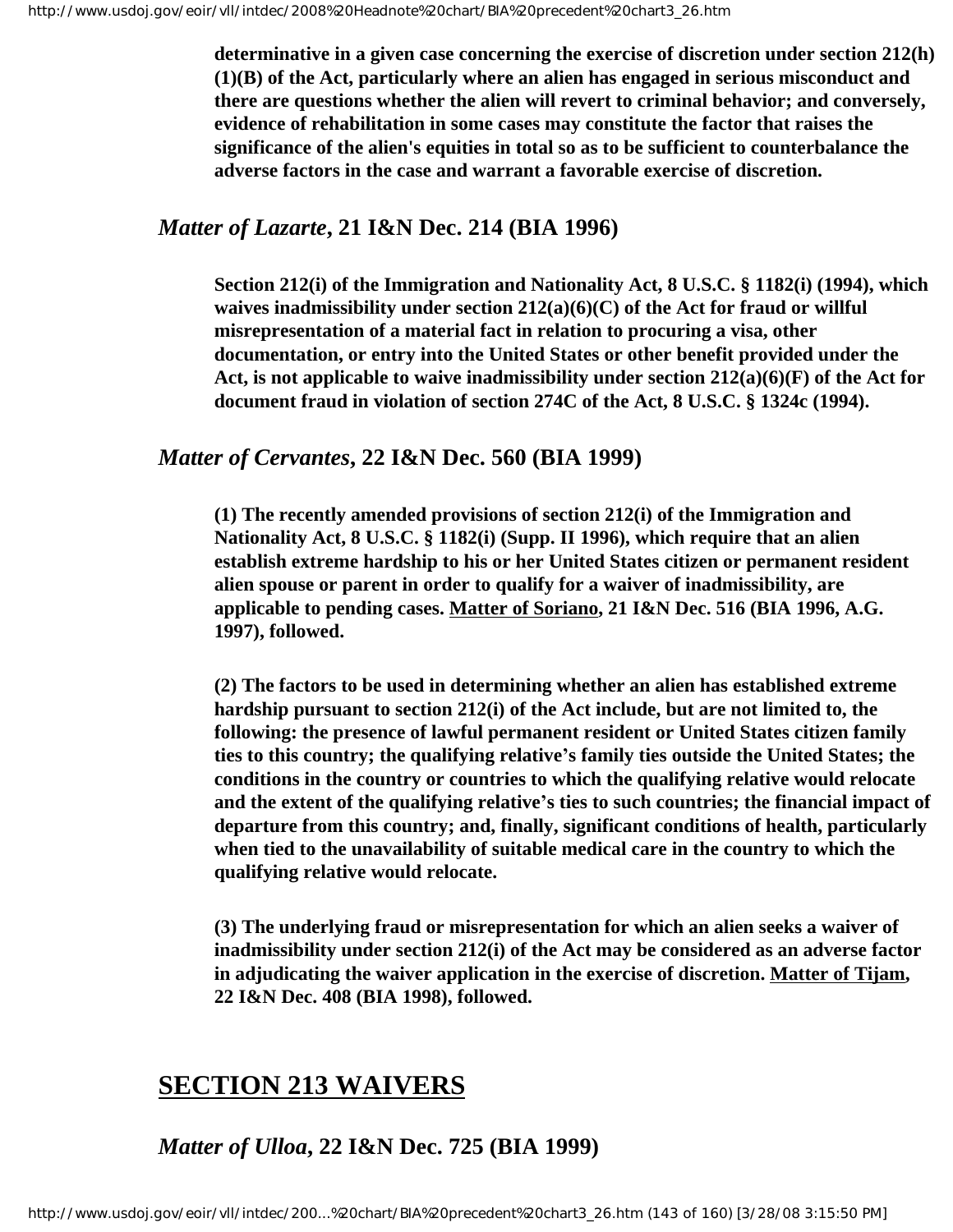**Immigration Judges have jurisdiction to grant a waiver of inadmissibility under section 213 of the Immigration and Nationality Act, 8 U.S.C. § 1183 (Supp. II 1996), and are required to advise an alien found to be inadmissible as a public charge under section 212(a)(4)(B) of the Act, 8 U.S.C. § 1182(a)(4)(B) (Supp. II 1996), of his or her right to apply for a waiver.**

# **SECTION 237(A)(1)(H) WAIVERS**

*Matter of Fu***, 23 I&N Dec. 985 (BIA 2006)**

**Section 237(a)(1)(H) of the Immigration and Nationality Act, 8 U.S.C. § 1227(a)(1)(H) (2000), authorizes a waiver of removability under section 237(a)(1)(A) based on charges of inadmissibility at the time of admission under section 212(a)(7)(A)(i)(I) of the Act, 8 U.S.C. § 1182(a)(7)(A)(i)(I) (2000), for lack of a valid immigrant visa or entry document, as well as under section 212(a)(6)(C)(i) for fraud or willful misrepresentation of a material fact, where there was a misrepresentation made at the time of admission, whether innocent or not.**

# **SECTION 241(A)(1)(H) WAIVERS**

*Matter of Tijam***, 22 I&N Dec. 408 (BIA 1998)**

**(1) In making the discretionary determination on a waiver of deportability pursuant to section 241(a)(1)(H) of the Immigration and Nationality Act, 8 U.S.C. § 1251(a)(1) (H) (1994), an Immigration Judge should consider the alien's initial fraud or misrepresentation in the overall assessment of positive and negative factors.**

**(2) The Board of Immigration Appeals declines to follow the policy set forth by the Commissioner of the Immigration and Naturalization Service in Matter of Alonzo, 17 I&N Dec. 292 (Comm. 1979), that the underlying fraud or misrepresentation for which the alien seeks a waiver should be disregarded.**

# **SMUGGLING OF ALIENS**

*Matter of Compean***, 21 I&N Dec. 51 (BIA 1995)**

**To be eligible for relief under section 212(d)(11) of the Immigration and Nationality Act, 8 U.S.C. § 1182(d)(11) (Supp. V 1993), both a lawful permanent resident alien**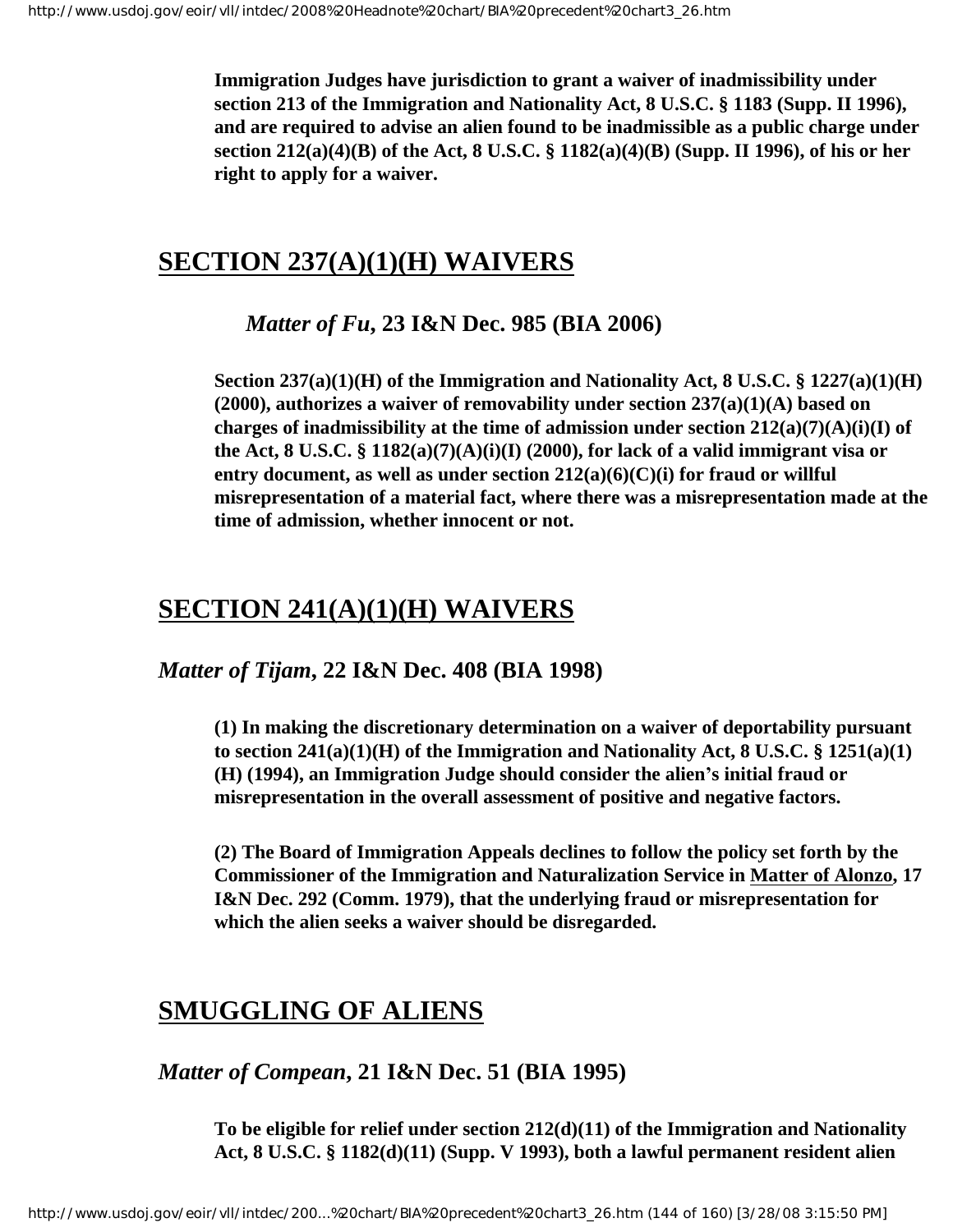**returning from a temporary trip abroad and an alien seeking admission or adjustment of status as an immediate relative or family-sponsored immigrant under sections 203 (a)(1)-(3) of the Act, 8 U.S.C. §§ 1153(a)(1)-(3) (Supp. V 1993), must show that the object of the alien's smuggling attempt was the alien's spouse, parent, son, or daughter.** 

### *Matter of Farias***, 21 I&N Dec. 269 (BIA 1996, 1997; A.G. 1997)**

**(1) The waiver provisions of section 241(a)(1)(E)(iii) of the Immigration and Nationality Act, 8 U.S.C. § 1251(a)(1)(E)(iii) (1994), were amended to limit availability to aliens who had the required familial relationship to the smuggled alien at the time the smuggling act occurred.** 

**(2) The amendments to the smuggling waiver provision apply to applications filed before, on, or after the date of their enactment, but only if no final determination on the application had been made prior to that date.** 

**(3) Because the decision of the Board of Immigration Appeals was pending review before the Attorney General on certification on the date of enactment of the waiver amendments, no final determination had been made under 8 C.F.R. § 3.1(d)(2) (1996), and the amended version of the waiver applies to the respondent.** 

**(4) The respondent was not married to her current husband at the time she assisted him to enter the United States and therefore is ineligible for a waiver under the amended version of section 241(a)(1)(E)(iii) of the Act.** 

## **SUSPENSION OF DEPORTATION**

### **Extreme Hardship**

### *Matter of O-J-O***-, 21 I&N Dec. 381 (BIA 1996)**

**Suspension of deportation was granted where the 24-year-old Nicaraguan respondent lived in the United States since the age of 13, was educated in this country, speaks English fluently, is fully assimilated into American life and culture, is involved in various activities in this country, runs a small trucking business, has no other means of obtaining lawful permanent resident status, and if deported, would return to a country where economic and political conditions were difficult.**

### *Matter of Pilch***, 21 I&N Dec. 627 (BIA 1996)**

**The respondents, husband and wife, failed to show, either individually or**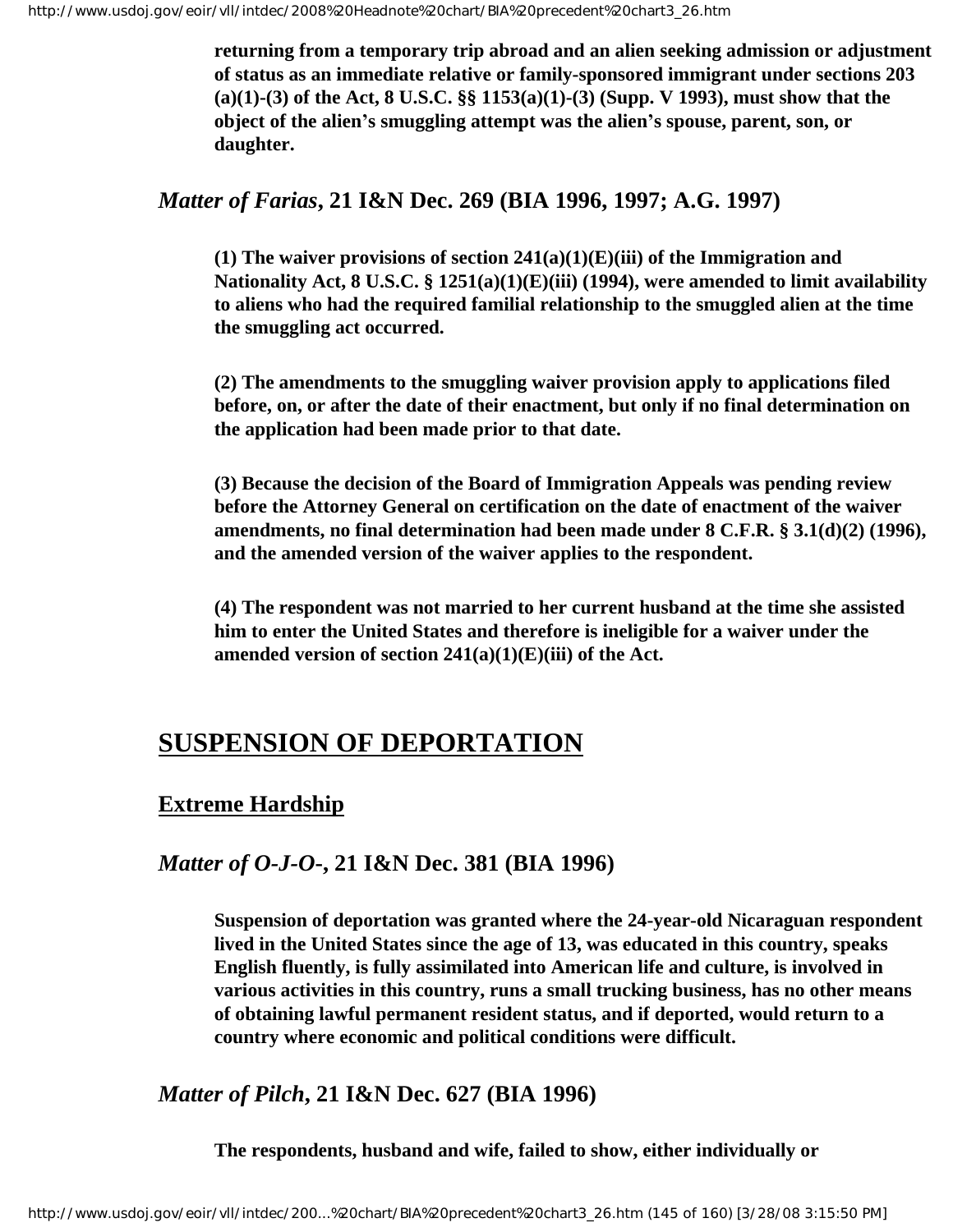**cumulatively, factors which demonstrate extreme hardship over and above the normal economic and social disruptions involved in deportation to themselves or to their three United States citizen children in order to establish suspension of deportation under section 244(a) of the Immigration and Nationality Act, 8 U.S.C. § 1254(a) (1994).**

### *Matter of Kao & Lin***, 23 I&N Dec. 45 (BIA 2001)**

**(1) In evaluating an application for suspension of deportation, the hardship to the applicant's United States citizen child must be given careful consideration, as the applicant's eligibility for relief may be established by demonstrating that his or her deportation would result in extreme hardship to the child.**

**(2) The standard for determining "extreme hardship" in applications for suspension of deportation is also applied in adjudicating petitions for immigrant status under section 204(a)(1) of the Immigration and Nationality Act, 8 U.S.C. § 1154(a)(1) (1994 & Supp. V 1999), as amended, and waivers of inadmissibility under section 212(i) of the Act, 8 U.S.C. § 1182(i) (Supp. V 1999).**

**(3) The respondents met the extreme hardship requirement for suspension of deportation where their oldest daughter, who is a 15-year-old United States citizen, has spent her entire life in the United States, has been completely integrated into the American lifestyle, and is not sufficiently fluent in the Chinese language to make an adequate transition to daily life in her parents' native country of Taiwan. Matter of Pilch, 21 I&N Dec. 627 (BIA 1996), distinguished.**

#### **Physical Presence**

### *Matter of Cervantes***, 21 I&N Dec. 351 (BIA 1996)**

**An alien is not barred from demonstrating continuous physical presence for purposes of section 244(a)(1) of the Immigration and Nationality Act, 8 U.S.C. 1254(a)(1) (1994), when he has made brief, casual, and innocent departures from the United States during the pendency of his deportation proceedings, and when the Immigration and Naturalization Service has readmitted him as a returning applicant for temporary resident status under section 210 of the Act, 8 U.S.C. § 1160 (1988).**

### **Stop-Time Rule**

### *Matter of N-J-B***-, 21 I&N Dec. 812 (BIA, AG 1997)**

**(1) The general effective date of the Illegal Immigration Reform and Immigrant Responsibility Act of 1996 is April 1, 1997. Section 309(c)(5) of the IIRIRA creates an exception to the general effective date with regard to suspension of deportation for aliens with pending deportation proceedings and establishes a transition rule to be**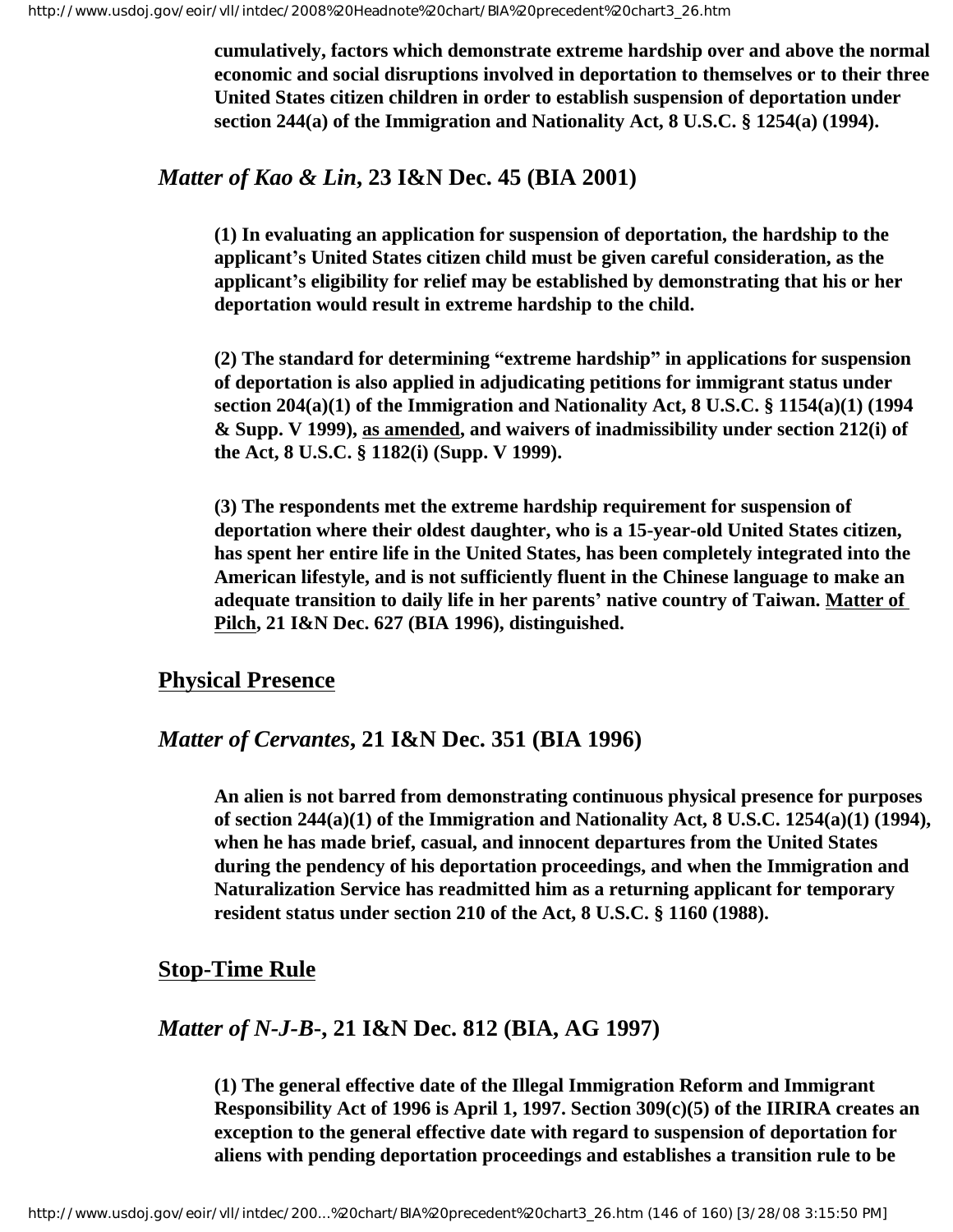**applied in these pending cases.**

**(2) Under the provisions of the IIRIRA transition rule, service of the Order to Show Cause ends the period of continuous physical presence prior to the acquisition of the requisite 7 years.**

**(3) The respondent was served with an Order to Show Cause before the IIRIRA's enactment and deportation proceedings are still pending. Inasmuch as the Order to Show Cause was served prior to the respondent's acquisition of the 7 years' continuous physical presence, she is ineligible for suspension of deportation under the transition rule.**

**(4) The Attorney General vacates the decision of the Board of Immigration Appeals pending her further determination.**

### *Matter of N-J-B***-, 22 I&N Dec. 1057 (BIA, A.G. 1999)**

**(1) The general effective date of the Illegal Immigration Reform and Immigrant Responsibility Act of 1996, Division C of Pub. L. No. 104-208, 110 Stat. 3009-546 ("IIRIRA"), is April 1, 1997. Section 309(c)(5) of the IIRIRA, 110 Stat. at 3009-627, creates an exception to the general effective date with regard to suspension of deportation for aliens with pending deportation proceedings and establishes a transition rule to be applied in these pending cases.**

**(2) Under the provisions of the IIRIRA transition rule, service of the Order to Show Cause ends the period of continuous physical presence prior to the acquisition of the requisite 7 years.**

**(3) The respondent was served with an Order to Show Cause before the IIRIRA's enactment and deportation proceedings are still pending. Inasmuch as the Order to Show Cause was served prior to the respondent's acquisition of the 7 years' continuous physical presence, she is ineligible for suspension of deportation under the transition rule.**

**(4) The Attorney General vacates the decision of the Board of Immigration Appeals pending her further determination.**

**(5) The Attorney General remands the case to the Board for a determination of the respondent's eligibility for adjustment of status under section 202 of the Nicaraguan Adjustment and Central American Relief Act, Pub. L. No. 105-100, tit.II, 111 Stat. 2193, 2193 (1997).**

*Matter of Nolasco***, 22 I&N Dec. 632 (BIA 1999)**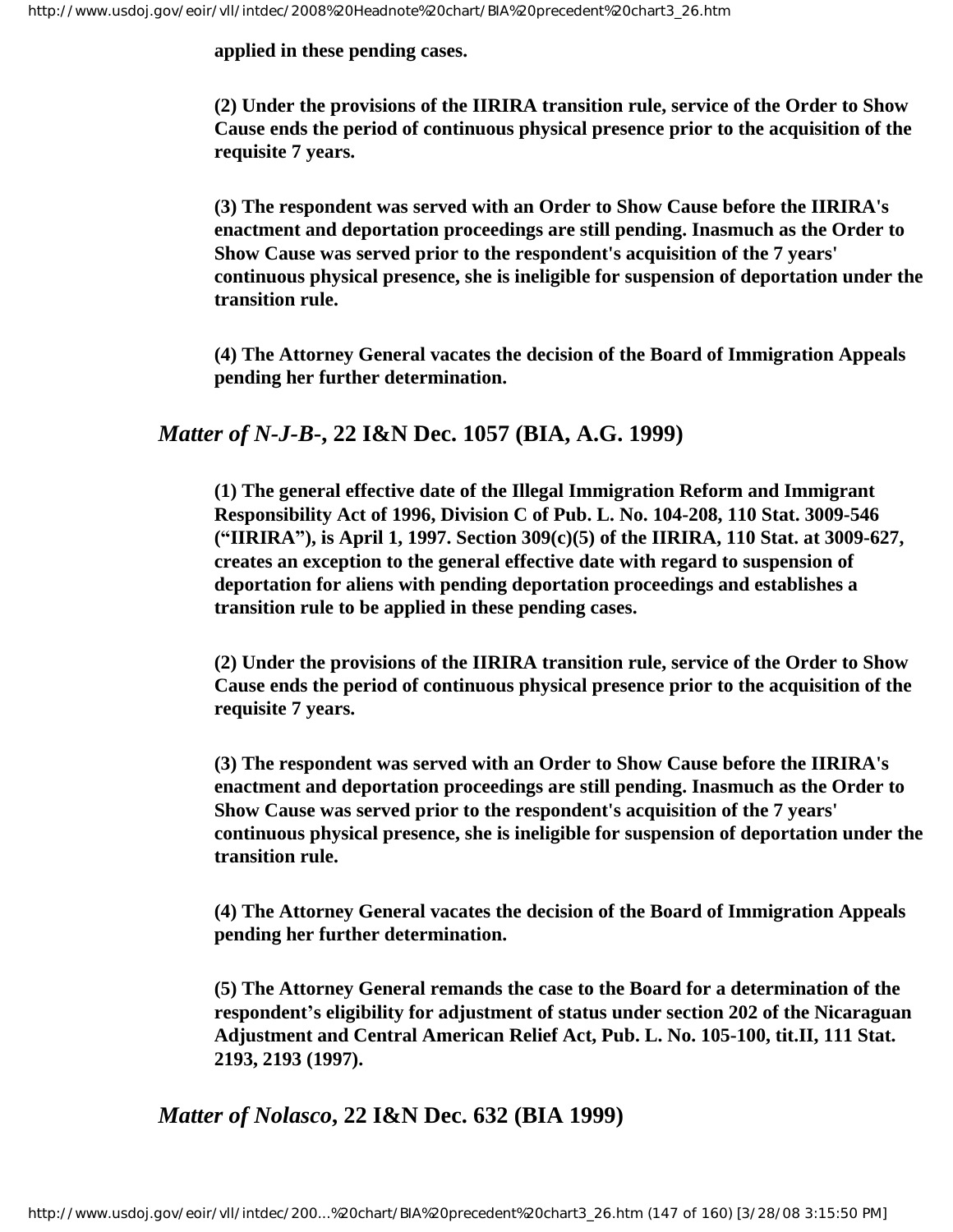**For purposes of determining eligibility for suspension of deportation, the period of continuous physical presence ends at the service of the Order to Show Cause and Notice of Hearing (Form I-221) on the alien, irrespective of the date that it was issued.**

*Matter of Mendoza-Sandino***, 22 I&N Dec. 1236 (BIA 2000)**

**Pursuant to section 240A(d)(1) of the Immigration and Nationality Act, 8 U.S.C. § 1229b(d)(1) (Supp. II 1996), an alien may not accrue the requisite 7 years of continuous physical presence for suspension of deportation after the service of the Order to Show Cause and Notice of Hearing (Form I-221), as service of the Order to Show Cause ends continuous physical presence.**

*Matter of Cisneros***, 23 I&N Dec. 668 (BIA 2004).**

**Pursuant to section 240A(d)(1) of the Immigration and Nationality Act, 8 U.S.C. § 1229b(d)(1) (2000), an alien's period of continuous physical presence in the United States is deemed to end when the alien is served with the charging document that is the basis for the current proceeding.**

**Service of a charging document in a prior proceeding does not serve to end the alien's period of continuous physical presence with respect to an application for cancellation of removal filed in the current proceeding. Matter of Mendoza-Sandino, 22 I&N Dec. 1236 (BIA 2000), distinguished.**

## **TEMPORARY PROTECTED STATUS**

*Matter of Barrientos***, 24 I&N Dec. 100 (BIA 2007)**

**Section 244(b)(5)(B) of the Immigration and Nationality Act, 8 U.S.C. § 1254(b)(5)(B) (2000), permits an alien to assert his right to Temporary Protected Status in removal proceedings, even if his application has previously been denied by the Administrative Appeals Unit.** 

# **VISA PETITIONS**

### **Adoption**

*Matter of Xiu Hong Li, Beneficiary of visa petition filed by Bao Yi Xu***, 21 I&N Dec. 13 (BIA 1995).**

**(1) If the provisions of section 101(b)(1)(E) of the Immigration and Nationality Act, 8 U.S.C. § 1101(b)(1)(E) (1988), have been invoked in order to obtain or confer an**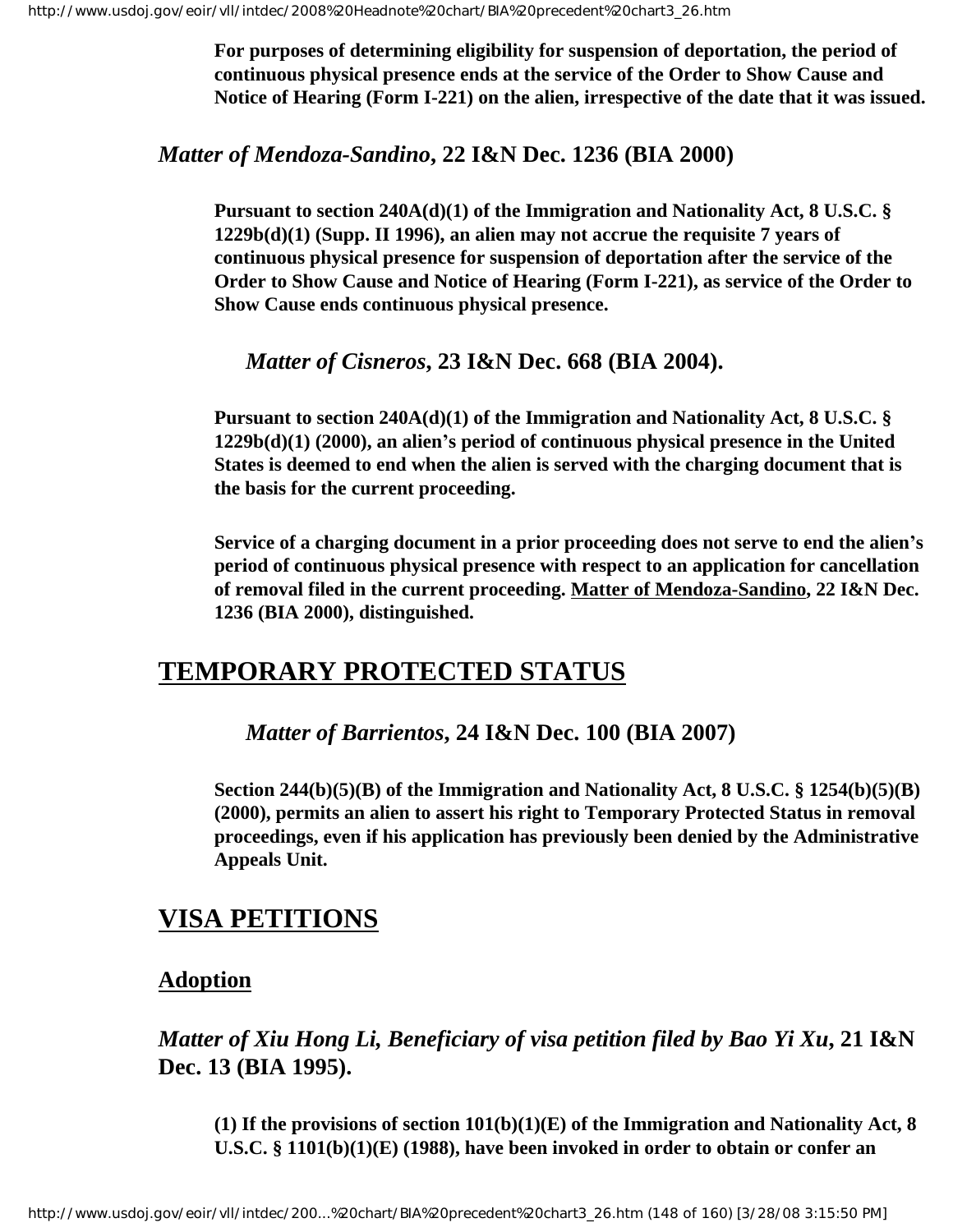**immigration benefit by virtue of an adoptive relationship, the natural relationship will not thereafter be recognized for immigration purposes even if it is established that the adoptive relationship has been legally terminated.** 

**(2) A natural parent-child relationship can again be recognized for immigration purposes following the legal termination of an adoption meeting the requirements of section 101(b)(1)(E) of the Act if the petitioner can establish the following four criteria: (1) that no immigration benefit was obtained or conferred through the adoptive relationship, (2) that a natural parent-child relationship meeting the requirements of section 101(b) of the Act once existed, (3) that the adoption has been lawfully terminated under applicable law, and (4) that the natural relationship has been reestablished by law.** 

#### *Matter of Ma***, 22 I&N Dec. 67 (BIA 1998)**

**In considering the opinion of the United States Court of Appeals for the Ninth Circuit in Young v. Reno, 114 F.3d 879 (9th Cir. 1997), the Board of Immigration Appeals reaffirms its holding in Matter of Li, 20 I&N Dec. 700 (BIA 1993), that a petitioner who qualifies as an adopted child under section 101(b)(1)(e) of the Immigration and Nationality Act, 8 U.S.C. § 1101(b)(1)(e) (1994), cannot confer immigration benefits on a natural sibling.**

## *Matter of Rumonat Iyabode ANIFOWOSHE, Beneficiary of a visa petition filed by Abayomi M. Fakunle, Petitioner***, 24 I&N Dec. 442 (BIA 2008)**

**An alien child who was adopted under the age of 18, and whose natural sibling was subsequently adopted by the same adoptive parent or parents while under the age of 16, may qualify as a "child" within the meaning of section 101(b)(1)(E) of the Immigration and Nationality Act, 8 U.S.C.A. § 1101(b)(1)(E) (West 2008), even if the child's adoption preceded that of the younger sibling.**

### **Legitimated Children**

### *Matter of Bueno***, 21 I&N Dec. 1029 (BIA 1997)**

**(1) In order to qualify as the legitimated child of the petitioner under section 101(b)(1) (C) of the Immigration and Nationality Act, 8 U.S.C. § 1101(b)(1)(C) (1994), the beneficiary must be the biological child of the petitioner.**

**(2) A delayed birth certificate does not necessarily offer conclusive evidence of paternity even if it is unrebutted by contradictory evidence; it must instead be evaluated in light of the other evidence of record and the circumstances of the case.**

## *Matter of Cabrera***, 21 I&N Dec. 589 (BIA 1996) (Dominican Republic)**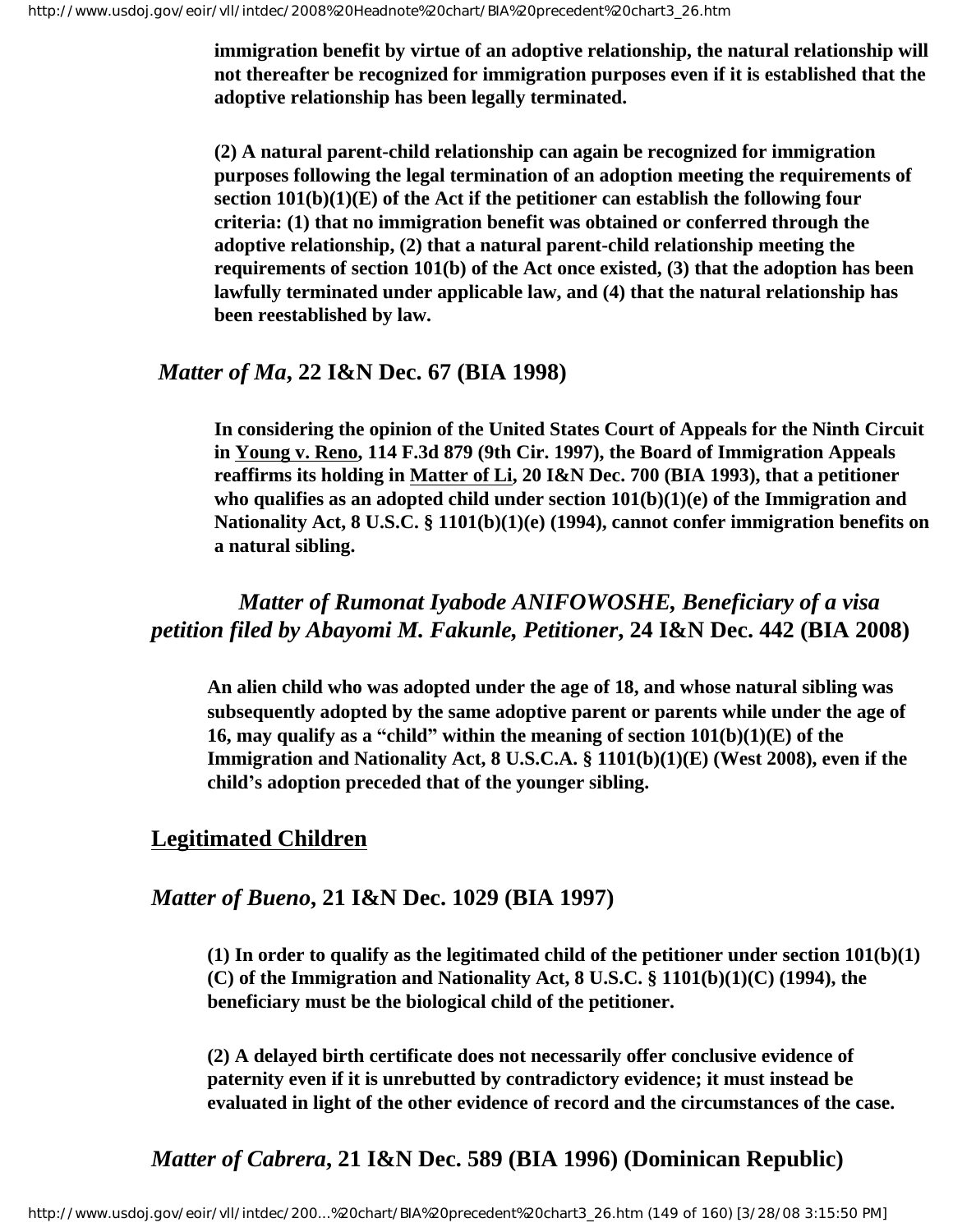**A child born out of wedlock in the Dominican Republic is placed in the same legal position as one born in wedlock once the child has been acknowledged by the father in accordance with Dominican law and hence qualifies as a "legitimated" child under section 101(b)(1)(C) of the Immigration and Nationality Act, 8 U.S.C. § 1101(b)(1)(C) (1994). Matter of Reyes, 17 I & N Dec. 512 (BIA 1980), overruled.** 

### *Matter of Martinez***, 21 I&N Dec. 1035 (BIA 1997) (Dominican Republic)**

**(1) A child legitimated under the laws of his or her residence or domicile may only be included within the definition of the term "child" provided in section 101(b)(1)(C) of the Immigration and Nationality Act, 8 U.S.C. § 1101(b)(1)(C) (1994), if the legitimizing act occurred prior to the child's 18th birthday.** 

**(2) In order to qualify as a legitimated child under section 101(b)(1)(C) of the Act, a child residing or domiciled in the Dominican Republic must have been under the age of 18 at the time the new law regarding legitimation took effect and must have been acknowledged by his or her father prior to her 18th birthday, unless he or she was legitimated under the former laws of that country.** 

#### *Matter of Torres***, 22 I&N Dec. 28 (BIA 1998) (Peru)**

In order to qualify as a "legitimated" child under section  $101(b)(1)(C)$  of the **Immigration and Nationality Act, 8 U.S.C. § 1101(b)(1)(C)(1994), a child residing or domiciled in Peru must have been under the age of 18 at the time the changes in Peruvian law regarding legitimation took effect, and "extramarital filiation" must have been established prior to the child's 18th birthday, unless he or she was legitimated under the former laws of that country. Matter of Quispe, 16 I&N Dec. 174 (BIA 1977); and Matter of Breninzon, 19 I&N Dec. 40 (BIA 1984), modified.**

#### *Matter of Pagan***, 22 I&N Dec. 547 (BIA 1999)**

**(1) Although the paternity of a beneficiary must be established in order to qualify as a "legitimated" child under section 101(b)(1)(C) of the Immigration and Nationality Act, 8 U.S.C. § 1101(b)(1)(C) (1994), the child's father need not prove that they have any relationship other than a purely biological one.**

**(2) As blood tests are the sole manner of proving a claimed biological relationship expressly mentioned in the federal regulations that do not require any previous personal relationship between a father and his child, when primary evidence of paternity in the form of a birth certificate is unavailable or insufficient, the Immigration and Naturalization Service should, in its request for additional evidence, advise a petitioner of the alternative of submitting the results of blood tests if affidavits and historical secondary evidence are not available.**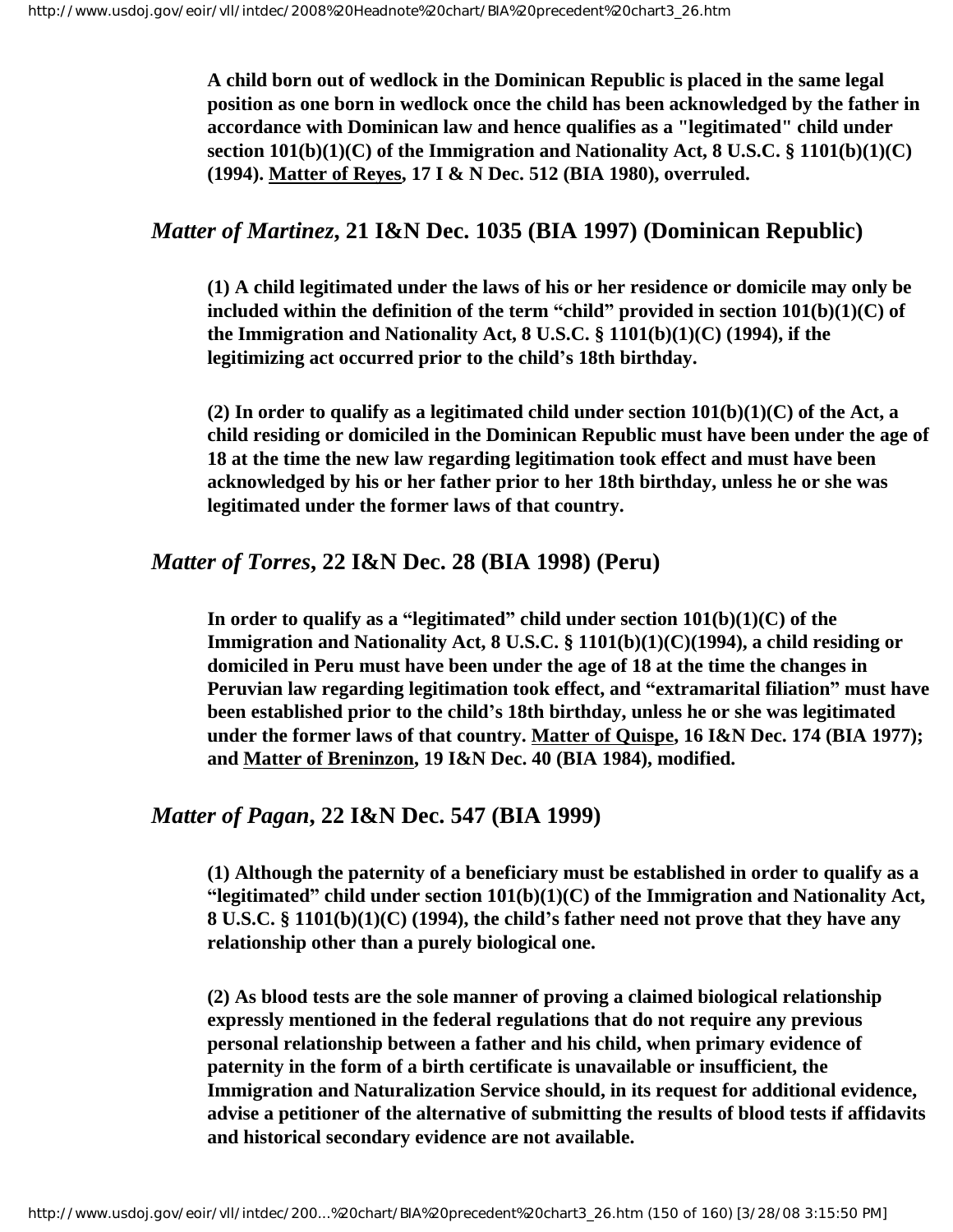### *Matter of Moraga***, 23 I&N Dec. 195 (BIA 2001) (El Salvador)**

**A child born out of wedlock in El Salvador on or after December 16, 1965, is placed in the same legal position as one born in wedlock once the child's paternity is established and therefore qualifies as a "legitimated" child under section 101(b)(1)(C) of the Immigration and Nationality Act, 8 U.S.C. § 1101(b)(1)(C) (1994). Matter of Ramirez, 16 I&N Dec. 222 (BIA 1977), modified.** 

#### **Labor**

### *Matter of Perez-Vargas***, 23 I&N Dec. 829 (BIA 2005)**

**Immigration Judges have no authority to determine whether the validity of an alien's approved employment-based visa petition is preserved under section 204(j) of the Immigration and Nationality Act, 8 U.S.C. § 1154(j) (2000), after the alien's change in jobs or employers.**

### **Marriage**

### *Matter of Lovo***, 23 I&N Dec. 746 (BIA 2005)**

**(1) The Defense of Marriage Act, Pub. L. No. 104-199, 110 Stat. 2419 (1996), does not preclude, for purposes of Federal law, recognition of a marriage involving a postoperative transsexual, where the marriage is considered by the State in which it was performed as one between two individuals of the opposite sex.**

**(2) A marriage between a postoperative transsexual and a person of the opposite sex may be the basis for benefits under section 201(b)(2)(A)(i) of the Immigration and Nationality Act, 8 U.S.C. § 1151(b)(2)(A)(i) (2000), where the State in which the marriage occurred recognizes the change in sex of the postoperative transsexual and considers the marriage a valid heterosexual marriage.**

#### *Matter of Kodwo***, 24 I&N Dec. 479 (BIA 2008)**

**While a court order remains the preferred method of establishing the dissolution of a customary tribal marriage under Ghanaian law, affidavits executed by the heads of household, i.e., the fathers of the couple, that meet specified evidentiary requirements may be sufficient to establish a divorce for immigration purposes.** *Matter of Kumah***,19 I&N Dec. 290 (BIA 1985), modified.** 

### **Widows**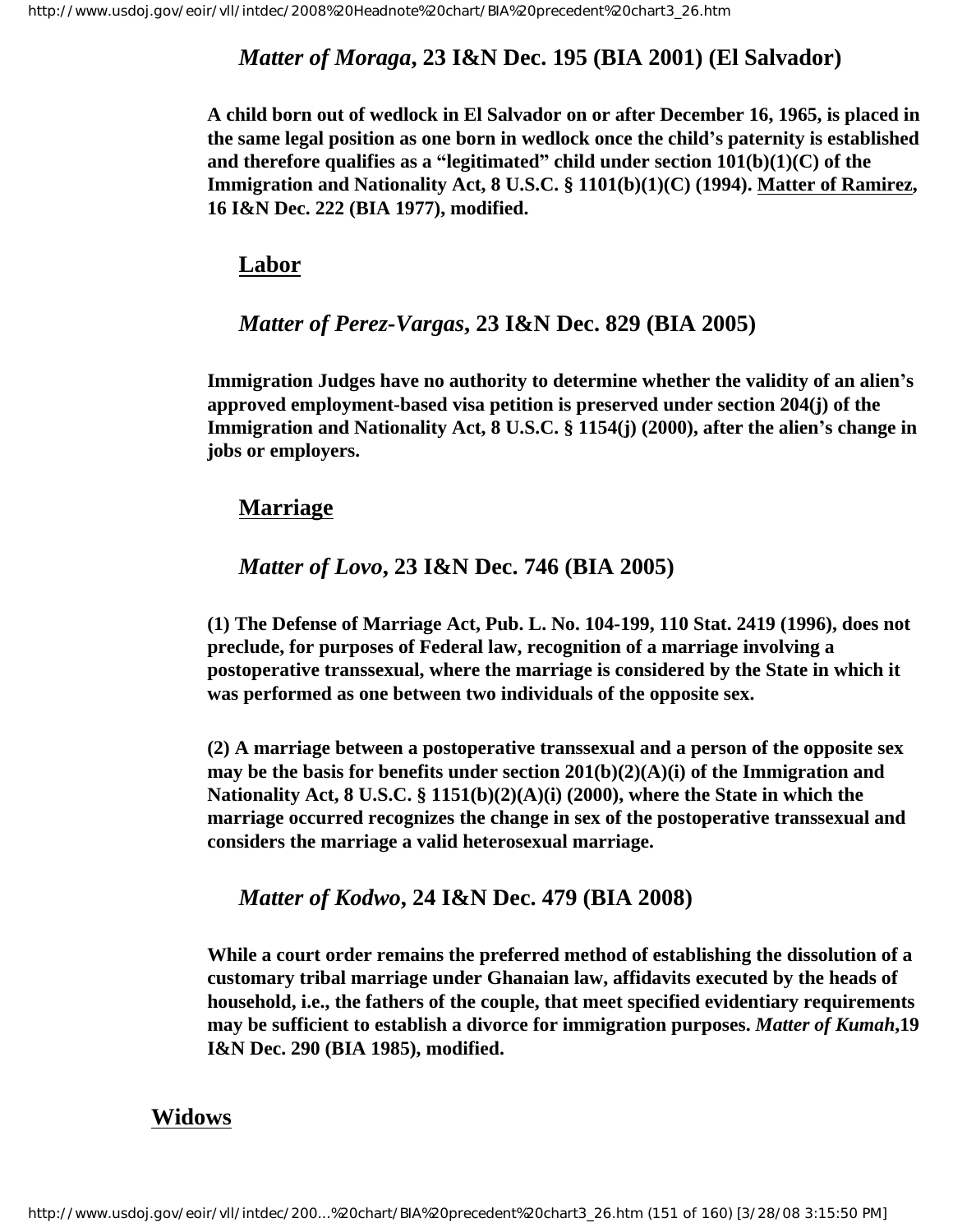*Matter of Minkova***, 22 I&N Dec. 1161 (BIA 1999)**

**There is no provision in the Immigration and Nationality Act for a widow or widower to file a Petition for Amerasian, Widow(er), or Special Immigrant (Form I-360) on behalf of a child; however, under 8 C.F.R. § 204.2(b)(4) (1999), the child may be eligible for derivative classification as an immediate relative and may accompany or follow to join the principal alien (widow or widower) to the United States, if the principal alien includes the child in a visa petition filed pursuant to section 204(a)(1)(A) (ii) of the Act, 8 U.S.C. § 1154(a)(1)(A)(ii) (1994).**

# **VOLUNTARY DEPARTURE**

## **Appeal Waiver**

### *Matter of Ocampo***, 22 I&N Dec. 1301 (BIA 2000)**

**Voluntary departure may not be granted prior to the completion of removal proceedings without an express waiver of the right to appeal by the alien or the alien's representative.**

### **Bond**

### *Matter of Diaz Ruacho***, 24 I&N Dec. 47 (BIA 2006)**

**An alien who fails to post the voluntary departure bond required by section 240B(b)(3) of the Immigration and Nationality Act, 8 U.S.C. § 1229c(b)(3) (2000), is not subject to penalties for failure to depart within the time period specified for voluntary departure.**

### **Duty to Inform**

*Matter of Cordova***, 22 I&N Dec. 966 (BIA 1999)**

**(1) If the evidence in the record does not indicate that an alien has been convicted of an aggravated felony or charged with deportability under section 237(a)(4) of the**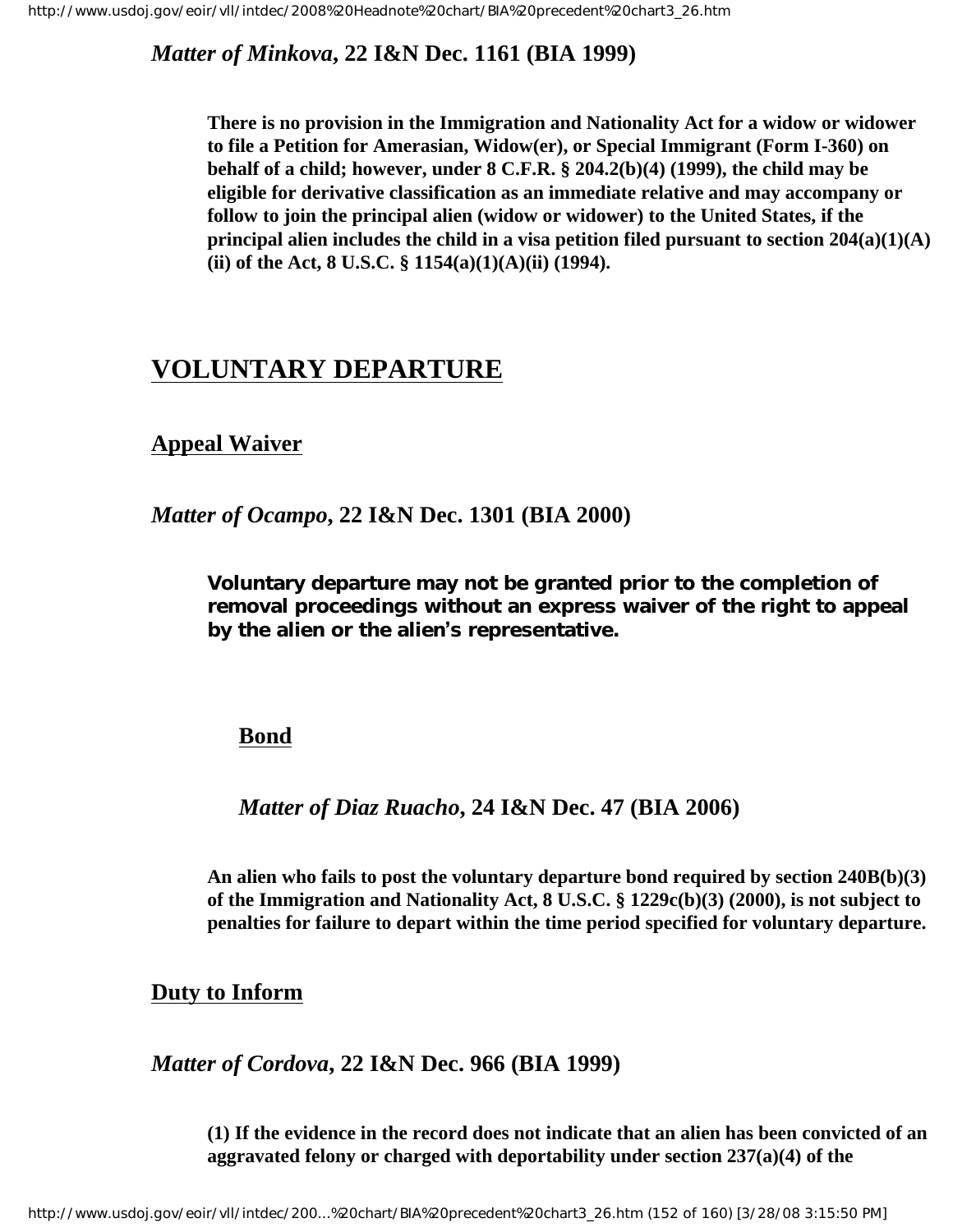**Immigration and Nationality Act, 8 U.S.C. § 1227(a)(4) (Supp. II 1996), the Immigration Judge has the duty to provide the alien with information about the availability and requirements of voluntary departure under section 240B(a) of the Act, 8 U.S.C. § 1229c(a) (Supp. II 1996), and to provide the alien the opportunity to apply for this relief prior to taking the pleadings.**

**(2) An alien does not forfeit the right to apply for voluntary departure under section 240B(a) of the Act by appealing an erroneous denial of this relief.**

### **Failure to Depart**

### *Matter of Zmijewska***, 24 I&N Dec. 87 (BIA 2007)**

**(1) The Board of Immigration Appeals lacks authority to apply an "exceptional circumstances" or other general equitable exception to the penalty provisions for failure to depart within the time period afforded for voluntary departure under section 240B(d)(1) of the Immigration and Nationality Act, 8 U.S.C.A. § 1229c(d)(1) (West Supp. 2006).**

**(2) An alien has not voluntarily failed to depart the United States under section 240B(d) (1) of the Act when the alien, through no fault of his or her own, was unaware of the voluntary departure order or was physically unable to depart within the time granted.** 

### **In Absentia Proceedings**

### *Matter of Singh***, 21 I&N Dec. 998 (BIA 1997)**

**Matter of Shaar, 21 I&N Dec. 541 (BIA 1996), is not applicable to an alien who was ordered deported at an in absentia hearing and has therefore not remained beyond a period of voluntary departure; consequently, the proceedings may be reopened upon the filing of a timely motion showing exceptional circumstances for failure to appear. Matter of Shaar, supra, distinguished.**

### **Motions to Reopen**

### *Matter of Shaar***, 21 I&N Dec. 541 (BIA 1996)**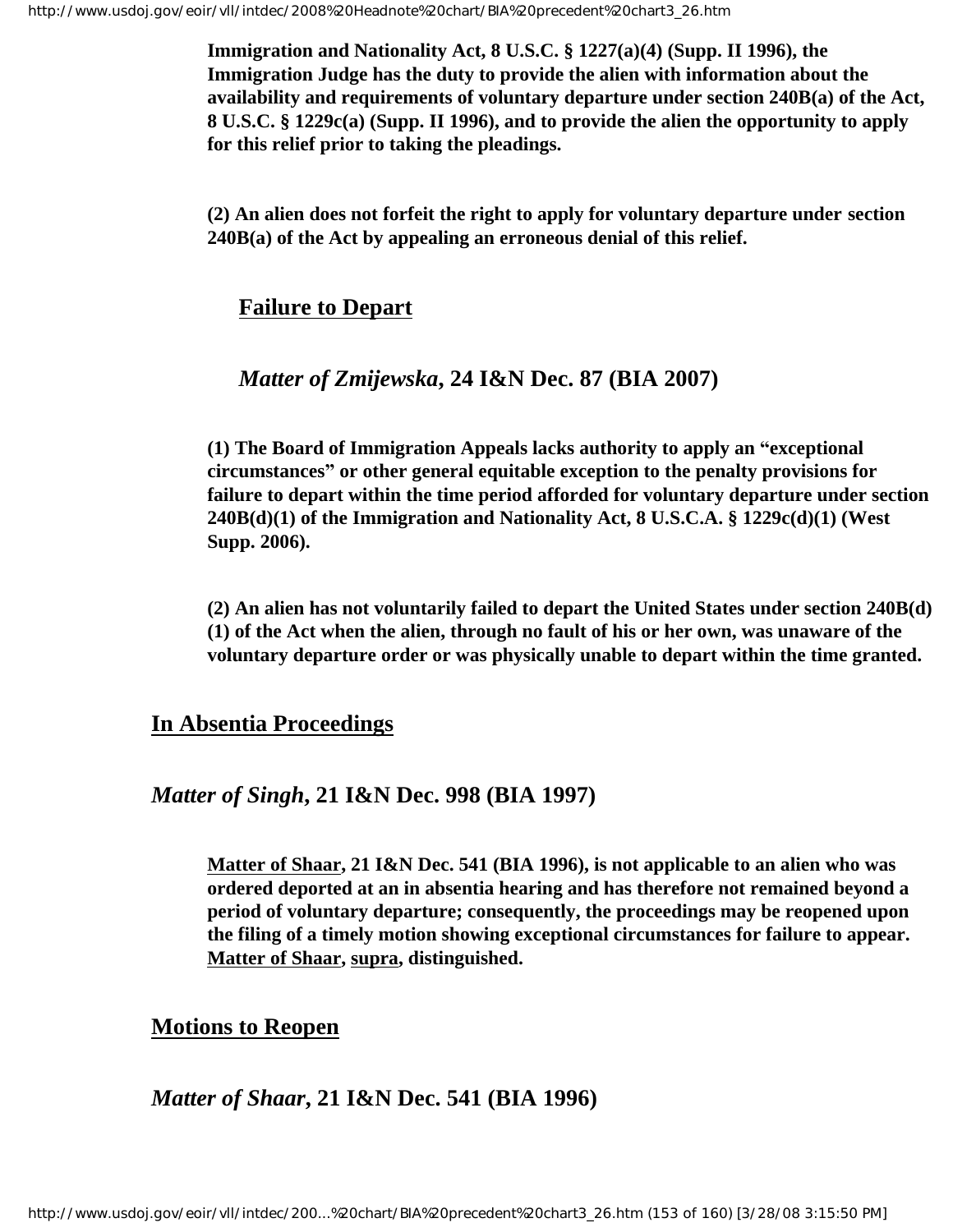**(1) An alien who has filed a motion to reopen during the pendency of a voluntary departure period in order to apply for suspension of deportation and who subsequently remains in the United States after the scheduled date of departure is statutorily ineligible for suspension of deportation pursuant to section 242B(e)(2)(A) of the Immigration and Nationality Act, 8 U.S.C. § 1252b(e)(2)(A) (Supp. V 1993), if the notice requirements of that section have been satisfied, absent a showing that the alien's failure to timely depart the United States was due to "exceptional circumstances" under section 242B(f)(2) of the Act.**

**(2) Neither the filing of a motion to reopen to apply for suspension of deportation during the pendency of a period of voluntary departure, nor the Immigration Judge's failure to adjudicate the motion to reopen prior to the expiration of the alien's voluntary departure period constitutes an "exceptional circumstance."**

### **Standards**

### *Matter of Arguelles***, 22 I&N Dec. 811 (BIA 1999)**

**(1) Effective April 1, 1997, an alien may apply for voluntary departure either in lieu of being subject to removal proceedings or before the conclusion of the proceedings under section 240B(a) of the Immigration and Nationality Act, 8 U.S.C. § 1229c(a) (Supp. II 1990), or at the conclusion of the proceedings under section 240B(b) of the Act.**

**(2) An alien who applies for voluntary departure at the conclusion of removal proceedings pursuant to section 240B(b) of the Act must demonstrate, inter alia, both good moral character for a period of 5 years preceding the application for relief and the financial means to depart the United States, but an alien who applies before the conclusion of the proceedings pursuant to section 240B(a) is not subject to those requirements.**

**(3) Although an alien who applies for voluntary departure under either section 240B(a) or 240B(b) of the Act must establish that a favorable exercise of discretion is warranted upon consideration of the factors set forth in Matter of Gamboa, 14 I&N Dec. 244 (BIA 1972), which governed applications for voluntary departure under the former section 244(e) of the Act, 8 U.S.C. § 1254(e) (1970), the Immigration Judge has broader authority to grant voluntary departure in discretion before the conclusion of removal proceedings under section 240B(a) than under section 240B(b) or the former section 244 (e). Matter of Gamboa, supra, followed.**

**(4) An alien who had been granted voluntary departure five times pursuant to former section 244(e) of the Act and had returned each time without inspection was eligible to apply for voluntary departure in removal proceedings under section 240B, because the**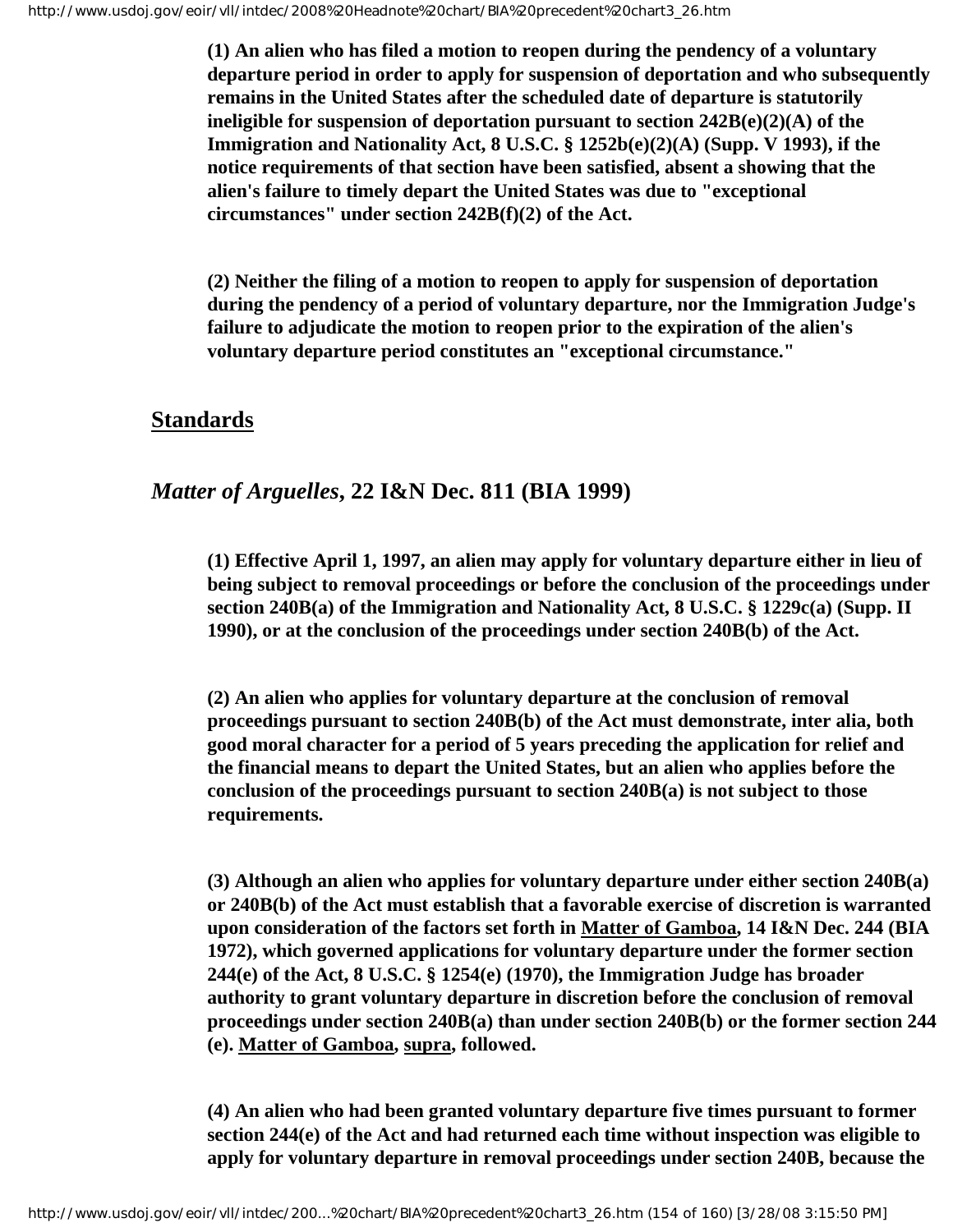**restrictions on eligibility of section 240B(c), relating to aliens who return after having previously been granted voluntary departure, only apply if relief was granted under section 240B.**

*Matter of A-M-***, 23 I&N Dec. 737 (BIA 2005)**

**(1) Absent specific reasons for reducing the period of voluntary departure initially granted by the Immigration Judge at the conclusion of removal proceedings, the Board of Immigration Appeals will reinstate the same period of time for voluntary departure afforded to the alien by the Immigration Judge. Matter of Chouliaris, 16 I&N Dec. 168 (BIA 1977), modified.**

**(2) The respondent, whose asylum application was not filed within a year of his arrival in the United States, failed to demonstrate his eligibility for an exception to the filing deadline or for any other relief based on his claim of persecution in Indonesia, but the 60-day period of voluntary departure granted to him by the Immigration Judge was reinstated.**

## **WITHHOLDING OF REMOVAL**

## **Convention Against Torture (CAT) Claims**

*See Convention Against Torture*

### **Particularly Serious Crime**

#### *Matter of N-A-M-***, 24 I&N Dec. 336 (BIA 2007)**

**(1) In order to be considered a particularly serious crime under section 241(b)(3)(B)(ii) of the Immigration and Nationality Act, 8 U.S.C. §§ 1231(b)(3)(B)(ii) (2000), an offense need not be an aggravated felony under section 101(a)(43) of the Act, 8 U.S.C. §§ 1101 (a)(43) (2000 & Supp. IV 2004).**

**(2) Once the elements of an offense are found to potentially bring it within the ambit of a particularly serious crime, all reliable information may be considered in determining**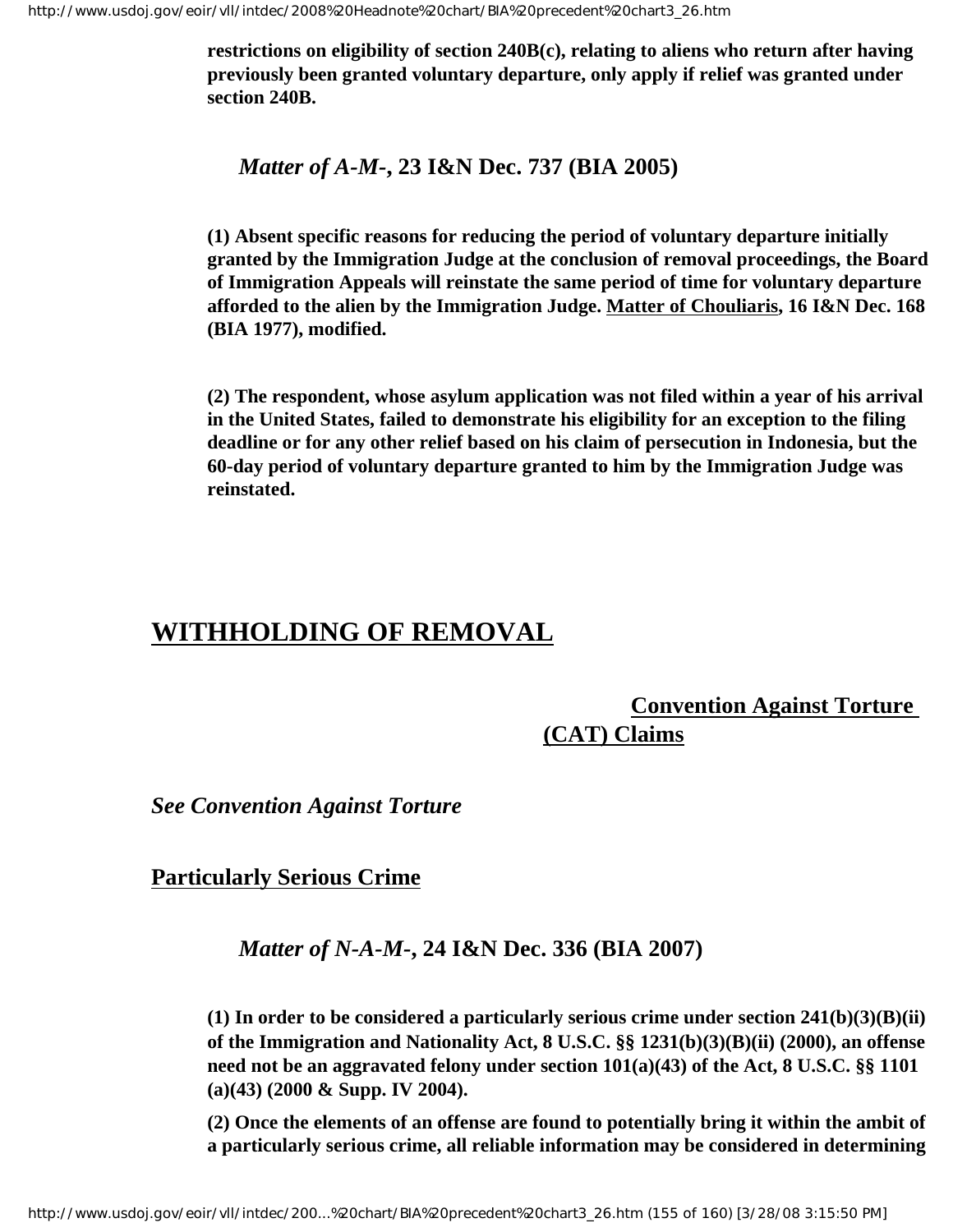**whether the offense constitutes a particularly serious crime, including but not limited to the record of conviction and sentencing information**

### *Matter of Q-T-M-T-***, 21 I&N Dec. 639 (BIA 1996)**

**(1) Under section 243(h)(2) of the Immigration and Nationality Act, 8 U.S.C. § 1253(h) (2) (1994), an alien convicted of an aggravated felony is considered to have committed a particularly serious crime, which bars the alien from applying for withholding of deportation under section 243(h)(1) of the Act ("aggravated felony bar").**

**(2) Under section 243(h)(3) of the Act (to be codified at 8 U.S.C. § 1253(h)(3)), as enacted by section 413(f) of the Antiterrorism and Effective Death Penalty Act of 1996, Pub. L. No. 104-132, 110 Stat. 1214 (enacted Apr. 24, 1996) ("AEDPA"), the Attorney General may apply section 243(h)(1) of the Act to any alien, notwithstanding any other provision of law, if she determines in her discretion that it is necessary to do so "to ensure compliance with the 1967 United Nations Protocol Relating to the Status of Refugees," Jan. 31, 1967, 1968 19 U.S.T. 6223, T.I.A.S. No. 6577, 606 U.N.T.S. 268 ("Protocol").**

**(3) Section 243(h)(3) of the Act did not repeal the aggravated felony bar directly or by implication, but amended it to the limited extent necessary to ensure that refoulement of a particular criminal alien would not place compliance with the Protocol in jeopardy.**

**(4) Under the provisions of section 305(a) of the Illegal Immigration Reform and Immigrant Responsibility Act of 1996, enacted as Division C of the Departments of Commerce, Justice, and State, and the Judiciary Appropriations Act for 1997, Pub. L. No. 104-208, 110 Stat. 3009,\_\_\_ (effective April 1, 1997) ("IIRIRA"), an alien convicted of one or more aggravated felonies for which the aggregate sentence is at least 5 years is considered to have committed a particularly serious crime, which bars the alien from eligibility for withholding of removal.**

**(5) In cases governed by the provisions of section 243(h) of the Act, the standards for determining whether the deportation of an alien convicted of an aggravated felony, as defined in the AEDPA, must be withheld under section 243(h)(1) in order to ensure compliance with the Protocol should not be inconsistent with the relevant provisions of the IIRIRA.**

**(6) For purposes of applying section 243(h) of the Act, an alien who has been convicted of an aggravated felony, as defined in the AEDPA, and sentenced to an aggregate of at least 5 years' imprisonment, is deemed conclusively barred from relief under section 243(h)(1), and such ineligibility is in compliance with the Protocol.**

**(7) For purposes of applying section 243(h) of the Act, an alien convicted of an aggravated felony, as defined in the AEDPA, who has been sentenced to less than 5**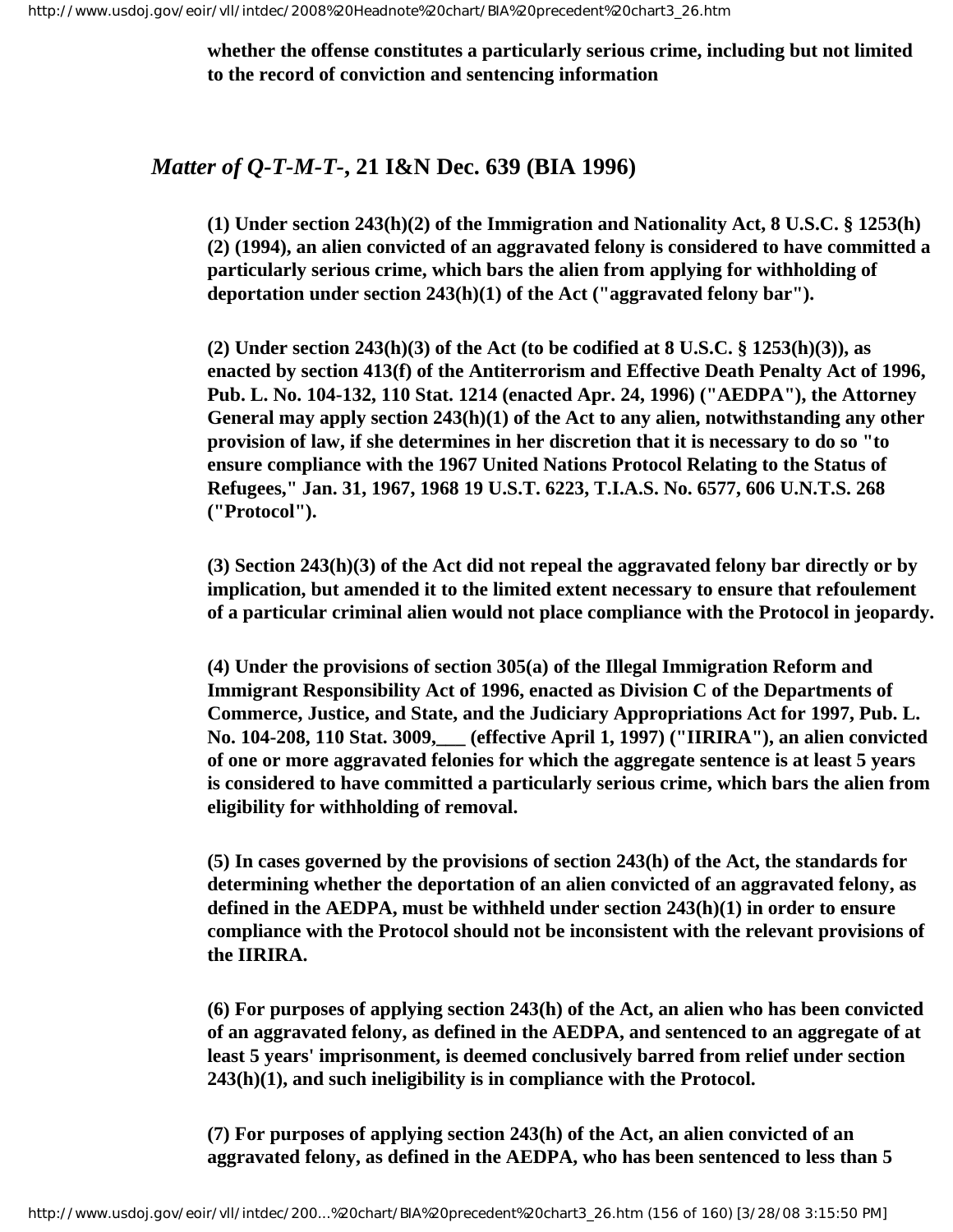**years' imprisonment, is subject to a rebuttable presumption that he or she has been convicted of a particularly serious crime, which bars eligibility for relief under section 243(h)(1) of the Act.**

**(8) For purposes of applying section 243(h) of the Act, in determining whether or not a particular aggravated felon, as defined in the AEDPA, who has not been sentenced to at least 5 years' imprisonment, has overcome the presumption that he or she has committed a particularly serious crime, consistent with the meaning of that term in the Protocol, the appropriate standard is whether there is any unusual aspect of the alien's particular aggravated felony conviction that convincingly evidences that the crime cannot rationally be deemed "particularly serious" in light of treaty obligations under the Protocol.**

**(9) Although the respondent's convictions for "illicit trafficking in firearms" fall within the aggravated felony definition of the AEDPA and he has been sentenced to less than 5 years' imprisonment, the nature and circumstances of the convictions are such that overriding the aggravated felony bar in this case is not necessary to ensure the United States' compliance with the Protocol.**

## *Matter of L-S-J-***, 21 I&N Dec. 973 (BIA 1997) (Robbery)**

**(1) An asylum applicant who has been convicted of robbery with a deadly weapon (handgun) and sentenced to 2 1/2 years in prison is not eligible for asylum because he has been convicted of an aggravated felony, that is, a crime of violence for which the sentence is at least 1 year.**

**(2) An applicant for withholding of deportation who has been convicted of robbery with a deadly weapon (handgun) has been convicted of a particularly serious crime and is not eligible for withholding of deportation regardless of the length of his sentence.**

## *Matter of S-S-***, 22 I&N Dec. 458 (BIA 1999) (overruled by** *Matter of Y-L-, A-Gand R-S-R-***, 23 I&N Dec. 270 (A.G. 2002)**

**(1) Under section 241(b)(3)(B)(ii) of the Immigration and Nationality Act, 8 U.S.C. § 1251(b)(3)(B)(ii) (Supp. II 1996), a determination of whether an alien convicted of an aggravated felony and sentenced to less than 5 years' imprisonment has been convicted of a "particularly serious crime," thus barring the alien from withholding of removal, requires an individual examination of the nature of the conviction, the sentence imposed, and the circumstances and underlying facts of the conviction. Matter of Frentescu, 18 I&N Dec. 244 (BIA 1982), followed.**

**(2) Under section 241(b)(3)(B) of the Act, a determination of whether an aggravated felony conviction constitutes a "particularly serious crime" per se is based on the length of sentence imposed, rather than on the category or type of aggravated felony conviction that resulted in the conviction. Matter of Gonzalez, 19 I&N Dec. 692 (BIA**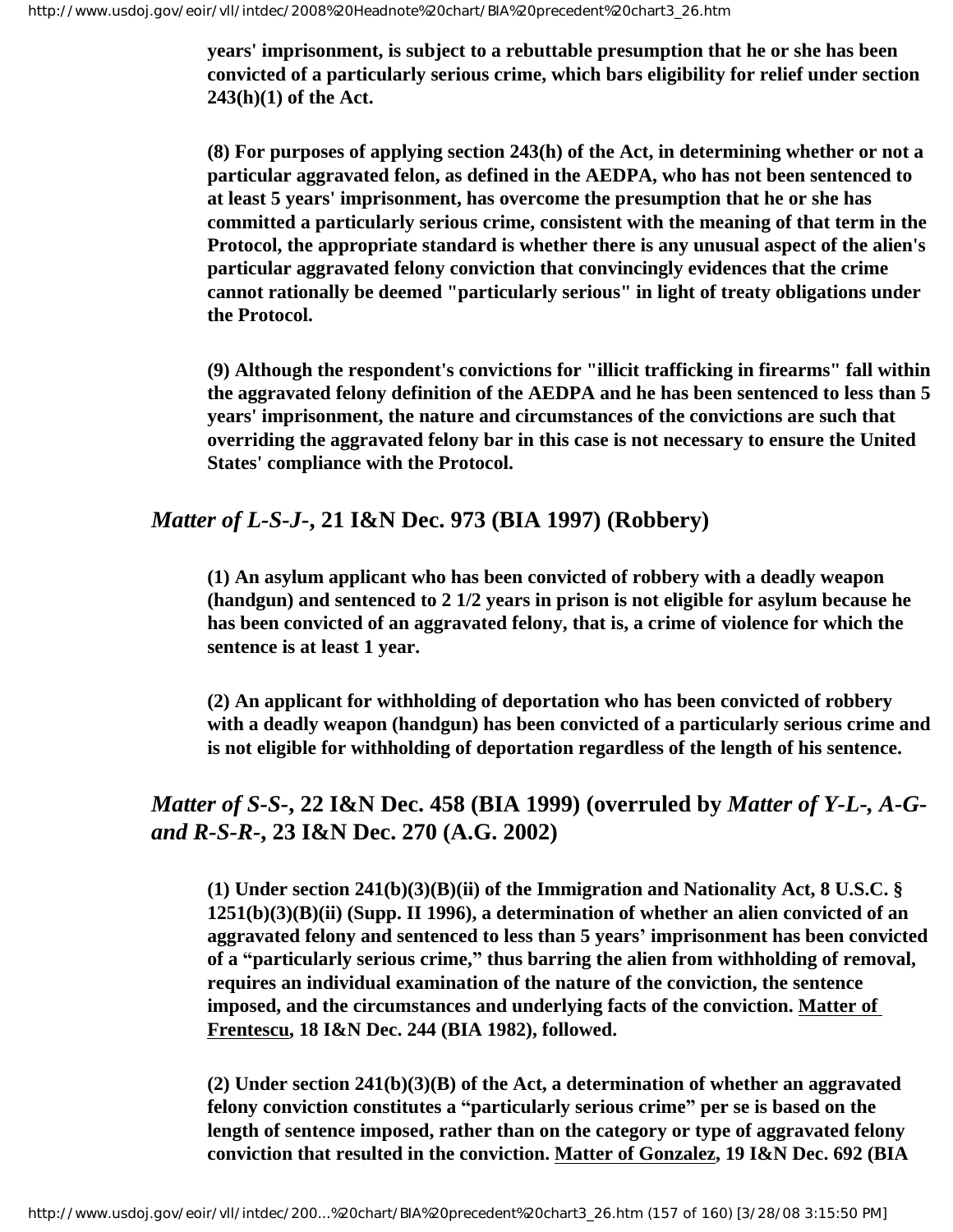**1988), explained and distinguished.**

**(3) Under section 241(b)(3)(B) of the Act, there no longer exists a rebuttable presumption that an alien convicted of an aggravated felony for which a sentence of less than 5 years was imposed has been convicted of a "particularly serious crime" rendering the alien ineligible for withholding of deportation. Matter of Q-T-M-T-, 21 I&N Dec. 639 (BIA 1996), distinguished.**

**(4) An alien who was convicted of first degree robbery of an occupied home while armed with a handgun and sentenced to 55 months' imprisonment has been convicted of an aggravated felony under section 101(a)(43)(F) of the Act, 8 U.S.C. § 1101(a)(43) (F) (Supp. II 1996), and, upon consideration of the nature of the conviction and the sentence imposed, as well as the underlying facts and circumstances of the conviction, has been convicted of a "particularly serious crime" rendering the alien ineligible for withholding of removal under section 241(b)(3)(B)(ii) of the Act.**

## *Matter of L-S-***, 22 I&N Dec. 645 (BIA 1999) (Bringing Undocumented Aliens to U.S.)**

**(1) Under Section 241(b)(3)(B)(ii) of the Immigration and Nationality Act, 8 U.S.C. § 1231(b)(3)(B)(ii) (Supp. II 1996), a determination whether an alien convicted of an aggravated felony and sentenced to less than 5 years' imprisonment has been convicted of a "particularly serious crime," thus barring the alien from withholding of removal, requires an individual examination of the nature of the conviction, the sentence imposed, and the circumstances and underlying facts of the conviction. Matter of S-S-, 22 I&N Dec. 458 (BIA 1999); and Matter of Frentescu, 18 I&N Dec. 244 (BIA 1982), followed.**

**(2) An alien who was convicted of bringing an illegal alien into the United States in violation of section 274(a)(2)(B)(iii) of the Act, 8 U.S.C. § 1324(a)(2)(B)(iii) (1994 & Supp. II 1996), and sentenced to 3½ months' imprisonment has, upon consideration of the nature of the conviction and the sentence imposed, as well as the underlying facts and circumstances of the conviction, not been convicted of a "particularly serious crime" and is eligible to apply for withholding of removal under section 241(b)(3)(B)(ii) of the Act.**

## *Matter of Y-L-, A-G- and R-S-R-***, 23 I&N Dec. 270 (A.G. 2002)**

**(1) Aggravated felonies involving unlawful trafficking in controlled substances presumptively constitute "particularly serious crimes" within the meaning of section 241(b)(3)(B) of the Immigration and Nationality Act, 8 U.S.C. § 1231(b)(3)(B) (2000), and only under the most extenuating circumstances that are both extraordinary and compelling would departure from this interpretation be warranted or permissible. Matter of S-S-, 22 I&N Dec. 458 (BIA 1999), overruled.**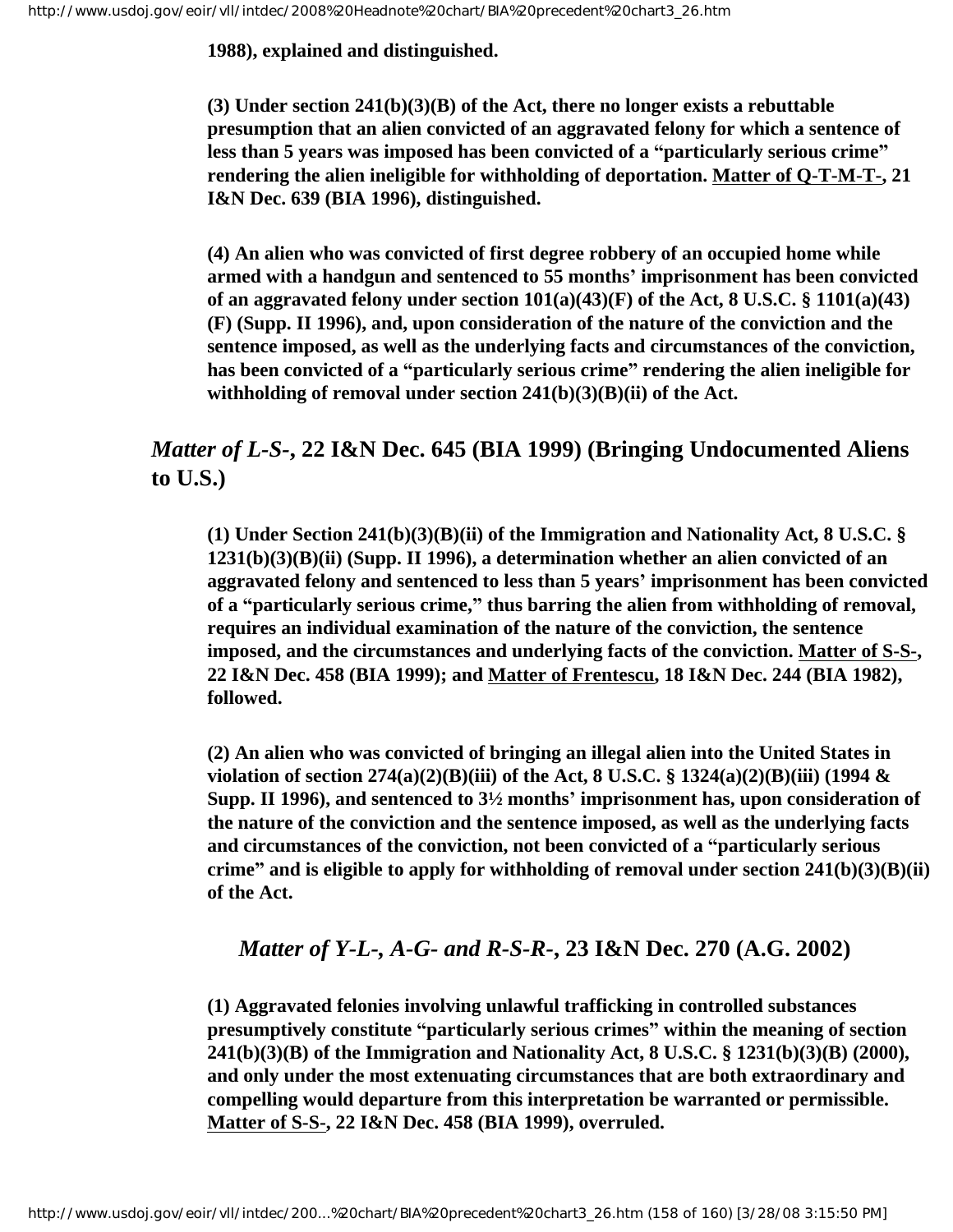**(2) The respondents are not eligible for deferral of removal under Article 3 of the United Nations Convention against Torture and Other Cruel, Inhuman or Degrading Treatment or Punishment where each failed to establish that the torture feared would be inflicted by or with the acquiescence of a public official or other person acting in an official capacity. Matter of S-V-, 22 I&N Dec. 1306 (BIA 2000), followed.** 

### *Matter of N-A-M-***, 24 I&N Dec. 336 (BIA 2007)**

**(1) In order to be considered a particularly serious crime under section 241(b)(3)(B)(ii) of the Immigration and Nationality Act, 8 U.S.C. § 1231(b)(3)(B)(ii) (2000), an offense need not be an aggravated felony under section 101(a)(43) of the Act, 8 U.S.C. § 1101(a) (43) (2000 & Supp. IV 2004).**

**(2) Once the elements of an offense are found to potentially bring it within the ambit of a particularly serious crime, all reliable information may be considered in determining whether the offense constitutes a particularly serious crime, including but not limited to the record of conviction and sentencing information.**

### **Removal Order Requirement**

### *Matter of I-S- & C-S-***, 24 I&N Dec. 432 (BIA 2008)**

**When an Immigration Judge issues a decision granting an alien's application for withholding of removal under section 241(b)(3) of the Immigration and Nationality Act, 8 U.S.C. § 1231(b)(3) (2000), without a grant of asylum, the decision must include an explicit order of removal.**